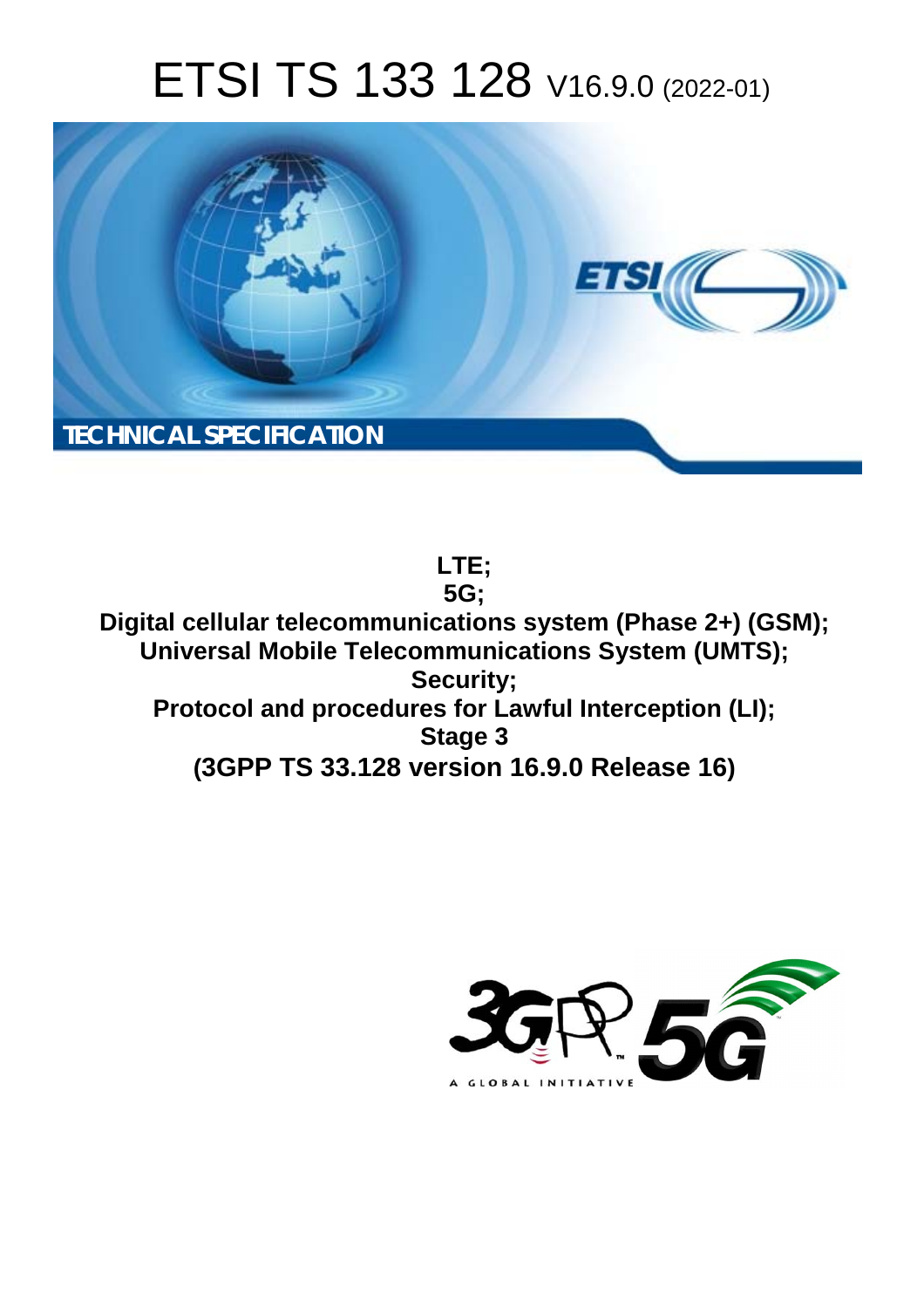Reference RTS/TSGS-0333128vg90

Keywords

5G,GSM,LTE,SECURITY,UMTS

*ETSI* 

650 Route des Lucioles F-06921 Sophia Antipolis Cedex - FRANCE

Tel.: +33 4 92 94 42 00 Fax: +33 4 93 65 47 16

Siret N° 348 623 562 00017 - APE 7112B Association à but non lucratif enregistrée à la Sous-Préfecture de Grasse (06) N° w061004871

#### *Important notice*

The present document can be downloaded from: <http://www.etsi.org/standards-search>

The present document may be made available in electronic versions and/or in print. The content of any electronic and/or print versions of the present document shall not be modified without the prior written authorization of ETSI. In case of any existing or perceived difference in contents between such versions and/or in print, the prevailing version of an ETSI deliverable is the one made publicly available in PDF format at [www.etsi.org/deliver](http://www.etsi.org/deliver).

Users of the present document should be aware that the document may be subject to revision or change of status. Information on the current status of this and other ETSI documents is available at <https://portal.etsi.org/TB/ETSIDeliverableStatus.aspx>

If you find errors in the present document, please send your comment to one of the following services: <https://portal.etsi.org/People/CommiteeSupportStaff.aspx>

#### *Notice of disclaimer & limitation of liability*

The information provided in the present deliverable is directed solely to professionals who have the appropriate degree of experience to understand and interpret its content in accordance with generally accepted engineering or other professional standard and applicable regulations.

No recommendation as to products and services or vendors is made or should be implied.

No representation or warranty is made that this deliverable is technically accurate or sufficient or conforms to any law and/or governmental rule and/or regulation and further, no representation or warranty is made of merchantability or fitness for any particular purpose or against infringement of intellectual property rights.

In no event shall ETSI be held liable for loss of profits or any other incidental or consequential damages.

Any software contained in this deliverable is provided "AS IS" with no warranties, express or implied, including but not limited to, the warranties of merchantability, fitness for a particular purpose and non-infringement of intellectual property rights and ETSI shall not be held liable in any event for any damages whatsoever (including, without limitation, damages for loss of profits, business interruption, loss of information, or any other pecuniary loss) arising out of or related to the use of or inability to use the software.

#### *Copyright Notification*

No part may be reproduced or utilized in any form or by any means, electronic or mechanical, including photocopying and microfilm except as authorized by written permission of ETSI. The content of the PDF version shall not be modified without the written authorization of ETSI.

The copyright and the foregoing restriction extend to reproduction in all media.

© ETSI 2022. All rights reserved.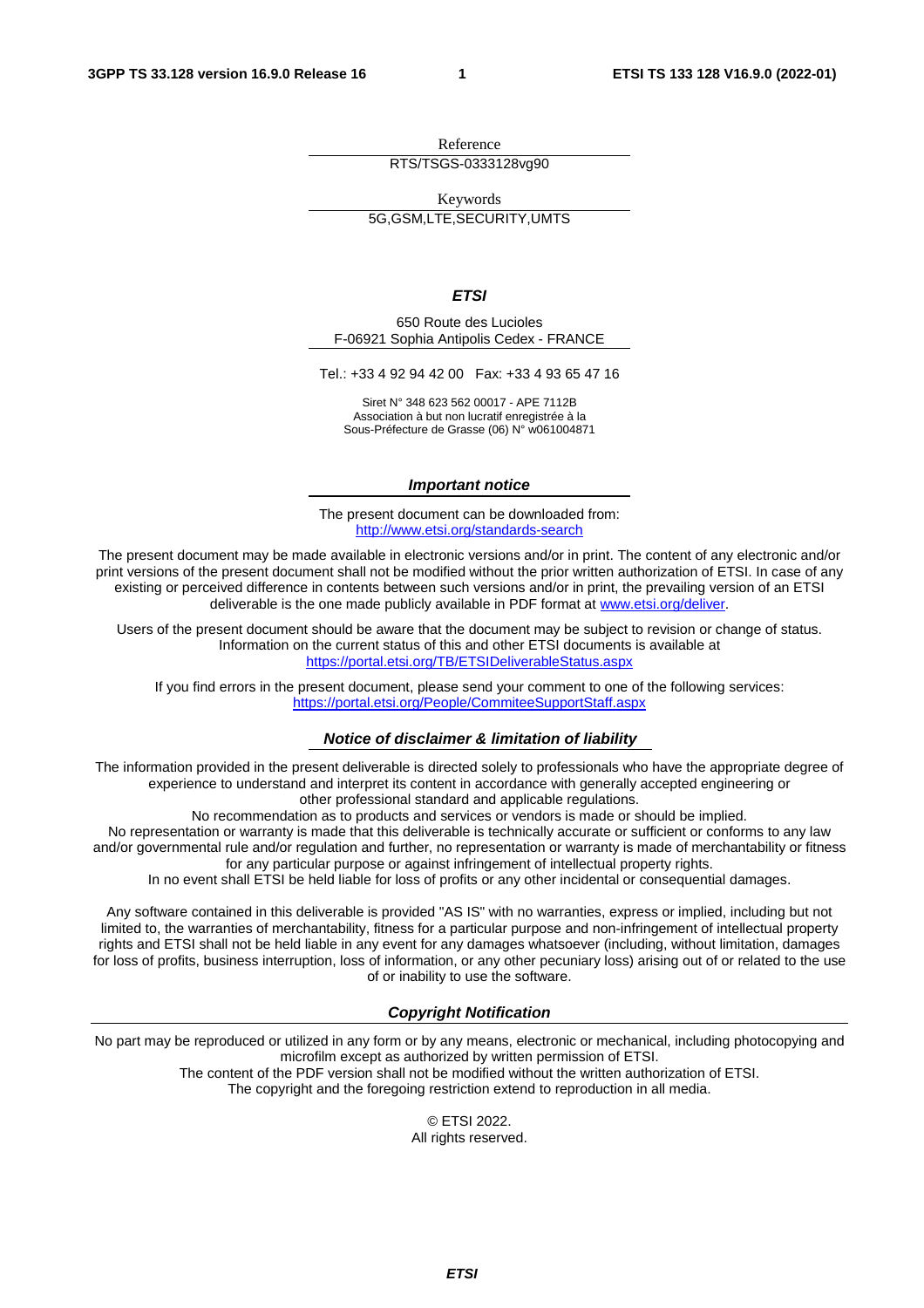## Intellectual Property Rights

#### Essential patents

IPRs essential or potentially essential to normative deliverables may have been declared to ETSI. The declarations pertaining to these essential IPRs, if any, are publicly available for **ETSI members and non-members**, and can be found in ETSI SR 000 314: *"Intellectual Property Rights (IPRs); Essential, or potentially Essential, IPRs notified to ETSI in respect of ETSI standards"*, which is available from the ETSI Secretariat. Latest updates are available on the ETSI Web server ([https://ipr.etsi.org/\)](https://ipr.etsi.org/).

Pursuant to the ETSI Directives including the ETSI IPR Policy, no investigation regarding the essentiality of IPRs, including IPR searches, has been carried out by ETSI. No guarantee can be given as to the existence of other IPRs not referenced in ETSI SR 000 314 (or the updates on the ETSI Web server) which are, or may be, or may become, essential to the present document.

#### **Trademarks**

The present document may include trademarks and/or tradenames which are asserted and/or registered by their owners. ETSI claims no ownership of these except for any which are indicated as being the property of ETSI, and conveys no right to use or reproduce any trademark and/or tradename. Mention of those trademarks in the present document does not constitute an endorsement by ETSI of products, services or organizations associated with those trademarks.

**DECT™**, **PLUGTESTS™**, **UMTS™** and the ETSI logo are trademarks of ETSI registered for the benefit of its Members. **3GPP™** and **LTE™** are trademarks of ETSI registered for the benefit of its Members and of the 3GPP Organizational Partners. **oneM2M™** logo is a trademark of ETSI registered for the benefit of its Members and of the oneM2M Partners. **GSM**® and the GSM logo are trademarks registered and owned by the GSM Association.

## Legal Notice

This Technical Specification (TS) has been produced by ETSI 3rd Generation Partnership Project (3GPP).

The present document may refer to technical specifications or reports using their 3GPP identities. These shall be interpreted as being references to the corresponding ETSI deliverables.

The cross reference between 3GPP and ETSI identities can be found under<http://webapp.etsi.org/key/queryform.asp>.

## Modal verbs terminology

In the present document "**shall**", "**shall not**", "**should**", "**should not**", "**may**", "**need not**", "**will**", "**will not**", "**can**" and "**cannot**" are to be interpreted as described in clause 3.2 of the [ETSI Drafting Rules](https://portal.etsi.org/Services/editHelp!/Howtostart/ETSIDraftingRules.aspx) (Verbal forms for the expression of provisions).

"**must**" and "**must not**" are **NOT** allowed in ETSI deliverables except when used in direct citation.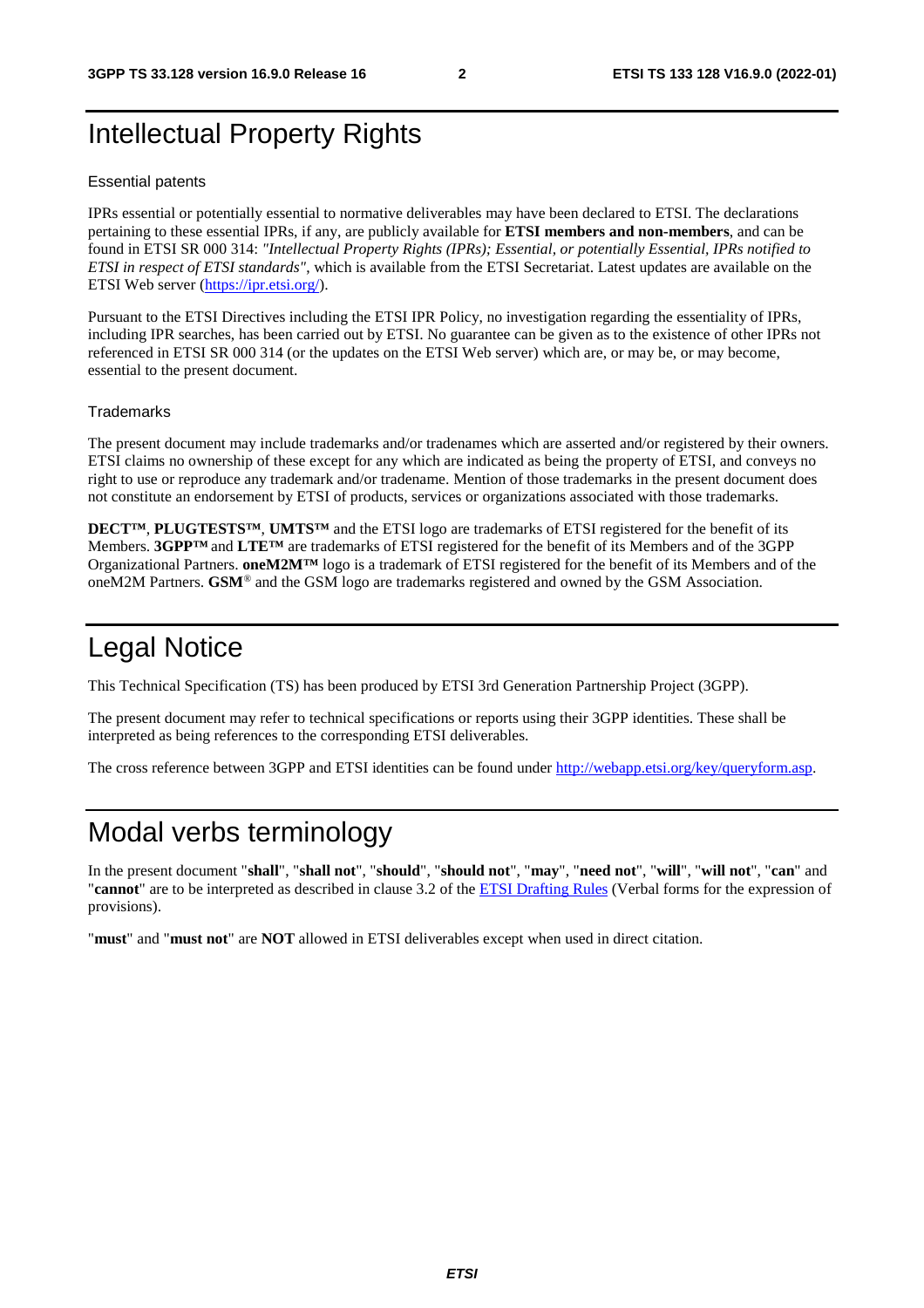$\mathbf{3}$ 

## Contents

| 1              |  |
|----------------|--|
| 2              |  |
| 3              |  |
| 3.1            |  |
| 3.2            |  |
| 3.3            |  |
| $\overline{4}$ |  |
| 4.1            |  |
| 4.2            |  |
| 4.3            |  |
| 4.4            |  |
| 4.4.1          |  |
| 4.4.2          |  |
| 4.4.3          |  |
| 4.4.4          |  |
| 4.4.5          |  |
| 4.4.6          |  |
|                |  |
| 5              |  |
| 5.1            |  |
| 5.2            |  |
| 5.2.1          |  |
| 5.2.2          |  |
| 5.2.3          |  |
| 5.2.4          |  |
| 5.2.5          |  |
| 5.2.6          |  |
| 5.2.7          |  |
| 5.3            |  |
| 5.3.1          |  |
| 5.3.2          |  |
| 5.3.3          |  |
| 5.3.4          |  |
| 5.4<br>5.4.1   |  |
| 5.4.2          |  |
| 5.5            |  |
| 5.5.1          |  |
| 5.5.2          |  |
| 5.5.3          |  |
|                |  |
| 5.5.4<br>5.5.5 |  |
| 5.6            |  |
| 5.6.1          |  |
|                |  |
| 5.6.2<br>5.7   |  |
| 5.7.1          |  |
| 5.7.2          |  |
|                |  |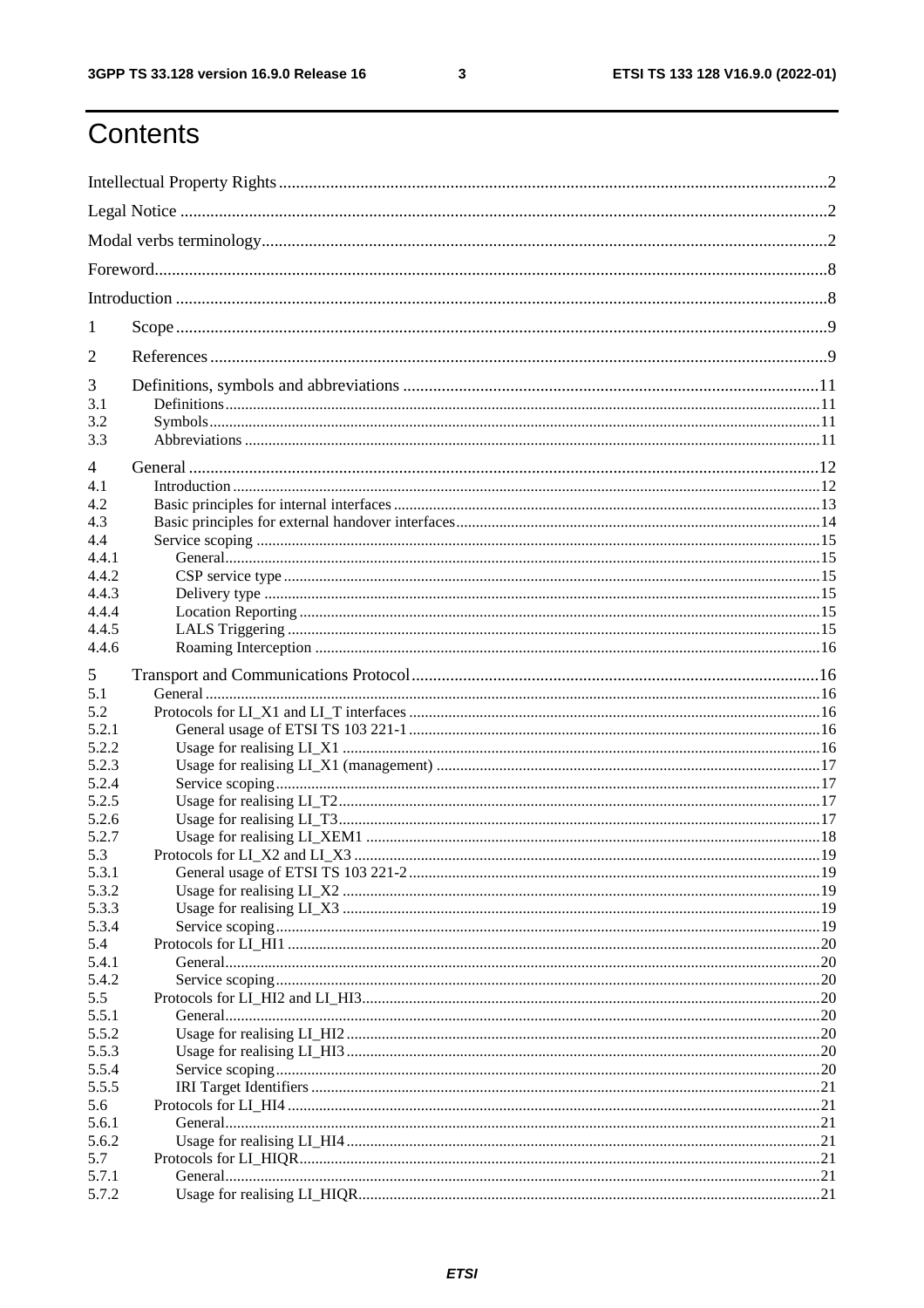$\overline{\mathbf{4}}$ 

| 5.7.2.1    |  |
|------------|--|
| 5.7.2.2    |  |
| 5.7.2.3    |  |
| 5.8        |  |
| 5.8.1      |  |
| 5.8.2      |  |
| 5.8.3      |  |
| 5.9        |  |
| 5.10       |  |
| 5.10.1     |  |
| 5.10.2     |  |
| 5.10.3     |  |
| 5.10.4     |  |
|            |  |
| 6          |  |
| 6.1        |  |
| 6.2        |  |
| 6.2.1      |  |
| 6.2.2      |  |
| 6.2.2.1    |  |
| 6.2.2.2    |  |
| 6.2.2.2.1  |  |
| 6.2.2.2.2  |  |
| 6.2.2.2.3  |  |
| 6.2.2.2.4  |  |
| 6.2.2.2.5  |  |
| 6.2.2.2.6  |  |
| 6.2.2.2.7  |  |
| 6.2.2.3    |  |
| 6.2.2.4    |  |
| 6.2.2A     |  |
| 6.2.2A.1   |  |
| 6.2.2A.2   |  |
| 6.2.2A.2.2 |  |
| 6.2.2A.2.3 |  |
| 6.2.3      |  |
| 6.2.3.1    |  |
| 6.2.3.1.1  |  |
| 6.2.3.1.2  |  |
| 6.2.3.1.3  |  |
| 6.2.3.1.4  |  |
| 6.2.3.2    |  |
| 6.2.3.2.1  |  |
| 6.2.3.2.2  |  |
| 6.2.3.2.3  |  |
| 6.2.3.2.4  |  |
| 6.2.3.2.5  |  |
| 6.2.3.2.6  |  |
| 6.2.3.2.7  |  |
| 6.2.3.2.8  |  |
| 6.2.3.3    |  |
| 6.2.3.3.1  |  |
| 6.2.3.3.2  |  |
| 6.2.3.3.3  |  |
| 6.2.3.4    |  |
| 6.2.3.5    |  |
| 6.2.3.5.1  |  |
| 6.2.3.5.2  |  |
| 6.2.3.5.3  |  |
| 6.2.3.5.4  |  |
| 6.2.3.6    |  |
| 6.2.3.7    |  |
|            |  |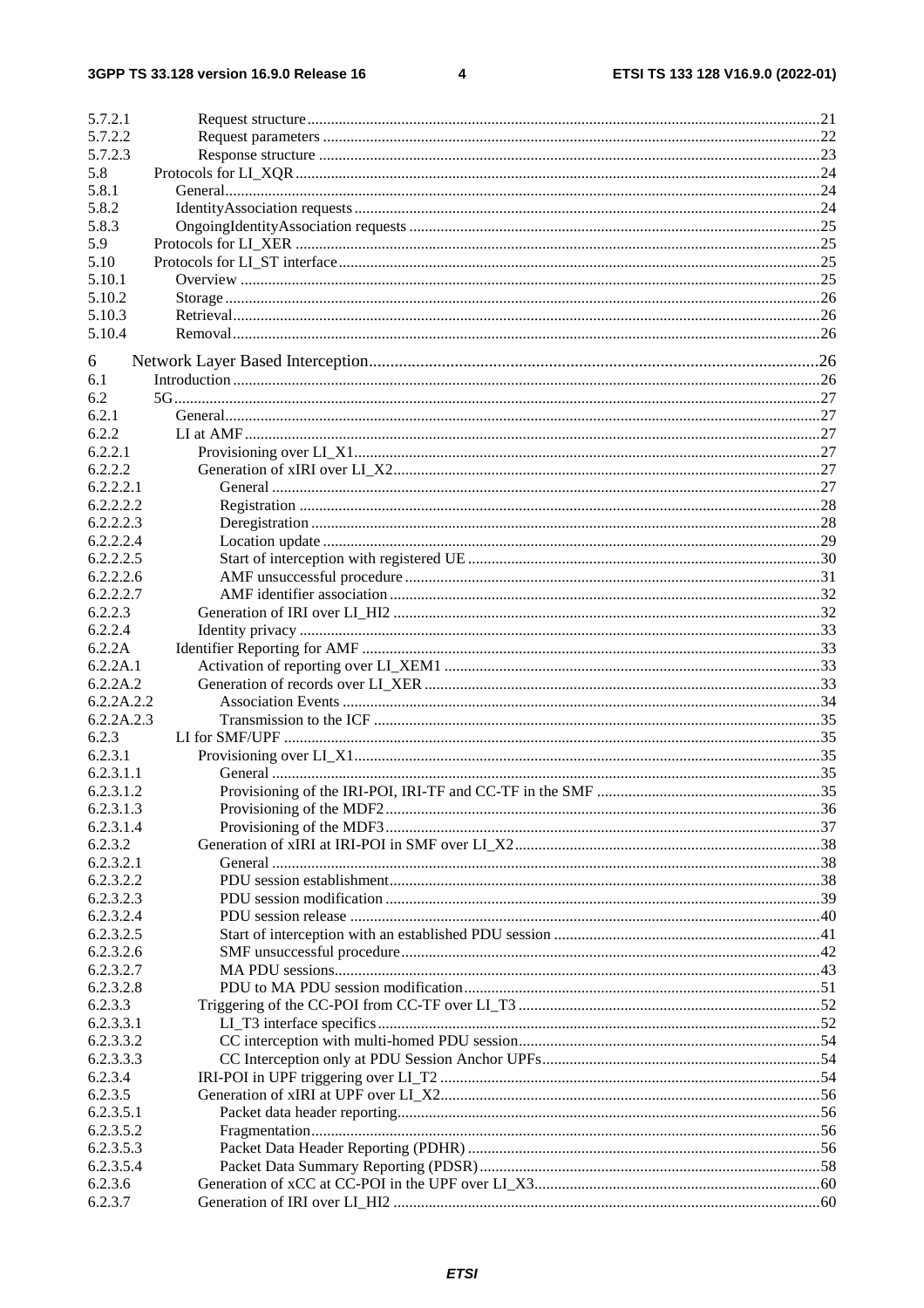#### $5\phantom{a}$

| 6.2.3.8    |  |
|------------|--|
| 6.2.3.9    |  |
| 6.2.3.10   |  |
| 6.2.3.10.1 |  |
| 6.2.3.10.2 |  |
| 6.2.3.10.3 |  |
| 6.2.3.10.4 |  |
| 6.2.4      |  |
|            |  |
| 6.2.4.1    |  |
| 6.2.5      |  |
| 6.2.5.1    |  |
| 6.2.5.2    |  |
| 6.2.5.3    |  |
| 6.2.5.4    |  |
| 6.2.6      |  |
| 6.3        |  |
| 6.3.1      |  |
|            |  |
| 6.3.2      |  |
| 6.3.2.1    |  |
| 6.3.2.2    |  |
| 6.3.2.2.1  |  |
| 6.3.2.2.2  |  |
| 6.3.2.3    |  |
| 6.3.3      |  |
| 6.3.3.1    |  |
| 6.3.3.2    |  |
| 6.3.3.3    |  |
|            |  |
| 6.3.3.4    |  |
| 6.3.3.5    |  |
| 6.4        |  |
| 7          |  |
|            |  |
| 7.1        |  |
| 7.2        |  |
| 7.2.1      |  |
| 7.2.2      |  |
| 7.2.2.1    |  |
| 7.2.2.2    |  |
| 7.2.2.3    |  |
| 7.2.2.3.1  |  |
| 7.2.2.3.2  |  |
| 7.2.2.3.3  |  |
|            |  |
| 7.2.2.3.4  |  |
| 7.2.2.3.5  |  |
| 7.2.2.4    |  |
| 7.2.3      |  |
| 7.2.3.1    |  |
| 7.2.3.2    |  |
| 7.2.3.3    |  |
| 7.2.3.4    |  |
| 7.3        |  |
| 7.3.1      |  |
| 7.3.1.1    |  |
|            |  |
| 7.3.1.2    |  |
| 7.3.1.2.1  |  |
| 7.3.1.2.2  |  |
| 7.3.1.3    |  |
| 7.3.1.4    |  |
| 7.3.1.5    |  |
| 7.3.2      |  |
| 7.3.2.1    |  |
| 7.3.2.2    |  |
|            |  |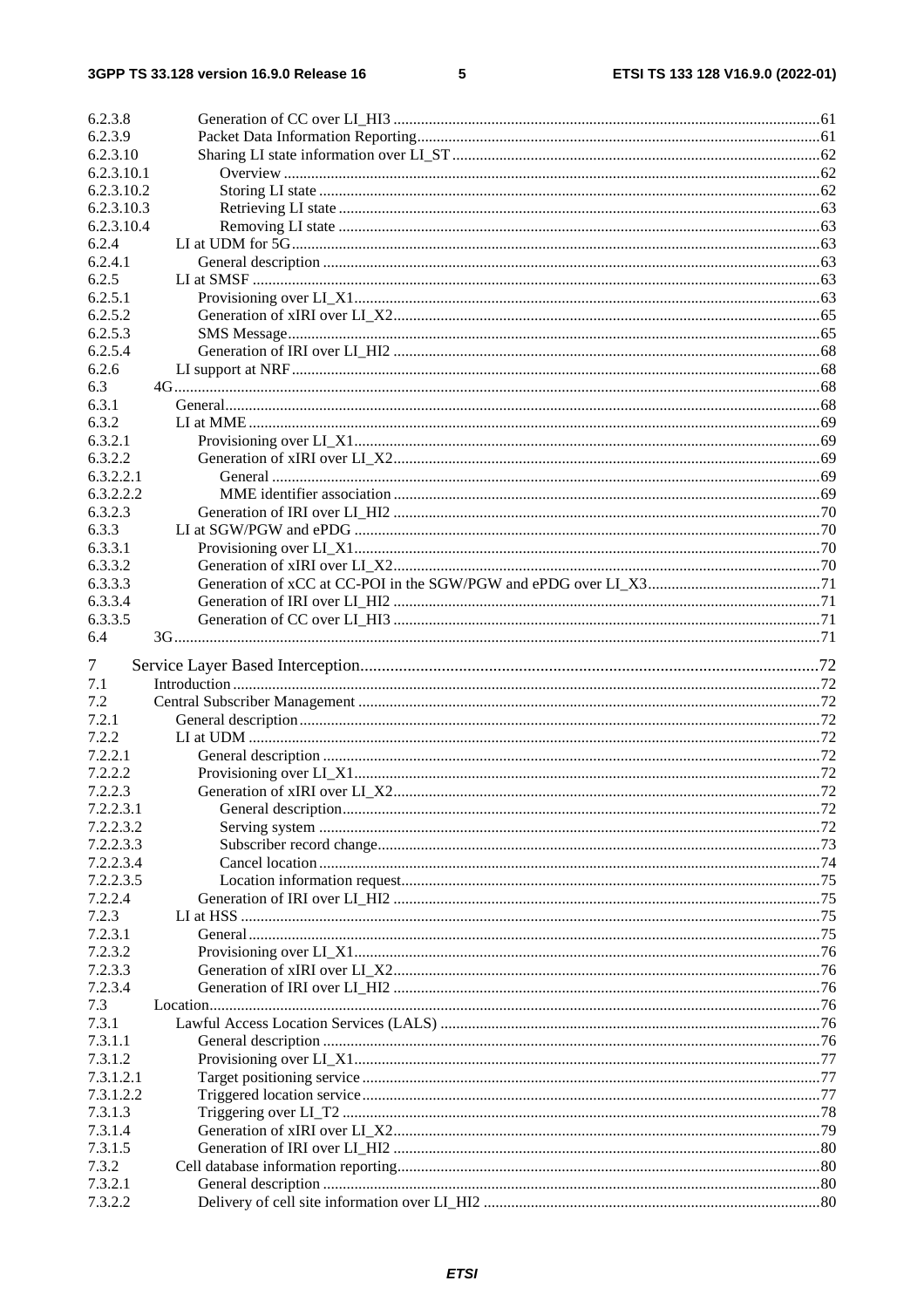#### $\bf 6$

| 7.3.3             |  |
|-------------------|--|
| 7.3.3.1           |  |
| 7.4               |  |
| 7.4.1             |  |
| 7.4.2             |  |
| 7.4.2.1           |  |
| 7.4.2.2           |  |
| 7.4.2.3           |  |
| 7.4.2.4           |  |
| 7.4.3             |  |
| 7.4.3.1           |  |
| 7.4.3.2           |  |
| 7.4.3.3           |  |
| 7.4.3.4           |  |
| 7.4.3.5           |  |
| 7.4.3.6           |  |
| 7.4.3.7           |  |
| 7.4.3.8           |  |
| 7.4.3.9           |  |
| 7.4.3.10          |  |
| 7.4.3.11          |  |
| 7.4.3.12          |  |
| 7.4.3.13          |  |
| 7.4.3.14          |  |
| 7.4.3.15          |  |
| 7.4.3.16          |  |
| 7.4.3.17          |  |
| 7.4.3.18          |  |
| 7.4.3.19          |  |
| 7.4.3.20          |  |
| 7.4.3.21          |  |
| 7.4.4             |  |
| 7.4.4.1           |  |
| 7.4.4.2           |  |
| 7.5               |  |
| 7.5.1             |  |
| 7.5.1.1           |  |
| 7.5.1.2           |  |
| 7.5.1.3           |  |
| 7.5.2             |  |
| 7.5.2.1           |  |
| 7.5.2.2           |  |
| 7.5.2.3           |  |
| 7.5.2.4           |  |
| 7.5.2.5           |  |
| 7.5.2.6           |  |
| 7.5.2.7           |  |
| 7.5.2.8           |  |
| 7.5.2.9           |  |
| 7.5.2.10          |  |
| 7.5.2.11          |  |
| 7.5.2.12          |  |
| 7.5.2.13          |  |
| 7.5.2.14          |  |
| 7.5.2.15          |  |
| 7.5.2.16          |  |
| 7.5.2.17          |  |
|                   |  |
| 7.5.2.18<br>7.5.3 |  |
| 7.5.3.1           |  |
|                   |  |
| 7.5.3.2           |  |
| 7.6               |  |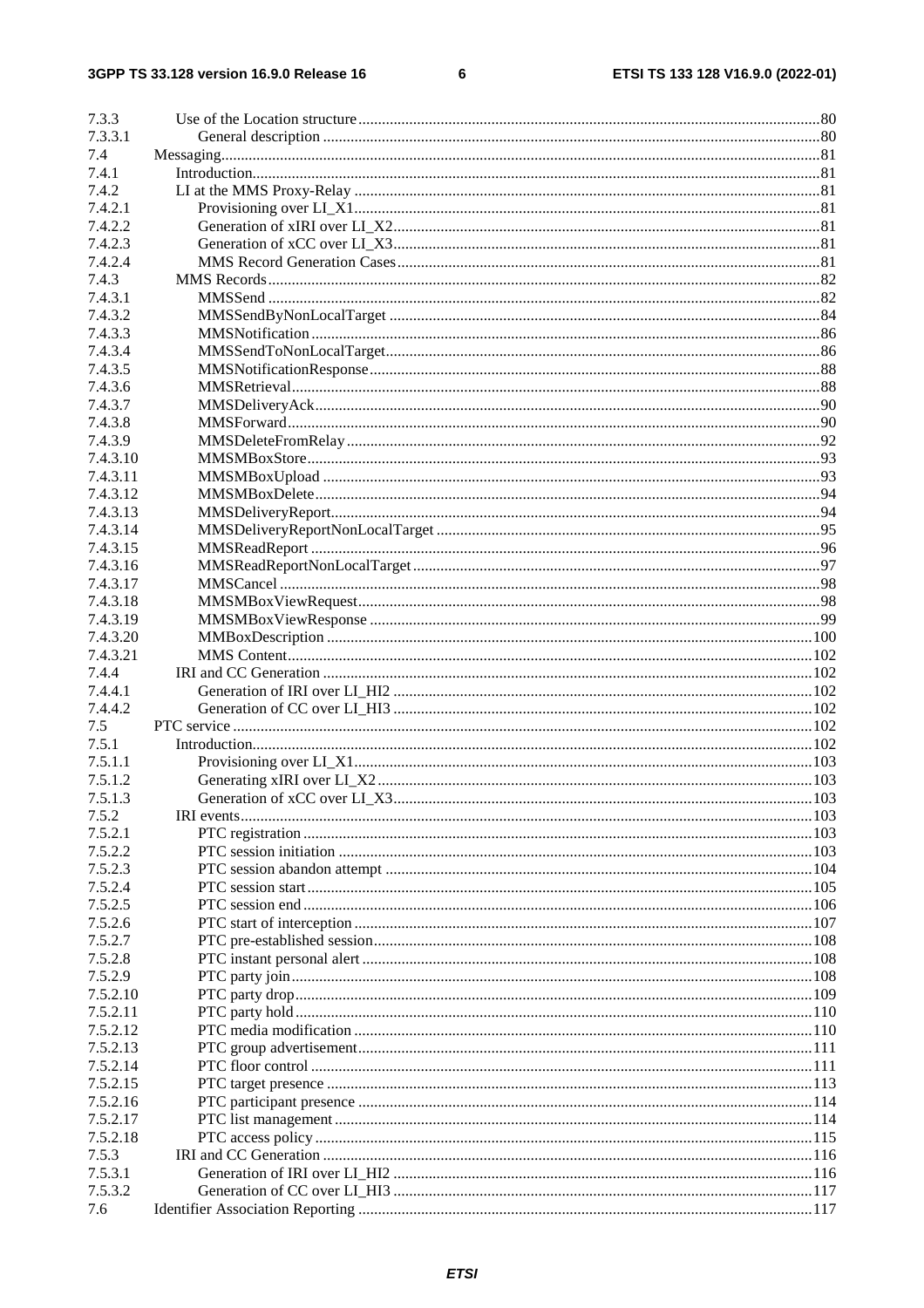$\overline{7}$ 

| 7.6.1   |                               |                                                            |  |
|---------|-------------------------------|------------------------------------------------------------|--|
| 7.6.2   |                               |                                                            |  |
| 7.6.2.1 |                               |                                                            |  |
| 7.6.2.2 |                               |                                                            |  |
| 7.6.2.3 |                               |                                                            |  |
| 7.6.2.4 |                               |                                                            |  |
| 7.6.3   |                               |                                                            |  |
| 7.6.3.1 |                               |                                                            |  |
| 7.6.3.2 |                               |                                                            |  |
| 7.6.3.3 |                               |                                                            |  |
|         | <b>Annex A (normative):</b>   | Structure of both the Internal and External Interfaces 120 |  |
|         | <b>Annex B</b> (normative):   |                                                            |  |
|         | <b>Annex C</b> (normative):   |                                                            |  |
|         | <b>Annex D</b> (informative): |                                                            |  |
| D.1     |                               |                                                            |  |
| D.2     |                               |                                                            |  |
| D.3     |                               |                                                            |  |
| D.4     |                               |                                                            |  |
|         | <b>Annex E</b> (normative):   |                                                            |  |
|         | <b>Annex F</b> (normative):   |                                                            |  |
|         | <b>Annex G (normative):</b>   |                                                            |  |
|         | <b>Annex Z</b> (informative): |                                                            |  |
|         |                               |                                                            |  |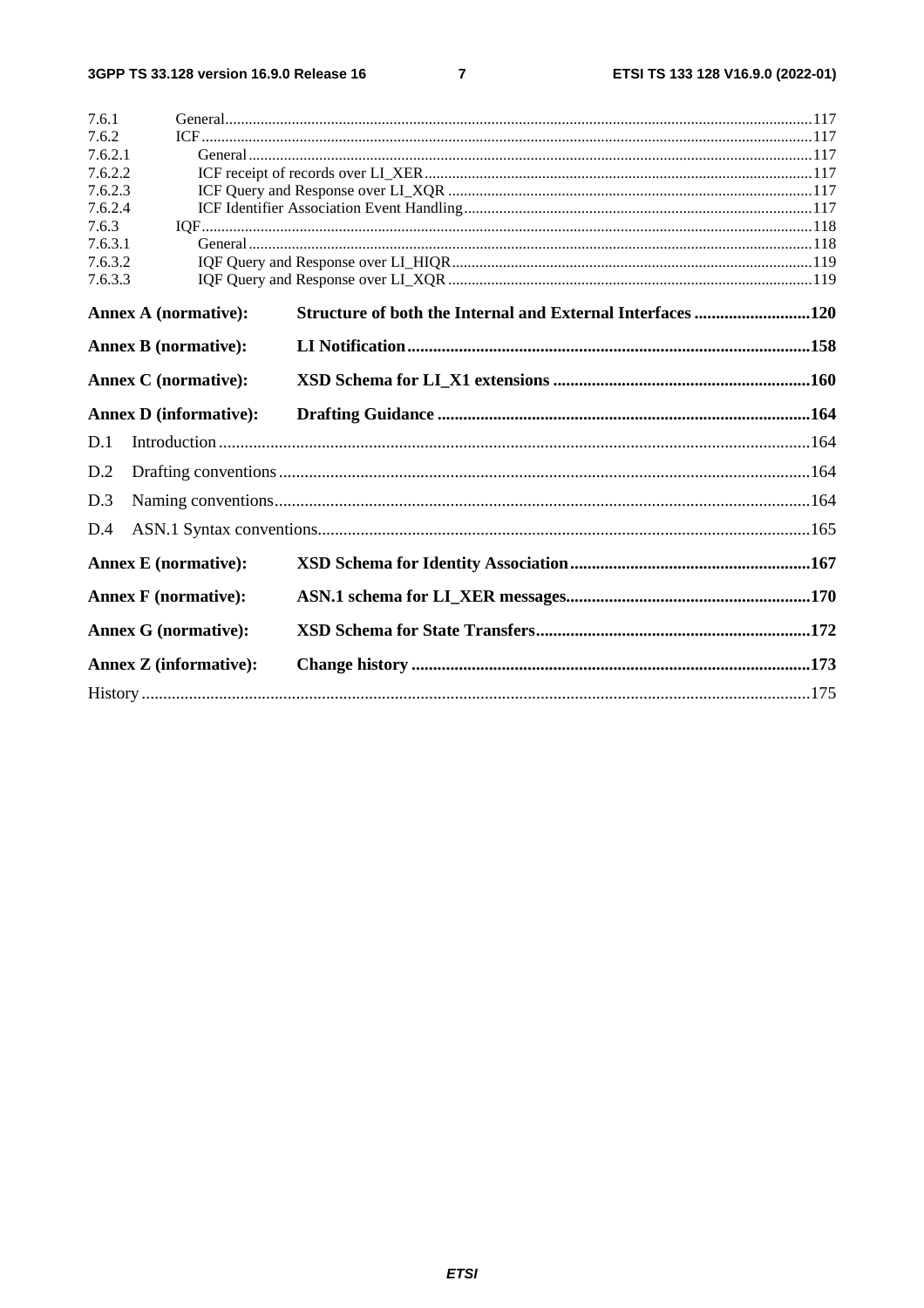## Foreword

This Technical Specification has been produced by the 3rd Generation Partnership Project (3GPP).

The contents of the present document are subject to continuing work within the TSG and may change following formal TSG approval. Should the TSG modify the contents of the present document, it will be re-released by the TSG with an identifying change of release date and an increase in version number as follows:

Version x.y.z

where:

- x the first digit:
	- 1 presented to TSG for information;
	- 2 presented to TSG for approval;
	- 3 or greater indicates TSG approved document under change control.
- y the second digit is incremented for all changes of substance, i.e. technical enhancements, corrections, updates, etc.
- z the third digit is incremented when editorial only changes have been incorporated in the document.

## Introduction

The present document has been produced by the 3GPP TSG SA to standardise Lawful Interception of telecommunications. The present document describes protocols and procedures for Lawful Interception based on 3GPP specifications. These protocols and procedures cover both internal 3GPP interfaces (those required to intercept communications and manage interception within a 3GPP network) and external handover interfaces (those used for delivery of intercepted communications to Law Enforcement, or handling of warrants).

Lawful Interception needs to be done in accordance with the applicable national or regional laws and technical regulations. Such national laws and regulations define the extent to which capabilities in the present document are applicable in specific jurisdictions.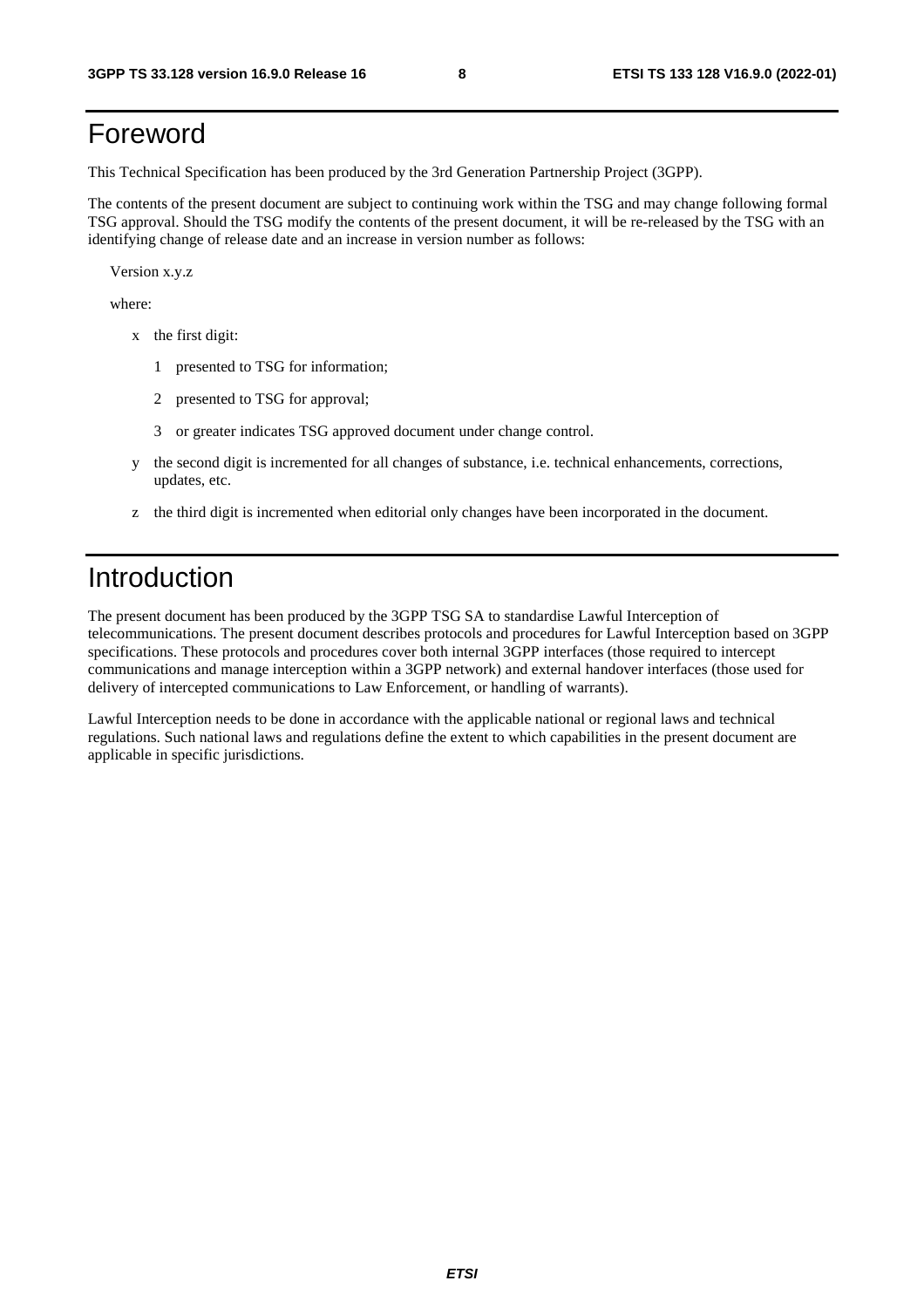## 1 Scope

The present document specifies the protocols and procedures required to perform Lawful Interception within a 3GPP network. The present document addresses both internal interfaces used internally with a 3GPP network and external handover interfaces used to handover intercepted communications to law enforcement.

The present document describes the detailed targeting of communications in each point of interception within a 3GPP network and the information that a point of interception needs to be able to capture. Furthermore, the detailed data formats for both the internal and external interfaces are also defined.

National regulations determine the applicable set of information that needs to be handed over or excluded from handover to law enforcement for a given 3GPP operator service.

## 2 References

The following documents contain provisions which, through reference in this text, constitute provisions of the present document.

- References are either specific (identified by date of publication, edition number, version number, etc.) or non-specific.
- For a specific reference, subsequent revisions do not apply.
- For a non-specific reference, the latest version applies. In the case of a reference to a 3GPP document (including a GSM document), a non-specific reference implicitly refers to the latest version of that document *in the same Release as the present document*.
- [1] 3GPP TR 21.905: "Vocabulary for 3GPP Specifications".
- [2] 3GPP TS 23.501: "System Architecture for the 5G System".
- [3] 3GPP TS 33.126: "Lawful Interception Requirements".
- [4] 3GPP TS 23.502: "Procedures for the 5G System; Stage 2".
- [5] 3GPP TS 33.127: "Lawful Interception (LI) Architecture and Functions".
- [6] ETSI TS 103 120: " Lawful Interception (LI); Interface for warrant information".
- [7] ETSI TS 103 221-1: "Lawful Interception (LI); Internal Network Interfaces; Part 1: X1".
- [8] ETSI TS 103 221-2: "Lawful Interception (LI); Internal Network Interfaces; Part 2: X2/X3".
- [9] ETSI TS 102 232-1: "Lawful Interception (LI); Handover Interface and Service-Specific Details (SSD) for IP delivery; Part 1: Handover specification for IP delivery".
- [10] ETSI TS 102 232-7: "Lawful Interception (LI); Handover Interface and Service-Specific Details (SSD) for IP delivery; Part 7: Service-specific details for Mobile Services".
- [11] 3GPP TS 33.501: "Security Architecture and Procedures for the 5G System".
- [12] 3GPP TS 33.108: "3G security; Handover interface for Lawful Interception (LI)".
- [13] 3GPP TS 24.501: "Non-Access-Stratum (NAS) protocol for 5G System (5GS)".
- [14] 3GPP TS 24.007: "Mobile radio interface signalling layer 3; General Aspects".
- [15] 3GPP TS 29.244: "Interface between the Control Plane and the User Plane nodes".
- [16] 3GPP TS 29.502: "5G System; Session Management Services; Stage 3".
- [17] 3GPP TS 29.571: "5G System; Common Data Types for Service Based Interfaces; Stage 3".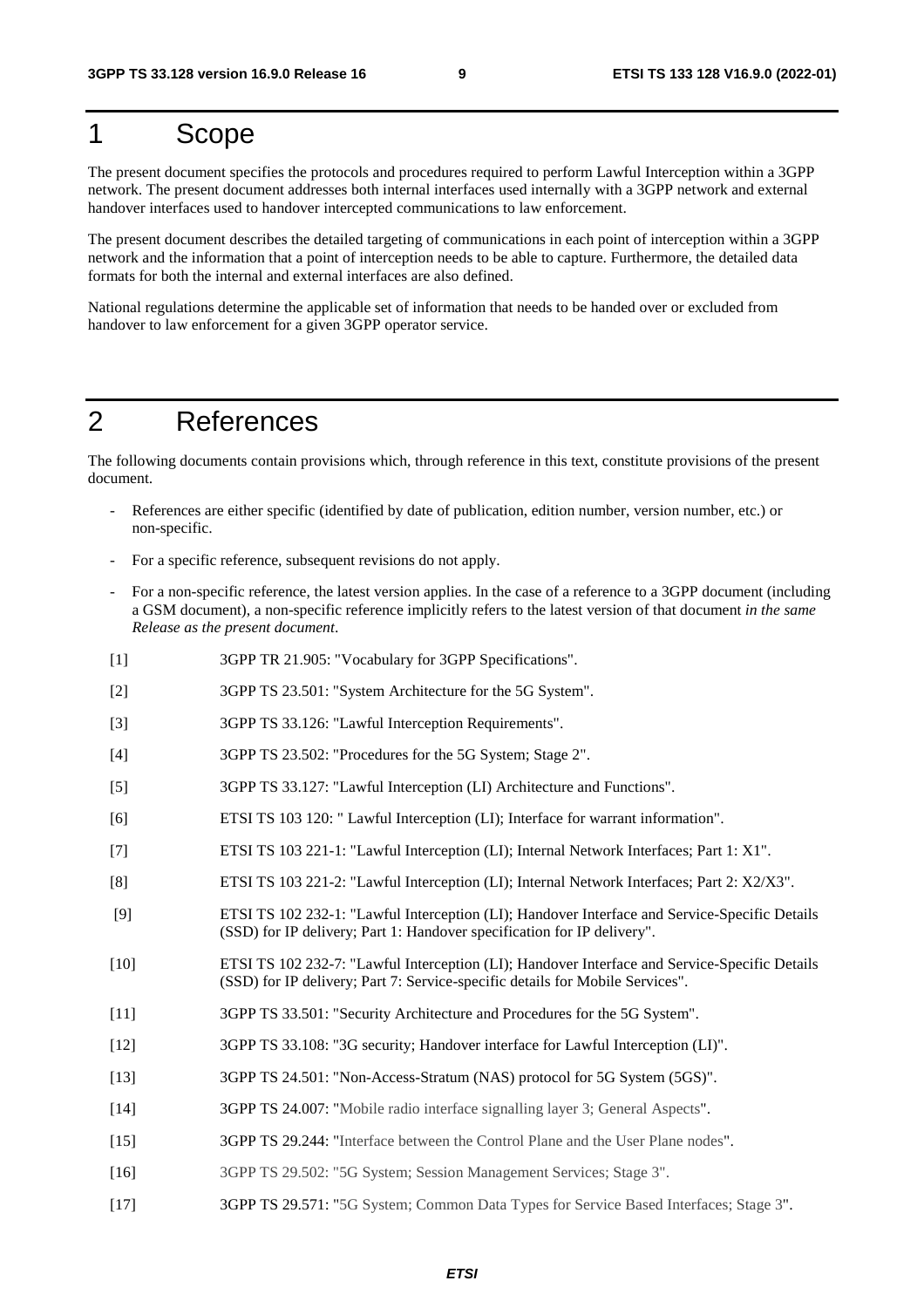- [18] 3GPP TS 23.040: "Technical realization of the Short Message Service (SMS)".
- [19] 3GPP TS 23.003: "Numbering, addressing and identification ".
- [20] OMA-TS-MLP-V3\_5-20181211-C: "Open Mobile Alliance; Mobile Location Protocol, Candidate Version 3.5", [https://www.openmobilealliance.org/release/MLS/V1\\_4-20181211-C/OMA-TS-](https://www.openmobilealliance.org/release/MLS/V1_4-20181211-C/OMA-TS-MLP-V3_5-20181211-C.pdf)[MLP-V3\\_5-20181211-C.pdf.](https://www.openmobilealliance.org/release/MLS/V1_4-20181211-C/OMA-TS-MLP-V3_5-20181211-C.pdf)
- [21] 3GPP TS 29.540: "5G System; SMS Services; Stage 3".
- [22] 3GPP TS 29.518: "5G System; Access and Mobility Management Services; Stage 3".
- [23] 3GPP TS 38.413: "NG Application Protocol (NGAP)".
- [24] 3GPP TS 29.572: "Location Management Services; Stage 3".
- [25] 3GPP TS 29.503: "5G System; Unified Data Management Services".
- [26] **IETF RFC 815: "IP datagram reassembly algorithms".**
- [27] IETF RFC 2460: "Internet Protocol, Version 6 (IPv6) Specification".
- [28] IETF RFC 793: "Transmission Control Protocol".
- [29] IETF RFC 768: "User Datagram Protocol".
- [30] IETF RFC 4340: "Datagram Congestion Control Protocol (DCCP)".
- [31] IETF RFC 4960: "Stream Control Transmission Protocol".
- [32] IANA (www.iana.org): Assigned Internet Protocol Numbers, "Protocol Numbers".
- [33] IETF RFC 6437: "IPv6 Flow Label Specification".
- [34] **IETF RFC 791: "Internet Protocol".**
- [35] Open Geospatial Consortium OGC 05-010: "URNs of definitions in ogc namespace".
- [36] 3GPP TS 33.107: "3G security; Lawful interception architecture and functions".
- [37] 3GPP TS 37.340: "Evolved Universal Radio Access (E-UTRA) and NR-Multi-connectivity; Stage 2".
- [38] 3GPP TS 36.413: "S1 Application Protocol (S1AP)".
- [39] OMA-TS-MMS\_ENC-V1\_3-20110913-A: "Multimedia Messaging Service Encapsulation Protocol".
- [40] 3GPP TS 23.140: "Multimedia Messaging Protocol. Functional Description. Stage 2".
- [41] 3GPP TS 38.415: "NG-RAN; PDU Session User Plane Protocol".
- [42] 3GPP TS 23.273: "5G System (5GS) Location Services (LCS); Stage 2".
- [43] IETF RFC 4566: "SDP: Session Description Protocol".
- [44] 3GPP TS 24.193: "Stage 3: Access Traffic Steering, Switching and Splitting (ATSSS)".
- [45] 3GPP TS 29.509: "5G System; Authentication Server Services; Stage 3".
- [46] 3GPP TS 24.011: "Point-to-Point (PP) Short Message Service (SMS) support on mobile radio interface".
- [47] 3GPP TS 29.002: "Mobile Application Part (MAP) specification".
- [48] 3GPP TS 29.504: "5G System; Unified Data Repository Services; Stage 3".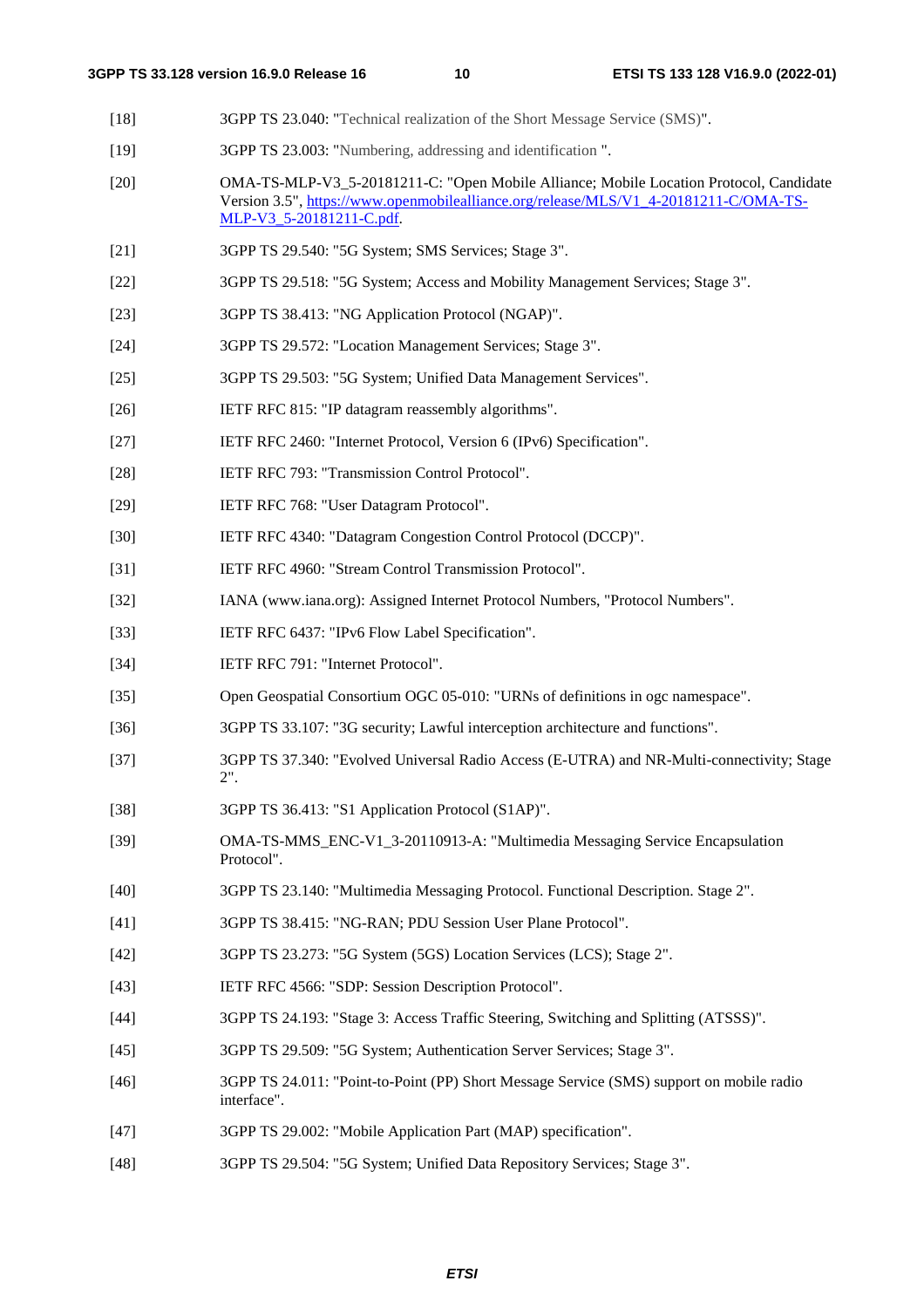- [49] 3GPP TS 29.505: "5G System; Usage of the Unified Data Repository services for Subscription Data; Stage 3".
- [50] 3GPP TS 29.598: "5G System; Unstructured Data Storage Services; Stage3".

## 3 Definitions, symbols and abbreviations

## 3.1 Definitions

For the purposes of the present document, the terms and definitions given in 3GPP TR 21.905 [1] and the following apply. A term defined in the present document takes precedence over the definition of the same term, if any, in 3GPP TR 21.905 [1].

## 3.2 Symbols

For the purposes of the present document, the following symbols apply:

<symbol> <Explanation>

## 3.3 Abbreviations

For the purposes of the present document, the abbreviations given in 3GPP TR 21.905 [1] and the following apply. An abbreviation defined in the present document takes precedence over the definition of the same abbreviation, if any, in 3GPP TR 21.905 [1].

| <b>ADMF</b>                      | LI Administration Function                                          |
|----------------------------------|---------------------------------------------------------------------|
| CC                               | Content of Communication                                            |
| CSP                              | <b>Communication Service Provider</b>                               |
| <b>CUPS</b>                      | Control and User Plane Separation                                   |
| ICF                              | <b>Identifier Caching Function</b>                                  |
| IEF                              | <b>Identifier Event Function</b>                                    |
| IQF                              | <b>Identifier Query Function</b>                                    |
| IRI                              | <b>Intercept Related Information</b>                                |
| <b>LALS</b>                      | <b>Lawful Access Location Services</b>                              |
| LEA                              | Law Enforcement Agency                                              |
| <b>LEMF</b>                      | Law Enforcement Monitoring Facility                                 |
| LI                               | Lawful Interception                                                 |
| <b>LICF</b>                      | Lawful Interception Control Function                                |
| $LI$ $HII$                       | LI_Handover Interface 1                                             |
| $LI$ $HI2$                       | LI Handover Interface 2                                             |
| $LI$ <sub><math>HI3</math></sub> | LI Handover Interface 3                                             |
| LI_HI4                           | LI_Handover Interface 4                                             |
| LI_HIQR                          | Lawful Interception Handover Interface Query Response               |
| <b>LIPF</b>                      | Lawful Interception Provisioning Function                           |
| <b>LIR</b>                       | <b>Location Immediate Request</b>                                   |
| $LI_SI$                          | Lawful Interception System Information Interface                    |
| <b>LISSF</b>                     | Lawful Interception State Storage Function                          |
| $LI_ST$                          | Lawful Interception State Transfer Interface                        |
| $LI_X1$                          | Lawful Interception Internal Interface 1                            |
| $LI_X^2$                         | Lawful Interception Internal Interface 2                            |
| $LI_X3$                          | Lawful Interception Internal Interface 3                            |
| LI_XEM1                          | Lawful Interception Internal Interface Event Management Interface 1 |
| LI XER                           | Lawful Interception Internal Interface Event Record                 |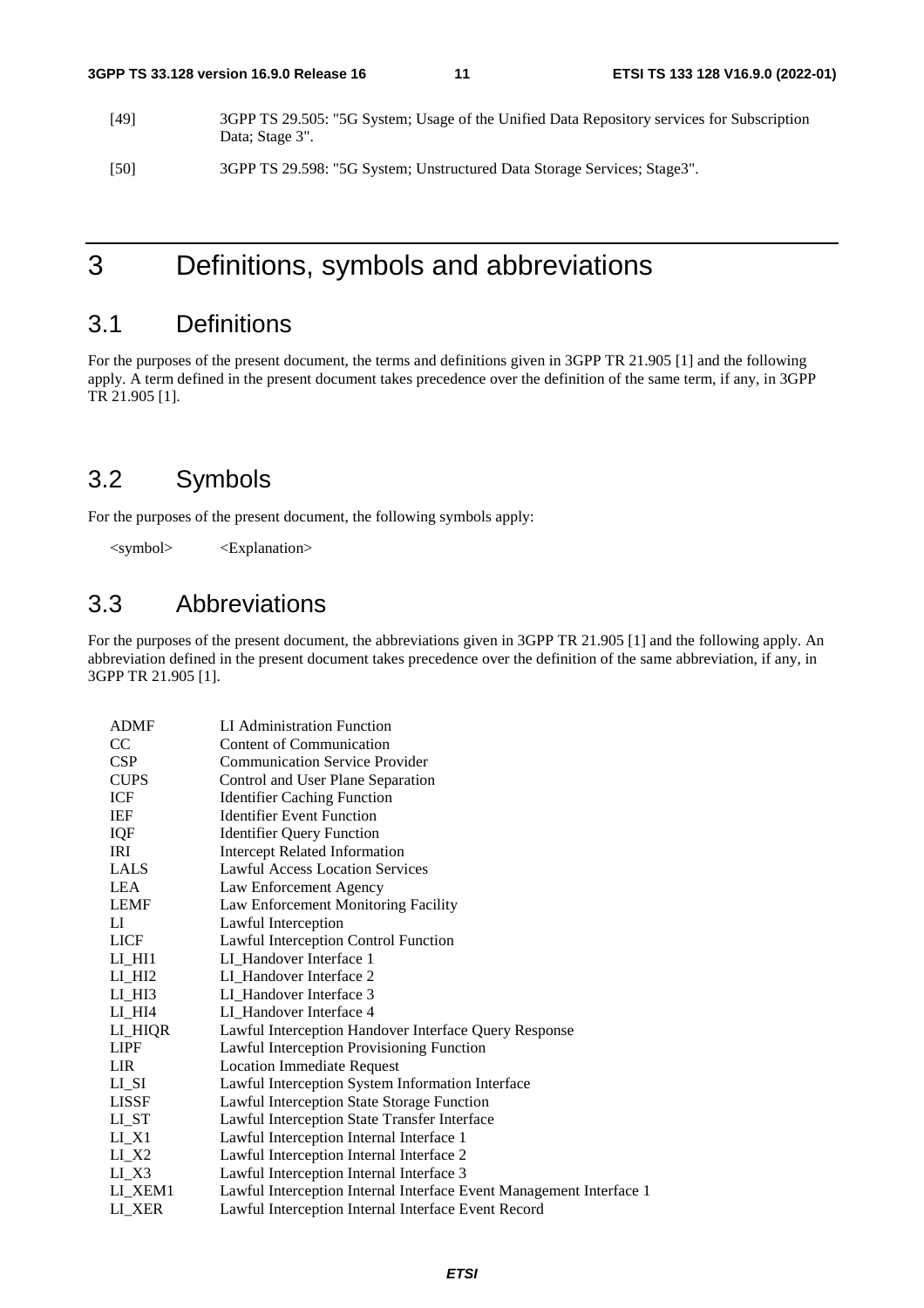| Lawful Interception Internal Interface Query Response |
|-------------------------------------------------------|
| <b>Location Triggering Function</b>                   |
| <b>Mediation and Delivery Function</b>                |
| Mediation and Delivery Function 2                     |
| Mediation and Delivery Function 3                     |
| Multimedia Message                                    |
| Multimedia Message Service                            |
| Network Provided Location Information                 |
| <b>Operations and Management</b>                      |
| Point Of Interception                                 |
| <b>Session Description Protocol</b>                   |
| <b>System Information Retrieval Function</b>          |
| <b>Start Of Interception</b>                          |
| <b>Triggering Function</b>                            |
| <b>Trusted Non-3GPP Gateway Function</b>              |
| <b>Trusted WLAN Interworking Function</b>             |
| LI X3 Communications Content.                         |
| LI_X2 Intercept Related Information                   |
|                                                       |

## 4 General

## 4.1 Introduction

The present document provides details of the internal and external interfaces required for a network operator, access provider and/or service provider to provide the necessary information to a Law Enforcement Agency (LEA) required to meet LI requirements. LI requirements for 3GPP networks and services are given in TS 33.126 [3].

The high-level architecture that defines the necessary interfaces is specified in TS 33.127 [5]. The generic high-level architecture is as follows: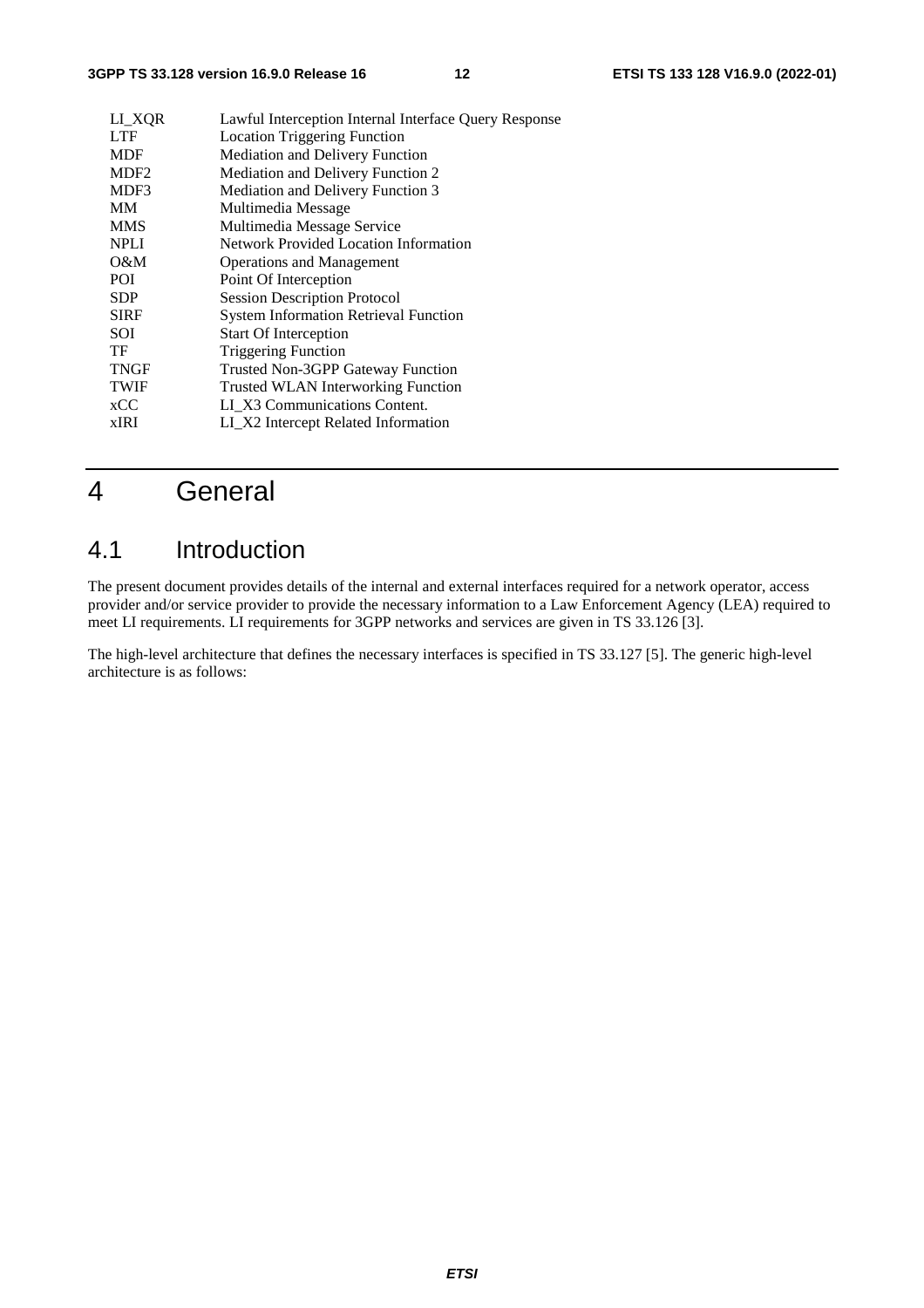

**Figure 4.1-1: High-level architecture diagram with key point-to-point LI interfaces** 

The specification of the interfaces is split into two parts:

- Internal interfaces used between an operator's network functions are described in clause 4.2.
- External interfaces used in communicating with a LEA are described in clause 4.3.

## 4.2 Basic principles for internal interfaces

This clause lists the internal interfaces shown in clause 4.1, indicates the protocol used to realise each interface, and gives a reference to the relevant clauses of the present document that specify how the protocol is to be used for the given interface.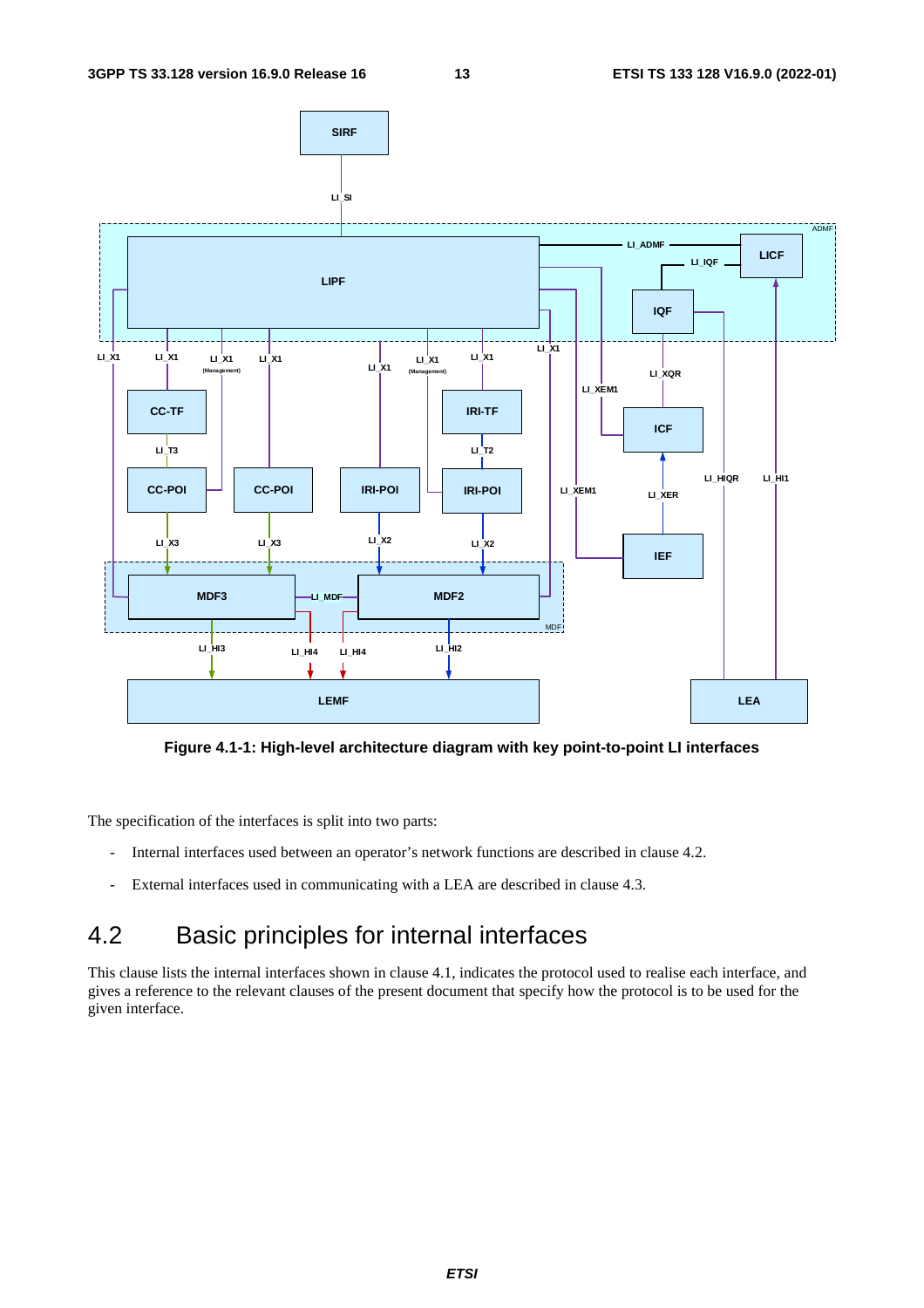| Interface                           | <b>Description</b>                                                                                        | Protocol used to realise interface       | <b>Usage</b>                     |
|-------------------------------------|-----------------------------------------------------------------------------------------------------------|------------------------------------------|----------------------------------|
| LI_SI                               | Used to provide system information to<br>the LIPF from the SIRF.                                          | Out of scope of the present<br>document. |                                  |
| $LI_X1$                             | Used to configure and audit Directly-<br>provisioned POIs, TFs and MDFs.                                  | ETSI TS 103 221-1 [7].                   | See clause 5.2.2                 |
| $LI$ <sub>_X1</sub><br>(Management) | Used to audit Triggered POIs.                                                                             | ETSI TS 103 221-1 [7].                   | See clause 5.2.3                 |
| $LI_X2$                             | Used to pass xIRI from IRI-POIs to the<br>MDF <sub>2</sub> .                                              | ETSI TS 103 221-2 [8].                   | See clause 5.3.2                 |
| $LI$ <sub><math>X</math>3</sub>     | Used to pass xCC from CC-POIs to the<br>MDF3.                                                             | ETSI TS 103 221-2 [8].                   | See clause 5.3.3                 |
| $LI$ <sub>_</sub> T <sub>2</sub>    | Used to pass triggering information from<br>the IRI-TF to a Triggered IRI-POI.                            | ETSI TS 103 221-1 [7].                   | See clause 5.2.4                 |
| $LI$ <sub>_</sub> T <sub>3</sub>    | Used to pass triggering information from<br>a CC-TF to a Triggered CC-POI.                                | ETSI TS 103 221-1 [7].                   | See clause 5.2.4                 |
| LI_XQR                              | Used to pass queries from IQF to ICF<br>and responses from ICF to IQF.                                    | ETSI TS 103 221-1 [7].                   | See clause 5.8                   |
| LI_XER                              | Used to pass identifier association event<br>records from IEFs to ICF.                                    | See Clause 5.9.                          | See clause 5.9                   |
| LI_XEM1                             | Used by the LICF/LIPF to manage IEFs<br>and ICF.                                                          | ETSI TS 103 221-1 [7].                   | See clause 5.2.7                 |
| LI_ADMF                             | Used to pass intercept provisioning<br>information form the LICF to the LIPF.                             | Out of scope of the present<br>document. |                                  |
| LI_MDF                              | Used by MDF2 and MDF3 in interactions<br>necessary to correctly generate CC and<br>IRI from xCC and xIRI. | Out of scope of the present<br>document. |                                  |
| LI_IQF                              | Used to pass information related to IEFs<br>and ICF to IQF.                                               | Out of scope of the present<br>document. |                                  |
| $LI$ _ST                            | Used to transfer LI state information to<br>and from the LISSF.                                           | 3GPP TS 29.598 [50].                     | See clauses 5.10<br>and 6.2.3.10 |

| Table 4.2-1: Internal interfaces and related protocols |  |  |  |
|--------------------------------------------------------|--|--|--|
|--------------------------------------------------------|--|--|--|

## 4.3 Basic principles for external handover interfaces

This clause lists the external handover interfaces shown in clause 4.1, indicates the protocol used to realise each interface, and gives a reference to the relevant clauses of the present document that specify how the protocol is to be used for the given interface.

| Interface          | <b>Description</b>                        | Protocol used to realise interface   | <b>Usage</b>   |
|--------------------|-------------------------------------------|--------------------------------------|----------------|
| LI HI1             | Used to send warrant and other            | ETSI TS 103 120 [6] shall be         | See clause 5.4 |
|                    | interception request information from     | supported.                           |                |
|                    | LEA to operator.                          | Other methods (e.g. manual           |                |
|                    |                                           | exchange) may be used depending      |                |
|                    |                                           | on national regulatory requirements. |                |
| LI HI <sub>2</sub> | Used to send IRI from the MDF2 to the     | ETSI TS 102 232-1 [9] and ETSI TS    | See clause 5.5 |
|                    | LEMF.                                     | 102 232-7 [10] shall be supported.   |                |
| LI HI3             | Used to send CC from the MDF3 to the      | ETSI TS 102 232-1 [9] and ETSI TS    | See clause 5.5 |
|                    | LEMF.                                     | 102 232-7 [10] shall be supported.   |                |
| LI HI4             | Used to send LI notification information  | ETSI TS 102 232-1 [9] and ETSI TS    | See clause 5.6 |
|                    | lfrom MDF2/3 to LEMF.                     | 102 232-7 [10] shall be supported.   |                |
| ILI HIQR           | Used to send warrant and other identifier | ETSI TS 103 120 [6] shall be         | See clause 5.7 |
|                    | association query information from LEA    | supported.                           |                |
|                    | to CSP and used by the CSP to send        |                                      |                |
|                    | query responses to the LEA.               |                                      |                |

**Table 4.3-1: External handover interfaces and related protocols**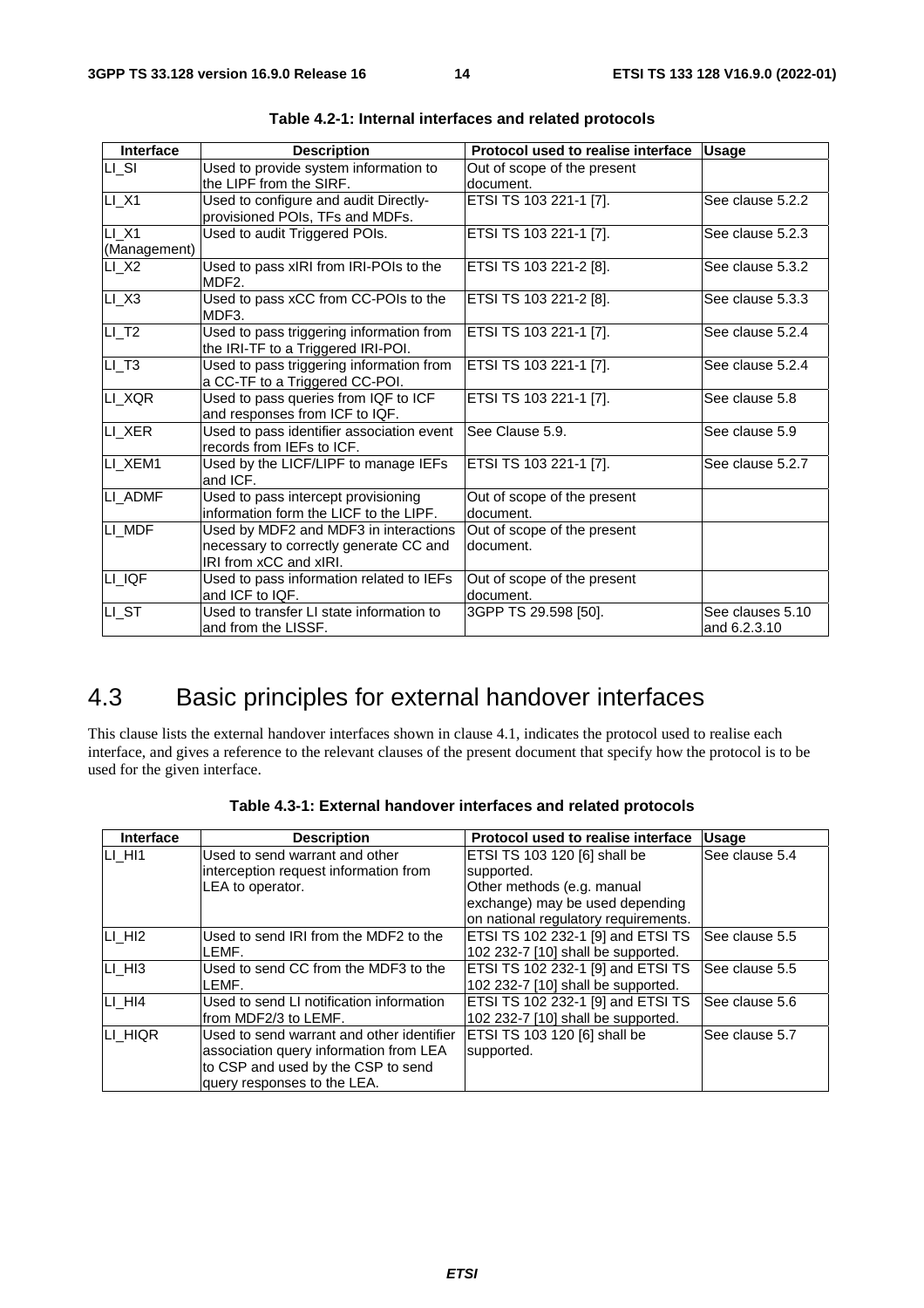## 4.4 Service scoping

### 4.4.1 General

The interception product shall be delivered to the LEMF over LI\_HI2 and LI\_HI3, observing the service scoping described in the following clauses.

### 4.4.2 CSP service type

The LIPF shall be able to provision the POIs, TFs and MDF2/MDF3 according to the requirements of the warrant with the following CSP service type(s):

- Voice.
- Data.
- Messaging (e.g. SMS/MMS).
- Push-to-Talk (including MCPTT).
- LALS (the Target Positioning service, per TS 33.127 [5], clause 7.3.3.2).

When multiple service types are applicable to a target due to multiple warrants, the MDF2/MDF3 shall be able to deliver interception product to each LEMF based on the CSP service type(s) of the respective warrant.

When no service type is provisioned, the MDF2/MDF3 shall deliver all interception product it receives from the POIs.

### 4.4.3 Delivery type

- IRI.
- $CC$
- IRI and CC.

The LIPF shall be able to provision the POI, TF and the MDF2/MDF3 according the delivery type(s) applicable to a warrant.

When different delivery types are applicable to a target due to multiple warrants, the MDF2/MDF3 shall be able to deliver IRI/CC to each LEMF based on the delivery type(s) of the respective warrant.

## 4.4.4 Location Reporting

The LIPF shall be able to provision the POIs and MDF2 according to the requirements of the warrant with the following location reporting types:

- Report location only at the beginning and end of a session.
- Do not report location.

When no location reporting type is provisioned, the POIs and MDF2/MDF3 shall report location every time the target location information is received from the POI (including location update with no physical change of location).

When different location reporting types are applicable to a target due to multiple warrants, then POI may be provisioned as if the reporting of all location information occurrences at the POI is required, with MDF2 restricting the delivery of location to the LEMF as per the provisioned information for a warrant.

## 4.4.5 LALS Triggering

This option is used to activate the LALS triggered location service (TS 33.127 [5], clause 7.3.3.3) for the target.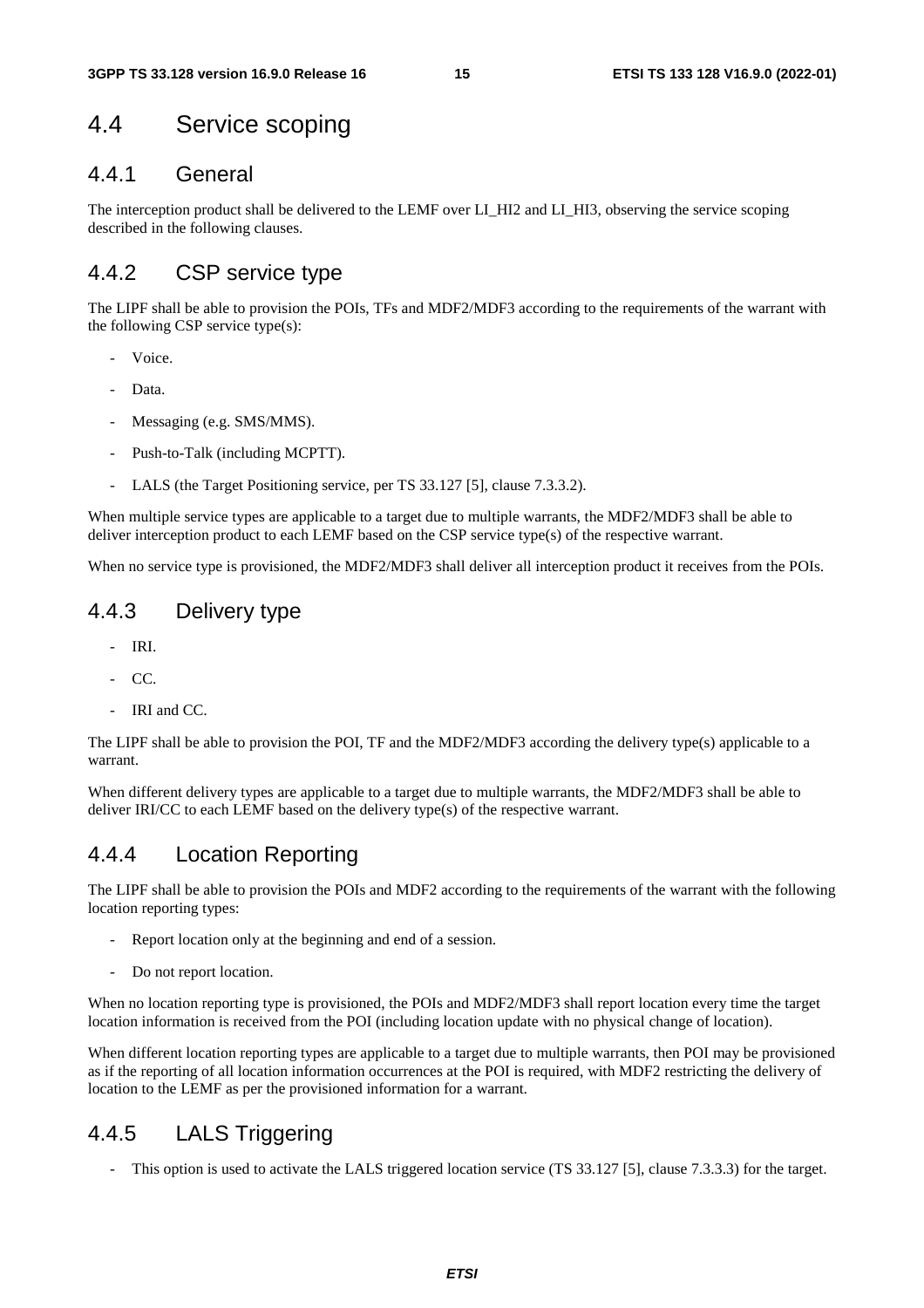The LIPF shall be able to provision the LTF associated with a POI or MDF2 with the LALS triggered location service parameters provided in the warrant or use a default set of parameters.

#### 4.4.6 Roaming Interception

- Stop interception when the target is roaming outbound internationally.

NOTE 1: The definition of international roaming for LI purposes could vary per jurisdiction.

NOTE 2: The method used to achieve the roaming related service scoping is not described in the present document.

## 5 Transport and Communications Protocol

## 5.1 General

This clause describes the protocols used for each of the interfaces at a level which is agnostic of the subject service or network. Additional specific fields or behaviours are given in the relevant parts of clauses 6 and 7.

## 5.2 Protocols for LI X1 and LI T interfaces

### 5.2.1 General usage of ETSI TS 103 221-1

Functions having an LI\_X1, LI\_T2 or LI\_T3 interface shall support the use of ETSI TS 103 221-1 [7] to realise the interface.

In the event of a conflict between ETSI TS 103 221-1 [7] and the present document, the terms of the present document shall apply.

The LIPF and MDF2/3 shall maintain a mapping between internal interception identifiers (XIDs) and external interception identifiers (LIIDs), as defined by TS 103 221-1 [7] clause 5.1.2. In case of multiple interceptions for a single target identifier, it is an implementation decision for the LIPF/TF whether multiple XIDs are used (i.e. a one-toone mapping between XID and LIID is maintained) or whether the single XID is used and mapped to multiple LIIDs at the MDF2/3. Clauses 6 and 7 give further details for specific networks or services (e.g. minimum supported target identifier formats).

In the event of a request issued over the interface fails, or an error is reported, the LIPF should raise an alert in the appropriate LI Operations and Management (O&M) system. Further procedures (e.g. retrying a failed request) are left to CSP policy to define.

A failure of LI shall not impact the target's or other users' services.

In general, and unless otherwise specified, the function playing the role of the NE (i.e IRI-POI, IRI-TF, CC-TF, CC-POI, MDF2 or MDF3) shall:

- Accept CreateDestination and ModifyDestination messages regardless of the DeliveryType.
- Reject ActivateTask/ModifyTask messages that contain DIDs that reference Destinations that have not been created via a CreateDestination message; Destinations shall be created before they are used.
- Reject ActivateTask/ModifyTask messages that do not result in at least one valid DID for their DeliveryType (e.g. at least one valid DID for an X2 delivery destination for an "X2Only" Task). Additional DIDs for Destinations of other DeliveryTypes (e.g. a DID for an X3 Destination for an "X2Only" Task) shall be accepted, but a ReportTaskIssue message may be sent to indicate the mismatch.

### 5.2.2 Usage for realising LI\_X1

For the purposes of realising LI\_X1 between the LIPF and a POI, MDF or TF, the LIPF plays the role of the ADMF as defined in ETSI TS 103 221-1 [7] reference model (clause 4.2), and the POI, MDF or TF plays the role of the NE.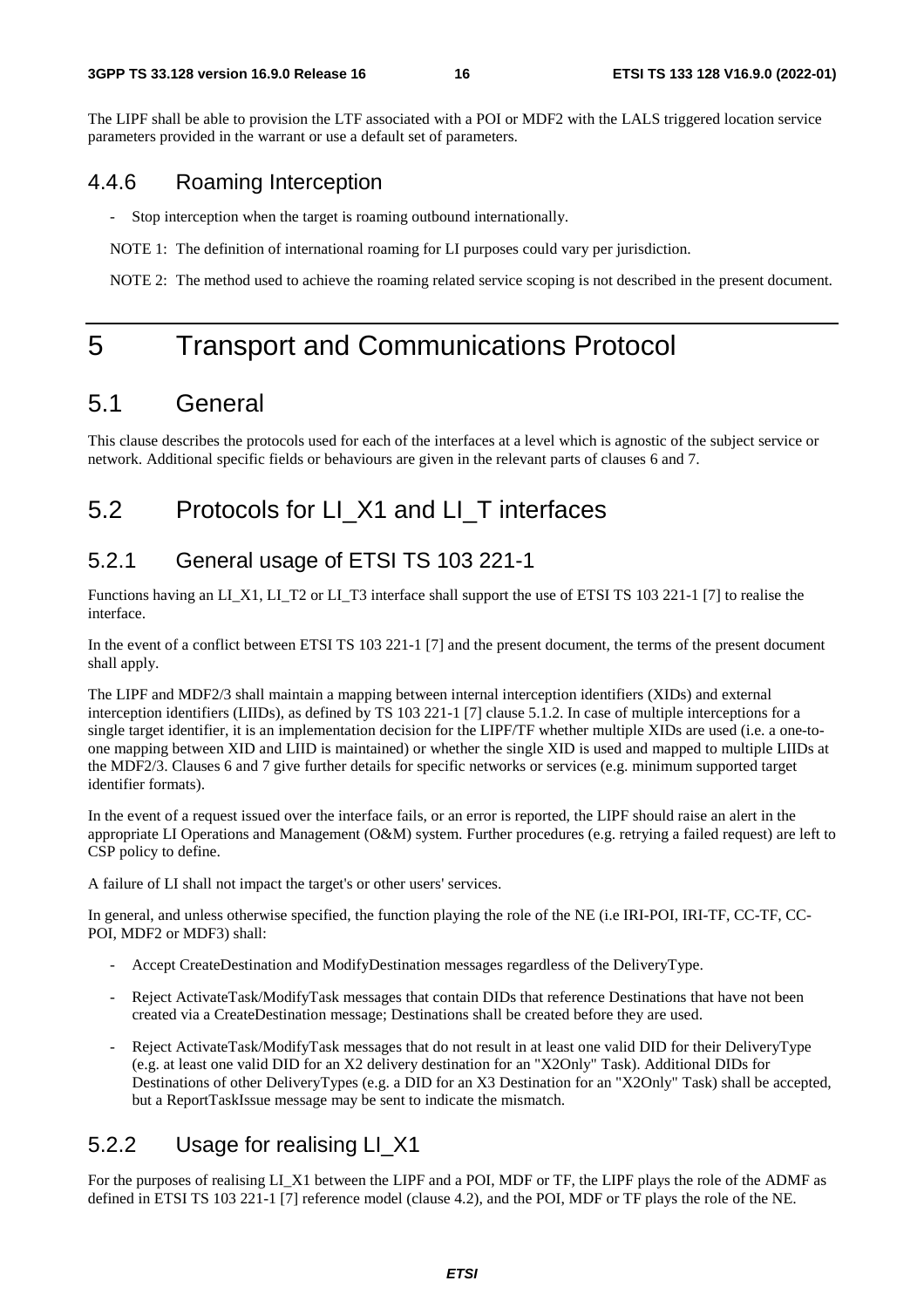In general, and unless otherwise specified, the ADMF shall:

- When the provisioning of an IRI-POI/IRI-TF/MDF2 is needed to meet the requirements of the warrant, send an ActivateTask (and subsequent ModifyTask if/as needed) with the DeliveryType set to "X2Only" and the ListOfDIDs containing at least one DID for an X2 or LI\_HI2 delivery destination over LI\_X1 to each of the relevant functions.
- When the provisioning of a CC-POI/CC-TF/MDF3 is needed to meet the requirements of the warrant, send an ActivateTask (and subsequent ModifyTask if/as needed) with the DeliveryType set to "X3Only" and the ListOfDIDs containing at least one DID for X3 or LI\_HI3 delivery destination over LI\_X1 to each of the relevant functions.

When both the above are required to meet the requirements of the warrant, the ADMF shall send each independently to each relevant function.

When it is required to cease interception, the ADMF shall send a DeactivateTask message to each relevant function, unless the Task has already been removed by other means (e.g. by the use of the ImplicitDeactivationAllowed flag, see ETSI TS 103 221-1 [7] clause 6.2.12).

Other deployments compliant with ETSI TS 103 221-1 [7] may be used subject to local agreement.

## 5.2.3 Usage for realising LI\_X1 (management)

For the purposes of realising LI\_X1 between the LIPF and a triggered POI, the LIPF plays the role of the "ADMF" as defined in ETSI TS 103 221-1 [7] reference model (clause 4.2), and the triggered POI plays the role of the "NE".

### 5.2.4 Service scoping

The LIPF shall be able to provision the POI, TFs and the MDF2/MDF3 according to the service scoping (see clause 4.4) applicable to a warrant as described in Clause 6.2.1.2 and Annex C of ETSI TS 103 221-1 [7].

### 5.2.5 Usage for realising LI\_T2

For the purposes of realising LI\_T2 between an IRI-TF and a triggered IRI-POI, the IRI-TF plays the role of the "ADMF" as defined in the ETSI TS 103 221-1 [7] reference model (clause 4.2), and the triggered IRI-POI plays the role of the "NE".

In case the IRI-TF receives from the triggered IRI-POI an error in the answer to a triggering message, the IRI-TF shall send a ReportTaskIssue message to the LIPF. In such case, the failure of LI shall not impact the target's or other users' services.

Unless otherwise specified, an IRI-TF shall set the Product ID field in any ActivateTask or ModifyTask message issued to a triggered IRI-POI (see ETSI TS 103 221-1 [7] clause 6.2.1.2). The IRI-TF shall set the Product ID to the XID of the Task object associated with the interception at the IRI-TF in order to allow correlation of LI product at the MDF2.

Unless otherwise specified, the TF shall include the MDF2 as the X2 delivery destination in the trigger sent using the ActivateTask/ModifyTask with "X2Only".

When the IRI-TF determines that it is required to remove a Task at a particular IRI-POI (e.g. having detected the end of a session) it shall send a DeactivateTask message for the relevant Task to that IRI-POI, unless the Task has already been removed by other means (e.g. by the use of the ImplicitDeactivationAllowed flag, see ETSI TS 103 221-1 [7] clause 6.2.12).

the IRI-TF receives a DeactivateTask message or ModifyTask message from the LIPF, the IRI-TF shall send DeactivateTask or ModifyTask messages to all applicable triggered IRI-POIs for all tasks associated to the Task object in the message from the LIPF.

### 5.2.6 Usage for realising LI\_T3

For the purposes of realising LI\_T3 between a CC-TF and a triggered CC-POI, the CC-TF plays the role of the "ADMF" as defined in the ETSI TS 103 221-1 [7] reference model (clause 4.2), and the triggered CC-POI plays the role of the "NE".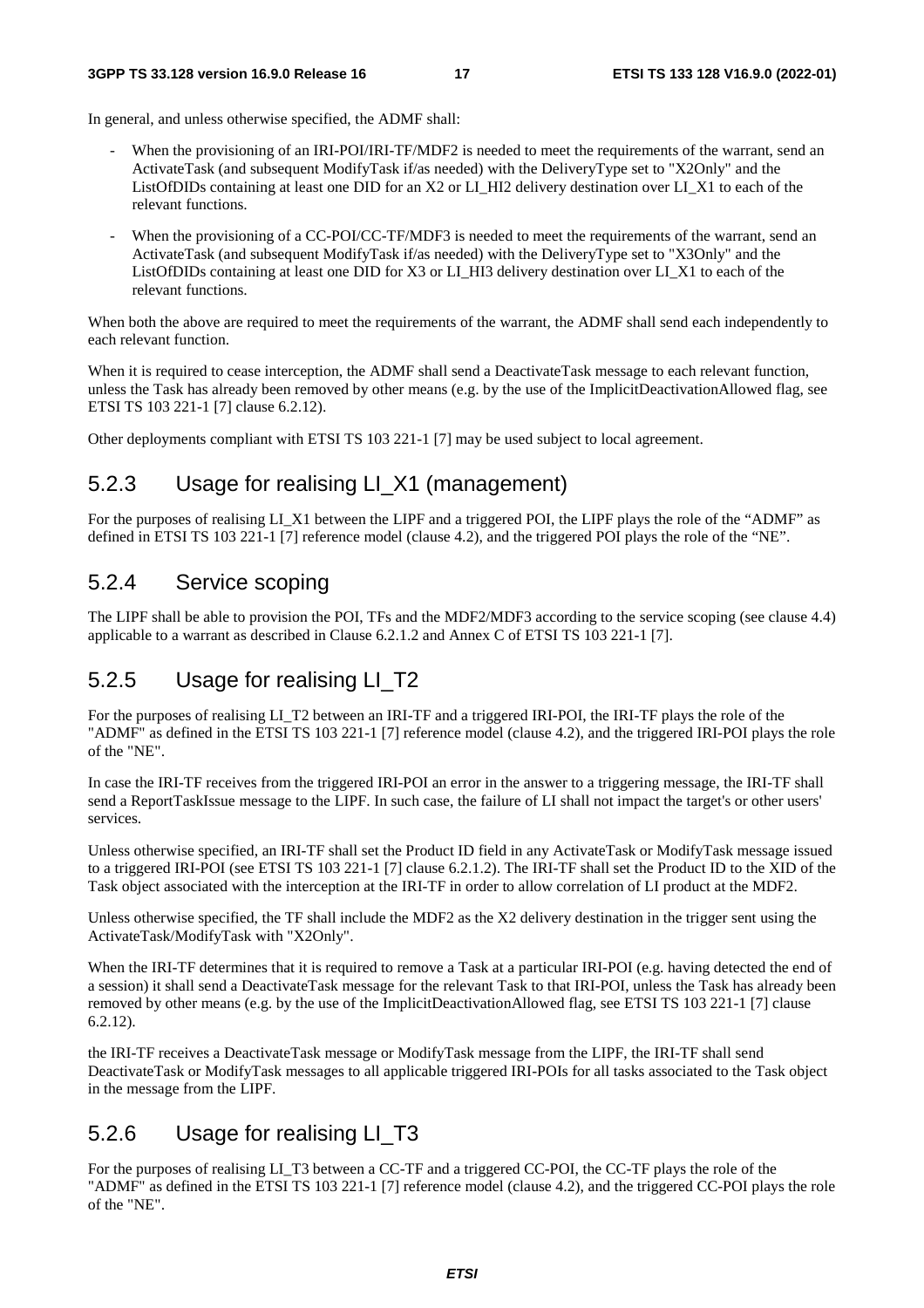In case the CC-TF receives from the triggered CC-POI an error in the answer to a triggering message, the CC-TF shall send a ReportTaskIssue message to the LIPF. In such case, the failure of LI shall not impact the target's or other users' services.

Unless otherwise specified, a CC-TF shall set the Product ID field in any ActivateTask or ModifyTask message issued to a triggered CC-POI (see ETSI TS 103 221-1 [7] clause 6.2.1.2). The CC-TF shall set the Product ID to the XID of the Task object associated with the interception at the CC-TF in order to allow correlation of LI product at the MDF3.

Unless otherwise specified, the TF shall include MDF3 as the X3 delivery destination in the trigger sent using the ActivateTask/ModifyTask with "X3Only".

When the CC-TF determines that it is required to remove a Task at a particular CC-POI (e.g. having detected the end of a session) it shall send a DeactivateTask message for the relevant Task to that CC-POI, unless the Task has already been removed by other means (e.g. by the use of the ImplicitDeactivationAllowed flag, see ETSI TS 103 221-1 [7] clause 6.2.12).

When the CC-TF receives a DeactivateTask message or ModifyTask message from the LIPF, the CC-TF shall send DeactivateTask or ModifyTask messages to all applicable triggered CC-POIs for all tasks associated to the Task object in the message from the LIPF.

## 5.2.7 Usage for realising LI\_XEM1

For the purposes of realising LI\_XEM1 between the LIPF and an IEF, the LIPF plays the role of the ADMF as defined in ETSI TS 103 221-1 [7] reference model (clause 4.2), and the IEF plays the role of the NE.

The IEF shall be enabled by sending the following ActivateTask message from the LIPF.

| ETSI TS 103 221-1 field name | <b>Description</b>                                                                | M/C/O |
|------------------------------|-----------------------------------------------------------------------------------|-------|
| <b>XID</b>                   | Shall be set to a value assigned by the LIPF.                                     | ıΜ    |
| TargetIdentifiers            | Shall contain a single Target Identifier of type "IdentityAssociation" (see table | ΙM    |
|                              | $5.2.7 - 2)$                                                                      |       |
| DeliveryType                 | Set to "X2Only".                                                                  | ΙM    |
| ListOfDIDs                   | Shall give the DID of the delivery endpoint of the ICF(s) to which identity       | ΙM    |
|                              | association events should be delivered. These delivery endpoints are configured   |       |
|                              | using the CreateDestination message as described in ETSI TS 103 221-1 [7]         |       |
|                              | clause 6.3.1 prior to the task activation.                                        |       |

**Table 5.2.7-1: ActivateTask message for activating an IEF** 

The following Target Identifier Type is defined for the use of LI\_XEM1. Unless otherwise specified, use of any other Target Identifier Type (including adding a target identifier more than once) shall result in the ActivateTask message being rejected with the appropriate error.

#### **Table 5.2.7-2: Target Identifier Type for LI\_XEM1**

| Identifier type                                                 | ETSI TS 103 221-1 [7] TargetIdentifier type | <b>Definition</b>          |
|-----------------------------------------------------------------|---------------------------------------------|----------------------------|
| IdentityAssociationTargetIdentifier TargetIdentifierExtension / |                                             | Empty tag (see XSD schema) |
|                                                                 | <b>IdentityAssociationTargetIdentifier</b>  |                            |

The IEF may be reconfigured to send identity associations to a different ICF using a ModifyTask message to modify the delivery destinations.

The IEF shall be disabled by sending the following DeactivateTask message from the LIPF.

#### **Table 5.2.7-3: DeactivateTask message for de-activating an IEF**

| <b>ETSI TS 103</b><br>$\degree$ 221-1 field .<br>name | Description                                                             | M/C |
|-------------------------------------------------------|-------------------------------------------------------------------------|-----|
| <b>XID</b>                                            | <b>Shall be set to</b><br><b>LIPF</b><br>value assigned by the L<br>the | ΙM  |

The LIPF should send one ActivateTask command to each IEF.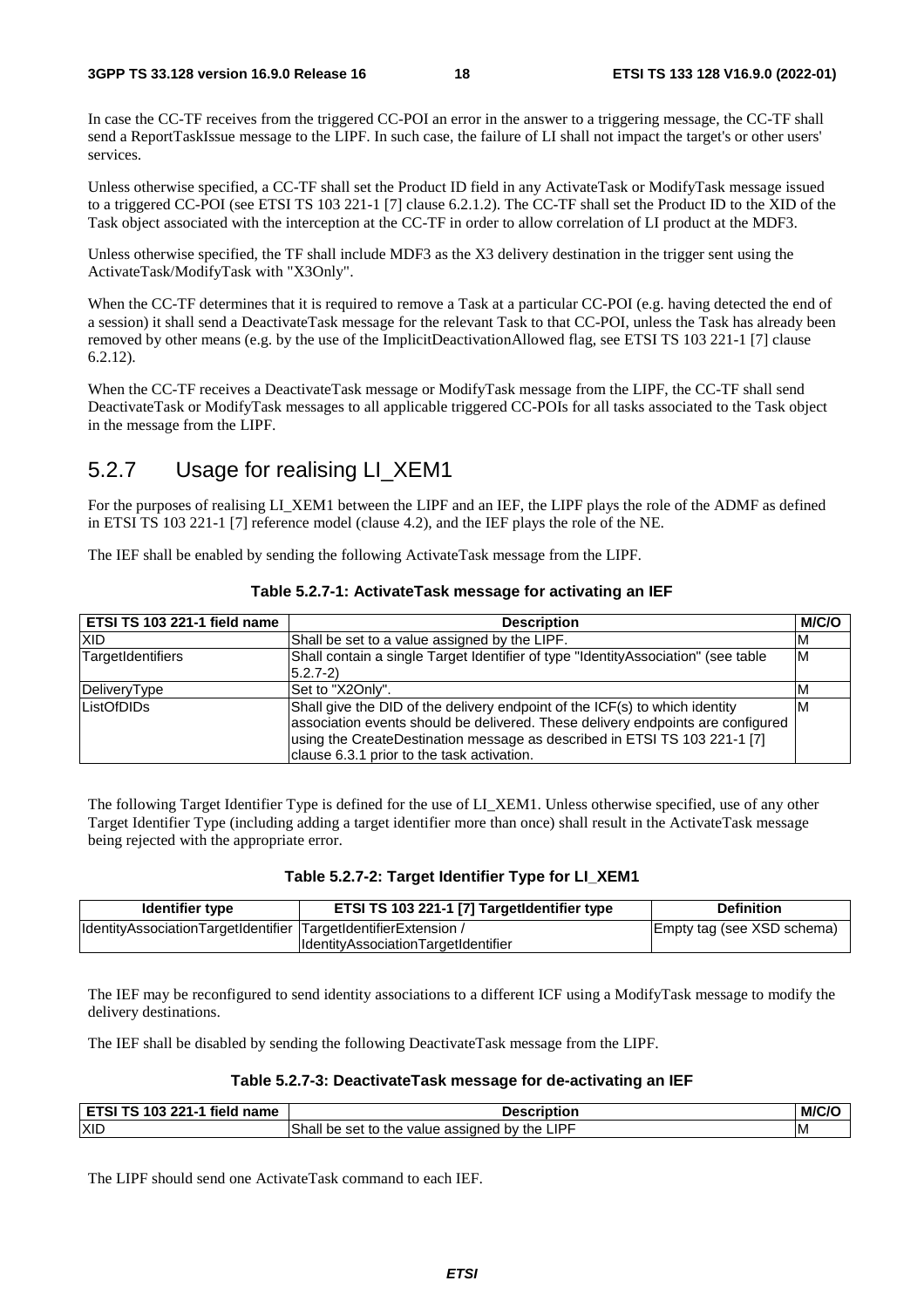NOTE: The IEF may receive multiple ActivateTask messages conforming to Table 5.2.7-1, each of which can be independently deactivated. The IEF shall remain active as long as at least one valid Task remains active.

## 5.3 Protocols for LI\_X2 and LI\_X3

### 5.3.1 General usage of ETSI TS 103 221-2

Functions having an LI\_X2 or LI\_X3 interface shall support the use of ETSI TS 103 221-2 [8] to realise the interface.

In the event of a conflict between ETSI TS 103 221-2 [8] and the present document, the terms of the present document shall apply.

The xIRI and the xCC sent using ETSI TS 103 221-2 [8] shall contain the appropriate XID as received in the relevant LI X1 provisioning message (or LI T2/3 triggering message, as appropriate).

### 5.3.2 Usage for realising LI\_X2

The POI sending xIRI over the LI\_X2 interface shall set the PDU type field within the xIRI to "X2 PDU". (see ETSI TS 103 221-2 [8] clause 5.1).

Where a single xIRI is sent as a result of a network procedure (i.e. as result of several signaling messages exchanged between the target UE and the network), the POI sending the xIRI shall set the Payload Direction field (see ETSI TS 103 221-2 [8] clause 5.2.6) based on the initiator of the network procedure.

Unless otherwise specified by the relevant clause, the payload shall consist of a BER-encoded TS33128Payloads.XIRIPayload structure. The payload format (see ETSI TS 103 221-2 [8] clause 5.4) shall be set according to the relevant clause of the present document (the value 2 is used for TS 33128Payloads.XIRIPayload).The TLS transport profile (see ETSI TS 103 221-2 [8] clause 6) shall be supported and used by default.

Unless otherwise specified, xIRI shall include the timestamp and sequence number conditional attribute fields, with the timestamp value set to the time at which the event occurred.

Unless otherwise specified, the LI\_X2 "Matched Target Identifier" conditional attribute shall be set to indicate what target identity was matched to generate the xIRI (see ETSI TS 103 221-2 [8] clause 5.3.18).

Unless otherwise specified, the LI\_X2 "Other Target Identifier" conditional attribute shall be set with all other target identities present at the NF that contains the POI (see ETSI TS 103 221-2 [8] clause 5.3.19).

Unless otherwise specified, the LI\_X2 IPID (see ETSI TS 103 221-2 [8] clause 5.3.8) should be set to indicate the POI (within the NF) that generated the xIRI for the conditional attribute field.

### 5.3.3 Usage for realising LI\_X3

The POI sending xCC over the LI\_X3 interface shall set the PDU type field in the xCC to "X3 PDU" (see ETSI TS 103 221-2 [8] clause 5.1).

The payload format shall be specified according to the relevant clause of the present document.

Unless otherwise specified, the LI\_X2 IPID (see ETSI TS 103 221-2 [8] clause 5.3.8) should be set to indicate the POI (within the NF) that generated the xIRI for the conditional attribute field.

NOTE: ETSI TS 103 221-2 [8] specifies in clause 6 a default profile which is mandatory to support, but allows further profiles to be defined. In scenarios where it may not be possible to achieve the necessary LI data rates based on the default profile, alternative profiles may be considered (e.g. based on UDP, multi path TCP or other protocols). Any alternative profile needs to ensure that LI reliability, security and completeness requirements as specified in TS 33.126 [3] are met.

### 5.3.4 Service scoping

When applicable, the POIs shall deliver the xIRIs/xCC to MDF2/MDF3 over LI\_X2/LI\_X3 according to the service scoping as provisioned by the LIPF to them (see clause 4.4).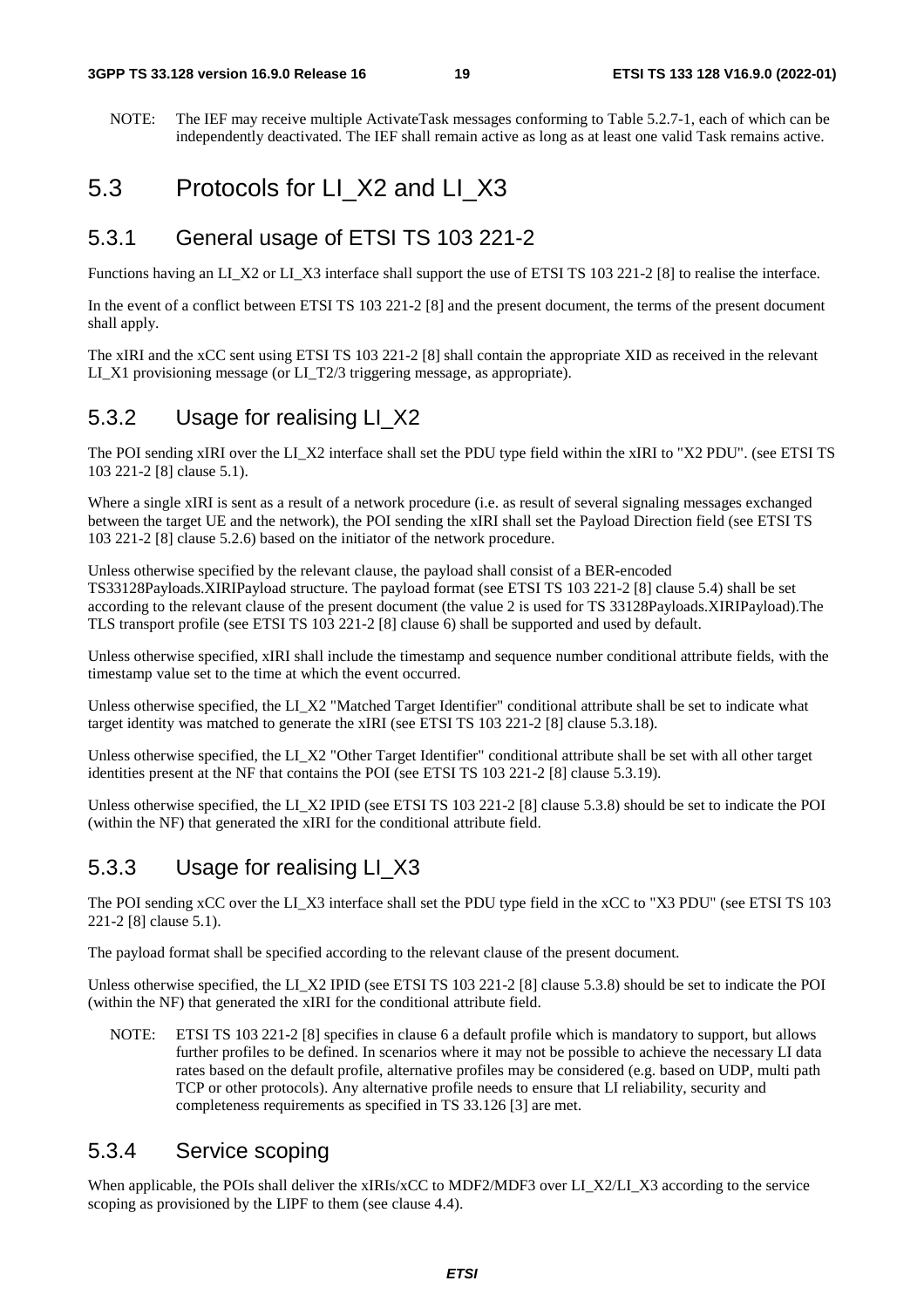## 5.4 Protocols for LI HI1

### 5.4.1 General

Functions having an LI\_HI1 interface shall support the use of ETSI TS 103 120 [6] to realise the interface.

In the event of a conflict between ETSI TS 103 120 [6] and the present document, the terms of the present document shall apply.

### 5.4.2 Service scoping

LEAs shall be able to provide the service scoping as applicable to the warrant to the CSP over the LI\_HI1 interface (see clause 4.4).

## 5.5 Protocols for LI\_HI2 and LI\_HI3

### 5.5.1 General

Functions having an LI\_HI2 or LI\_HI3 interface shall support the use of ETSI TS 102 232-1 [9] and ETSI TS 102 232-7 [10] to realise the interface.

In the event of a conflict between either specification and the present document, the terms of the present document shall apply.

## 5.5.2 Usage for realising LI\_HI2

The IRI messages sent over LI\_HI2 are structured as a header and a payload. The header contains general information like LIID, timestamp, correlation information (as for example defined in ETSI TS 102 232-1 [9]). The payload contains intercept related information based on information that the MDF2 has received from sources in the network, such as the IRI-POI as described in clauses 6 and 7 of the present document. Details of the IRI messages can be found in Annex A of the present document. Messages defined as passing over the LI\_HI2 interface shall be passed as the payload of the threeGPP33128DefinedIRI field (see TS ETSI 102 232 -7 [10] clause 15).

If the LI\_X2 contains the IPID conditional attribute (see ETSI TS 103 221-2 [8]), the EIPID parameter (see ETSI TS 102 232-1 [9] clause 5.2.13) shall be populated by the MDF2 with the IPID value.

## 5.5.3 Usage for realising LI\_HI3

The CC sent over LI\_HI3 is structured as a header and a payload. The header contains general information like LIID, timestamp, correlation information (as for example defined in ETSI TS 102 232-1 [9]). The payload contains content of communication based on information that the MDF3 has received from sources in the network, such as the CC-POI as described in clauses 6 and 7 of the present document. Details of the CC can be found in Annex A of the present document. CC defined as passing over the LI\_HI3 interface shall be passed as the payload of the threeGPP33128DefinedCC field (see ETSI TS 102 232-7 [10] clause 15).

If the LI\_X3 contains the IPID conditional attribute (see ETSI TS 103 221-2 [8]), the EIPID parameter (see ETSI TS 102 232-1 [9] clause 5.2.13) shall be populated by the MDF3 with the IPID value.

NOTE: ETSI TS 102 232-1 [9] specifies in clause 6.4 a transport layer based on TCP. However, based on agreement between network operator and LEA, in scenarios where it may not be possible to achieve the necessary LI data rates based on the transport layer based on single TCP connection, alternative profiles may be considered (e.g. based on UDP, multi path TCP or other protocols). Any alternative profile needs to ensure that LI reliability, security and completeness requirements as specified in TS 33.126 [3] are met.

### 5.5.4 Service scoping

The MDF2 and MDF3 shall be able to deliver the IRI messages and the CC to the LEMF over LI\_HI2 and LI\_HI3 respectively, according to the service scoping (see clause 4.4).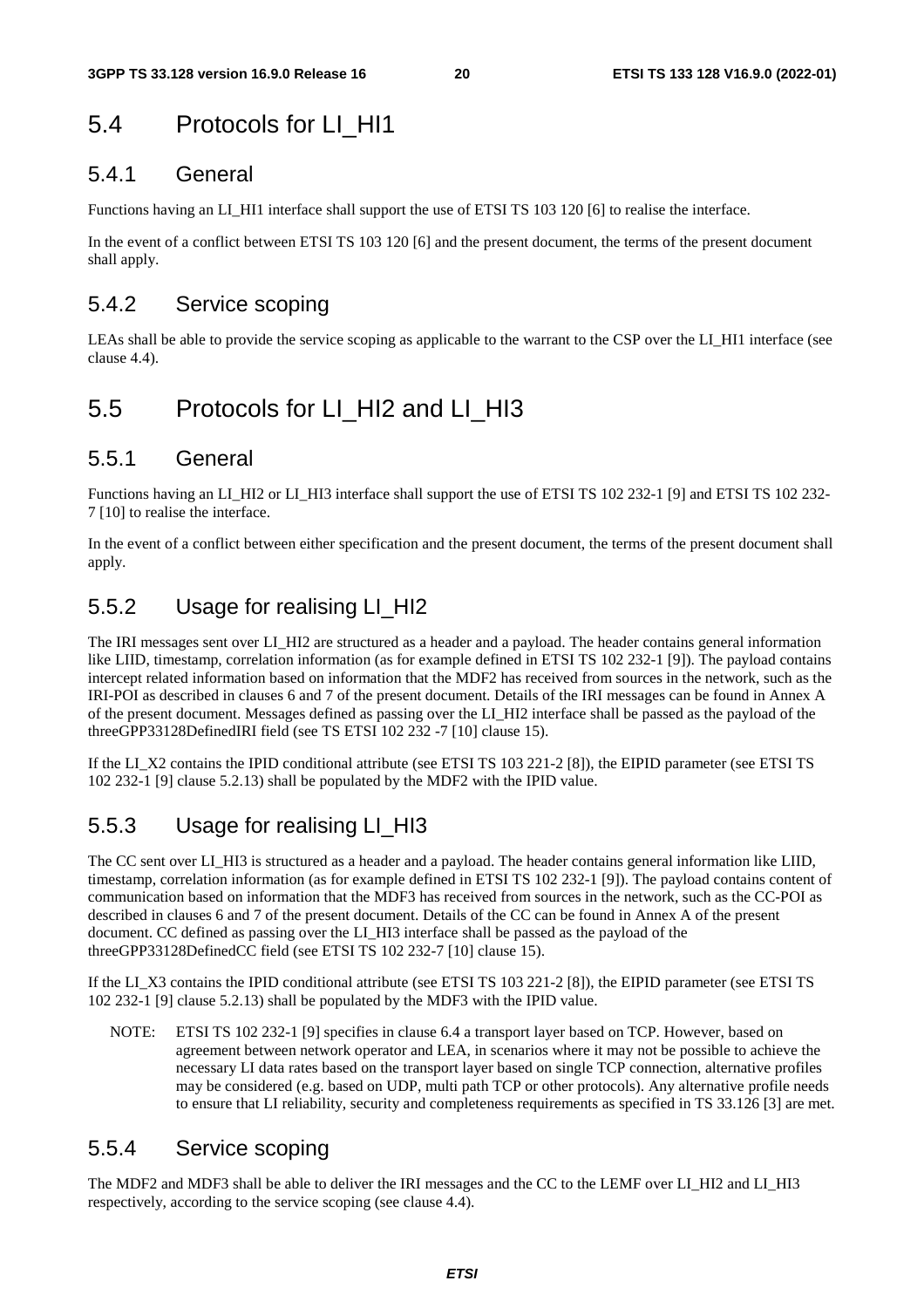### 5.5.5 IRI Target Identifiers

The MDF shall populate the TargetIdentifiers field of the IRIPayload defined in Annex A with all Target Identifiers available at the MDF. For all Identifiers received in the LI\_X2 "Matched Target Identifier" conditional attribute (see clause 5.3.2), the MDF shall include the relevant Identifier with the provenance set to "matchedOn". For all Identifiers received in the the LI\_X2 "Other Target Identifier" conditional attribute (see clause 5.3.2), the MDF shall include the relevant Identifier with the provenance set to "other". For all Identifiers present in the xIRI payload, the MDF shall include the relevant Identifier with the provenance set to "observed". For all Identifiers present in the provisioning message received over X1, the MDF shall include the relevant Identifier with the provenance set to "lEAProvided". For all Identifiers present in the MDF that are not reported as other TargetIdentifiers, the MDF shall include the relevant Identifier with the provenance set to "other".

## 5.6 Protocols for LI\_HI4

### 5.6.1 General

Functions having an LI HI4 shall support the use of ETSI TS 102 232-1 [9] to realise the interface.

In the event of a conflict between ETSI TS 102 232-1 [9] and the present document, the terms of the present document shall apply.

### 5.6.2 Usage for realising LI\_HI4

The LI Notification messages sent over LI\_HI4 are structured as a header and a payload. The header contains general information like LIID, timestamp (as for example defined in ETSI TS 102 232-1 [9]). The payload contains the administrative information such as notification. Details of the LI Notification messages can be found in Annex B of the present document.

Where the LI\_HI4 interface is present alongside an LI\_HI2 interface or LI\_HI3 interface, the LI Notification messages shall be transmitted along the same connection as the IRI messages or CC. Where ETSI TS 102 232-1 [9] is used for LI\_HI2 or LI\_HI3, messages defined as passing over the LI\_HI4 interface shall be passed as the contents of the operatorLeaMessage field.

The MDF2/3 shall support generation LI Notification messages for at least the following events:

- Activation of an interception at the MDF2/3 via LI\_X1.
- Modification of an interception at the MDF2/3 via LI\_X1.
- Deletion of an interception at the MDF2/3 via LI\_X1.

## 5.7 Protocols for LI\_HIQR

#### 5.7.1 General

Functions having an LI\_HIQR interface shall support the use of ETSI TS 103 120 [6] to realise the interface.

In the event of a conflict between ETSI TS 103 120 [6] and the present document, the terms of the present document shall apply.

### 5.7.2 Usage for realising LI\_HIQR

#### 5.7.2.1 Request structure

LI\_HIQR requests are represented by issuing a CREATE request for an LDTaskObject (see ETSI TS 103 120 [6] clause 8.3), populated as follows: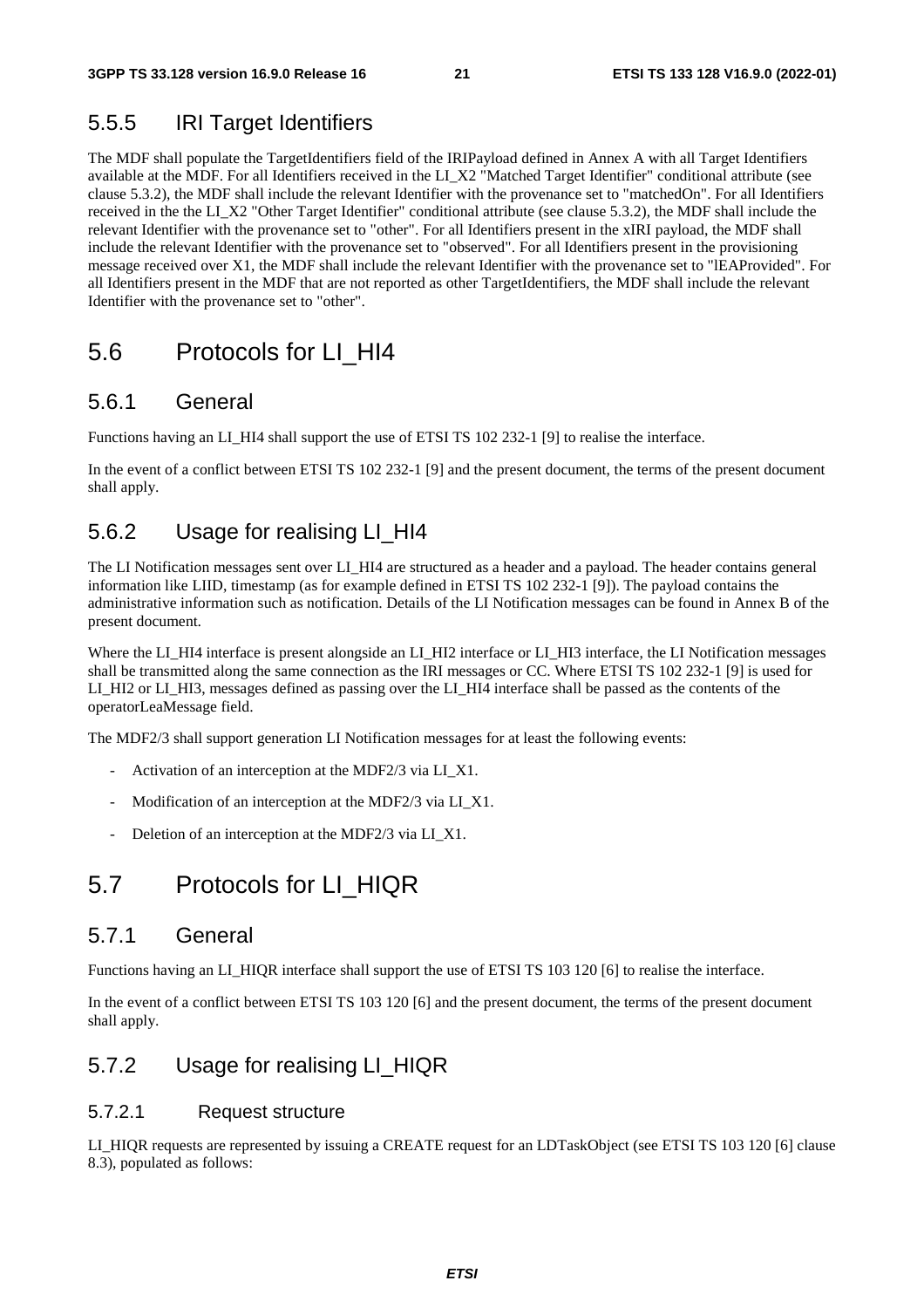| <b>Field</b>          | Value                                                                                                                                                                                                   | M/C/O |
|-----------------------|---------------------------------------------------------------------------------------------------------------------------------------------------------------------------------------------------------|-------|
| Reference             | Reference to the authorization under which the request is made. The format of this<br>field, and any procedures for allocating or validating it, are for national agreement.                            | M     |
| DesiredStatus         | Shall be set to "AwaitingDisclosure".                                                                                                                                                                   | M     |
| <b>RequestDetails</b> | Set according to table 5.7.2-2 below.                                                                                                                                                                   | M     |
| DeliveryDetails       | Shall be set to indicate the delivery destination for the LI_HIQR records (see clause<br>$5.7.2.3$ and ETSI TS 103 120 [6] clause 8.3.6.2) unless the delivery destination is<br>known via other means. | C     |

**Table 5.7.2-1: LDTaskObject representation of LI\_HIQR request** 

The use of any other LDTaskObject parameter is outside the scope of the present document.

#### **Table 5.7.2-2: RequestDetails structure**

| <b>Field</b>         | Value                                                                                   | M/C/O |
|----------------------|-----------------------------------------------------------------------------------------|-------|
| Type                 | Shall be set to one of the RequestType values as defined in Table 5.7.2-3.              | м     |
| ObservedTime         | When the RequestValues provides a temporary identity, this field shall be set to the    | C     |
|                      | observation time of that temporary identity.                                            |       |
|                      | When the requestValues provides a permanent identity, this is the time at which the     |       |
|                      | LEA requires that the permanent to temporary association is applicable.                 |       |
|                      | Shall not be present for requests of type "Ongoing dentity Association".                |       |
| <b>RequestValues</b> | Set to the target identifier plus additional information required (see clause 5.7.2.2). | М     |

NOTE: If the observed time is in the past, providing a successful query response is subject to associations still being available in the cache when the query is made to the ICF.

| Table 5.7.2-3: RequestType Dictionary for LI_HIQR |  |  |  |  |
|---------------------------------------------------|--|--|--|--|
|---------------------------------------------------|--|--|--|--|

| <b>Dictionary Owner</b>           | <b>Dictionary Name</b>                                                                                                                                                                                                                                                             |
|-----------------------------------|------------------------------------------------------------------------------------------------------------------------------------------------------------------------------------------------------------------------------------------------------------------------------------|
| 3GPP                              | RequestType                                                                                                                                                                                                                                                                        |
|                                   |                                                                                                                                                                                                                                                                                    |
|                                   | <b>Defined DictionaryEntries</b>                                                                                                                                                                                                                                                   |
| Value                             | <b>Meaning</b>                                                                                                                                                                                                                                                                     |
| <b>IdentitvAssociation</b>        | A request for a single Identity Response Details response to the query provided                                                                                                                                                                                                    |
| <b>OngoingIdentityAssociation</b> | A request for an ongoing series of IdentityResponseDetails responses matching the<br>query provided. May only be used when the Request Values contains a permanent<br>lidentifier. The request shall be terminated by updating the LDT ask Object<br>DesiredStatus to "Disclosed". |

Table 5.7.2-3 is formatted in accordance with ETSI TS 103 120 [6] Annex F.

#### 5.7.2.2 Request parameters

The RequestValues field shall contain one of the following:

- SUPI, given in either SUPIIMSI or SUPINAI formats as defined in ETSI TS 103 120 [6] clause C.2.
- SUCI, given as defined in Table 5.7.2-4 below.
- 5G-S-TMSI, given as defined in Table 5.7.2-4 below.
- 5G-GUTI, given as defined in Table 5.7.2-4 below.

If the RequestType is "OngoingIdentityAssociation" (see Table 5.7.2-3), SUPI is the only valid identity type in the RequestValues field. If the RequestType is "OngoingIdentityAssociation" and any other identity type is provided, the IQF shall signal the error by setting the LDTaskObject Status to "Invalid" (see TS 103 120 [6] clause 8.3.3).

If a temporary identity is provided, the following shall also be present as RequestValues:

- CellIdentity, given as defined in Table 5.7.2-4 below.
- TrackingAreaIdentity, given as defined in Table 5.7.2-4 below.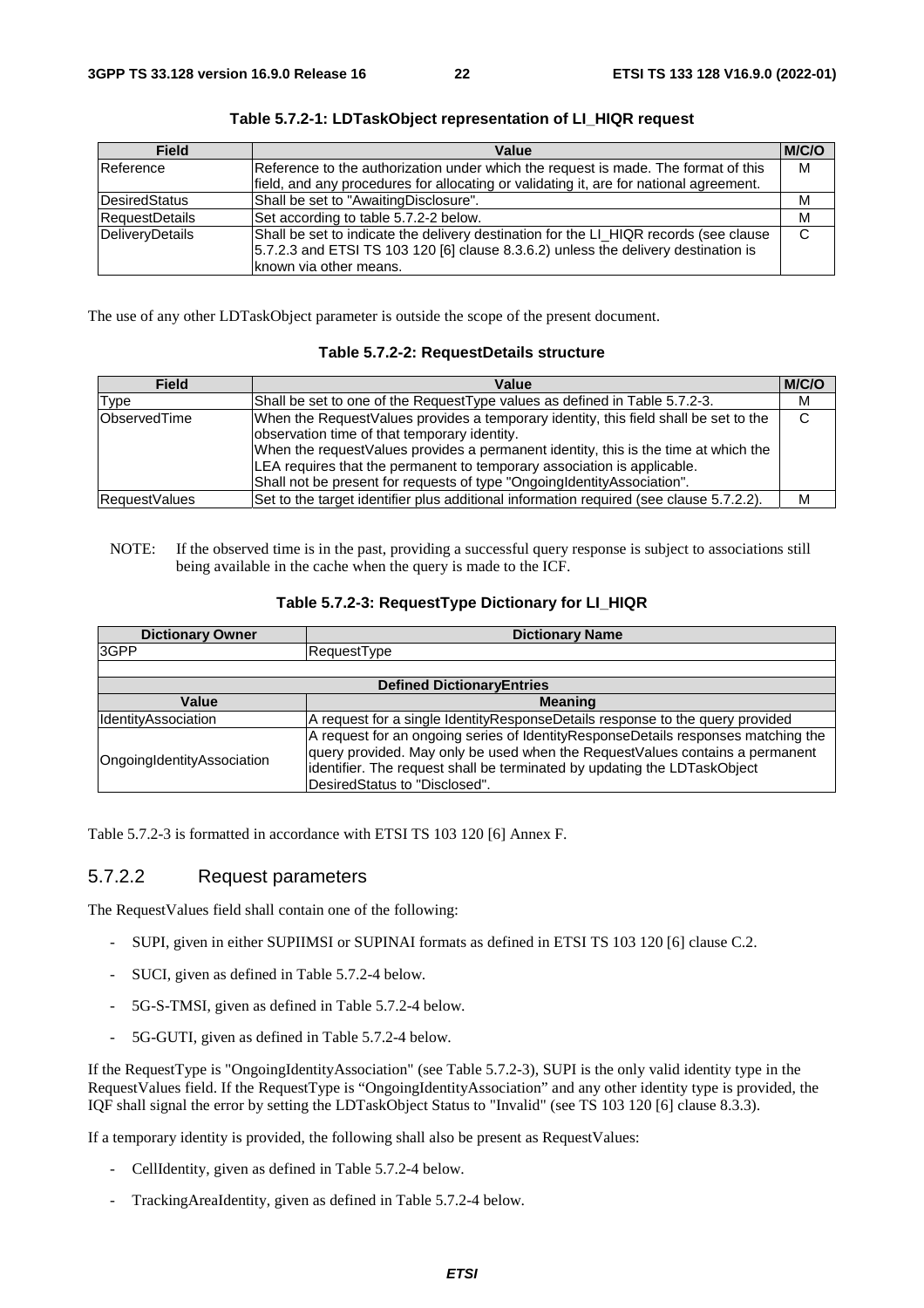The following RequestValue FormatTypes (see ETSI TS 103 120 [6] clause 8.3.5.4) are defined (which are not otherwise defined elsewhere).

| <b>Format Owner</b> | <b>Format Name</b> | <b>Description</b>                                                                                                                                                                                                                                                                                                                                                 | <b>Format</b>                                                                                                                                                  |
|---------------------|--------------------|--------------------------------------------------------------------------------------------------------------------------------------------------------------------------------------------------------------------------------------------------------------------------------------------------------------------------------------------------------------------|----------------------------------------------------------------------------------------------------------------------------------------------------------------|
| 3GPP                | <b>SUCI</b>        | <b>Subscription Concealed Identifier</b><br>as per TS 23.003 [19] clause<br>2.2B.                                                                                                                                                                                                                                                                                  | TS 29.509 [45] clause 6.1.6.3.2                                                                                                                                |
| 3GPP                | 5GSTMSI            | Shortened form of the 5G-GUTI<br>as defined in TS 23.003 [19]<br>clause 2.11. Given as a hyphen-<br>separated concatenation of:<br>The string "5gstmsi".<br>The AMF Set ID given as<br>three hexadecimal digits (10 bits).<br>The AMF Pointer given as two<br>hexadecimal digits (6 bits).<br>The 5G-TMSI given as eight<br>hexadecimal digits (32 bits)           | Matches regular expression:<br>^(5gstmsi-([0-3][0-9A-Fa-f]{2})-<br>([0-3][0-9A-Fa-f])-([0-9A-Fa-<br>$f$ $(8)$ ) $$$                                            |
| 3GPP                | 5GGUTI             | As defined in TS 23.003 [19]<br>clause 2.10. Given as a hyphen<br>separated concatenation of:<br>The string "5gguti".<br>MCC given as a three decimal<br>digits.<br>MNC given as a two or three<br>digit decimal digits<br>AMF Region ID given as two<br>hexadecimal digits (8 bits).<br>The AMF Set ID, AMF Pointer<br>and 5G-TMSI as defined above in<br>5GSTMSI | Matches regular expression:<br>^(5gguti-([0-9]{3})-([0-9]{2,3})-<br>([0-9A-Fa-f]{2})-([0-3][0-9A-Fa-<br>f]{2})-([0-3][0-9A-Fa-f])-([0-9A-<br>$Fa-f(\{8\}))$ \$ |
| 3GPP                | NRCellIdentity     | NR Cell ID (NCI), as defined in<br>TS 23.003 [19] clause 19.6A                                                                                                                                                                                                                                                                                                     | TS 29.571 [17] clause 5.4.2                                                                                                                                    |
| 3GPP                | TrackingAreaCode   | Tracking area code as defined in<br>TS 23.003 [19] clause 19.4.2.3                                                                                                                                                                                                                                                                                                 | TS 29.571 [17] clause 5.4.2                                                                                                                                    |

**Table 5.7.2-4: RequestValue FormatType extensions for LI\_HIQR Requests** 

#### 5.7.2.3 Response structure

The LI\_HIQR request is used to generate a request to the ICF over LI\_XQR (see clause 5.8). The response received over LI\_XQR is then transformed into an LI\_HIQR response.

LI\_HIQR responses and updates are represented as XML following the IdentityResponseDetails type definition (see Annex E).

Responses and updates are delivered within a DELIVER request (see ETSI TS 103 120 [6] clause 6.4.10) containing a DELIVERY object (see ETSI TS 103 120 [6] clause 10).

IdentityResponseDetails contain IdentityAssociation records. The fields of each IdentityAssociationRecord shall be set as follows.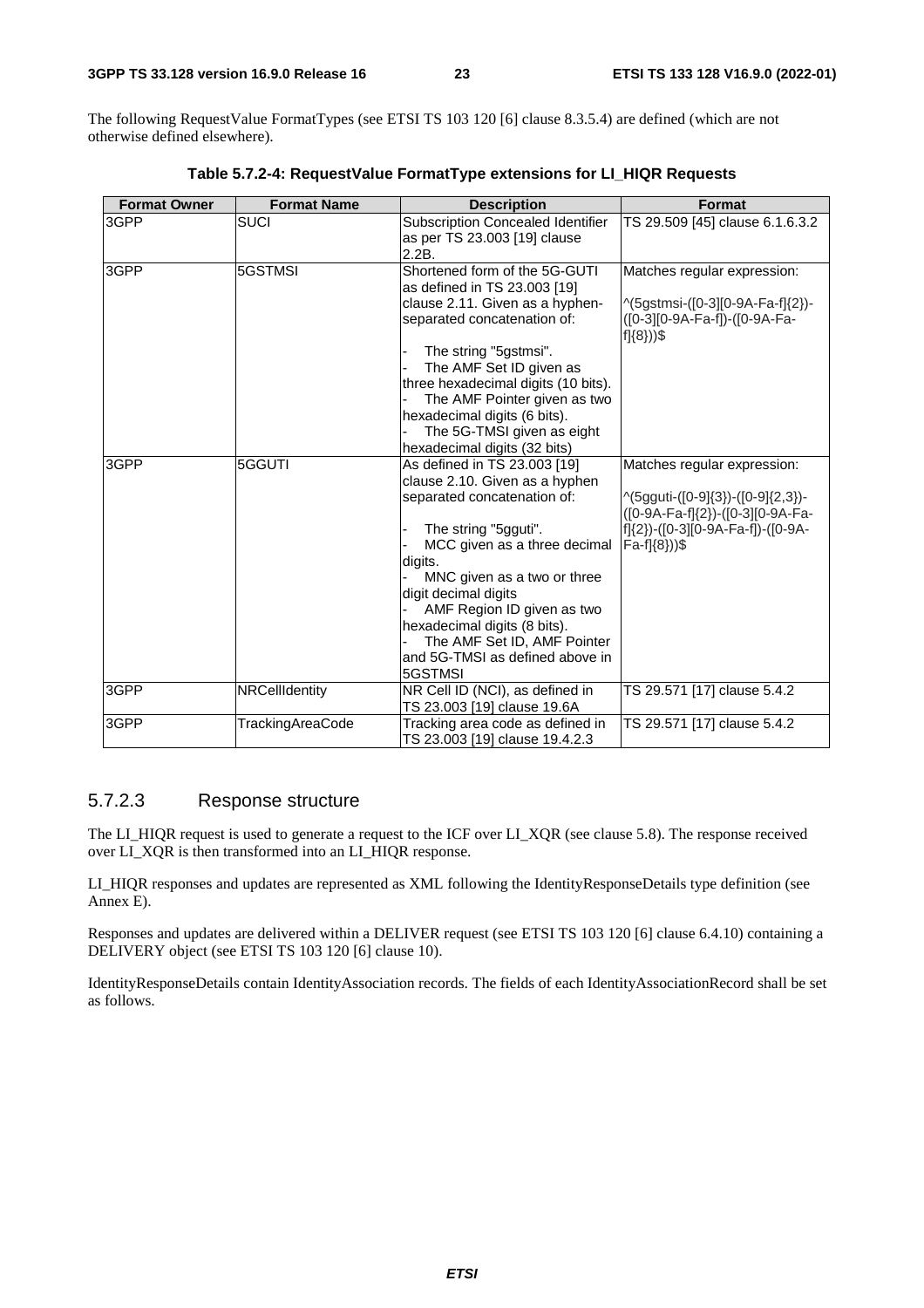| <b>Field</b>                | Value                                                                                         | M/C/O |  |
|-----------------------------|-----------------------------------------------------------------------------------------------|-------|--|
| <b>SUPI</b>                 | SUPI associated with the provided identity.                                                   |       |  |
| <b>SUCI</b>                 | SUCI associated with the provided identity, if available.                                     | С     |  |
| 5G-GUTI                     | 5G GUTI associated with the provided identity, provided in the form given in the              | м     |  |
|                             | request (see Table 5.7.2-4).                                                                  |       |  |
| <b>IPEI</b>                 | PEI associated with the provided identity during the association period, if known             | C     |  |
| <b>AssociationStartTime</b> | The time that the association between the SUPI and the temporary identity                     | М     |  |
|                             | lbecame valid. (See NOTE).                                                                    |       |  |
| lAssociationEndTime         | The time that the association between the SUPI and the temporary identity                     |       |  |
|                             | ceased to be valid. Shall be omitted if the association is still valid (see NOTE).            |       |  |
| <b>FiveGSTAIList</b>        | List of tracking areas associated with the registration area within which the UE              |       |  |
|                             | was or is registered in the lifetime of the reported association, if available. See           |       |  |
|                             | clause 7.6.2.4 for details.                                                                   |       |  |
| NOTE:                       | The AssociationStartTime and AssociationEndTime represent the lifespan of the SUPI to 5G-GUTI |       |  |
|                             | association. When a SUCI is present, the AssociationStartTime also represents the time of the |       |  |
|                             | SUCI's validity.                                                                              |       |  |
|                             |                                                                                               |       |  |

If no association is found which matches the criteria provided in the LI\_XQR request, then the LI\_XQR response contains zero IdentityAssocationRecords. Similarly, the LI\_HIQR response contains zero IdentityAssociationRecords.

For responses or updates providing a currently valid SUPI to 5G-GUTI identity association, the AssociationEndTime shall be absent. The AssociationStartTime shall indicate when the 5G-GUTI became associated with the SUPI. The SUCI field shall be populated if it was present in the IEF record for the association (see clause 6.2.2A.2.1). The PEI and TAI List fields may be populated as well, see clause 7.6.2.4 for details.

In the case of ongoing updates, the presence of the AssociationEndTime indicates the SUPI to 5G-GUTI identity disassociation. Such updates shall only happen when no new association is replacing the outgoing one.

The DeliveryObject Reference field (see ETSI TS 103 120 [6] clause 10.2.1) shall be set to the Reference of the LDTaskObject used in the request, to provide correlation between request and response. The DeliveryID, SequenceNumber and LastSequence fields shall be set according to ETSI TS 103 120 [6] clause 10.2.1.

The content manifest (see ETSI TS 103 120 [6] clause 10.2.2) shall be set to indicate the present document, using the following Specification Dictionary extension.

|  | Table 5.7.2-6: Specification Dictionary |  |
|--|-----------------------------------------|--|
|--|-----------------------------------------|--|

| <b>Dictionary Owner</b>          | <b>Dictionary Name</b>                                        |  |
|----------------------------------|---------------------------------------------------------------|--|
| 3GPP                             | ManifestSpecification.                                        |  |
|                                  |                                                               |  |
| <b>Defined DictionaryEntries</b> |                                                               |  |
| Value                            | <b>Meaning</b>                                                |  |
| <b>ILIHIQRResponse</b>           | The delivery contains Identity Response Details (see Annex E) |  |

## 5.8 Protocols for LI\_XQR

#### 5.8.1 General

LI\_XQR requests are realised using TS 103 221-1 [7] to transport the IdentityAssociationRequest and IdentityAssociationResponse messages (which are derived from the X1RequestMessage and X1ResponseMessage definitions in TS 103 221-1 [7]) as described in Annex E.

### 5.8.2 IdentityAssociation requests

For requests with RequestType "IdentityAssociation" (see Table 5.7.2-3), the IQF issues an IdentityAssociationRequest message populated with a RequestDetails structure as follows.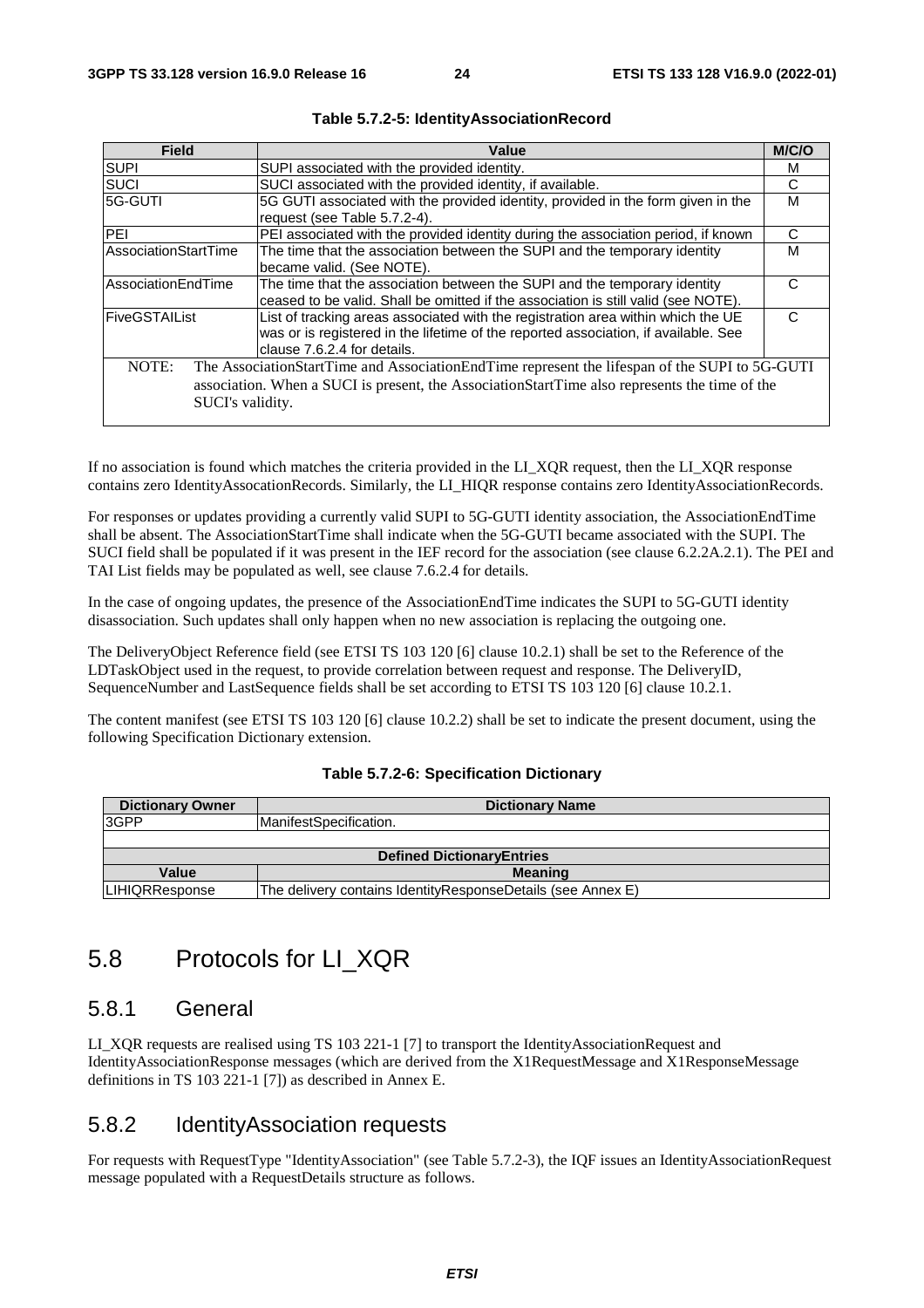| ETSI TS 103 221-1 [7] field name | <b>Description</b>                                                         | <b>M/C/O</b> |
|----------------------------------|----------------------------------------------------------------------------|--------------|
| Type                             | Shall be set to the RequestType value "Identity Association" as defined in | ΙM           |
|                                  | Table 5.7.2-3.                                                             |              |
| <b>ObservedTime</b>              | Observation time as provided over LI HIQR (see clause 5.7.2)               | ΙM           |
| <b>RequestValues</b>             | Set to the target identifier plus additional information specified in the  | ΙM           |
|                                  | LI_HIQR request (see clause 5.7.2)                                         |              |

**Table 5.8-1: RequestDetails structure for LI\_XQR** 

Successful LI\_XQR responses are returned using the IdentityAssociationResponse message. Error conditions are reported using the normal error reporting mechanisms described in TS 103 221-1 [7].

LI\_XOR query responses are represented in XML following the IdentityAssociationResponse schema (see Annex E). The fields of the IdentityAssociationResponse record shall be populated as described in Table 5.7.2-5.

### 5.8.3 OngoingIdentityAssociation requests

For requests with RequestType "OngoingIdentityAssociation", the IQF shall activate a request for ongoing updates at the ICF by sending it an ActivateAssociationUpdates message populated as follows:

#### **Table 5.8-2: ActivateAssociationUpdates message for LI\_XQR**

| <b>Field name</b>        | <b>Description</b>                                                                       | <b>M/C/C</b> |
|--------------------------|------------------------------------------------------------------------------------------|--------------|
| OngoingAssociationTaskID | Unique identifier for this request allocated by the IQF                                  | ΙM           |
| <b>SUPI</b>              | Permanent identifier for which ongoing identity association updates shall be<br>lissued. | <b>IM</b>    |

The ICF shall acknowledge receipt of the ActivateAssociationUpdates message by responding with a ActivateAssociationUpdatesAcknowledgement response (see Annex E) containing an IdentityAssociationRecord representing the association active at the time ICF receives the ActivateAssociationUpdates message. If no such active association exists, the ActivateAssociationUpdatesAcknowledgement response shall not contain an IdentityAssociationRecord. Error conditions are reported using the normal error reporting mechanisms described in ETSI TS 103 221-1 [7].

When a request with RequestType "OngoingIdentityAssociation" is terminated over LI\_HIQR (see Table 5.7.2-3), the IQF shall issue a DeactivateAssociationUpdates message (see Annex E) with the appropriate OngoingAssociationTaskID populated. On termination of the request, the ICF shall respond with a DeactivateAssociationUpdatesAcknowledgement message.

While a request with RequestType "OngoingIdentityAssociation" is active, the ICF shall generate an IdentityAssociationUpdate message every time the ICF receives an IEFAssociationRecord or IEFDeassociationRecord over LI\_IEF for the relevant identifier. The message shall contain an IdentityAssociationRecord as described in Table 5.7.2-5, and the relevant OngoingAssociationTaskID. The IdentityAssociationUpdate message is sent to the IQF over LI\_XQR with the ICF becoming the "requester" as defined in ETSI TS 103 221-1 [7] clause 4.2. The IQF shall respond with an IdentityAssociationUpdateAcknowledgement message.

## 5.9 Protocols for LI\_XER

LI\_XER records are realised using a TLS connection as defined in clause 6.2.2A.2.3, with records BER-encoded as defined in Annex F.

## 5.10 Protocols for LI\_ST interface

#### 5.10.1 Overview

LI ST shall be realised using a dedicated separate instance of the Nudsf DataRepository service as defined in TS 29.598 [50] subject to the following terms.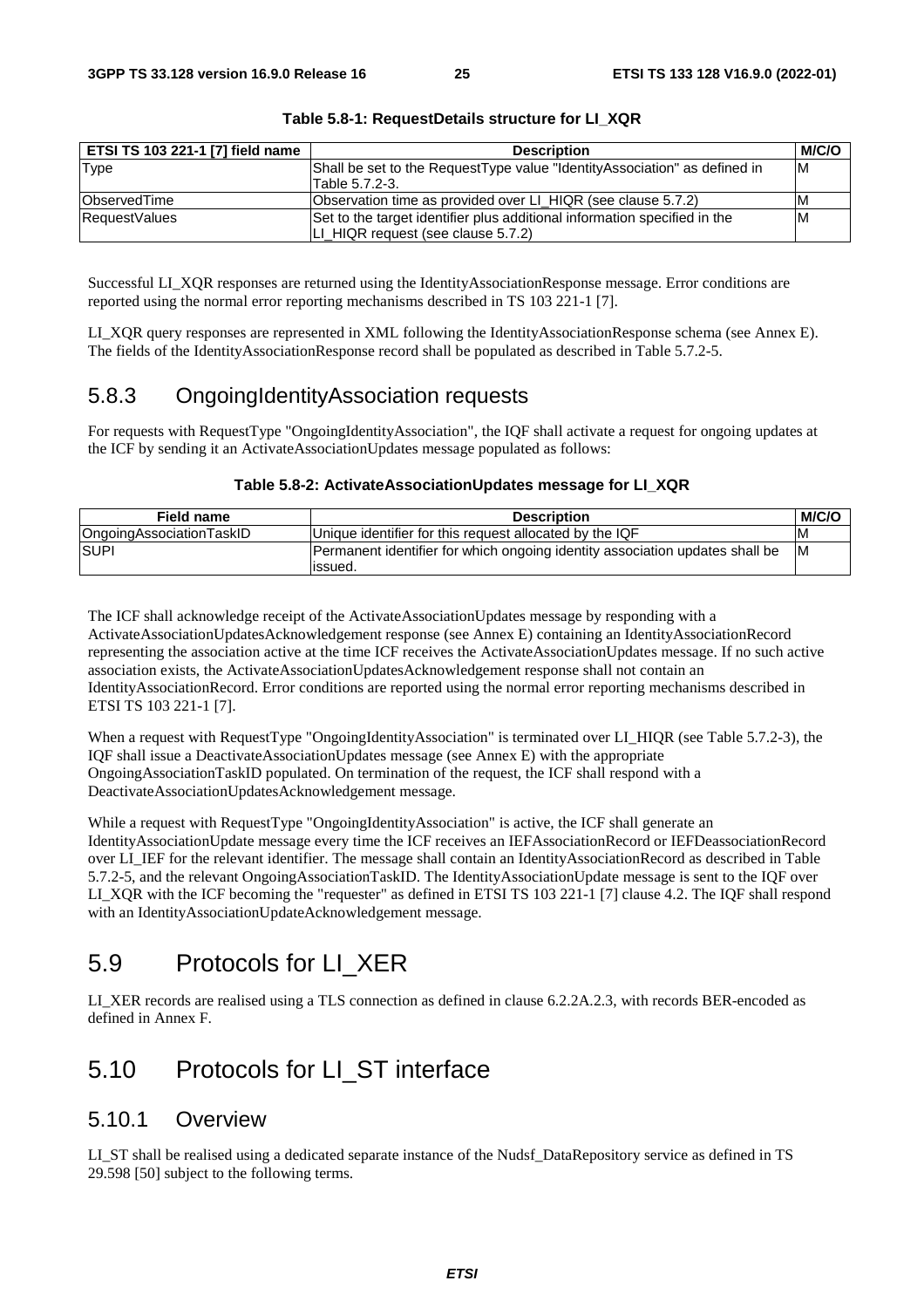The LISSF shall adopt the role of the NF Service Provider as described in TS 29.598 [50] clause 5.2.1. The LISSF may be realised as a standalone function or within the ADMF. In either case it shall meet the requirements set out in TS 33.127 [5] clause 6.2.3.8.

An LI function may only store state over LI\_ST using an LISSF identified by the LIPF via LI\_X0. The LIPF shall provide the necessary details for connection, including the relevant apiRoot, apiVersion, realmId and storageId values (see TS 29.598 [50] clause 6.1.3.1) and any necessary keys for authentication.

### 5.10.2 Storage

When an LI function wishes to store LI state in the LISSF, it shall perform the Record Create service operation as described in TS 29.598 [50] clause 5.2.2.3.1. Unless otherwise specified, the recordId shall be a randomly-assigned UUID. The record metadata shall include at least the following information as tag value pairs (see TS 29.598 [50] clause 6.1.6.2.3)

| Table 5.10.2-1: Minimum information elements for RecordMeta structure |  |  |
|-----------------------------------------------------------------------|--|--|
|-----------------------------------------------------------------------|--|--|

| <b>Field Name</b> | <b>Description</b>                                                                | <b>M/C/O</b> |
|-------------------|-----------------------------------------------------------------------------------|--------------|
| NFInstanceID      | The NF instance ID associated with the NF in which the LI function is located, if | IC           |
|                   | applicable (see TS 29.571 [17] clause 5.3.2).                                     |              |
| <b>NEID</b>       | The LI X1 identifier associated with the LI function.                             | ΙM           |
| <b>XID</b>        | XID for the task that the state is associated with, if applicable.                |              |
| <b>DID</b>        | DID for the destination that the state is associated with, if applicable.         |              |

Further details on the contents of the Record Blocks is given in the relevant clauses.

The LIPF shall always be able to store records in the LISSF.

### 5.10.3 Retrieval

When an LI function wishes to retrieve records from the LISSF and knows the RecordID of the relevant state information, it shall perform a Record Retrieval operation as described in TS 29.598 [50] clause 5.2.2.2.2. If the LI function does not know the RecordID, it shall perform a search as described in TS 29.598 [50] clause 5.2.2.2.6 using appropriate search criteria. The details for choosing search criteria are specific to each LI function and are therefore given in later clauses specific to that LI function.

The LIPF shall always be able to retrieve records from the LISSF.

### 5.10.4 Removal

When an LI function wishes to remove records from the LISSF, it shall perform a Record Delete service operation as described in TS 29.598 [50] clause 5.2.2.5.

The LIPF shall always be able to remove records from the LISSF.

## 6 Network Layer Based Interception

## 6.1 Introduction

This clause describes any remaining fields, behaviours or details necessary to implement the required LI interfaces for specific 3GPP-defined network deployments which are not described in clauses 4 and 5.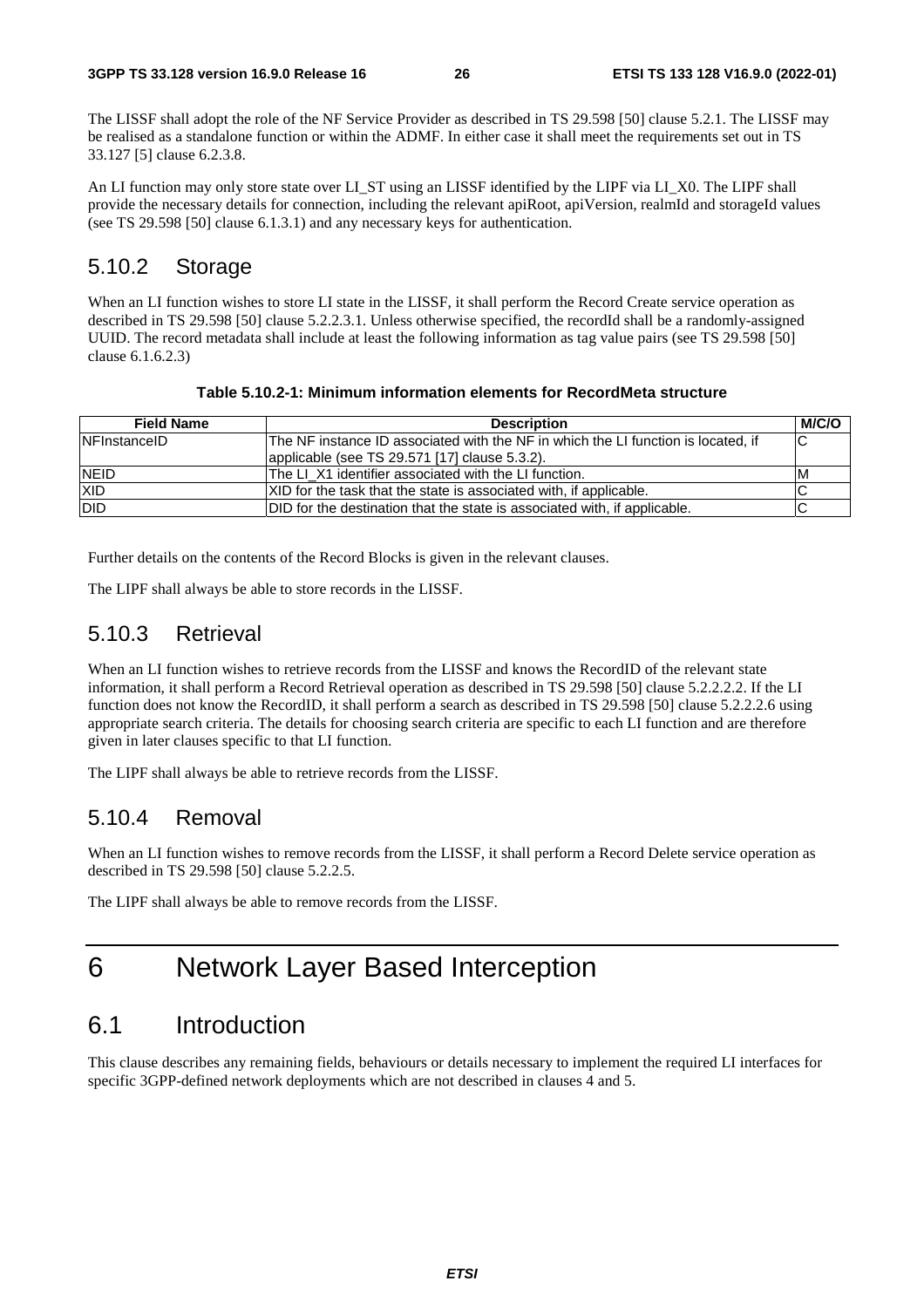## 6.2 5G

### 6.2.1 General

This clause describes the LI interfaces specific to LI for 5G networks.

### 6.2.2 LI at AMF

#### 6.2.2.1 Provisioning over LI\_X1

The IRI-POI present in the AMF is provisioned over LI\_X1 by the LIPF using the X1 protocol as described in clause 5.2.2.

The POI in the AMF shall support the following target identifier formats in the ETSI TS 103 221-1 [7] messages (or equivalent if ETSI TS 103 221-1 [7] is not used):

- SUPIIMSI.
- SUPINAI.
- PEIIMEI.
- PEIIMEISV.
- GPSIMSISDN.
- GPSINAI.

Table 6.2.2-0A shows the minimum details of the LI\_X1 ActivateTask message used for provisioning the IRI-POI in the AMF.

#### **Table 6.2.2-0A: ActivateTask message for the IRI-POI in the AMF**

| <b>ETSI TS 103 221-1 [7] field name</b> | <b>Description</b>                                                               | M/C/O |
|-----------------------------------------|----------------------------------------------------------------------------------|-------|
| <b>XID</b>                              | XID assigned by LIPF.                                                            | ΙM    |
| TargetIdentifiers                       | One of the target identifiers listed in the paragraph above.                     | ΙM    |
| DeliveryType                            | Set to "X2Only".                                                                 | ΙM    |
| ListOfDIDs                              | Delivery endpoints for LI_X2 for the IRI-POI in the AMF. These delivery          | ΙM    |
|                                         | endpoints are configured using the CreateDestination message as described        |       |
|                                         | in ETSI TS 103 221-1 [7] clause 6.3.1 prior to the task activation.              |       |
| <b>TaskDetailsExtensions/</b>           | This field shall be included if the IRI POI is required to generate              |       |
| <b>IdentifierAssociationExtensions</b>  | AMFIdentifierAssociation records (see clause 6.2.2.2.1). If the field is absent, |       |
|                                         | AMFIdentifierAssociation records shall not be generated.                         |       |

#### **Table 6.2.2-0B: IdentifierAssociationExtensions Parameters**

| <b>Field Name</b>      | <b>Description</b>                                         | M/C/O |
|------------------------|------------------------------------------------------------|-------|
| <b>EventsGenerated</b> | One of the following values:                               | ΙM    |
|                        | <b>IdentifierAssociation</b><br>All                        |       |
|                        | See clause 6.2.2.2.1 for the interpretation of this field. |       |

#### 6.2.2.2 Generation of xIRI over LI\_X2

#### 6.2.2.2.1 General

The IRI-POI present in the AMF shall send the xIRIs over LI\_X2 for each of the events listed in TS 33.127 [5] clause 6.2.2.4, the details of which are described in the following sub-clauses.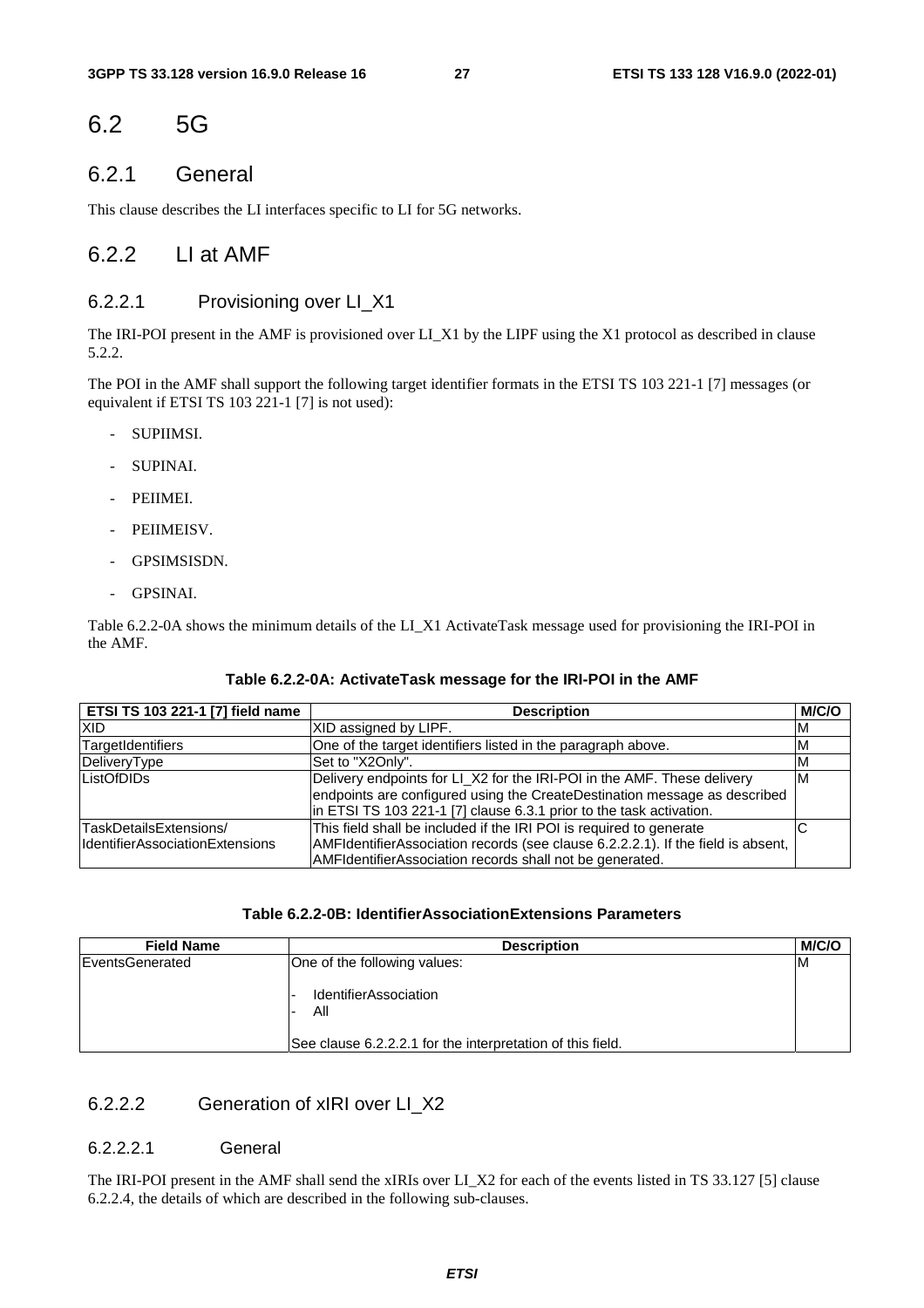If the AMF receives one or more cell IDs in an N2 message (as specified in TS 38.413 [23]), the POI associated with the AMF shall report all of them.

The IRI-POI in the AMF shall only generate xIRI containing AMFIdentifierAssociation records when the IdentifierAssocationExtensions parameter has been received over LI\_X1 (see clause 6.2.2.1). If the IdentifierAssocationExtensions parameter is not received for a specific target the IRI-POI shall not generate AMFIdentifierAssociation records for that target. The AMF shall generate records according to the value of the EventsGenerated sub-parameter (see Table 6.2.2-0B) as follows:

- IdentifierAssociation: AMFIdentifierAssociation and AMFLocationUpdate records shall be generated. No other record types shall be generated for that target.
- All: All AMF record types shall be generated.

#### 6.2.2.2.2 Registration

The IRI-POI in the AMF shall generate an xIRI containing an AMFRegistration record when the IRI-POI present in the AMF detects that a UE matching one of the target identifiers provided via LI\_X1 has successfully registered to the 5GS via 3GPP NG-RAN or non-3GPP access. Accordingly, the IRI-POI in the AMF generates the xIRI when the following event is detected:

AMF sends a N1: REGISTRATION ACCEPT message to the target UE and the UE 5G Mobility Management (5GMM) state for the access type (3GPP NG-RAN or non-3GPP access) within the AMF is changed to 5GMM-REGISTERED.

| <b>Field name</b>     | <b>Description</b>                                                                                                                                                                                                                                                                                                             | M/C/O                 |
|-----------------------|--------------------------------------------------------------------------------------------------------------------------------------------------------------------------------------------------------------------------------------------------------------------------------------------------------------------------------|-----------------------|
| registrationType      | Specifies the type of registration, see TS 24.501 [13] clause 9.11.3.7. This is<br>derived from the information received from the UE in the REGISTRATION<br>REQUEST message.                                                                                                                                                   | M                     |
| registrationResult    | Specifies the result of registration, see TS 24.501 [13] clause 9.11.3.6.                                                                                                                                                                                                                                                      | M                     |
| slice                 | Provide, if available, one or more of the following:<br>allowed NSSAI (see TS 24.501 [13] clause 9.11.3.37).<br>configured NSSAI (see TS 24.501 [13] clause 9.11.3.37),<br>rejected NSSAI (see TS 24.501 [13] clause 9.11.3.46).<br>This is derived from the information sent to the UE in the REGISTRATION<br>ACCEPT message. | Ć                     |
| <b>sUPI</b>           | SUPI associated with the registration (see clause 6.2.2.4).                                                                                                                                                                                                                                                                    | M                     |
| sUCI                  | SUCI used in the registration, if available.                                                                                                                                                                                                                                                                                   | $\overline{\rm c}$    |
| pEI                   | PEI provided by the UE during the registration, if available.                                                                                                                                                                                                                                                                  | $\overline{\rm c}$    |
| gPSI                  | GPSI obtained in the registration, if available as part of the subscription profile.                                                                                                                                                                                                                                           | $\overline{\text{c}}$ |
| gUTI                  | 5G-GUTI provided as outcome of initial registration or used in other cases, see<br>TS 24.501 [13] clause 5.5.1.2.2.                                                                                                                                                                                                            | M                     |
| location              | Location information determined by the network during the registration, if<br>available.<br>Encoded as a userLocation parameter (location>locationInfo>userLocation) and,<br>when Dual Connectivity is activated, as an additional CellIDs parameter<br>(location>locationInfo>additionalCellIDs), see Annex A.                | Ć                     |
| non3GPPAccessEndpoint | UE's local IP address used to reach the N3IWF, TNGF or TWIF, if available. IP<br>addresses are given as 4 octets (for IPv4) or 16 octets (for IPv6) with the most<br>significant octet first (network byte order).                                                                                                             | Ć                     |
| lfiveGSTAIList        | List of tracking areas associated with the registration area within which the UE is<br>current registered, see TS 24.501 [13], clause 9.11.3.9 (see NOTE)                                                                                                                                                                      |                       |
| NOTE:                 | List shall be included each time there is a change to the registration area.                                                                                                                                                                                                                                                   |                       |

#### **Table 6.2.2-1: Payload for AMFRegistration record**

#### 6.2.2.2.3 Deregistration

The IRI-POI in the AMF shall generate an xIRI containing an AMFDeregistration record when the IRI-POI present in the AMF detects that a UE matching one of the target identifiers provided via LI\_X1 has deregistered from the 5GS. Accordingly, the IRI-POI in AMF generates the xIRI when any of the following events is detected: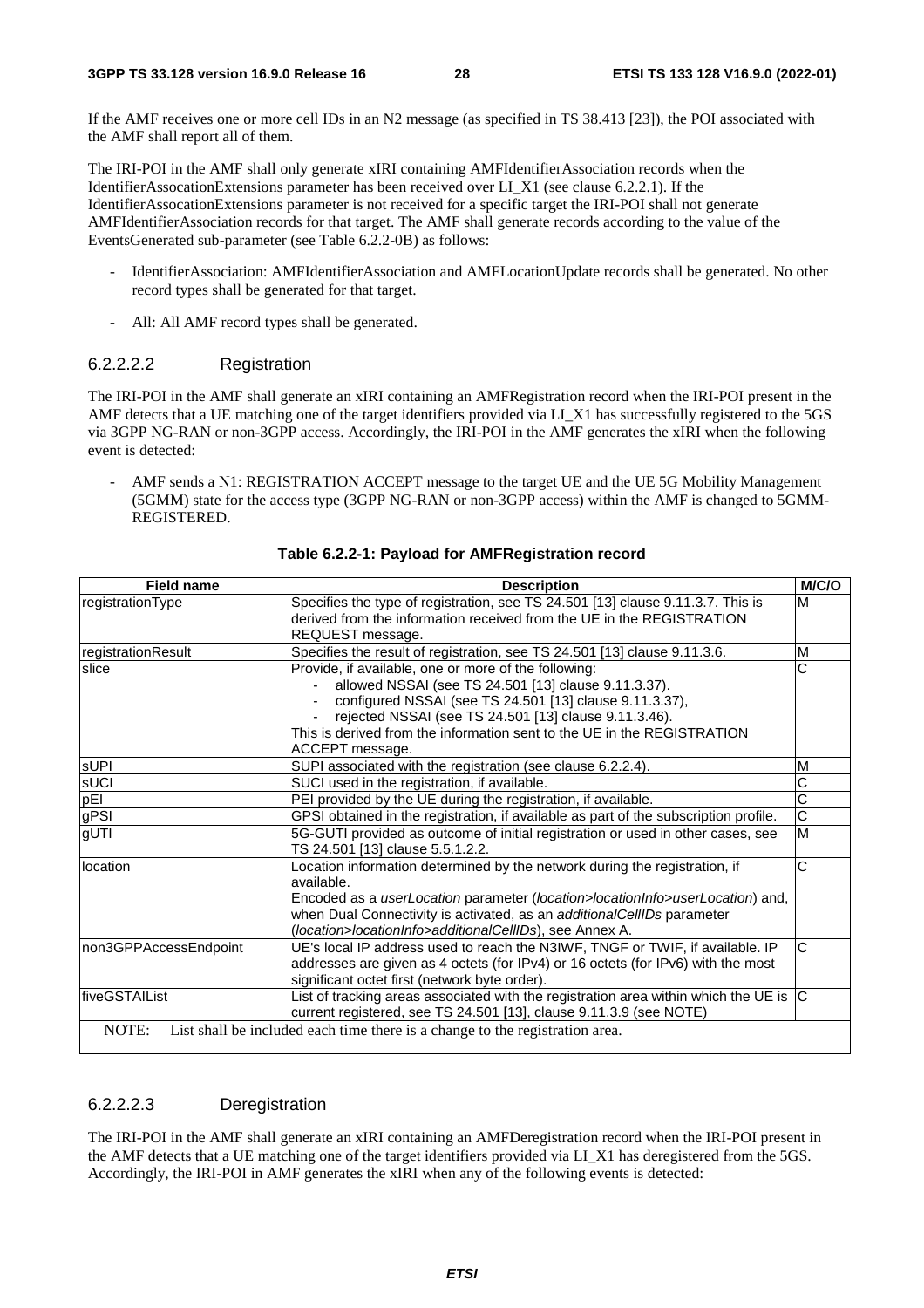- For network initiated de-registration, when the AMF receives the N1: DEREGISTRATION ACCEPT message from the target UE or when implicit deregistration timer expires; and in both cases the UE 5GMN state for the access type (3GPP NG-RAN or non-3GPP access) within the AMF is changed to 5GMM-DEREGISTERED.
- For UE initiated de-registration, when the AMF sends the N1: DEREGISTRATION ACCEPT message to the target UE or when the AMF receives the N1: DEREGISTRATION REQUEST message from the target UE with deregistration type value of "switch off"; and in both cases the UE 5GMN state for the access type (3GPP NG-RAN or non-3GPP access) within the AMF is changed to 5GMM-DEREGISTERED.

| <b>Field name</b>       | <b>Description</b>                                                                            | M/C/O |
|-------------------------|-----------------------------------------------------------------------------------------------|-------|
| deregistrationDirection | Indicates whether the deregistration was initiated by the network or by the UE.               | ΙM    |
| accessType              | Indicates the access for which the deregistration is handled, see TS 24.501 [13], M           |       |
|                         | clause 9.11.3.20.                                                                             |       |
| <b>sUPI</b>             | SUPI associated with the deregistration (see clause 6.2.2.4), if available.                   | С     |
| sUCI                    | SUCI used in the deregistration, if available (see NOTE).                                     | С     |
| pEI                     | PEI used in the deregistration, if available (see NOTE).                                      | С     |
| gPSI                    | GPSI associated to the deregistration, if available as part of the subscription               | С     |
|                         | profile.                                                                                      |       |
| gUTI                    | 5G-GUTI used in the deregistration, if available, see TS 24.501 [13], clause                  | С     |
|                         | 5.5.2.2.1 (see NOTE).                                                                         |       |
| cause                   | Indicates the 5GMM cause value for network-initiated deregistration, see TS                   | C     |
|                         | 24.501 [13], clause 9.11.3.2.                                                                 |       |
| location                | Location information determined by the network during the deregistration, if                  | С     |
|                         | available.                                                                                    |       |
|                         | Encoded as a <i>userLocation</i> parameter ( <i>location</i> >locationInfo>userLocation), see |       |
|                         | Annex A.                                                                                      |       |
| NOTE:                   | At least one among SUCI, PEI and GUTI shall be provided.                                      |       |

| Table 6.2.2-2: Payload for AMFDeregistration record |  |  |
|-----------------------------------------------------|--|--|
|                                                     |  |  |

#### 6.2.2.2.4 Location update

The IRI-POI in the AMF shall generate an xIRI containing an AMFLocationUpdate record each time the IRI-POI present in an AMF detects that the target's UE location is updated due to target's UE mobility or as a part of an AMF service procedure and the reporting of location information is not restricted by service scoping. The generation of such separate xIRI is not required if the updated UE location information is obtained as a part of a procedure producing some other xIRIs (e.g. mobility registration). In that case the location information is included into the respective xIRI.

The UE mobility events resulting in generation of an AMFLocationUpdate xIRI include the *N2 Path Switch Request* (*Xn based inter NG-RAN handover* procedure described in 3GPP TS 23.502 [4], clause 4.9.1.2) and the *N2 Handover Notify* (*Inter NG-RAN node N2 based handover* procedure described in 3GPP TS 23.502 [4], clause 4.9.1.3).

The AMFLocationUpdate xIRI is also generated when the AMF receives an NG-RAN NGAP *PDU Session Resource Modify Indication* message as a result of Dual Connectivity activation/release for the target's UE, as described in 3GPP TS 37.340 [37], clause 10.

Optionally, based on operator policy, other NG-RAN NGAP messages that do not generate separate xIRI but carry location information (e.g. RRC INACTIVE TRANSITION REPORT) may trigger the generation of an xIRI AMFLocationUpdate record.

Additionally, based on regulatory requirements and operator policy, the location information obtained by AMF from NG-RAN or LMF in the course of some service operation (e.g. emergency services, LCS) may generate xIRI AMFLocationUpdate record. The AMF services providing the location information in these cases include the AMF Location Service (ProvideLocInfo, ProvidePosInfo, NotifiedPosInfo and EventNotify service operations) and the AMF Exposure Service (AmfEventReport with LOCATION\_REPORT) (see TS 29.518 [22]). Additionally, the AMF Communication Service (Namf\_Communication\_N1MessageNotify service operation) may be monitored to capture the location information in the scenarios described in TS 23.273 [42], clause 6.3.1. Also, in the case of Mobile Originated LCS service invoked by the target, the location information may be derived from a Nlmf\_Location\_DetermineLocation Response to AMF (see TS 23.273 [42], clause 6.2).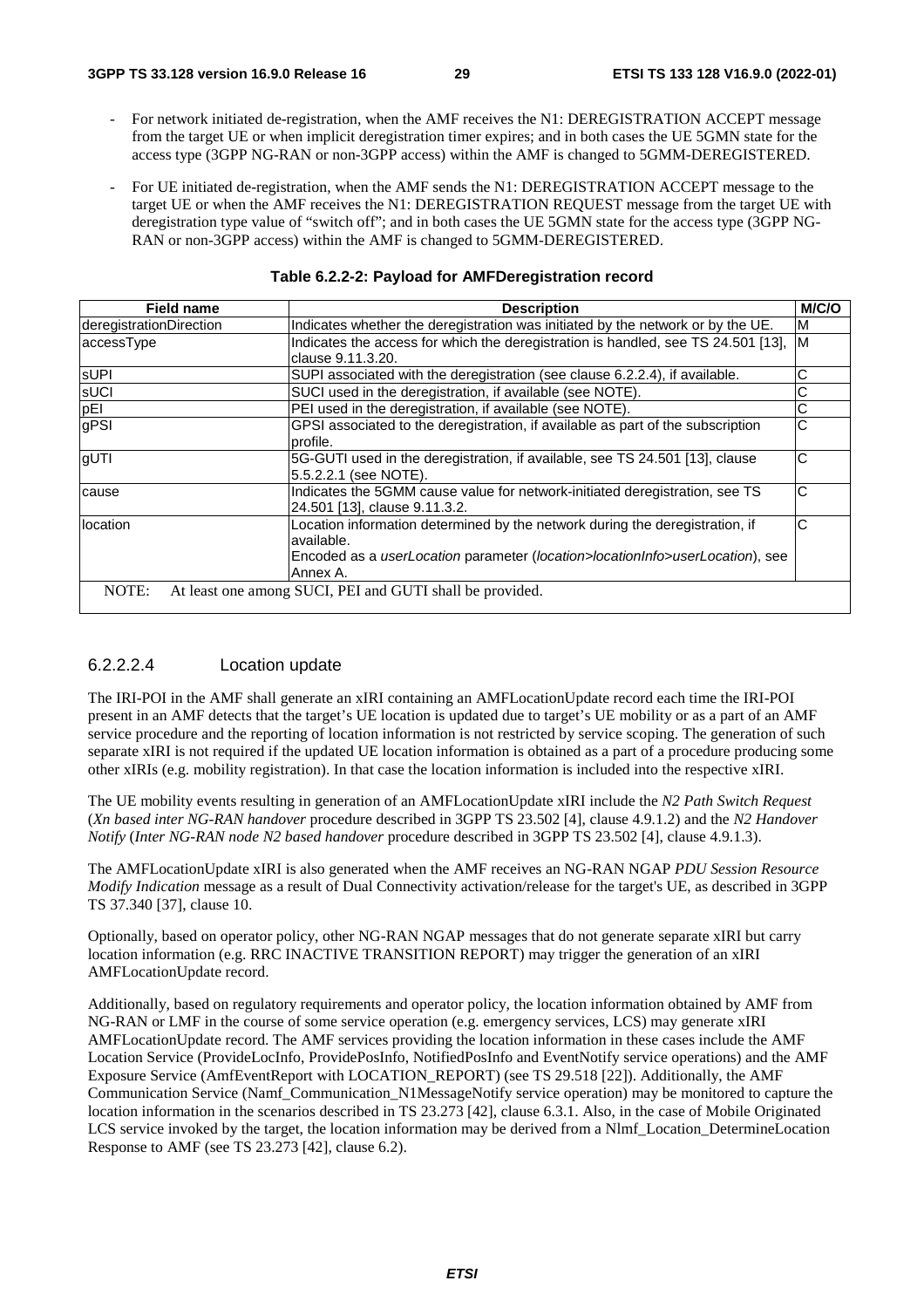| <b>Field name</b> | <b>Description</b>                                                                                 | M/C/O |
|-------------------|----------------------------------------------------------------------------------------------------|-------|
| <b>sUPI</b>       | SUPI associated with the location update (see clause 6.2.2.4).                                     | M     |
| sUCI              | SUCI associated with the location update, if available, see TS 24.501 [13].                        | С     |
| pEI               | PEI associated with the location update, if available.                                             | C     |
| gPSI              | GPSI associated with the location update, if available as part of the subscription                 | C     |
|                   | profile.                                                                                           |       |
| gUTI              | 5G-GUTI associated with the location update, if available, see TS 24.501 [13].                     | С     |
| location          | Updated location information determined by the network.                                            | M     |
|                   | Depending on the service or message type from which the location information                       |       |
|                   | is extracted, it may be encoded in several forms (Annex A):                                        |       |
|                   | as a userLocation parameter (location>locationInfo>userLocation)<br>1)                             |       |
|                   | in the case the information is obtained from an NGAP message, except                               |       |
|                   | the LOCATION REPORT message (see TS 38.413 [23]);                                                  |       |
|                   | as a <i>locationlnfo</i> parameter ( <i>location</i> > <i>locationlnfo</i> ) in the case the<br>2) |       |
|                   | information is obtained from a <b>ProvideLocinfo</b> (TS 29.518 [22], clause                       |       |
|                   | $6.4.6.2.6$ :                                                                                      |       |
|                   | as a <i>locationPresenceReport</i> parameter<br>3)                                                 |       |
|                   | (location>locationPresenceReport) in the case the information is                                   |       |
|                   | obtained from an AmfEventReport (TS 29.518 [22], clause 6.2.6.2.5)                                 |       |
|                   | with event type Location-Report or Presence-In-AOI-Report;                                         |       |
|                   | as a position n fo parameter (location > positioning Info > position Info)<br>4)                   |       |
|                   | in the case the information is obtained from a <b>ProvidePosInfo</b> (TS                           |       |
|                   | 29.518 [22], clause 6.4.6.2.3) or a NotifiedPosInfo (TS 29.518 [22],                               |       |
|                   | clause 6.4.6.2.4).                                                                                 |       |

**Table 6.2.2-3: Payload for AMFLocationUpdate record** 

#### 6.2.2.2.5 Start of interception with registered UE

The IRI-POI in the AMF shall generate an xIRI containing an AMFStartOfInterceptionWithRegisteredUE record when the IRI-POI present in the AMF detects that interception is activated on a UE that has already been registered in the 5GS (see clause 6.2.2.4 on identity privacy). A UE is considered already registered to the 5GS when the 5GMM state for the access type (3GPP NG-RAN or non-3GPP access) for that UE is 5GMM-REGISTERED. Therefore, the IRI-POI present in the AMF shall generate the xIRI AMFStartOfInterceptionWithRegisteredUE record when it detects that a new interception for a UE is activated (i.e. provisioned by the LIPF) and the 5G mobility management state for the access type (3GPP NG-RAN or non-3GPP access) within the AMF for that UE is 5GMM-REGISTERED. If the UE is registered over both 3GPP NG-RAN and non-3GPP access, the IRI-POI present in the AMF shall generate an xIRI containing an AMFStartOfInterceptionWithRegisteredUE record for each access type.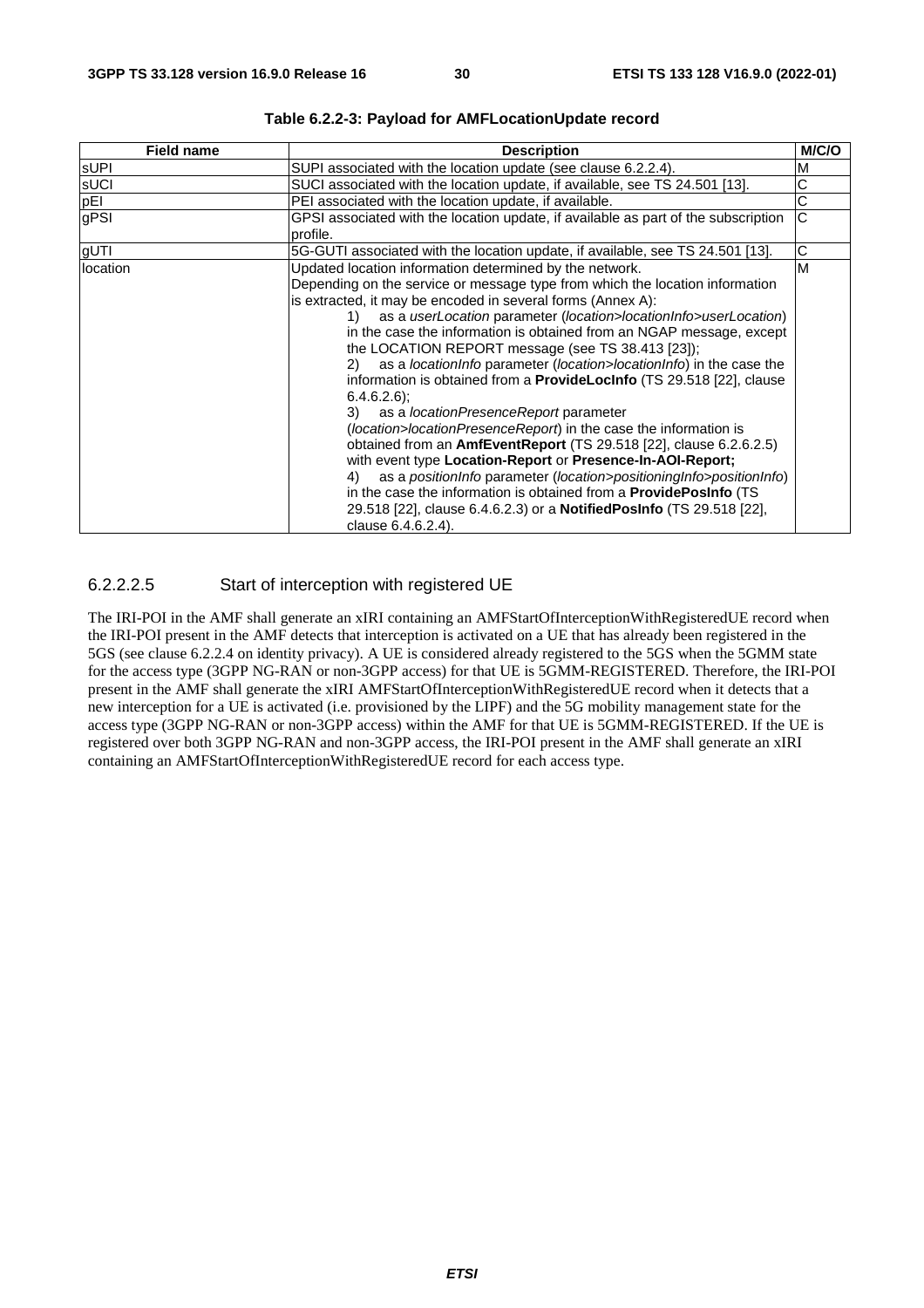| <b>Field name</b>     | <b>Description</b>                                                                                                                                              | M/C/O                 |
|-----------------------|-----------------------------------------------------------------------------------------------------------------------------------------------------------------|-----------------------|
| registrationResult    | Specifies the result of registration, see TS 24.501 [13], clause 9.11.3.6.                                                                                      | M                     |
| registrationType      | Specifies the type of registration, see TS 24.501 [13] clause 9.11.3.7, if<br>available.                                                                        | $\overline{\text{c}}$ |
| slice                 | Provide, if available, one or more of the following:                                                                                                            | С                     |
|                       | allowed NSSAI (see TS 24.501 [13] clause 9.11.3.37).                                                                                                            |                       |
|                       | configured NSSAI (see TS 24.501 [13] clause 9.11.3.37).                                                                                                         |                       |
|                       | rejected NSSAI (see TS 24.501 [13] clause 9.11.3.46).                                                                                                           |                       |
|                       | This is derived from the information that was sent to the UE in the                                                                                             |                       |
|                       | REGISTRATION ACCEPT message. IRI-POI in AMF can include this                                                                                                    |                       |
|                       | information if and only if it retained the information that it had previously sent in                                                                           |                       |
|                       | the REGISTRATION ACCEPT message to the UE.                                                                                                                      |                       |
| <b>sUPI</b>           | SUPI associated with the registration (see clause 6.2.2.4).                                                                                                     | M                     |
| sUCI                  | SUCI used in the registration, if available.                                                                                                                    | $\overline{\text{c}}$ |
| pEI                   | PEI provided by the UE during the registration, if available.                                                                                                   | $\overline{\text{c}}$ |
| gPSI                  | GPSI obtained in the registration, if available as part of the subscription profile.                                                                            | $\overline{\text{c}}$ |
| qUTI                  | 5G-GUTI provided as outcome of initial registration or used in other cases, see<br>TS 24.501 [13], clause 5.5.1.2.2.                                            | M                     |
| location              | Location information, if available.                                                                                                                             | $\overline{\text{c}}$ |
|                       | Encoded as a <i>userLocation</i> parameter ( <i>location</i> >locationInfo>userLocation) and,                                                                   |                       |
|                       | when Dual Connectivity is activated, as an additionalCellIDs parameter                                                                                          |                       |
|                       | (location>locationInfo>additionalCellIDs), see Annex A.                                                                                                         |                       |
| non3GPPAccessEndpoint | UE's local IP address used to reach the N3IWF, TNGF or TWIF, if available. IP                                                                                   | С                     |
|                       | addresses are given as 4 octets (for IPv4) or 16 octets (for IPv6) with the most                                                                                |                       |
|                       | significant octet first (network byte order).                                                                                                                   |                       |
| timeOfRegistration    | Time at which the last registration occurred, if available. This is the time stamp                                                                              | $\overline{\text{c}}$ |
|                       | when the REGISTRATION ACCEPT message is sent to the UE or (when                                                                                                 |                       |
|                       | applicable) when the REGISTRATION COMPLETE is received from the UE.                                                                                             |                       |
|                       | Shall be given qualified with time zone information (i.e. as UTC or offset from                                                                                 |                       |
|                       | UTC, not as local time).                                                                                                                                        |                       |
| fiveGSTAIList         | List of tracking areas associated with the registration area within which the UE is $ C $<br>current registered, see TS 24.501 [13], clause 9.11.3.9 (see NOTE) |                       |
| NOTE:                 | List shall be included each time there is a change to the registration area.                                                                                    |                       |

**Table 6.2.2-4: Payload for AMFStartOfInterceptionWithRegisteredUE record** 

The IRI-POI present in the AMF generating an xIRI containing an AMFStartOfInterceptionWithRegisteredUE record shall set the Payload Direction field in the PDU header to *not applicable* (see ETSI TS 103 221-2 [8] clause 5.2.6).

#### 6.2.2.2.6 AMF unsuccessful procedure

The IRI-POI in the AMF shall generate an xIRI containing an AMFUnsuccessfulProcedure record when the IRI-POI present in the AMF detects an unsuccessful procedure for a UE matching one of the target identifiers provided via LI\_X1.

Accordingly, the IRI-POI in the AMF generates the xIRI when any of the following events is detected:

- AMF sends a N1: REGISTRATION REJECT message to the target UE and the UE 5G Mobility Management (5GMM) state for the access type (3GPP NG-RAN or non-3GPP access) within the AMF is changed to 5GMM-DEREGISTERED.
- AMF aborts a registration procedure before the UE 5G Mobility Management (5GMM) state for the access type (3GPP NG-RAN or non-3GPP access) within the AMF is changed to 5GMM-REGISTERED.
- AMF sends a SERVICE REJECT message to the target UE including a PDU session establishment reject message type.
- AMF aborts a UE-initiated NAS transport procedure with payload container type IE set to "SMS".

Unsuccessful registration shall be reported only if the target UE has been successfully authenticated.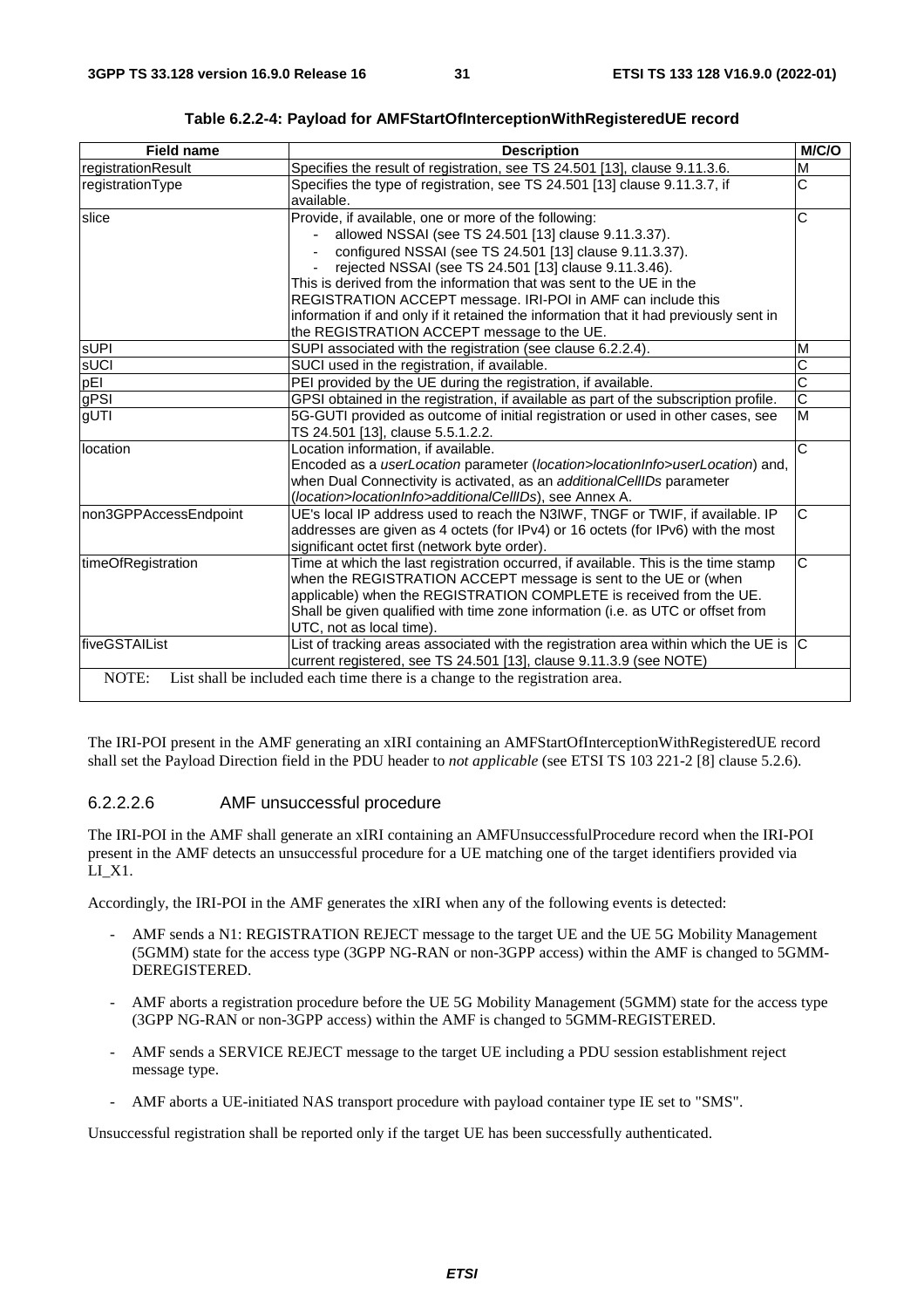| <b>Field name</b>    | <b>Description</b>                                                                                                                                               | M/C/O |
|----------------------|------------------------------------------------------------------------------------------------------------------------------------------------------------------|-------|
| failedprocedureType  | Specifies the procedure which failed at the AMF.                                                                                                                 | M     |
| <b>IfailureCause</b> | Provides the value of the 5GSM or 5GMM cause, see TS 24.501 [13], clauses<br>l9.11.3.2 and 9.11.4.2.                                                             | M     |
| requestedSlice       | Slice requested for the procedure, if available, given as a NSSAI (a list of S-<br>NSSAI values as described in TS 24.501 [13] clause 9.11.3.37).                | IС    |
| <b>SUPI</b>          | SUPI associated with the procedure, if available (see NOTE).                                                                                                     |       |
| <b>SUCI</b>          | SUCI used in the procedure, if applicable and if available (see NOTE).                                                                                           | С     |
| pEI                  | PEI used in the procedure, if available (see NOTE).                                                                                                              | С     |
| gPSI                 | GPSI used in the procedure, if available (see NOTE).                                                                                                             |       |
| gUTI                 | 5G-GUTI used in the procedure, if available, see TS 24.501 [13], clause 9.11.3.4 C<br>(see NOTE).                                                                |       |
| location             | Location information determined during the procedure, if available.<br>Encoded as a userLocation parameter (location>locationInfo>userLocation), see<br>Annex A. | C     |
| NOTE:                | At least one identity shall be provided, the others shall be provided if available.                                                                              |       |

|  |  |  | Table 6.2.2-5: Payload for AMFUnsuccessfulProcedure record |
|--|--|--|------------------------------------------------------------|
|--|--|--|------------------------------------------------------------|

#### 6.2.2.2.7 AMF identifier association

The IRI-POI present in the AMF shall generate an xIRI containing an AMFIdentifierAssociation record when the IRI-POI present in the AMF detects a new identifier association for a UE matching one of the target identifiers provided via LI\_X1. Generation of this record is subject to this record type being enabled for a specific target (see clause 6.2.2.2.1).

| <b>Field name</b> | <b>Description</b>                                                                                                                                                                                                                                                                       | M/C/C |
|-------------------|------------------------------------------------------------------------------------------------------------------------------------------------------------------------------------------------------------------------------------------------------------------------------------------|-------|
| <b>SUPI</b>       | SUPI associated with the procedure (see NOTE 1).                                                                                                                                                                                                                                         | M     |
| sUCI              | SUCI used in the procedure, if applicable and if available.                                                                                                                                                                                                                              | С     |
| pEI               | PEI used in the procedure, if available (see NOTE 1).                                                                                                                                                                                                                                    | C     |
| gPSI              | GPSI used in the procedure, if available (see NOTE 1).                                                                                                                                                                                                                                   | С     |
| gUTI              | 5G-GUTI used in the procedure, see TS 24.501 [13], clause 9.11.3.4.                                                                                                                                                                                                                      | M     |
| location          | Location information available when identifier association occurs.<br>Encoded as a userLocation parameter (location>locationInfo>userLocation) and,<br>when Dual Connectivity is activated, as an additionalCellIDs parameter<br>(location>locationInfo>additionalCellIDs), see Annex A. | ΙM    |
| fiveGSTAIList     | List of tracking areas associated with the registration area within which the UE is C<br>current registered, see TS 24.501 [13], clause 9.11.3.9. (See NOTE 2)                                                                                                                           |       |
|                   | NOTE 1: SUPI shall always be provided, in addition to the warrant target identifier if different to SUPI. Other                                                                                                                                                                          |       |
|                   | identifiers shall be provided if available.                                                                                                                                                                                                                                              |       |

NOTE 2: List shall be included each time there is a change to the registration area.

### 6.2.2.3 Generation of IRI over LI\_HI2

When an xIRI is received over LI\_X2 from the IRI-POI in AMF, the MDF2 shall generate the corresponding IRI message and deliver over LI\_HI2 without undue delay. The IRI message shall contain a copy of the relevant record received in the xIRI over LI\_X2. This record may be enriched with any additional information available at the MDF (e.g. additional location information).

The timestamp field of the psHeader structure shall be set to the time at which the AMF event was observed (i.e. the timestamp field of the X2 PDU).

Table 6.2.2-7 shows the IRI type (see ETSI TS 102 232-1 [9] clause 5.2.10) to be used for each IRI message.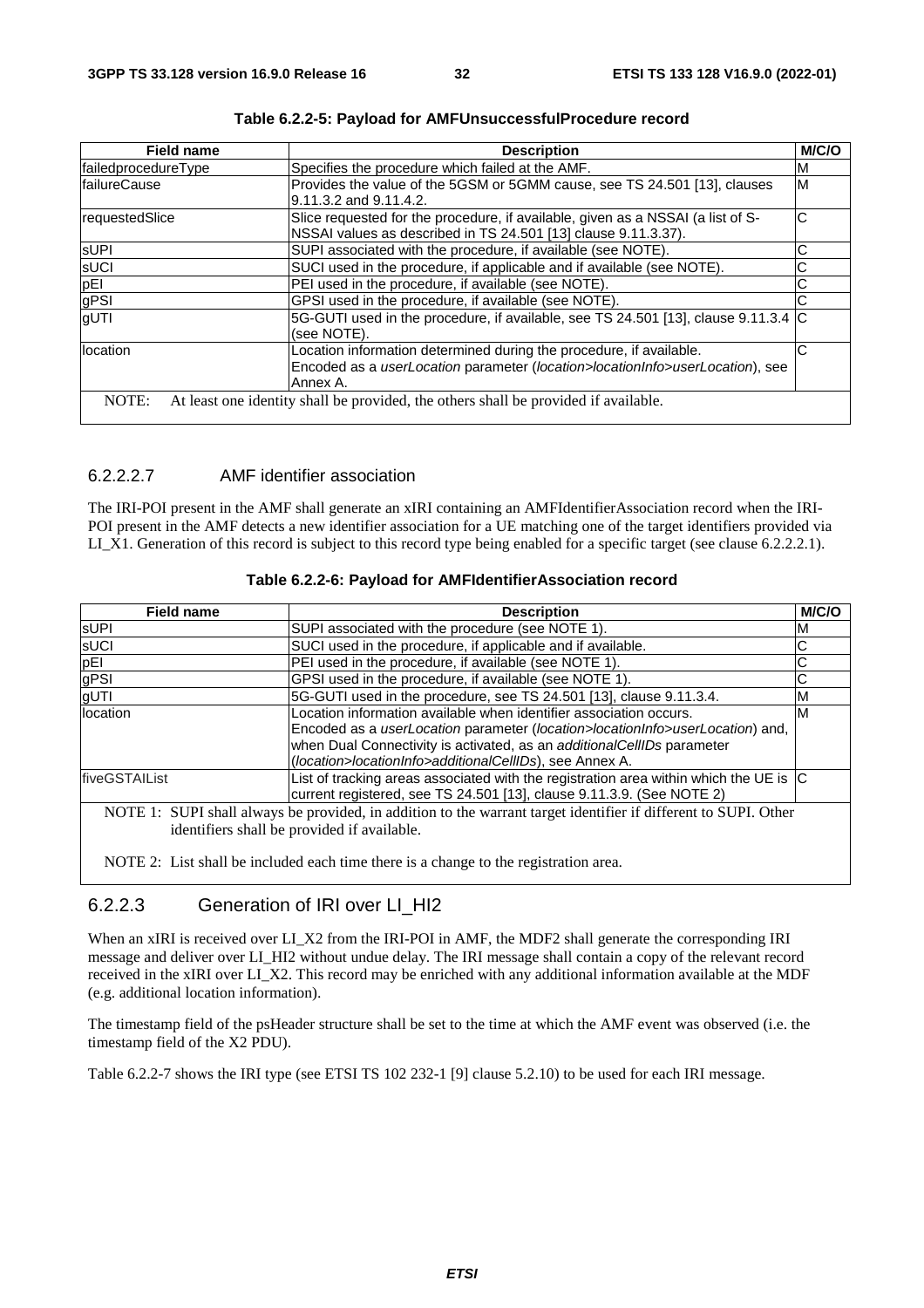| <b>IRI</b> message                     | <b>IRI type</b> |
|----------------------------------------|-----------------|
| AMFRegistration                        | <b>REPORT</b>   |
| AMFDeregistration                      | <b>REPORT</b>   |
| AMFLocationUpdate                      | <b>REPORT</b>   |
| AMFStartOfInterceptionWithRegisteredUE | <b>REPORT</b>   |
| <b>AMFUnsuccessfulProcedure</b>        | <b>REPORT</b>   |
| <b>AMFIdentifierAssociation</b>        | <b>REPORT</b>   |

#### **Table 6.2.2-7: IRI type for IRI messages**

These IRI messages shall omit the CIN (see ETSI TS 102 232-1 [9] clause 5.2.4).

The threeGPP33128DefinedIRI field in ETSI TS 102 232-7 [10] clause 15 shall be populated with the BER-encoded IRIPayload.

When an additional warrant is activated on a target UE and the LIPF uses the same XID for the additional warrant, the MDF2 shall be able to generate and deliver the IRI message containing the AMFStartOfInterceptionWithRegisteredUE record to the LEMF associated with the additional warrant without receiving a corresponding xIRI. The payload of the AMFStartOfInterceptionWithRegisteredUE record is specified in table 6.2.2-4.

#### 6.2.2.4 Identity privacy

The AMF shall ensure for every registration (including re-registration) that SUPI has been provided by the UDM to the AMF and that the SUCI to SUPI mapping has been verified as defined in TS 33.501 [11]. This shall be performed regardless of whether the SUPI is a target of interception, and whether the null encryption algorithm is used for the SUCI. The AMF shall maintain the SUPI to SUCI mapping for at least the lifetime of the registration in order to allow interception based on SUPI after the initial registration.

### 6.2.2A Identifier Reporting for AMF

#### 6.2.2A.1 Activation of reporting over LI\_XEM1

The IEF in the AMF is activated and deactivated over LI\_XEM1 by the LIPF using the LI\_XEM1 protocol described in clause 5.2.7.

NOTE: Since the IEF reports association events for all UEs registered in the IEF's parent AMF, unlike POIs there is no concept of provisioning an IEF with target identifiers.

Upon receiving a valid activate task message over LI\_XEM1, the IEF shall start generating records as defined in clause 6.2.2A.2.

Upon receiving a valid deactivate task message over LI\_XEM1, the IEF shall stop generating records as defined in clause 6.2.2A.2.

#### 6.2.2A.2 Generation of records over LI\_XER

6.2.2A.2.1 Events

The IEF in the AMF shall generate an IEFIdentifierAssociation record whenever the IEF present in the AMF detects a change in association between a SUPI and a 5G-GUTI for any UE registered with the AMF. The IEF shall send the IEFIdentifierAssociation records to the ICF over LI\_XER as defined in clause 5.9.

Accordingly, the IEF in the AMF generates IEFIdentifierAssociation records when any of the following events are detected:

- IEFAssociationRecord: Association of a 5G-GUTI to a SUPI, (this may also include SUCI to SUPI association).
- IEFDeassociationRecord: De-association of a 5G-GUTI from a SUPI.
- NOTE1: The de-association of 5G-GUTI from a SUPI event record is only generated if a new 5G-GUTI is not allocated to a SUPI to update a previous association (e.g. at inter-AMF handover).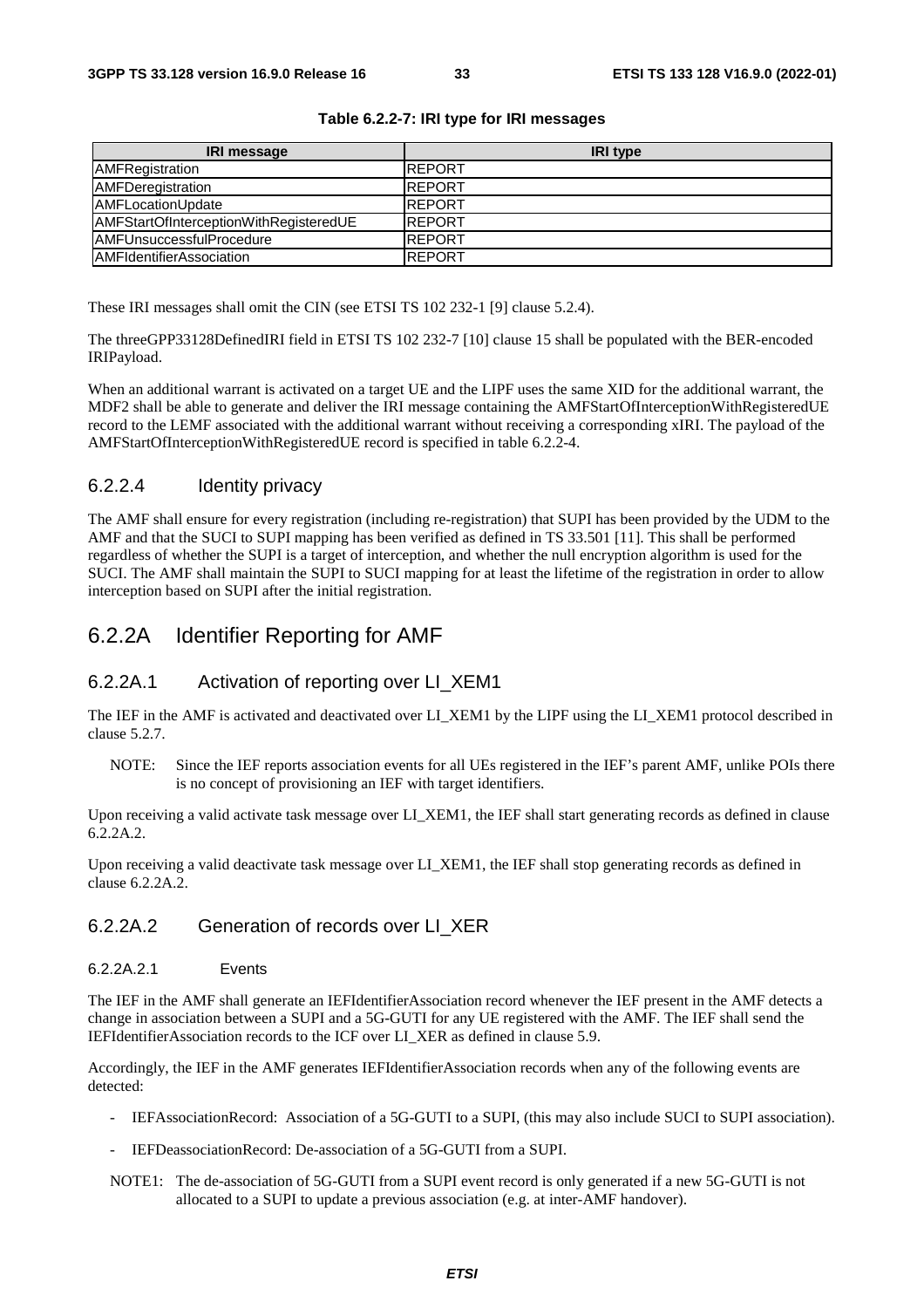NOTE 2: As SUCIs are single use and only valid for a single authentication, they are only be valid at the single point in time when the association event is detected and reported to the ICF by the IEF.

In addition, when an IEF is activated as per clause 6.2.2A.1, the IEF shall generate associations event for all SUPIs which are registered in the AMF, where those identifier associations allocated prior to IEF activation remain current and are still available in the AMF (See NOTE 2).

NOTE 3: Only identifier associations which have been maintained by the AMF as part of normal network operations will be available.

In the case where the IEF in the AMF detects that a REGISTRATION ACCEPT message or a CONFIGURATION UPDATE (5G-GUTI) message as defined in TS 24.501 [13] has been sent by the AMF towards a UE, the IEF shall immediately generate an IEFIdentifierAssociation record. This record shall be generated regardless of whether the CONFIGURATION UPDATE (5G-GUTI) or REGISTRATION ACCEPT procedure is subsequently successfully completed or not.

#### 6.2.2A.2.2 Association Events

For each association event, the IEF shall create an IEFAssociationRecord, as defined below.

| <b>Field name</b>                                                                                                      | <b>Description</b>                                                                  | M/C/O                 |  |
|------------------------------------------------------------------------------------------------------------------------|-------------------------------------------------------------------------------------|-----------------------|--|
| <b>sUPI</b>                                                                                                            | SUPI associated with detected association event.                                    | M                     |  |
| fiveGGUTI                                                                                                              | 5G-GUTI shall be provided. Encoded as per TS 24.501 [13] figure 9.11.3.4.1,         | M                     |  |
|                                                                                                                        | omitting the first four octets.                                                     |                       |  |
| timeStamp                                                                                                              | Time at which the identifier association event occurred.                            | M                     |  |
|                                                                                                                        | Shall be given qualified with time zone information (i.e. as UTC or offset from     |                       |  |
|                                                                                                                        | UTC, not as local time).                                                            |                       |  |
| tAI                                                                                                                    | Last known TAI associated with the SUPI. Encoded as per TS 24.501 [13]              | M                     |  |
|                                                                                                                        | clause 9.11.3.8, omitting the first octet.                                          |                       |  |
| nCGI                                                                                                                   | Last known nCGI(s) available when identifier association event detected. Given      | M                     |  |
|                                                                                                                        | as a sequence of PLMNID (encoded as per TS 38.413 [23] clause 9.3.3.5) and          |                       |  |
|                                                                                                                        | NCI (encoded as per TS 38.413 [23] clause 9.3.1.7).                                 |                       |  |
| InCGITime                                                                                                              | ueLocationTimestamp(s) of nCGIs if available in AMF as per TS 29.571 [17]           | M                     |  |
|                                                                                                                        | clause 5.4.4.9.                                                                     |                       |  |
|                                                                                                                        | If ueLocationTimestamp(s) is not available, shall be populated with                 |                       |  |
|                                                                                                                        | timeStamp(s) of when last known nCGI(s), were obtained and stored by the            |                       |  |
|                                                                                                                        | AMF.                                                                                |                       |  |
| sUCI                                                                                                                   | SUCI shall be provided when event is triggered by association of a SUCI to a        | C                     |  |
|                                                                                                                        | SUPI.                                                                               |                       |  |
| pEI                                                                                                                    | PEI, (See NOTE 1).                                                                  | $\overline{\text{c}}$ |  |
| fiveGSTAIList                                                                                                          | List of tracking areas associated with the registration area within which the UE is | C                     |  |
|                                                                                                                        | current registered, see TS 24.501 [13], clause 9.11.3.9. (See NOTE 2)               |                       |  |
| NOTE 1: Shall be provided in first association record to ICF after PEI is available and following any change of PEI.   |                                                                                     |                       |  |
| NOTE 2: As a minimum, list of tracking areas shall be included in the first association event for each SUPI registered |                                                                                     |                       |  |
| (per UE session) with the AMF and additionally whenever the TAI list changes due to a change in                        |                                                                                     |                       |  |
| registration area.                                                                                                     |                                                                                     |                       |  |
|                                                                                                                        |                                                                                     |                       |  |

#### **Table 6.2.2A-1: Payload for IEFAssociationRecord**

For each de-association event, the IEF shall create an IEFDeassociationRecord, as defined below.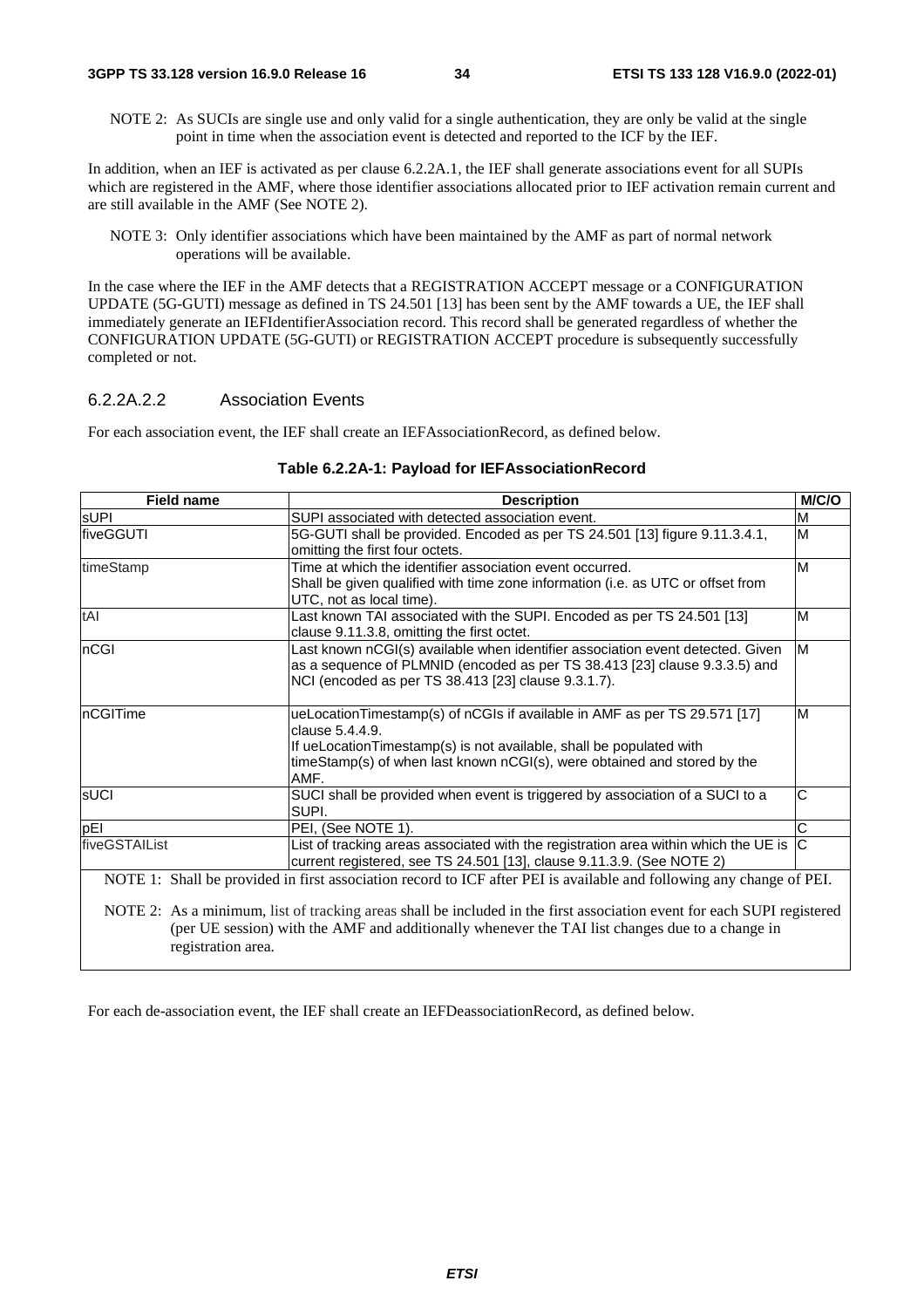| <b>Field name</b> | <b>Description</b>                                                                                                                                                                                                                                      | M/C/O |
|-------------------|---------------------------------------------------------------------------------------------------------------------------------------------------------------------------------------------------------------------------------------------------------|-------|
| <b>SUPI</b>       | SUPI associated with detected de-association event.                                                                                                                                                                                                     | M     |
| <b>fiveGGUTI</b>  | 5G-GUTI shall be provided. Encoded as per TS 24.501 [13] figure 9.11.3.4.1,<br>omitting the first four octets.                                                                                                                                          | M     |
| timeStamp         | Time at which the identifier de-association event occurred.<br>Shall be given qualified with time zone information (i.e. as UTC or offset from<br>UTC, not as local time).                                                                              | ιM    |
| InCGI             | Last known nCGI(s) available when identifier de-association event<br>detected. Given as a sequence of PLMNID (encoded as per TS 38.413 [23]<br>clause 9.3.3.5) and NCI (encoded as per TS 38.413 [23] clause 9.3.1.7)                                   | M     |
| InCGITime         | ueLocationTimestamp(s) of nCGIs if available in AMF as per TS 29.571 [17]<br>clause 5.4.4.9.<br>If ueLocationTimestamp(s) is not available, shall be populated with<br>timeStamp(s) of when last known nCGI(s), were obtained and stored by the<br>AMF. | M     |

#### **Table 6.2.2A-2: Payload for IEFDeassociationRecord**

#### 6.2.2A.2.3 Transmission to the ICF

When activated (see clause 5.2.7), the IEF shall establish a TLS connection to the ICF as given over LI\_XEM1. If the IEF fails to establish a TLS connection, it shall report an error over LI\_XEM1 using the error reporting mechanisms described in TS 103 221-1 [7], and attempt to reconnect after a configurable period of time.

When a record has been generated as described in clause 6.2.2A.2.2, the IEF shall encode the IEFAssociationRecord or IEFDeassociationRecord as a BER-encoded IEFMessage structure, following the ASN.1 schema given in Annex F, and transmit it to the ICF over the established TLS connection.

The IEF may transmit a keepalive request using the keepalive record defined in Annex F. Upon receiving a keepalive request, the ICF shall respond with a keepaliveResponse record containing the same sequence number used in the request. The circumstances under which the IEF transmits keepalive requests is out of scope of the present document.

### 6.2.3 LI for SMF/UPF

#### 6.2.3.1 Provisioning over LI\_X1

#### 6.2.3.1.1 General

If the warrant is for IRI and CC, then the IRI-POI and the CC-TF in the SMF shall be provisioned in accordance with clause 6.2.3.1.2, the MDF2 shall be provisioned in accordance with clause 6.2.3.1.3, and the MDF3 shall be provisioned in accordance with clause 6.2.3.1.4.

If the warrant is for IRI only, the IRI-POI in the SMF shall be provisioned in accordance with clause 6.2.3.1.2 and the MDF2 shall be provisioned in accordance with clause 6.2.3.1.3.

If approach 1 described in clause 6.2.3.9 is used for packet header reporting, the IRI-TF in the SMF shall be provisioned in accordance with clause 6.2.3.1.2 and the MDF2 shall be provisioned in accordance with clause 6.2.3.1.3. If approach 2 described in clause 6.2.3.9 is used for packet header reporting, the CC-TF in the SMF shall be provisioned in accordance with clause 6.2.3.1.2, the MDF2 shall be provisioned in accordance with clause 6.2.3.1.3, and the MDF3 shall be provisioned in accordance with clause 6.2.3.1.4.

#### 6.2.3.1.2 Provisioning of the IRI-POI, IRI-TF and CC-TF in the SMF

The IRI-POI, IRI-TF and CC-TF present in the SMF are provisioned over LI\_X1 by the LIPF using the X1 protocol as described in clause 5.2.2.

The POI/TF in the SMF shall support the following target identifier formats in the ETSI TS 103 221-1 [7] messages (or equivalent if ETSI TS 103 221-1 [7] is not used):

- SUPIIMSI.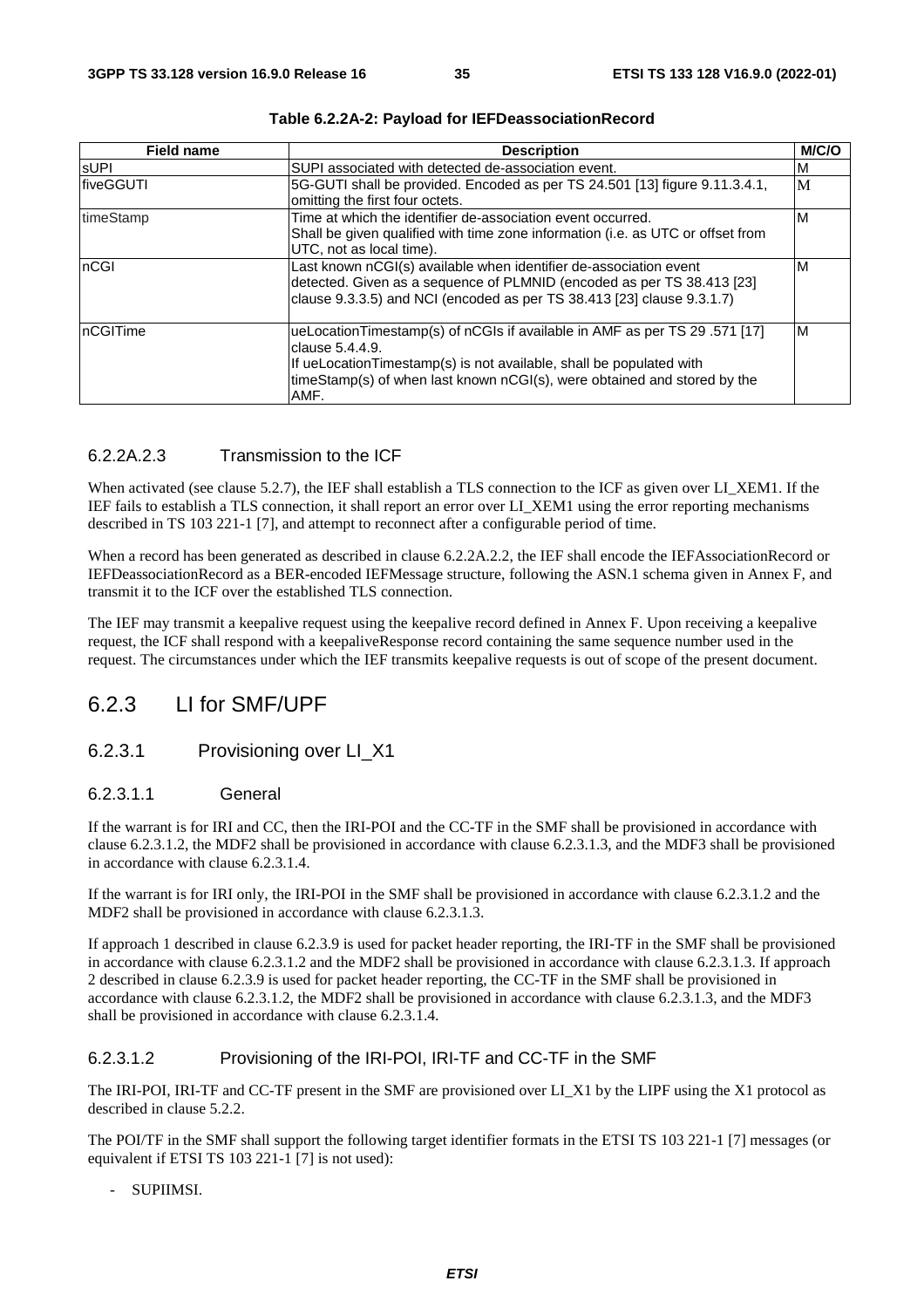- SUPINAI.
- PEIIMEI.
- PEIIMEISV.
- GPSIMSISDN.
- GPSINAI.

Table 6.2.3-0A shows the minimum details of the LI\_X1 ActivateTask message used for provisioning the IRI-POI, in the SMF.

| <b>ETSI TS 103 221-1 [7] field name</b>          | <b>Description</b>                                                                                                                                                                                                                                        | M/C/O |
|--------------------------------------------------|-----------------------------------------------------------------------------------------------------------------------------------------------------------------------------------------------------------------------------------------------------------|-------|
| <b>XID</b>                                       | XID assigned by LIPF. If the CC-TF or IRI-TF is also being tasked for the                                                                                                                                                                                 | м     |
|                                                  | same interception, the same XID shall be used.                                                                                                                                                                                                            |       |
| TargetIdentifiers                                | One or more of the target identifiers listed in the paragraph above.                                                                                                                                                                                      | М     |
| <b>DeliveryType</b>                              | Set to "X2Only", "X3Only" or "X2andX3" as needed to meet the requirements M<br>of the warrant. (NOTE: "X2Only" for IRI-POI, IRI-TF and "X3Only" for CC-TF<br>can also be also be used).                                                                   |       |
| TaskDetailsExtensions/<br><b>HeaderReporting</b> | Header reporting-specific tag to be carried in the TaskDetailsExtensions field C<br>of ETSI TS 103 221-1 [7]. See Table 6.2.3-10. This field shall be present if<br>the packet header reporting is required. Only permitted to be sent to the IRI-<br>TF. |       |
| ListOfDIDs                                       | Delivery endpoints of LI_X2 or LI_X3. These delivery endpoints shall be<br>configured using the CreateDestination message as described in ETSI TS<br>103 221-1 [7] clause 6.3.1 prior to first use.                                                       | ιM    |

#### **Table 6.2.3-0A: ActivateTask message for SMF IRI-POI, CC-TF and IRI-TF**

If packet header reporting is required, parameters specified in table 6.2.3-10: ActivatePDHReporting parameters shall be provided as the TaskDetailsExtensions/HeaderReporting field of the LI\_X1 provisioning message.

### 6.2.3.1.3 Provisioning of the MDF2

The MDF2 listed as the delivery endpoint for xIRI generated by the IRI-POI in the SMF or the IRI-POI in the UPF shall be provisioned over LI\_X1 by the LIPF using the X1 protocol as described in clause 5.2.2. Table 6.2.3-0B shows the minimum details of the LI\_X1 ActivateTask message used for provisioning the MDF2.

The MDF2 shall support the following target identifier formats in the ETSI TS 103 221-1 [7] messages (or equivalent if ETSI TS 103 221-1 [7] is not used):

- SUPIIMSI.
- SUPINAI.
- PEIIMEI.
- PEIIMEISV.
- GPSIMSISDN.
- GPSINAI.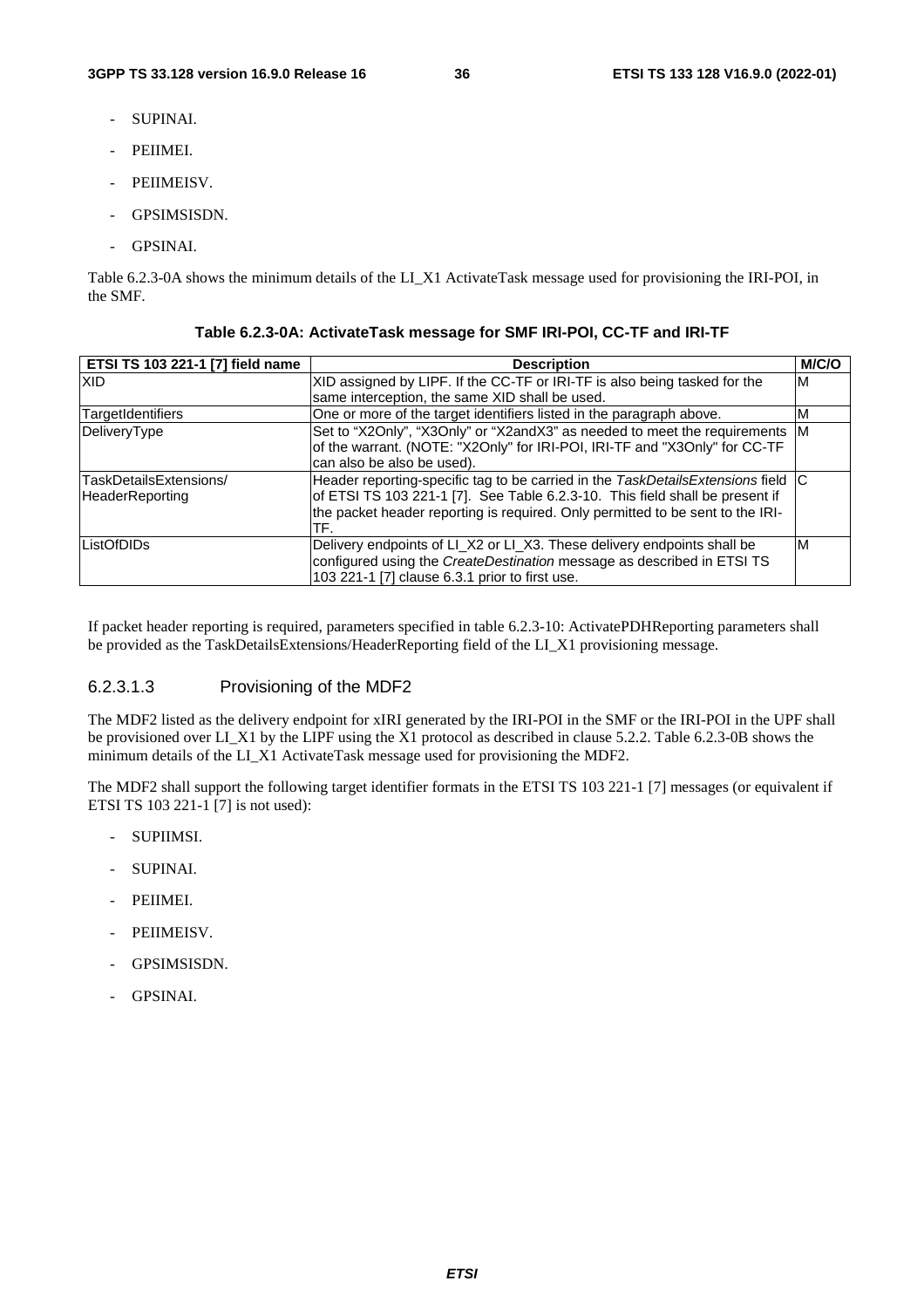| ETSI TS 103 221-1 [7] field name | <b>Description</b>                                                               | M/C/O |
|----------------------------------|----------------------------------------------------------------------------------|-------|
| <b>XID</b>                       | XID assigned by LIPF.                                                            | M     |
| <b>TargetIdentifiers</b>         | One or more of the target identifiers listed in the paragraph above.             | M     |
| DeliveryType                     | Set to "X2Only", "X3Only" or "X2andX3" as needed to meet the requirements M      |       |
|                                  | of the warrant. (Ignored by the MDF2).                                           |       |
| TaskDetailsExtensions/           | Header reporting-specific tag to be carried in the TaskDetailsExtensions field C |       |
| <b>HeaderReporting</b>           | of ETSI TS 103 221-1 [7]. See Table 6.2.3-10. This field shall be present if     |       |
|                                  | packet header reporting is required.                                             |       |
| ListOfDIDs                       | Delivery endpoints of LI_HI2. These delivery endpoints shall be configured       | ΙM    |
|                                  | using the CreateDestination message as described in ETSI TS 103 221-1 [7]        |       |
|                                  | clause 6.3.1 prior to first use.                                                 |       |
| ListOfMediationDetails           | Sequence of Mediation Details, See Table 6.2.3-0C.                               | ΙM    |

**Table 6.2.3-0B: ActivateTask message for MDF2** 

### **Table 6.2.3-0C: Mediation Details for MDF2**

| ETSI TS 103 221-1 [7] field name | <b>Description</b>                                                                                                                                                                                                                                                                                                                        | M/C/O |
|----------------------------------|-------------------------------------------------------------------------------------------------------------------------------------------------------------------------------------------------------------------------------------------------------------------------------------------------------------------------------------------|-------|
| LIID                             | Lawful Intercept ID associated with the task.                                                                                                                                                                                                                                                                                             | M     |
| DeliveryType                     | Set to "HI2Only".                                                                                                                                                                                                                                                                                                                         | ΙM    |
| ListOfDIDs                       | Details of where to send the IRI for this LIID. Shall be included if deviation<br>from the ListofDIDs in the ActivateTask message is necessary. If included,<br>the ListOfDIDs in the Mediation Details shall be used instead of any delivery<br>destinations authorised by the ListOfDIDs field in the ActivateTask Message.             | C     |
| ServiceScoping                   | Shall be included to Identify the service(s) and associated service-related<br>delivery settings for this LIID. May include more than one instance of this<br>parameter to allow for different combinations of subparameters associated<br>with a single LIID. This parameter is defined in ETSI TS 103 221-1 [7], Annex<br>C. Table C.2. | С     |

## 6.2.3.1.4 Provisioning of the MDF3

The MDF3 listed as the delivery endpoint for the xCC generated by the CC-POI in the UPF shall be provisioned over LI\_X1 by the LIPF using the X1 protocol as described in clause 5.2.2. Table 6.2.3-0D shows the minimum details of the LI\_X1 ActivateTask message used for provisioning the MDF3. If packet header reporting is authorised and approach 2 described in clause 6.2.3.5 is used, the endpoint for the MDF3 shall be the MDF2 over LI\_MDF.

The MDF3 shall support the following target identifier formats in the ETSI TS 103 221-1 [7] messages (or equivalent if ETSI TS 103 221-1 [7] is not used):

- SUPIIMSI.
- SUPINAI.
- PEIIMEI.
- PEIIMEISV.
- GPSIMSISDN.
- GPSINAI.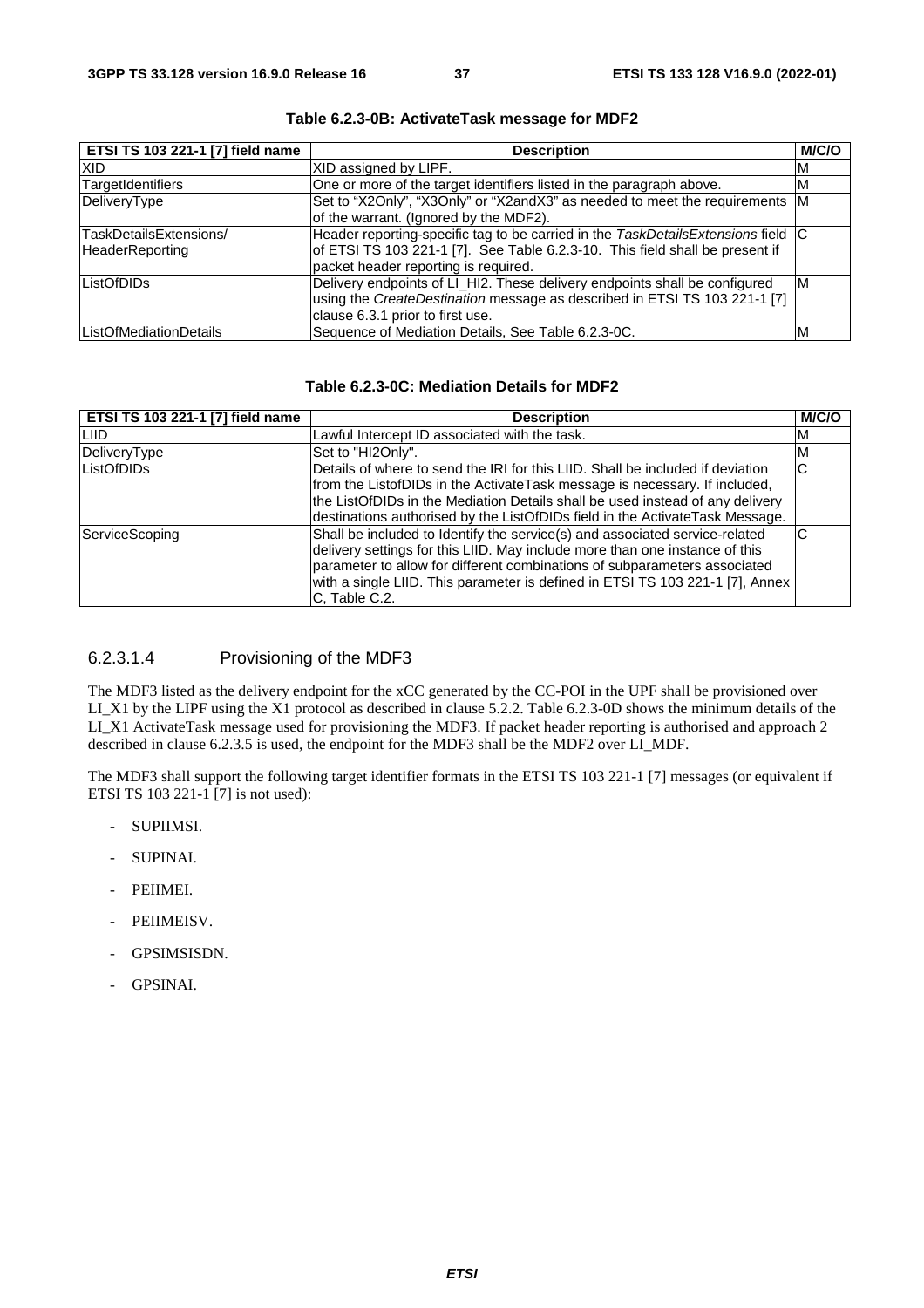| <b>ETSI TS 103 221-1 [7] field name</b> | <b>Description</b>                                                          | M/C/O |
|-----------------------------------------|-----------------------------------------------------------------------------|-------|
| XID                                     | XID assigned by LIPF.                                                       | ΙM    |
| TargetIdentifiers                       | One or more of the target identifiers listed in the paragraph above.        | ΙM    |
| DeliveryType                            | Set to "X2Only", "X3Only" or "X2andX3" as needed to meet the                | M     |
|                                         | requirements of the warrant.                                                |       |
| TaskDetailsExtensions/                  | Header reporting-specific tag to be carried in the TaskDetailsExtensions    | ІС    |
| <b>HeaderReporting</b>                  | field of ETSI TS 103 221-1 [7]. See Table 6.2.3-10. This field shall be     |       |
|                                         | present if packet header reporting is required.                             |       |
| ListOfDIDs                              | Delivery endpoints of LI_HI3 or LI_MDF. These delivery endpoints shall be M |       |
|                                         | configured using the CreateDestination message as described in ETSI TS      |       |
|                                         | 103 221-1 [7] clause 6.3.1 prior to first use.                              |       |
| <b>ListOfMediationDetails</b>           | Sequence of Mediation Details, See Table 6.2.3-0E.                          | ΙM    |

**Table 6.2.3-0D: ActivateTask message for MDF3** 

### **Table 6.2.3-0E: Mediation Details for MDF3**

| ETSI TS 103 221-1 [7] field name | <b>Description</b>                                                                                                                                                                                                                                                                                                                        | M/C/O |
|----------------------------------|-------------------------------------------------------------------------------------------------------------------------------------------------------------------------------------------------------------------------------------------------------------------------------------------------------------------------------------------|-------|
| LIID                             | Lawful Intercept ID associated with the task.                                                                                                                                                                                                                                                                                             | M     |
| DeliveryType                     | Set to "HI3Only".                                                                                                                                                                                                                                                                                                                         | M     |
| ListOfDIDs                       | Details of where to send the CC for this LIID. Shall be included if deviation<br>from the ListofDIDs in the ActivateTask message is necessary. If included,<br>the ListOfDIDs in the Mediation Details shall be used instead of any<br>delivery destinations authorised by the ListOfDIDs field in the ActivateTask<br>Message.           | C     |
| ServiceScoping                   | Shall be included to Identify the service(s) and associated service-related<br>delivery settings for this LIID. May include more than one instance of this<br>parameter to allow for different combinations of subparameters associated<br>with a single LIID. This parameter is defined in ETSI TS 103 221-1 [7],<br>Annex C, Table C.2. | C     |

## 6.2.3.2 Generation of xIRI at IRI-POI in SMF over LI\_X2

### 6.2.3.2.1 General

The IRI-POI present in the SMF shall send the xIRIs over LI\_X2 for each of the events listed in TS 33.127 [5] clause 6.2.3.3, the details of which are described in the following sub-clauses.

## 6.2.3.2.2 PDU session establishment

The IRI-POI in the SMF shall generate an xIRI containing an SMFPDUSessionEstablishment record when the IRI-POI present in the SMF detects that a PDU session has been established for the target UE. The IRI-POI present in the SMF shall generate the xIRI for the following events:

- For a non-roaming scenario, the SMF (or for a roaming scenario, V-SMF in the VPLMN), sends the N1 NAS message (via AMF) PDU SESSION ESTABLISHMENT ACCEPT to the UE and the 5G Session Management (5GSM) state within the SMF is changed to PDU SESSION ACTIVE (see TS 24.501 [13]).
- For a home-routed roaming scenario, the SMF in the HPLMN (i.e. H-SMF) sends the N16: Nsmf\_PDU\_Session\_Create response message with n1SmInfoToUe IE containing the PDU SESSION ESTABLISHMENT ACCEPT (see TS 29.502 [16]).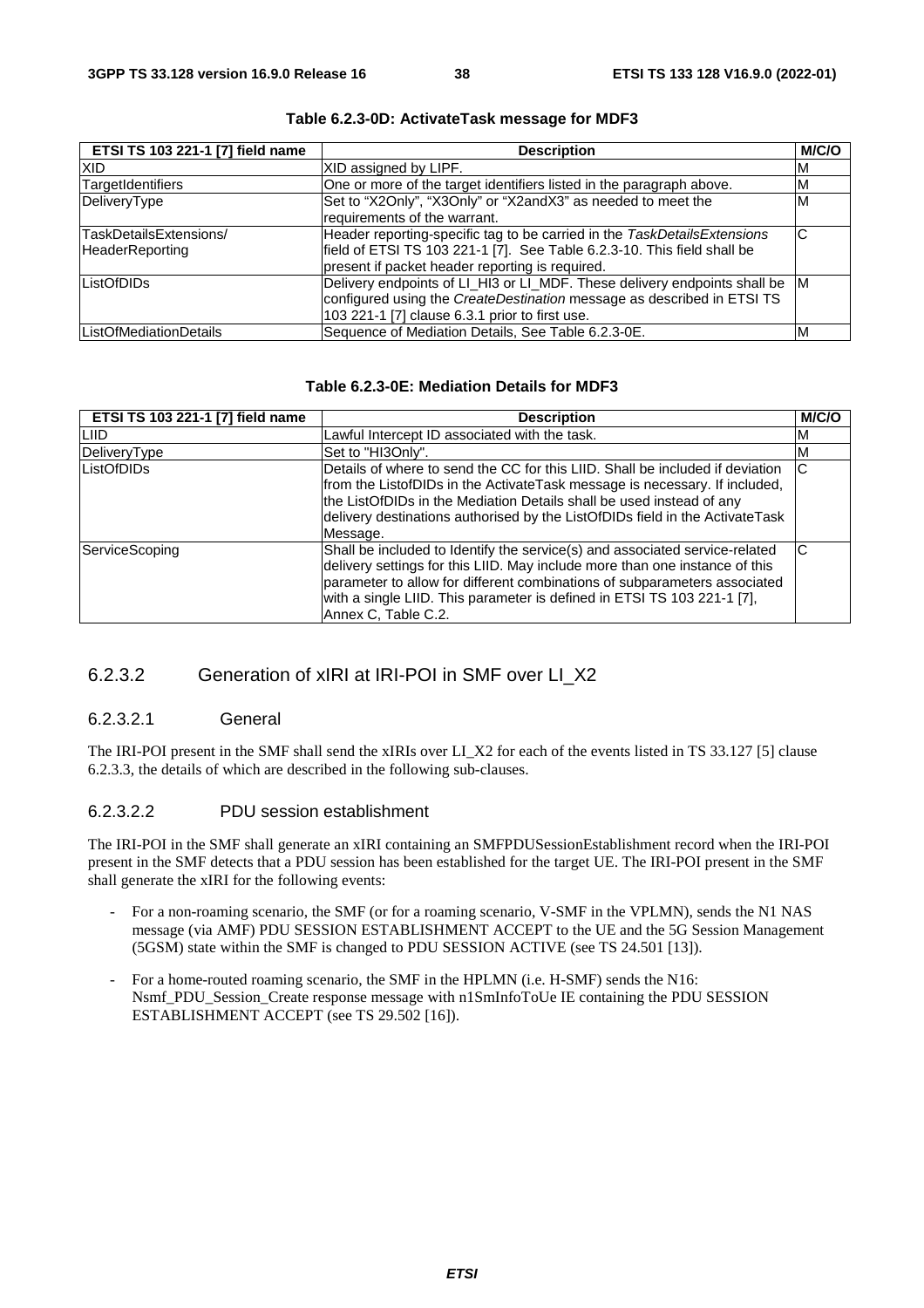| <b>Field name</b>     | <b>Description</b>                                                                                                                                                                                                                                                                                                                            | M/C/O                   |
|-----------------------|-----------------------------------------------------------------------------------------------------------------------------------------------------------------------------------------------------------------------------------------------------------------------------------------------------------------------------------------------|-------------------------|
| sUPI                  | SUPI associated with the PDU session (e.g. as provided by the AMF in the<br>associated Nsmf_PDU_Session_CreateSMContext service operation). Shall be<br>present except for PEI-only unauthenticated emergency sessions (see NOTE).                                                                                                            | Ć                       |
| sUPIUnauthenticated   | Shall be present if a SUPI is present in the message and set to "true" if the SUPI C<br>has not been authenticated, or "false" if it has been authenticated.                                                                                                                                                                                  |                         |
| pEI                   | PEI associated with the PDU session if available (see NOTE)                                                                                                                                                                                                                                                                                   | $\overline{\text{c}}$   |
| qPSI                  | GPSI associated with the PDU session if available (see NOTE).                                                                                                                                                                                                                                                                                 | $\overline{\text{c}}$   |
| pDUSessionID          | PDU Session ID See TS 24.501 [13] clause 9.4.                                                                                                                                                                                                                                                                                                 | M                       |
| gTPTunnelID           | Contains the F-TEID identifying the GTP tunnel used to encapsulate the traffic,<br>as defined in TS 29.244 [15] clause 8.2.3. Non-GTP encapsulation is for further<br>study.                                                                                                                                                                  | M                       |
| pDUSessionType        | Identifies selected PDU session type, see TS 24.501 [13] clause 9.11.4.11.                                                                                                                                                                                                                                                                    | $\overline{\mathsf{M}}$ |
| sNSSAI                | Slice identifiers associated with the PDU session, if available. See TS 23.003<br>[19] clause 28.4.2 and TS 23.501 [2] clause 5.12.2.2.                                                                                                                                                                                                       | $\overline{\text{c}}$   |
| uEEndpoint            | UE endpoint address(es) if available.                                                                                                                                                                                                                                                                                                         | $\overline{\text{c}}$   |
| non3GPPAccessEndpoint | UE's local IP address used to reach the N3IWF, TNGF or TWIF, if available. IP<br>addresses are given as 4 octets (for IPv4) or 16 octets (for IPv6) with the most<br>significant octet first (network byte order).                                                                                                                            | $\overline{\text{c}}$   |
| location              | Location information provided by the AMF, if available.<br>Encoded as a userLocation parameter (location>locationInfo>userLocation), see<br>Annex A.                                                                                                                                                                                          | C                       |
| dNN                   | Data Network Name associated with the target traffic, as defined in TS<br>23.003[19] clause 9A and described in TS 23.501 [2] clause 4.3.2.2.                                                                                                                                                                                                 | M                       |
| aMFID                 | Identifier of the AMF associated with the target UE, as defined in TS 23.003 [19]<br>clause 2.10.1 when available.                                                                                                                                                                                                                            | $\overline{C}$          |
| <b>hSMFURI</b>        | URI of the Nsmf_PDUSession service of the selected H-SMF, if available. See<br>TS 29.502 [16] clause 6.1.6.2.2.                                                                                                                                                                                                                               | $\overline{\text{c}}$   |
| requestType           | Type of request as described in TS 24.501 [13] clause 9.11.3.47 if available. In<br>the case where the network does not support Multi Access (MA) PDU sessions,<br>but receives a MA PDU session request, a request type of "Initial request" shall<br>be reported.                                                                           | $\overline{\text{c}}$   |
| accessType            | Access type associated with the session (i.e. 3GPP or non-3GPP access) if<br>provided by the AMF (see TS 24.501 [13] clause 9.11.2.1A).                                                                                                                                                                                                       | $\overline{\text{c}}$   |
| rATType               | RAT Type associated with the access if provided by the AMF as part of session<br>establishment (see TS 23.502 [4] clause 4.3.2). Values given as per TS 29.571<br>[17] clause 5.4.3.2.                                                                                                                                                        | $\overline{\text{c}}$   |
| sMPDUDNRequest        | Contents of the SM PDU DN Request container, if available, as described in TS<br>24.501 [13] clause 9.11.4.15.                                                                                                                                                                                                                                | C                       |
| uEEPSPDNConnection    | This IE shall be present, if available, during an EPS to 5GS Idle mode mobility or C<br>handover using the N26 interface. When present, it shall contain the EPS bearer<br>context(s) information present in the uEEPSPDNConnection parameter of the<br>intercepted SmContextCreateData message. (see TS 29.502 [16] clause<br>$6.1.6.2.2$ ). |                         |
| NOTE:                 | At least one of the SUPI, PEI or GPSI fields shall be present.                                                                                                                                                                                                                                                                                |                         |

| Table 6.2.3-1: Payload for SMFPDUSessionEstablishment record |
|--------------------------------------------------------------|
|--------------------------------------------------------------|

## 6.2.3.2.3 PDU session modification

The IRI-POI in the SMF shall generate an xIRI containing an SMFPDUSessionModification record when the IRI-POI present in the SMF detects that a PDU session has been modified for the target UE. The IRI-POI present in the SMF shall generate the xIRI for the following events:

- For a non-roaming scenario, the SMF (or for a roaming scenario, V-SMF in the VPLMN), receives the N1 NAS message (via AMF) PDU SESSION MODIFICATION COMMAND COMPLETE from the UE and the 5GSM state within the SMF is returned to PDU SESSION ACTIVE (see TS 24.501 [13]). This applies to the following two cases:
	- UE initiated PDU session modification.
	- Network (VPLMN) initiated PDU session modification.
- For a non-roaming scenario, the SMF (or for a roaming scenario, V-SMF in the VPLMN), sends the N1 NAS message (via AMF) PDU SESSION ESTABLISHMENT ACCEPT to the UE and the 5GSM state within the SMF remains in the PDU SESSION ACTIVE (see TS 24.501 [13]). This applies to the following case: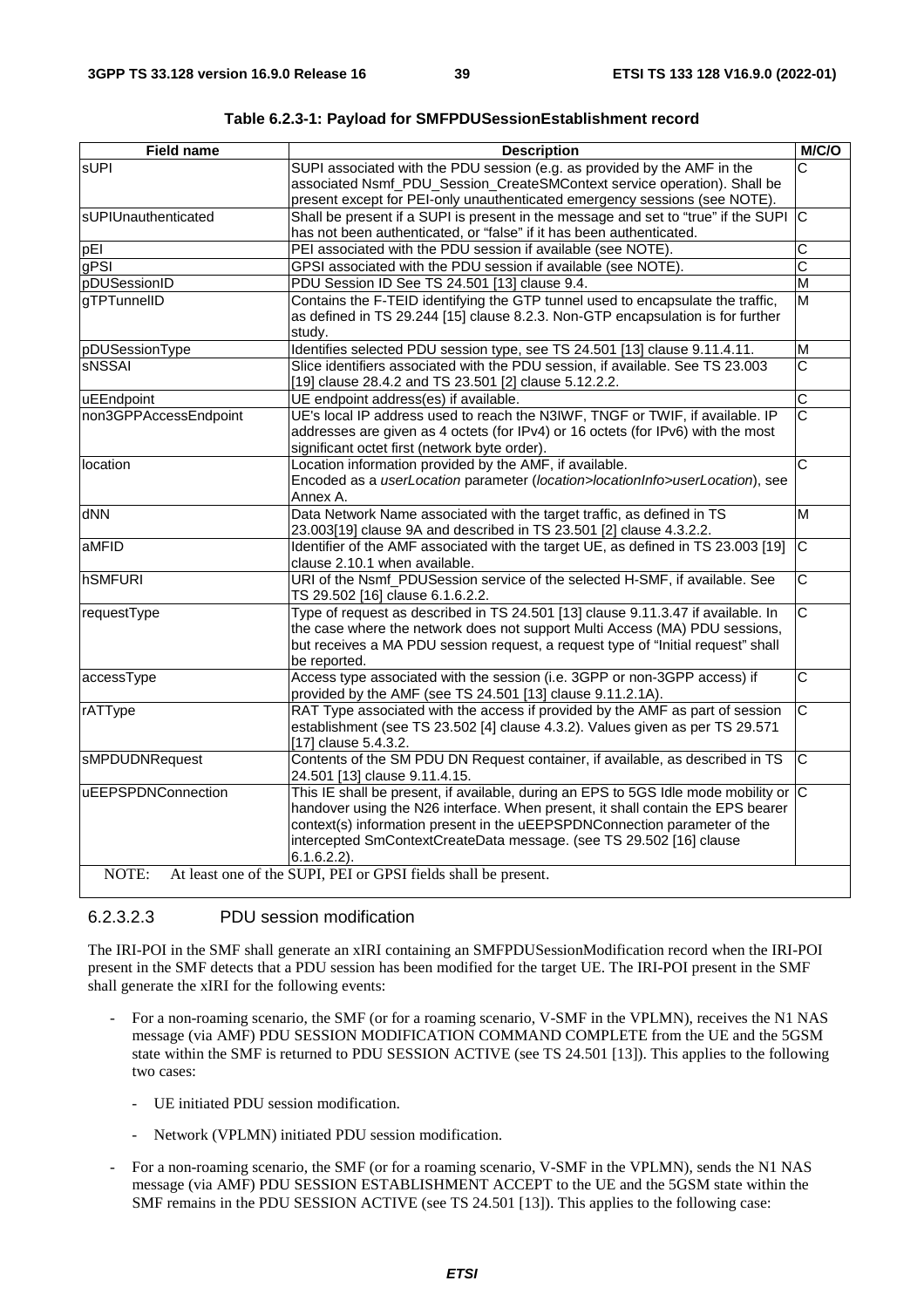- Handover from one access type to another access type happens (e.g. 3GPP to non-3GPP).
- For a home-routed roaming scenario, the SMF in the HPLMN (i.e. H-SMF) receives the N16: Nsmf\_PDU\_Session\_Update response message with n1SmInfoFromUe IE containing the PDU SESSION MODIFICATION COMMAND COMPLETE (see TS 29.502 [16]). This applies to the following three cases:
	- UE initiated PDU session modification.
	- Network (VPLMN) initiated PDU session modification.
	- Network (HPLMN) initiated PDU session modification.
- For a home-routed roaming scenario, the SMF in the HPLMN (i.e. H-SMF) sends the N16: Nsmf\_PDU\_Session\_Create response message with n1SmInfoToUe IE containing the PDU SESSION ESTABLISHMENT ACCEPT (see TS 29.502 [16]) while it had received a N16 Nsmf\_PDU\_Session\_Create request message with an existing PDU Session Id with access type being changed. This applies to the following case:
	- Handover from one access type to another access type happens (e.g. 3GPP to non-3GPP).

#### **Table 6.2.3-2: Payload for SMFPDUSessionModification record**

| <b>Field name</b>      | <b>Description</b>                                                                                                                                                                                                 | M/C/O |
|------------------------|--------------------------------------------------------------------------------------------------------------------------------------------------------------------------------------------------------------------|-------|
| <b>sUPI</b>            | SUPI associated with the PDU session (e.g. as provided by the AMF in the                                                                                                                                           | C     |
|                        | associated Nsmf_PDU_Session_CreateSMContext service operation). Shall be                                                                                                                                           |       |
|                        | present except for PEI-only unauthenticated emergency sessions.                                                                                                                                                    |       |
| IsUPIUnauthenticated   | Shall be present if a SUPI is present in the message and set to "true" if the SUPI C                                                                                                                               |       |
|                        | was not authenticated, or "false" if it has been authenticated.                                                                                                                                                    |       |
| pEI                    | PEI associated with the PDU session if available.                                                                                                                                                                  | С     |
| gPSI                   | GPSI associated with the PDU session if available.                                                                                                                                                                 | С     |
| IsNSSAI                | Slice identifier associated with the PDU session, if available. See TS 23.003 [19]<br>clause 28.4.2 and TS 23.501 [2] clause 5.12.2.2.                                                                             |       |
| Inon3GPPAccessEndpoint | UE's local IP address used to reach the N3IWF, TNGF or TWIF, if available. IP<br>addresses are given as 4 octets (for IPv4) or 16 octets (for IPv6) with the most<br>significant octet first (network byte order). | C     |
| location               | Location information provided by the AMF, if available.<br>Encoded as a <i>userLocation</i> parameter ( <i>location</i> >locationInfo>userLocation), see<br>Annex A.                                               | C     |
| requestType            | Type of request as described in TS 24.501 [13] clause 9.11.3.47 if available.                                                                                                                                      | С     |
| accessType             | Access type associated with the session (i.e. 3GPP or non-3GPP access) if<br>provided by the AMF (see TS 24.501 [13] clause 9.11.2.1A).                                                                            | С     |
| rATType                | RAT type associated with the access, if available. Values given as per TS<br>29.571 [17] clause 5.4.3.2.                                                                                                           | C     |
| pDUSessionID           | PDU Session ID See TS 24.501 [13] clause 9.4. This parameter is conditional<br>only for backwards compatibility.                                                                                                   | С     |

### 6.2.3.2.4 PDU session release

The IRI-POI in the SMF shall generate an xIRI containing an SMFPDUSessionRelease record when the IRI-POI present in the SMF detects that a PDU session been released. The IRI-POI present in the SMF shall generate the xIRI for the following events:

- For a non-roaming scenario, the SMF (or for a roaming scenario, V-SMF in the VPLMN), receives the N1 NAS message (via AMF) PDU SESSION RELEASE COMMAND COMPLETE from the UE and the 5GSM state within the SMF is changed to PDU SESSION INACTIVE (see TS 24.501 [13]). This applies to the following two cases:
	- UE initiated PDU session release.
	- Network initiated PDU session release.
- For a non-roaming scenario, the SMF (or for a roaming scenario, V-SMF in the VPLMN), receives the N1 NAS message (via AMF) PDU SESSION MODIFICATION COMMAND REJECT from the UE with the cause value #43 indicating an invalid PDU Session ID and the 5GSM state within the SMF is changed to PDU SESSION INACTIVE (see TS 24.501 [13]). This applies to the case where the UE rejects a PDU SESSION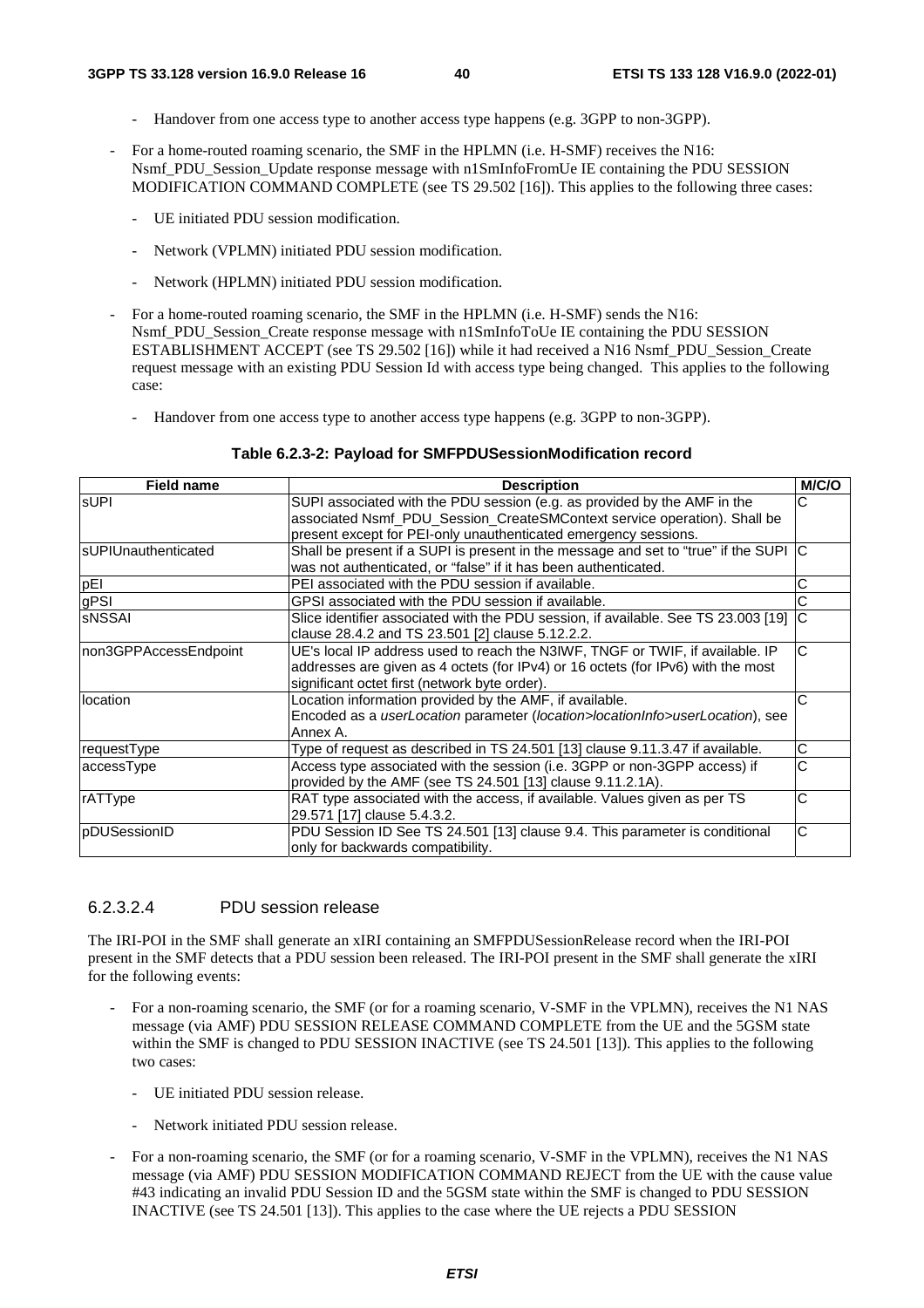MODIFICATION COMMAND as it finds that the indicated PDU session ID is invalid. The 5GSM state is changed to PDU SESSION INACTIVE within the SMF.

- For a home-routed roaming scenario, the SMF in the HPLMN (i.e. H-SMF) receives the N16: Nsmf\_PDU\_Session\_Update response message with n1SmInfoFromUe IE containing the PDU SESSION RELEASE COMMAND COMPLETE (see TS 29.502 [16]) from the V-SMF. This applies to the following three cases:
	- UE initiated PDU session release.
	- Network (VPLMN) initiated PDU session release.
	- Network (HPLMN) initiated PDU session release.
- For a home-routed roaming scenario, the SMF in the HPLMN (i.e. H-SMF) receives the N16: Nsmf\_PDU\_Session\_Update response message with n1SmInfoFromUe IE containing the PDU SESSION MODIFICATION COMMAND REJECT (see TS 29.502 [16]) from the V-SMF with the cause value #43 indicating an Invalid PDU Session ID.

#### **Table 6.2.3-3: Payload for SMFPDUSessionRelease record**

| <b>Field name</b>  | <b>Description</b>                                                              | M/C/O |
|--------------------|---------------------------------------------------------------------------------|-------|
| <b>SUPI</b>        | SUPI associated with the PDU session.                                           | M     |
| pEI                | PEI associated with the PDU session if available.                               | C     |
| gPSI               | GPSI associated with the PDU session if available.                              | C     |
| pDUSessionID       | PDU Session ID as assigned by the AMF.                                          | M     |
| ItimeOfFirstPacket | Time of first packet for the PDU session.                                       | C     |
| ItimeOfLastPacket  | Time of last packet for the PDU session.                                        | С     |
| uplinkVolume       | Number of uplink octets for the PDU session.                                    |       |
| downlinkVolume     | Number of downlink octets for the PDU session.                                  |       |
| location           | Location information, if available.                                             | C     |
|                    | Encoded as a userLocation parameter (location>locationInfo>userLocation), see   |       |
|                    | Annex A.                                                                        |       |
| cause              | Indicates the NF Service Consumer cause for the requested PDU session           | C     |
|                    | release (see TS 29.502 [16] clause 6.1.6.3.8 for enumerated cause information). |       |
|                    | Include if known.                                                               |       |

### 6.2.3.2.5 Start of interception with an established PDU session

The IRI-POI in the SMF shall generate an xIRI containing an SMFStartOfInterceptionWithEstablishedPDUSession record when the IRI-POI present in the SMF detects that a PDU session has already been established for the target UE when interception starts.

In a non-roaming scenario, the IRI-POI in the SMF (or in a roaming scenario, the IRI-POI in the V-SMF in the VPLMN) shall generate the xIRI containing the SMFStartOfInterceptionWithEstablishedPDUSession record when it detects that a new interception for a UE is activated (i.e. provisioned by the LIPF) for the following case:

- The 5GSM state within the SMF for that UE is 5GSM: PDU SESSION ACTIVE or PDU SESSION MODIFICATION PENDING.
- NOTE: The above trigger happens when the SMF (V-SMF in VPLMN) had not sent an N1 NAS message PDU SESSION RELEASE COMMAND to the UE for a PDU session and the SMF (V-SMF in the VPLMN) had previously sent an N1 NAS message PDU SESSION ESTABLISHMENT ACCEPT to that UE for the same PDU session.

In a home-routed roaming scenario, the IRI-POI in the H-SMF shall generate the xIRI containing the SMFStartOfInterceptionWithEstablishedPDUSession record when it detects that a new interception for a UE is activated (i.e. provisioned by the LIPF) for the following case:

The H-SMF had not sent a Nsmf\_PDU\_Session\_Update Request (n1SmInfoToUe: PDU SESSION RELEASE COMMAND) to the V-SMF for a PDU session and H-SMF had previously sent a Nsmf\_PDU\_Session\_Create response (n1SmInfoToUE: PDU SESSION ESTABLISHMENT ACCEPT) to the V-SMF for that PDU session.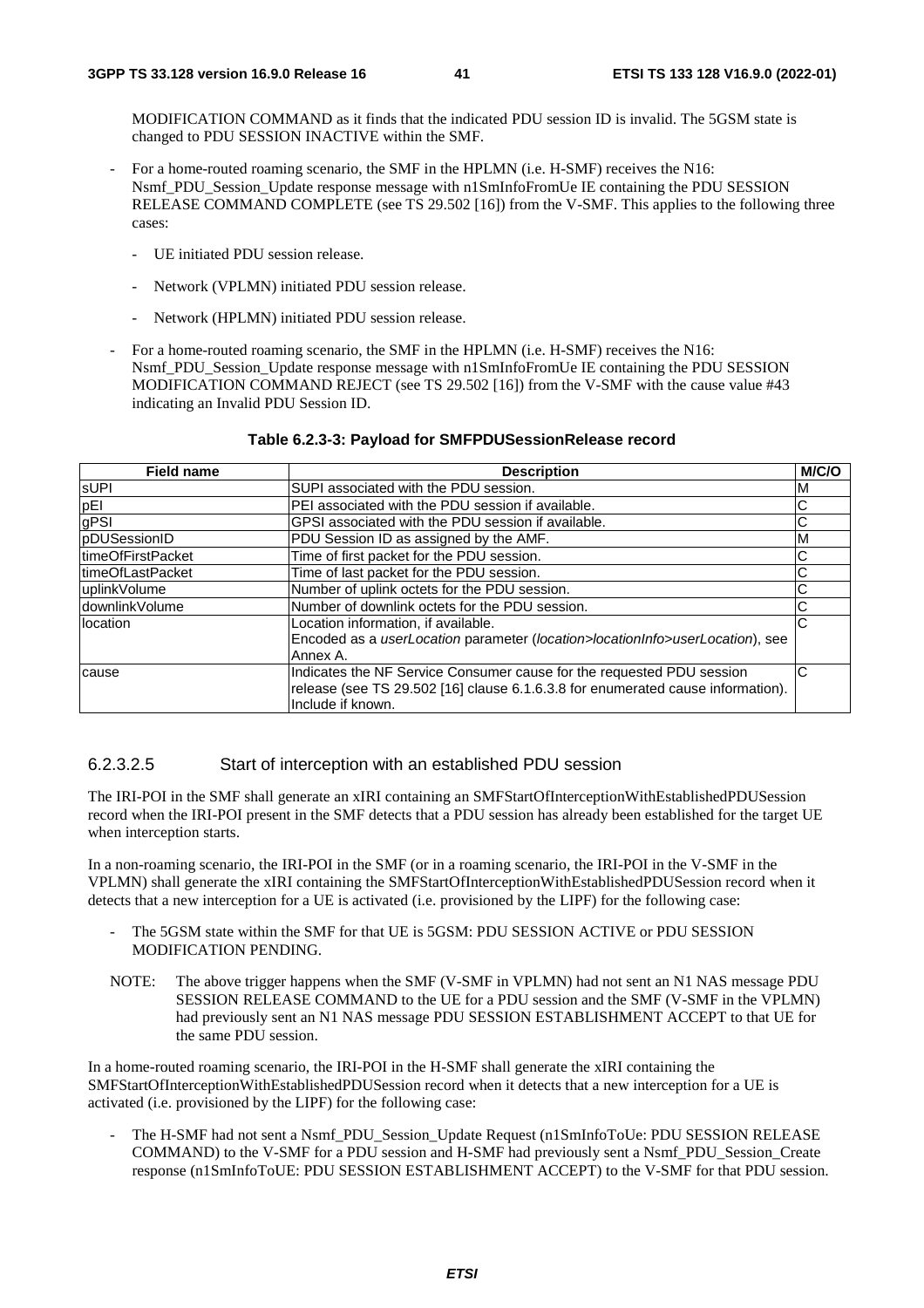The IRI-POI in the SMF shall generate the xIRI containing the SMFStartOfInterceptionWithEstablishedPDUSession record for each of the PDU sessions (that meets the above criteria) associated with the newly identified target UEs.

|  | Table 6.2.3-4: Payload for SMFStartOfInterceptionWithEstablishedPDUSession record |
|--|-----------------------------------------------------------------------------------|
|--|-----------------------------------------------------------------------------------|

| <b>Field name</b>          | <b>Description</b>                                                                                                                                                                                                                                       | M/C/O                   |
|----------------------------|----------------------------------------------------------------------------------------------------------------------------------------------------------------------------------------------------------------------------------------------------------|-------------------------|
| <b>sUPI</b>                | SUPI associated with the PDU session (e.g. as provided by the AMF in the<br>associated Nsmf_PDU_Session_CreateSMContext service operation). Shall be<br>present except for PEI-only unauthenticated emergency sessions.                                  | C                       |
| sUPIUnauthenticated        | Shall be present if a SUPI is present in the message and set to "true" if the SUPI<br>has not been authenticated, or "false" if it has been authenticated.                                                                                               | C                       |
| pEI                        | PEI associated with the PDU session if available.                                                                                                                                                                                                        | $\overline{C}$          |
| gPSI                       | GPSI associated with the PDU session if available.                                                                                                                                                                                                       | $\overline{\text{c}}$   |
| pDUSessionID               | PDU Session ID as assigned by the AMF, as defined in TS 24.007 [14] clause<br>11.2.3.1b.                                                                                                                                                                 | $\overline{\mathsf{M}}$ |
| gTPTunnelID                | Contains the F-TEID identifying the tunnel used to encapsulate the traffic, as<br>defined in TS 29.244 [15] clause 8.2.3. Non-GTP encapsulation is for further<br>study.                                                                                 | $\overline{\mathsf{M}}$ |
| pDUSessionType             | Identifies selected PDU session type, see TS 24.501 [13] clause 9.11.4.11.                                                                                                                                                                               | M                       |
| <b>SNSSAI</b>              | Slice identifier associated with the PDU session, if available. See TS 23.003 [19]<br>clause 28.4.2 and TS 23.501 [2] clause 5.12.2.2.                                                                                                                   | $\overline{\text{c}}$   |
| uEEndpoint                 | UE endpoint address(es) if available. IP addresses are given as 4 octets (for<br>IPv4) or 16 octets (for IPv6) with the most significant octet first (network byte<br>order). MAC addresses are given as 6 octets with the most significant octet first. | $\overline{\text{c}}$   |
| non3GPPAccessEndpoint      | UE's local IP address used to reach the N3IWF, TNGF or TWIF, if available. IP<br>addresses are given as 4 octets (for IPv4) or 16 octets (for IPv6) with the most<br>significant octet first (network byte order).                                       | $\overline{\text{c}}$   |
| location                   | Location information provided by the AMF at session establishment, if available.<br>Encoded as a userLocation parameter (location>locationInfo>userLocation), see<br>Annex A.                                                                            | $\overline{\text{c}}$   |
| dNN                        | Data Network Name associated with the target traffic, as defined in TS 23.003<br>[19] clause 9A and described in TS 23.501 [2] clause 4.3.2.2.                                                                                                           | M                       |
| aMFID                      | Identifier of the AMF associated with the target UE, as defined in TS 23.003 [19]<br>clause 2.10.1, if available.                                                                                                                                        | $\overline{\text{c}}$   |
| <b>hSMFURI</b>             | URI of the Nsmf_PDUSession service of the selected H-SMF, if available. See<br>TS 29.502 [16] clause 6.1.6.2.2.                                                                                                                                          | $\overline{C}$          |
| requestType                | Type of request as described in TS 24.501 [13] clause 9.11.3.47 if available.                                                                                                                                                                            | $\overline{\text{c}}$   |
| accessType                 | Access type associated with the session (i.e. 3GPP or non-3GPP access) if<br>provided by the AMF (see TS 24.501 [13] clause 9.11.2.1A).                                                                                                                  | $\overline{\text{c}}$   |
| rATType                    | RAT type associated with the access if provided by the AMF as part of session<br>establishment (see TS 23.502 [4] clause 4.3.2). Values given as per TS 29.571<br>[17] clause 5.4.3.2.                                                                   | $\overline{\text{c}}$   |
| sMPDUDNRequest             | Contents of the SM PDU DN request container, if available, as described in TS<br>24.501 [13] clause 9.11.4.15.                                                                                                                                           | $\overline{C}$          |
| timeOfSessionEstablishment | Time at which the session establishment occurred, if available. Shall be given<br>qualified with time zone information (i.e. as UTC or offset from UTC, not as local<br>time).                                                                           | $\overline{\text{c}}$   |

The IRI-POI present in the SMF generating an xIRI containing a SMFStartOfInterceptionWithEstablishedPDUSession record shall set the Payload Direction field in the PDU header to *not applicable* (see ETSI TS 103 221-2 [8] clause 5.2.6).

### 6.2.3.2.6 SMF unsuccessful procedure

The IRI-POI in the SMF shall generate an xIRI containing an SMFUnsuccessfulProcedure record when the IRI-POI present in the SMF detects an unsuccessful procedure or error condition for a UE matching one of the target identifiers provided via LI\_X1.

Accordingly, the IRI-POI in the SMF generates the xIRI when one of the following events are detected:

- SMF sends a PDU SESSION ESTABLISHMENT REJECT message to the target UE.
- SMF sends a PDU SESSION MODIFICATION REJECT message to the target UE.
- SMF sends a PDU SESSION RELEASE REJECT message to the target UE.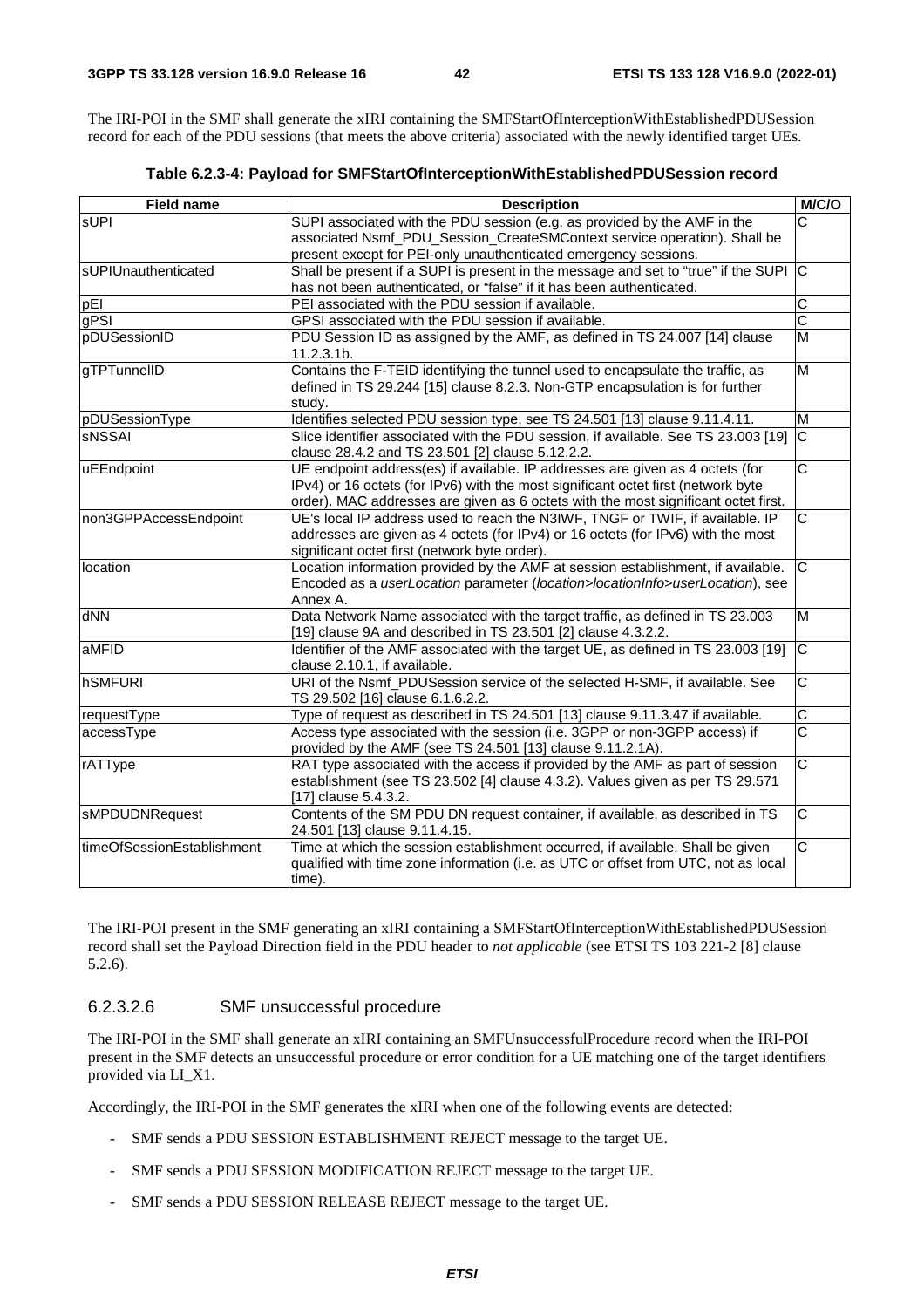- SMF receives a PDU SESSION MODIFICATION COMMAND REJECT message from the target UE.
- An ongoing SM procedure is aborted at the SMF, due to e.g. a 5GSM STATUS message sent from or received by the SMF.

| <b>Field name</b>     | <b>Description</b>                                                                  | M/C/O                   |
|-----------------------|-------------------------------------------------------------------------------------|-------------------------|
| failedProcedureType   | Specifies the procedure which failed or is aborted at the SMF.                      | M                       |
| failureCause          | Provides the value of the 5GSM cause, see TS 24.501 [13], clause 9.11.4.2. In       | M                       |
|                       | case the procedure is aborted due to a 5GSM STATUS message, the 5GSM                |                         |
|                       | cause is the one included in the 5GSM status message.                               |                         |
| requestedSlice        | Slice requested for the procedure, if available, given as a NSSAI (a list of S-     | Ć                       |
|                       | NSSAI values as described in TS 24.501 [13] clause 9.11.3.37).                      |                         |
| initiator             | Specifies whether the network (SMF) or the UE is initiating the rejection or        | M                       |
|                       | indicating the failure.                                                             |                         |
| <b>sUPI</b>           | SUPI associated with the procedure, if available (see NOTE).                        | С                       |
| sUPIUnauthenticated   | Shall be present if a SUPI is present in the message and set to "true" if the SUPI  | $\overline{C}$          |
|                       | has not been authenticated, or "false" if it has been authenticated.                |                         |
| pEI                   | PEI used in the procedure, if available (see NOTE).                                 | $\overline{C}$          |
| gPSI                  | GPSI used in the procedure, if available (see NOTE).                                | $\overline{\text{c}}$   |
| pDUSessionID          | PDU Session ID See clause 9.4 of TS 24.501 [13], if available.                      | $\overline{\text{c}}$   |
| uEEndpoint            | UE endpoint address(es) if available.                                               | $\overline{\text{c}}$   |
| non3GPPAccessEndpoint | UE's local IP address used to reach the N3IWF, TNGF or TWIF, if available.          | C                       |
| location              | Location information provided by the AMF, if available.                             | $\overline{\mathsf{C}}$ |
|                       | Encoded as a userLocation parameter (location>locationInfo>userLocation), see       |                         |
|                       | Annex A.                                                                            |                         |
| dNN                   | Data Network Name associated with the target traffic, as defined in TS 23.003       | C                       |
|                       | [19] clause 9A and described in TS 23.501 [2] clause 4.3.2.2, if available.         |                         |
| aMFID                 | Identifier of the AMF associated with the target UE, as defined in TS 23.003 [19]   | $\overline{C}$          |
|                       | clause 2.10.1 when available.                                                       |                         |
| <b>hSMFURI</b>        | URI of the Nsmf_PDUSession service of the selected H-SMF, if available. See         | С                       |
|                       | TS 29.502 [16] clause 6.1.6.2.2.                                                    |                         |
| requestType           | Type of request as described in TS 24.501 [13] clause 9.11.3.47 if available.       | $\overline{\text{c}}$   |
| accessType            | Access type associated with the session (i.e. 3GPP or non-3GPP access) if           | $\overline{\text{c}}$   |
|                       | provided by the AMF (see TS 24.501 [13] clause 9.11.2.1A).                          |                         |
| rATType               | RAT Type associated with the access if provided by the AMF as part of session       | $\overline{\text{c}}$   |
|                       | establishment (see TS 23.502 [4] clause 4.3.2). Values given as per TS 29.571       |                         |
|                       | [17] clause 5.4.3.2.                                                                |                         |
| sMPDUDNRequest        | Contents of the SM PDU DN Request container, if available, as described in TS       | С                       |
|                       | 24.501 [13] clause 9.11.4.15.                                                       |                         |
| NOTE:                 | At least one identity shall be provided, the others shall be provided if available. |                         |

### **Table 6.2.3-5: Payload for SMFUnsuccessfulProcedure record**

## 6.2.3.2.7 MA PDU sessions

6.2.3.2.7.1 General

In the present document, an MA PDU session will include two general types of PDU sessions as defined below:

- MA-Confirmed: This is an MA PDU session where the UE signals Upgrade Allowed to MA and the network immediately upgrades the session to an MA PDU session or the UE explicitly requests an MA PDU session (using a Request Type of MA PDU).
- MA-Upgrade-Allowed: This is a PDU session where the UE indicated that upgrade to an MA PDU session is allowed, but the network does not immediately confirm the upgrade. The network may at some later point upgrade the session to an MA PDU session
- NOTE: The above terms are not defined or used in other 3GPP Stage 2 or Stage 3 specifications, but have been introduced here to clarify and distinguish LI event reporting for the respective situations.

An MA-Confirmed MA PDU session may be established over a single access or over multiple accesses. The establishment over multiple accesses may occur concurrently or may occur at different points in time.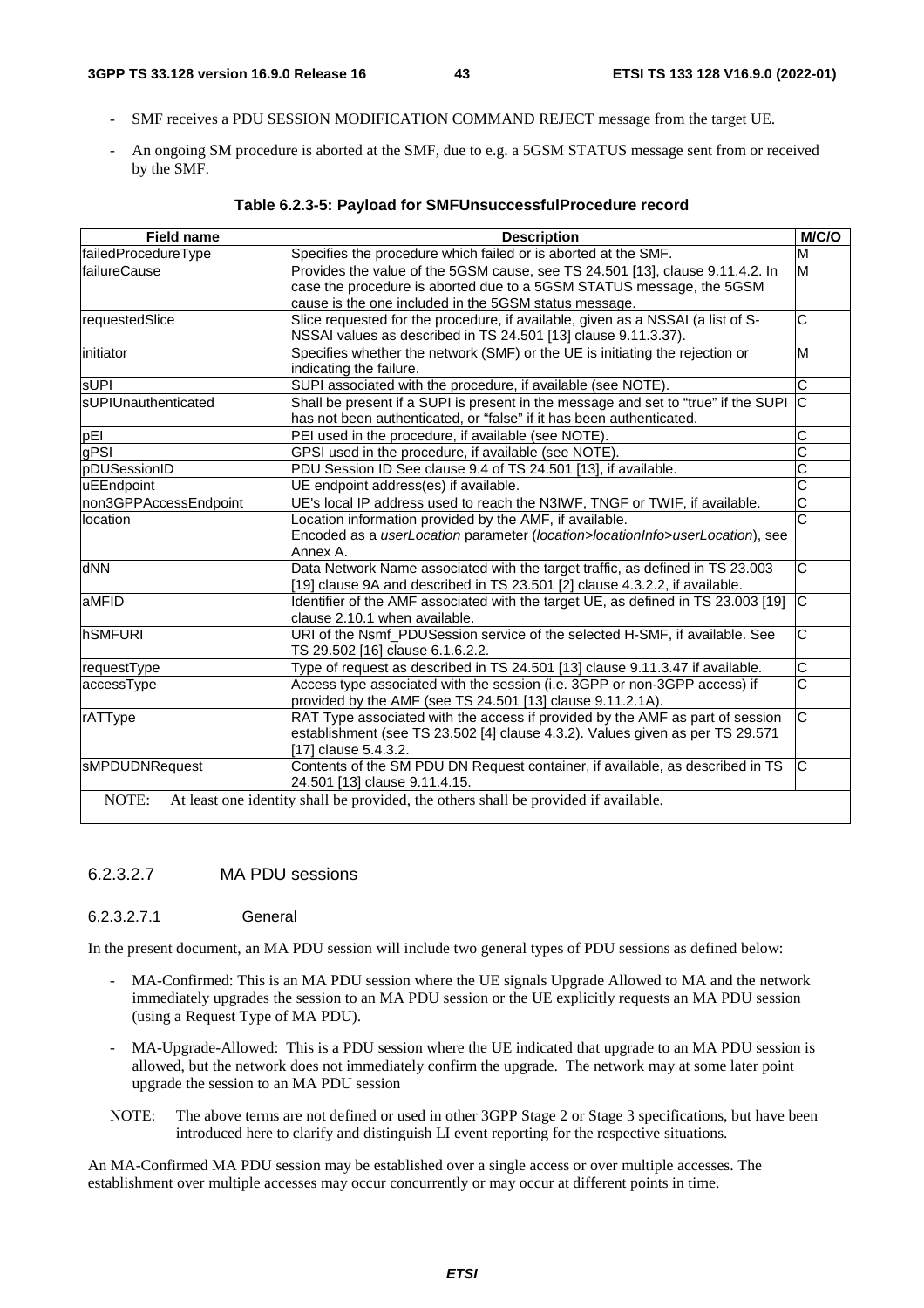An MA-Upgrade-Allowed MA PDU session is established over a single access and nearly all aspects appears to be an ordinary non-MA PDU session with the key difference that the network may upgrade the session to an MA-confirmed MA PDU session.

#### 6.2.3.2.7.2 MA PDU session establishment

The IRI-POI in the SMF shall generate an xIRI containing an SMFMAPDUSessionEstablishment record when the IRI-POI present in the SMF detects that a PDU session has been established for the target UE that is an MA PDU session (Request Type set to MA PDU session or upgraded at establishment), or where the upgrade allowed parameter is set to upgrade allowed and session is established as an ordinary PDU session (not upgraded at establishment, but may occur later on). The IRI-POI present in the SMF shall generate the xIRI for the following events:

- For a non-roaming scenario , the SMF sends the N1 NAS message (via AMF) PDU Session Establishment Accept to the UE for a new PDU session and the 5G Session Management (5GSM) state within the SMF is changed to PDU SESSION ACTIVE (see TS 24.501 [13]) in response to a PDU Session Establishment request received along with:
	- PDU Session ID which does not identify an existing PDU session, and
	- Request Type  $= MA$  PDU request, or
	- Request Type = initial request and MA PDU session information set to "MA PDU session network upgrade is allowed", with either upgrade occuring at establishment or upgrade does not occur at establishment but may occur later.
- For a home-routed roaming scenario, the SMF in the HPLMN (i.e. H-SMF) sends the N16: Nsmf\_PDU\_Session\_Create response message with n1SmInfoToUe IE containing the PDU SESSION ESTABLISHMENT ACCEPT (see TS 29.502 [16]) for a new PDU session in response to a PDU Session Establishment request received along with:
	- PDU Session ID which does not identify an existing PDU session, and
	- Request Type  $= MA PDU$  request, or
	- Request Type = initial request and MA PDU session information set to "MA PDU session network upgrade is allowed", with either upgrade occuring at establishment or upgrade does not occur at establishment but may occur later.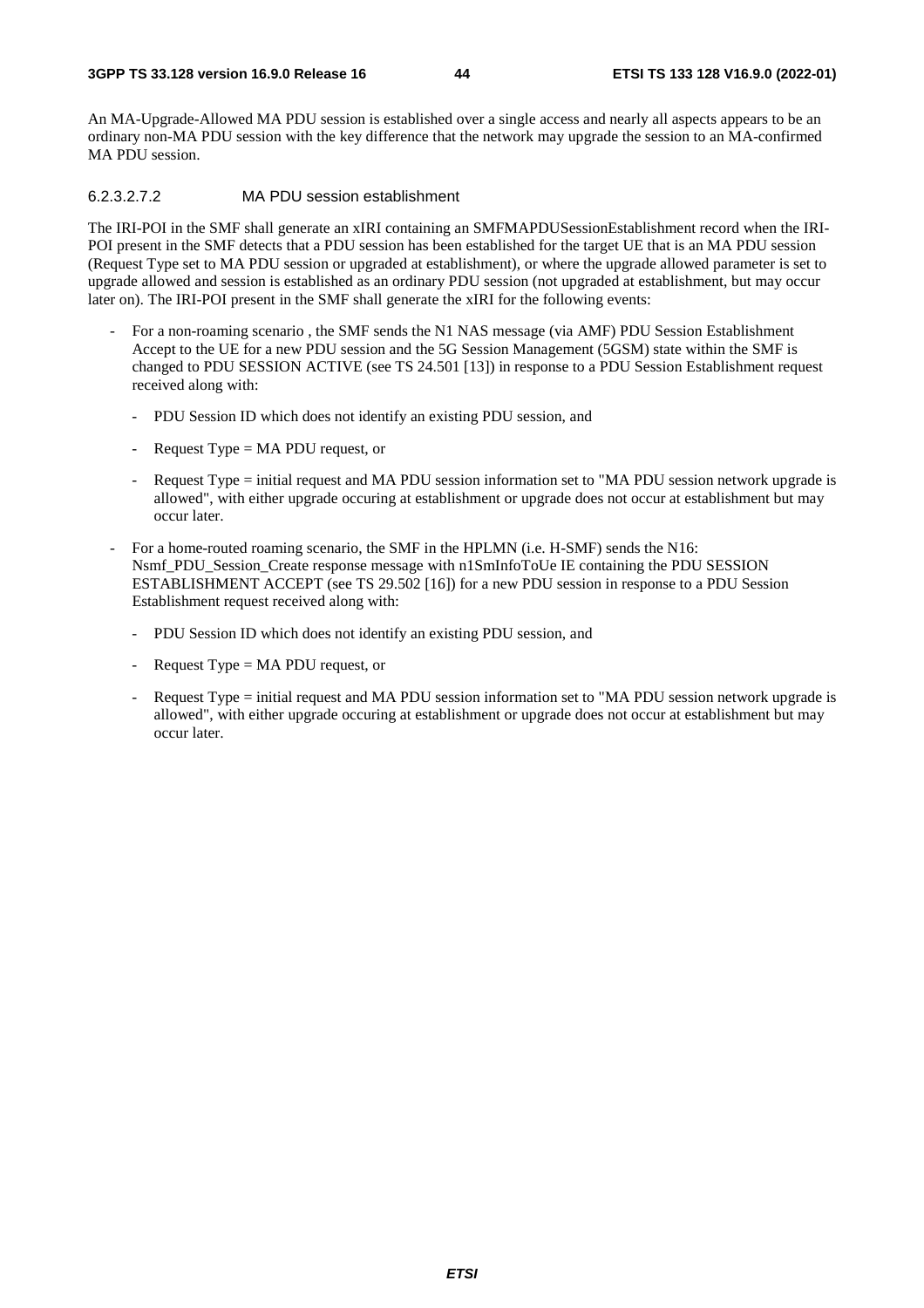| <b>Field name</b>       | <b>Description</b>                                                                                                                                                                                                                                                                                                                                                          | M/C/O                   |
|-------------------------|-----------------------------------------------------------------------------------------------------------------------------------------------------------------------------------------------------------------------------------------------------------------------------------------------------------------------------------------------------------------------------|-------------------------|
| <b>sUPI</b>             | SUPI associated with the PDU session (e.g. as provided by the AMF in the<br>associated Nsmf_PDU_Session_CreateSMContext service operation). Shall be<br>present except for PEI-only unauthenticated emergency sessions (see NOTE).                                                                                                                                          | $\overline{\text{c}}$   |
| sUPIUnauthenticated     | Shall be present if a SUPI is present in the message and set to "true" if the SUPI C                                                                                                                                                                                                                                                                                        |                         |
|                         | has not been authenticated, or "false" if it has been authenticated.<br>PEI associated with the PDU session if available (see NOTE).                                                                                                                                                                                                                                        | C                       |
| pEI<br>gPSI             | GPSI associated with the PDU session if available (see NOTE).                                                                                                                                                                                                                                                                                                               | $\overline{\text{c}}$   |
| pDUSessionID            | PDU Session ID See clause 9.4 of TS 24.501 [13]. Identifies a new PDU                                                                                                                                                                                                                                                                                                       | M                       |
|                         | session.                                                                                                                                                                                                                                                                                                                                                                    |                         |
| pDUSessionType          | Identifies selected PDU session type, see TS 24.501 [13] clause 9.11.4.11.                                                                                                                                                                                                                                                                                                  | M                       |
| accessinfo              | Identifies the access(es) associated with the PDU session including the<br>information for each specific access (see Table 6.2.3-5B)                                                                                                                                                                                                                                        | M                       |
| <b>SNSSAI</b>           | Slice identifiers associated with the PDU session, if available. See TS 23.003<br>[19] clause 28.4.2 and TS 23.501 [2] clause 5.12.2.2.                                                                                                                                                                                                                                     | $\overline{C}$          |
| uEEndpoint              | UE endpoint address(es) if available.                                                                                                                                                                                                                                                                                                                                       | $\mathsf C$             |
| location                | Location information provided by the AMF, if available.<br>Encoded as a userLocation parameter (location>locationInfo>userLocation), see<br>Annex A.                                                                                                                                                                                                                        | C                       |
| dNN                     | Data Network Name associated with the target traffic, as defined in TS<br>23.003[19] clause 9A and described in TS 23.501 [2] clause 4.3.2.2.                                                                                                                                                                                                                               | M                       |
| aMFID                   | Identifier of the AMF associated with the target UE, as defined in TS 23.003 [19]<br>clause 2.10.1 when available.                                                                                                                                                                                                                                                          | C                       |
| <b>hSMFURI</b>          | URI of the Nsmf_PDUSession service of the selected H-SMF, if available. See<br>TS 29.502 [16] clause 6.1.6.2.2.                                                                                                                                                                                                                                                             | C                       |
| requestType             | Type of request as described in TS 24.501 [13] clause 9.11.3.47 if available.                                                                                                                                                                                                                                                                                               | $\overline{C}$          |
| sMPDUDNRequest          | Contents of the SM PDU DN Request container, if available, as described in TS<br>24.501 [13] clause 9.11.4.15.                                                                                                                                                                                                                                                              | $\overline{\text{c}}$   |
| servingNetwork          | PLMN ID of the serving core network operator, and, for a Non-Public Network<br>(NPN), the NID that together with the PLMN ID identifies the NPN.                                                                                                                                                                                                                            | M                       |
| oldPDUSessionID         | The old PDU Session ID received from the UE. See clauses 4.3.2.2.1 and<br>4.3.5.2 of TS 23.502 [4] and clause 6.4.1.2 of TS 24.501 [13]. Include if known.                                                                                                                                                                                                                  | $\overline{\mathrm{c}}$ |
| mAUpgradeIndication     | Indicates whether the PDU session is allowed to be upgraded to MA-Confirmed<br>MA PDU session (see clause 4.22.3 of TS 23.502 [4]). Include if known.                                                                                                                                                                                                                       | $\overline{\mathsf{C}}$ |
| ePSPDNCnxInfo           | Indicates if the PDU session may be moved to EPS during its lifetime (see TS<br>29.502 [16] clause 6.1.6.2.31). Include if known.                                                                                                                                                                                                                                           | $\overline{\text{c}}$   |
| mAAcceptedIndication    | Indicates that a request to establish an MA PDU session was accepted or if a<br>single access PDU session request was upgraded into a MA PDU session (see<br>clauses 4.22.2 and 4.22.3 of TS 23.502 [4]).<br>It shall be set as follows:<br>- true: MA-Confirmed MA PDU session was established<br>- false: single access MA-Upgrade-Allowed MA PDU session was established | M                       |
| aTSSSContainer<br>NOTE: | that may be upgraded to an MA-Confirmed MA PDU session.<br>Identifies the steering, switching, and splitting features for the MA-Confirmed MA C<br>PDU session. Also indicates whether MPTCP or ATSSS-LL is to be used for<br>ATSSS. See 9.11.4.22 of 24.501[13].<br>At least one of the SUPI, PEI or GPSI fields shall be present.                                         |                         |
|                         |                                                                                                                                                                                                                                                                                                                                                                             |                         |

**Table 6.2.3-5A: Payload for SMFMAPDUSessionEstablishment record**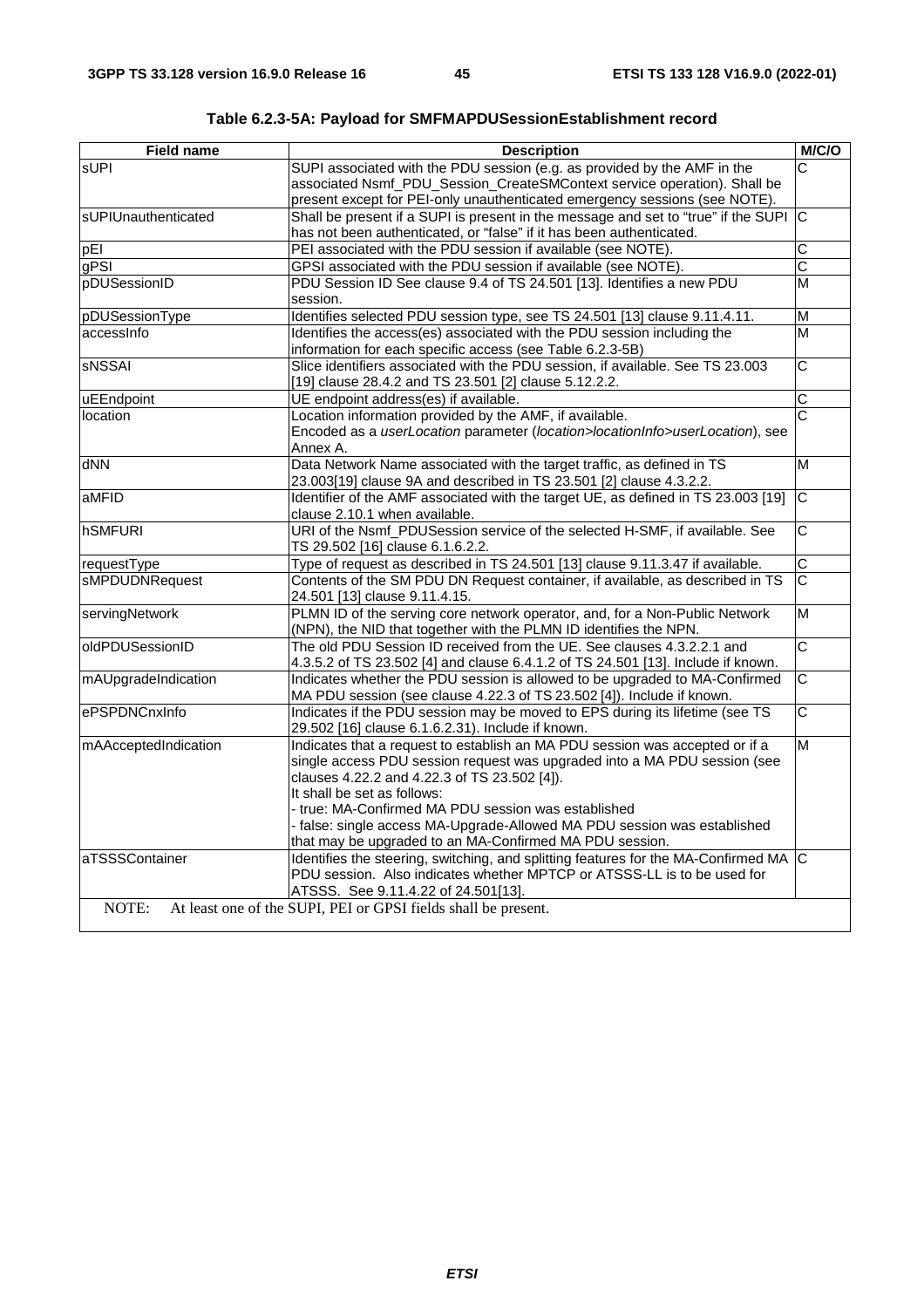| <b>Field name</b>     | <b>Description</b>                                                                  | M/C/O |
|-----------------------|-------------------------------------------------------------------------------------|-------|
| accessType            | Access type associated with the session (i.e. 3GPP or non-3GPP access) as           | M     |
|                       | provided by the AMF (see TS 24.501 [13] clause 9.11.2.1A).                          |       |
| <b>rATType</b>        | RAT Type associated with the access as provided by the AMF as part of session $ C $ |       |
|                       | establishment (see TS 23.502 [4] clause 4.3.2). Values given as per TS 29.571       |       |
|                       | [17] clause 5.4.3.2.                                                                |       |
| <b>qTPTunnelID</b>    | Contains the F-TEID identifying the GTP tunnel used to encapsulate the traffic,     | ΙM    |
|                       | as defined in TS 29.244 [15] clause 8.2.3. Non-GTP encapsulation is for further     |       |
|                       | study.                                                                              |       |
| non3GPPAccessEndpoint | UE's local IP address used to reach the N3IWF, TNGF or TWIF, if available. IP       | C     |
|                       | addresses are given as 4 octets (for IPv4) or 16 octets (for IPv6) with the most    |       |
|                       | significant octet first (network byte order).                                       |       |
| establishmentStatus   | Indicates whether the access type is established or released.                       | M     |
| aNTypeToReactivate    | Indicates the Access Network Type for which the UP connection is requested to       | C     |
|                       | be re-activated, for an MA PDU session. Applicable to session modification          |       |
|                       | reporting.                                                                          |       |

| Table 6.2.3-5B: Contents of Access Info parameter |  |  |
|---------------------------------------------------|--|--|
|---------------------------------------------------|--|--|

### 6.2.3.2.7.3 MA PDU session modification

The IRI-POI in the SMF shall generate an xIRI containing an SMFMAPDUSessionModification record when the IRI-POI present in the SMF detects that an MA PDU session has been modified for the target UE. The IRI-POI present in the SMF shall generate the xIRI for the following events:

- For a non-roaming scenario, the SMF (or for a roaming scenario, V-SMF in the VPLMN), receives the N1 NAS message (via AMF) PDU SESSION MODIFICATION COMMAND COMPLETE from the UE and the 5GSM state within the SMF is returned to PDU SESSION ACTIVE (see TS 24.501 [13]). This applies to the following cases for an MA-Upgrade-Allowed PDU session:
	- UE initiated PDU session modification.
	- Network (VPLMN) initiated PDU session modification.
	- Upgrade to an MA PDU session.
- For a non-roaming scenario, the SMF (or for a roaming scenario, V-SMF in the VPLMN), receives the N1 NAS message (via AMF) PDU SESSION RELEASE COMPLETE from the UE in response to a PDU SESSION RELEASE COMMAND message containing an Access type IE identifying a single access to be released of an MA PDU session which was established over both accesses and the 5GSM state within the SMF remains in the PDU SESSION ACTIVE (see TS 24.501 [13]). This applies to the following case:
	- A single access type is released from an MA PDU session, but the MA PDU session continues.
- For a non-roaming scenario, the SMF (or for a roaming scenario, V-SMF in the VPLMN), sends the N1 NAS message (via AMF) PDU SESSION ESTABLISHMENT ACCEPT to the UE and the 5GSM state within the SMF remains in the PDU SESSION ACTIVE (see TS 24.501 [13]). This applies to the following cases:
	- Handover from one access type to another access type happens (e.g. 3GPP to non-3GPP) for an MA-Upgrade-Allowed MA PDU session.
	- MA PDU Session establishment over second access type.
- For a home-routed roaming scenario, the SMF in the HPLMN (i.e. H-SMF) receives the N16: Nsmf\_PDU\_Session\_Update response message with n1SmInfoFromUe IE containing the PDU SESSION MODIFICATION COMMAND COMPLETE (see TS 29.502 [16]). This applies to the following cases for an MA-Upgrade-Allowed PDU session:
	- UE initiated PDU session modification.
	- Network (VPLMN) initiated PDU session modification.
	- Network (HPLMN) initiated PDU session modification.
	- Upgrade to an MA PDU session.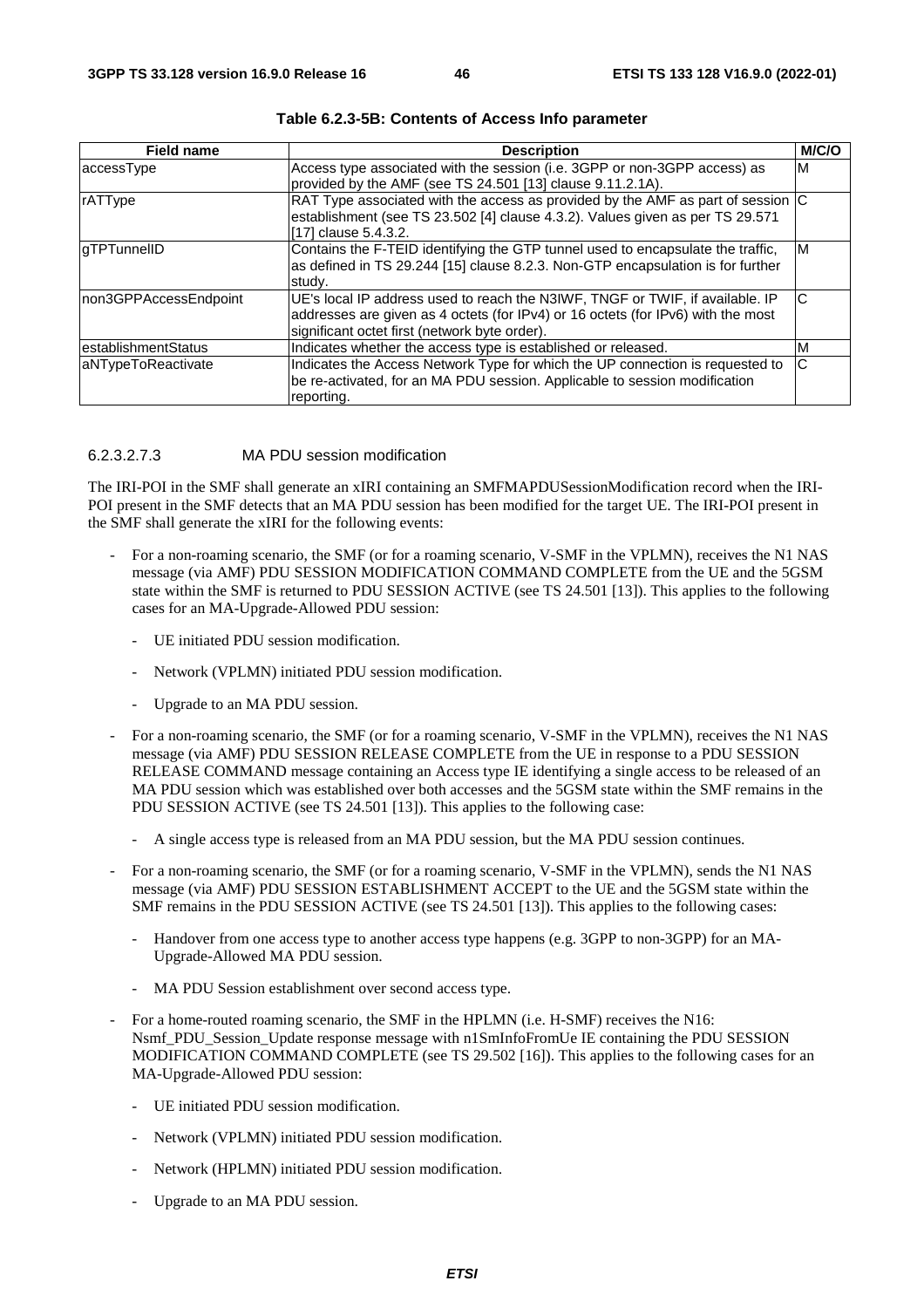- For a home-routed roaming scenario, the SMF in the HPLMN (i.e. H-SMF) receives the N16: Nsmf\_PDU\_Session\_Update response message with n1SmInfoFromUe IE containing the PDU SESSION RELEASE COMPLETE message, a response to a PDU SESSION RELEASE COMMAND message containing an Access type IE identifying a single access to be released of an MA PDU session which was established over both accesses and the 5GSM state within the SMF remains in the PDU SESSION ACTIVE (see TS 29.502 [16]). This applies to the following cases:
	- A single access type is released from an MA PDU session, but the MA PDU session continues.
- For a home-routed roaming scenario, the SMF in the HPLMN (i.e. H-SMF) sends the N16: Nsmf\_PDU\_Session\_Create response message with n1SmInfoToUe IE containing the PDU SESSION ESTABLISHMENT ACCEPT (see TS 29.502 [16]) while it had received an N16 Nsmf\_PDU\_Session\_Create request message with an existing PDU Session Id with access type being changed. This applies to the following cases:
	- Handover from one access type to another access type happens (e.g. 3GPP to non-3GPP) for an MA-Upgrade-Allowed PDU session.
	- MA PDU Session establishment over second access type.

#### **Table 6.2.3-5C: Payload for SMFMAPDUSessionModification record**

| <b>Field name</b>    | <b>Description</b>                                                                   | M/C/O                 |
|----------------------|--------------------------------------------------------------------------------------|-----------------------|
| <b>sUPI</b>          | SUPI associated with the PDU session (e.g. as provided by the AMF in the             | C                     |
|                      | associated Nsmf_PDU_Session_CreateSMContext service operation). Shall be             |                       |
|                      | present except for PEI-only unauthenticated emergency sessions.                      |                       |
| sUPIUnauthenticated  | Shall be present if a SUPI is present in the message, and set to "true" if the       | C                     |
|                      | SUPI was not authenticated, or "false" if it has been authenticated.                 |                       |
| pEI                  | PEI associated with the PDU session if available.                                    | $\overline{\text{c}}$ |
| gPSI                 | GPSI associated with the PDU session if available.                                   | $\overline{\text{c}}$ |
| pDUSessionID         | PDU Session ID See clause 9.4 of TS 24.501 [13].                                     | M                     |
| accessinfo           | Identifies the access(es) associated with the PDU session including the              | $\overline{\text{c}}$ |
|                      | information for each specific access (see Table 6.2.3-5B) being modified.            |                       |
| <b>sNSSAI</b>        | Slice identifier associated with the PDU session, if available. See TS 23.003 [19]   | IС                    |
|                      | clause 28.4.2 and TS 23.501 [2] clause 5.12.2.2.                                     |                       |
| location             | Location information provided by the AMF, if available.                              | $\overline{\text{c}}$ |
|                      | Encoded as a userLocation parameter (location>locationInfo>userLocation), see        |                       |
|                      | Annex A.                                                                             |                       |
| requestType          | Type of request as described in TS 24.501 [13] clause 9.11.3.47 if available.        | C                     |
| servingNetwork       | PLMN ID of the serving core network operator, and, for a Non-Public Network          | M                     |
|                      | (NPN), the NID that together with the PLMN ID identifies the NPN.                    |                       |
| oldPDUSessionID      | The old PDU Session ID received from the UE. See clauses 4.3.2.2.1 and               | $\overline{\text{c}}$ |
|                      | 4.3.5.2 of TS 23.502 [4] and clause 6.4.1.2 of TS 24.501 [13]. Include if known.     |                       |
| mAUpgradeIndication  | Indicates whether the PDU session is allowed to be upgraded to MA PDU                | $\overline{\text{c}}$ |
|                      | session (see clause 4.22.3 of 3GPP TS 23.502 [4]). Include if known.                 |                       |
| ePSPDNCnxInfo        | Indicates if the PDU session may be moved to EPS during its lifetime (see TS         | $\overline{C}$        |
|                      | 29.502 [16] clause 6.1.6.2.31). Include if known.                                    |                       |
| mAAcceptedIndication | Indicates that a request to establish an MA PDU session was accepted or if a         | M                     |
|                      | single access PDU session request was upgraded into a MA PDU session (see            |                       |
|                      | clauses 4.22.2 and 4.22.3 of TS 23.502 [4]).                                         |                       |
|                      | It shall be set as follows:                                                          |                       |
|                      | - true: MA-Confirmed MA PDU session was established                                  |                       |
|                      | - false: single access MA-Upgrade-Allowed MA PDU session was established             |                       |
|                      | that may be upgraded to an MA-Confirmed MA PDU session.                              |                       |
| aTSSSContainer       | Identifies the steering, switching, and splitting features for the MA-Confirmed MA C |                       |
|                      | PDU session. Also indicates whether MPTCP or ATSSS-LL is to be used for              |                       |
|                      | ATSSS. See clause 9.11.4.22 of TS 24.501 [13].                                       |                       |

#### 6.2.3.2.7.4 MA PDU session release

The IRI-POI in the SMF shall generate an xIRI containing an SMFMAPDUSessionRelease record when the IRI-POI present in the SMF detects that an MA PDU session has been released. The IRI-POI present in the SMF shall generate the xIRI for the following events: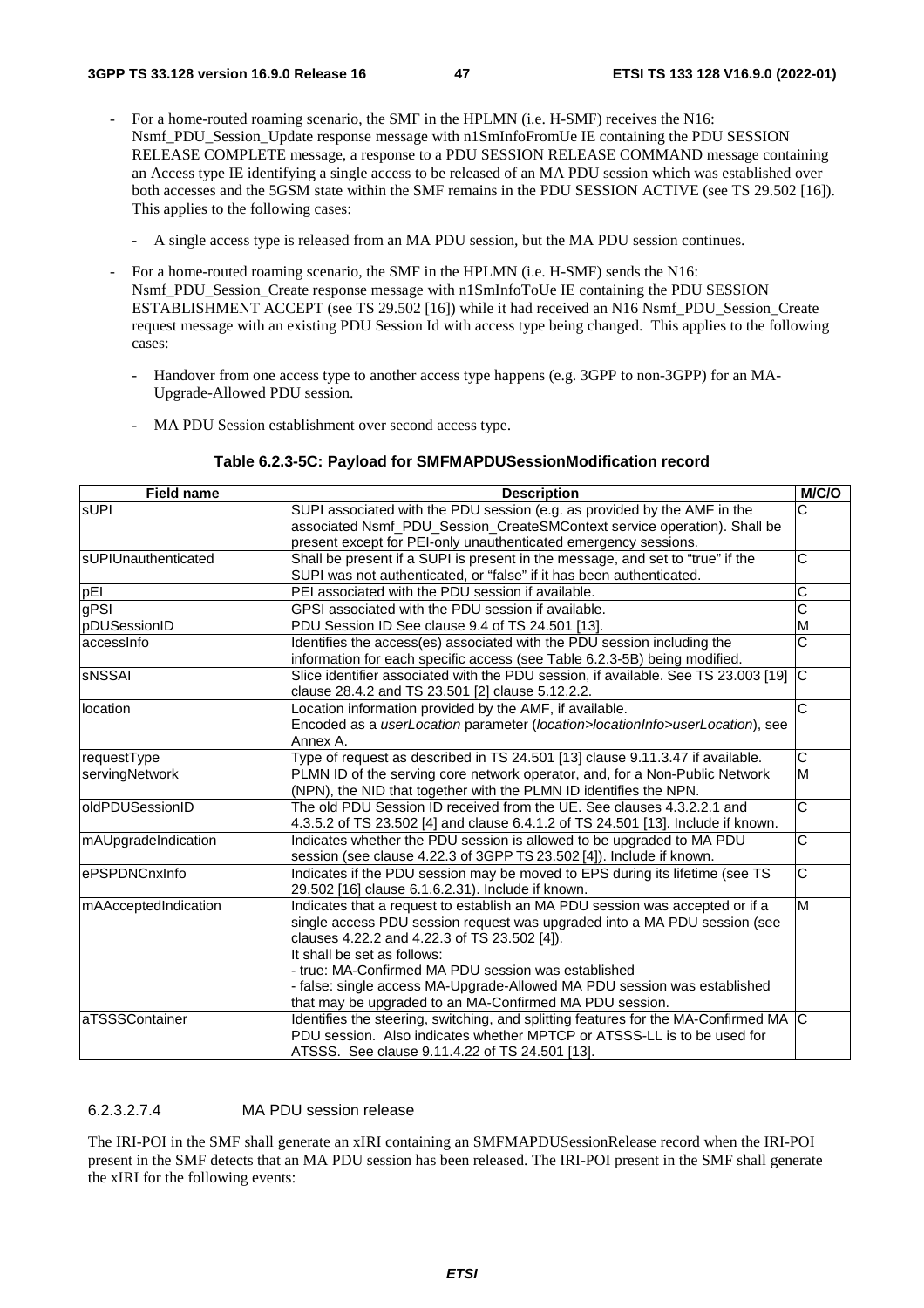- For a non-roaming scenario, the SMF (or for a roaming scenario, V-SMF in the VPLMN), receives the N1 NAS message (via AMF) PDU SESSION RELEASE COMPLETE from the UE and the 5GSM state within the SMF is changed to PDU SESSION INACTIVE (see TS 24.501 [13]). This applies to the following two cases for an MA PDU session that is either MA-Confirmed or MA-Upgrade-Allowed:
	- UE initiated PDU session release.
	- Network initiated PDU session release.
- For a roaming scenario, V-SMF in the VPLMN, the V-SMF receives the N1 NAS message (via AMF) PDU SESSION RELEASE COMPLETE from the UE and the 5GSM state within the V-SMF is changed to PDU SESSION INACTIVE (see TS 24.501 [13]). This applies to the following two cases for an MA PDU session that is either MA-confirmed or MA-Upgrade-Allowed:
	- UE initiated PDU session release of a single access for an MA PDU session; (VPLMN considers MA PDU session fully released while HPLMN considers MA PDU session active).
	- Network initiated PDU session release of a single access for an MA PDU session; (VPLMN considers MA PDU session fully released while HPLMN considers MA PDU session active).
- For a non-roaming scenario, the SMF (or for a roaming scenario, V-SMF in the VPLMN), receives the N1 NAS message (via AMF) PDU SESSION MODIFICATION COMMAND REJECT from the UE with the cause value #43 indicating an invalid PDU Session ID and the 5GSM state within the SMF is changed to PDU SESSION INACTIVE (see TS 24.501 [13]). This applies to the case for a PDU session that is either MA-Confirmed or MA-Upgrade-Allowed and where the UE rejects a PDU SESSION MODIFICATION COMMAND as it finds that the indicated PDU session ID is invalid. The 5GSM state is changed to PDU SESSION INACTIVE within the SMF.
- For a home-routed roaming scenario, the SMF in the HPLMN (i.e. H-SMF) receives the N16: Nsmf\_PDU\_Session\_Update response message with n1SmInfoFromUe IE containing the PDU SESSION RELEASE COMMAND COMPLETE (see TS 29.502 [16]) from the V-SMF. This applies to the following three cases for an MA PDU session that is either MA-Confirmed or MA-Upgrade-Allowed:
	- UE initiated PDU session release.
	- Network (VPLMN) initiated PDU session release.
	- Network (HPLMN) initiated PDU session release.
- For a home-routed roaming scenario, the SMF in the HPLMN (i.e. H-SMF) receives the N16: Nsmf\_PDU\_Session\_Update response message with n1SmInfoFromUe IE containing the PDU SESSION MODIFICATION COMMAND REJECT (see TS 29.502 [16]) from the V-SMF with the cause value #43 indicating an Invalid PDU Session ID for an MA PDU session that is either MA-Confirmed or MA-Upgrade-Allowed.

| <b>Field name</b>  | <b>Description</b>                                                              | M/C/O |
|--------------------|---------------------------------------------------------------------------------|-------|
| <b>SUPI</b>        | SUPI associated with the PDU session.                                           | M     |
| pEI                | PEI associated with the PDU session if available.                               | С     |
| gPSI               | GPSI associated with the PDU session if available.                              | С     |
| pDUSessionID       | PDU Session ID as assigned by the AMF.                                          | M     |
| ltimeOfFirstPacket | Time of first packet for the PDU session.                                       |       |
| timeOfLastPacket   | Time of last packet for the PDU session.                                        | С     |
| uplinkVolume       | Number of uplink octets for the PDU session.                                    | С     |
| downlinkVolume     | Number of downlink octets for the PDU session.                                  | С     |
| location           | Location information, if available.                                             | С     |
|                    | Encoded as a userLocation parameter (location>locationInfo>userLocation), see   |       |
|                    | Annex A.                                                                        |       |
| cause              | Indicates the NF Service Consumer cause for the requested PDU session           | С     |
|                    | release (see TS 29.502 [16] clause 6.1.6.3.8 for enumerated cause information). |       |
|                    | Include if known.                                                               |       |

#### **Table 6.2.3-5D: Payload for SMFMAPDUSessionRelease record**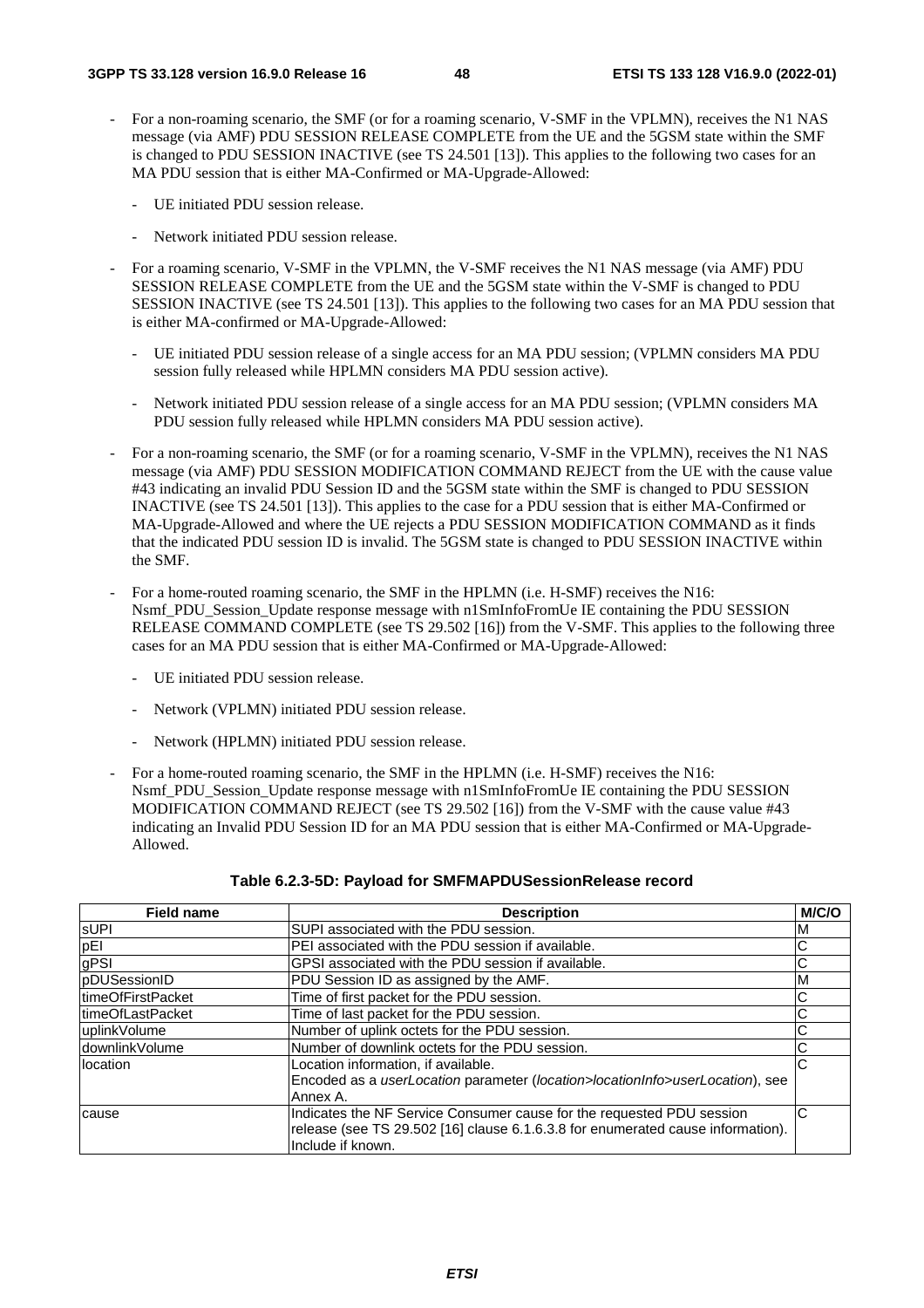### 6.2.3.2.7.5 Start of interception with an established MA PDU session

The IRI-POI in the SMF shall generate an xIRI containing an SMFStartOfInterceptionWithEstablishedMAPDUSession record when the IRI-POI present in the SMF detects that a MA PDU session has already been established for the target UE when interception starts.

In a non-roaming scenario, the IRI-POI in the SMF (or in a roaming scenario, the IRI-POI in the V-SMF in the VPLMN) shall generate the xIRI containing the SMFStartOfInterceptionWithEstablishedMAPDUSession record when it detects that a new interception for a UE is activated (i.e. provisioned by the LIPF) for the following case for an MA PDU session that is either MA-Confirmed or MA-Upgrade-Allowed:

- The 5GSM state within the SMF for that UE is 5GSM: PDU SESSION ACTIVE or PDU SESSION MODIFICATION PENDING.
- NOTE: The above trigger happens when the SMF (V-SMF in VPLMN) had not sent an N1 NAS message PDU SESSION RELEASE COMMAND to the UE to release the entire MA PDU session and the SMF (V-SMF in the VPLMN) had previously sent an N1 NAS message PDU SESSION ESTABLISHMENT ACCEPT to that UE for the same MA PDU session.

In a home-routed roaming scenario, the IRI-POI in the H-SMF shall generate the xIRI containing the SMFStartOfInterceptionWithEstablishedMAPDUSession record when it detects that a new interception for a UE is activated (i.e. provisioned by the LIPF) for the following case for an MA PDU session that is either MA-Confirmed or MA-Upgrade-Allowed:

The H-SMF had not sent an Nsmf\_PDU\_Session\_Update Request (n1SmInfoToUe: PDU SESSION RELEASE COMMAND to release the entire MA PDU session) to the V-SMF for a PDU session and H-SMF had previously sent an Nsmf\_PDU\_Session\_Create response (n1SmInfoToUE: PDU SESSION ESTABLISHMENT ACCEPT) to the V-SMF for that PDU session.

The IRI-POI in the SMF shall generate the xIRI containing the SMFStartOfInterceptionWithEstablishedMAPDUSession record for each of the MA PDU sessions (that meets the above criteria) associated with the newly identified target UEs.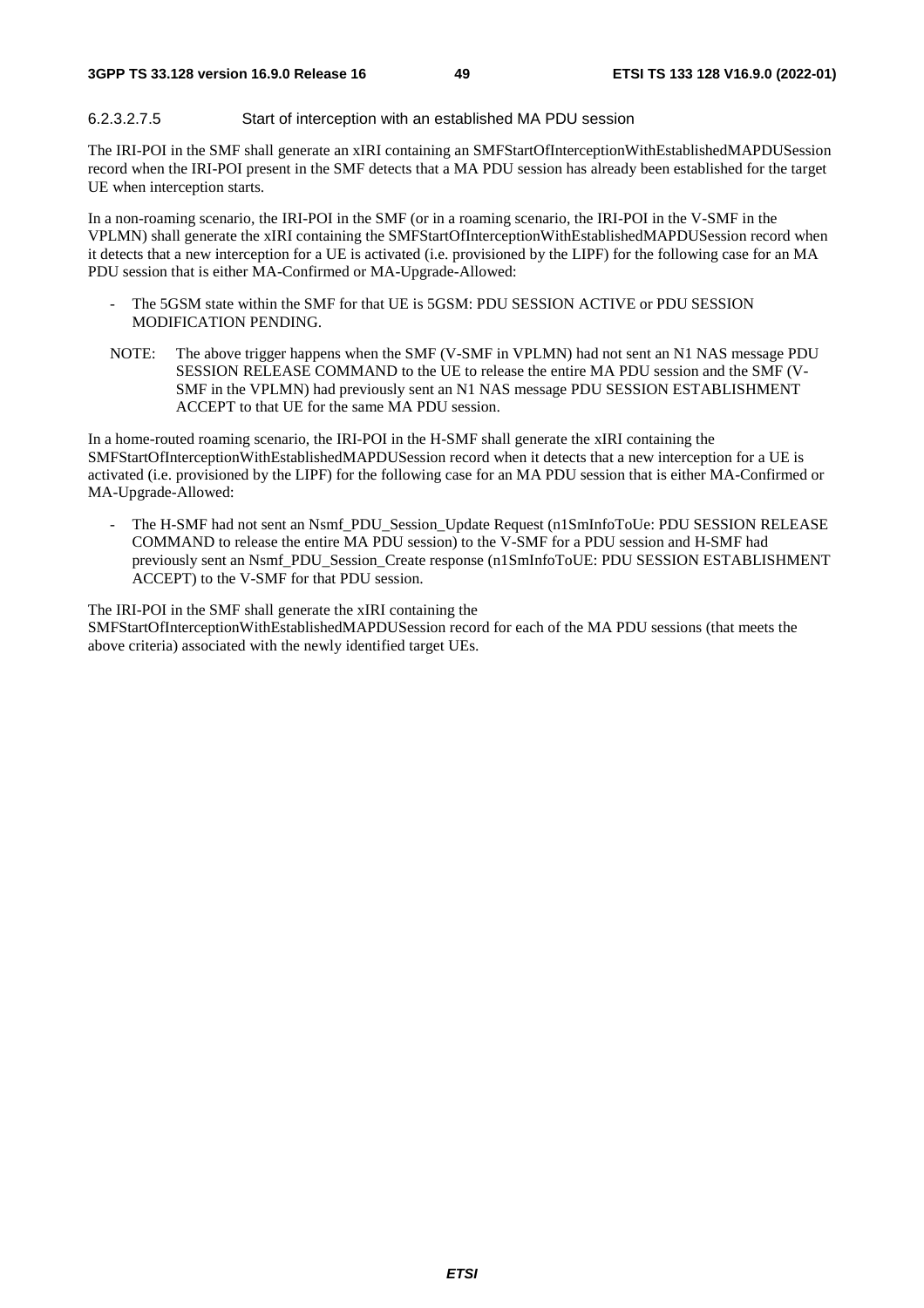**Table 6.2.3-5E: Payload for SMFStartOfInterceptionWithEstablishedMAPDUSession record** 

| <b>Field name</b>    | <b>Description</b>                                                                                                                | M/C/O                   |
|----------------------|-----------------------------------------------------------------------------------------------------------------------------------|-------------------------|
| sUPI                 | SUPI associated with the PDU session (e.g. as provided by the AMF in the                                                          | C                       |
|                      | associated Nsmf_PDU_Session_CreateSMContext service operation). Shall be                                                          |                         |
|                      | present except for PEI-only unauthenticated emergency sessions.                                                                   |                         |
| sUPIUnauthenticated  | Shall be present if a SUPI is present in the message and set to "true" if the SUPI                                                | C                       |
|                      | has not been authenticated, or "false" if it has been authenticated.                                                              |                         |
| pEl                  | PEI associated with the PDU session if available.                                                                                 | $\overline{\text{c}}$   |
| gPSI                 | GPSI associated with the PDU session if available.                                                                                | $\overline{\text{c}}$   |
| pDUSessionID         | PDU Session ID as assigned by the AMF, as defined in TS 24.007 [14] clause                                                        | $\overline{\mathsf{M}}$ |
|                      | 11.2.3.1b.                                                                                                                        |                         |
| pDUSessionType       | Identifies selected PDU session type, see TS 24.501 [13] clause 9.11.4.11.                                                        | M                       |
| accessinfo           | Identifies the access(es) associated with the PDU session including the                                                           | M                       |
|                      | information for each specific access (see Table 6.2.3-5B).                                                                        |                         |
| <b>SNSSAI</b>        | Slice identifier associated with the PDU session, if available. See TS 23.003 [19]                                                | $\overline{C}$          |
|                      | clause 28.4.2 and TS 23.501 [2] clause 5.12.2.2.                                                                                  |                         |
| uEEndpoint           | UE endpoint address(es) if available. IP addresses are given as 4 octets (for                                                     | $\overline{\text{c}}$   |
|                      | IPv4) or 16 octets (for IPv6) with the most significant octet first (network byte                                                 |                         |
|                      | order). MAC addresses are given as 6 octets with the most significant octet first.                                                |                         |
| location             | Location information provided by the AMF at session establishment, if available.                                                  | C                       |
|                      | Encoded as a userLocation parameter (location>locationInfo>userLocation), see                                                     |                         |
|                      | Annex A.                                                                                                                          |                         |
| dNN                  | Data Network Name associated with the target traffic, as defined in TS 23.003                                                     | M                       |
|                      | [19] clause 9A and described in TS 23.501 [2] clause 4.3.2.2.                                                                     |                         |
| aMFID                | Identifier of the AMF associated with the target UE, as defined in TS 23.003 [19]                                                 | C                       |
|                      | clause 2.10.1, if available.                                                                                                      |                         |
| <b>hSMFURI</b>       | URI of the Nsmf_PDUSession service of the selected H-SMF, if available. See                                                       | $\overline{\text{c}}$   |
|                      | TS 29.502 [16] clause 6.1.6.2.2.                                                                                                  |                         |
| requestType          | Type of request as described in TS 24.501 [13] clause 9.11.3.47 if available.                                                     | $\overline{C}$          |
| sMPDUDNRequest       | Contents of the SM PDU DN request container, if available, as described in TS                                                     | $\overline{\mathrm{c}}$ |
|                      | 24.501 [13] clause 9.11.4.15.                                                                                                     | $\overline{\mathsf{M}}$ |
| servingNetwork       | PLMN ID of the serving core network operator, and, for a Non-Public Network                                                       |                         |
|                      | (NPN), the NID that together with the PLMN ID identifies the NPN.                                                                 | $\overline{\text{c}}$   |
| oldPDUSessionID      | The old PDU Session ID received from the UE. See clauses 4.3.2.2.1 and                                                            |                         |
|                      | 4.3.5.2 of TS 23.502 [4] and clause 6.4.1.2 of TS 24.501 [13]. Include if known.                                                  | $\overline{\text{c}}$   |
| mAUpgradeIndication  | Indicates whether the PDU session is allowed to be upgraded to MA PDU                                                             |                         |
| ePSPDNCnxInfo        | session (see clause 4.22.3 of TS 23.502 [4]). Include if known.                                                                   | $\overline{\text{c}}$   |
|                      | Indicates if the PDU session may be moved to EPS during its lifetime (see TS<br>29.502 [16] clause 6.1.6.2.31). Include if known. |                         |
| mAAcceptedIndication | Indicates that a request to establish an MA PDU session was accepted or if a                                                      | $\overline{\mathsf{M}}$ |
|                      | single access PDU session request was upgraded into an MA PDU session (see                                                        |                         |
|                      | clauses 4.22.2 and 4.22.3 of TS 23.502 [4]).                                                                                      |                         |
|                      | It shall be set as follows:                                                                                                       |                         |
|                      | true: MA-Confirmed MA PDU session was established.                                                                                |                         |
|                      | - false: single access MA-Upgrade-Allowed MA PDU session was established                                                          |                         |
|                      | that may be upgraded to an MA-Confirmed MA PDU session.                                                                           |                         |
| aTSSSContainer       | Identifies the steering, switching, and splitting features for the MA-Confirmed MA C                                              |                         |
|                      | PDU session. Also indicates whether MPTCP or ATSSS-LL is to be used for                                                           |                         |
|                      | ATSSS. See clause 9.11.4.22 of TS 24.501 [13].                                                                                    |                         |
|                      |                                                                                                                                   |                         |

The IRI-POI present in the SMF generating an xIRI containing a

SMFStartOfInterceptionWithEstablishedMAPDUSession record shall set the Payload Direction field in the PDU header to not applicable (see ETSI TS 103 221-2 [8] clause 5.2.6).

## 6.2.3.2.7.6 SMF MA unsuccessful procedure

The IRI-POI in the SMF shall generate an xIRI containing an SMFMAUnsuccessfulProcedure record when the IRI-POI present in the SMF detects an unsuccessful procedure or error condition for a UE matching one of the target identifiers provided via LI\_X1.

Accordingly, the IRI-POI in the SMF generates the xIRI when one of the following events are detected:

- SMF sends a PDU SESSION ESTABLISHMENT REJECT message to the target UE for MA-Confirmed and MA-Upgrade-Allowed MA PDU sessions.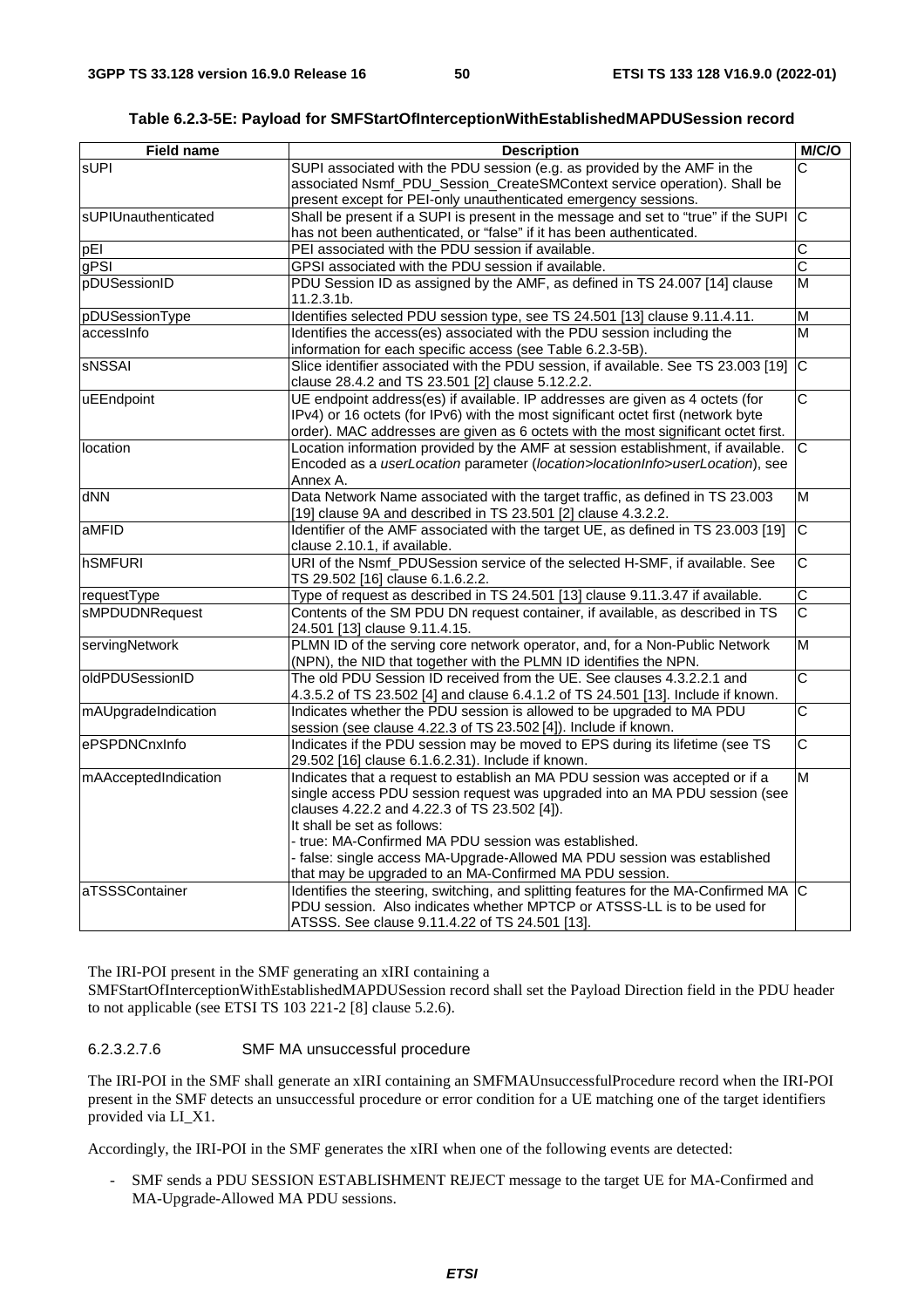- SMF sends a PDU SESSION MODIFICATION REJECT message to the target UE for MA-Confirmed and MA-Upgrade-Allowed MA PDU sessions.
- SMF sends a PDU SESSION RELEASE REJECT message to the target UE for MA-Confirmed and MA-Upgrade-Allowed MA PDU sessions.
- SMF receives a PDU SESSION MODIFICATION COMMAND REJECT message from the target UE for MA-Confirmed and MA-Upgrade-Allowed MA PDU sessions.
- An ongoing SM procedure is aborted at the SMF, due to e.g. a 5GSM STATUS message sent from or received by the SMF for MA-Confirmed and MA-Upgrade-Allowed MA PDU sessions.

| <b>Field name</b>   | <b>Description</b>                                                                  | M/C/O          |
|---------------------|-------------------------------------------------------------------------------------|----------------|
| failedProcedureType | Specifies the procedure which failed or is aborted at the SMF.                      | M              |
| failureCause        | Provides the value of the 5GSM cause, see TS 24.501 [13], clause 9.11.4.2. In       | M              |
|                     | case the procedure is aborted due to a 5GSM STATUS message, the 5GSM                |                |
|                     | cause is the one included in the 5GSM status message.                               |                |
| requestedSlice      | Slice requested for the procedure, if available, given as a NSSAI (a list of S-     | С              |
|                     | NSSAI values as described in TS 24.501 [13] clause 9.11.3.37).                      |                |
| initiator           | Specifies whether the network (SMF) or the UE is initiating the rejection or        | M              |
|                     | indicating the failure.                                                             |                |
| <b>SUPI</b>         | SUPI associated with the procedure, if available (see NOTE).                        | С              |
| sUPIUnauthenticated | Shall be present if a SUPI is present in the message and set to "true" if the SUPI  | C              |
|                     | has not been authenticated, or "false" if it has been authenticated.                |                |
| pEI                 | PEI used in the procedure, if available (see NOTE).                                 | С              |
| gPSI                | GPSI used in the procedure, if available (see NOTE).                                | Ĉ              |
| pDUSessionID        | PDU Session ID See clause 9.4 of TS 24.501 [13], if available.                      | C              |
| laccessinfo         | Identifies the access(es) associated with the PDU session including the             | M              |
|                     | information for each specific access (see Table 6.2.3-5B).                          |                |
| uEEndpoint          | UE endpoint address(es) if available.                                               | С              |
| location            | Location information provided by the AMF, if available.                             | Ĉ              |
|                     | Encoded as a userLocation parameter (location>locationInfo>userLocation), see       |                |
|                     | Annex A.                                                                            |                |
| dNN                 | Data Network Name associated with the target traffic, as defined in TS 23.003       | C              |
|                     | [19] clause 9A and described in TS 23.501 [2] clause 4.3.2.2, if available.         |                |
| aMFID               | Identifier of the AMF associated with the target UE, as defined in TS 23.003 [19]   | C              |
|                     | clause 2.10.1 when available.                                                       |                |
| <b>hSMFURI</b>      | URI of the Nsmf_PDUSession service of the selected H-SMF, if available. See         | Ć              |
|                     | TS 29.502 [16] clause 6.1.6.2.2.                                                    |                |
| requestType         | Type of request as described in TS 24.501 [13] clause 9.11.3.47 if available.       | C              |
| sMPDUDNRequest      | Contents of the SM PDU DN Request container, if available, as described in TS       | $\overline{C}$ |
|                     | 24.501 [13] clause 9.11.4.15.                                                       |                |
| NOTE:               | At least one identity shall be provided, the others shall be provided if available. |                |

#### **Table 6.2.3-5F: Payload for SMFMAUnsuccessfulProcedure record**

### 6.2.3.2.8 PDU to MA PDU session modification

The IRI-POI in the SMF shall generate an xIRI containing an SMFPDUtoMAPDUSessionModification record when the IRI-POI present in the SMF detects that an existing PDU session for the target UE has been successfully modified to an MA PDU session using the PDU session modification procedures as described in TS 24.501 [13]. A PDU session is considered to be successfully modified to a MA PDU session, when all of the following are true:

- 1. The UE is registered to both 3GPP access and non-3GPP access:
	- In the same PLMN (non-roaming UE).
	- In the different PLMNs (roaming UE).
- 2. SMF receives the PDU SESSION MODIFICATION REQUEST from the UE (clause 8.2.10 in TS 24.501 [13]) that includes one of the following:
	- *modification request* and includes MA PDU session information IE set to *MA PDU session network upgrade allowed*.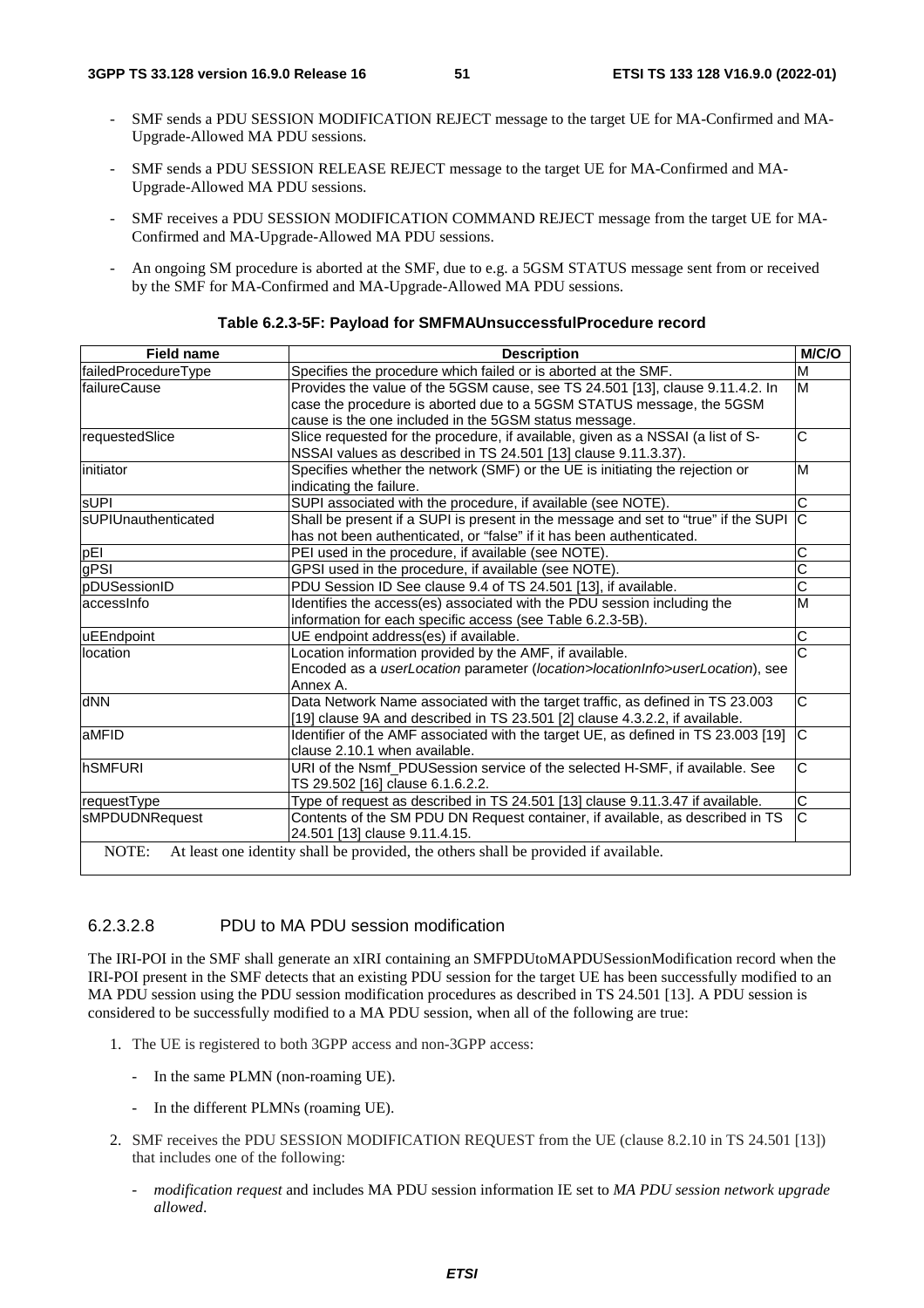- *MA PDU request*.
- 3. SMF sends a PDU SESSION MODIFICATION COMMAND to the UE that includes the ATSSS IE (clause 6.4.2.3 in TS 24.501 [13]).
- 4. SMF receives the PDU SESSION MODIFICATION COMPLETE from the UE (clause 8.3.10.1 in TS 24.501 [13]).
- 5. The 5GSM state within the SMF is PDU Session Active.

Once the SMFPDUtoMAPDUSessionModification record has been generated by the IRI-POI in the SMF, the IRI-POI shall follow clause 6.2.3.2.7 of the present document for further reporting for this MA PDU session.

| <b>Field name</b>           | <b>Description</b>                                                                            | M/C/O |
|-----------------------------|-----------------------------------------------------------------------------------------------|-------|
| <b>sUPI</b>                 | SUPI associated with the PDU session (e.g. as provided by the AMF in the                      |       |
|                             | associated Nsmf_PDU_Session_CreateSMContext service operation). Shall be                      |       |
|                             | present except for PEI-only unauthenticated emergency sessions.                               |       |
| <b>IsUPIUnauthenticated</b> | Shall be present if a SUPI is present in the message, and set to true if the SUPI             | C     |
|                             | was not authenticated, or false if it has been authenticated.                                 |       |
| pEI                         | PEI associated with the PDU session if available.                                             | C     |
| gPSI                        | GPSI associated with the PDU session if available.                                            | Ć     |
| sNSSAI                      | Slice identifier associated with the PDU session, if available. See TS 23.003 [19]            | C     |
|                             | clause 28.4.2 and TS 23.501 [2] clause 5.12.2.2.                                              |       |
| non3GPPAccessEndpoint       | UE's local IP address used to reach the N3IWF, TNGF or TWIF, if available. IP                 | C     |
|                             | addresses are given as 4 octets (for IPv4) or 16 octets (for IPv6) with the most              |       |
|                             | significant octet first (network byte order).                                                 |       |
| location                    | Location information provided by the AMF, if available.                                       | Ć     |
|                             | Encoded as a <i>userLocation</i> parameter ( <i>location</i> >locationInfo>userLocation), see |       |
|                             | Annex A.                                                                                      |       |
| requestType                 | Type of request as described in TS 24.501 [13] clause 9.11.3.47.                              | M     |
| accessType                  | Access type associated with the session (i.e. 3GPP or non-3GPP access) if                     | Ć     |
|                             | provided by the AMF (see TS 24.501 [13] clause 9.11.2.1A).                                    |       |
| rATType                     | RAT type associated with the access, if available. Values given as per TS                     | C     |
|                             | 29.571 [17] clause 5.4.3.2.                                                                   |       |
| pDUSessionID                | PDU Session ID See TS 24.501 [13] clause 9.4.                                                 | M     |
| requestIndication           | Indicates the request type for PDU session modification as indicated by the                   | M     |
|                             | requestIndication sent in the PDU SESSION MODIFICATION REQUEST (see                           |       |
|                             | TS 29.502 [16] clause 6.1.6.3.6).                                                             |       |
| <b>aTSSSContainer</b>       | Identifies the steering, switching, and splitting features for the MA-Confirmed MA M          |       |
|                             | PDU session. Also indicates whether MPTCP or ATSSS-LL is to be used for                       |       |
|                             | ATSSS. See TS 24.501 [13] clause 9.11.4.22.                                                   |       |

**Table 6.2.3-5G: Payload for SMFPDUtoMAPDUSessionModification record** 

## 6.2.3.3 Triggering of the CC-POI from CC-TF over LI\_T3

### 6.2.3.3.1 LI\_T3 interface specifics

When interception of communication contents is required or the delivery of packet header information is required and approach 2 described in clause 6.2.3.5 is used, the CC-TF present in the SMF sends a trigger to the CC-POI present in the UPF over the LI\_T3 interface.

When the CC-TF in the SMF detects that a PDU session is being established for a target UE (i.e. when the SMF sends the N4: Session Establishment Request), it shall send an activation message to the CC-POI in the UPF over the LI\_T3 interface. The activation message shall contain the correlation identifiers that the CC-POI in the UPF shall use with the xCC. This can be achieved by sending an ActivateTask message as defined in ETSI TS 103 221-1 [7] clause 6.2.1 with the following details.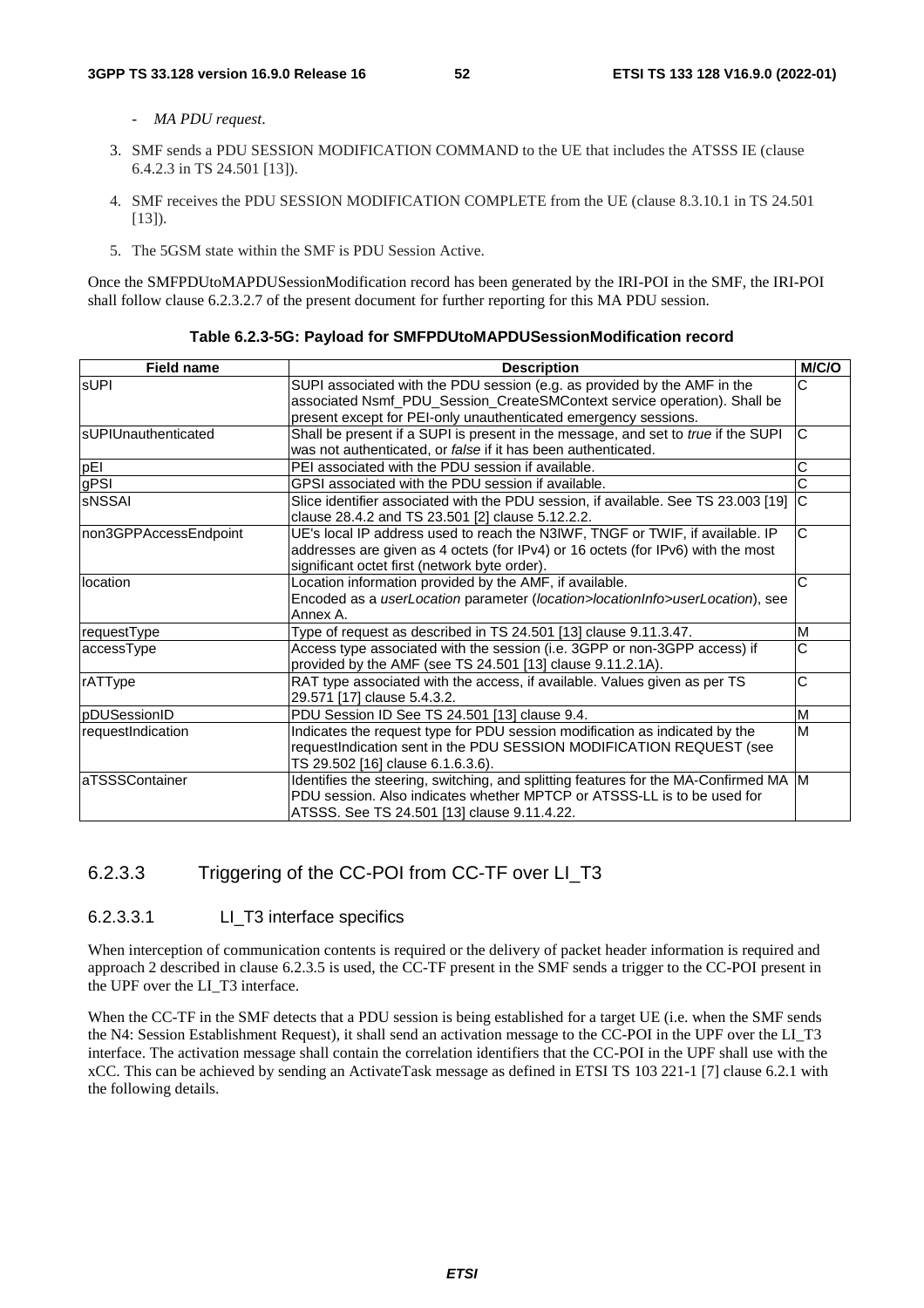| ETSI TS 103 221-1 [7] field name | <b>Description</b>                                                                                                                                                                                                                                                                                                                                                          | M/C/O |  |
|----------------------------------|-----------------------------------------------------------------------------------------------------------------------------------------------------------------------------------------------------------------------------------------------------------------------------------------------------------------------------------------------------------------------------|-------|--|
| XID                              | Allocated by the CC-TF as per ETSI TS 103 221-1 [7].<br>M                                                                                                                                                                                                                                                                                                                   |       |  |
| TargetIdentifiers                | Packet detection criteria as determined by the CC-TF in the SMF, which<br>enables the UPF to isolate target traffic. The CC-POI in the UPF shall<br>support at least the identifier types given in Table 6.2.3-7.<br>NOTE:<br>This value is the target identifier for the CC-POI in the UPF<br>and may be different from the target identifier specified in the<br>warrant. |       |  |
| DeliveryType                     | Set to "X3Only".                                                                                                                                                                                                                                                                                                                                                            | M     |  |
| ListOfDIDs                       | Delivery endpoints for LI_X3. These delivery endpoints shall be configured<br>by the CC-TF in the SMF using the CreateDestination message as described<br>in ETSI TS 103 221-1 [7] clause 6.3.1 prior to first use.                                                                                                                                                         | M     |  |
| CorrelationID                    | Correlation ID to assign to X3 PDUs generated by the CC-POI in the UPF.<br>This field is populated with the same CorrelationID the IRI-POI in the SMF<br>uses for the associated xIRI.                                                                                                                                                                                      | M     |  |
| ProductID                        | Shall be set to the XID of the Task Object associated with the interception at M<br>the CC-TF. This value shall be used by the CC-POI in the UPF to fill the XID<br>of X3 PDUs.                                                                                                                                                                                             |       |  |

**Table 6.2.3-6: ActivateTask message for triggering the CC-POI in the UPF** 

### **Table 6.2.3-7: Target Identifier Types for LI\_T3**

| Identifier type                    | Owner       | ETSI TS 103 221-1 [7]<br><b>TargetIdentifier type</b>    | <b>Definition</b>                        |
|------------------------------------|-------------|----------------------------------------------------------|------------------------------------------|
| <b>IGTP Tunnel ID</b>              | 3GPP        | gtpuTunnelId                                             | F-TEID (see XSD schema)                  |
| UE IP Address                      | <b>ETSI</b> | <i>ipAddress</i>                                         | See ETSI TS 103 221-1 [7]                |
| UE IP Address and<br>port          | <b>ETSI</b> | ipAddressPort                                            | See ETSI TS 103 221-1 [7]                |
| <b>PFCP Session ID</b>             | 3GPP        | TargetIdentifierExtension / FSEID                        | F-SEID (see XSD schema)                  |
| <b>PDR ID</b>                      | 3GPP        | TargetIdentifierExtension / PDRID                        | 32 bit unsigned integer (see XSD schema) |
| <b>QER ID</b>                      | 3GPP        | TargetIdentifierExtension / QERID                        | 32 bit unsigned integer (see XSD schema) |
| Network Instance                   | 3GPP        | TargetIdentifierExtension /<br>NetworkInstance           | Octet string (see XSD schema)            |
| <b>IGTP Tunnel Direction 13GPP</b> |             | TargetIdentifierExtension /<br><b>GTPTunnelDirection</b> | Enumeration (see XSD schema)             |

When the CC-TF in the SMF detects that a targeted PDU session is changing (i.e. when the SMF sends the N4 Session Modification Request to the UPF) in a way that requires changes to the interception already activated by the CC-POI in the UPF, the CC-TF shall modify the interception at the CC-POI in the UPF over the LI\_T3 interface. This is achieved by sending a ModifyTask message as defined in ETSI TS 103 221-1 [7] clause 6.2.2. The ModifyTask message contains the same details as the ActivateTask message with the following fields updated as appropriate.

### **Table 6.2.3-8: Parameters that may be changed in a ModifyTask message when updating interception at the CC-POI in the UPF**

| <b>ETSI TS 103 221-1 [7] field name</b> | <b>Description</b>                                                       |    |  |
|-----------------------------------------|--------------------------------------------------------------------------|----|--|
| TargetIdentifiers                       | Updated packet detection criteria as determined by the CC-TF in the SMF. | ΙM |  |
|                                         | See notes on TargetIdentifiers in Table 6.2.3-6.<br>NOTE:                |    |  |

When the CC-TF in the SMF detects that a targeted PDU session is changing (i.e. when the SMF sends the N4 Session Modification Request to the UPF) for which the interception had not been previously activated in the CC-POI in the UPF (e.g. in case of previous unsuccessful LI activation at the CC-POI in the UPF by the CC-TF in the SMF), the CC-TF shall send an activation message to the CC-POI in the UPF over the LI\_T3 interface. The activation message shall contain the correlation identifiers that the CC-POI in the UPF shall use with the xCC. This can be achieved by sending an ActivateTask message as defined in ETSI TS 103 221-1 [7] clause 6.2.1 with the details provided by Table 6.2.3-6.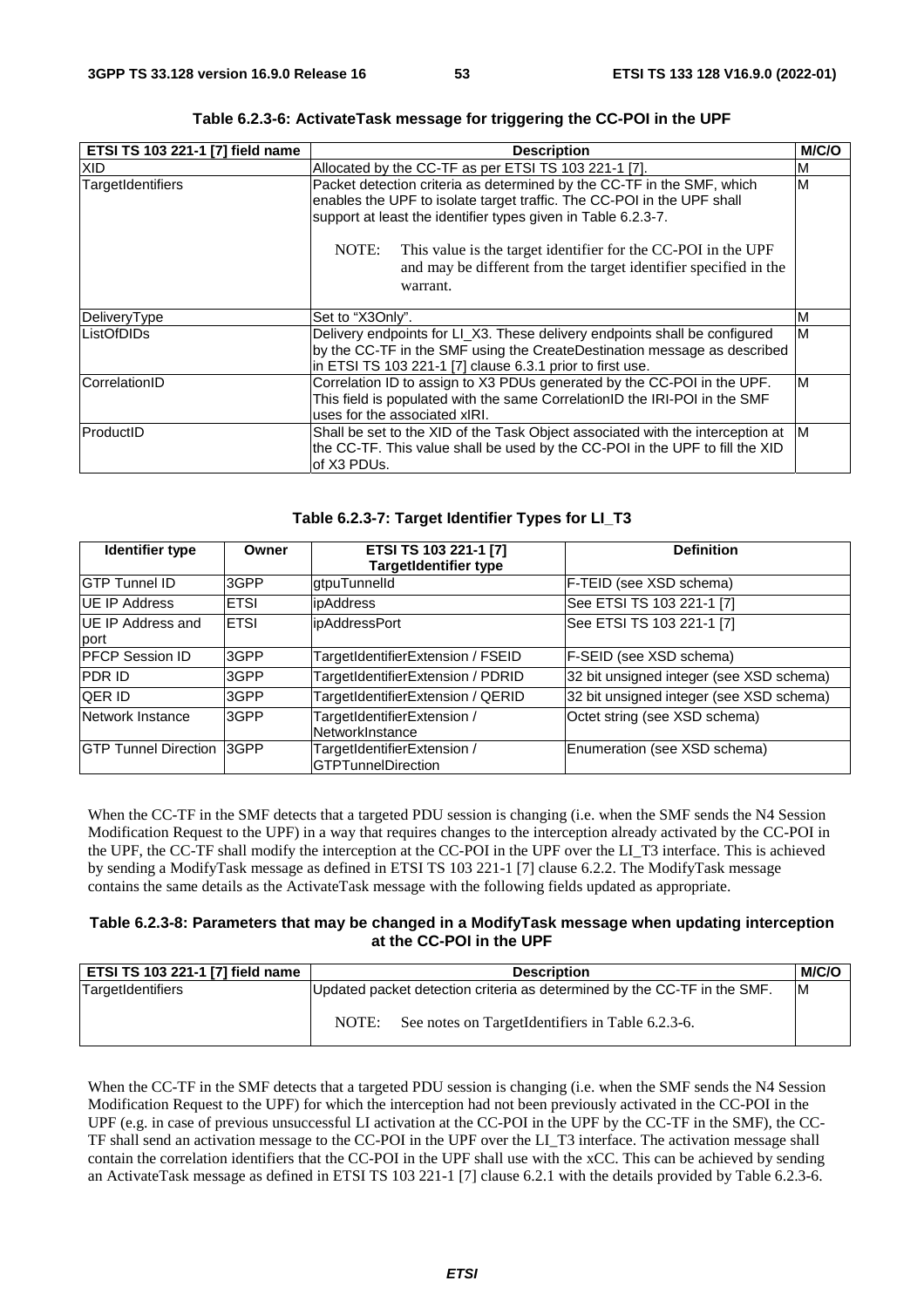When the CC-TF in the SMF detects that the PDU session has been released (i.e. when the SMF sends the N4: Session Release Request to the UPF) for a target UE, it shall send a deactivation message to the CC-POI in the UPF over the LI T3 interface. When using ETSI TS 103 221-1 [7] this is achieved by sending a DeactivateTask message with the XID field set to the XID associated with the interception, as described in ETSI TS 103 221-1 [7] clause 6.2.3.

By default, interception shall occur at the anchor UPF as described in 6.2.3.3.3.

When a warrant that includes the service scoping of CC is activated for a target UE with an established PDU session and when the IRI-POI present in the SMF generates the xIRI containing an

SMFStartOfInterceptionWithEstablishedPDUSession record (see clause 6.2.3.2.5), the CC-TF present in the SMF shall send an activation message to the CC-POI present in the UPF to generate the xCC.

### 6.2.3.3.2 CC interception with multi-homed PDU session

When a target UE accesses multiple Data Networks (DNs) via a multi-homed PDU session (see TS 23.501 [2] clause 5.6.4.3), multiple UPFs are involved in providing the PDU Session Anchors, with one UPF providing the Branching Point functionality. The Branching Point UPF may, or may not, be a PDU Session Anchor UPF (see TS 33.127 [5] Annex A3.2). The CC-TF present in the SMF shall send the CC intercept trigger to the CC-POI present in an UPF if and only if that UPF is selected to provide the CC-POI functions.

When the target UE is involved in multi-homed PDU session, the CC-TF present in the SMF (i.e. in the SMF that establishes the PDU session) shall determine which UPF(s) is(are) more suitable to provide the CC-POI functions adhering to the following requirements specified in TS 33.127 [5]:

- All applicable user plane packets are captured and delivered.
- Duplicate delivery of CC is suppressed to the extent possible.

This clause assumes that a PDU session contains only one Branching Point UPF (with N3 reference point toward the target UE) and one PDU Session Anchor UPF for each DN connection.

Since the present document requires the interception of all DN connections, the SMF may choose either all the PDU Session Anchor UPFs or the Branching Point UPF to provide the CC-POI functions.

The Branching Point UPF may be chosen when all user plane packets pass through the Branching Point UPF, and the CC-TF present in the SMF may choose the Branching Point UPF to provide the CC-POI function and accordingly, send the CC interception trigger to the CC-POI present in the Branching Point UPF. The CC intercept trigger shall include the packet detection rules. An example of these rules is:

Generate the xCC from all the incoming and outgoing user plane packets to the target UE.

In this case, the CC-TF present in the SMF shall not select any of the PDU Session Anchor UPFs to provide the CC-POI functions.

When a Branching Point UPF is chosen to provide the CC-POI functions, and if the Branching Point UPF is removed from the user plane path during a PDU session, then the CC POI functions will have to be moved to the PDU Session Anchor UPFs.

The xCC delivered to the MDF3 shall be correlated to the PDU session related xIRI. The use of Correlation Id shall be on a user-plane path basis, which means that the xCC generated at different UPFs that belong to different PDU sessions may need to have separate Correlation IDs, each correlating to their own PDU session related xIRI.

### 6.2.3.3.3 CC Interception only at PDU Session Anchor UPFs

An option is to intercept a copy of the packets sent and received on the N6 interface [2] side of the PDU Anchor UPF (for each UL classifier in case of selective routing or *Service and Session Continuity* mode 3) for all DNs the subject is connected to. In the in-bound roaming case for home-routed roaming, the CSP shall deliver a copy of the packets sent and received on the N9 side of the PDU Anchor UPF towards the serving network.

## 6.2.3.4 IRI-POI in UPF triggering over LI\_T2

When interception of packet data headers is required, if approach 1 as described in clause 6.2.3.9 is used for packet data header reporting is used, the IRI-TF in the SMF shall send a trigger to the IRI-POI in the UPF over the LI\_T2 interface,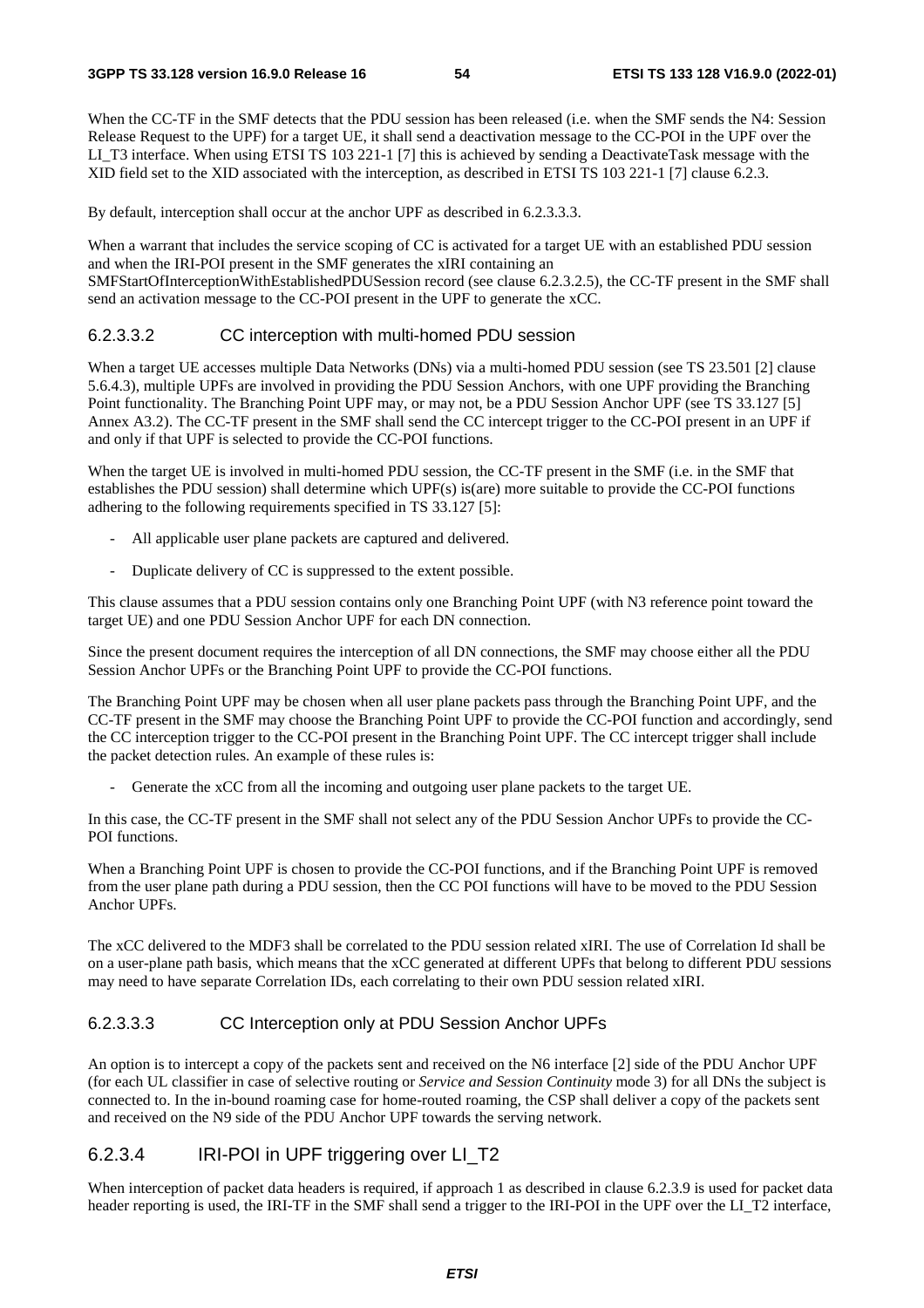when the IRI-TF in the SMF detects that a PDU session has been established for a target UE. The activation message shall contain the correlation ID that the IRI-POI in the UPF shall use when generating xIRI. This shall be achieved by sending an ActivateTask message as defined in TS 103 221-1 [7] clause 6.2.1 with the following details.

| Table 6.2.3-9: Activate Task message for triggering the UPF IRI-POI |  |  |  |
|---------------------------------------------------------------------|--|--|--|
|---------------------------------------------------------------------|--|--|--|

| ETSI TS 103 221-1 [7] field name          | <b>Description</b>                                                                                                                                                                                                                                                                                                                                                                 | M/C/O |
|-------------------------------------------|------------------------------------------------------------------------------------------------------------------------------------------------------------------------------------------------------------------------------------------------------------------------------------------------------------------------------------------------------------------------------------|-------|
| XID.                                      | Allocated by the IRI-TF as per ETSI TS 103 221-1 [7].                                                                                                                                                                                                                                                                                                                              | м     |
| TargetIdentifiers                         | Packet detection criteria as determined by the IRI-TF in the SMF, which<br>enable the UPF IRI-POI to isolate target traffic. The IRI-POI in the UPF shall<br>support at least the identifier types given in Table 6.2.3-7.<br>NOTE: This value is the target identifier for the IRI-POI in the UPF and<br>may be different from the target identifier specified in the<br>warrant. | M     |
| DeliveryType                              | Set to "X2Only".                                                                                                                                                                                                                                                                                                                                                                   | M     |
| TaskDetailsExtensions/<br>HeaderReporting | Header reporting-specific tag to be carried in the TaskDetailsExtensions field M<br>of ETSI TS 103 221-1 [7]. See Table 6.2.3-10.                                                                                                                                                                                                                                                  |       |
| ListOfDIDs                                | Delivery endpoints of LI_X2. These delivery endpoints shall be configured by M<br>the IRI-TF in the SMF using the CreateDestination message as described in<br>ETSI TS 103 221-1 [7] clause 6.3.1 prior to first use.                                                                                                                                                              |       |
| CorrelationID                             | Correlation ID to assign for xIRI generated by the IRI-POI in the UPF. This<br>field is populated with the same CorrelationID the IRI-POI in the SMF uses<br>for the associated xIRI.                                                                                                                                                                                              | M     |
| ProductID                                 | Shall be set to the XID of the Task Object associated with the interception at<br>the IRI-TF. This value shall be used by the IRI-POI in the UPF to fill the XID<br>of X2 PDUs.                                                                                                                                                                                                    | IM.   |

### **Table 6.2.3-10: ActivatePDHReporting Parameters**

| <b>Field name</b> | <b>Description</b>                                                                                                                                                                                                                                                                                                                                                                    | M/C/O |
|-------------------|---------------------------------------------------------------------------------------------------------------------------------------------------------------------------------------------------------------------------------------------------------------------------------------------------------------------------------------------------------------------------------------|-------|
| pDHType           | This field shall be set to either:<br>"PDHR," for packet-by-packet reporting.                                                                                                                                                                                                                                                                                                         | ΙM    |
|                   | "PDSR," for summarized reporting.                                                                                                                                                                                                                                                                                                                                                     |       |
| pDSRType          | If pDHType is PDSR, this field shall be set to at least one of the following<br>triggers:                                                                                                                                                                                                                                                                                             | C     |
|                   | timer expiry (along with a timer value and unit).<br>a)<br>b)<br>packet count (along with a value for the number of packets<br>detected before a summary is to be triggered).<br>byte count (along with a value for the cumulative byte size<br>C)<br>reached across all packets belonging to the summary before said<br>summary is to be triggered).                                 |       |
|                   | Summary reports shall not be cumulative, i.e. each summary report shall<br>describe only the packets contained in its respective range, and each new<br>summary shall start its count (of whichever attribute from the numbered list<br>above applies) from zero, i.e. the information in the (n+1)'th summary report<br>starts immediately after the end of the n'th summary report. |       |

When the IRI-TF in the SMF detects that a targeted PDU session has changed in a way which requires changes to the interception by the IRI-POI in the UPF, the IRI-TF in the SMF shall modify the interception at the IRI-POI in the UPF over the LI\_T2 interface. This is achieved by sending a ModifyTask message as defined in ETSI TS 103 221-1 [7] clause 6.2.2. The ModifyTask message contains the same details as the ActivateTask message with the following fields updated as appropriate.

### **Table 6.2.3-11: Parameters that may be changed in a ModifyTask message when updating interception at the IRI-POI in the UPF**

| Field name        | <b>Description</b>                                                                                                                  | <b>M/C/C</b> |
|-------------------|-------------------------------------------------------------------------------------------------------------------------------------|--------------|
| TargetIdentifiers | Updated packet detection criteria as determined by the IRI-TF in the SMF.<br>NOTE: See notes on TargetIdentifiers in Table 6.2.3-6. | ΙM           |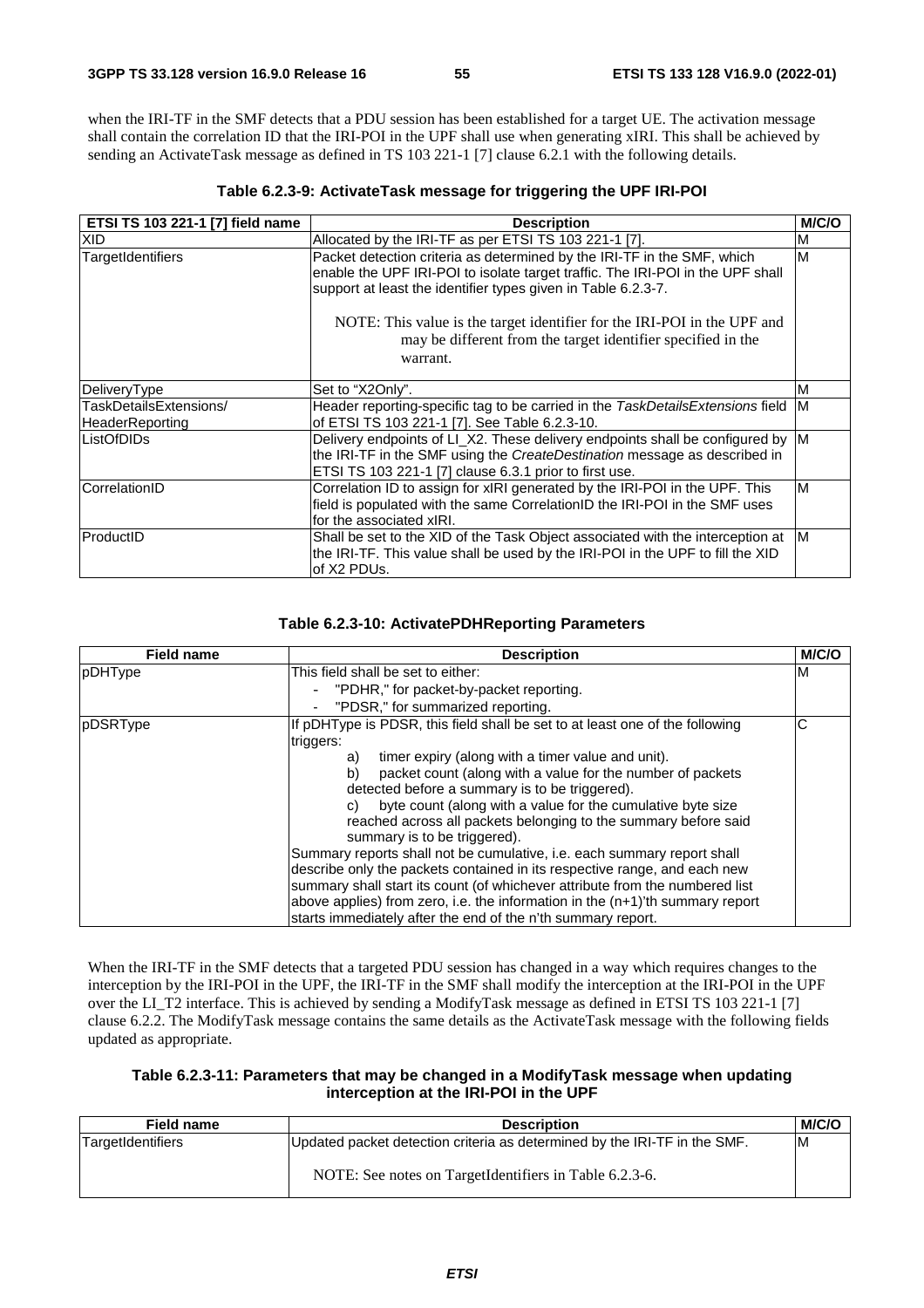When the IRI-TF in the SMF detects that the PDU session has been released for a target UE, it shall send a deactivation message to the IRI-POI in the UPF over the LI\_T2 interface. When using ETSI TS 103 221-1 [7] this is achieved by sending a DeactivateTask message with the XID field set to the XID associated with the interception, as described in ETSI TS 103 221-1 [7] clause 6.2.3.

When a PDU session involves multiple UPFs, the selection of UPF to provide the IRI-POI functions shall be done in the same way an UPF is selected to provide the CC-POI functions as described in clauses 6.2.3.3.3.2 and 6.2.3.3.3.

When interception of packet data headers is required for a target UE and when the IRI-POI present in the SMF generates the xIRI containing an SMFStartOfInterceptionWithEstablishedPDUSession record, if approach 1 described in clause 6.2.3.9 is used for packet data header information reporting, then the IRI-TF present in the SMF shall send an activation message to the IRI-POI present in the UPF to generate the Packet Data Header report related xIRIs from the user plane packets of that PDU session.

### 6.2.3.5 Generation of xIRI at UPF over LI\_X2

#### 6.2.3.5.1 Packet data header reporting

The IRI-POI in the UPF generates packet data header information either in per-packet form, as Packet Data Header Reports (PDHRs), or in summary form, as Packet Data Header Summary Reports (PDSRs).

#### 6.2.3.5.2 Fragmentation

If the IRI-POI in the UPF is placed on a link which fragmented the original IP packet (see IETF RFC 791[34] for basic fragmentation rules, and IETF RFC 815 [26] for more complex re-assembly rules), a situation may occur in which only the first fragment can be sensibly reported in a PDHR, while the subsequent fragments may be missing essential fields that are mandatory, which may cause simplistic implementations to mis-report them, or omit them altogether.

In this case, the IRI-POI in the UPF shall report the first fragment of a fragmented IP packet, including the port numbers when they are included within this first fragment, using the length of the fragment to determine if the port numbers are indeed encoded within this first fragment. The subsequent fragments are reported without port information. This technique relieves the IRI-POI in the UPF from having to reassemble the original IP packet (at line speed) at the cost of accuracy of the reported fields.

### 6.2.3.5.3 Packet Data Header Reporting (PDHR)

If the per-packet form of packet data header reporting, i.e. PDHR, is used, the IRI-POI in the UPF extracts the following information from each packet.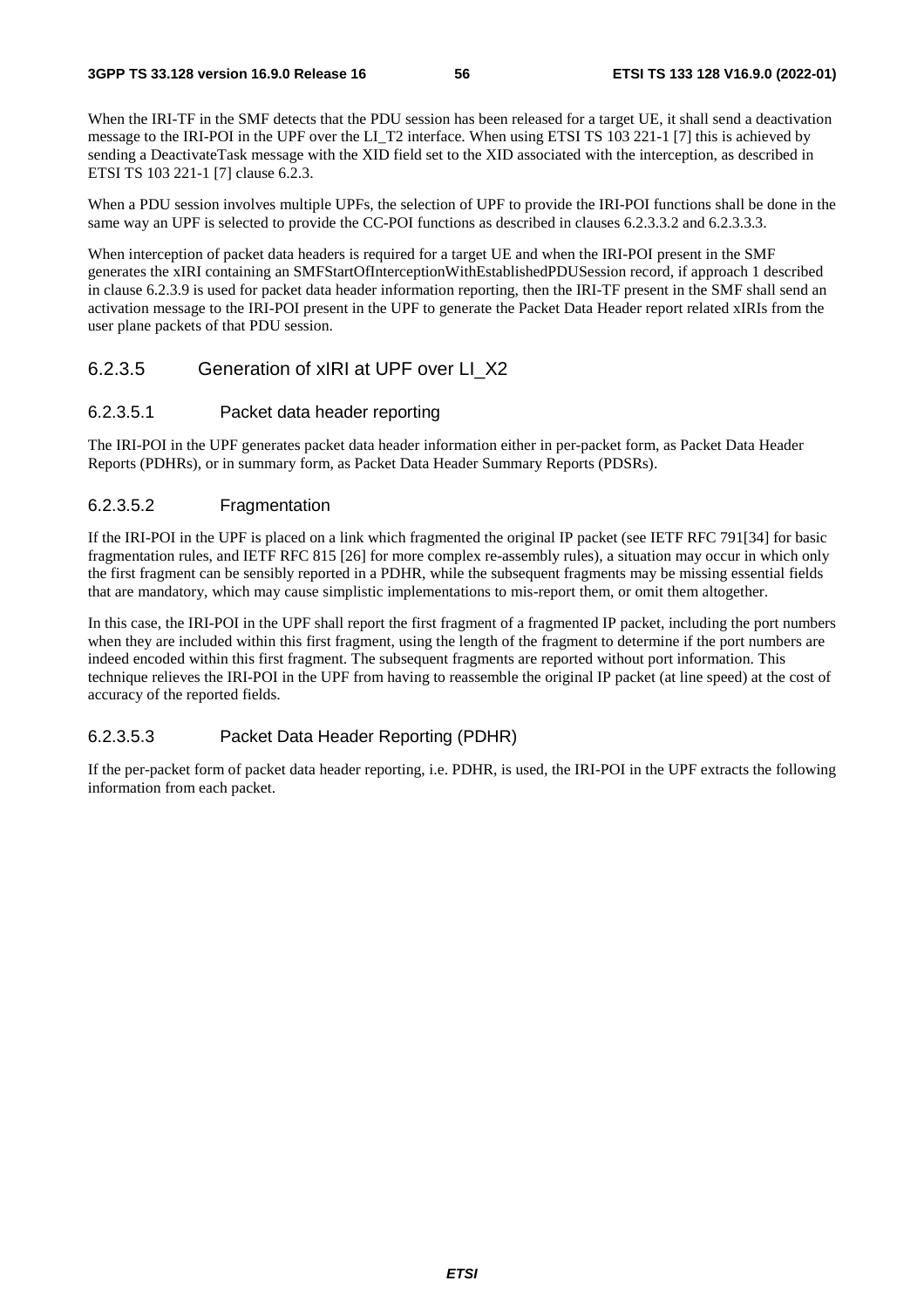| <b>Field name</b>     | <b>Description</b>                                                                                                                                                                                                                                                                                                                                                                                                                                                                                                                                                                                                                                                                                                                        | M/C/O                   |
|-----------------------|-------------------------------------------------------------------------------------------------------------------------------------------------------------------------------------------------------------------------------------------------------------------------------------------------------------------------------------------------------------------------------------------------------------------------------------------------------------------------------------------------------------------------------------------------------------------------------------------------------------------------------------------------------------------------------------------------------------------------------------------|-------------------------|
| pDUSessionID          | The PDU Session ID value 255 shall be used by the sender; the receiver shall ignore M<br>the parameter (see NOTE).                                                                                                                                                                                                                                                                                                                                                                                                                                                                                                                                                                                                                        |                         |
| sourcelPAddress       | Shall contain the source address of the packet from the 32-bit "Source Address" field<br>in IPv4, as defined in IETF RFC 791 [34], or from the 128-bit "Source Address" field<br>in IPv6, as defined in IETF RFC 2460 [27].                                                                                                                                                                                                                                                                                                                                                                                                                                                                                                               | $\overline{\mathsf{M}}$ |
| sourcePort            | Shall contain the "Source Port" number that indicates an application or service<br>running on top of the transport, if the "Protocol" IP field (see the nextLayerProtocol<br>field below in this table) is one of:<br>Transmission Control Protocol (TCP), IP "Protocol" field decimal "6";<br>a)<br>see IETF RFC 793 [28].<br>b) User Datagram Protocol (UDP), IP "Protocol" field decimal "17"; see<br>IETF RFC 768 [29].<br>Datagram Congestion Control Protocol (DCCP), IP "Protocol" field<br>C)<br>decimal "33"; see IETF RFC 4340 [30].<br>Stream Control Transmission Protocol (SCTP), IP "Protocol" field<br>d)<br>decimal "132"; see IETF RFC 4960 [31].<br>For further details on Layer four protocols, see IANA [32].         | $\overline{\mathsf{C}}$ |
| destinationIPAddress  | Shall contain the destination address of the packet from the 32-bit "Destination<br>Address" field in IPv4, as defined in IETF RFC 791 [34], or from the 128-bit<br>"Destination Address" field, as defined in IETF RFC 2460 [27].                                                                                                                                                                                                                                                                                                                                                                                                                                                                                                        | M                       |
| destinationPort       | Shall contain the "Destination Port" number that indicates an application or service<br>running on top of the transport, if the "Protocol" IP field (see the nextLayerProtocol<br>field below in this table) is one of:<br>Transmission Control Protocol (TCP), IP "Protocol" field decimal "6";<br>e)<br>see IETF RFC 793 [28].<br>User Datagram Protocol (UDP), IP "Protocol" field decimal "17"; see<br>f)<br>IETF RFC 768 [29].<br>Datagram Congestion Control Protocol (DCCP), IP "Protocol" field<br>g)<br>decimal "33"; see IETF RFC 4340 [30].<br>Stream Control Transmission Protocol (SCTP), IP "Protocol" field<br>h)<br>decimal "132"; see IETF RFC 4960 [31].<br>For further details on Layer four protocols, see IANA [32]. | $\overline{\text{c}}$   |
| nextLayerProtocol     | Shall contain the contents of the IP "Protocol" field as defined in IETF RFC 791 [34]<br>(bits 7279 in the IP header), and is one of the assigned Internet protocol numbers<br>defined in IANA [32].                                                                                                                                                                                                                                                                                                                                                                                                                                                                                                                                      | M                       |
| iPv6flowLabel         | If the IP addresses in the report are IPv6, this field shall contain the 20-bit IPv6 "Flow C<br>Label" as defined in:<br>IPv6 IETF RFC 2460 [27], and<br>$\overline{\phantom{a}}$<br>- IPV6 Flow Label Specification IETF RFC 6437 [33].                                                                                                                                                                                                                                                                                                                                                                                                                                                                                                  |                         |
| direction             | Shall contain the direction of the intercepted packet, and it indicates either "from<br>target" or "to target."                                                                                                                                                                                                                                                                                                                                                                                                                                                                                                                                                                                                                           | M                       |
| packetSize            | Shall contain the value of the "Total Length" IP header field if IPv4 is used, as<br>defined in IETF RFC 791 [34], or the value of the "Payload Length" field if IPv6 is<br>used, as defined in IETF RFC 2460 [27].                                                                                                                                                                                                                                                                                                                                                                                                                                                                                                                       | M                       |
| NOTE:<br>by the MDF2. | This is a placeholder value used to fill the pDUSessionID field, given that the UPF does not receive the<br>PDU Session ID used for the session by the SMF, so this information is not available at the UPF. The PDU<br>Session ID can be retrieved by the LEMF from the IRIs generated by the IRI-POI at the SMF and delivered                                                                                                                                                                                                                                                                                                                                                                                                           |                         |

**Table 6.2.3-12: PDHeaderReport record**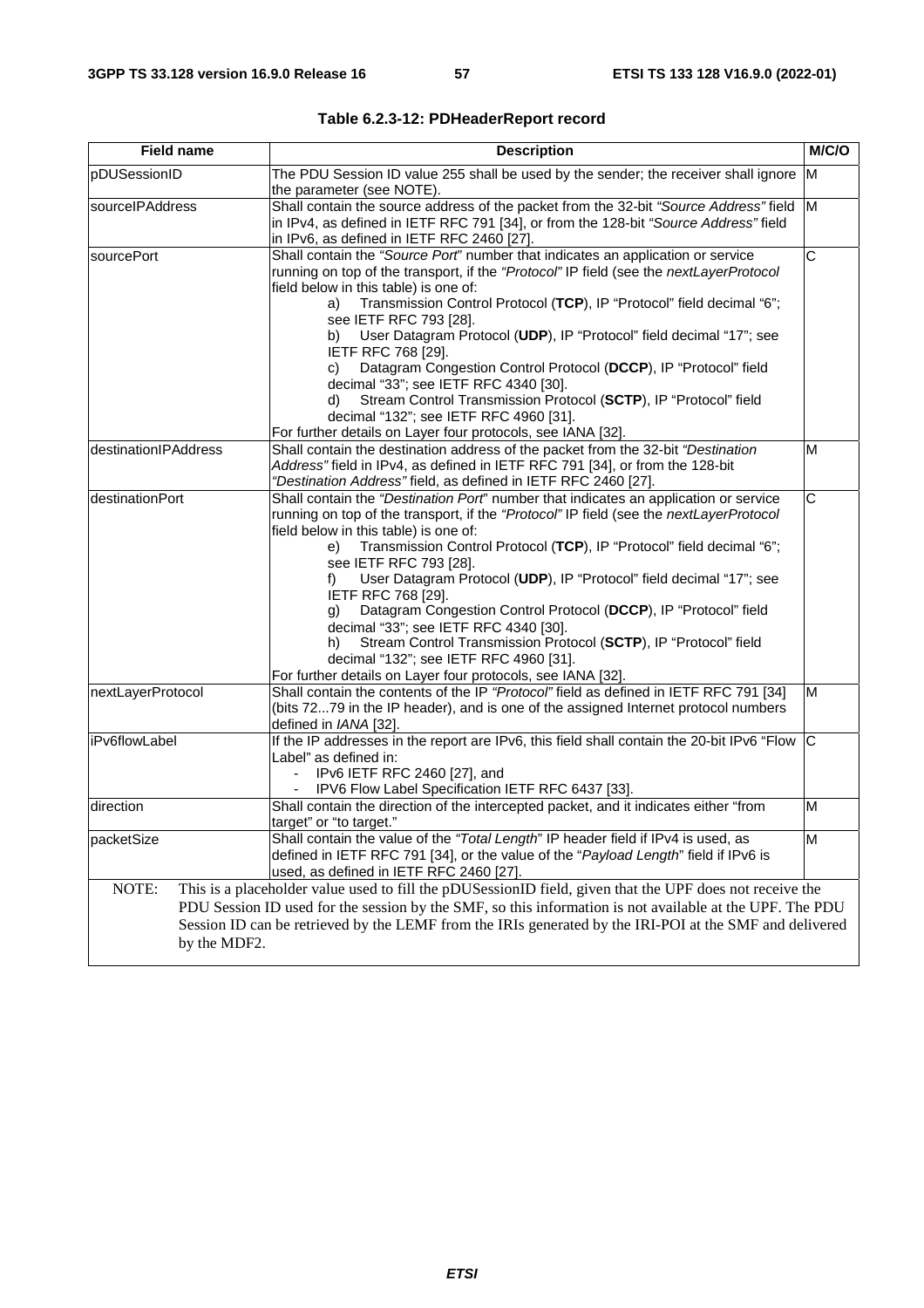### 6.2.3.5.4 Packet Data Summary Reporting (PDSR)

If the summary form of the packet data header reporting, i.e. PDSR, is used, the IRI-POI in the UPF extracts from each packet the following information and aggregates it in summaries which are delivered over LI\_X2 according to the pDSRType field defined in the ActivatePDHReporting Parameters of the ActivateTask message received from the IRI-TF (see clause 6.2.3.4 and Table 6.2.3-10). In addition, the current summary is sent over LI\_X2 when the IRI\_POI in the UPF receives a DeactivateTask message for the Task that generated the PDSR regardless of whether the trigger in the pDSRType field of the ActivateTask message was met. In this case, the pDSRSummaryTrigger field of the PDSR record shall be set to endOfFlow.

### **Table 6.2.3-13: PDSummaryReport record**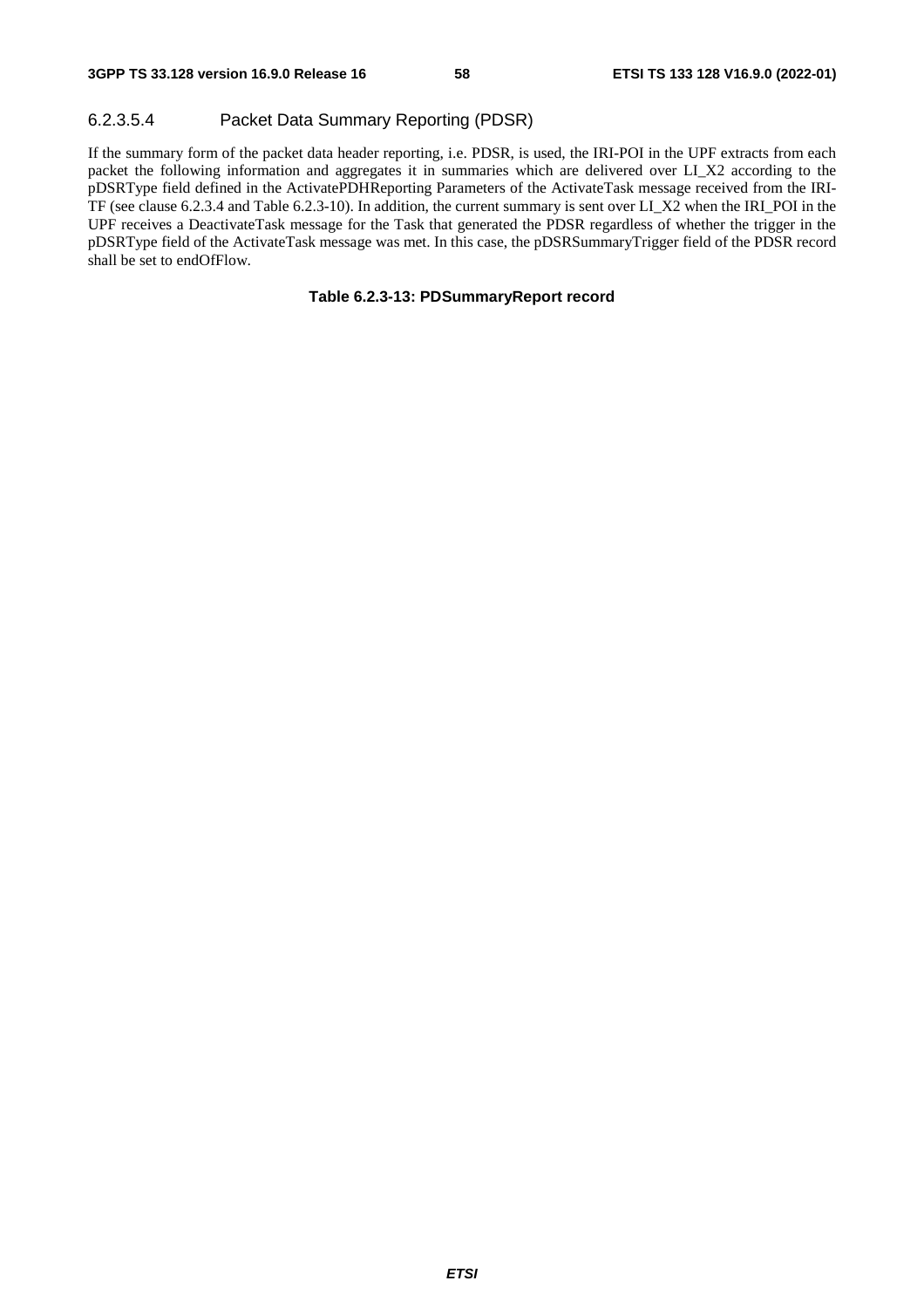| <b>Field name</b>        | <b>Description</b>                                                                                                                                                                                                                                                                                                                                                                                                                                                                                                                                                                                                                                                                                                                                             | M/C/O                 |
|--------------------------|----------------------------------------------------------------------------------------------------------------------------------------------------------------------------------------------------------------------------------------------------------------------------------------------------------------------------------------------------------------------------------------------------------------------------------------------------------------------------------------------------------------------------------------------------------------------------------------------------------------------------------------------------------------------------------------------------------------------------------------------------------------|-----------------------|
| pDUSessionID             | The PDU Session ID value 255 shall be used; the receiver shall ignore the                                                                                                                                                                                                                                                                                                                                                                                                                                                                                                                                                                                                                                                                                      | M                     |
| sourcelPAddress          | parameter (see NOTE).<br>Shall contain the source address of the packet from the 32-bit "Source Address" field M<br>in IPv4, as defined in IETF RFC 791 [34], or from the 128-bit "Source Address" field<br>in IPv6, as defined in IETF RFC 2460 [27].                                                                                                                                                                                                                                                                                                                                                                                                                                                                                                         |                       |
| sourcePort               | Shall contain the "Source Port" number that indicates an application or service<br>running on top of the transport, if the "Protocol" IP field (see the nextLayerProtocol<br>field below in this table) is one of:<br>Transmission Control Protocol (TCP), IP "Protocol" field decimal "6";<br>a)<br>see IETF RFC 793 [28].<br>User Datagram Protocol (UDP), IP "Protocol" field decimal "17"; see<br>b)<br><b>IETF RFC 768 [29].</b><br>Datagram Congestion Control Protocol (DCCP), IP "Protocol" field<br>C)<br>decimal "33"; see IETF RFC 4340 [30].<br>Stream Control Transmission Protocol (SCTP), IP "Protocol" field<br>d)<br>decimal "132"; Stream Control Transmission Protocol [31].<br>For further details on Layer four protocols, see IANA [32]. | $\overline{\text{c}}$ |
| destinationIPAddress     | Shall contain the destination address of the packet from the 32-bit "Destination<br>Address" field in IPv4, as defined in IETF RFC 791 [34], or from the 128-bit<br>"Destination Address" field, as defined in IETF RFC 2460 [27].                                                                                                                                                                                                                                                                                                                                                                                                                                                                                                                             | M                     |
| destinationPort          | Shall contain the "Destination Port" number that indicates an application or service<br>running on top of the transport, if the "Protocol" IP field (see the nextLayerProtocol<br>field below in this table) is one of:<br>Transmission Control Protocol (TCP), IP "Protocol" field decimal "6";<br>a)<br>see IETF RFC 793 [28].<br>User Datagram Protocol (UDP), IP "Protocol" field decimal "17"; see<br>b)<br>IETF RFC 768 [29].<br>Datagram Congestion Control Protocol (DCCP), IP "Protocol" field<br>C)<br>decimal "33"; see IETF RFC 4340 [30].<br>Stream Control Transmission Protocol (SCTP), IP "Protocol" field<br>d)<br>decimal "132"; Stream Control Transmission Protocol [31].<br>For further details on Layer four protocols, see IANA [32].   | C                     |
| nextLayerProtocol        | Shall contain the contents of the IP "Protocol" field as defined in IETF RFC 791 [34]<br>(bits 7279 in the IP header), and is one of the assigned Internet protocol numbers<br>defined in IANA [32].                                                                                                                                                                                                                                                                                                                                                                                                                                                                                                                                                           | M                     |
| iPv6flowLabel            | If the IP addresses in the report are IPv6, this field shall contain the 20-bit IPv6 "Flow<br>Label" as defined in IPv6 IETF RFC 2460 [27] and the IPV6 Flow Label Specification<br>IETF RFC 6437 [33].                                                                                                                                                                                                                                                                                                                                                                                                                                                                                                                                                        | $\overline{C}$        |
| direction                | Shall contain the direction of the intercepted packet, and it indicates either "from<br>target" or "to target."                                                                                                                                                                                                                                                                                                                                                                                                                                                                                                                                                                                                                                                | M                     |
| pDSRSummaryTrigger       | Shall contain the trigger that caused the summary report to be generated, which is<br>one of the following:<br>timer expiry.<br>a)<br>b)<br>packet count.<br>byte count.<br>C)<br>start of a flow.<br>d)<br>end of a flow.<br>e)                                                                                                                                                                                                                                                                                                                                                                                                                                                                                                                               | M                     |
| firstPacketTimestamp     | Shall contain the timestamp that represents the time that the IRI-POI in the UPF<br>detected the first packet in the set represented by this summary.                                                                                                                                                                                                                                                                                                                                                                                                                                                                                                                                                                                                          | M                     |
| lastPacketTimestamp      | Shall contain the timestamp that represents the time that the IRI-POI in the UPF<br>detected the last packet in the set represented by this summary.                                                                                                                                                                                                                                                                                                                                                                                                                                                                                                                                                                                                           | M                     |
| packetCount<br>byteCount | Shall contain the number of packets detected during the creation of this summary.<br>Shall contain the number of bytes summed across all packets that belong to this<br>summary. For IPv4 it is the sum of the "Total Length" fields across all packets in the<br>summary as defined in Internet Protocol IETF RFC 791 [34], while for IPv6 it is the<br>sum of the "Payload Length" fields across all packets in the summary as defined in<br>Internet Protocol, Version 6 (IPv6) Specification, IETF RFC 2460 [27].                                                                                                                                                                                                                                          | M<br>M                |
| NOTE:<br>by the MDF2.    | This is a placeholder value used to fill the pDUSessionID field, given that the UPF does not receive the<br>PDU Session ID used for the session by the SMF, so this information is not available at the UPF. The PDU<br>Session ID can be retrieved by the LEMF from the IRIs generated by the IRI-POI at the SMF and delivered                                                                                                                                                                                                                                                                                                                                                                                                                                |                       |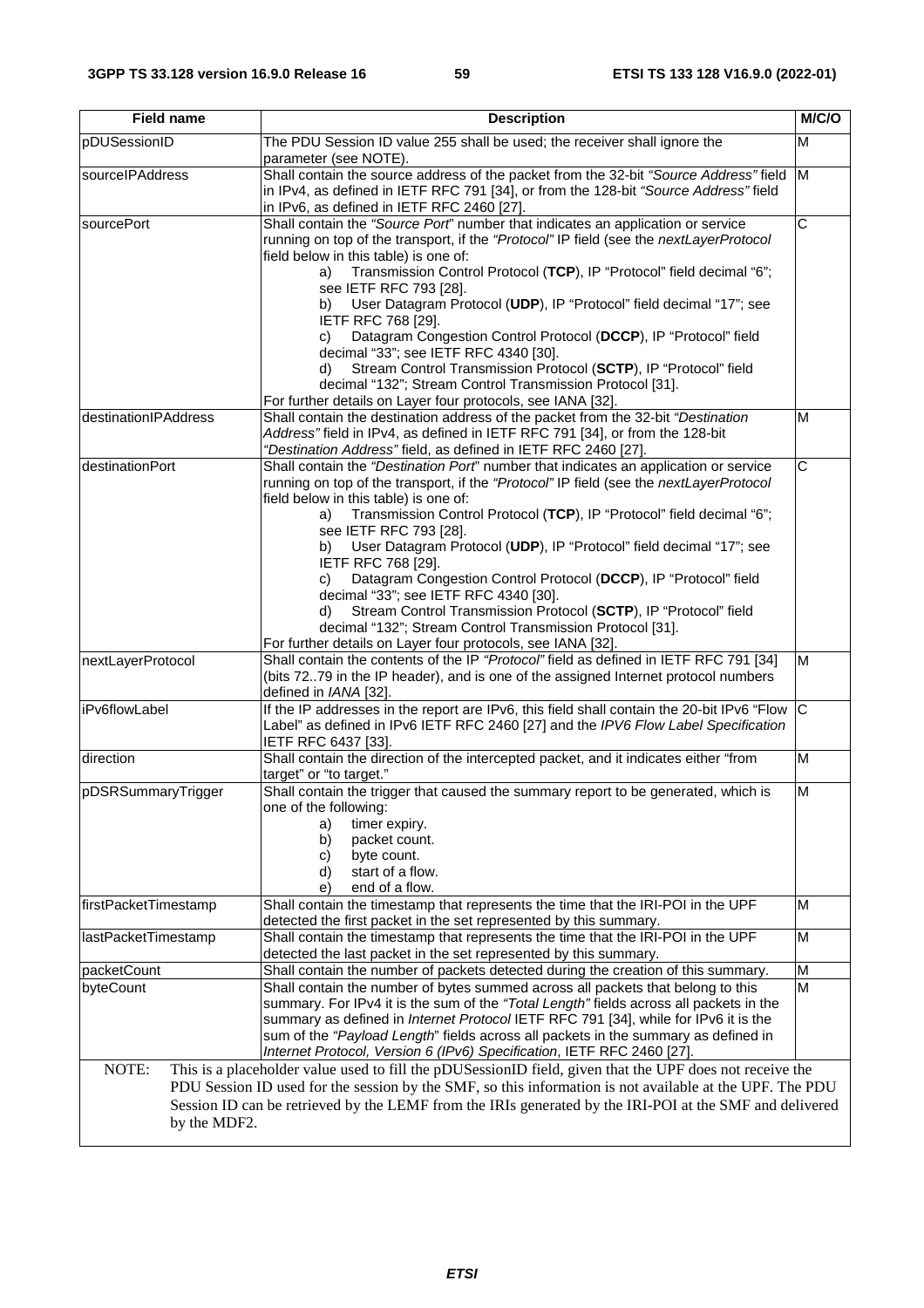## 6.2.3.6 Generation of xCC at CC-POI in the UPF over LI\_X3

The CC-POI present in the UPF shall send xCC over LI\_X3 for each IP packet matching the criteria specified in the Triggering message (i.e. ActivateTask message) received over LI\_T3 from the CC-TF in the SMF.

NOTE: Implementers are reminded of the completeness and non-duplication requirements (see TS 33.127 [5]).

Each X3 PDU shall contain the contents of the user plane packet given using the GTP-U, IP or Ethernet payload format.

The CC-POI present in the UPF shall set the payload format to indicate the appropriate payload type (5 for IPv4 Packet, 6 for IPv6 Packet, 7 for Ethernet frame or 12 for GTP-U Packet as described in ETSI TS 103 221-2 [8] clauses 5.4 and 5.4.13.

If handover of the entire GTP-U packet is required over LI HI3 (see clause 6.2.3.8), then consideration shall be made of the correct choice of LI\_X3 payload type to ensure that the MDF3 has the necessary CC information. Support for delivery of LI\_X3 as payload type 12 (GTP-U packet) is mandatory.

The CC-POI present in the UPF may use the Additional XID Related Information attributes to facilitate efficient delivery of xCC, as specified in ETSI TS 103 221-2 [8] clause 5.3.22.

### 6.2.3.7 Generation of IRI over LI\_HI2

When an xIRI is received over LI\_X2 from the IRI-POI in the SMF or the IRI-POI in the UPF, the MDF2 shall send the IRI message over LI\_HI2 without undue delay. The IRI message shall contain a copy of the relevant record received from LI\_X2. The record may be enriched by other information available at the MDF (e.g. additional location information).

The timestamp field of the ETSI TS 102 232-1 [9] PSHeader structure shall be set to the time at which the SMF event was observed (i.e. the timestamp field of the xIRI).

Tables 6.2.3-14 shows the IRI type (see ETSI TS 102 232-1 [9] clause 5.2.10) to be used for each record type.

| Record type                                             | <b>IRI Type</b> |
|---------------------------------------------------------|-----------------|
| SMFPDUSessionEstablishment                              | <b>BEGIN</b>    |
| <b>ISMFPDUSessionRelease</b>                            | <b>END</b>      |
| <b>ISMFPDUSessionModification</b>                       | <b>CONTINUE</b> |
| SMFStartOfInterceptionWithEstablishedPDUSession         | <b>BEGIN</b>    |
| SMFUnsuccessfulProcedure                                | <b>REPORT</b>   |
| SMFMAPDUSessionEstablishment                            | <b>BEGIN</b>    |
| <b>ISMFMAPDUSessionRelease</b>                          | <b>END</b>      |
| <b>SMFMAPDUSessionModification</b>                      | <b>CONTINUE</b> |
| SMFStartOfInterceptionWithEstablishedMAPDUSession BEGIN |                 |
| SMFMAUnsuccessfulProcedure                              | <b>REPORT</b>   |
| PDHeaderReport                                          | <b>REPORT</b>   |
| PDSummaryReport                                         | <b>REPORT</b>   |

### **Table 6.2.3-14: IRI type for messages**

IRI messages associated with the same PDU Session shall be assigned the same CIN (see ETSI TS 102 232-1 [9] clause 5.2.4).

The threeGPP33128DefinedIRI field (see ETSI TS 102 232-7 [10] clause 15) shall be populated with the BER-encoded IRIPayload.

When an additional warrant is activated on a target UE and the LIPF uses the same XID for the additional warrant, the MDF2 shall be able to generate and deliver the IRI message containing the

SMFStartOfInterceptionWithEstablishedPDUSession record and the

SMFStartOfInterceptionWithEstablishedMAPDUSession record to the LEMF associated with the additional warrant without receiving a corresponding xIRI. The payload of the SMFStartOfInterceptionWithEstablishedPDUSession record is specified in table 6.2.3-4, while the payload of the SMFStartOfInterceptionWithEstablishedMAPDUSession record is specified in table 6.2.3-9. The MDF2 shall generate and deliver the IRI message containing the SMFStartOfInterceptionWithEstablishedPDUSession record for each of the established PDU sessions to the LEMF associated with the new warrant. The MDF2 shall generate and deliver the IRI message containing the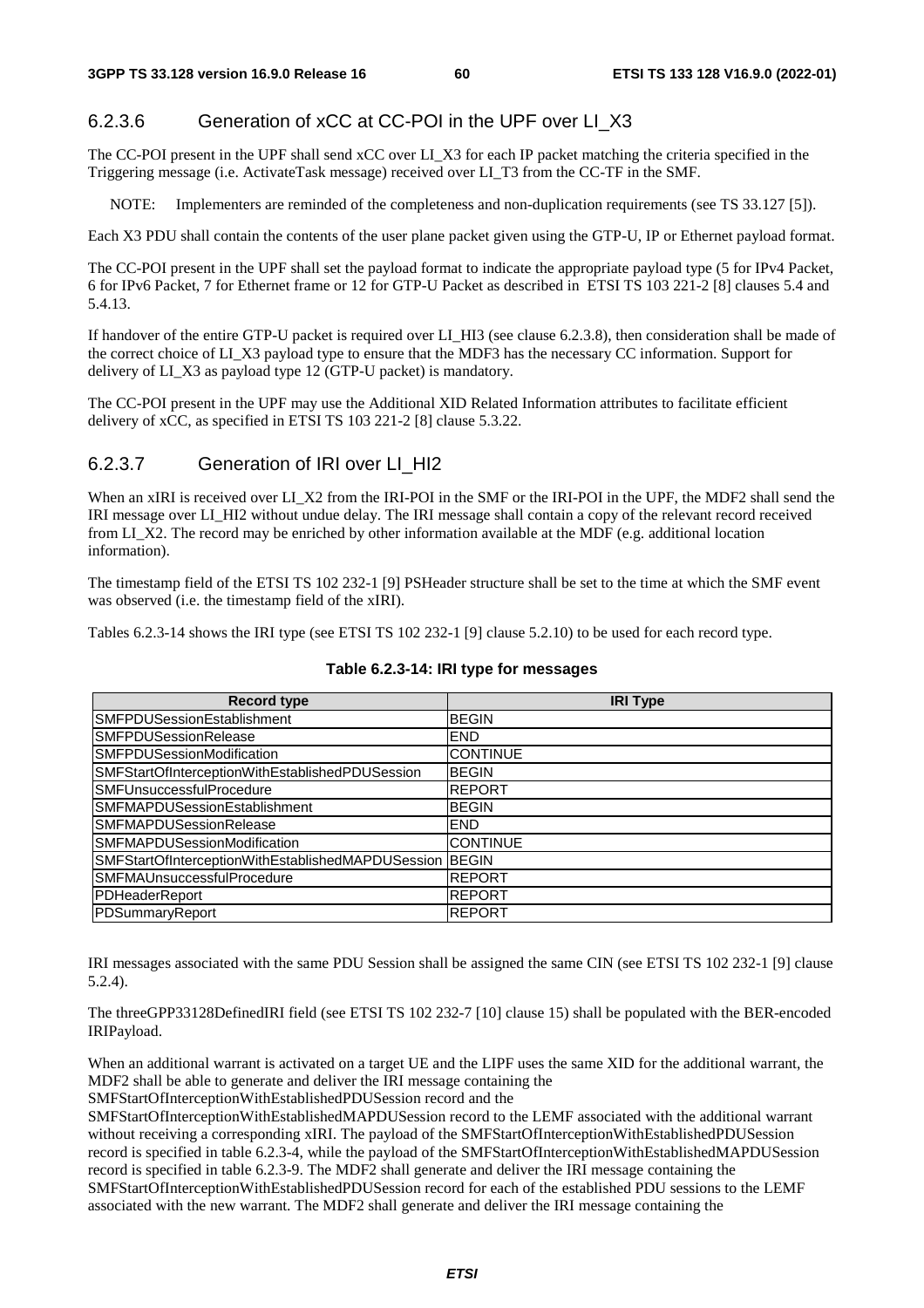SMFStartOfInterceptionWithEstablishedMAPDUSession record for each of the established MA PDU sessions to the LEMF associated with the new warrant.

When the delivery of packet header information is required and approach 2 described in clause 6.2.3.9 is used, the MDF2 shall generate the IRI message and send it over LI\_HI2 without undue delay when xCC is received over LI\_MDF from the MDF3. The MDF2 shall generate packet data header information as described in clause 6.2.3.5.

### 6.2.3.8 Generation of CC over LI\_HI3

When the xCC is received over LI\_X3, the MDF3 shall emit the CC over LI\_HI3 without undue delay.

The timestamp field of the ETSI TS 102 232-1 [9] PSHeader structure shall be set to the time that the UPF observed the data (i.e. the timestamp field of the xCC). The LIID and CID fields shall correctly reflect the target identity and communication session to which the CC belongs.

The MDF3 shall populate the threeGPP33128DefinedCC field (see clause 5.5.3 of the present document) with a BERencoded CCPayload structure containing either:

1. The uPFCCPDU field containing the GTP-U packet received over LI\_X3. It shall only be used if the content of the GTP-U packet is an IPv4 or IPv6 packet.

2. The extendedUPFCCPDU field as described in Table 6.2.3-15.

The MDF3 shall support delivery using either option.

#### **Table 6.2.3-15: ExtendedUPFCCPDU structure**

| Field name | <b>Description</b>                                                          | <b>M/C/C</b> |
|------------|-----------------------------------------------------------------------------|--------------|
| payload    | Payload of the GTP-U packet without GTP-U encapsulation. Content shall be   | ΙM           |
|            | supplied according to Table 6.2.3-16.                                       |              |
| qFI        | Shall be populated with the QoS Flow Identifier value from the GTP-U header | IC           |
|            | extension (see TS 38.415 [41] clause 5.5.3.3) if present over LI X3.        |              |

#### **Table 6.2.3-16: UPFCCPDUPayload structure**

| <b>Field name</b>  | <b>Description</b>               |
|--------------------|----------------------------------|
| <b>IuPFIPCC</b>    | IContains an IPv4 or IPv6 packet |
| luPFEthernetCC     | IContains an Ethernet frame      |
| luPFUnstructuredCC | IContains an unstructured packet |

## 6.2.3.9 Packet Data Information Reporting

As described in TS 33.127 [5] clause 6.2.3.1, the warrants that do not require the interception of communication contents may require IRI messages that require access to the user plane packets. One such service that requires such a capability is the packet data header information reporting which includes the following two IRI messages:

- Packet Data Header Reporting (PDHR).
- Packet Data Summary Reporting (PDSR).
- NOTE: Packet Data Header Reporting is done using the IRI messages containing the PDHeaderReport record and the Packet Data Summary Reporting is done using the IRI messages containing the PDSummaryReport record.

TS 33.127 [5] clause 6.2.3.1 provides two approaches for the generation of such IRI messages.

In approach 1, the IRI-TF present in the SMF triggers the IRI-POI present in the UPF to construct and deliver xIRIs to the MDF2 as described in clause 6.2.3.4. The details of these xIRIs are described in clause 6.2.3.5.

In approach 2, the CC-TF present in the SMF triggers the CC-POI present in the UPF to deliver the xCC to the MDF3 as described in clause 6.2.3.6. The MDF3 forwards the xCC to the MDF2 over the LI-MDF interface and MDF2 generates the IRI messages containing the PDHeaderReport and PDSummaryReport records from the xCC. The payload of PDHeaderReport and PDSummaryReport records are as described in clauses 6.2.3.5.3 and 6.2.3.5.4, tables 6.2.3-12 and 6.2.3-13. Note that in approach 2, the MDF2 generates these IRI messages containing PDHeaderReport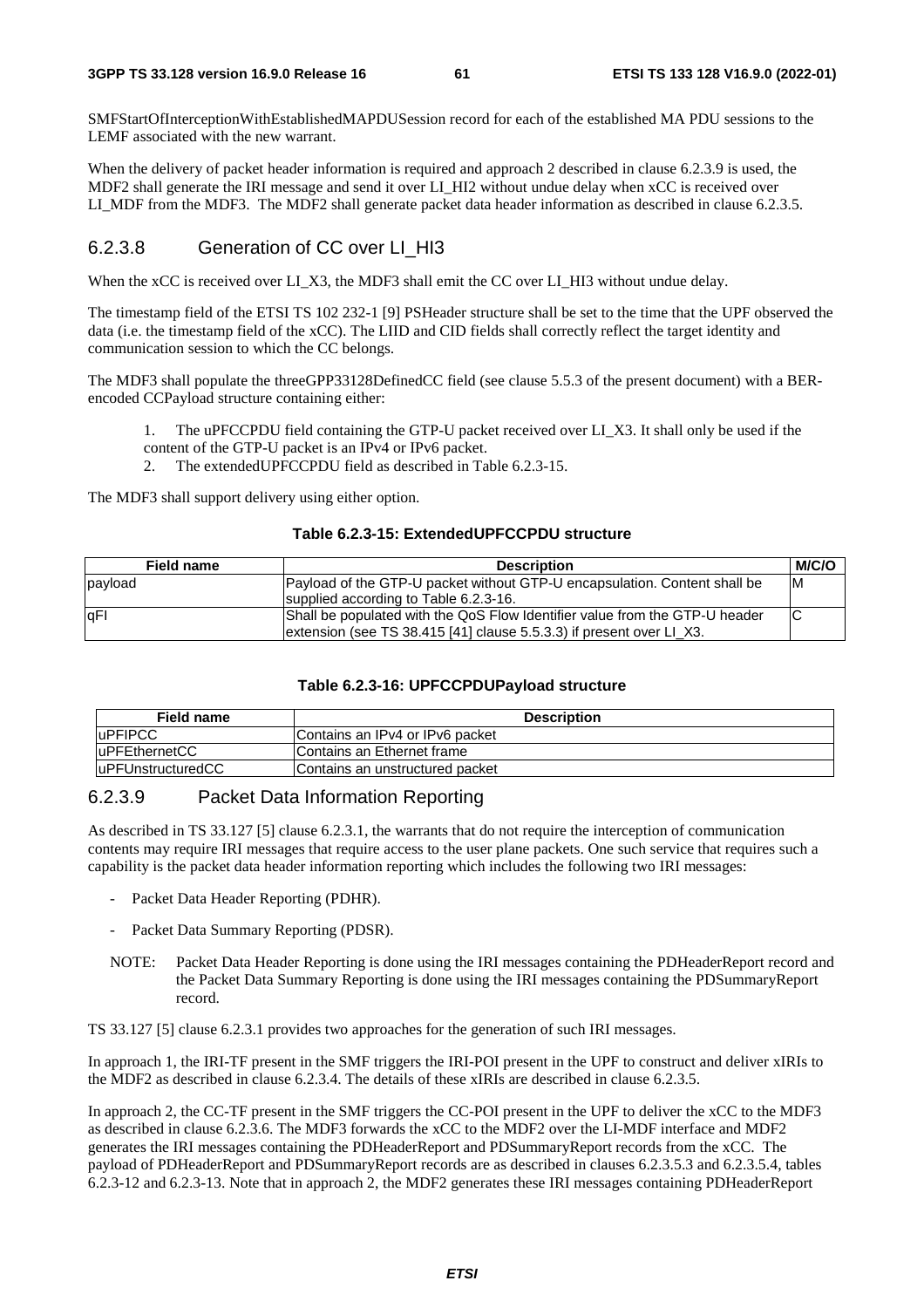and PDSummaryReport records without receiving the equivalent xIRI from an IRI-POI. The actions of MDF2, MDF3 and CC-TF in SMF are managed as part of the intercept data provisioned to them over the LI\_X1 interface.

## 6.2.3.10 Sharing LI state information over LI\_ST

### 6.2.3.10.1 Overview

TFs in SMFs in SMF sets need to share LI state information to avoid losing track of the XIDs and CorrelationIDs used in the tasks activated in the POI in the UPF when the triggered task control is transferred from one TF to another.

POIs in SMFs in SMF sets need to share LI state information to avoid losing track of the CorrelationIDs and sequence numbers used in the generation of xIRI when the interception is moved to another POI in the same SMF set.

The LIPF may request, store or remove any LI state records at any moment. The LIPF may revoke the credentials of any LI function to use the LI\_ST function via LI\_X0.

### 6.2.3.10.2 Storing LI state

The TF in the SMF shall store the LI state (related to a task active in the UPF POI) in the LISSF whenever the parent SMF stores session state for the relevant PDU session in the UDSF and whenever the parent SMF sends session state for the relevant PDU session to another SMF.

The POI in the SMF shall store the LI state (related to a task active in the SMF POI) in the LISSF whenever the parent SMF stores session state for the relevant PDU session in the UDSF and whenever the parent SMF sends session state for the relevant PDU session to another SMF.

When storing state, the LI function in the SMF shall use the state storage procedure specified in clause 5.10.2. During this procedure, the LI function shall add the following metadata to the RecordMeta for the record.

| <b>Field Name</b>   | <b>Description</b>                                                                                   | <b>M/C/O</b> |
|---------------------|------------------------------------------------------------------------------------------------------|--------------|
| PDUSessionID        | Ildentifier for the PDU session related to task.                                                     | ΙM           |
| <b>UDSFRecordID</b> | The recordID used by the parent SMF to store the associated SMF session<br>linformation in the UDSF. | ΙM           |
| LIStateRecordType   | ldentifier for the record type which can be "TFLIState" or "POILIState".                             | ΙM           |

#### **Table 6.2.3.10.2-1: Additional metadata for the RecordMeta**

The TF shall store the following information as the first record block (see TS 29.598 [50] clause 6.1.3.3.3.2), encoded as XML following the XSD schema given in Annex G.

|  | Table 6.2.3.10.2-2: TFLIState structure for storing TF state information in the LISSF |
|--|---------------------------------------------------------------------------------------|
|--|---------------------------------------------------------------------------------------|

| <b>Field Name</b>   | <b>Description</b>                                                                                                                                                                                          | M/C/O |
|---------------------|-------------------------------------------------------------------------------------------------------------------------------------------------------------------------------------------------------------|-------|
| <b>PDUSessionID</b> | Identifier for the PDU session related to task.                                                                                                                                                             | ΙM    |
| <b>XID</b>          | XID of the task object associated with the interception at the TF in SMF.                                                                                                                                   | ΙM    |
| CorrelationID       | Correlation ID to assign to interception product generated by the POI in the UPF.                                                                                                                           | ΙM    |
| TriggeredTasks      | Collection of information about tasks that the TF in SMF has activated in triggered<br>POIs in UPF due to interception for this PDU session. As a list of Triggered Task,<br>lsee Table 6.2.3.10.2-3 below. | ΙM    |

### **Table 6.2.3.10.2-3: TriggeredTask**

| <b>Field Name</b> | <b>Description</b>                                                                    | <b>M/C/C</b> |
|-------------------|---------------------------------------------------------------------------------------|--------------|
| <b>IXID</b>       | [XID of the task object associated with the interception at the triggered POI in UPF. | ΙM           |
| <b>INEID</b>      | NEID used in LI_T2/LI_T3 communication by the triggered POI in UPF.                   | M            |

The TF needs to specify the XID in order to avoid removing the LI state related to the same ProductID but a different task in the UPF POI, for example if there is more than one PDU session.

The SMF POI shall store the following information as the first record block (see TS 29.598 [50] clause 6.1.3.3.3.2), encoded as XML following the XSD schema given in Annex G.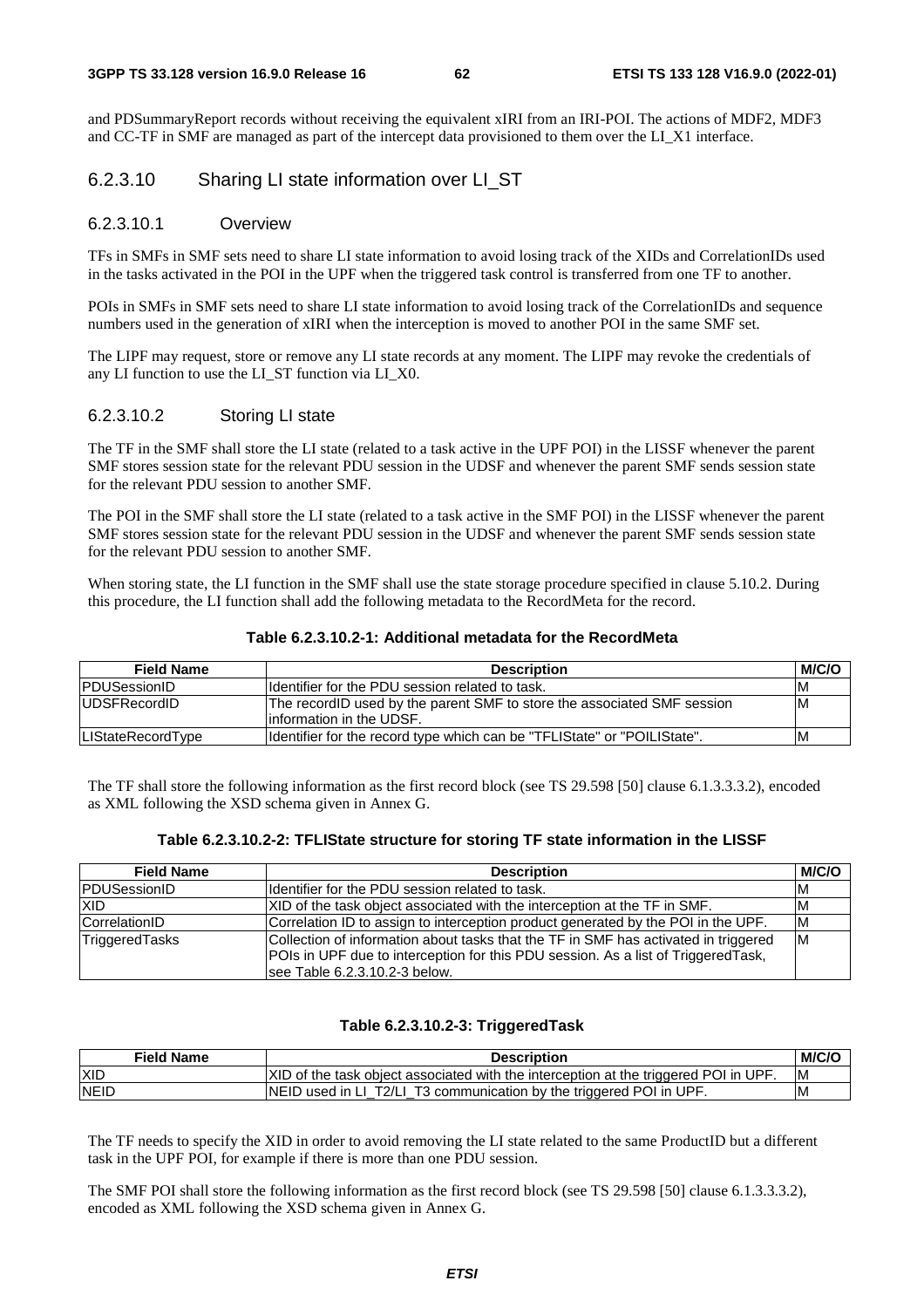| <b>Field Name</b>     | <b>Description</b>                                                                | M/C/O |
|-----------------------|-----------------------------------------------------------------------------------|-------|
| <b>PDUSessionID</b>   | Ildentifier for the PDU session related to task.                                  | ΙM    |
| <b>XID</b>            | IXID of the task object associated with the interception at the POI in SMF.       | ΙM    |
| <b>SequenceNumber</b> | Last sequence number used in the generation of xIRI.                              | ΙM    |
| CorrelationID         | Correlation ID to assign to interception product generated by the POI in the SMF. | lМ    |

**Table 6.2.3.10.2-4: POILIState structure for storing POI state information in the LISSF** 

### 6.2.3.10.3 Retrieving LI state

When the TF in an SMF in an SMF set is provisioned by the LIPF with a specific XID and access to an LISSF function, the TF shall use the LISSF to retrieve LI state information.

If the implementation of the SMF set does not ensure that active SM contexts are always present in some SMF of the SMF set, when a task previously provisioned by the LIPF in the TF is deactivated, the TF shall request the records associated to the XID (received from the LIPF) from the LISSF, by performing a search as described in clause 5.10.3, using the XID as a search criteria. If no records are found, the TF may assume that no previous interception has occurred and proceed accordingly.

When a TF detects that its parent SMF is retrieving state for a targetted PDU session from the UDSF, the TF shall request records associated with that PDU session from the LISSF by performing a search as described in clause 5.10.3 and using the UDSFRecordID used by the SMF as a search criteria. When a TF detects that its parent SMF is receiving state for a targetted PDU session from another SMF, the TF shall request records associated with that PDU session from the LISSF by performing a search as described in clause 5.10.3 and using the XID of the task related to the target of that PDU session. If no records are found, the TF may assume that no previous interception has occurred and proceed accordingly. Implementers should be aware that multiple records may be returned.

When an SMF POI detects that its parent SMF is retrieving state for a targetted PDU session from the UDSF, the POI shall request records associated with that PDU session from the LISSF by performing a search as described in clause 5.10.3 and using the UDSFRecordID used by the SMF as a search criteria. When an SMF POI detects that its parent SMF is receiving state for a targetted PDU session from another SMF, the SMF POI shall request records associated with that target PDU session from the LISSF by performing a search as described in clause 5.10.3 and using the XID of the task related to the target of that PDU session. If no records are found, the SMF POI may assume that no previous interception has occurred and proceed accordingly.

### 6.2.3.10.4 Removing LI state

When a task is deactivated successfully in the UPF POI, the TF shall remove the LI state record from the LISSF as described in clause 5.10.4.

When a task is deactivated in the SMF POI, the POI shall remove the LI state record from the LISSF as described in clause 5.10.4.

## 6.2.4 LI at UDM for 5G

## 6.2.4.1 General description

In 5G packet core network, the UDM provides the unified data management for UE. The UDM shall have LI capabilities to generate the target UE's service area registration related xIRI. See clause 7.2.2 for the details.

## 6.2.5 LI at SMSF

## 6.2.5.1 Provisioning over LI\_X1

The IRI-POI present in the SMSF is provisioned over LI\_X1 by the LIPF using the X1 protocol as described in clause 5.2.2.

The IRI-POI in the SMSF shall support the following target identifier formats in the ETSI TS 103 221-1 [7] messages:

- SUPIIMSI.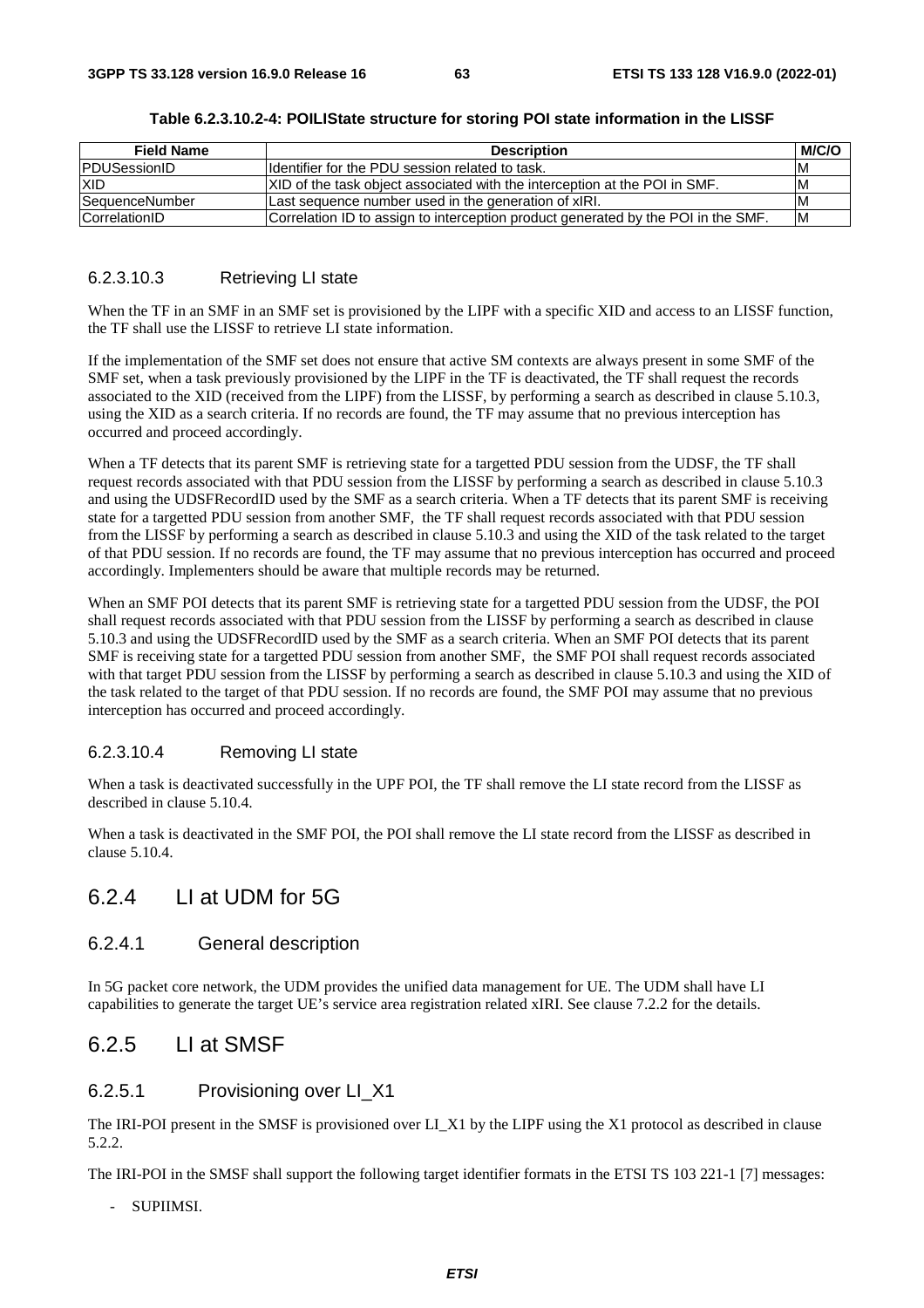- SUPINAI.
- PEIIMEI.
- PEIIMEISV.
- GPSIMSISDN.
- GPSINAI.

Table 6.2.5-1 shows the minimum details of the LI\_X1 ActivateTask message used for provisioning the IRI-POI in the SMSF.

| ETSI TS 103 221-1 [7] field name                 | <b>Description</b>                                                                                                                                                                                                           | M/C/O |
|--------------------------------------------------|------------------------------------------------------------------------------------------------------------------------------------------------------------------------------------------------------------------------------|-------|
| <b>XID</b>                                       | XID assigned by LIPF.                                                                                                                                                                                                        | ΙM    |
| TargetIdentifiers                                | One of the target identifiers listed in the paragraph above.                                                                                                                                                                 | ΙM    |
| DeliveryType                                     | Set to "X2Only".                                                                                                                                                                                                             | ΙM    |
| ListOfDIDs                                       | Delivery endpoints for LI_X2 for the IRI-POI in the SMSF. These delivery<br>endpoints are configured using the CreateDestination message as described<br>in ETSI TS 103 221-1 [7] clause 6.3.1 prior to the task activation. | IМ    |
| TaskDetailsExtensions/<br><b>ISMSFExtensions</b> | This field shall be included if the delivery of the full TPDU is not authorised.<br>See Table 6.2.5-2.                                                                                                                       | IC    |

#### **Table 6.2.5-1: ActivateTask message for the IRI-POI in the SMSF**

#### **Table 6.2.5-2: TruncateTPUserData Parameters**

| <b>Field Name</b>         | <b>Description</b>                                                                                                                                       | <b>M/C/C</b> |
|---------------------------|----------------------------------------------------------------------------------------------------------------------------------------------------------|--------------|
| <b>TruncateTPUserData</b> | If included, the truncatedSMSTPDU field of the sMSTPDUData (as described C                                                                               |              |
|                           | in Table 6.2.5-7) structure shall be used when applicable (see text below<br>Itable). If absent, the sMSTPDU field of the sMSTPDUData structure shall be |              |
|                           | used.                                                                                                                                                    |              |

If the TruncateTPUserData field of the LI\_X1 ActivateTask message is included, the IRI-POI in the SMSF shall use the truncatedSMSTPDU field in xIRI generated at the IRI-POI in the SMSF for SMS-SUBMIT and SMS-DELIVER TPDUs, otherwise, the sMSTPDU field shall be used.

The MDF2 listed as the delivery endpoint for the LI\_X2 generated by the IRI-POI in the SMSF shall be provisioned over LI\_X1 by the LIPF using the X1 protocol as described in clause 5.2.2. If SMS Content delivery is not authorized, the MDF2 shall be provisioned with the TruncateTPUserData included, otherwise it shall be be left absent.

Table 6.2.5-3 shows the minimum details of the LI\_X1 ActivateTask message used for provisioning the MDF2.

#### **Table 6.2.5-3: ActivateTask message for MDF2**

| ETSI TS 103 221-1 [7] field                      | <b>Description</b>                                                                                                                                                                                                            |    |
|--------------------------------------------------|-------------------------------------------------------------------------------------------------------------------------------------------------------------------------------------------------------------------------------|----|
| name                                             |                                                                                                                                                                                                                               |    |
| <b>XID</b>                                       | XID assigned by LIPF.                                                                                                                                                                                                         | M  |
| TargetIdentifiers                                | One of the target identifiers listed in clause 6.2.5.1.                                                                                                                                                                       | M  |
| DeliveryType                                     | Set to "X2Only". (Ignored by the MDF2).                                                                                                                                                                                       | M  |
| ListOfDIDs                                       | Delivery endpoints for LI_X2 for the IRI-POI in the SMSF. These delivery<br>endpoints are configured using the CreateDestination message as described<br>in ETSI TS 103 221-1 [7], clause 6.3.1 prior to the task activation. | ΙM |
| <b>ListOfMediationDetails</b>                    | Sequence of Mediation Details, See Table 6.2.5-4.                                                                                                                                                                             | M  |
| TaskDetailsExtensions/<br><b>ISMSFExtensions</b> | This field shall be included if the delivery of the full TPDU is not authorised.<br>lSee Table 6.2.5-2.                                                                                                                       | C  |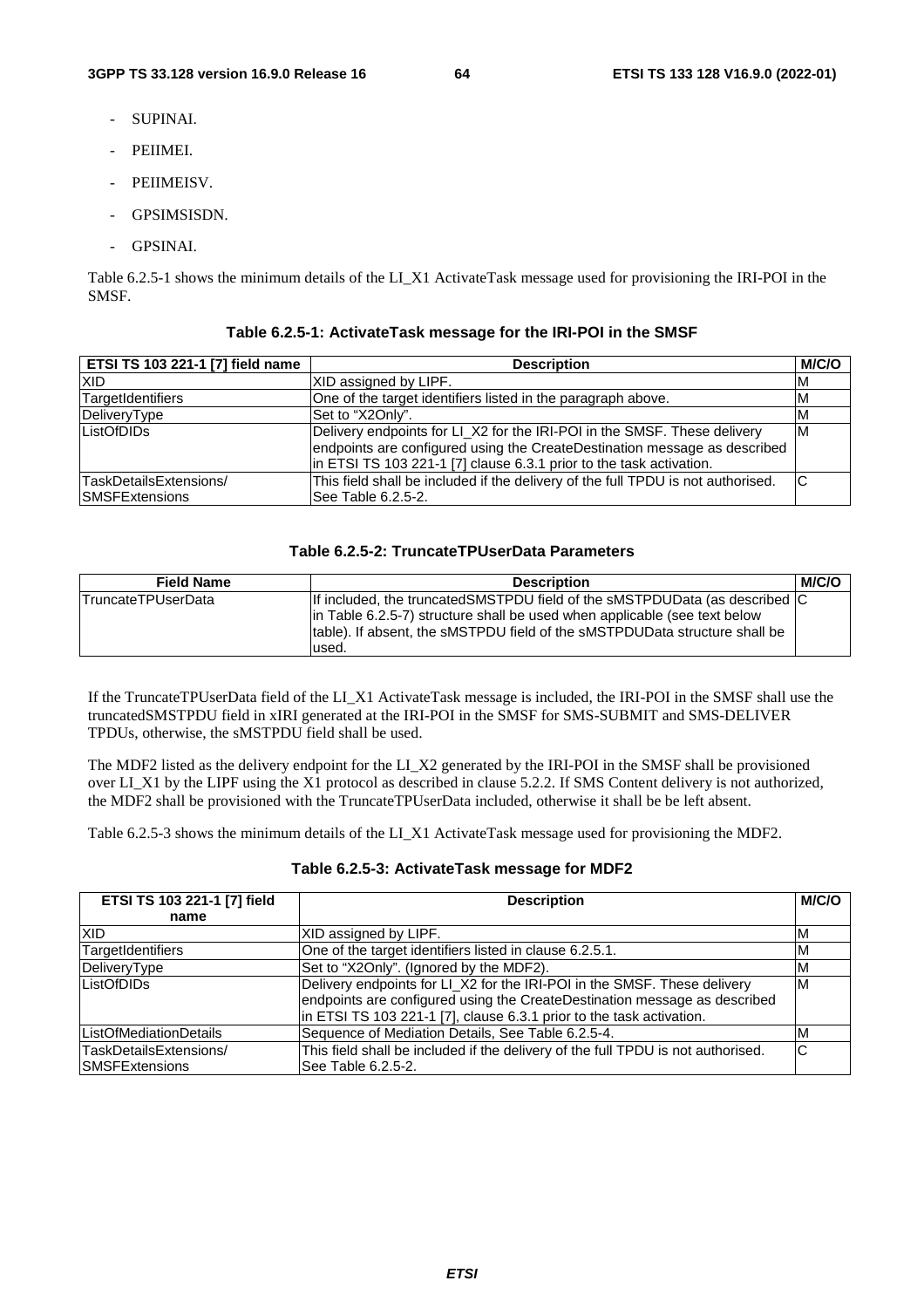| ETSI TS 103 221-1 [7] field | <b>Description</b>                                                                                                                                                                                                                                                                                                                         |    |  |  |
|-----------------------------|--------------------------------------------------------------------------------------------------------------------------------------------------------------------------------------------------------------------------------------------------------------------------------------------------------------------------------------------|----|--|--|
| name                        |                                                                                                                                                                                                                                                                                                                                            |    |  |  |
| <b>LIID</b>                 | Lawful Interception ID associated with the task.                                                                                                                                                                                                                                                                                           | ιM |  |  |
| DeliveryType                | Set to "HI2Only".                                                                                                                                                                                                                                                                                                                          | M  |  |  |
| <b>ListOfDIDs</b>           | Details of where to send the IRI for this LIID. Shall be included if deviation from C<br>the ListofDIDs in the ActivateTask message is necessary. If included, the<br>ListOfDIDs in the Mediation Details shall be used instead of any delivery<br>destinations specified in the ListOfDIDs field in the ActivateTask Message.             |    |  |  |
| <b>ServiceScoping</b>       | Shall be included to Identify the service(s) and associated service-related<br>delivery settings for this LIID. May include more than one instance of this<br>parameter to allow for different combinations of sub-parameters associated<br>with a single LIID. This parameter is defined in ETSI TS 103 221-1 [7], Annex<br>C. Table C.2. | C  |  |  |

### **Table 6.2.5-4: Mediation Details for MDF2**

### 6.2.5.2 Generation of xIRI over LI\_X2

The IRI-POI present in the SMSF shall send xIRI over LI\_X2 for the event listed in TS 33.127 [5] clause 6.2.5.3, the details of which are described in the following sub-clause.

## 6.2.5.3 SMS Message

The IRI-POI in the SMSF shall generate an xIRI containing an SMSMessage record for the following cases:

#### SMS-MO case:

When a target UE originates an SMS message or when any UE originates an SMS message destined to a target non-local ID.

### SMS-MT case:

- When an SMS message delivery to a target UE is attempted or when an SMS message delivery originated from a target non-local ID is attempted to any UE.
- When an SMS message is successfully delivered to a target UE or when an SMS message originated from a target non-local ID is successfully delivered to any UE.

The SMS-MT case can also apply to the scenario when a receipt of SMS delivery from the far end is delivered successfully to the target UE or when a receipt of SMS delivery from a target non-Local ID is successfully delivered to the originating UE.

The IRI-POI present in the SMSF shall generate the xIRI containing the SMSMessage record when it detects following events:

- The SMSF receives an SMCP message CP-DATA\_RP-DATA [SMS-SUBMIT, SMS-COMMAND] (via AMF in Nsmsf\_SMService\_UplinkSMS message) from a target UE.
- The SMSF receives an SMCP message CP-DATA\_RP-DATA [SMS-SUBMIT] (via AMF in Nsmsf\_SMService\_UplinkSMS message) from any UE with TP-DA field within the SMS-SUBMIT containing a target non-Local ID and SMSF returns the SMCP: CP-ACK to that originating UE.
- The SMSF receives an SMCP message CP-DATA\_RP-DATA [SMS-COMMAND] (via AMF in Nsmsf\_SMService\_UplinkSMS message) from any UE with TP-DA field within the SMS-COMMAND containing a target non-Local ID and SMSF returns the SMCP: CP-ACK to that originating UE.
- The SMSF receives a TCAP message MAP MT-FORWARD-SHORT-MESSAGE Request [SMS-DELIVER, SMS-STATUS-REPORT] destined to a target UE.
- The SMSF receives a TCAP message MAP MT-FORWARD-SHORT-MESSAGE Request [SMS-DELIVER] destined to any UE with the TP-OA field within the SMS-DELIVER containing a target non-Local ID.
- The SMSF receives a TCAP message MAP MT-FORWARD-SHORT-MESSAGE Request [SMS-STATUS-REPORT] destined to any UE with the TP-RA field within the SMS-STATUS-REPORT containing a target non-Local ID.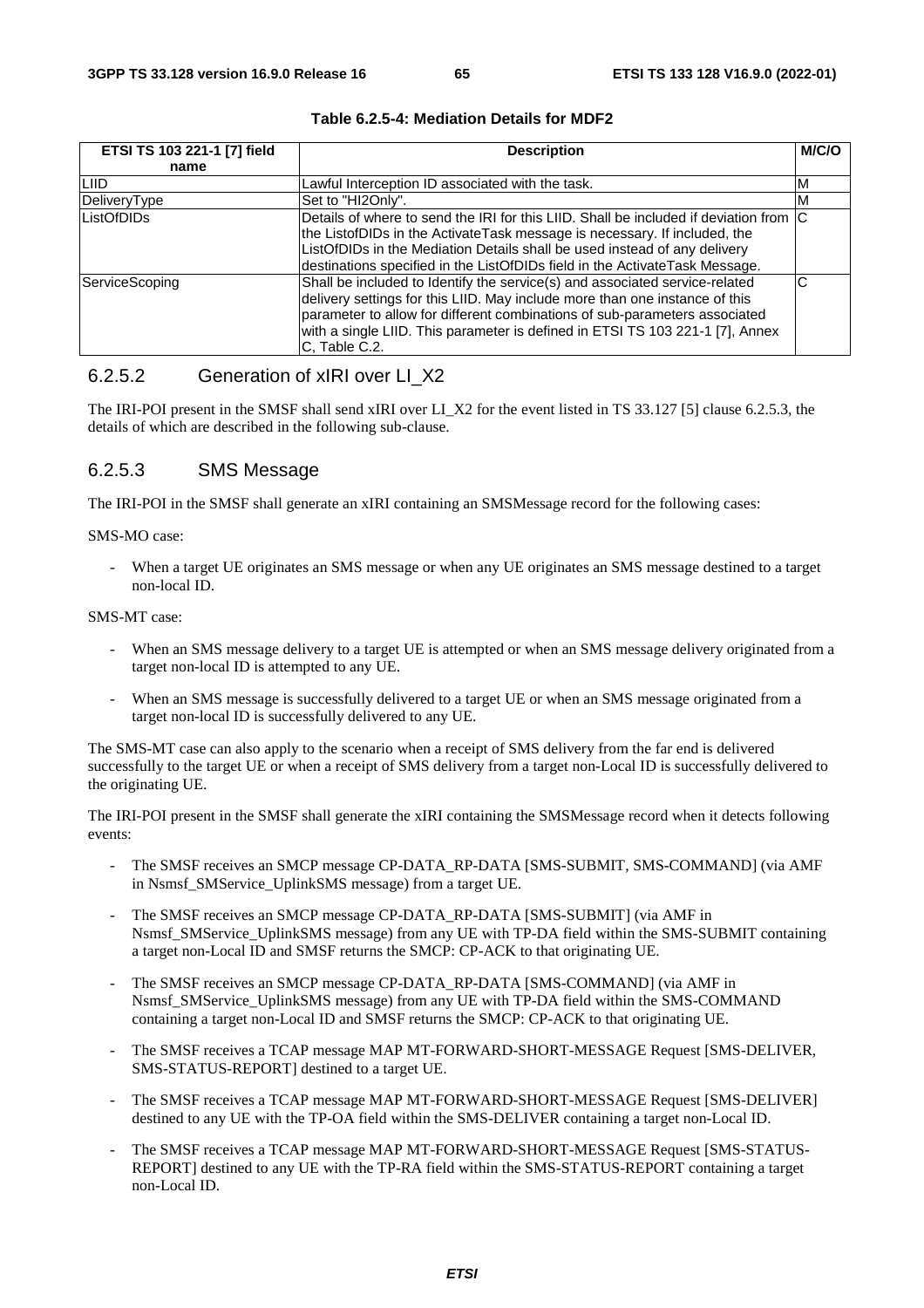The IRI-POI present in the SMSF shall generate the xIRI containing the SMSReport record when it detects following events:

- The SMSF sends a SMCP message CP-DATA\_RP-ACK [SMS-SUBMIT-REPORT] (via AMF in Namf Communication\_N1N2MessageTransfer message) in response to a previously intercepted CP-DATA\_RP-DATA.
- The SMSF sends a SMCP message CP-DATA\_RP-ERROR [SMS-SUBMIT-REPORT] (via AMF in Namf Communication\_N1N2MessageTransfer message) in response to a previously intercepted CP-DATA\_RP-DATA.
- The SMSF sends a TCAP message MAP MT-FORWARD-SHORT-MESSAGE Response [SMS-DELIVER-REPORT] in response to a previously intercepted MAP MT-FORWARD-SHORT-MESSAGE Request.
- NOTE 1: In the above-mentioned descriptions, the requirements of target Non-Local ID do not apply when both originating and terminating users of an SMS message are served by the same CSP. The method used to identify a target non-Local ID is different from the method used to identify a local target ID.

If the IRI-POI is provisioned with the TruncateTPUserData parameter included and the IRI-POI is generating xIRI for the SMS-SUBMIT type (TS 23.040 [18] Clause 9.2.2.2) or SMS-DELIVER type (TS 23.040 [18] Clause 9.2.2.1) TPDUs, the IRI-POI shall use the truncatedSMSTPDU (as described in Table 6.2.5-7), otherwise, the IRI-POI shall use the sMSTPDU.

| <b>Field name</b>   | <b>Description</b>                                                                                                                                                                                                     |   |  |  |
|---------------------|------------------------------------------------------------------------------------------------------------------------------------------------------------------------------------------------------------------------|---|--|--|
| originatingSMSParty | Identity of the originating SMS party. See NOTE 2.<br>M                                                                                                                                                                |   |  |  |
| terminatingSMSParty | Identity of the terminating SMS party. See NOTE 3.<br>М                                                                                                                                                                |   |  |  |
| direction           | Direction of the SMS with respect to the target. See NOTE 4.                                                                                                                                                           | M |  |  |
| llinkTransferStatus | Indicates whether the SMSF sent the TPDU to the next network element. See<br>M<br>NOTE 5.                                                                                                                              |   |  |  |
| otherMessage        | C<br>In the event of a server-initiated transfer, indicates whether the server will send<br>another SMS. May be omitted if the transfer is target-initiated. See NOTE 6.                                               |   |  |  |
| location            | Location information associated with the target sending or receiving the SMS, if<br>available and authorised. See NOTE 7.<br>Encoded as a userLocation parameter (location>locationInfo>userLocation), see<br>Annex A. |   |  |  |
| peerNFAddress       | Address of the other network function (SMS-GMSC/IWMSC/SMS-Router)<br>involved in the communication of the SMS, if available.                                                                                           | С |  |  |
| peerNFType          | Type of the other network function (SMS-GMSC/IWMSC/SMS-Router) involved<br>in the communication of the SMS, if available.                                                                                              | C |  |  |
| IsMSTPDUData        | See Table 6.2.5-7. This is conditional only for backwards compatibility.                                                                                                                                               | С |  |  |
| messageType         | See Table 6.2.5-8. This is conditional only for backwards compatibility.                                                                                                                                               | С |  |  |
| rPMessageReference  | The SM-RL Message Reference of the message per TS 24.011 [46] clause 7.3.<br>This is conditional only for backwards compatibility.                                                                                     | C |  |  |

### **Table 6.2.5-5: Payload for SMSMessage record**

The sMSTPDU field shall always be used for the sMSTPDUData field of the SMSReport record.

#### **Table 6.2.5-6: Payload for SMSReport record**

| <b>Field name</b>          | <b>Description</b>                                                                     |          |  |
|----------------------------|----------------------------------------------------------------------------------------|----------|--|
| location                   | Location information associated with the target sending or receiving the SMS, if $ C $ |          |  |
|                            | lavailable and authorised. See NOTE 7.                                                 |          |  |
| <b>IsMSTPDUData</b>        | SMS TPDU, encoded as per TS 23.040 [18] clause 9.                                      | ΙM       |  |
| messageType                | lSee Table 6.2.5-8.                                                                    | ΙM       |  |
| <b>IrPMessageReference</b> | The SM-RL Message Reference of the message per TS 24.011 [46] clause 7.3.              | <b>M</b> |  |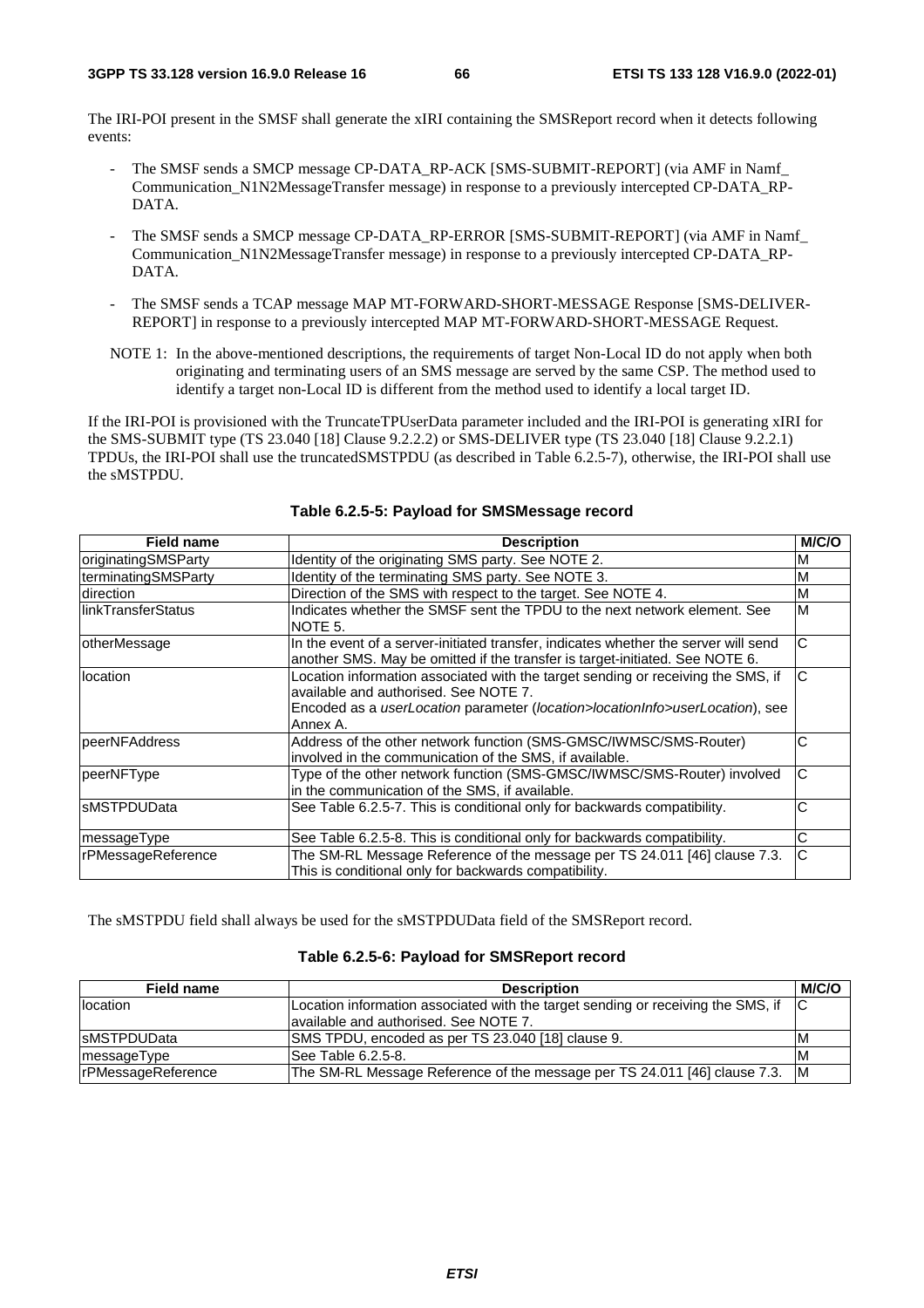| <b>Field name</b> | <b>Description</b>                                                              |
|-------------------|---------------------------------------------------------------------------------|
| <b>ISMSTPDU</b>   | SM-TL PDU encoded per the PDUs defined in TS 23.040 [18] clause 9.2.2. Shall be |
|                   | Ichosen if the TruncateTPUserData Parameter is absent.                          |
| truncatedSMSTPDU  | SM-TL PDU encoded per the PDUs defined in TS 23.040 [18] clause 9.2.2 but       |
|                   | truncated to remove TP-User-Data (TS 23.040 [18] clause 9.2.3.24). Shall be     |
|                   | Ichosen if the TruncateTPUserData Parameter is set.                             |

#### **Table 6.2.5-7: SMSTPDUData field**

#### **Table 6.2.5-8: SMSMessageType values**

| messageType value   RP MTI Value |      | <b>RP Message Type</b>               | <b>TP-MTI Value</b> | <b>SMS TPDU Message Type</b> |
|----------------------------------|------|--------------------------------------|---------------------|------------------------------|
| deliver                          | 001  | RP-DATA (network→UE)                 | 00                  | <b>ISMS-DELIVER</b>          |
| deliverReportAck                 | 010  | RP-ACK (UE→network)                  | 00                  | SMS-DELIVER-REPORT           |
| deliverReportError               | 100  | RP-ERROR (UE→network)                | 00                  | SMS-DELIVER-REPORT           |
| statusReport                     | 1001 | IRP-DATA (network→UE)                | 10                  | ISMS-STATUS-REPORT           |
| command                          | 000  | RP-DATA (UE→network)                 | 10                  | ISMS-COMMAND                 |
| submit                           | 000  | RP-DATA (UE→network)                 | I01                 | <b>SMS-SUBMIT</b>            |
| submitReportAck                  | 011  | $R$ P-ACK (network $\rightarrow$ UE) | I01                 | ISMS-SUBMIT-REPORT           |
| <b>IsubmitReportError</b>        | 101  | IRP-ERROR (network→UE)               | 01                  | ISMS-SUBMIT-REPORT           |
| reserved                         |      | Reserved                             |                     | Reserved                     |

The IRI-POI in the SMSF shall populate the messageType field with the values listed in table 6.2.5-8 based on the SMS TPDU message type (see TS 23.040 [18] clause 9.2.2) and the RP Message Type (see TS 24.011 [46] clause 8.2.2) that triggered the generation of the xIRI. The SMS TPDU Message Type is indicated by the value of the TP-Message Type Indicator (TP-MTI) (see TS 23.040 [18] clause 9.2.3.1) as described in TS 23.040 [18] clause 9.2.3.1. The RP Message Type is indicated by the value of the RP MTI (See TS 24.011 [46] clause 8.2.2).

- NOTE 2: For the SMS-MO case, the originating party is the address of the UE from which the SMSF receives the CP-DATA\_RP-DATA [SMS-SUBMIT, SMS-COMMAND] message (via AMF in the Nsmsf\_SMService\_UplinkSMS). The GPSI is one of the data fields used in the Nsmsf related messages (see TS 29.540 [21]). Alternatively, the SMSF may find the originating party address in the same way it finds the address when generating charging records. For SMS-MT case, this is derived from TP-OA field (TS 23.040 [18]) for SMS-DELIVER TPDUs or the TP-RA field (TS 23.040 [18]) for SMS-STATUS-REPORT TPDUs. In cases where the originatingSMSParty is not a GPSI, PEI, or SUPI, the sMSAddress parameter is populated with the octets received in the field used to derive the address (as per TS 23.040 [18] clause 9.1.2.5).
- NOTE 3: For SMS-MT case, the terminating party is the address of the UE to which the SMSF sends the CP-DATA\_RP-DATA [SMS-DELIVER, SMS-STATUS-REPORT] message (via AMF in Namf Communications N1N2MessageTransfer). The GPSI is one of the data fields used in the Namf related messages (TS 29.518 [22]). Alternatively, the SMSF may find the terminating party address in the same way it finds the address when generating charging records. For SMS-MO case, this is derived from the TP-DA field (TS 23.040 [18]). In cases where the terminatingSMSParty is not a GPSI, PEI, or SUPI, the sMSAddress parameter is populated with the octets received in the field used to derive the address (as per TS 23.040 [18] clause 9.1.2.5).
- NOTE 4: For the SMS-MO case, for SMS originated from the target UE, the value fromTarget is used and for SMS destined to target Non-local ID, the toTarget is used. For SMS-MT case, for SMS terminated to the target UE, the value toTarget is used and for SMS originated from a target Non-local ID, the fromTarget is used.

NOTE 5: This field is set to transferSucceeded or transferFailed as follows:

- SMS-MO case:
	- To transferSucceeded: when the IRI-POI in the SMSF detects that SMSF sends the MO-FORWARD-SHORT-MESSAGE-Request [SMS-SUBMIT] message to the SMS-IWMSC.
	- To transferFailed: when the IRI-POI in SMSF detects the scenarios where SMSF cannot send the MO-FORWARD-SHORT-MESSAGE-Request [SMS-SUBMIT] to the SMS-IWMSC, but still generates an xIRI containing the SMSMessage record.
- SMS-MT case: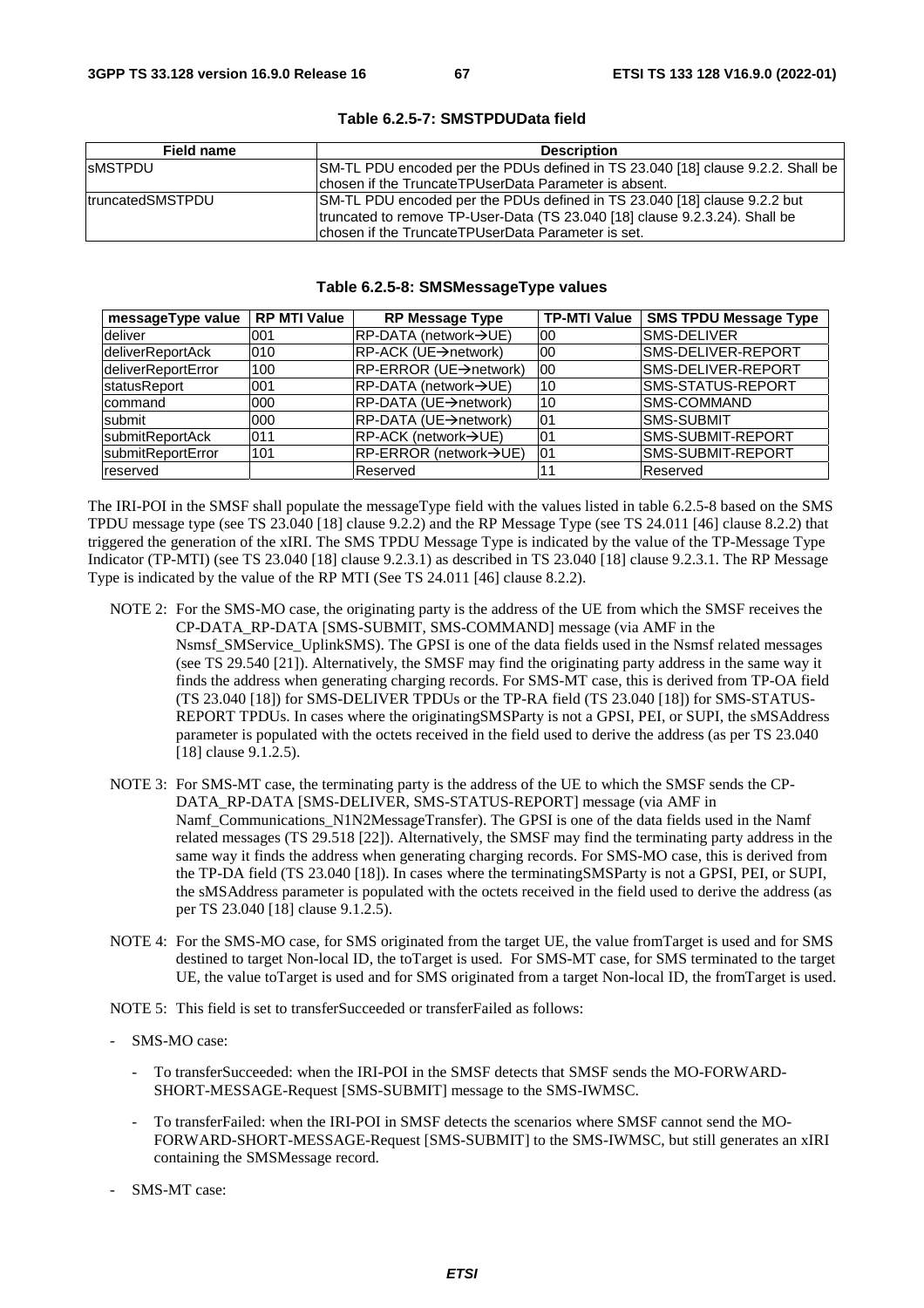- To transferSucceeded: when the IRI-POI in the SMSF detects that SMSF sends the MT-FORWARD-SHORT-MESSAGE-Response [SMS-DELIVER-REPORT] message to the SMS-IWMSC.
- To transferFailed: when the IRI-POI in SMSF detects the scenarios where SMSF cannot send the MT-FORWARD-SHORT-MESSAGE-Response [SMS-DELIVER-REPORT] to the SMS-GMSC, but an xIRI containing the SMSMessage record is still generated.
- NOTE 6: This is only applicable to the SMS-MT case and can be derived from the TP-MMS (More Message to Send) field present in the SMS-DELIVER sent to the UE (via AMF in the Namf\_Communications\_N1N2MessageTransfer).
- NOTE 7: This is derived from the ueLocation field of SmsRecord IE received from the AMF in the Nsmsf\_SMService\_UplinkSMS message (TS 29.540 [21]). For the SMSMessage record, the SMCP message is CP-DATA\_RP-DATA [SMS-SUBMIT, SMS-COMMAND] and for the SMSReport record, the SMCP message is CP-DATA-RP-ACK [SMS-DELIVER-REPORT]. This value is encoded as a *userLocation* parameter (*location>locationInfo>userLocation*), see Annex A.

## 6.2.5.4 Generation of IRI over LI\_HI2

When an xIRI containing the SMSMessage record is received over LI\_X2 from the IRI-POI in SMSF, the MDF2 shall send the IRI message over LI\_HI2 without undue delay. The IRI message shall contain a copy of the SMSMessage record received over LI\_X2. The SMSMessage record may be enriched by other information available at the MDF (e.g. additional location information).

If the MDF2 is provisioned with the TruncateTPUserData parameter included, the truncatedSMSTPDU field shall be used in SMSMessage IRI message, otherwise, the sMSTPDU field shall be used.

The threeGPP33128DefinedIRI field (see ETSI TS 102 232-7 [10] clause 15) shall be populated with the BER-encoded IRIPayload.

The timestamp field of the psHeader structure shall be set to the time that the SMSF event was observed (i.e. the timestamp field of the xIRI).

Each SMSMessage record shall be delivered as an IRI REPORT (see ETSI TS 102 232-1 [9] clause 5.2.10) with a new CIN assigned (see ETSI TS 102 232-1 [9] clause 5.2.4).

Each SMSReport record shall be delivered as a separate IRI REPORT (see ETSI TS 102 232-1 [9] clause 5.2.10) with the same CIN as the IRI REPORT of the associated SMSMessage record.

# 6.2.6 LI support at NRF

The SIRF present within the NRF provides SBA-related information to the LIPF over the LI\_SI interface. Details for this interface are not considered in the present document and are for further study.

# 6.3 4G

## 6.3.1 General

The present document allows two options for EPC LI stage 3 interfaces for 4G / LTE:

- 1. Use LI\_X1, LI\_X2 and LI\_X3 interfaces specified below in the present document for stage 3.
- 2. Use TS 33.107 [36] clause 12 natively as defined in that document.

In both cases, the present document specifies the stage 3 for the LI\_HI1, LI\_HI2 and LI\_HI3 interfaces.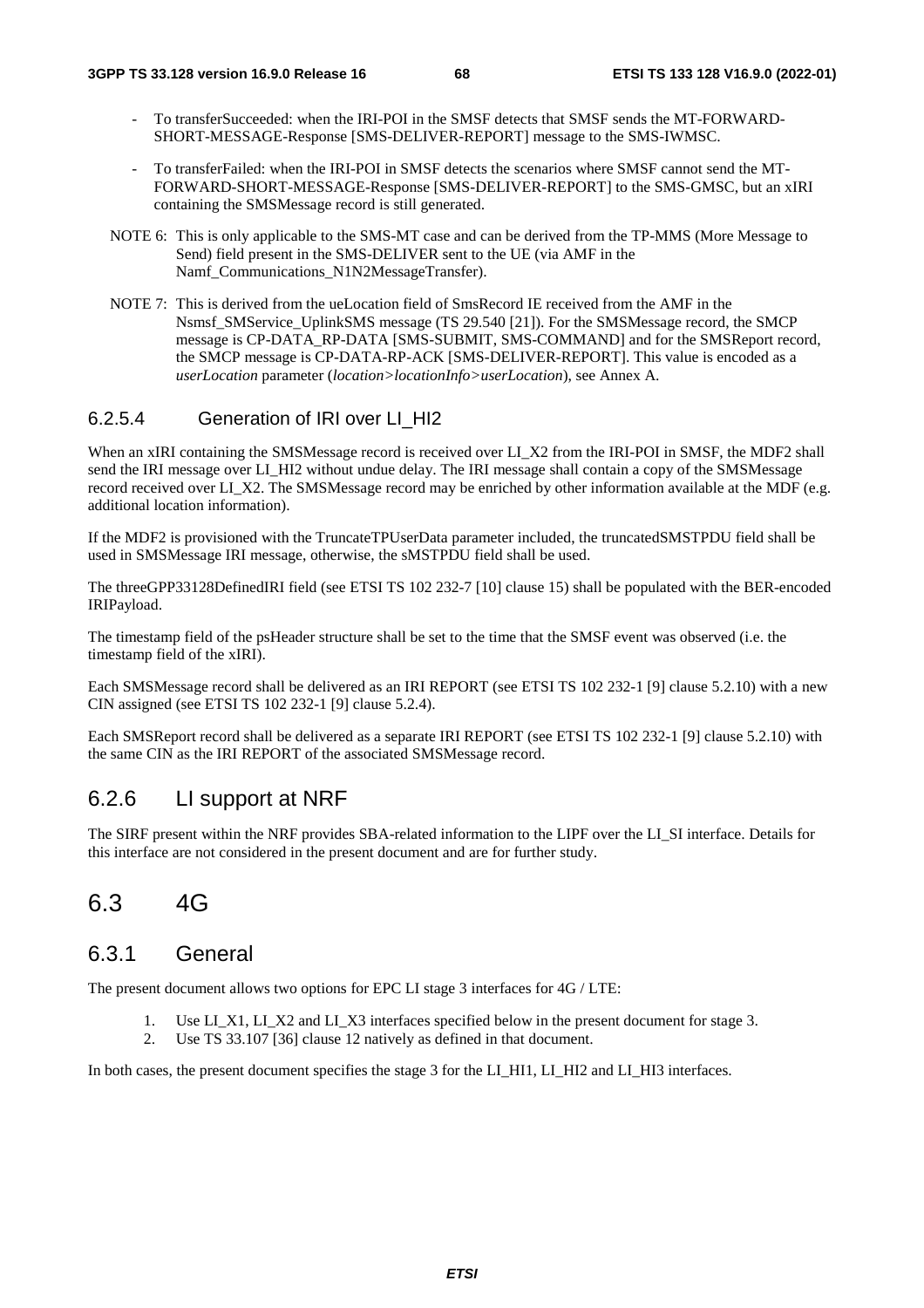# 6.3.2 LI at MME

## 6.3.2.1 Provisioning over LI\_X1

The IRI-POI present in the MME is provisioned over LI\_X1 by the LIPF using the X1 protocol as described in clause 5.2.2.

The POI in the MME shall support the target identifiers specified in TS 33.107 [36] clause 12.2.1.1:

- IMSI (using the IMSI target identifier format from ETSI TS 103 221-1 [7]).
- MSISDN (using the E164Number target identifier format from ETSI TS 103 221-1 [7]).
- ME Identity (using the IMEI target identifier format from ETSI TS 103 221-1 [7]).

## 6.3.2.2 Generation of xIRI over LI\_X2

### 6.3.2.2.1 General

The IRI-POI present in the MME shall send the xIRIs over LI\_X2 for each of the events listed in TS 33.107 [36] clause 12.2.1.1, the details of which are specified in clause 12.2.3 of the same TS, and in case of SMS over NAS as specified in clause 18.2.4 of TS 33.107 [36].

For all records except MMEIdentifierAssociation (see clause 6.3.2.2.2), the IRI-POI present in the MME shall set the payload format to EpsHI2Operations.EpsIRIContent (value 14), see clause 5.3 and ETSI TS 103 221-2 [8] clause 5.4. The payload field shall contain an EpsHI2Operations.EpsIRIContent structure encoded according to TS 33.108 [12] clauses 10.5, 15.2 and B.9.

As the LIID may be not available at the MME but is mandatory in EpsHI2Operations.EpsIRIContent according to Annex B.9 of TS 33.108 [12], its value in the lawfulInterceptionIdentifier field of the encoded PDU shall be set to the fixed string "LIIDNotPresent".

In addition to the xIRIs events listed in TS 33.107 [36], the MME shall support xIRI containing the MMEIdentiferAssociation record in clause 6.3.2.2.2.

The IRI-POI in the MME shall only generate xIRI containing the MMEIdentifierAssociation record in the following scenarios;

- IdentifierAssociation: MMEIdentifierAssociation and Tracking Area/EPS Location Update (see TS 33.107 [36] clause 12.2.1.2) records shall be generated. No other record types shall be generated for that target.
- All: All MME record types shall be generated.

## 6.3.2.2.2 MME identifier association

The IRI-POI present in the MME shall generate an xIRI containing an MMEIdentifierAssociation record when the IRI-POI present in the MME detects a new identifier association for a UE matching one of the target identifiers provided via LI\_X1. Generation of this record is subject to this record type being enabled for a specific target (see clause 6.3.2.2.1).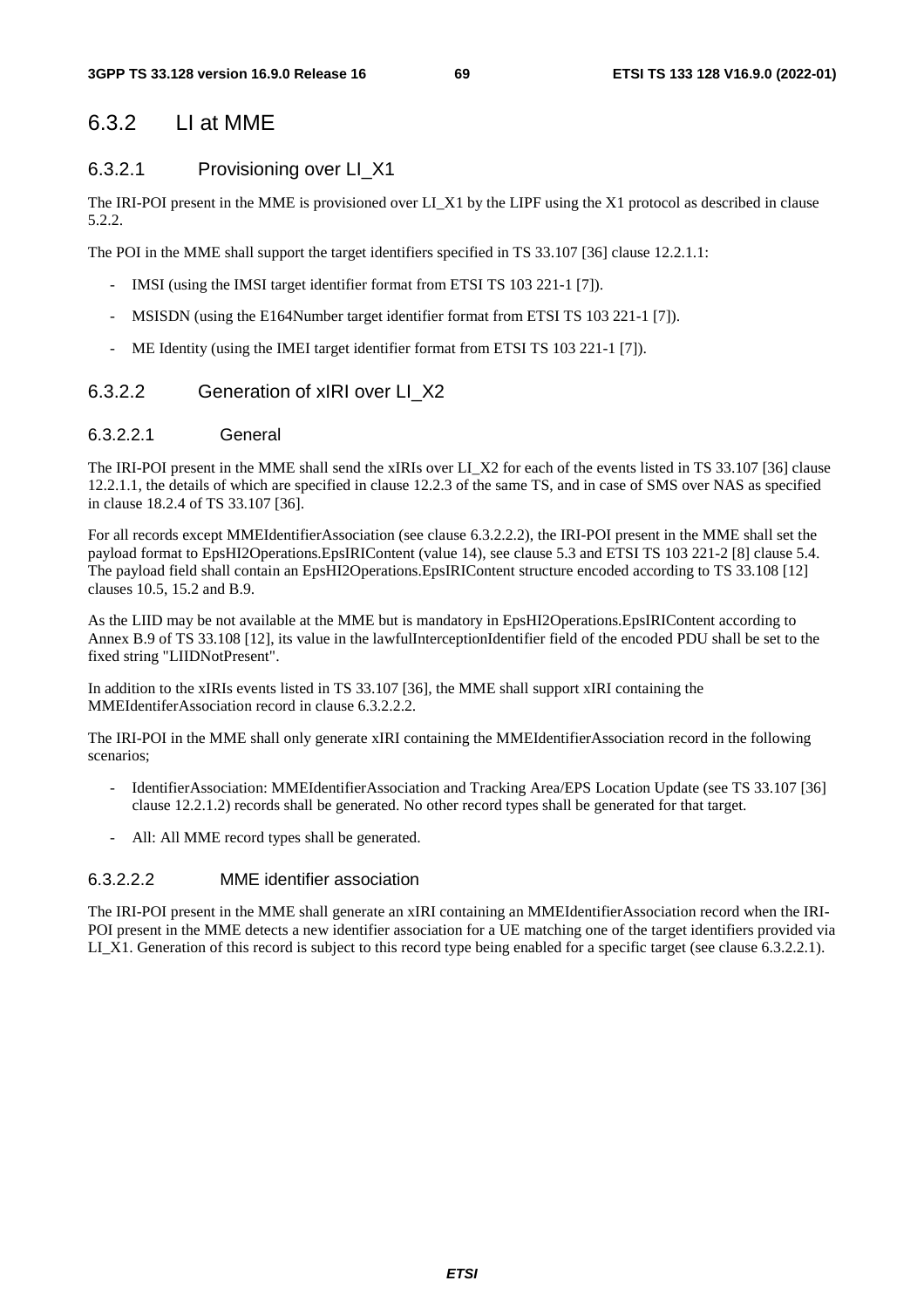| <b>Field name</b>                                                                                                                                                                                                                                                                                     | <b>Description</b>                                                                                                         | M/C/O |  |
|-------------------------------------------------------------------------------------------------------------------------------------------------------------------------------------------------------------------------------------------------------------------------------------------------------|----------------------------------------------------------------------------------------------------------------------------|-------|--|
| <b>iMSI</b>                                                                                                                                                                                                                                                                                           | IMSI associated with the procedure. (see NOTE 1).<br>ΙM                                                                    |       |  |
| <b>iMEI</b>                                                                                                                                                                                                                                                                                           | IMEI used in the procedure, if available (see NOTE 1).                                                                     |       |  |
| mSISDN                                                                                                                                                                                                                                                                                                | MSISDN used in the procedure, if available (see NOTE 1).                                                                   | С     |  |
| gUTI                                                                                                                                                                                                                                                                                                  | LTE GUTI used in the procedure.                                                                                            | M     |  |
| location<br>Location information available when identifier association occurs.<br>Encoded as a userLocation parameter (location>locationInfo> userLocation)<br>and, when Dual Connectivity is activated, as an additionalCellIDs parameter<br>(location>locationInfo>additionalCellIDs), see Annex A. |                                                                                                                            | M     |  |
| tAIList                                                                                                                                                                                                                                                                                               | List of tracking areas associated with the registration area within which the UE is C<br>current registered. (See NOTE 2). |       |  |
|                                                                                                                                                                                                                                                                                                       | NOTE 1: IMSI shall always be provided, in addition to the warrant target identifier if different to IMSI. Other            |       |  |
| identifiers shall be provided if available.                                                                                                                                                                                                                                                           |                                                                                                                            |       |  |
|                                                                                                                                                                                                                                                                                                       | NOTE 2: List shall be included each time there is a change to the registration area.                                       |       |  |

When transmitting the xIRI, the IRI-POI present in the MME shall set the payload format to 2, and provide the payload as a BER-encoded TS33128Payloads.XIRIPayloads structure.

## 6.3.2.3 Generation of IRI over LI\_HI2

When an xIRI is received over LI\_X2 from the IRI-POI in the MME, the MDF2 shall generate the corresponding IRI message and deliver it over LI\_HI2 without undue delay. The IRI message shall contain a copy of the relevant record received in the xIRI over LI\_X2.

When option 2 specified in clause 6.3.1 is used, the MDF2 shall generate IRI messages based on the proprietary information received from the MME and provide it over LI\_HI2 without undue delay.

For all messages except MMEIdentifierAssociation, the IRI messages shall include an IRI payload encoded according to Annex B.9 of TS 33.108 [12]. The MDF2 shall encode the correct value of LIID in the IRI message, replacing the value "LIIDNotPresent" given in the xIRI (see clause 6.3.2.2).

For MMEIdentifierAssociation messages, the IRI message shall be encoded as an IRIEvent structure according to Annex B, and used to populate the threeGPP33128DefinedIRI field in ETSI TS 102 232-7 [10] clause 15.

The IRI messages shall be delivered over LI\_HI2 according to clause 10 of ETSI TS 102 232-7 [10].

# 6.3.3 LI at SGW/PGW and ePDG

## 6.3.3.1 Provisioning over LI\_X1

The IRI-POI and CC-POI present in the SGW/PGW and ePDG are provisioned over LI\_X1 by the LIPF using the X1 protocol as described in clause 5.2.2. A single task may be used.

The POIs in the SGW/PGW and ePDG shall support the target identifiers specified in TS 33.107 [36] clause 12.2.1.1:

- IMSI (using the IMSI target identifier format from ETSI TS 103 221-1 [7]).
- MSISDN (using the E164Number target identifier format from ETSI TS 103 221-1 [7]).
- ME Identity (using the IMEI target identifier format from ETSI TS 103 221-1 [7]).

## 6.3.3.2 Generation of xIRI over LI\_X2

The IRI-POI present in the SGW/PGW and ePDG shall send the xIRIs over LI\_X2 for each of the events listed in TS 33.107 [36] clause 12.2.1.2, the details of which are specified in clause 12.2.3 of the same TS.

The IRI-POI present in the SGW/PGW and ePDG shall set the payload format to EpsHI2Operations.EpsIRIContent (value 14), see clause 5.3 and ETSI TS 103 221-2 [8] clause 5.4. The payload field shall contain an EpsHI2Operations.EpsIRIContent structure encoded according to TS 33.108 [12] clauses 10.5 and B.9.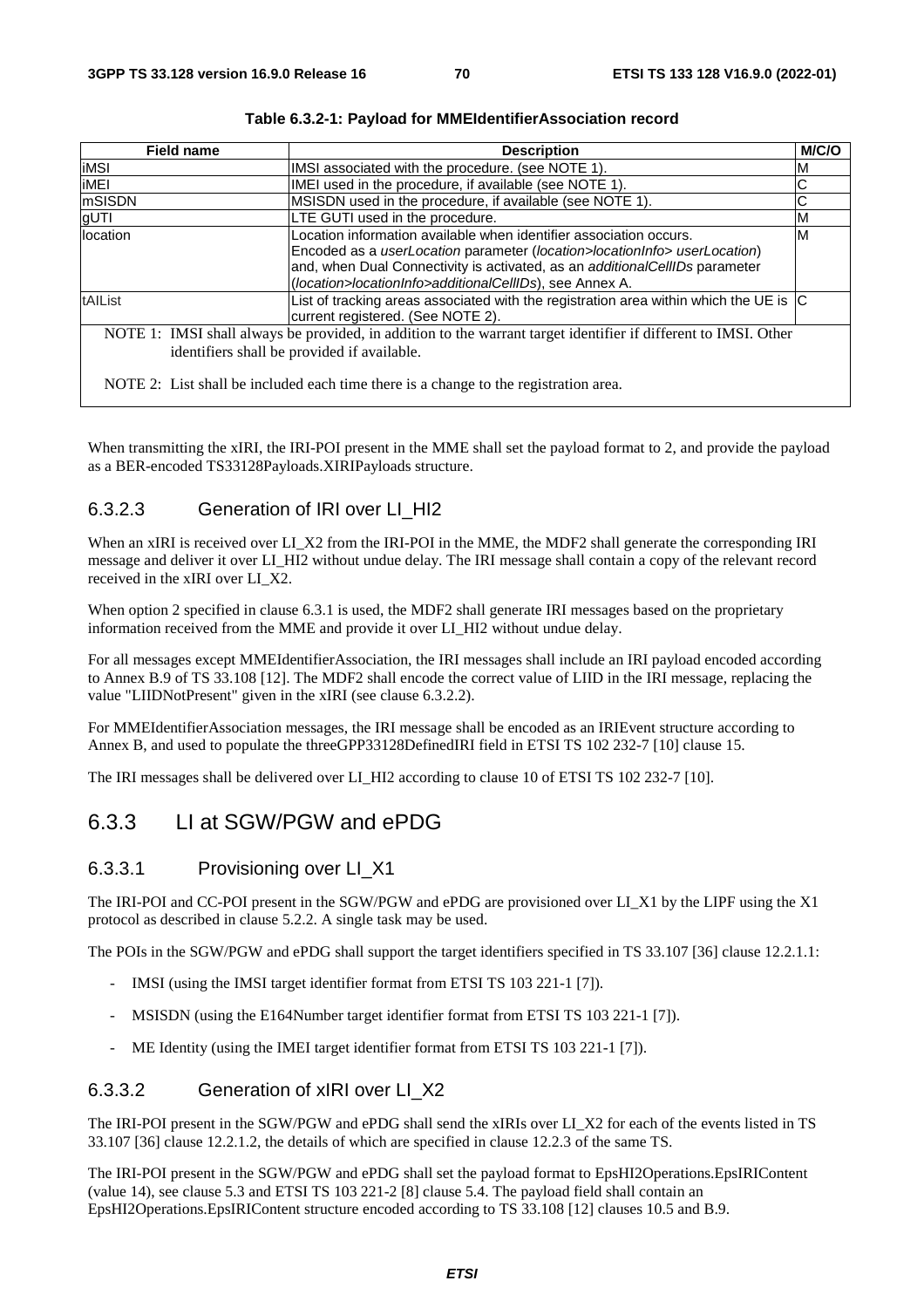As the LIID may be not available at the SGW/PGW and ePDG but is mandatory in EpsHI2Operations.EpsIRIContent according to Annex B.9 of TS 33.108 [12], its value in the lawfulInterceptionIdentifier field of the encoded PDU shall be set to the fixed string "LIIDNotPresent".

### 6.3.3.3 Generation of xCC at CC-POI in the SGW/PGW and ePDG over LI\_X3

The CC-POI present in the SGW/PGW and ePDG shall send xCC over LI\_X3 for each IP packet belonging to the target's communication.

Each X3 PDU shall contain the contents of the user plane packet given using the GTP-U, IP or Ethernet payload format.

The CC-POI present in the SGW/PGW and ePDG shall set the payload format to indicate the appropriate payload type (5 for IPv4 Packet, 6 for IPv6 Packet, 7 for Ethernet frame or 12 for GTP-U packet as per ETSI TS 103 221-2 [8] clause 5.4).

If it is required to send the ICE-type for the xCC, the CC-POI shall set the NFID attribute (see ETSI TS 103 221-2 [8] clause 5.3.7) to the appropriate value from the ICE-type enumeration in TS 33.108 [12] Annex B.10 as a single octet. As an example, an ICE-type of "sgw" is indicated by setting the attribute to value 3.

The CC-POI present in the SGW/PGW and ePDG may use the Additional XID Related Information attributes to facilitate efficient delivery of xCC, as specified in ETSI TS 103 221-2 [8] clause 5.3.22.

## 6.3.3.4 Generation of IRI over LI\_HI2

When an xIRI is received over LI\_X2 from the IRI-POI in the SGW/PGW or ePDG, the MDF2 shall generate the corresponding IRI message and deliver it over LI\_HI2 without undue delay. The IRI message shall contain a copy of the relevant record received in the xIRI over LI\_X2.

When option 2 specified in clause 6.3.1 is used, the MDF2 shall generate IRI messages based on the proprietary information received from the SGW/PGW or ePDG and provide it over LI\_HI2 without undue delay.

The IRI messages shall include an IRI payload encoded according to Clause 10.5 and Annex B.9 of TS 33.108 [12]. The MDF2 shall encode the correct value of LIID in the IRI message, replacing the value "LIIDNotPresent" given in the xIRI (see clause 6.3.2.2).

The IRI messages shall be delivered over LI\_HI2 according to clause 10 of ETSI TS 102 232-7 [10].

## 6.3.3.5 Generation of CC over LI\_HI3

When xCC is received over LI\_X3 from the CC-POI in the SGW/PGW or ePDG, the MDF3 shall generate the corresponding CC and deliver it over LI\_HI3 without undue delay. The CC message shall contain a copy of the relevant xCC received over LI\_X3.

When option 2 specified in clause 6.3.1 is used, the MDF3 shall generate CC based on the proprietary information received from the SGW/PGW or ePDG and provide it over LI\_HI3 without undue delay.

The CC shall include a CC payload encoded according to Annex B.10 of TS 33.108 [12].

The CC shall be delivered over LI\_HI3 according to clause 10 of ETSI TS 102 232-7 [10].

# 6.4 3G

The Present document does not specify details of the LI interfaces for 3G / UMTS. Details for this release are specified in TS 33.108 [12].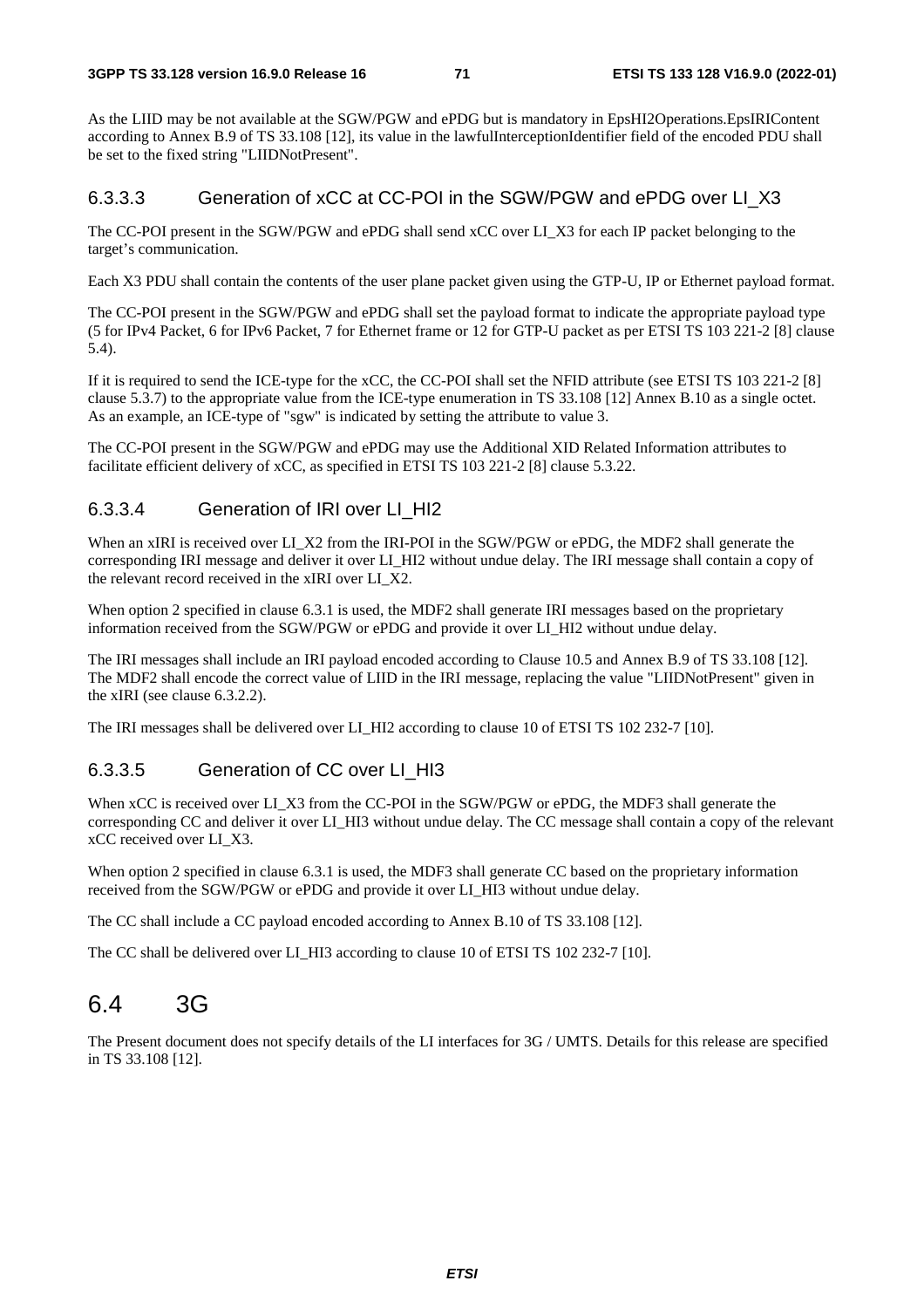# 7 Service Layer Based Interception

# 7.1 Introduction

This clause describes any remaining fields, behaviours or details necessary to implement the required LI interfaces for specific 3GPP-defined services which are not described in clauses 4 and 5.

# 7.2 Central Subscriber Management

# 7.2.1 General description

This clause describes interception at central subscriber management functions or databases (e.g. UDM and HSS).

# 7.2.2 LI at UDM

#### 7.2.2.1 General description

In 3GPP network, the UDM provides the unified data management for UE. The UDM shall have LI capabilities to generate the target UE's service area registration and subscription management related xIRI.

#### 7.2.2.2 Provisioning over LI\_X1

The IRI-POI present in the UDM is provisioned over LI\_X1 by the LIPF using the X1 protocol as described in clause 5.2.2.

The POI in the UDM shall support the following target identifier formats in the ETSI TS 103 221-1 [7] messages:

- SUPIIMSI.
- SUPINAI.
- PEIIMEI.
- PEIIMEISV.
- GPSIMSISDN.
- GPSINAI.

## 7.2.2.3 Generation of xIRI over LI\_X2

#### 7.2.2.3.1 General description

The IRI-POI present in the UDM shall send xIRI over LI\_X2 for each of the events listed in TS 33.127 [5] clause 7.2.2.4, the details of which are described in the following sub-clauses.

#### 7.2.2.3.2 Serving system

The IRI-POI in the UDM shall generate an xIRI containing the UDMServingSystemMessage record when it detects the following events:

- When the UDM receives the amf3GPPAccessRegistration from the AMF as part of the Nudm\_UEContextManagement\_Registration service operation (see TS 29.503 [25], clause 5.3.2.2.2).
- When the UDM receives the amfNon3GPPAccessRegistration from the AMF as part of the Nudm\_UEContextManagement\_Registration service operation (see TS 29.503 [25], clause 5.3.2.2.3).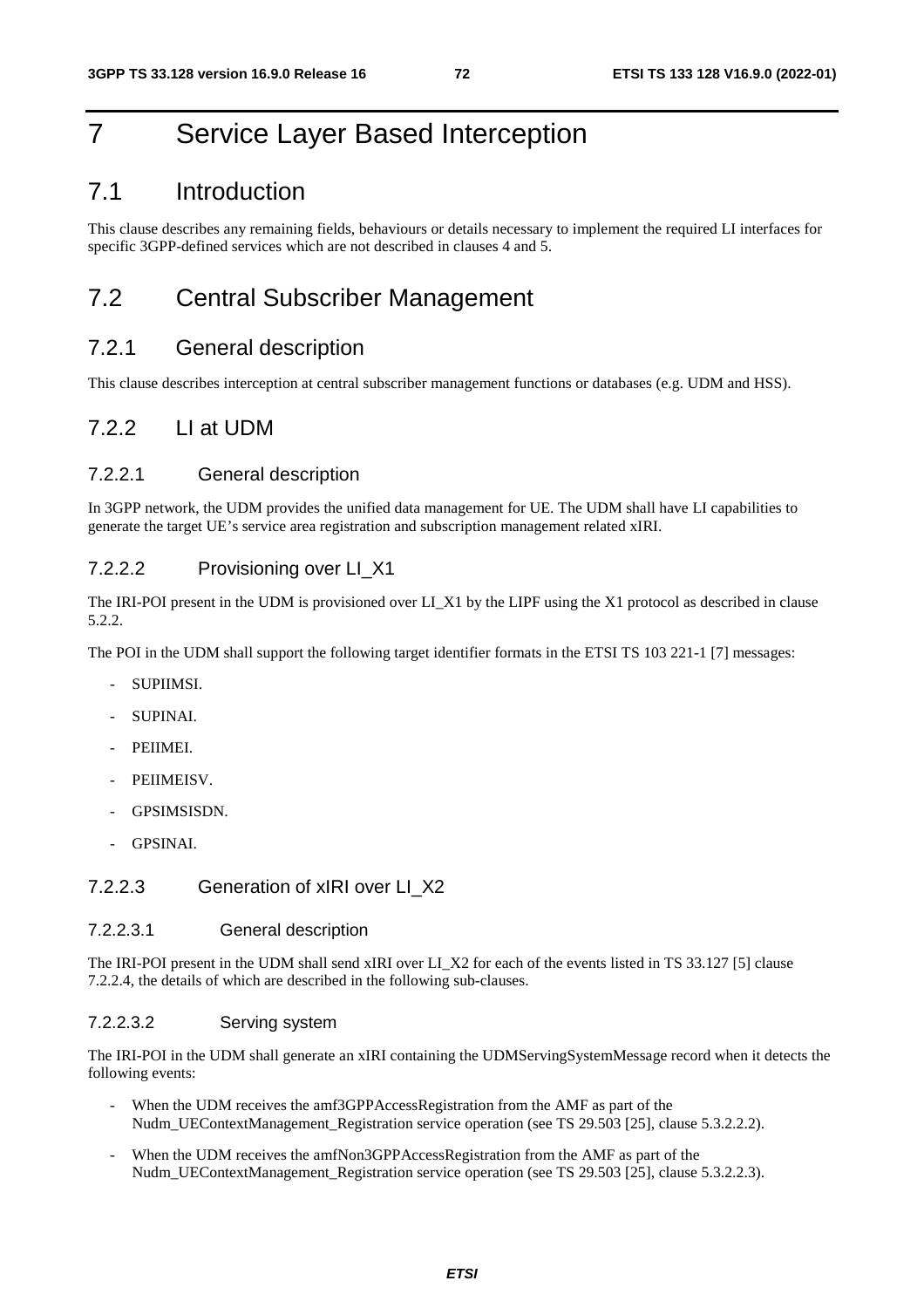When a target UE registers to both 3GPP and non-3GPP access, two separate xIRIs each containing the UDMServingSystemMessage record may be generated by the IRI-POI in the UDM.

| <b>Field name</b>   | <b>Description</b>                                                              | M/C/O |
|---------------------|---------------------------------------------------------------------------------|-------|
| <b>SUPI</b>         | SUPI associated with the target UE, see TS 29.571 [17].                         | ΙM    |
| pEI                 | PEI associated with the target UE, when known, see TS 29.571 17].               | ◡     |
| gPSI                | GPSI associated with the target UE, when known, see TS 29.571 [17].             |       |
| gUAMI               | Serving AMF's GUAMI, when known. See NOTE 1.                                    |       |
| <b>gUMMEI</b>       | Serving MME's GUMMEI See NOTE 2.                                                |       |
| <b>DLMNID</b>       | Serving PLMN Id. See TS 29.571 [17]. See NOTE 3.                                |       |
| servingSystemMethod | Identifies method used to access the serving system, see NOTE 4.                | ΙM    |
| serviceID           | Identifies the target UE's 5G service identifiers (e.g. SNSSAI, CAGID) when the | lC    |
|                     | AMF Registration is executed, when known, see TS 29.571 [17].                   |       |

**Table 7.2.2.3-1: Payload for UDMServingSystemMessage record** 

- NOTE 1: GUAMI is the global unique identifier of an AMF [2] and its format is defined in TS 29.571 [17]. As defined in TS 23.501 [2], clause 5.9.4, GUAMI consists of <MCC> <MNC> <AMF Region ID> <AMF Set ID> <AMF Pointer>. The GUAMI is reported if the UDM receives the same from the AMF.
- NOTE 2: GUMMEI is the global unique identifier of an MME and its format is defined in TS 23.003 [19]. As defined in TS 23.003 [19], clause 2.8.1, GUMMEI consists of <MCC><MNC><MME Identifier>. The GUMMEI is reported if the UDM has this information (e.g. in a combined UDM/HSS).
- NOTE 3: PLMN Id provides the VPLMN Id when the target UE is roaming.
- NOTE 4: This identifies whether the xIRI containing the UDMServingSystemMessage record is generated due to the reception of an amf3GPPAccessRegistration, or an amfNon3GPPAccessRegistration. See TS 29.503 [25].

TS 29.571 [17] requires that the encoding of 3GPP defined identifiers (e.g. IMSI, NAI) shall be prefixed with its corresponding prefix (e.g. with reference to SUPI it requires 'imsi-','nai-'). However, identifiers and parameters shall be coded over the LI\_X2 and LI\_HI2 according to Annex A of the present document, so without the prefix specified in TS 29.571 [17].

#### 7.2.2.3.3 Subscriber record change

The IRI-POI in the UDM shall generate an xIRI containing the UDMSubscriberRecordChangeMessage record when it detects the following events:

- When the UDM receives the Amf3GppAccessRegistration from the AMF as part of the Nudm\_UEContextManagement Registration service operation (see TS 29.503 [25], clause 5.3.2.2.2) and detects a change in the SUPI/GPSI/PEI association for a target.
- When the UDM receives the AmfNon3GppAccessRegistration from the AMF as part of the Nudm\_UEContextManagement Registration service operation (see TS 29.503 [25], clause 5.3.2.2.3) and detects a change in the SUPI/GPSI/PEI association for a target.
- When the UDM receives the Amf3GppAccessRegistrationModification from the AMF as part of Nudm\_UEContextManagement Update service operation (see TS 29.503 [25], clause 5.3.2.6.2) and detects a change in the SUPI/GPSI/PEI association for a target.
- When the UDM receives the AmfNon3GppAccessRegistrationModification from the AMF as part of Nudm\_UEContextManagement Update service operation (see TS 29.503 [25], clause 5.3.2.6.3) and detects a change in the SUPI/GPSI/PEI association for a target.
- When the UDM receives the PeiUpdateInfo from the HSS as part of the Nudm\_UEContextManagement PEI Update service operation (see TS 29.503 [25], clause 5.3.2.10.2) and detects a change in the SUPI/GPSI/PEI association for a target.
- Upon detection of modification between SUPI and GPSI association (if UDR is deployed, when UDM receives the DataChangeNotify from the UDR including the modified GPSI as part of the Nudr\_DataRepository Notification service operation (see TS 29.504 [48], clause 5.2.2.8.3 and TS 29.505 [49], clause 5.4.2.6); if UDR is not deployed, when the modification is detected as result of UDM provisioning).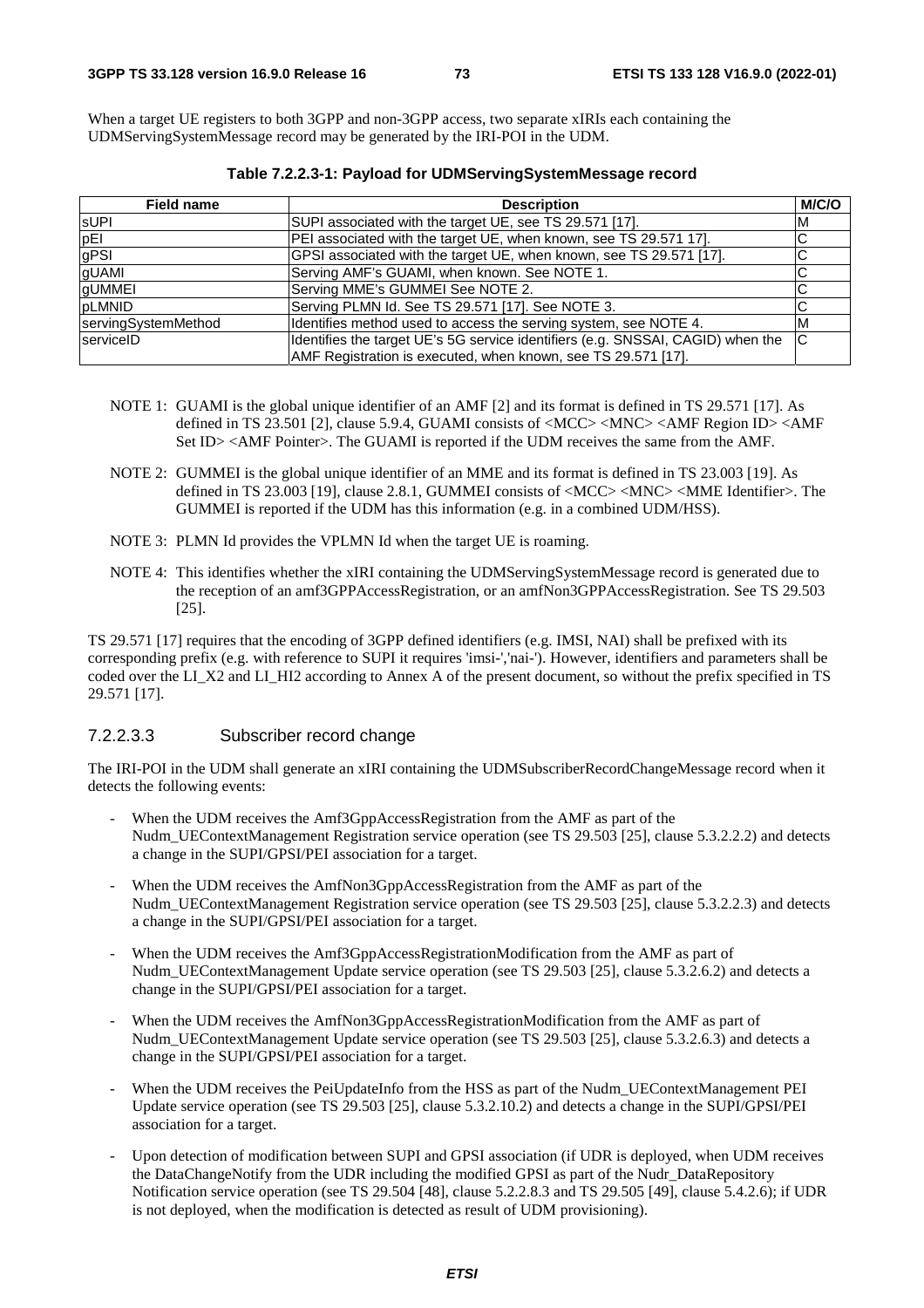- Upon UE de-provisioning (if UDR is deployed, when UDM receives the DataChangeNotify from the UDR including the deleted SUPI as part of the Nudr\_DataRepository Notification service operation (see TS 29.504 [48], clause 5.2.2.8.3 and TS 29.505 [49], clause 5.4.2.6); if UDR is not deployed, when the modification is detected as result of UDM deprovisioning).
- When a new SUPI is provisioned (if UDR is deployed, when UDM receives the DataChangeNotify from the UDR including the new and the old SUPI as part of the Nudr\_DataRepository Notification service operation (see TS 29.504 [48], clause 5.2.2.8.3 and TS 29.505 [49], clause 5.4.2.6); if UDR is not deployed, when the modification is detected as result of UDM provisioning).
- When the UDM receives the Amf3GppAccessRegistrationModification from the AMF as part of Nudm\_UEContextManagement Update service operation (see TS 29.503 [25], clause 5.3.2.2.2) and detects a change in the ServiceID association for a target.
- Upon detection of modification in the Service ID association (if UDR is deployed, when UDM receives the DataChangeNotify from the UDR including the modified Service ID as part of the Nudr\_DataRepository Notification service operation (see TS 29.504 [48], clause 5.2.2.8.3 and TS 29.505 [49], clause 5.4.2.6); if UDR is not deployed, when the modification is detected as a result of UDM provisioning.

When a target UE registers to both 3GPP and non-3GPP access, two separate xIRIs each containing the UDMSubscriberRecordChangeMessage report record may be generated by the IRI-POI in the UDM.

| <b>Field name</b>            | <b>Description</b>                                                                                                            | M/C/O |
|------------------------------|-------------------------------------------------------------------------------------------------------------------------------|-------|
| <b>SUPI</b>                  | SUPI currently associated with the target UE, see TS 29.571 [17], see<br><b>NOTE 1</b>                                        | С     |
| pEI                          | PEI currently associated with the target UE, when known, see TS 29.571<br>17].                                                | С     |
| gPSI                         | GPSI currently associated with the target UE, when known, see TS 29.571<br>[17].                                              | C     |
| oldSUPI                      | Old SUPI associated with the target UE, when known.                                                                           | C     |
| <b>loldServiceID</b>         | Identifies the target UE's old service identifiers (e.g. SNSSAI, CAGID),<br>when known, see TS 29.571.                        | С     |
| oldPEI                       | Old PEI associated with the target UE, when known.                                                                            | C     |
| oldGPSI                      | Old GPSI associated with the target UE, when known.                                                                           | C     |
| subscriberRecordChangeMethod | Identifies the trigger of Subscriber Record Change operation, see NOTE 2.                                                     | M     |
| serviceID                    | Identifies the target UE's 5G service identifiers that have been modified<br>(e.g. SNSSAI, CAGID), when known, see TS 29.571. | C     |

#### **Table 7.2.2.3-2: Payload for UDMSubscriberRecordChangeMessage record**

- NOTE 1: When an identity is changed, both the old one and the current one are reported; the target identity is always reported either as current identity or old identity depending on the change, together with the other current identities (e.g. ServiceIDs), if available. If the target identity is changed, the old identity represents the target otherwise the current identity represents the target (as examples, when SUPI is the target and PEI is changing, SUPI (target), PEI and old PEI, along with GPSI, if available, are reported; when SUPI is the target and SUPI is changed, SUPI and oldSUPI (target), along with PEI and GPSI, if available, are reported).
- NOTE 2: This identifies whether the xIRI containing the UDMSubscriberRecordChangeMessage record is generated due to a PEI change, a GPSI, a SUPI modification or ServiceID change, or a UE deprovisioning.

TS 29.571 [17] requires that the encoding of 3GPP defined identifiers (e.g. IMSI, NAI) shall be prefixed with its corresponding prefix (e.g. with reference to SUPI it requires 'imsi-','nai-'). However, identifiers and parameters shall be coded over the LI\_X2 and LI\_HI2 according to Annex A of the present document, so without the prefix specified in TS 29.571 [17].

#### 7.2.2.3.4 Cancel location

The IRI-POI in the UDM shall generate an xIRI containing the UDMCancelLocation record when it detects the following events: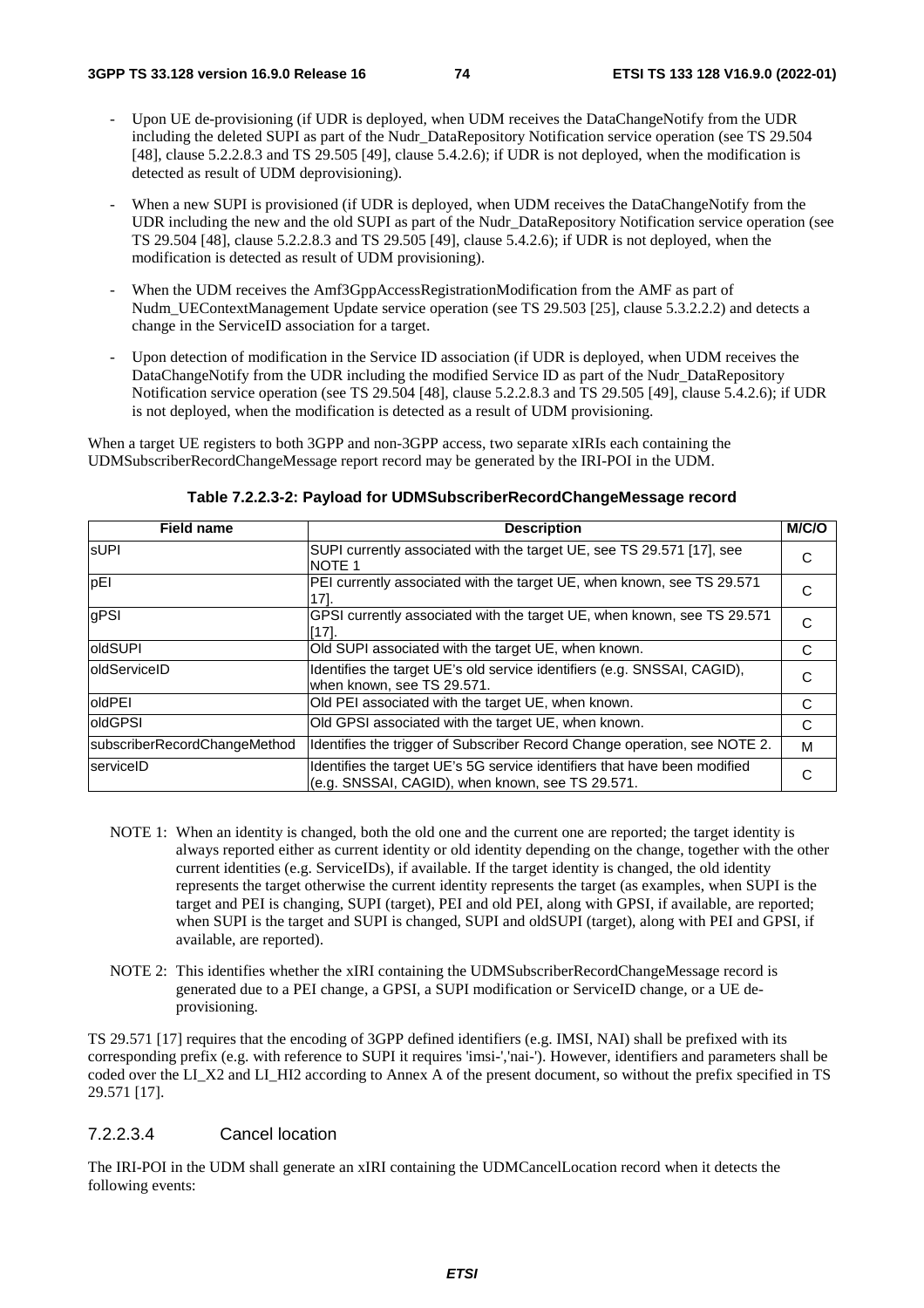- When the UDM sends DeregistrationData to AMF as part of the Nudm\_UEContextManagement DeregistrationNotification service operation (see TS 29.503 [25], clause 5.3.2.3.2).
- When the UDM receives the Amf3GppAccessRegistrationModification with PurgeFlag set from the AMF as part of Nudm\_UEContextManagement Deregistration service operation (see TS 29.503 [25], clause 5.3.2.4.2).
- When UDM receives the AmfNon3GppAccessRegistrationModification with PurgeFlag set from the AMF as part of Nudm\_UEContextManagement Deregistration service operation (see TS 29.503 [25], clause 5.3.2.4.3).

When a target UE deregisters from both 3GPP and non-3GPP access, two separate xIRIs each containing the UDMCancelLocation report record may be generated by the IRI-POI in the UDM.

| Field name           | <b>Description</b>                                                  | M/C/O |
|----------------------|---------------------------------------------------------------------|-------|
| <b>sUPI</b>          | SUPI associated with the target UE, see TS 29.571 [17].             | М     |
| pEl                  | [PEI associated with the target UE, when known, see TS 29.571 17].  | C     |
| gPSI                 | GPSI associated with the target UE, when known, see TS 29.571 [17]. | C     |
| gUAMI                | Previous serving AMF's GUAMI, when known. See NOTE 1.               | C     |
| pLMNID               | Previous serving PLMN ID. See TS 29.571 [17]. See NOTE 2.           |       |
| cancelLocationMethod | Identifies method used to access the serving system, see NOTE 3.    | м     |

#### **Table 7.2.2.3.4-1: Payload for UDMCancelLocationMessage record**

- NOTE 1: GUAMI is the global unique identifier of an AMF [2] and its format is defined in TS 29.571 [17]. As defined in TS 23.501 [2], clause 5.9.4, GUAMI consists of  $\langle \text{MCC}\rangle \langle \text{MNC}\rangle \langle \text{AMF}$  Region ID $> \langle \text{AMF}\rangle$ Set ID> <AMF Pointer>. The GUAMI is reported if the UDM receives the same from the AMF.
- NOTE 2: PLMN ID provides the vPLMN ID when the target UE is roaming.
- NOTE 3: This identifies whether the xIRI containing the UDMCancelLocationMessage record is generated due to the reception of a UDM deregistration, and AMF 3GPP Access deregistration, or an AMF Non 3GPP access deregistration.

TS 29.571 [17] requires that the encoding of 3GPP defined identifiers (e.g. IMSI, NAI) shall be prefixed with its corresponding prefix (e.g. with reference to SUPI it requires 'imsi-','nai-'). However, identifiers and parameters shall be coded over the LI\_X2 and LI\_HI2 according to Annex A of the present document, so without the prefix specified in TS 29.571 [17].

#### 7.2.2.3.5 Location information request

Location information request is not supported in the present document.

#### 7.2.2.4 Generation of IRI over LI\_HI2

When an xIRI is received over LI\_X2 from the IRI-POI in UDM, the MDF2 shall send an IRI message over LI\_HI2 without undue delay.

The timestamp field of the psHeader structure shall be set to the time that the UDM event was observed (i.e. the timestamp field of the xIRI).

Each UDMServiceSystemMessage record shall be delivered as an IRI REPORT (see ETSI TS 102 232-1 [9] clause 5.2.10). The CIN shall be omitted (see ETSI TS 102 232-1 [9] clause 5.2.4).

# 7.2.3 LI at HSS

#### 7.2.3.1 General

The HSS provides the support functions in the mobility management, session setup and user authentication and access authorization.

The present document allows two options for HSS LI stage 3 interfaces: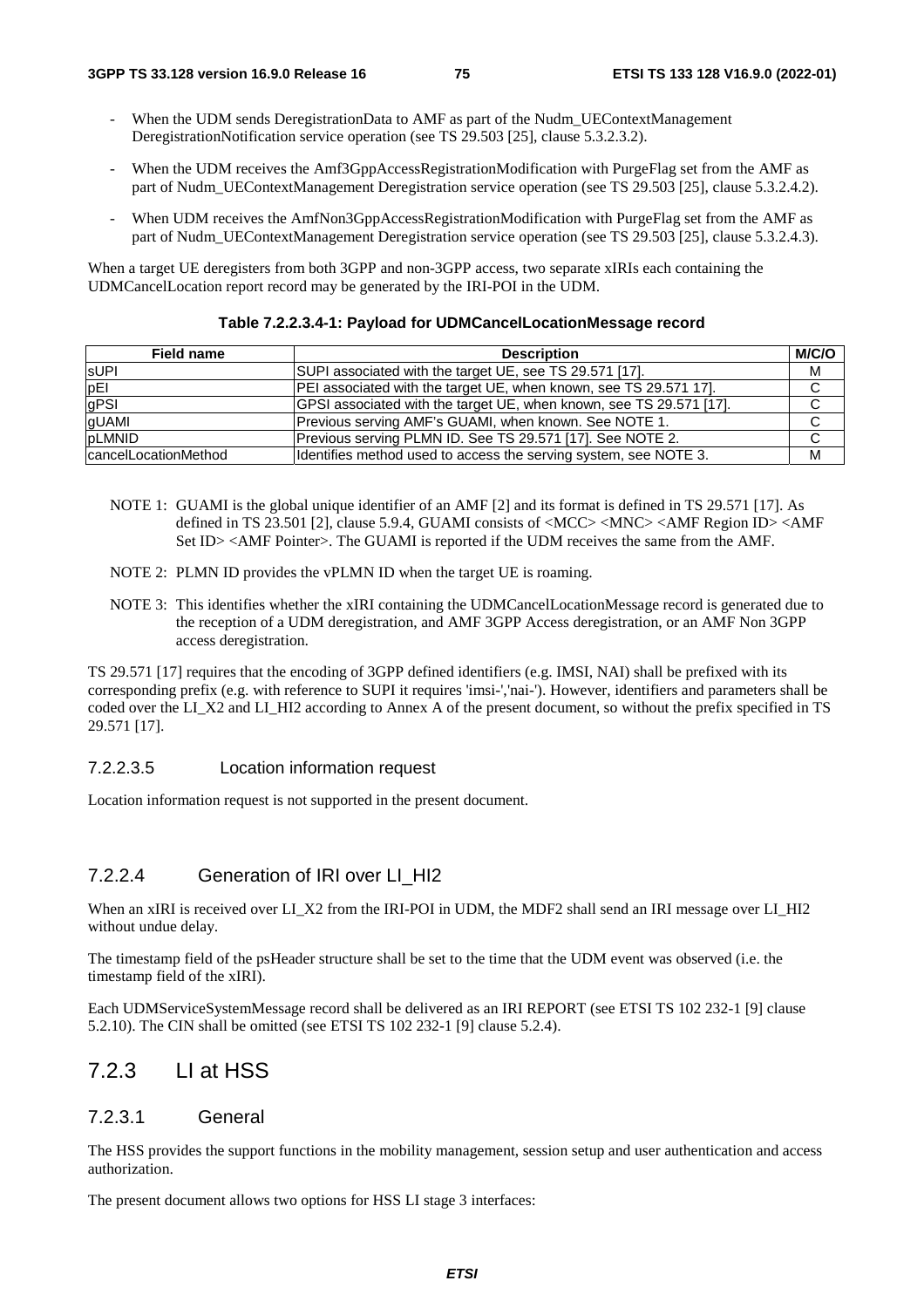#### **3GPP TS 33.128 version 16.9.0 Release 16 76 ETSI TS 133 128 V16.9.0 (2022-01)**

- 1. Use LI\_X1 and LI\_X2 interfaces specified below in the present document for stage 3.
- 2. Use TS 33.107 [36] natively as defined in that document.

In both cases, the present document specifies the stage 3 for the LI\_HI1 and LI\_HI2 interfaces.

## 7.2.3.2 Provisioning over LI\_X1

The IRI-POI present in the HSS is provisioned over LI\_X1 by the LIPF using the X1 protocol as described in clause 5.2.2 of the present document.

The IRI-POI in the HSS shall support the target identifiers specified in TS 33.107 [36]:

- IMSI (using the IMSI target identifier format from ETSI TS 103 221-1 [7]).
- MSISDN (using the E164Number target identifier format from ETSI TS 103 221-1 [7]).
- IMEI (using the IMEI target identifier format from ETSI TS 103 221-1 [7]).
- IMPU (using the IMPU target identifier format from ETSI TS 103 221-1 [7]).
- IMPI (using the IMPI target identifier format from ETSI TS 103 221-1 [7]).

#### 7.2.3.3 Generation of xIRI over LI\_X2

The IRI-POI present in the HSS shall send the xIRIs over LI\_X2 for each of the events listed in TS 33.107 [36], the details of which are also specified in the same TS [36].

The IRI-POI present in the HSS shall set the payload format to EpsHI2Operations.EpsIRIContent (value 14), see clause 5.3 of the present document and ETSI TS 103 221-2 [8] clause 5.4. The payload field shall contain an EpsHI2Operations.EpsIRIContent structure encoded according to clause B.9 of TS 33.108 [12].

As the LIID may be not available at the HSS but is mandatory in EpsHI2Operations.EpsIRIContent according to clause B.9 of TS 33.108 [12], its value in the lawfulInterceptionIdentifier field of the encoded PDU shall be set to the fixed string "LIIDNotPresent".

## 7.2.3.4 Generation of IRI over LI\_HI2

When an xIRI is received over LI\_X2 from the IRI-POI in the HSS, the MDF2 shall generate the corresponding IRI message and deliver it over LI\_HI2 without undue delay. The IRI message shall contain a copy of the relevant record received in the xIRI over LI\_X2.

When option 2 specified in clause 7.2.3.1 above is used, the MDF2 shall generate IRI messages based on the proprietary information received from the HSS and provide it over LI\_HI2 without undue delay.

The IRI messages shall include an IRI payload encoded according to clause B.9 of TS 33.108 [12]. The MDF2 shall encode the correct value of LIID in the IRI message, replacing the value "LIIDNotPresent" given in the xIRI (see clause 7.2.3.3 above).

The IRI messages shall omit the CIN (see ETSI TS 102 232-1 [9] clause 5.2.4).

The IRI messages shall be delivered over LI\_HI2 according to clause 10 of ETSI TS 102 232-7 [10].

# 7.3 Location

# 7.3.1 Lawful Access Location Services (LALS)

#### 7.3.1.1 General description

The LALS architecture and functionality is specified in TS 33.127 [5], clause 7.3.3.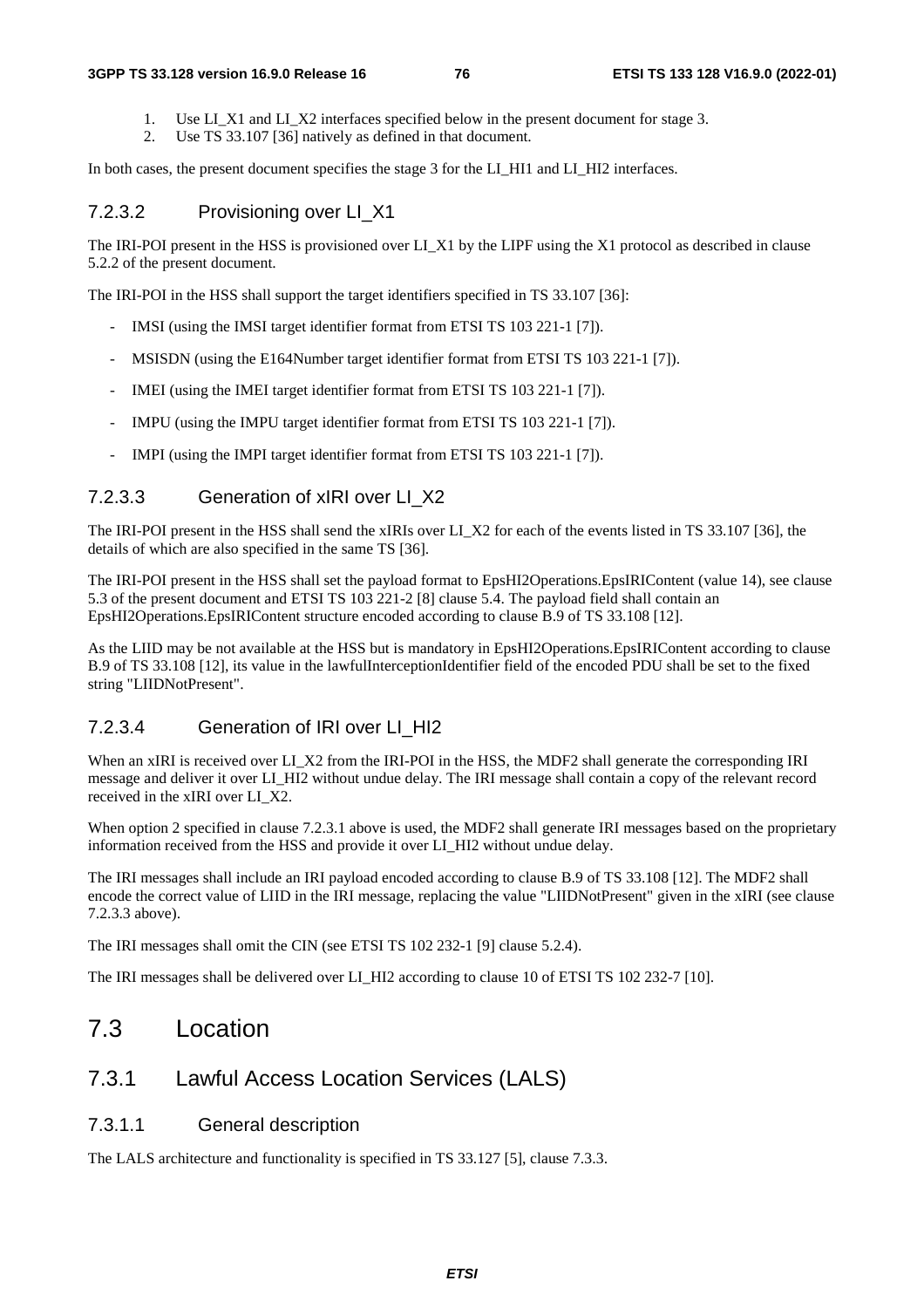# 7.3.1.2 Provisioning over LI\_X1

## 7.3.1.2.1 Target positioning service

For the LALS target positioning service (TS 33.127 [5], clause 7.3.3.2) the IRI-POI provided by the LI-LCS Client is directly provisioned over LI\_X1 by the LIPF using the LI\_X1 protocol as described in clause 5.2.2 with the TaskDetailsExtensions field of the ActivateTask message specifying the type of the target positioning request, immediate vs. periodic, and, in the latter case, the periodicity of the positioning requests.

Based on national regulatory requirements and CSP policy, the TaskDetailsExtensions may also include the QoS parameters (specified in OMA-TS-MLP-V3\_5-20181211-C [20]) for the use on the Le interface towards the LCS Server/GMLC. Alternatively, the QoS parameters may be statically configured in the LI-LCS Client.

Table 7.3.1.2-1 shows the details of the LI\_X1 ActivateTask message used for the LI-LCS Client provisioning for the target positioning service.

The LI X1 DeactivateTask shall be issued by the LIPF to terminate the target positioning service and withdraw the associated provisioning data, except for the Immediate target positioning service in which case the LI\_X1 DeactivateTask is not used.

#### **Table 7.3.1.2-1: ActivateTask message for LI-LCS Client target positioning provisioning**

| ETSI TS 103 221-1 field name                     | <b>Description</b>                                                                                                                                                                                                                                                                                                                                                                                                                                                            | M/C/O |
|--------------------------------------------------|-------------------------------------------------------------------------------------------------------------------------------------------------------------------------------------------------------------------------------------------------------------------------------------------------------------------------------------------------------------------------------------------------------------------------------------------------------------------------------|-------|
| XID                                              | XID assigned by LIPF.                                                                                                                                                                                                                                                                                                                                                                                                                                                         | M     |
| TargetIdentifiers                                | One of the following (see ETSI TS 103 221-1 [7]):<br>SUPIIMSI.<br>SUPINAI.                                                                                                                                                                                                                                                                                                                                                                                                    | M     |
|                                                  | GPSIMSISDN.<br>GPSINAI.<br>- IMSI.<br>- MSISDN (E164Number target ID format, per ETSI TS 103 221-1 [7]).                                                                                                                                                                                                                                                                                                                                                                      |       |
| DeliveryType                                     | - IMPU.<br>Set to "X2Only".                                                                                                                                                                                                                                                                                                                                                                                                                                                   | M     |
| ListOfDIDs                                       | Delivery endpoints of LI_X2 interface. These delivery endpoints are configured<br>in LI-LCS Client using the CreateDestination message as described in ETSI TS<br>103 221-1 [7], clause 6.3.1 prior to the task activation.                                                                                                                                                                                                                                                   | M     |
| TaskDetailsExtensions/<br>PositioningServiceType | "Immediate" or "Periodic".                                                                                                                                                                                                                                                                                                                                                                                                                                                    | M     |
| TaskDetailsExtensions/<br>PositioningPeriodicity | Time interval between the positioning requests in case of Periodic positioning, in<br>seconds.                                                                                                                                                                                                                                                                                                                                                                                | C     |
| TaskDetailsExtensions/<br>PositioningParameters  | Set of optional parameters for MLP SLIR message, per OMA-TS-MLP-V3_5-<br>20181211-C [20]:<br>- requested location type (clause 5.3.60).<br>- requested response type (clause 5.3.112.1).<br>- max location age (clause 5.3.65).<br>- response timing required (clause 5.3.106).<br>- response timer (clause 5.3.107).<br>- horizontal accuracy with QoS class (clause 5.3.44).<br>altitude accuracy with QoS class (clause 5.3.6).<br>- motion state request (clause 5.3.70). | O     |

## 7.3.1.2.2 Triggered location service

For the LALS triggered location service (TS 33.127 [5], clause 7.3.3.3) the LTF, as an IRI-TF, is provisioned by the LIPF using the LI\_X1 protocol as described in clause 5.2.2. The "TaskDetailsExtensions" parameter of the ActivateTask message in this case will carry the address of LI-LCS Client to be used for the service and, optionally, the positioning parameters for use on the Le interface, similar to the target positioning provisioning.

Prior to issuing one or more "ActivateTask" requests towards an LTF, the LIPF shall provision the LTF with the LI\_X2 destinations by using the "CreateDestination" operation(s), as per clause 5.2.2.

Table 7.3.1.2-2 defines the details of the LI\_X1 ActivateTask message used for the LTF provisioning for the Triggered Location service.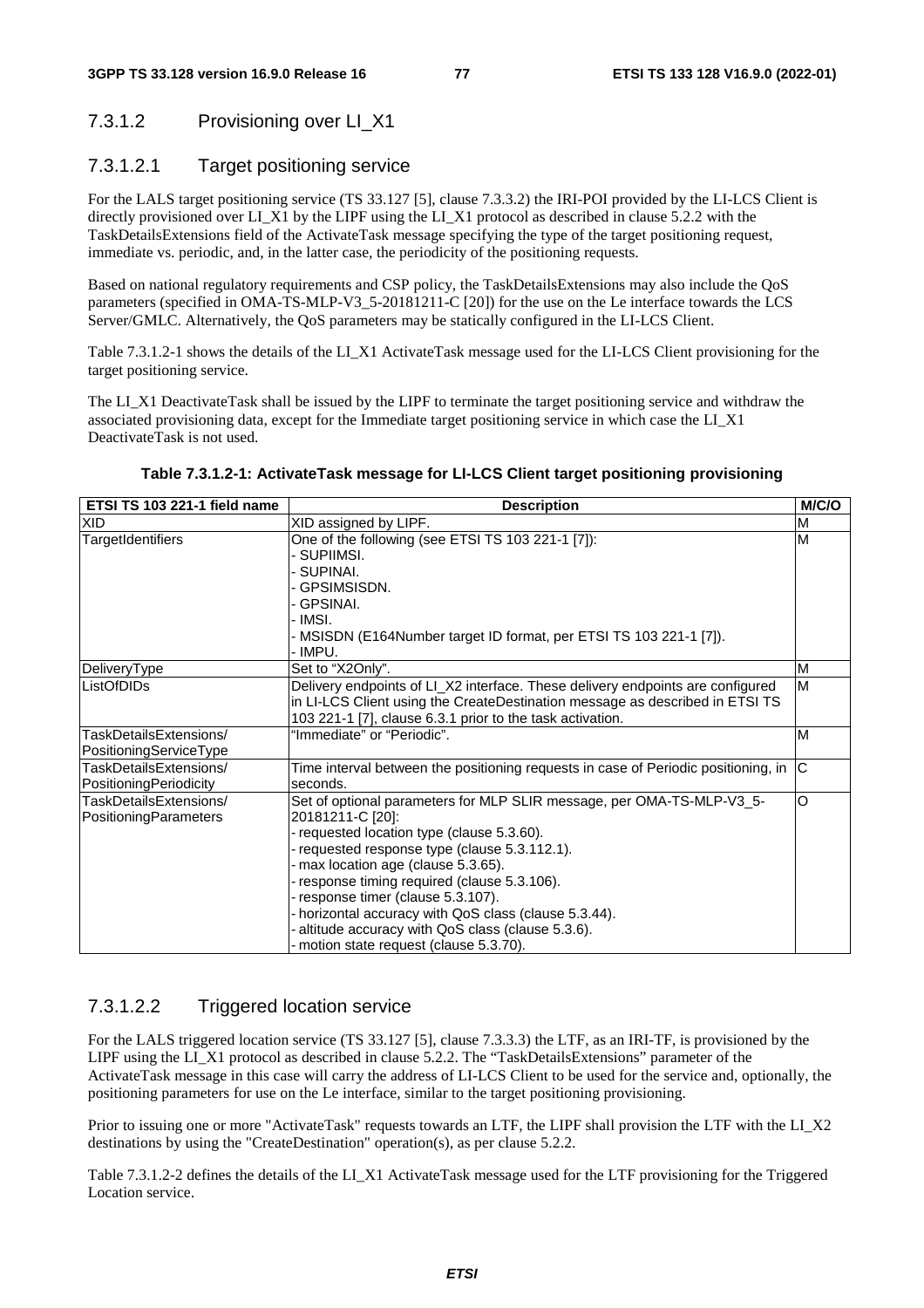| ETSI TS 103 221-1 field name                           | <b>Description</b>                                                                                                                                                                                                                                                                                                                                                                                                                                                        | M/C/O |
|--------------------------------------------------------|---------------------------------------------------------------------------------------------------------------------------------------------------------------------------------------------------------------------------------------------------------------------------------------------------------------------------------------------------------------------------------------------------------------------------------------------------------------------------|-------|
| <b>XID</b>                                             | XID assigned by LIPF.                                                                                                                                                                                                                                                                                                                                                                                                                                                     | M     |
| TargetIdentifiers                                      | One or more of the following (see ETSI TS 103 221-1 [7]):<br>SUPIIMSI.<br>SUPINAI.<br>GPSIMSISDN.<br>GPSINAI.<br>- IMSI.<br>MSISDN (E164Number target ID format, per ETSI TS 103 221-1 [7]).<br>- IMPU.<br>NOTE:<br>An Activate Task for an LTF may be issued by the LIPF if and only<br>if at least one of the identifiers in the above list was specified in<br>the warrant.                                                                                            | M     |
| DeliveryType                                           | Set to "X2Only".                                                                                                                                                                                                                                                                                                                                                                                                                                                          | M     |
| ListOfDIDs                                             | Delivery endpoints for LI-LCS Client LI_X2. These delivery endpoints are<br>configured in LTF using the CreateDestination message as described in ETSI<br>TS 103 221-1 [7], clause 6.3.1 prior to the task activation.                                                                                                                                                                                                                                                    | M     |
| TaskDetailsExtensions/<br>LI-LCSClientAddress          | The IP address of the LI-LCS Client for triggering.                                                                                                                                                                                                                                                                                                                                                                                                                       | M     |
| TaskDetailsExtensions/<br><b>PositioningParameters</b> | Set of optional parameters for MLP SLIR message, per OMA-TS-MLP-V3_5-<br>20181211-C [20]:<br>- requested location type (clause 5.3.60).<br>- requested response type (clause 5.3.112.1).<br>- max location age (clause 5.3.65).<br>response timing required (clause 5.3.106).<br>- response timer (clause 5.3.107).<br>- horizontal accuracy with QoS class (clause 5.3.44).<br>altitude accuracy with QoS class (clause 5.3.6).<br>motion state request (clause 5.3.70). | O     |

**Table 7.3.1.2-2: ActivateTask message for LTF triggered location service provisioning** 

# 7.3.1.3 Triggering over LI\_T2

An LTF, as an IRI-TF, provisioned as described in clause 7.3.1.2.2, triggers the LI-LCS Client (which plays the role of a triggered IRI-POI) using the LI\_T2 protocol as described in clause 5.2.4. The "TaskDetailsExtensions" in the LI\_T2 "ActivateTask" message carries the positioning parameters mapped from information the LTF receives from the ADMF over the LI\_X1. The LI\_T2 "ActivateTask" message header may include a correlation ID from the triggering xIRI, if available.

Prior to issuing one or more "ActivateTask" requests towards an LI-LCS Client, the LTF shall provision the LI-LCS Client with the LI\_X2 destinations by using the "CreateDestination" operation(s), as per clause 5.2.2. The LI-LCS Client shall deactivate the task on its own upon issuing the final xIRI for the trigger. There is no DeactivateTask operation on the LI\_T2 for the LI-LCS Client.

The Table 7.3.1.3-1 shows the details of the LI\_T2 ActivateTask message used by the LTF to trigger LI-LCS Client for the triggered location service.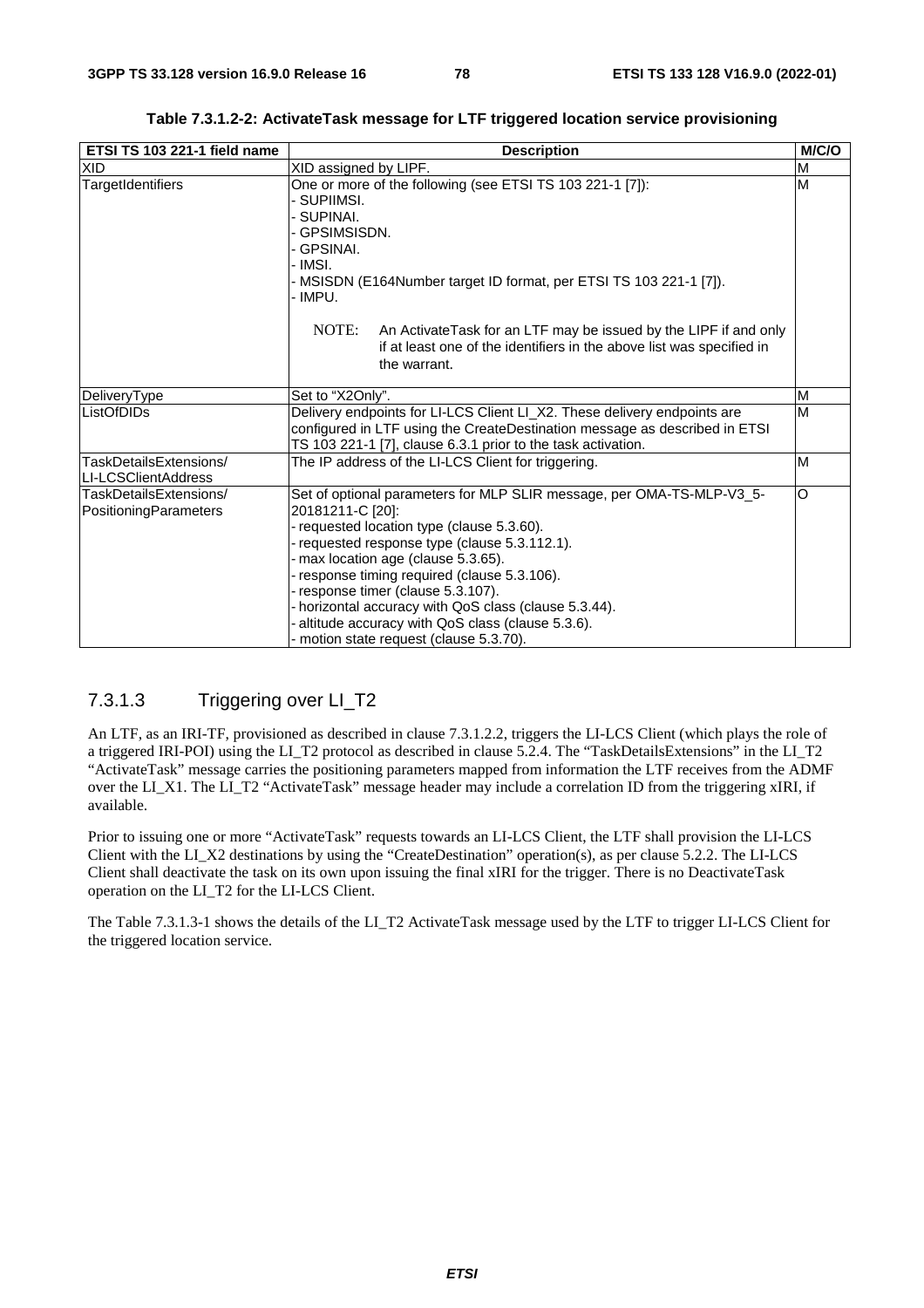| ETSI TS 103 221-1 field name                    | <b>Description</b>                                                                                                                                                                                                                                                                                                                                                                                                                                                            | M/C/O          |
|-------------------------------------------------|-------------------------------------------------------------------------------------------------------------------------------------------------------------------------------------------------------------------------------------------------------------------------------------------------------------------------------------------------------------------------------------------------------------------------------------------------------------------------------|----------------|
| <b>XID</b>                                      | The same value as in the LTF provisioning (clause 7.3.3.2.2).                                                                                                                                                                                                                                                                                                                                                                                                                 | M              |
| TargetIdentifiers                               | One or more of the following (see ETSI TS 103 221-1 [7]):<br>- SUPIIMSI.<br>SUPINAI.<br>GPSIMSISDN.<br>- GPSINAI.<br>- IMSI.<br>- MSISDN (E164Number target ID format, per ETSI TS 103 221-1 [7]).<br>- IMPU.                                                                                                                                                                                                                                                                 | M              |
|                                                 | NOTE:<br>The target identifier used shall correspond to one of the target<br>identifiers in the xIRI observed by the LTF, and shall be one of the<br>identifiers provided in the ActivateTask for the LTF (clause<br>$7.3.1.2.2$ ).                                                                                                                                                                                                                                           |                |
| DeliveryType                                    | Set to "X2Only".                                                                                                                                                                                                                                                                                                                                                                                                                                                              | M              |
| ListOfDIDs                                      | Delivery endpoints for LI-LCS Client LI_X2. These delivery endpoints are<br>configured in LI-LCS Client by the LTF using the CreateDestination message as<br>described in ETSI TS 103 221-1 [7], clause 6.3.1 prior to the task activation.                                                                                                                                                                                                                                   | M              |
| CorrelationID                                   | Correlates the requested location to the triggering xIRI, if available.                                                                                                                                                                                                                                                                                                                                                                                                       | C              |
| TaskDetailsExtensions/<br>PositioningParameters | Set of optional parameters for MLP SLIR message, per OMA-TS-MLP-V3_5-<br>20181211-C [20]:<br>- requested location type (clause 5.3.60).<br>- requested response type (clause 5.3.112.1).<br>- max location age (clause 5.3.65).<br>- response timing required (clause 5.3.106).<br>- response timer (clause 5.3.107).<br>- horizontal accuracy with QoS class (clause 5.3.44).<br>altitude accuracy with QoS class (clause 5.3.6).<br>- motion state request (clause 5.3.70). | $\overline{0}$ |

#### **Table 7.3.1.3-1: ActivateTask message from LTF to LI-LCS Client for the triggered location service triggering**

# 7.3.1.4 Generation of xIRI over LI\_X2

The IRI-POI provided by the LI-LCS client shall deliver the target location reports to respective MDF(s) as xIRI over the LI\_X2 interface.

|              | <b>Field name</b> | <b>Description</b>                                                                                                                                                                                                                                                                                                                                                                                                            | <b>M/C/C</b> |
|--------------|-------------------|-------------------------------------------------------------------------------------------------------------------------------------------------------------------------------------------------------------------------------------------------------------------------------------------------------------------------------------------------------------------------------------------------------------------------------|--------------|
| <b>sUPI</b>  |                   | SUPI of the target, if used for the service (see NOTE).                                                                                                                                                                                                                                                                                                                                                                       |              |
| gPSI<br>iMSI |                   | GPSI of the target, if used for the service (see NOTE).                                                                                                                                                                                                                                                                                                                                                                       |              |
|              |                   | IMSI of the target, if used for the service (see NOTE).                                                                                                                                                                                                                                                                                                                                                                       | С            |
| mSISDN       |                   | MSISDN of the target, if used for the service (see NOTE).                                                                                                                                                                                                                                                                                                                                                                     | С            |
| <b>iMPU</b>  |                   | IMPU of the target, if used for the service (see NOTE).                                                                                                                                                                                                                                                                                                                                                                       | С            |
| location     |                   | Location of the target, if obtained successfully.                                                                                                                                                                                                                                                                                                                                                                             | C            |
|              |                   | Encoded as a positioningInfo parameter (location>positioningInfo). Both the<br>positionInfo (location>positioningInfo>positionInfo) and the mLPPositionData<br>(location>positioningInfo>rawMLPResponse>mLPPositionData) are present in<br>the case of successful positioning. In the case of positioning failure only the<br>mLPErrorCode (location>positioningInfo>rawMLPResponse>mLPErrorCode) is<br>present. See Annex A. |              |
| NOTE:        |                   | One and only one of SUPI, GPSI, IMSI, MSISDN, IMPU shall be present and it shall correspond to the<br>target identifier included in the respective ActivateTask message for the LI-LCS Client.                                                                                                                                                                                                                                |              |

#### **Table 7.3.1.4-1: LALSReport record**

The LI\_X2 header (as per clause 5.3.2) of the LALSReport record presented in Table 7.3.1.4-1 shall contain the correlation ID (if provided) from a respective LI\_T2 ActivationTask message.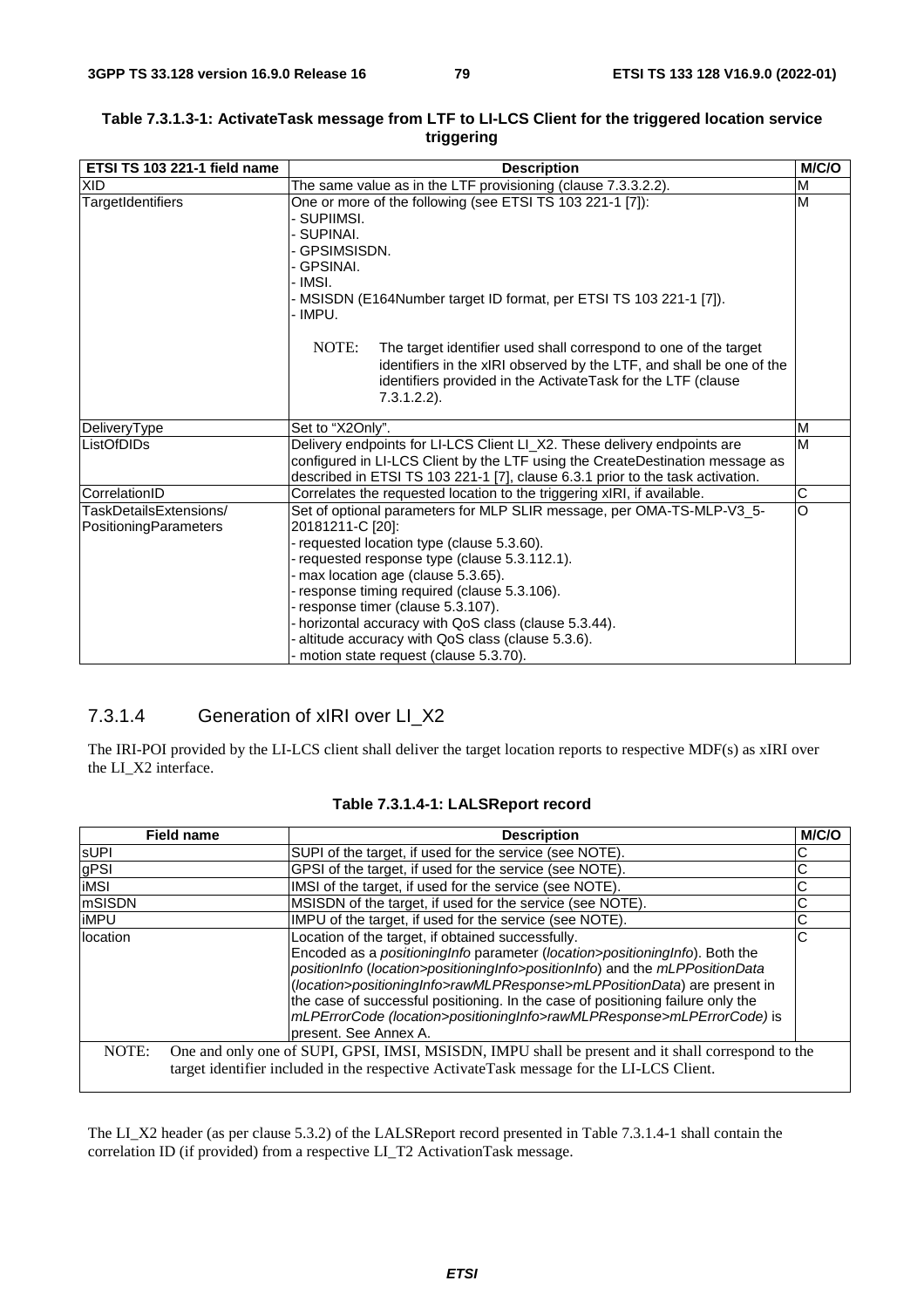# 7.3.1.5 Generation of IRI over LI\_HI2

The LALSReport payload, defined in clause 7.3.1.4, shall be used as the payload of the respective LALSReport record, no payload mediation is required.

A LALSReport message shall be assigned the same CIN (see ETSI TS 102 232-1 [9] clause 5.2.4) as the IRI message that triggered the LALS reporting, if that triggering IRI message is assigned a CIN. Otherwise, i.e. when the LALSReport is a result of the LALS Target Positioning, or the triggering IRI message has no CIN assigned, the CIN in the LALSReport shall be omitted.

NOTE: In some specific scenarios the amount of LALS reports data may overload the LI-HI2 and/or LI\_X2 interfaces. To prevent the overload, a flow control for LALS triggered location reports may be implemented in MDF and/or LI-LCS client, e.g. by limiting the frequency of the reports for individual targets.

# 7.3.2 Cell database information reporting

## 7.3.2.1 General description

When the location information present within an xIRI includes the cell identity, the MDF2 that receives the xIRI may retrieve the cell site information for that cell from a CSP database and deliver the same to the LEMF either within the IRI message generated from the received xIRI or in a separate IRI message containing the MDFCellSiteReport record.

For each intercept, if the MDF2 reports the cell site information, then it shall provide such information at least on the initial appearance of the cell identity in the related xIRI.

NOTE: The CSP needs to ensure that the most recent cell site information is reported to the LEA.

#### 7.3.2.2 Delivery of cell site information over LI\_HI2

The cell site information is encoded as the cellSiteInformation ASN.1 parameter and delivered either within the location field of an IRI message carrying the respective cell identity, or in a stand-alone IRI message containing the MDFCellSiteReport record.

The MDF2 shall use the IRI message containing the MDFCellSiteReport record to convey cell site information retrieved asynchronously with the sending of the IRI message that caused the retrieval. The MDFCellSiteReport record shall be delivered as an IRI REPORT (see ETSI TS 102 232-1 [9] clause 5.2.10) and allocated the same CIN, if any, as the IRI message that caused the retrieval.

When the cell site information is readily available at MDF2 or is retrieved synchronously (i.e. blocking the sending of the IRI message until the retrieval is complete), the cell site information shall be conveyed within the location field of the IRI message that caused the retrieval.

The cell site information for multiple cell identities can be delivered to the LEMF within an IRI message that carries the respective cell identities or within the IRI message containing the MDFCellSiteReport record (see Annex A).

# 7.3.3 Use of the Location structure

## 7.3.3.1 General description

The *Location* structure is used to convey geolocation information.

When the reference datum used for a latitude and longitude given in the *GeographicalCoordinates* structure is known by the operator, the reference datum shall be identified in the *mapDatumInformation* field. The reference datum identity shall be specified as an Open Geospatial Consortium URN, as defined in [35].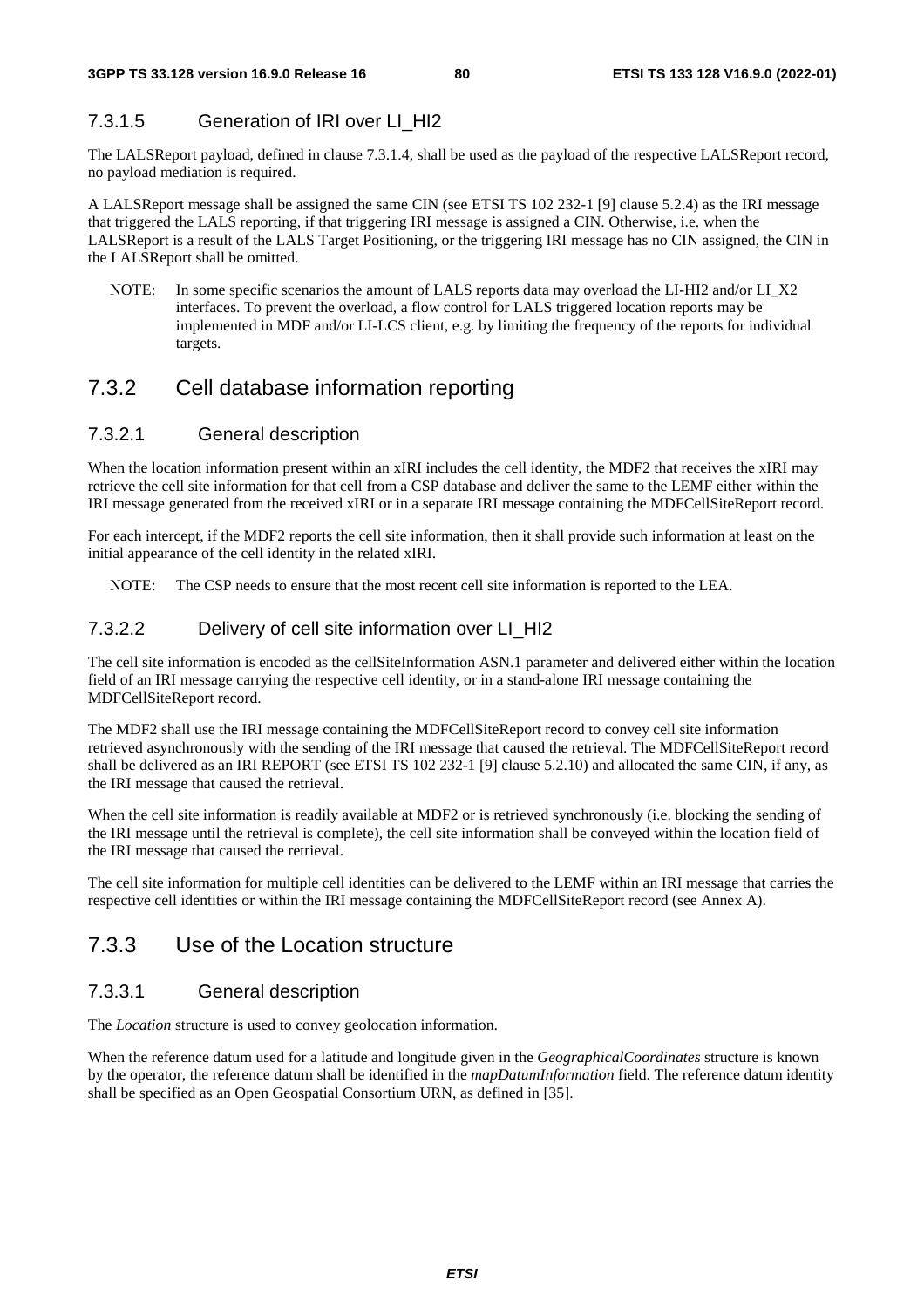# 7.4 Messaging

# 7.4.1 Introduction

Stage 3 intercept capabilities for SMS at an SMSF are defined in clause 6.2.5. Stage 3 for MMS interception follows in clause 7.4.3.

# 7.4.2 LI at the MMS Proxy-Relay

## 7.4.2.1 Provisioning over LI\_X1

The IRI-POI present in the MMS Proxy-Relay is provisioned over LI\_X1 by the LIPF using the X1 protocol as described in clause 5.2.2.

The POI in the MMS Proxy-Relay shall support the following target identifier formats in the ETSI TS 103 221-1 [7] messages:

- E164Number.
- EmailAddress.
- GPSIMSISDN.
- IMPI.
- IMPU.
- IMSI.
- SUPIIMSI.
- NAI.
- SUPINAL

# 7.4.2.2 Generation of xIRI over LI\_X2

The IRI-POI present in the MMS Proxy-Relay shall send xIRI over LI\_X2 for the events listed in clause 7.5.2.3 of TS 33.127 [5], which is further expanded in the present document in clause 7.4.2.4 below.

# 7.4.2.3 Generation of xCC over LI\_X3

The CC-POI present in the MMS Proxy-Relay shall send xCC over LI\_X3 for any MMS event where CC is available and authorized for reporting for the events listed in clause 7.5.2.3 of TS 33.127 [5].

The xCC payload shall consist of the MMS contents given as a MIME encoded document (RFC 2045) according to OMA-TS-MMS\_ENC [39]. The payload format shall be set to "MIME document" (value 15).

# 7.4.2.4 MMS Record Generation Cases

The triggers for MMS record generation are detailed in each of the clauses 7.4.3.1 through 7.4.3.20. All triggers are defined by the detection of messages at the local MMS Proxy-Relay. They belong to one of two following high-level categories:

- at the local MMS Proxy-Relay, the sending or arrival of a message, either to or from the local target UE, using OMA-TS-MMS\_ENC [39] definitions, or
- at the local MMS Proxy-Relay, the sending or arrival of a message to or from a non-local MMS Proxy-Relay, pertaining to messages either to or from a non-local target UE served by that non-local MMS Proxy-Relay, using the inter-proxy MM4 reference point, 3GPP TS 23.140 [40] clause 8.4 definitions.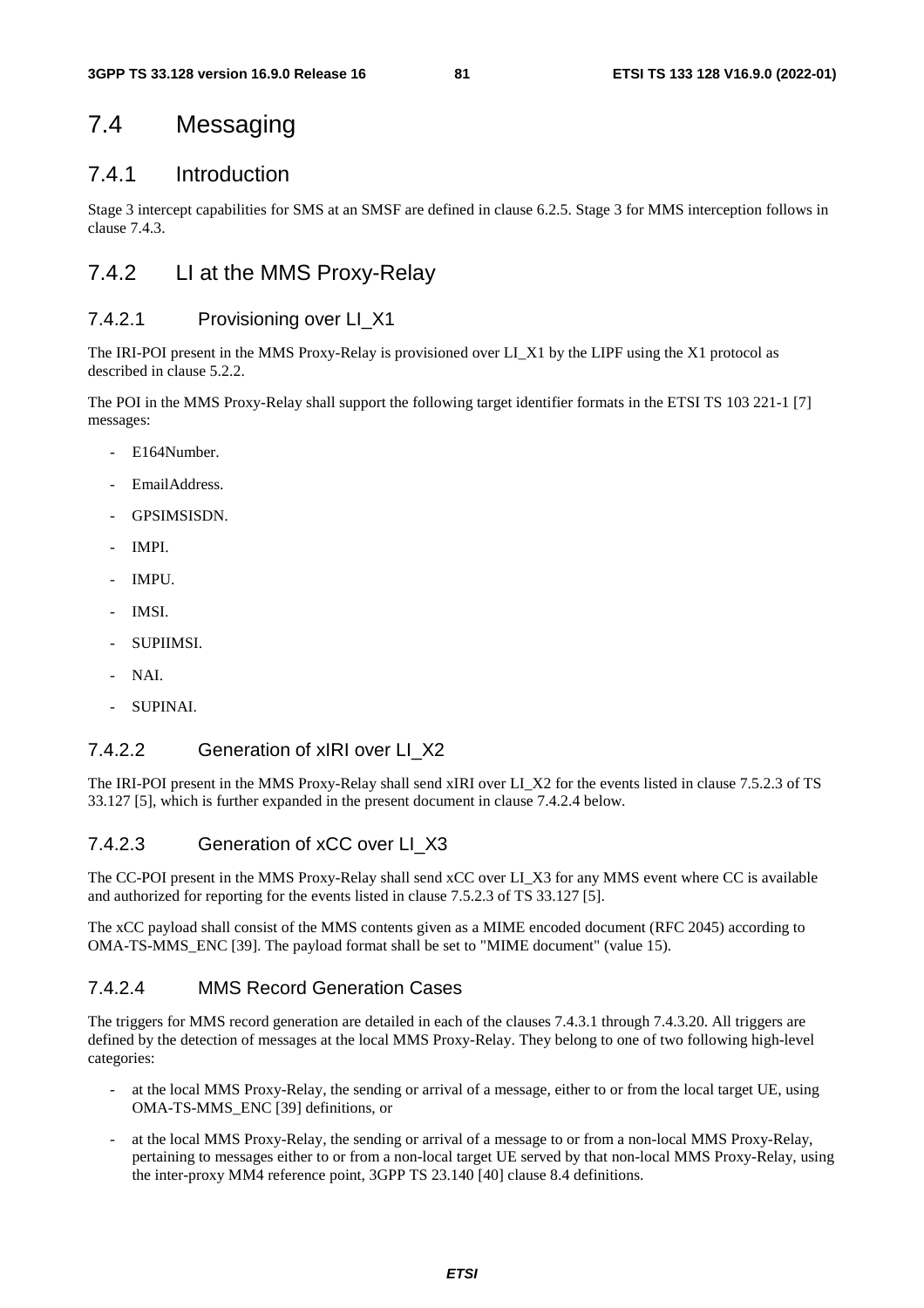The present document assumes that the intercepted MMS complies with version 1.3 of OMA-TS-MMS\_ENC [39]. If the intercepted messages do not comply fully, or the version is other than 1.3, parameters are required to be provided only if available.

In the following tables, the acronym Multimedia Message (MM) refers to a message in particular, while Multimedia Message Service (MMS) refers to the service in general.

# 7.4.3 MMS Records

### 7.4.3.1 MMSSend

The IRI-POI in the MMS Proxy-Relay shall generate an xIRI containing an MMSSend record when the MMS Proxy-Relay sends *m-send-conf* (as defined in OMA-TS-MMS\_ENC [39] clause 6.1.1) to local target UE.

The following table contains parameters generated by the IRI-POI, along with parameters derived from the *m-send-req* message (from the local target UE to the MMS Proxy-Relay), and the *m-send-conf* message (from MMS Proxy-Relay to the local target UE).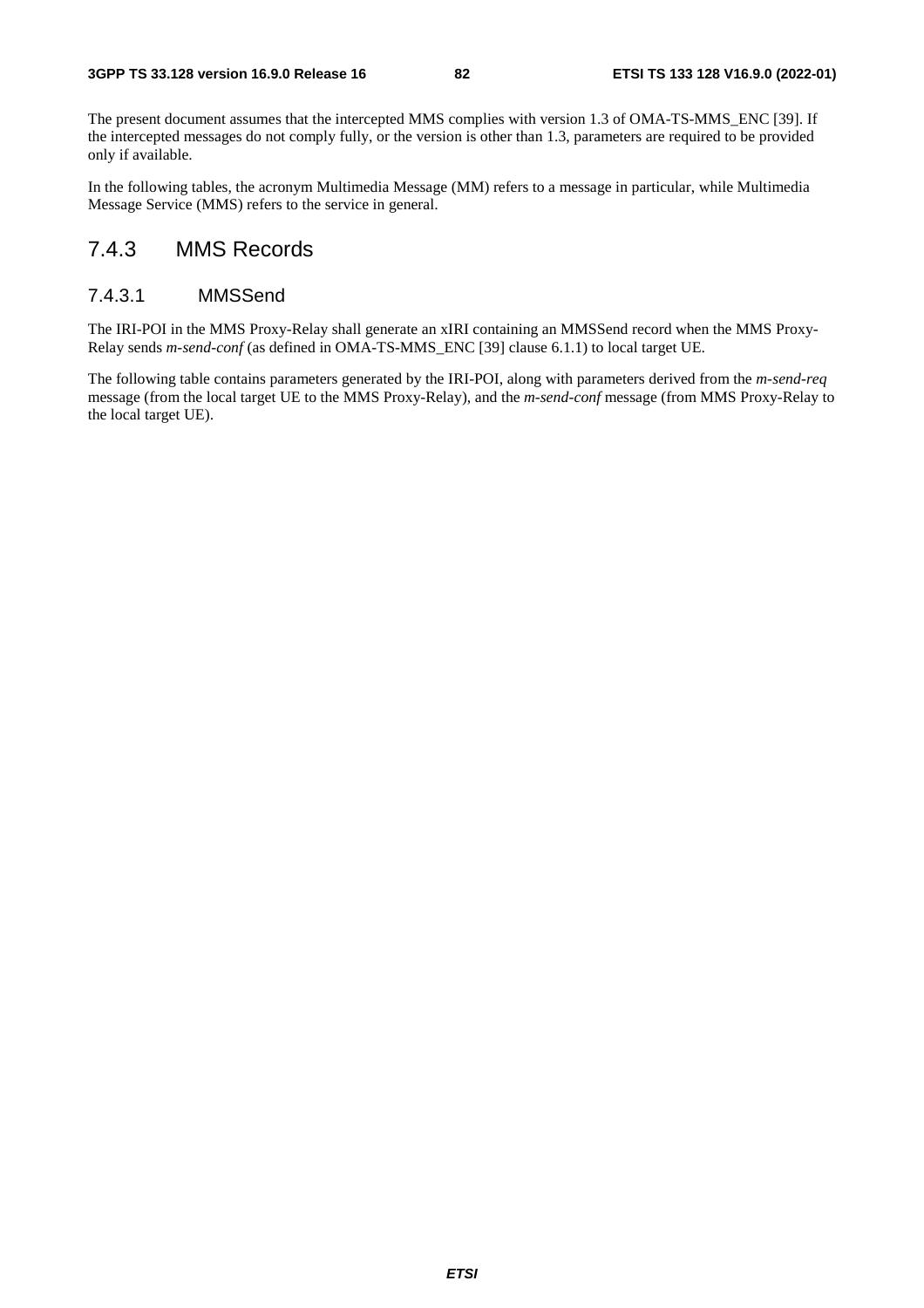| <b>Field name</b>   | <b>Description</b>                                                                                                                                           | M/C/O                   |
|---------------------|--------------------------------------------------------------------------------------------------------------------------------------------------------------|-------------------------|
| transactionID       | An ID used to correlate an MMS request and response between the target and<br>the MMS Proxy-Relay. As defined in OMA-TS-MMA_ENC [39] clause 7.3.63.          | М                       |
| version             | The version of MM, to include major and minor version.                                                                                                       | M                       |
| dateTime            | Date and Time when the MM was last handled (either originated or forwarded).                                                                                 | M                       |
|                     | For origination, included by the sending MMS client or the originating MMS<br>Proxy-Relay.                                                                   |                         |
| originatingMMSParty | ID(s) of the originating party in one or more of the formats described in 7.4.2.1                                                                            | $\overline{\mathsf{M}}$ |
|                     | When address translation occurs (such as the case of a token sent by the client                                                                              |                         |
|                     | and replaced with a proper address by the MMS Proxy-Relay), both the pre and                                                                                 |                         |
|                     | post translated addresses (with appropriate correlation) are included.                                                                                       |                         |
| terminatingMMSParty | ID(s) of the terminating party in one or more of the formats described in 7.4.2.1                                                                            | $\overline{C}$          |
|                     | When address translation occurs (such as the case of a token sent by the client                                                                              |                         |
|                     | and replaced with a proper address by the MMS Proxy-Relay), both the pre and                                                                                 |                         |
|                     | post translated addresses (with appropriate correlation) are included.                                                                                       |                         |
|                     | This parameter is included if the corresponding MM includes a "TO" field.                                                                                    |                         |
|                     | At least one of the terminatingMMSParty, cCRecipients, or bCCRecipients must<br>be included.                                                                 |                         |
| cCRecipients        | Address of a recipient; the "CC" field may include addresses of multiple                                                                                     | C                       |
|                     | recipients. When address translation occurs, both the pre and post translated                                                                                |                         |
|                     | addresses (with appropriate correlation) are included. This parameter is                                                                                     |                         |
|                     | included if the corresponding MM includes a "CC" field.                                                                                                      |                         |
|                     | At least one of the terminatingMMSParty, cCRecipients, or bCCRecipients must                                                                                 |                         |
|                     | be included.                                                                                                                                                 |                         |
| bCCRecipients       | Address of a recipient; the "BCC" field may include addresses of multiple                                                                                    | C                       |
|                     | recipients. When address translation occurs, both the pre and post translated                                                                                |                         |
|                     | addresses (with appropriate correlation) are included. This parameter is included                                                                            |                         |
|                     | if the corresponding MM includes a "BCC" field.                                                                                                              |                         |
|                     | At least one of the terminatingMMSParty, cCRecipients, or bCCRecipients must                                                                                 |                         |
|                     | be included.                                                                                                                                                 |                         |
| direction           | Indicates the direction of the MM. This shall be encoded as "from target."                                                                                   | M                       |
| subject             | The subject of the MM. Include if sent to the MMS Proxy-Relay.                                                                                               | $\overline{\text{c}}$   |
| messageClass        | Class of the MM. For example, a value of "auto" is automatically generated by                                                                                | $\overline{\text{c}}$   |
|                     | the UE. If the field is not present, the class should be interpreted as "personal."                                                                          |                         |
|                     | Include if sent to the MMS Proxy-Relay.                                                                                                                      |                         |
| expiry              | Length of time in seconds the MM will be stored in MMS Proxy-Relay or time to                                                                                | M                       |
|                     | delete the MM. The field has two formats, either absolute or relative.<br>Date and Time of desired delivery. Indicates the earliest possible delivery of the | $\overline{C}$          |
| desiredDeliveryTime | MM to the recipient. Include if sent to the MMS Proxy-Relay.                                                                                                 |                         |
| priority            | Priority of the MM assigned by the originator MMS Client. Include if sent to the                                                                             | $\overline{C}$          |
|                     | MMS Proxy-Relay.                                                                                                                                             |                         |
| senderVisibility    | An indication that the sender's address should not be delivered to the recipient.                                                                            | $\overline{\text{c}}$   |
|                     | Sent by the target to indicate the target's visibility to the other party or if not                                                                          |                         |
|                     | signalled by the target and the default is to not make target visible to the other                                                                           |                         |
|                     | party. The values given in OMA-TS-MMA_ENC [39] clause 7.3.52 shall be<br>encoded as follows: "Show" = True, "Hide" = False. Include if sent to the MMS       |                         |
|                     | Proxy-Relay.                                                                                                                                                 |                         |
| deliveryReport      | Specifies whether the originator MM UE requests a delivery report from each                                                                                  | C                       |
|                     | recipient. Sent by the target to indicate the desired delivery report. The values                                                                            |                         |
|                     | given in OMA-TS-MMA_ENC [39] clause 7.3.13. shall be encoded as follows:                                                                                     |                         |
|                     | "Yes" = True, "No" = False. Include if sent to the MMS Proxy-Relay.                                                                                          |                         |
| readReport          | Specifies whether the originator MM UE requests a read report from each                                                                                      | $\overline{\text{c}}$   |
|                     | recipient. Sent by the target to indicate the desired read report. The values given                                                                          |                         |
|                     | in OMA-TS-MMA_ENC [39] clause 7.3.52 shall be encoded as follows: "Yes" =                                                                                    |                         |
|                     | True, "No" = False. Include if sent to the MMS Proxy-Relay.                                                                                                  |                         |
| store               | Specifies whether the originator MM UE wants the submitted MM to be saved in                                                                                 | C                       |
|                     | the user's MMBox, in addition to sending it. Sent by the target to indicate the                                                                              |                         |
|                     | MM is to be stored. The values given in OMA-TS-MMA_ENC [39] clause 7.3.52                                                                                    |                         |
|                     | shall be encoded as follows: "Yes" = $True$ , "No" = $False$ . Include if sent to the                                                                        |                         |
|                     | MMS Proxy-Relay.                                                                                                                                             |                         |

**Table 7.4.3-1: Payload for MMSSend**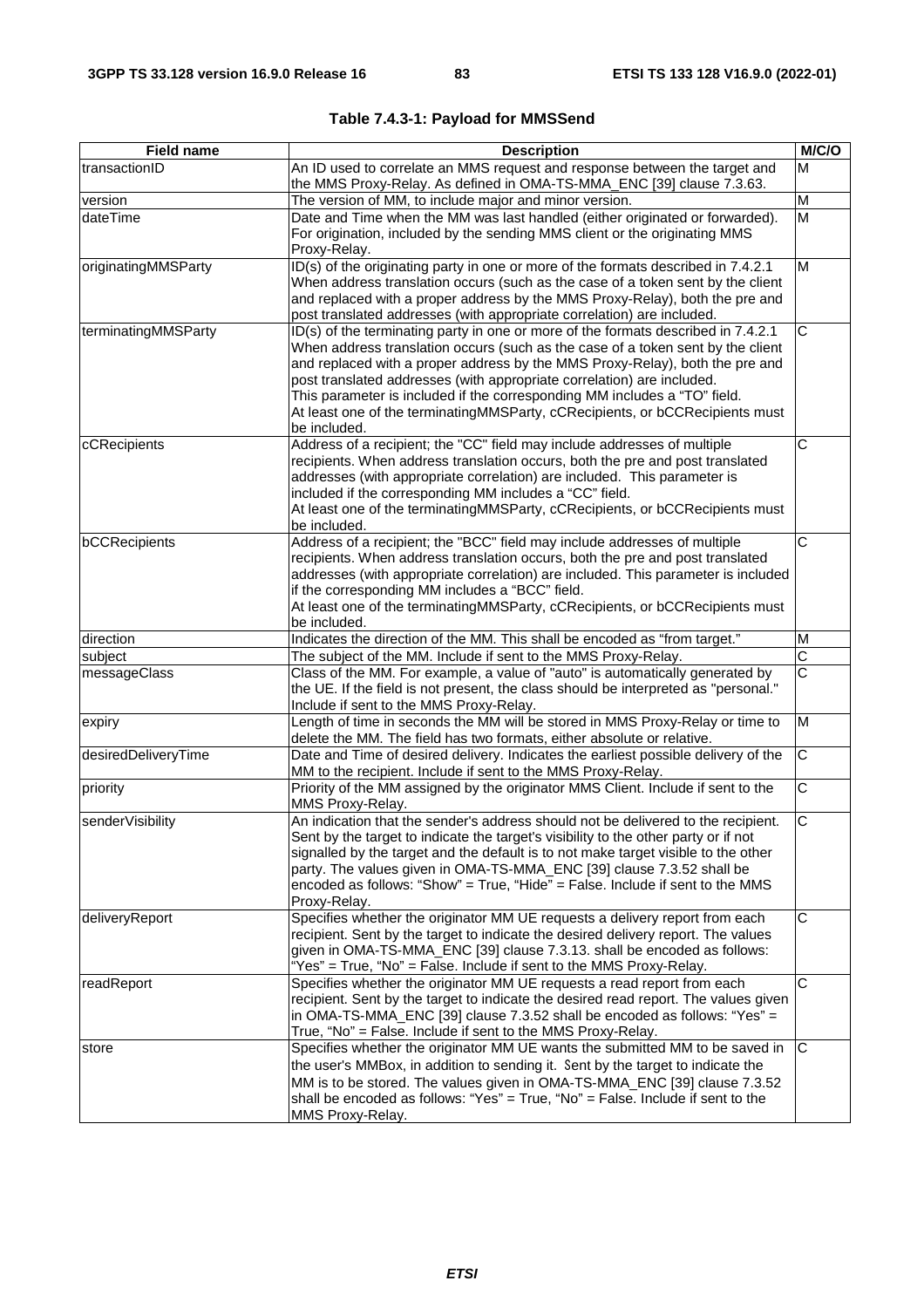| state              | Identifies the value of the MM State associated with a to be stored or stored MM. C<br>See OMA-TS-MMA_ENC [39] clause 7.3.33. Include if sent to the MMS Proxy-<br>Relay.                                                                                                                                                                                                                                                                                                                                                                                                                  |                         |
|--------------------|--------------------------------------------------------------------------------------------------------------------------------------------------------------------------------------------------------------------------------------------------------------------------------------------------------------------------------------------------------------------------------------------------------------------------------------------------------------------------------------------------------------------------------------------------------------------------------------------|-------------------------|
| flags              | Identifies a keyword to add or remove from the list of keywords associated with a $ C $<br>stored MM. See OMA-TS-MMA_ENC [39] clause 7.3.32. Include if sent to the<br>MMS Proxy-Relay.                                                                                                                                                                                                                                                                                                                                                                                                    |                         |
| replyCharging      | If this field is present its value is set to "accepted" or "accepted text only" and the C<br>MMS-version-value of the M-Notification.ind PDU is higher than 1.0, this header<br>field will indicate that a reply to this particular MM is free of charge for the<br>recipient.<br>If the Reply-Charging service is offered and the request for reply-charging has<br>been accepted by the MMS service provider the value of this header field<br>SHALL be set to "accepted" or "accepted text only".<br>See OMA-TS-MMA_ENC [39] clause 7.3.43. Include if sent to the MMS Proxy-<br>Relay. |                         |
| applicID           | Identification of the originating application of the original MM. Sent by the target<br>to identify the destination application as defined in OMA-TS-MMA_ENC [39]<br>clause 7.3.2. Include if sent to the MMS Proxy-Relay.                                                                                                                                                                                                                                                                                                                                                                 | $\mathsf C$             |
| replyApplicID      | Identification of an application to which replies, delivery reports, and read reports $ C $<br>are addressed. Sent by the target to identify the application to which replies,<br>delivery reports, and read reports are addressed as defined in OMA-TS-<br>MMS_ENC [39] clause 7.3.42. Include if sent to the MMS Proxy-Relay.                                                                                                                                                                                                                                                            |                         |
| auxApplicInfo      | Auxiliary application addressing information as indicated in the original MM. As<br>defined in OMA-TS-MMA_ENC [39] clause 7.3.4. Include if sent to the MMS<br>Proxy-Relay.                                                                                                                                                                                                                                                                                                                                                                                                                | $\overline{\text{c}}$   |
| contentClass       | Classifies the content of the MM to the smallest content class to which the<br>message belongs. Sent by the target to identify the class of the content. See<br>OMA-TS-MMS_ENC [39] clause 7.3.9. Include if sent to the MMS Proxy-Relay.                                                                                                                                                                                                                                                                                                                                                  | C                       |
| dRMContent         | Indicates if the MM contains any DRM-protected element. Provide when sent by<br>the target to indicate if the MM contains any DRM-protected element. The<br>values given in OMA-TS-MMA_ENC [39] clause 7.3.54 shall be encoded as<br>follows: "Yea" = True, "No" = False. Include if sent to the MMS Proxy-Relay.                                                                                                                                                                                                                                                                          | C                       |
| adaptationAllowed  | Provide when sent by the target to identify whether the target wishes the MM to<br>be adapted or not. If overridden, an indication shall be included in the<br>parameter. Include if sent to the MMS Proxy-Relay.                                                                                                                                                                                                                                                                                                                                                                          | $\overline{\mathsf{C}}$ |
| contentType        | The content type of the MM. See OMA-TS-MMS_ENC [39] clause 7.3.11                                                                                                                                                                                                                                                                                                                                                                                                                                                                                                                          | M                       |
| responseStatus     | MMS specific status. See OMA-TS-MMS_ENC [39] clause 7.3.48.                                                                                                                                                                                                                                                                                                                                                                                                                                                                                                                                | $\overline{M}$          |
| responseStatusText | Text that qualifies the Response Status. Include if sent to the target. As defined<br>in OMA-TS-MMA_ENC [39] clause 7.3.49. Include if sent by the MMS Proxy-<br>Relay.                                                                                                                                                                                                                                                                                                                                                                                                                    | $\overline{C}$          |
| messageID          | An ID assigned by the MMS Proxy-Relay to uniquely identify an MM. As defined<br>in OMA-TS-MMA_ENC [39] clause 7.3.29.                                                                                                                                                                                                                                                                                                                                                                                                                                                                      | M                       |

# 7.4.3.2 MMSSendByNonLocalTarget

The IRI-POI in the MMS Proxy-Relay shall generate an xIRI containing an MMSSendByNonLocalTarget record when the MMS Proxy-Relay receives *MM4\_forward.REQ* (as defined in TS 23.140 [40] clause 8.4.1) from the non-local MMS Proxy-Relay, that contains a non-local target ID.

The following table contains parameters generated by the IRI-POI, along with parameters derived from the *MM4\_forward.REQ* message (from the non-local MMS Proxy-Relay to the local MMS Proxy-Relay).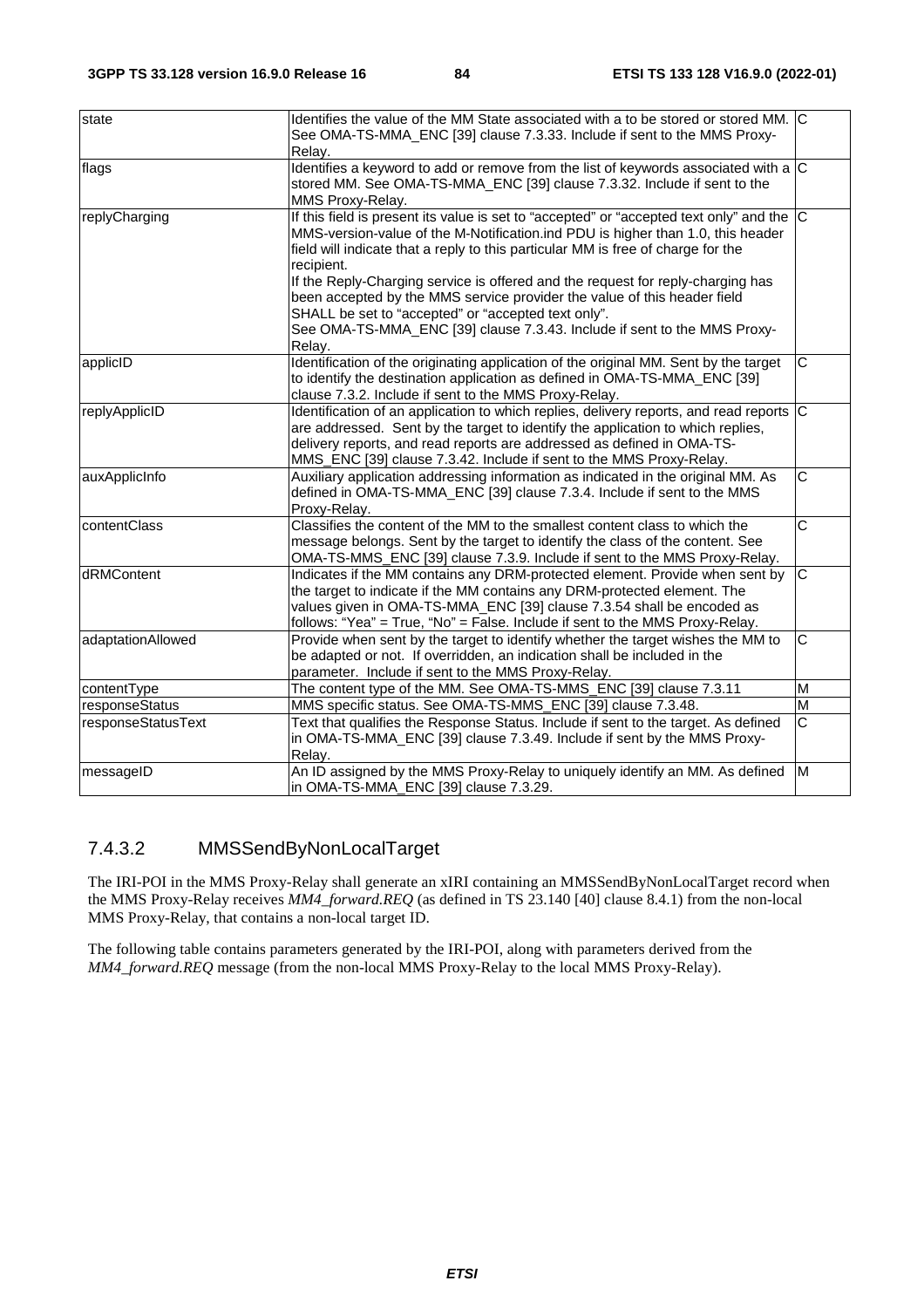| <b>Field name</b>        | <b>Description</b>                                                                                                                                                                                                                                                                                                                                                                                           | M/C/O                   |
|--------------------------|--------------------------------------------------------------------------------------------------------------------------------------------------------------------------------------------------------------------------------------------------------------------------------------------------------------------------------------------------------------------------------------------------------------|-------------------------|
| version                  | The version of MM, to include major and minor version.                                                                                                                                                                                                                                                                                                                                                       | M                       |
| transactionID            | An ID used to correlate an MMS request and response between the proxies. As<br>defined in TS 23.140 [40] clause 8.4.1.4.                                                                                                                                                                                                                                                                                     | M                       |
| messageID                | An ID assigned by the MMS Proxy-Relay to uniquely identify an MM. As defined<br>in TS 23.140 [40] clause 8.4.1.4.                                                                                                                                                                                                                                                                                            | M                       |
| terminatingMMSParty      | ID(s) of the terminating party in one or more of the formats described in 7.4.2.1.                                                                                                                                                                                                                                                                                                                           | M                       |
| originatingMMSParty      | ID(s) of the originating party in one or more of the formats described in 7.4.2.1.                                                                                                                                                                                                                                                                                                                           | M                       |
| direction                | Indicates the direction of the MM. This shall be encoded as "from target."                                                                                                                                                                                                                                                                                                                                   | M                       |
| contentType              | The content type of the MM. See OMA-TS-MMS_ENC [39] clause 7.3.11                                                                                                                                                                                                                                                                                                                                            | $\overline{\mathsf{M}}$ |
| messageClass             | Class of the MM. For example, a value of "auto" is automatically generated by<br>the UE. If the field is not present, the class should be interpreted as "personal."<br>Include if sent to the MMS Proxy-Relay.                                                                                                                                                                                              | $\overline{\text{c}}$   |
| dateTime                 | Date and Time when the MM was last handled (either originated or forwarded).                                                                                                                                                                                                                                                                                                                                 | M                       |
| expiry                   | Length of time in seconds the MM will be stored in MMS Proxy-Relay or time to<br>delete the MM. The field has two formats, either absolute or relative. Include if<br>sent to the MMS Proxy-Relay.                                                                                                                                                                                                           | C                       |
| deliveryReport           | Specifies whether the originator MM UE requests a delivery report from each<br>recipient. Indicates the desired delivery report. The values given in TS 23.140<br>[40] clause 8.4.1.4 shall be encoded as follows: "Yes" = True, "No" = False.<br>Included if it exists in the MMS Proxy-Relay message. Include if sent to the MMS<br>Proxy-Relay.                                                           | $\overline{\mathsf{C}}$ |
| priority                 | Priority of the MM assigned by the originator MMS Client. Reported if sent by the C<br>target. Include if sent to the MMS Proxy-Relay.                                                                                                                                                                                                                                                                       |                         |
| senderVisibility         | An indication that the sender's address should not be delivered to the recipient.<br>Indicates the target's visibility to the other party or if not signalled by the target<br>and the default is to not make target visible to the other party. The values given<br>in TS 23.140 [40] clause 8.4.1.4 shall be encoded as follows: "Show" = True,<br>"Hide" = False. Include if sent to the MMS Proxy-Relay. | C                       |
| readReport               | Specifies whether the originator MM UE requests a read report from each<br>recipient. Provide when sent by the target to indicate the desired read report.<br>The values given in TS 23.140 [40] clause 8.4.1.4 shall be encoded as follows:<br>"Yes" = True, "No" = False. Include if sent to the MMS Proxy-Relay.                                                                                          | $\overline{\text{c}}$   |
| subject                  | The subject of the MM. Include if sent by the target.                                                                                                                                                                                                                                                                                                                                                        | C                       |
| forwardCount             | The number of times the MM was forwarded                                                                                                                                                                                                                                                                                                                                                                     | C                       |
| previouslySentBy         | History of UEs that have forwarded (including originally submitted) the MM.<br>Include if sent to the MMS Proxy-Relay.                                                                                                                                                                                                                                                                                       | $\overline{\text{c}}$   |
| previouslySentByDateTime | The timestamp associated with the previous forward events. Include if sent to<br>the MMS Proxy-Relay.                                                                                                                                                                                                                                                                                                        | $\overline{\text{c}}$   |
| applicID                 | Identification of the originating application of the original MM. Provide when sent<br>by the target to identify the destination application as defined in TS 23.140 [40]<br>clause 8.4.1.4. Include if sent to the MMS Proxy-Relay.                                                                                                                                                                         | C                       |
| replyApplicID            | Identification of an application to which replies, delivery reports, and read reports C<br>are addressed. Provide when sent by the target to identify the application to<br>which replies, delivery reports, and read reports are addressed as defined in TS<br>23.140 [40] clause 8.4.1.4. Include if sent to the MMS Proxy-Relay.                                                                          |                         |
| auxApplicInfo            | Auxiliary application addressing information as indicated in the original MM. As<br>defined in OMA-TS-MMA_ENC [39] clause 7.3.4. Include if sent to the MMS<br>Proxy-Relay.                                                                                                                                                                                                                                  | C                       |
| contentClass             | Classifies the content of the MM to the smallest content class to which the<br>message belongs. Identifies the class of the content. Include if sent to the MMS<br>Proxy-Relay. Include if sent to the MMS Proxy-Relay.                                                                                                                                                                                      | $\overline{C}$          |
| dRMContent               | Indicates if the MM contains any DRM-protected element. Indicates if the MM<br>contains any DRM-protected element. The values given as defined in TS 23.140<br>[40] clause 8.4.1.4 shall be encoded as follows: "Yes" = True, "No" = False.<br>Include if sent to the MMS Proxy-Relay.                                                                                                                       | $\mathsf C$             |
| adaptationAllowed        | Identifies whether the target wishes the MM to be adapted or not. If overridden,<br>an indication shall be included in the parameter. Include if sent to the MMS<br>Proxy-Relay.                                                                                                                                                                                                                             | C                       |

**Table 7.4.3-2: Payload for MMSSendByNonLocalTarget**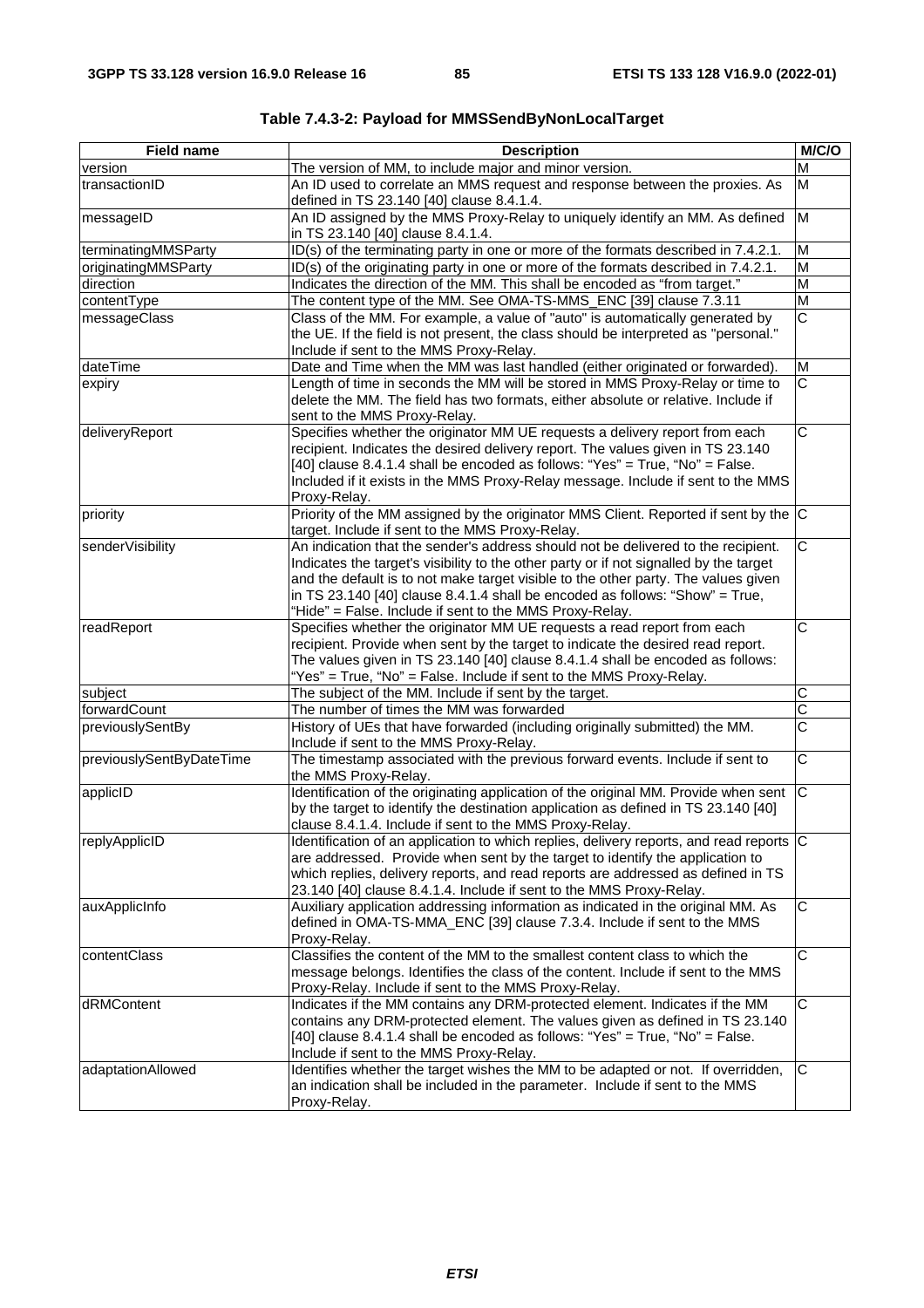# 7.4.3.3 MMSNotification

The IRI-POI in the MMS Proxy-Relay shall generate an xIRI containing an MMSNotification record when the MMS Proxy-Relay sends a *m-notification-ind* (as defined in OMA-TS-MMS\_ENC [39] clause 6.2) to the MMS client in the local target UE.

The following table contains parameters generated by the IRI-POI, along with parameters derived from the *mnotification-ind* message (from the local MMS Proxy-Relay to the local target).

| <b>Field name</b>       | <b>Description</b>                                                                                                                                                                                                                                                                                                                                                                                                                                                                                                                                                                             | M/C/O                 |
|-------------------------|------------------------------------------------------------------------------------------------------------------------------------------------------------------------------------------------------------------------------------------------------------------------------------------------------------------------------------------------------------------------------------------------------------------------------------------------------------------------------------------------------------------------------------------------------------------------------------------------|-----------------------|
| ItransactionID          | An ID used to correlate an MMS request and response between the target and<br>the MMS Proxy-Relay. As defined in OMA-TS-MMA_ENC[ AA] clause 7.3.29.                                                                                                                                                                                                                                                                                                                                                                                                                                            | M                     |
| version                 | The version of MM, to include major and minor version.                                                                                                                                                                                                                                                                                                                                                                                                                                                                                                                                         | M                     |
| originatingMMSParty     | ID(s) of the originating party in one or more of the formats described in 7.4.2.1<br>When address translation occurs (such as the case of a token sent by the client<br>and replaced with a proper address by the MMS Proxy-Relay), both the pre and<br>post translated addresses (with appropriate correlation) are included.<br>If the originating MMS client requested address hiding, but the MMS Proxy-<br>Relay has access to the "From" field, this shall be reported, regardless of the<br>fact that it may be hidden from the recepient.                                              | $\overline{\text{c}}$ |
| direction               | Indicates the direction of the MM. This shall be encoded as "to target."                                                                                                                                                                                                                                                                                                                                                                                                                                                                                                                       | M                     |
| subject                 | The subject of the MM. Include if sent by the MMS Proxy-Relay.                                                                                                                                                                                                                                                                                                                                                                                                                                                                                                                                 | C                     |
| deliveryReportRequested | Specifies whether the originator MMS UE requests a delivery report from each<br>recipient. The values given in OMA-TS-MMA_ENC [39] clause 7.3.13 shall be<br>encoded as follows: "Yes" = True, "No" = False. Include if sent by the MMS<br>Proxy-Relay.                                                                                                                                                                                                                                                                                                                                        | $\overline{\text{c}}$ |
| stored                  | Specifies whether the MM was stored in the target's MMBox, and that the<br>content-location-value field is a reference to it. "Stored" is coded as True, and<br>'not Stored" is coded as False. As defined in OMA-TS-MMA_ENC [39] clause<br>7.3.57.<br>Include if sent by the MMS Proxy-Relay.                                                                                                                                                                                                                                                                                                 | $\overline{\text{c}}$ |
| messageClass            | Class of the MM. For example, a value of "auto" is automatically generated by<br>the UE.                                                                                                                                                                                                                                                                                                                                                                                                                                                                                                       | M                     |
| priority                | Priority of the MM assigned by the originator MMS Client. Include if sent by the<br>MMS Proxy-Relay.                                                                                                                                                                                                                                                                                                                                                                                                                                                                                           | $\overline{\text{c}}$ |
| messageSize             | Specifies the size of the MM that was viewed or uploaded. Specified in bytes.                                                                                                                                                                                                                                                                                                                                                                                                                                                                                                                  | M                     |
| expiry                  | Length of time in seconds the MM will be stored in MMS Proxy-Relay or time to<br>delete the MM. The field has two formats, either absolute or relative.                                                                                                                                                                                                                                                                                                                                                                                                                                        | M                     |
| replyCharging           | If this field is present its value is set to "accepted" or "accepted text only" and the $ C $<br>MMS-version-value of the M-Notification.ind PDU is higher than 1.0, this header<br>field will indicate that a reply to this particular MM is free of charge for the<br>recipient.<br>If the Reply-Charging service is offered and the request for reply-charging has<br>been accepted by the MMS service provider the value of this header field<br>SHALL be set to "accepted" or "accepted text only".<br>See OMA-TS-MMA_ENC [39] clause 7.3.43. Include if sent by the MMS Proxy-<br>Relay. |                       |

## 7.4.3.4 MMSSendToNonLocalTarget

The IRI-POI in the MMS Proxy-Relay shall generate an xIRI containing an MMSSendToNonLocalTarget record when the local MMS Proxy-Relay sends a *MM4\_forward.REQ* (as defined in TS 23.140 [40] clause 8.4.1) to the non-local MMS Proxy-Relay, that contains a non-local target ID.

The following table contains parameters generated by the IRI-POI, along with parameters derived from the *MM4\_forward.REQ* message (from the non-local MMS Proxy-Relay to the local MMS Proxy-Relay).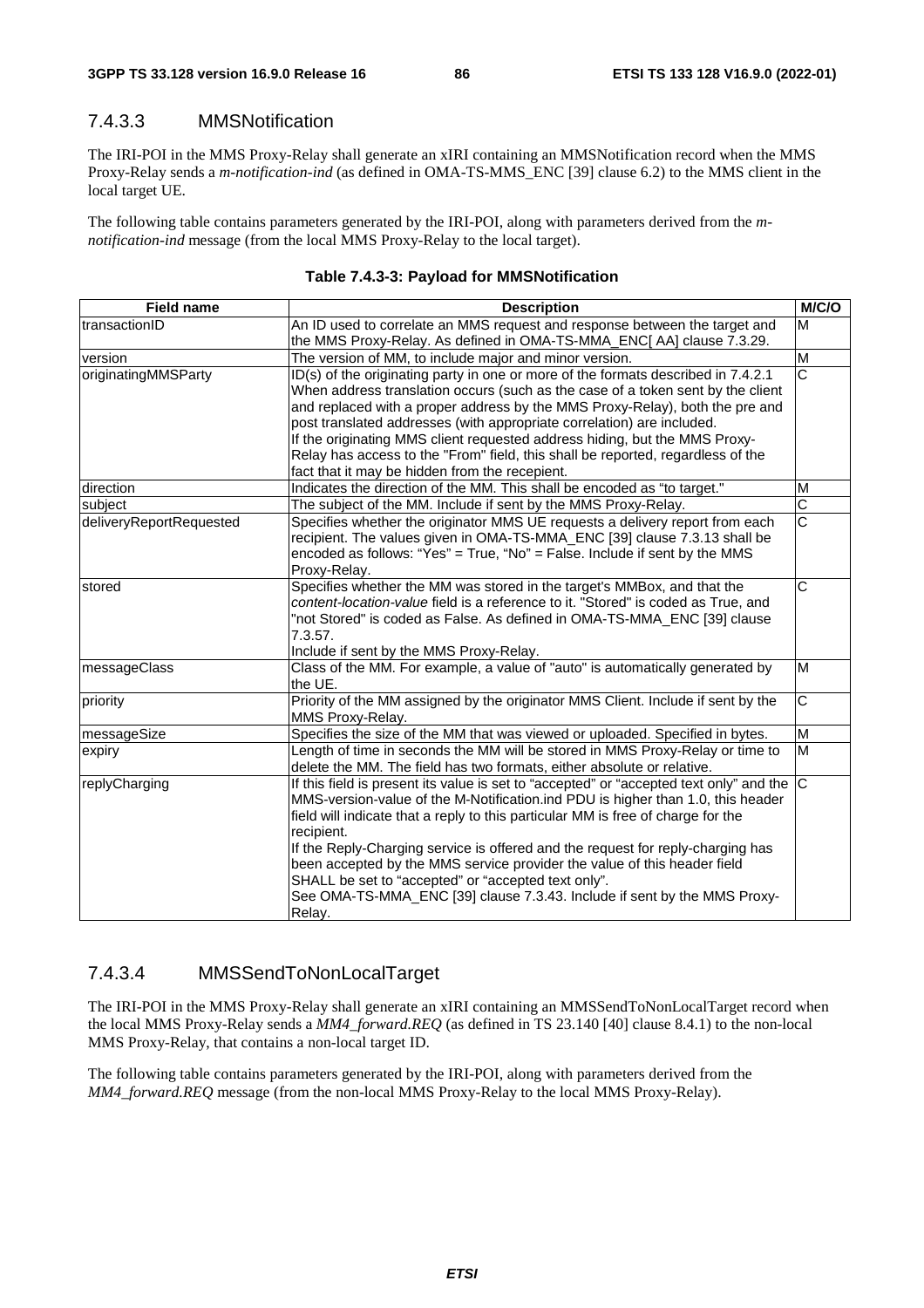| <b>Field name</b>        | <b>Description</b>                                                                                                                                                                                                                                                                                                                                                                                                  | M/C/O                   |
|--------------------------|---------------------------------------------------------------------------------------------------------------------------------------------------------------------------------------------------------------------------------------------------------------------------------------------------------------------------------------------------------------------------------------------------------------------|-------------------------|
| version                  | The version of MM, to include major and minor version.                                                                                                                                                                                                                                                                                                                                                              | M                       |
| transactionID            | An ID used to correlate an MMS request and response between the proxies. As<br>defined in TS 23.140 [40] clause 8.4.1.4.                                                                                                                                                                                                                                                                                            | М                       |
| messageID                | An ID assigned by the MMS Proxy-Relay to uniquely identify an MM. As defined<br>in TS 23.140 [40] clause 8.4.1.4.                                                                                                                                                                                                                                                                                                   | $\overline{\mathsf{M}}$ |
| terminatingMMSParty      | ID(s) of the terminating party in one or more of the formats described in 7.4.2.1.                                                                                                                                                                                                                                                                                                                                  | M                       |
| originatingMMSParty      | ID(s) of the originating party in one or more of the formats described in 7.4.2.1.                                                                                                                                                                                                                                                                                                                                  | M                       |
| direction                | Indicates the direction of the MM. This shall be encoded as "to target."                                                                                                                                                                                                                                                                                                                                            | M                       |
| contentType              | The content type of the MM. See OMA-TS-MMS_ENC [39] clause 7.3.11                                                                                                                                                                                                                                                                                                                                                   | M                       |
| messageClass             | Class of the MM. For example, a value of "auto" is automatically generated by<br>the UE. If the field is not present, the class should be interpreted as "personal."<br>Include if sent by the MMS Proxy-Relay message.                                                                                                                                                                                             | $\overline{\text{c}}$   |
| dateTime                 | Date and Time when the MM was last handled (either originated or forwarded).                                                                                                                                                                                                                                                                                                                                        | M                       |
| expiry                   | Length of time in seconds the MM will be stored in MMS Proxy-Relay or time to<br>delete the MM. The field has two formats, either absolute or relative. Include if<br>sent by the MMS Proxy-Relay message.                                                                                                                                                                                                          | C                       |
| deliveryReportRequested  | Specifies whether the originator MMS UE requests a delivery report from each<br>recipient. Indicates the desired delivery report. The values given in TS 23.140<br>[40] clause 8.4.1.4 shall be encoded as follows: "Yes" = True, "No" = False.<br>Include if sent by the MMS Proxy-Relay message.                                                                                                                  | $\overline{C}$          |
| priority                 | Priority of the MM assigned by the originator MMS Client. Reported if sent by the C<br>target. Include if sent by the MMS Proxy-Relay message.                                                                                                                                                                                                                                                                      |                         |
| senderVisibility         | Indicates whether the sender's address should not be delivered to the recipient.<br>Indicates the target's visibility to the other party or if not signalled by the target<br>and the default is to not make target visible to the other party. The values given<br>in TS 23.140 [40] clause 8.4.1.4 shall be encoded as follows: "Show" = True,<br>"Hide" = False. Include if sent by the MMS Proxy-Relay message. | C                       |
| readReport               | Specifies whether the originator MMS UE requests a read report from each<br>recipient. Indicates the desired read report. The values given in TS 23.140 [40]<br>clause 8.4.1.4 shall be encoded as follows: "Yes" = True, "No" = False. Include if<br>sent by the MMS Proxy-Relay message.                                                                                                                          | C                       |
| subject                  | The subject of the MM. Include if sent to the target.                                                                                                                                                                                                                                                                                                                                                               | C                       |
| forwardCount             | The number of times the MM was forwarded                                                                                                                                                                                                                                                                                                                                                                            | $\overline{\text{c}}$   |
| previouslySentBy         | History of UEs that have forwarded (including originally submitted) the MM.<br>Include if sent by the MMS Proxy-Relay message.                                                                                                                                                                                                                                                                                      | $\overline{\text{c}}$   |
| previouslySentByDateTime | The timestamp associated with the previous forward events. Include if sent by<br>the MMS Proxy-Relay message.                                                                                                                                                                                                                                                                                                       | $\overline{C}$          |
| applicID                 | Identification of the originating application of the original MM. Provide when sent<br>by the target to identify the destination application as defined in TS 23.140 [40]<br>clause 8.4.1.4. Include if sent by the MMS Proxy-Relay message.                                                                                                                                                                        | $\overline{\text{c}}$   |
| replyApplicID            | Identification of an application to which replies, delivery reports, and read reports C<br>are addressed. identifies the application to which replies, delivery reports, and<br>read reports are addressed as defined in TS 23.140 [40] clause 8.4.1.4. Include<br>if sent by the MMS Proxy-Relay message.                                                                                                          |                         |
| auxApplicInfo            | Auxiliary application addressing information as indicated in the original MM. As<br>defined in OMA-TS-MMA_ENC [39] clause 7.3.4. Include if sent by the MMS<br>Proxy-Relay message.                                                                                                                                                                                                                                 | C                       |
| contentClass             | Classifies the content of the MM to the smallest content class to which the<br>message belongs. Identifies the class of the content. Include if sent by the MMS<br>Proxy-Relay message.                                                                                                                                                                                                                             | C                       |
| dRMContent               | Indicates if the MM contains any DRM-protected element. Indicates if the MM<br>contains any DRM-protected element. The values given as defined in TS 23.140<br>[40] clause 8.4.1.4 shall be encoded as follows: "Yes" = True, "No" = False.<br>Include if sent by the MMS Proxy-Relay message.                                                                                                                      | C                       |
| adaptationAllowed        | identifies whether the target wishes the MM to be adapted or not. If overridden,<br>an indication shall be included in the parameter. Include if sent by the MMS<br>Proxy-Relay message.                                                                                                                                                                                                                            | $\mathsf C$             |
| store                    | Specifies whether the originator MMS UE wants the submitted MM to be saved<br>in the user's MMBox, in addition to sending it. Indicates whether the MMS is to<br>be stored. The values given in TS 23.140 [40] clause 8.4.1.4 shall be encoded<br>as follows: "Yes" = True, "No" = False. Include if sent by the MMS Proxy-Relay<br>message.                                                                        | C                       |

**Table 7.4.3-4: Payload for MMSSendToNonLocalTarget**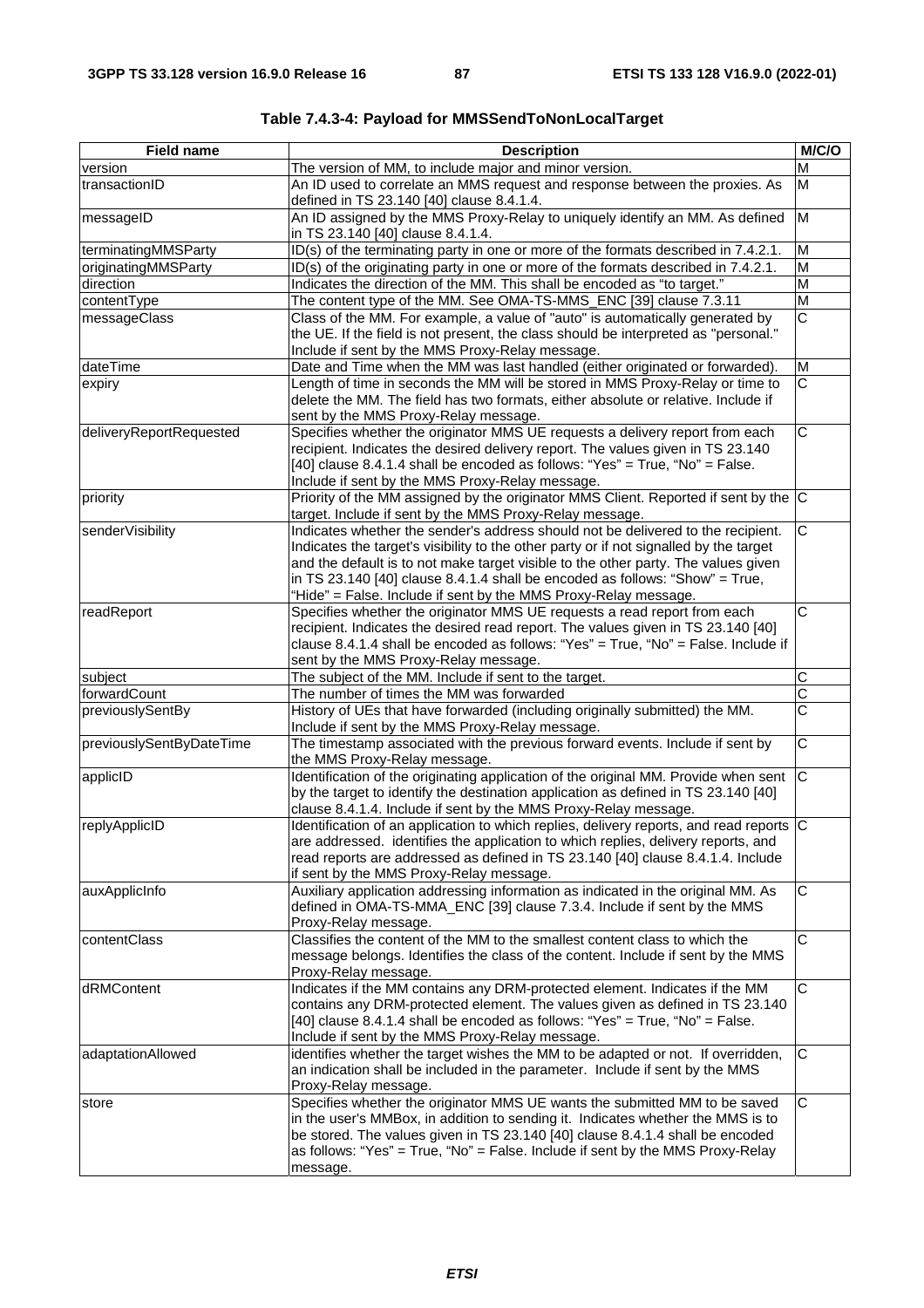| applicID           | Identification of the originating application of the original MM. Identifies the<br>destination application as defined in TS 23.140 [40] clause 8.4.1.4. Include if<br>sent by the MMS Proxy-Relay message.                                                                                                | C |
|--------------------|------------------------------------------------------------------------------------------------------------------------------------------------------------------------------------------------------------------------------------------------------------------------------------------------------------|---|
| replyApplicID      | Identification of an application to which replies, delivery reports, and read reports C<br>are addressed. Identifies the application to which replies, delivery reports, and<br>read reports are addressed as defined in TS 23.140 [40] clause 8.4.1.4. Include<br>if sent by the MMS Proxy-Relay message. |   |
| auxApplicInfo      | Auxiliary application addressing information as indicated in the original MM. As<br>defined in OMA-TS-MMA_ENC [39] clause 7.3.4. Include if sent by the MMS<br>Proxy-Relay message.                                                                                                                        | C |
| contentClass       | Classifies the content of the MM to the smallest content class to which the<br>message belongs. Identifies the class of the content. Include if sent by the MMS<br>Proxy-Relay message.                                                                                                                    | С |
| <b>IdRMContent</b> | Indicates if the MM contains any DRM-protected element. Indicates whether the<br>MM contains any DRM-protected element. The values given as defined in TS<br>23.140 [40] clause 8.4.1.4 shall be encoded as follows: "Yes" = True, "No" =<br>False. Include if sent by the MMS Proxy-Relay message.        | C |

## 7.4.3.5 MMSNotificationResponse

The IRI-POI in the MMS Proxy-Relay shall generate an xIRI containing an MMSNotificationResponse record when the MMS Proxy-Relay receives a *m-notifyresp-ind* (as defined in OMA-TS-MMS\_ENC [39] clause 6.2, Table 4) from the MMS client in the target UE for the deferred retrieval case only. The immediate retrieval trigger on *m-notifyresp-ind* is in clause 7.4.3.7.

The following table contains parameters generated by the IRI-POI, along with parameters derived from the *mnotifyresp-ind* message (from the local target UE to the MMS Proxy-Relay).

| <b>Field name</b> | <b>Description</b>                                                                                                                                                                                                                                               | M/C/O    |
|-------------------|------------------------------------------------------------------------------------------------------------------------------------------------------------------------------------------------------------------------------------------------------------------|----------|
| transactionID     | An ID used to correlate an MMS request and response between the target and<br>the MMS Proxy-Relay. As defined in OMA-TS-MMA_ENC [39] clause 7.3.29.                                                                                                              | ΙM       |
| version           | The version of MM, to include major and minor version.                                                                                                                                                                                                           | ιM       |
| direction         | Indicates the direction of the MM. This shall be encoded as "to target"                                                                                                                                                                                          | <b>M</b> |
| status            | Provides a MM status. A status of "retrieved" is only signalled by the retrieving<br>UE after retrieval of the MM.                                                                                                                                               | M        |
| reportAllowed     | Indication whether or not the sending of delivery report is allowed by the<br>recipient MMS Client. The values given in OMA-TS-MMA_ENC [39] clause<br>7.3.47 shall be encoded as follows: "Yes" = True, "No" = False. Include if sent to<br>the MMS Proxy-Relay. | IC       |

|  | Table 7.4.3-5: Payload for MMSNotificationResponse |  |
|--|----------------------------------------------------|--|
|  |                                                    |  |

## 7.4.3.6 MMSRetrieval

The IRI-POI in the MMS Proxy-Relay shall generate an xIRI containing an MMSRetrieval record when the MMS Proxy-Relay sends a *m-retrieve-conf* (as defined in OMA-TS-MMS\_ENC [39] clause 6.3) to the MMS client in the target UE.

The following table contains parameters generated by the IRI-POI, along with parameters derived from the *m-retrieveconf* message (from the MMS Proxy-Relay to the local target UE).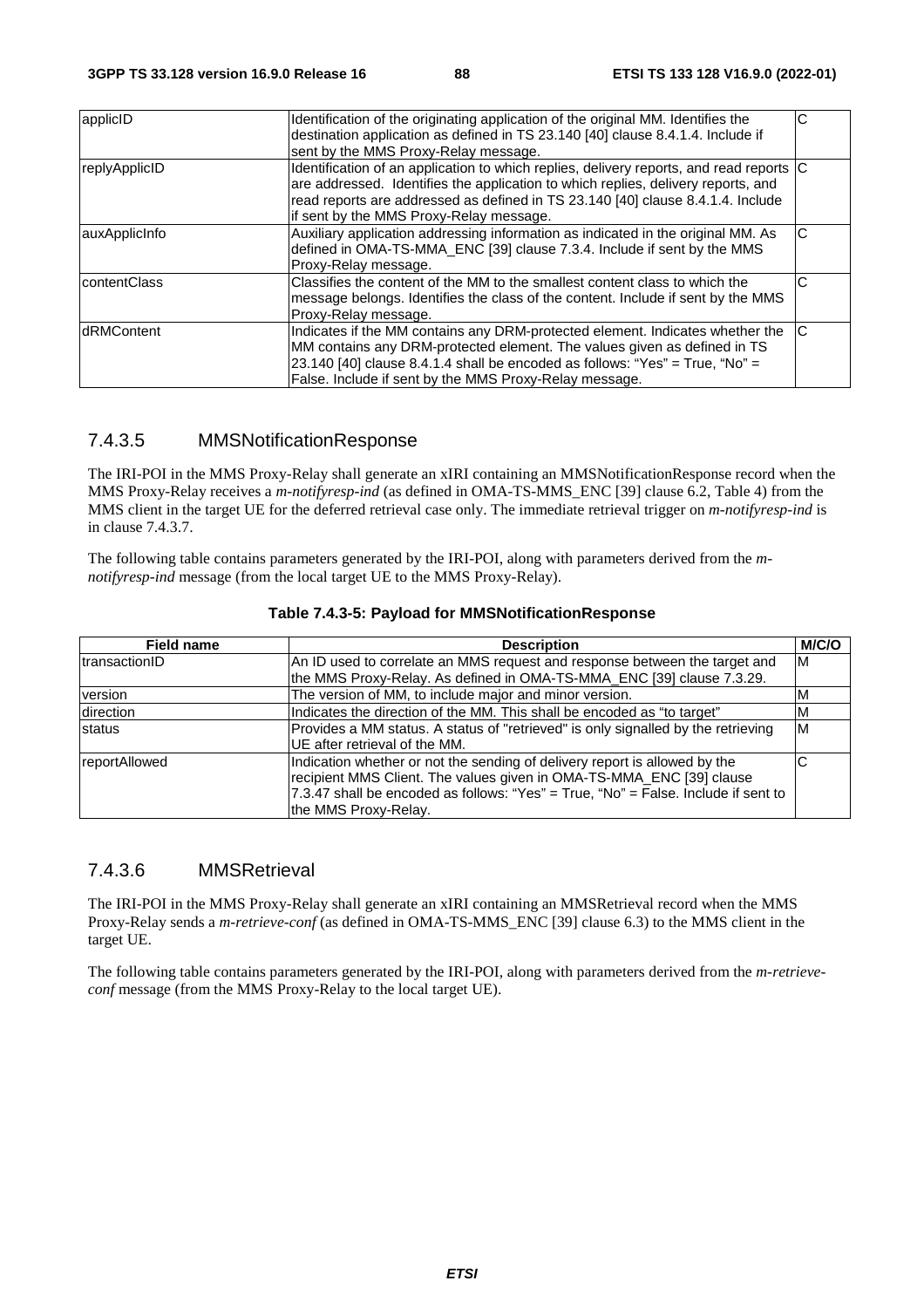| <b>Field name</b>        | <b>Description</b>                                                                                                                                                   | M/C/O                 |
|--------------------------|----------------------------------------------------------------------------------------------------------------------------------------------------------------------|-----------------------|
| transactionID            | An ID used to correlate an MMS request and response between the target and                                                                                           |                       |
|                          | the MMS Proxy-Relay. As defined in OMA-TS-MMA_ENC [39] clause 7.3.29.                                                                                                |                       |
| version                  | The version of MM, to include major and minor version.                                                                                                               |                       |
| messageID                | An ID assigned by the MMS Proxy-Relay to uniquely identify an MM. As defined                                                                                         | M                     |
|                          | in OMA-TS-MMA_ENC [39] clause 7.3.29.                                                                                                                                |                       |
| dateTime                 | Date and Time when the MM was last handled (either originated or forwarded).                                                                                         | M                     |
|                          | For origination, included by the sending MMS client or the originating MMS                                                                                           |                       |
|                          | Proxy-Relay.                                                                                                                                                         |                       |
| originatingMMSParty      | ID(s) of the originating party in one or more of the formats described in 7.4.2.1<br>When address translation occurs (such as the case of a token sent by the client | C                     |
|                          | and replaced with a proper address by the MMS Proxy-Relay), both the pre and                                                                                         |                       |
|                          | post translated addresses (with appropriate correlation) are included. Include if                                                                                    |                       |
|                          | sent by the MMS Proxy-Relay.                                                                                                                                         |                       |
| previouslySentBy         | History of UEs that have forwarded (including originally submitted) the MM.                                                                                          | $\overline{\text{c}}$ |
|                          | Include if sent by the MMS Proxy-Relay.                                                                                                                              |                       |
| previouslySentByDateTime | The timestamp associated with the previous forward events. Include if sent by                                                                                        | $\overline{\text{c}}$ |
|                          | the MMS Proxy-Relay.                                                                                                                                                 |                       |
| terminatingMMSParty      | ID(s) of the terminating party in one or more of the formats described in 7.4.2.1                                                                                    | $\overline{\text{c}}$ |
|                          | When address translation occurs (such as the case of a token sent by the client                                                                                      |                       |
|                          | and replaced with a proper address by the MMS Proxy-Relay), both the pre and                                                                                         |                       |
|                          | post translated addresses (with appropriate correlation) are included. Include if                                                                                    |                       |
|                          | sent by the MMS Proxy-Relay.                                                                                                                                         |                       |
| cCRecipients             | At least one of the terminatingMMSParty or cCRecipients must be included.<br>Address of a recipient; the "CC" field may include addresses of multiple                | $\overline{\text{c}}$ |
|                          | recipients. When address translation occurs, both the pre and post translated                                                                                        |                       |
|                          | addresses (with appropriate correlation) are included. Include if sent by the                                                                                        |                       |
|                          | MMS Proxy-Relay.                                                                                                                                                     |                       |
|                          | At least one of the terminatingMMSParty or cCRecipients must be included.                                                                                            |                       |
| direction                | Indicates the direction of the MM. This shall be encoded as "to target," or                                                                                          | M                     |
|                          | "fromTarget," as appropriate.                                                                                                                                        |                       |
| subject                  | The subject of the MM. Include if sent by the MMS Proxy-Relay.                                                                                                       | $\overline{C}$        |
| state                    | Identifies the value of the MM State associated with a to be stored or stored MM. C                                                                                  |                       |
|                          | See OMA-TS-MMA_ENC [39] clause 7.3.33. Include if sent by the MMS Proxy-                                                                                             |                       |
|                          | Relay.                                                                                                                                                               |                       |
| flags                    | Identifies a keyword to add or remove from the list of keywords associated with a $ C $                                                                              |                       |
|                          | stored MM. Include if sent. See OMA-TS-MMA_ENC [39] clause 7.3.32. Include                                                                                           |                       |
|                          | if sent by the MMS Proxy-Relay.                                                                                                                                      |                       |
| messageClass             | Class of the MM. For example, a value of "auto" is automatically generated by                                                                                        | $\overline{C}$        |
|                          | the UE. If the field is not present, the class should be interpreted as "personal."                                                                                  |                       |
| priority                 | Include if sent by the MMS Proxy-Relay.<br>Priority of the MM assigned by the originator MMS Client. Include if sent by the                                          | $\overline{\text{c}}$ |
|                          | MMS Proxy-Relay.                                                                                                                                                     |                       |
| deliveryReport           | Specifies whether the originator MM UE requests a delivery report from each                                                                                          | C                     |
|                          | recipient. Indicates whether a delivery report is desired. The values given in                                                                                       |                       |
|                          | OMA-TS-MMA_ENC [39] clause 7.3.13. shall be encoded as follows: "Yes" =                                                                                              |                       |
|                          | True, "No" = False. Include if sent by the MMS Proxy-Relay.                                                                                                          |                       |
| readReport               | Specifies whether the originator MM UE requests a read report from each                                                                                              | $\overline{C}$        |
|                          | recipient. Indicates whether a read report is desired. The values given in OMA-                                                                                      |                       |
|                          | TS-MMA_ENC [39] clause 7.3.52 shall be encoded as follows: "Yes" = True,                                                                                             |                       |
|                          | "No" = False. Include if sent by the MMS Proxy-Relay.                                                                                                                |                       |
| replyCharging            | If this field is present its value is set to "accepted" or "accepted text only" and the $ C $                                                                        |                       |
|                          | MMS-version-value of the PDU is higher than 1.0, this header field will indicate                                                                                     |                       |
|                          | that a reply to this particular MM is free of charge for the recipient.                                                                                              |                       |
|                          | If the Reply-Charging service is offered and the request for reply-charging has                                                                                      |                       |
|                          | been accepted by the MMS service provider the value of this header field                                                                                             |                       |
|                          | SHALL be set to "accepted" or "accepted text only".<br>See OMA-TS-MMA_ENC [39] clause 7.3.43. Include if sent by the MMS Proxy-                                      |                       |
|                          | Relay.                                                                                                                                                               |                       |
| retrieveStatus           | MMS specific status. It is used by the recipient MMS Proxy-Relay to inform the                                                                                       | С                     |
|                          | recipient MMS Client about errors, if any that occurred during the preceding                                                                                         |                       |
|                          | retrieval operation. Include if sent by the MMS Proxy-Relay.                                                                                                         |                       |
| retrieveStatusText       | Text that qualifies the Retrieve Status. As defined in OMA-TS-MMA_ENC [39]                                                                                           | С                     |
|                          | clause 7.3.55. Include if sent by the MMS Proxy-Relay.                                                                                                               |                       |

**Table 7.4.3-6: Payload for MMSRetrieval**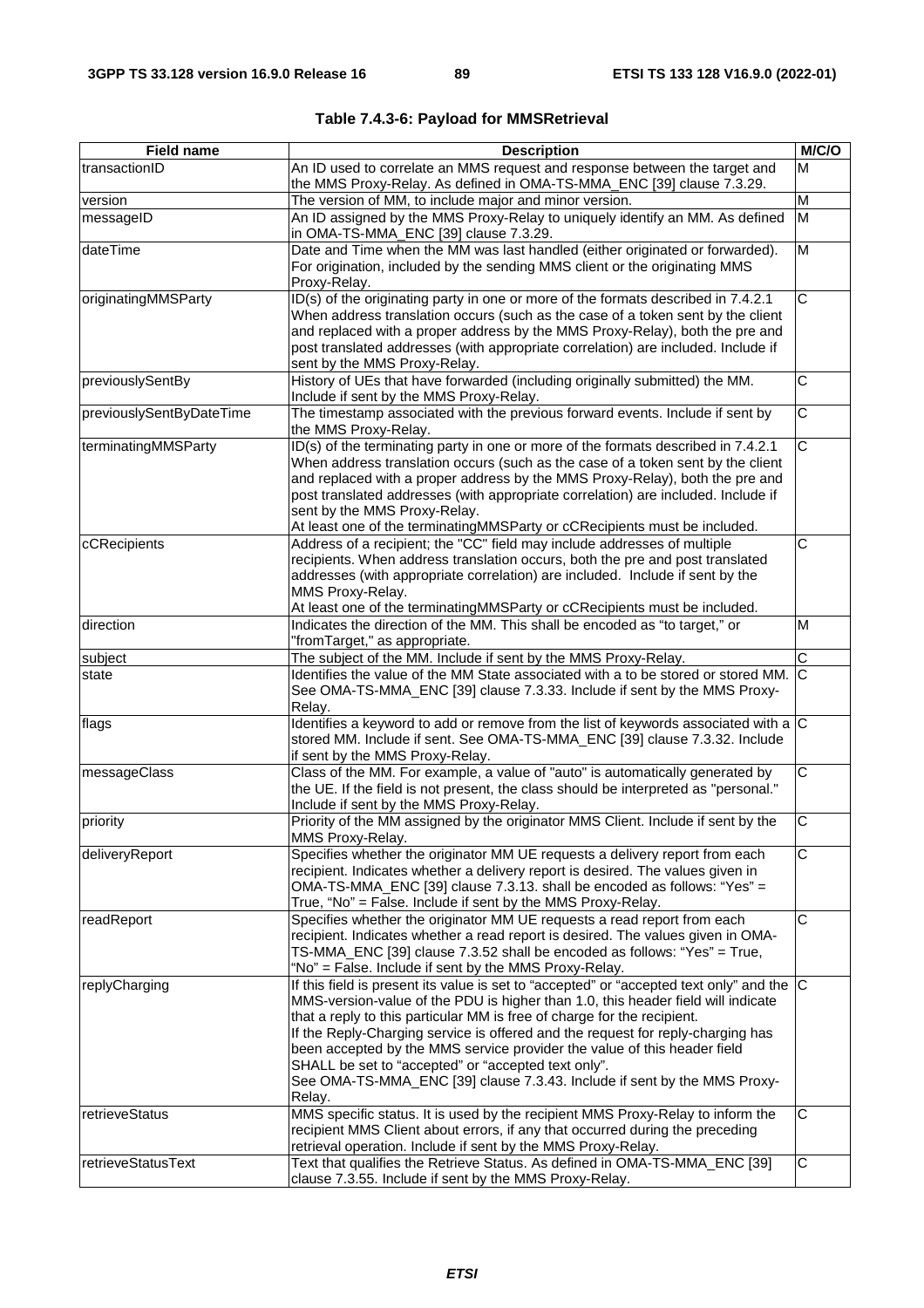| applicID          | Identification of the originating application of the original MM. Sent by the target<br>to identify the destination application as defined in OMA-TS-MMA_ENC [39]<br>clause 7.3.2. Include if sent by the MMS Proxy-Relay.                                                                                                | С |
|-------------------|---------------------------------------------------------------------------------------------------------------------------------------------------------------------------------------------------------------------------------------------------------------------------------------------------------------------------|---|
| replyApplicID     | Identification of an application to which replies, delivery reports, and read reports<br>are addressed. Sent by the target to identify the application to which replies,<br>delivery reports, and read reports are addressed as defined in OMA-TS-<br>MMS_ENC [39] clause 7.3.42. Include if sent by the MMS Proxy-Relay. | C |
| auxApplicInfo     | Auxiliary application addressing information as indicated in the original MM. As<br>defined in OMA-TS-MMA_ENC [39] clause 7.3.4. Include if sent by the MMS<br>Proxy-Relay.                                                                                                                                               | C |
| contentClass      | Classifies the content of the MM to the smallest content class to which the<br>message belongs. Sent by the target to identify the class of the content. See<br>OMA-TS-MMS_ENC [39] clause 7.3.9. Include if sent by the MMS Proxy-Relay.                                                                                 | С |
| <b>dRMContent</b> | Indicates if the MM contains any DRM-protected element. Provide when sent by<br>the target to indicate if the MM contains any DRM-protected element. The<br>values given in OMA-TS-MMA_ENC [39] clause 7.3.54 shall be encoded as<br>follows: "Yea" = True, "No" = False. Include if sent by the MMS Proxy-Relay.         | C |
| replaceID         | Indicates the message ID of the message this one is intended to replace.<br>Include if sent by the MMS Proxy-Relay.                                                                                                                                                                                                       | С |
| contentType       | The content type of the MM. See OMA-TS-MMS_ENC [39] clause 7.3.11.                                                                                                                                                                                                                                                        | M |

#### 7.4.3.7 MMSDeliveryAck

The IRI-POI in the MMS Proxy-Relay shall generate an xIRI containing an MMSDeliveryAck record when

- the MMS Proxy-Relay receives an m-acknowledge-ind (as defined in OMA-TS-MMS\_ENC [39] clause 6.4) from the MMS client in the target UE (for deferred retrieval), or
- the MMS Proxy-Relay receives an m-notifyresp-ind (as defined in OMA-TS-MMS ENC [39] clause 6.4) from the MMS client in the target UE (for immediate retrieval).

The following table contains parameters generated by the IRI-POI, along with parameters derived from the *macknowledge-ind* message (from the local target UE to the MMS Proxy-Relay), and the *m-notifyresp-ind* message (from the local target UE to the MMS Proxy-Relay).

| Field name    | <b>Description</b>                                                                | M/C/O |
|---------------|-----------------------------------------------------------------------------------|-------|
| transactionID | An ID used to correlate an MMS request and response between the target and        | ΙM    |
|               | the MMS Proxy-Relay. As defined in OMA-TS-MMA_ENC [39] clause 7.3.29.             |       |
| version       | The version of MM, to include major and minor version.                            | ıм    |
| reportAllowed | Indicates whether the target allows sending of a delivery report. Encoded as      | C     |
|               | "Yes" = $True$ , "No" = $False$ . Include if received by the MMS Proxy-Relay.     |       |
| status        | Provides a MM status. A status of "retrieved" is only signalled by the retrieving | ІC    |
|               | UE after retrieval of the MM. Include if received by the MMS Proxy-Relay and if   |       |
|               | generated from a <i>m-notifyresp-ind</i> .                                        |       |
| direction     | Indicates the direction of the MM. This shall be encoded as "to target."          | ıΜ    |

#### **Table 7.4.3-7: Payload for MMSDeliveryAck**

#### 7.4.3.8 MMSForward

The IRI-POI in the MMS Proxy-Relay shall generate an xIRI containing an MMSForward record when the MMS Proxy-Relay sends an *m-forward-conf* (as defined in OMA-TS-MMS\_ENC [39] clause 6.5.2) to the MMS client in the target UE.

The following table contains parameters generated by the IRI-POI, along with parameters derived from the *m-forwardreq* message (from the local target UE to the MMS Proxy-Relay), and the *m-forward-conf* message (from the MMS Proxy-Relay to the local target UE).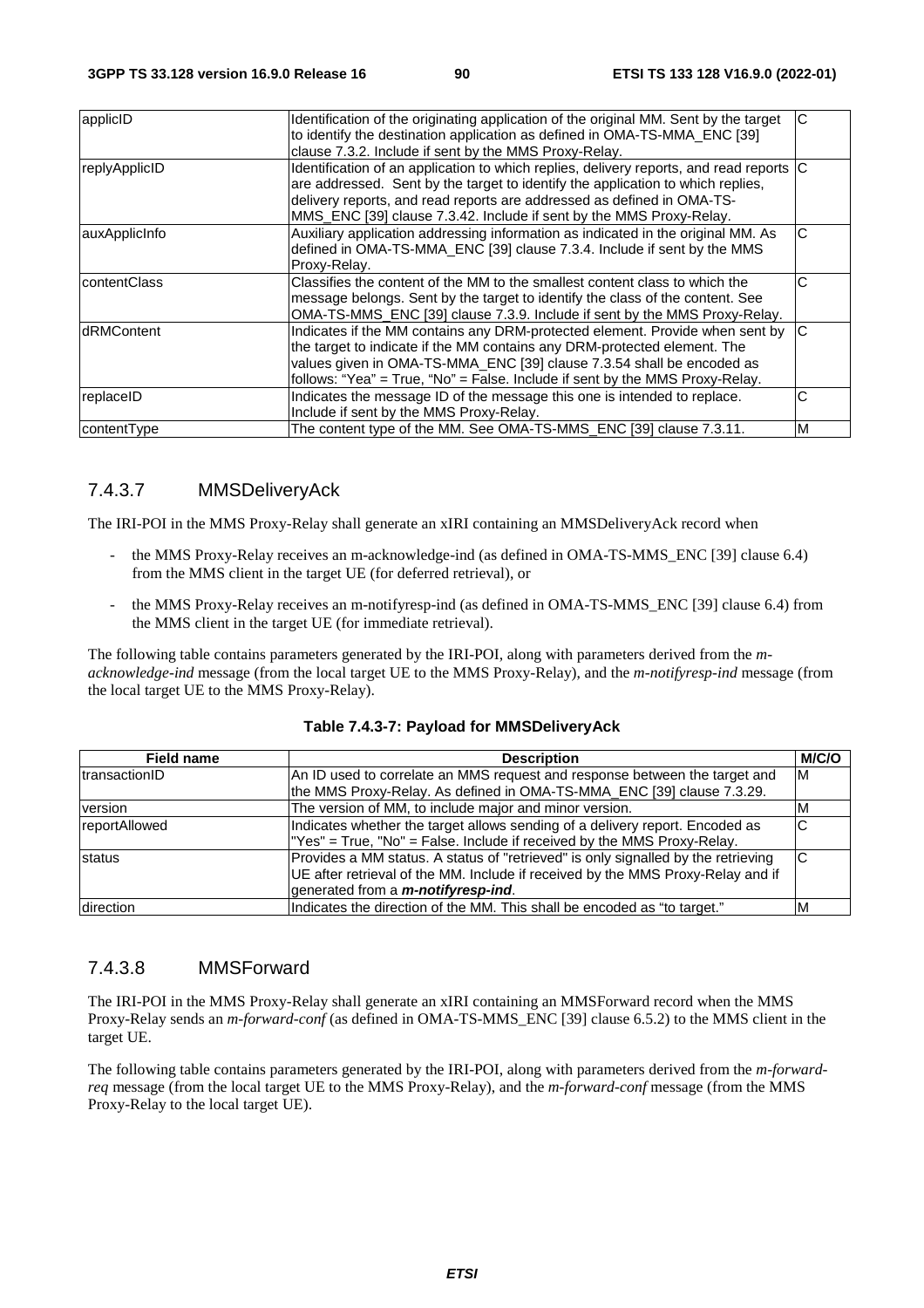| <b>Field name</b>     | <b>Description</b>                                                                                                                                                                                                                                                                                                                                                                                                                                                        | M/C/O                 |
|-----------------------|---------------------------------------------------------------------------------------------------------------------------------------------------------------------------------------------------------------------------------------------------------------------------------------------------------------------------------------------------------------------------------------------------------------------------------------------------------------------------|-----------------------|
| transactionID         | An ID used to correlate an MMS request and response between the target and<br>the MMS Proxy-Relay. As defined in OMA-TS-MMA_ENC [39] clause 7.3.29.                                                                                                                                                                                                                                                                                                                       |                       |
| version               | The version of MM, to include major and minor version.                                                                                                                                                                                                                                                                                                                                                                                                                    | M                     |
| dateTime              | Date and Time when the MM was last handled (either originated or forwarded).<br>For origination, included by the sending MMS client or the originating MMS<br>Proxy-Relay. Include if sent to the MMS Proxy-Relay.                                                                                                                                                                                                                                                        | C                     |
| originatingMMSParty   | ID(s) of the originating (forwarding) party in one or more of the formats described M<br>in 7.4.2.1<br>When address translation occurs (such as the case of a token sent by the client<br>and replaced with a proper address to the MMS Proxy-Relay), both the pre and<br>post translated addresses (with appropriate correlation) are included.                                                                                                                          |                       |
| terminatingMMSParty   | ID(s) of the terminating party in one or more of the formats described in 7.4.2.1<br>When address translation occurs (such as the case of a token sent by the client<br>and replaced with a proper address by the MMS Proxy-Relay), both the pre and<br>post translated addresses (with appropriate correlation) are included. Include if<br>sent to the MMS Proxy-Relay.<br>At least one of the terminatingMMSParty, cCRecipients, or bCCRecipients must<br>be included. | C                     |
| cCRecipients          | Address of a recipient; the "CC" field may include addresses of multiple<br>recipients. When address translation occurs, both the pre and post translated<br>addresses (with appropriate correlation) are included. This parameter is<br>included if the corresponding MM includes a "CC" field. Include if sent to the<br>MMS Proxy-Relay.<br>At least one of the terminating MMSParty, cCRecipients, or bCCRecipients must<br>be included.                              | $\overline{C}$        |
| bCCRecipients         | Address of a recipient; the "BCC" field may include addresses of multiple<br>recipients. When address translation occurs, both the pre and post translated<br>addresses (with appropriate correlation) are included. This parameter is included<br>if the corresponding MM includes a "BCC" field. Include if sent to the MMS<br>Proxy-Relay.<br>At least one of the terminating MMSParty, cCRecipients, or bCCRecipients must<br>be included.                            | $\overline{\text{c}}$ |
| direction             | Indicates the direction of the MM. This shall be encoded as "from target."                                                                                                                                                                                                                                                                                                                                                                                                | M                     |
| expiry                | Length of time in seconds the MM will be stored in MMS Proxy-Relay or time to<br>delete the MM. The field has two formats, either absolute or relative. Include<br>either the signalled expiry or the default, whichever applies. Include if sent to the<br>MMS Proxy-Relay.                                                                                                                                                                                              | $\overline{\text{c}}$ |
| desiredDeliveryTime   | Date and Time of desired delivery. Indicates the earliest possible delivery of the<br>MM to the recipient. Include if sent to the MMS Proxy-Relay.                                                                                                                                                                                                                                                                                                                        | C                     |
| deliveryReportAllowed | An indication that the target requested reporting to the original sender or the<br>default, whichever applies. The values given in OMA-TS-MMA_ENC [39] clause<br>7.3.47 shall be encoded as follows: "Yes" = True, "No" = False. Include if sent to<br>the MMS Proxy-Relay.                                                                                                                                                                                               | $\overline{\text{c}}$ |
| deliveryReport        | Specifies whether the originator MMS UE requests a delivery report from each<br>recipient. The values given in OMA-TS-MMA_ENC [39] clause 7.3.13. shall be<br>encoded as follows: "Yes" = True, "No" = False. Include if sent to the MMS<br>Proxy-Relay.                                                                                                                                                                                                                  | C                     |
| store                 | Specifies whether the originator MMS UE wants the submitted MM to be saved<br>in the user's MMBox, in addition to sending it. Sent by the target to have the<br>forwarded MM stored. The values given in OMA-TS-MMA_ENC [39] clause<br>7.3.52 shall be encoded as follows: "Yes" = True, "No" = False. Include if sent to<br>the MMS Proxy-Relay.                                                                                                                         | $\overline{C}$        |
| state                 | Identifies the value of the MM State associated with a MM to be stored or stored<br>MM. Sets the state for the forwarded MM when it is stored. As defined in OMA-<br>TS-MMA_ENC [39] clause 7.3.33. Include if sent to the MMS Proxy-Relay.                                                                                                                                                                                                                               | С                     |

|  |  |  |  | Table 7.4.3-8: Payload for MMSForward |
|--|--|--|--|---------------------------------------|
|--|--|--|--|---------------------------------------|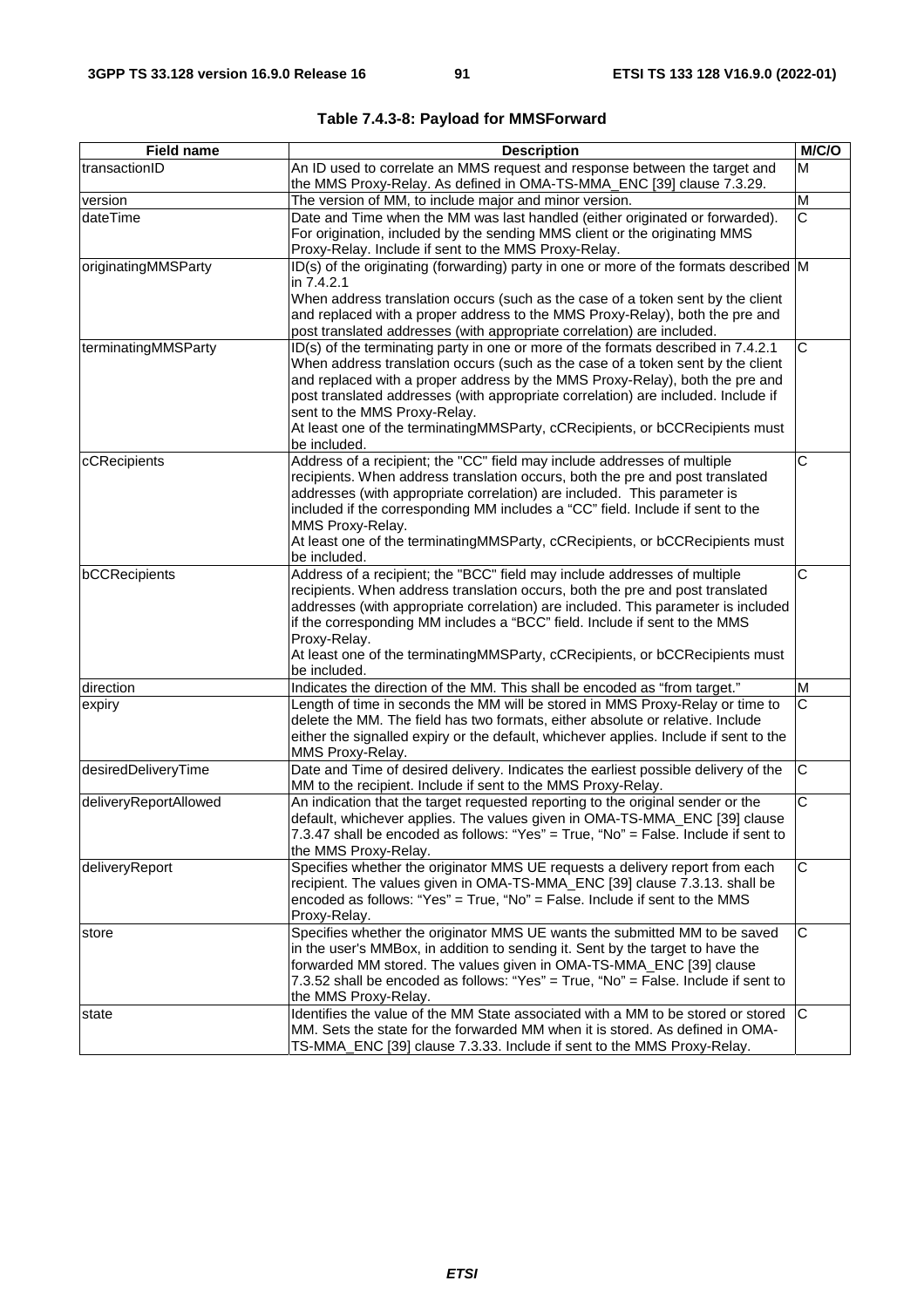| flags               | Identifies a keyword to add or remove from the list of keywords associated with a $ C $<br>stored MM. Include if sent to the MMS Proxy-relay. See OMA-TS-MMA_ENC<br>[39] clause 7.3.32.                                                                                                                                                                                                                                                                                                                                                                   |   |
|---------------------|-----------------------------------------------------------------------------------------------------------------------------------------------------------------------------------------------------------------------------------------------------------------------------------------------------------------------------------------------------------------------------------------------------------------------------------------------------------------------------------------------------------------------------------------------------------|---|
| contentLocationReq  | The content-location-value field defines the URL for the MMS server location of<br>the content to be retrieved as it appears in the m-forward-req. As defined in<br>OMA-TS-MMA_ENC [39] clause 7.3.10.                                                                                                                                                                                                                                                                                                                                                    | M |
| replyCharging       | If this field is present its value is set to "accepted" or "accepted text only" and the C<br>MMS-version-value is higher than 1.0, this header field will indicate that a reply<br>to this particular MM is free of charge for the recipient.<br>If the Reply-Charging service is offered and the request for reply-charging has<br>been accepted by the MMS service provider the value of this header field<br>SHALL be set to "accepted" or "accepted text only".<br>See OMA-TS-MMA_ENC [39] clause 7.3.43. Include if sent to the MMS Proxy-<br>Relay. |   |
| responseStatus      | MMS specific status. See OMA-TS-MMS_ENC [39] clause 7.3.48.                                                                                                                                                                                                                                                                                                                                                                                                                                                                                               | M |
| responseStatusText  | Text that qualifies the Response Status. Include if sent to the target. As defined<br>in OMA-TS-MMA_ENC [39] clause 7.3.49. Include if sent by the MMS Proxy-<br>Relay.                                                                                                                                                                                                                                                                                                                                                                                   | С |
| messageID           | An ID assigned by the MMS Proxy-Relay to uniquely identify an MM. As defined<br>in OMA-TS-MMA_ENC [39] clause 7.3.29. Include if sent by the MMS Proxy-<br>Relay.                                                                                                                                                                                                                                                                                                                                                                                         | C |
| contentLocationConf | The content-location-value field defines the URL for the MMS server location of<br>the MM as it appears in the m-forward-conf. As defined in OMA-TS-MMA_ENC<br>[39] clause 7.3.10. Include if sent by the MMS Proxy-Relay.                                                                                                                                                                                                                                                                                                                                | C |
| storeStatus         | Indicates if the MM was successfully stored in the MMBox. Include if sent by the<br>MMS Proxy-Relay.                                                                                                                                                                                                                                                                                                                                                                                                                                                      | C |
| storeStatusText     | Text that qualifies the Store Status. As defined in OMA-TS-MMA_ENC [39]<br>clause 7.3.59. Include if sent by the MMS Proxy-Relay.                                                                                                                                                                                                                                                                                                                                                                                                                         | С |

# 7.4.3.9 MMSDeleteFromRelay

The IRI-POI present in the MMS Proxy-Relay shall generate an xIRI containing an MMSDeleteFromRelay record when the MMS Proxy-Relay sends a *m-delete-conf* (defined in OMA-TS-MMS\_ENC [39]) to the MMS client in the target UE.

The following table contains parameters generated by the IRI-POI, along with parameters derived from the *m-delete-req* message (from the local target UE to the MMS Proxy-Relay), and the *m-delete-conf* message (from the MMS Proxy-Relay to the local target UE).

| Field name           | <b>Description</b>                                                                                                                                                                                                                | M/C/O |
|----------------------|-----------------------------------------------------------------------------------------------------------------------------------------------------------------------------------------------------------------------------------|-------|
| transactionID        | An ID used to correlate an MMS request and response between the target and<br>the MMS Proxy-Relay.                                                                                                                                | ΙM    |
| version              | The version of MM, to include major and minor version.                                                                                                                                                                            | M     |
| direction            | Indicates the direction of the MM. This shall be encoded as "to target," or<br>"fromTarget," as appropriate.                                                                                                                      | M     |
| contentLocationReq   | The content-location-value field defines the URL for the MMS server location of<br>the MM as it appears in the m-delete-conf, as defined in OMA-TS-MMA_ENC<br>[39] clause 7.3.10. Include if sent to the MMS Proxy-Relay.         | M     |
| contentLocationConf  | The content-location-value field defines the URL for the MMS server location of<br>the MM as it appears in the <i>m-delete-conf</i> , as defined in OMA-TS-MMA ENC<br>[39] clause 7.3.10. Include if sent by the MMS Proxy-Relay. | C     |
| deleteResponseStatus | The delete response, as defined in OMA-TS-MMA_ENC [39] clause 7.3.48.                                                                                                                                                             | M     |
| deleteResponseText   | The delete response, as defined in OMA-TS-MMA_ENC [39] clause 7.3.49.<br>Include if sent by the MMS Proxy-Relay.                                                                                                                  | C     |

|  | Table 7.4.3-9: Payload for MMSDeleteFromRelay |
|--|-----------------------------------------------|
|  |                                               |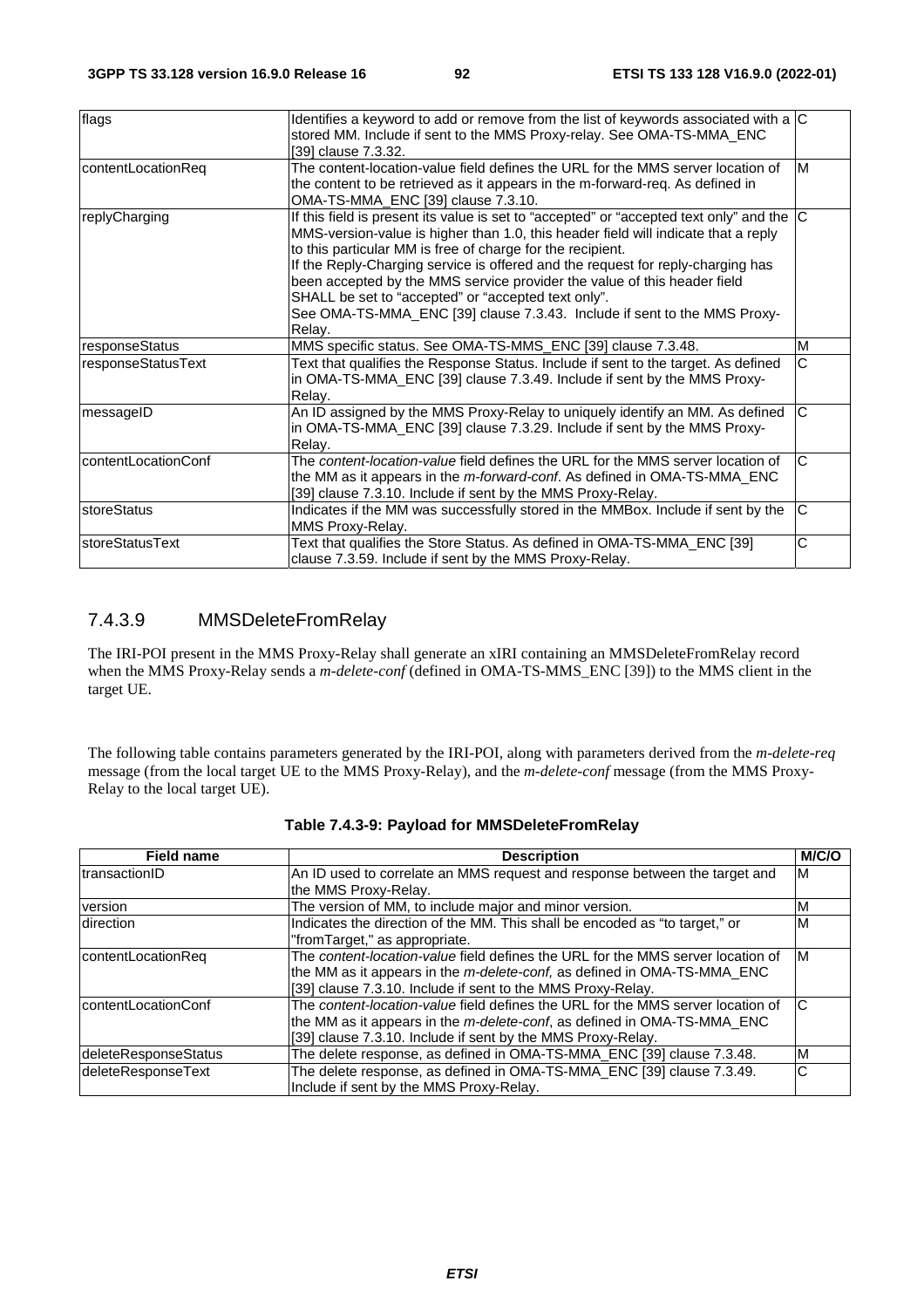### 7.4.3.10 MMSMBoxStore

The IRI-POI in the MMS Proxy-Relay shall generate an xIRI containing an MMSMBoxStore record when the MMS Proxy-Relay sends a m-mbox-store-conf (defined in OMA-TS-MMS\_ENC [39] clause 6.8) to the MMS client in the target UE.

The following table contains parameters generated by the IRI-POI, along with parameters derived from the m-mboxstore-req message (from the local target UE to the MMS Proxy-Relay), and from the *m-mbox-store-conf* message (from the MMS Proxy-Relay to the local target UE).

| <b>Field name</b>      | <b>Description</b>                                                                     | M/C/O |
|------------------------|----------------------------------------------------------------------------------------|-------|
| ItransactionID         | An ID used to correlate an MMS request and response between the target and             | M     |
|                        | the MMS Proxy-Relay. As defined in OMA-TS-MMA_ENC [39] clause 7.3.29.                  |       |
| version                | The version of MM, to include major and minor version.                                 | M     |
| direction              | Indicates the direction of the MM. This shall be encoded as "to target."               | M     |
| contentLocationReg     | The content-location-value field defines the URL for the MMS server location of        | M     |
|                        | the MM as it appears in the <i>m-mbox-store-reg</i> . As defined in OMA-TS-            |       |
|                        | MMA_ENC [39] clause 7.3.10. Include if sent by the MMS Proxy-Relay.                    |       |
| state                  | Identifies the value of the MM State associated with a MM to be stored or stored       | C     |
|                        | MM. Sets the state for the forwarded MM when it is stored. As defined in OMA-          |       |
|                        | TS-MMA_ENC [39] clause 7.3.33. Include if sent by the MMS Proxy-Relay.                 |       |
| flags                  | Identifies a keyword to add or remove from the list of keywords associated with        | C     |
|                        | a stored MM. See OMA-TS-MMA_ENC [39] clause 7.3.32. Include if sent by the             |       |
|                        | MMS Proxy-Relay.                                                                       |       |
| contentLocationConf    | The <i>content-location-value</i> field defines the URL for the MMS server location of | C     |
|                        | the MM as it appears in the <i>m-mbox-store-conf</i> . As defined in OMA-TS-           |       |
|                        | MMA_ENC [39] clause 7.3.10. Include if sent by the MMS Proxy-Relay.                    |       |
| storeStatus            | Indicates if the MM was successfully stored in the MMBox.                              | M     |
| <b>storeStatusText</b> | Text that qualifies the Store Status. Include if sent to the target. As defined in     | С     |
|                        | OMA-TS-MMA_ENC [39] clause 7.3.59. Include if sent by the MMS Proxy-                   |       |
|                        | Relay.                                                                                 |       |

#### **Table 7.4.3-10: Payload for MMSMBoxStore**

#### 7.4.3.11 MMSMBoxUpload

The IRI-POI present in the MMS Proxy-Relay shall generate an xIRI containing an MMSMBoxUpload record when the MMS Proxy-Relay sends a *m-mbox-upload-conf* (defined in OMA-TS-MMS\_ENC [39] clause 6.10) to the MMS client in the target UE.

The following table contains parameters generated by the IRI-POI, along with parameters derived from the *m-mboxupload-req* message (from the local target UE to the MMS Proxy-Relay), and from the *m-mbox-upload-conf* message (from the MMS Proxy-Relay to the local target UE).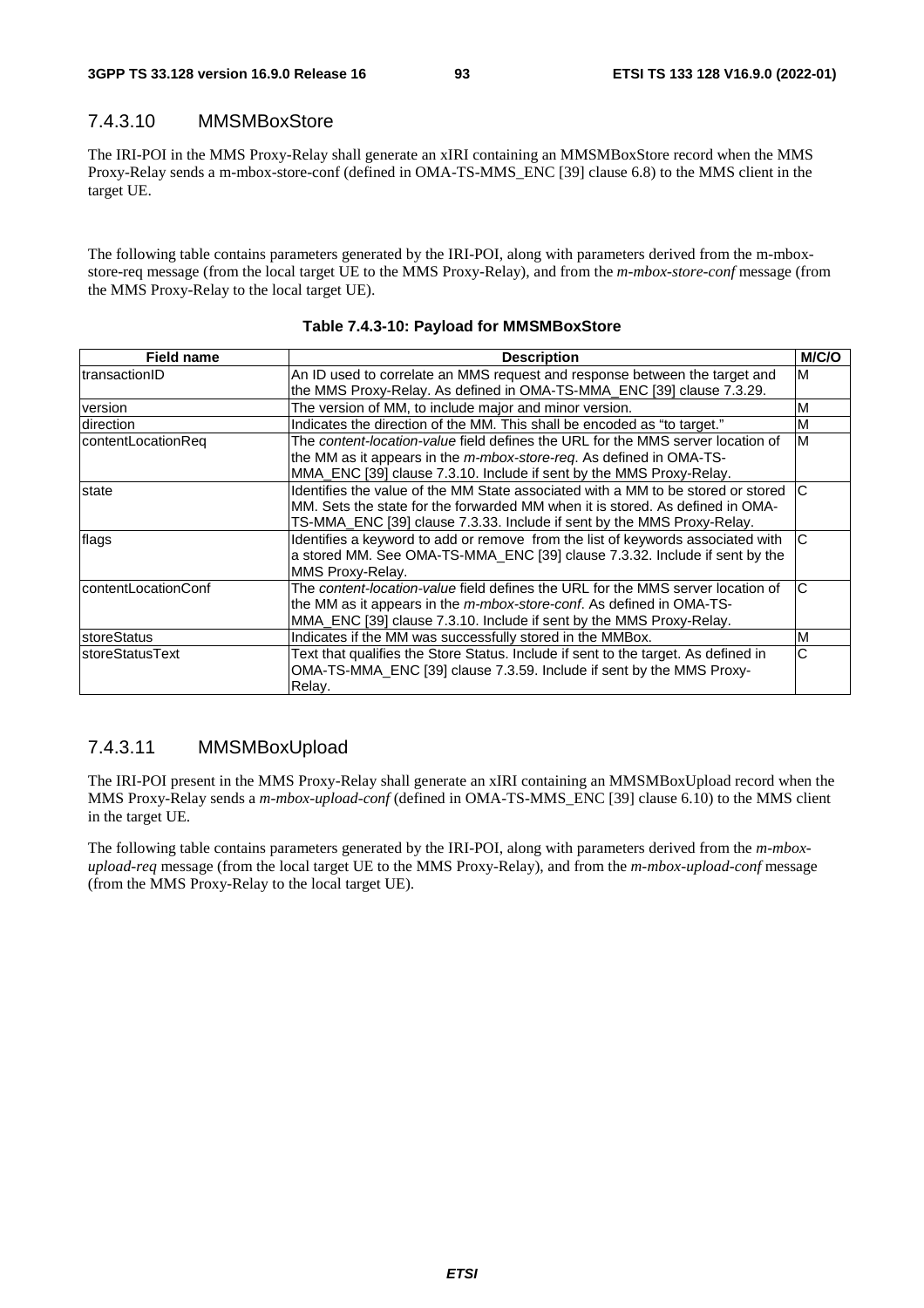| <b>Field name</b>       | <b>Description</b>                                                                                                                                                                                                                          | M/C/O |
|-------------------------|---------------------------------------------------------------------------------------------------------------------------------------------------------------------------------------------------------------------------------------------|-------|
| transactionID           | An ID used to correlate an MMS request and response between the target and<br>the MMS Proxy-Relay. As defined in OMA-TS-MMA_ENC [39] clause 7.3.29.                                                                                         | M     |
| version                 | The version of MM, to include major and minor version.                                                                                                                                                                                      | M     |
| <b>Idirection</b>       | Indicates the direction of the MM. This shall be encoded as "to target," or<br>"fromTarget," as appropriate.                                                                                                                                | M     |
| state                   | Identifies the value of the MM State associated with a MM to be stored or stored<br>MM. Sets the state for the forwarded MM when it is stored. As defined in OMA-<br>TS-MMA_ENC [39] clause 7.3.33. Include if sent by the MMS Proxy-Relay. | C     |
| flags                   | Identifies a keyword to add or remove from the list of keywords associated with a $ C $<br>stored MM. See OMA-TS-MMA ENC [39] clause 7.3.32. Include if sent by the<br>MMS Proxy-Relay.                                                     |       |
| contentType             | The content type of the MM. See OMA-TS-MMS_ENC [39] clause 7.3.11                                                                                                                                                                           | M     |
| IcontentLocation        | The content-location-value field defines the URL for the MMS server location of<br>the MM. As defined in OMA-TS-MMA_ENC [39] clause 7.3.10. Include if sent by<br>the MMS Proxy-Relay.                                                      | C     |
| <b>IstoreStatus</b>     | Indicates if the MM was successfully stored in the MMBox.                                                                                                                                                                                   | M     |
| IstoreStatusText        | Text that qualifies the Store Status. Include if sent to the target. As defined in<br>OMA-TS-MMA_ENC [39] clause 7.3.59. Include if sent by the MMS Proxy-<br>Relay.                                                                        | C     |
| <b>mMBoxDescription</b> | The MMBox description PDU as defined in 7.4.3.20 corresponds to the<br>particular MM. include if sent by the MMS Proxy-Relay.                                                                                                               | С     |

|  |  | Table 7.4.3-11: Payload for MMSMBoxUpload |
|--|--|-------------------------------------------|
|--|--|-------------------------------------------|

## 7.4.3.12 MMSMBoxDelete

The IRI-POI present in the MMS Proxy-Relay shall generate an xIRI containing an MMSMBoxDelete record when the MMS Proxy-Relay sends a *m-mbox-delete.conf* (defined in OMA-TS-MMS\_ENC [39]) to the MMS client in the target UE.

The following table contains parameters generated by the IRI-POI, along with parameters derived from the *m-mboxdelete-req* message (from the local target UE to the MMS Proxy-Relay), and from the *m-mbox-delete-conf* message (from the MMS Proxy-Relay to the local target UE).

| <b>Field name</b>    | <b>Description</b>                                                              | M/C/O |
|----------------------|---------------------------------------------------------------------------------|-------|
| transactionID        | An ID used to correlate an MMS request and response between the target and      | M     |
|                      | the MMS Proxy-Relay. As defined in OMA-TS-MMA_ENC [39] clause 7.3.29.           |       |
| version              | The version of MM, to include major and minor version.                          | ΙM    |
| direction            | Indicates the direction of the MM. This shall be encoded as "to target," or     | M     |
|                      | "fromTarget," as appropriate.                                                   |       |
| contentLocationReq   | The content-location-value field defines the URL for the MMS server location of | ΙM    |
|                      | the MM as it appears in the <i>m-mbox-delete-req</i> . As defined in OMA-TS-    |       |
|                      | MMA ENC [39] clause 7.3.10.                                                     |       |
| IcontentLocationConf | The content-location-value field defines the URL for the MMS server location of | C     |
|                      | the MM as it appears in the <i>m-mbox-delete-conf</i> . As defined in OMA-TS-   |       |
|                      | MMA_ENC [39] clause 7.3.10. Include if sent by the MMS Proxy-Relay.             |       |
| responseStatus       | MMS specific status.                                                            | ΙM    |
| responseStatusText   | Text that qualifies the Response Status. As defined in OMA-TS-MMA_ENC [39]      | C     |
|                      | clause 7.3.49.                                                                  |       |

#### **Table 7.4.3-12: Payload for MMSMBoxDelete**

#### 7.4.3.13 MMSDeliveryReport

The IRI-POI present in the MMS Proxy-Relay shall generate an xIRI containing an MMSDeliveryReport record when the MMS Proxy-Relay sends an *m-delivery-ind* (as defined in OMA-TS-MMS\_ENC [39] clause 6.11) to the MMS client in the target UE.

The following table contains parameters generated by the IRI-POI, along with parameters derived from the *m-deliveryind* message (from the MMS Proxy-Relay to the local target UE).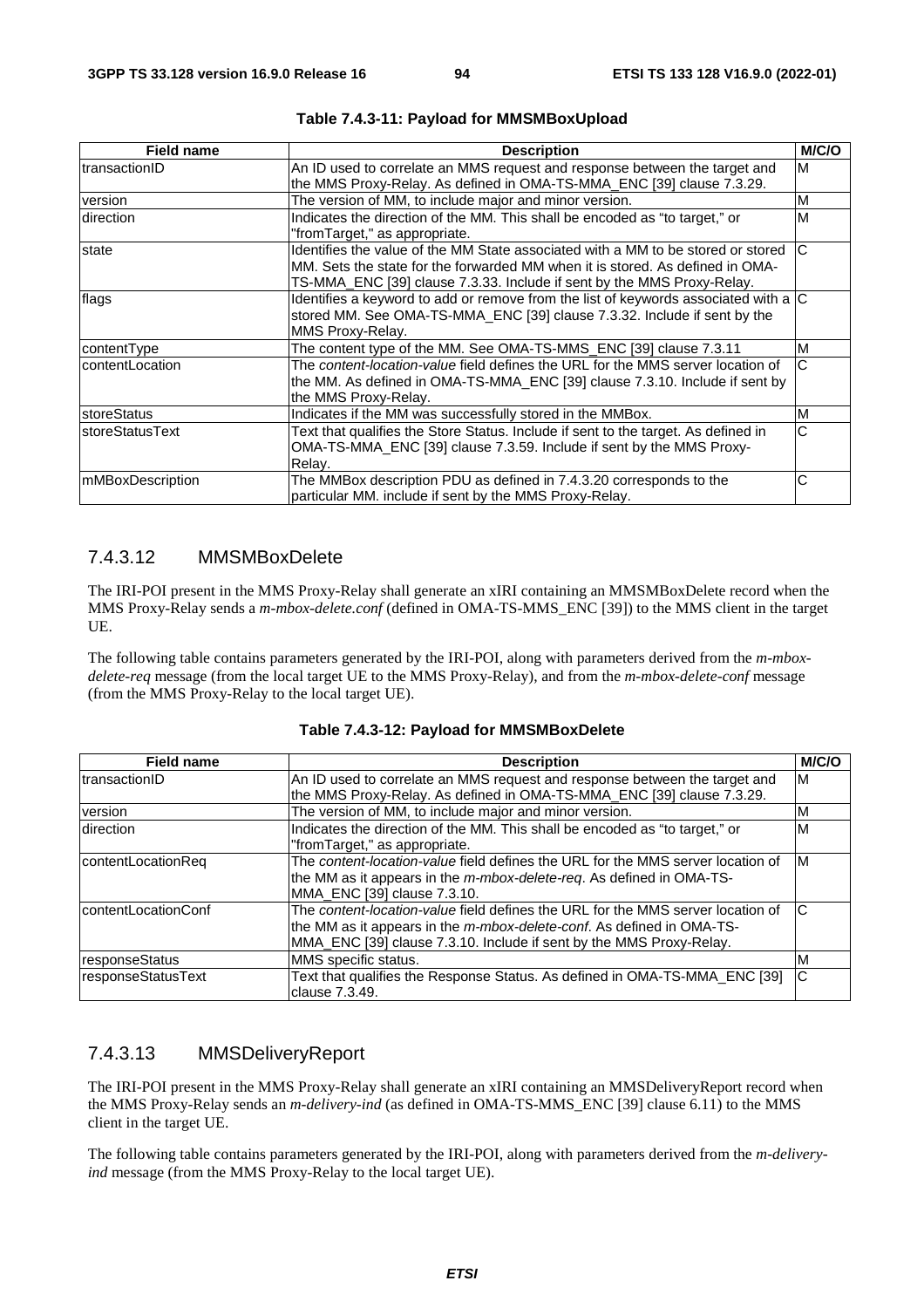| <b>Field name</b>   | <b>Description</b>                                                                                                                                                                                                                                                                                                                                                                        | M/C/O                 |
|---------------------|-------------------------------------------------------------------------------------------------------------------------------------------------------------------------------------------------------------------------------------------------------------------------------------------------------------------------------------------------------------------------------------------|-----------------------|
| version             | The version of MM, to include major and minor version.                                                                                                                                                                                                                                                                                                                                    | M                     |
| messageID           | An ID assigned by the MMS Proxy-Relay to uniquely identify an MM. As defined<br>in OMA-TS-MMA_ENC [39] clause 7.3.29. Include if sent by the MMS Proxy-<br>Relay.                                                                                                                                                                                                                         | M                     |
| terminatingMMSParty | ID(s) of the terminating party of the original message this Delivery Report refers<br>to, in one or more of the formats described in 7.4.2.1<br>When address translation occurs (such as the case of a token sent by the client<br>and replaced with a proper address by the MMS Proxy-Relay), both the pre and<br>post translated addresses (with appropriate correlation) are included. | M                     |
| dateTime            | Date and Time when the MM was last handled (either originated or forwarded)<br>Include if sent by the MMS Proxy-Relay.                                                                                                                                                                                                                                                                    | ΙM                    |
| responseStatus      | MMS specific status.                                                                                                                                                                                                                                                                                                                                                                      | M                     |
| responseStatusText  | Text that qualifies the Response Status. As defined in OMA-TS-MMA_ENC [39]<br>clause 7.3.49. Include if sent by the MMS Proxy-Relay.                                                                                                                                                                                                                                                      | С                     |
| applicID            | Identification of the originating application of the original MM. Sent by the target<br>to identify the destination application as defined in OMA-TS-MMA_ENC [39]<br>clause 7.3.2. Include if sent by the MMS Proxy-Relay.                                                                                                                                                                | $\overline{\text{c}}$ |
| replyApplicID       | Identification of an application to which replies, delivery reports, and read reports C<br>are addressed. Sent by the target to identify the application to which replies,<br>delivery reports, and read reports are addressed as defined in OMA-TS-<br>MMS_ENC [39] clause 7.3.42. Include if sent by the MMS Proxy-Relay.                                                               |                       |
| auxApplicInfo       | Auxiliary application addressing information as indicated in the original MM. As<br>defined in OMA-TS-MMA_ENC [39] clause 7.3.4. Include if sent by the MMS<br>Proxy-Relay.                                                                                                                                                                                                               | С                     |

**Table 7.4.3-13: Payload for MMSDeliveryReport** 

# 7.4.3.14 MMSDeliveryReportNonLocalTarget

The IRI-POI in the MMS Proxy-Relay shall generate an xIRI containing an MMSDeliveryReportNonLocalTarget record when the MMS Proxy-Relay:

- sends MM4\_delivery\_report.REQ (as defined in TS 23.140 [40] clause 8.4.2), that contains a non-local target ID, to the non-local MMS Proxy-Relay, or
- receives MM4\_delivery\_report.REQ, that contains a non-local target ID, from the non-local MMS Proxy-Relay.

The following table contains parameters generated by the IRI-POI, along with parameters derived from the *MM4\_delivery\_report.REQ* message (from the local MMS Proxy-Relay to the non-local MMS Proxy-Relay, or inversely).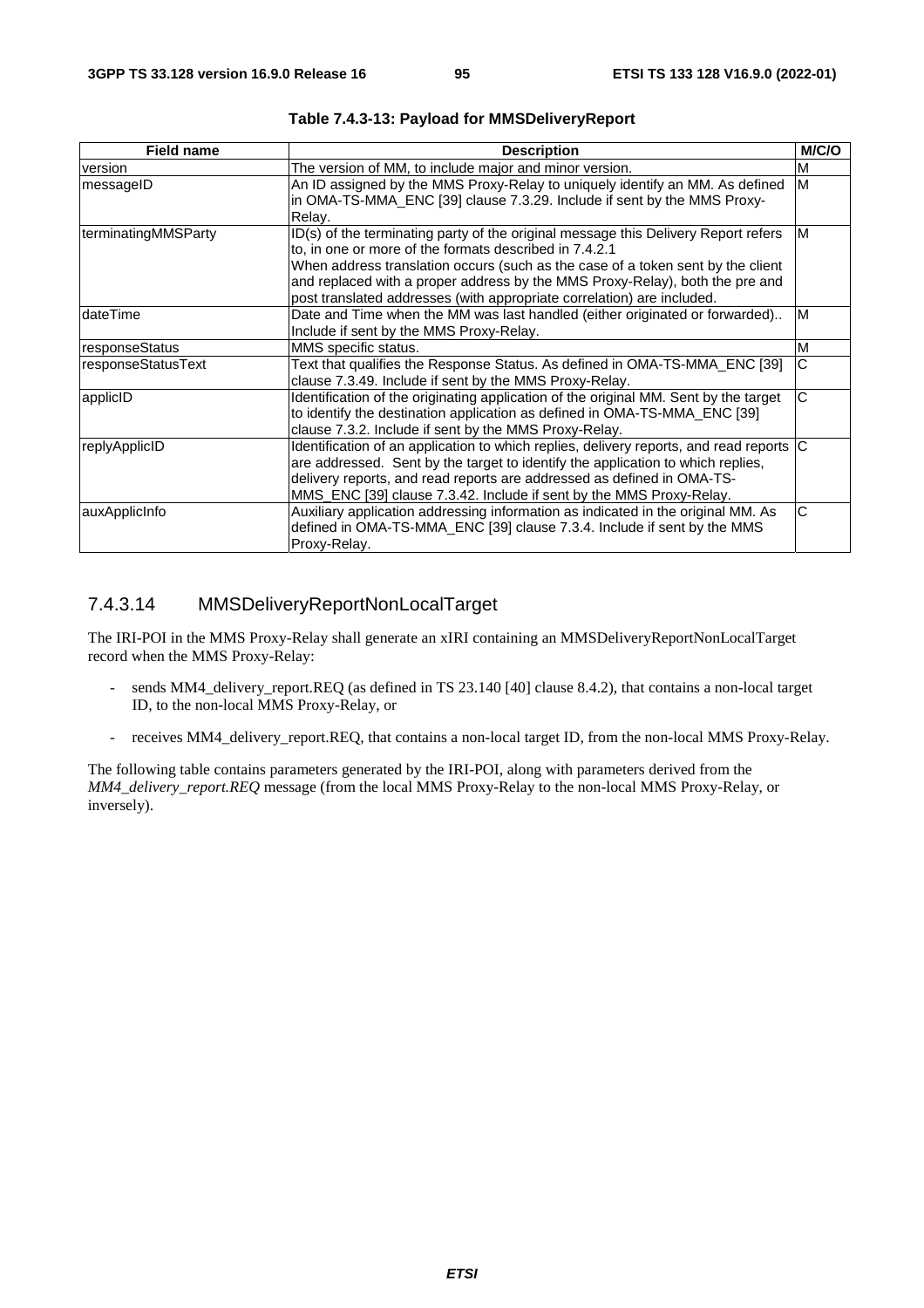| <b>Field name</b>   | <b>Description</b>                                                                                                                                                                                                                                                                                    | M/C/O                 |
|---------------------|-------------------------------------------------------------------------------------------------------------------------------------------------------------------------------------------------------------------------------------------------------------------------------------------------------|-----------------------|
| version             | The version of MM, to include major and minor version.                                                                                                                                                                                                                                                | M                     |
| transactionID       | An ID used to correlate an MMS request and response between the proxies. As<br>defined in TS 23.140 [40] clause 8.4.1.4.                                                                                                                                                                              | M                     |
| messageID           | An ID assigned by the MMS Proxy-Relay to uniquely identify an MM. As defined<br>in TS 23.140 [40] clause 8.4.1.4.                                                                                                                                                                                     | M                     |
| terminatingMMSParty | ID(s) of the terminating party of the original message this Delivery Report refers<br>to, in one or more of the formats described in 7.4.2.1.                                                                                                                                                         | M                     |
| originatingMMSParty | ID(s) of the originating party of the original message this Delivery Report refers<br>to, in one or more of the formats described in 7.4.2.1.                                                                                                                                                         | M                     |
| direction           | Indicates the direction of the MM. This shall be encoded as "toTarget," or "from<br>target," as appropriate.                                                                                                                                                                                          | M                     |
| dateTime            | Date and Time when the MM was last handled (either originated or forwarded).                                                                                                                                                                                                                          | M                     |
| forwardToOriginator | Indicates whether the MMS Proxy-Relay is allowed to forward the delivery report<br>to the originating UE. "Yes" is coded as True, and "No" is coded as False.<br>Include if sent to/by the MMS Proxy-Relay.                                                                                           | lC.                   |
| <b>mMStatus</b>     | Provides a MM status. A status of "retrieved" is only signalled by the retrieving<br>UE after retrieval of the MM.                                                                                                                                                                                    | M                     |
| ImMStatusExtension  | Extension of the MMStatus, that provides more granularity. Include if sent to/by<br>the MMS Proxy-Relay.                                                                                                                                                                                              | C                     |
| mMStatusText        | Text that qualifies the MM Status. As defined in OMA-TS-MMA_ENC [39] clause<br>7.3.55. Include if sent to/by the MMS Proxy-Relay.                                                                                                                                                                     | C                     |
| applicID            | Identification of the originating application of the original MM. Identifies the<br>destination application as defined in TS 23.140 [40] clause 8.4.1.4. Include if<br>sent to/by the MMS Proxy-Relay.                                                                                                | $\overline{\text{c}}$ |
| replyApplicID       | Identification of an application to which replies, delivery reports, and read reports C<br>are addressed. Identifies the application to which replies, delivery reports, and<br>read reports are addressed as defined in TS 23.140 [40] clause 8.4.1.4. Include<br>if sent to/by the MMS Proxy-Relay. |                       |
| auxApplicInfo       | Auxiliary application addressing information as indicated in the original MM. As<br>defined in OMA-TS-MMA_ENC [39] clause 7.3.4. Include if sent to/by the MMS<br>Proxy-Relay.                                                                                                                        | $\overline{\text{c}}$ |

**Table 7.4.3-14: Payload for MMSDeliveryReportNonLocalTarget** 

## 7.4.3.15 MMSReadReport

The IRI-POI present in the MMS Proxy-Relay shall generate an xIRI containing an MMSReadReport record when the MMS Proxy-Relay:

- sends a m-read-orig-ind (as defined in OMA-TS-MMS\_ENC [39] clause 6.7.2) to the MMS client in the target UE, or
- receives a m-read-rec-ind (as defined in OMA-TS-MMS\_ENC [39] clause 6.7.2) from the MMS client in the target UE.

The following table contains parameters generated by the IRI-POI, along with parameters derived from the *m-readorig-ind* message (from the MMS Proxy-Relay to the local target UE), and from the *m-read-rec-ind* message (from the local target UE to the MMS Proxy-Relay).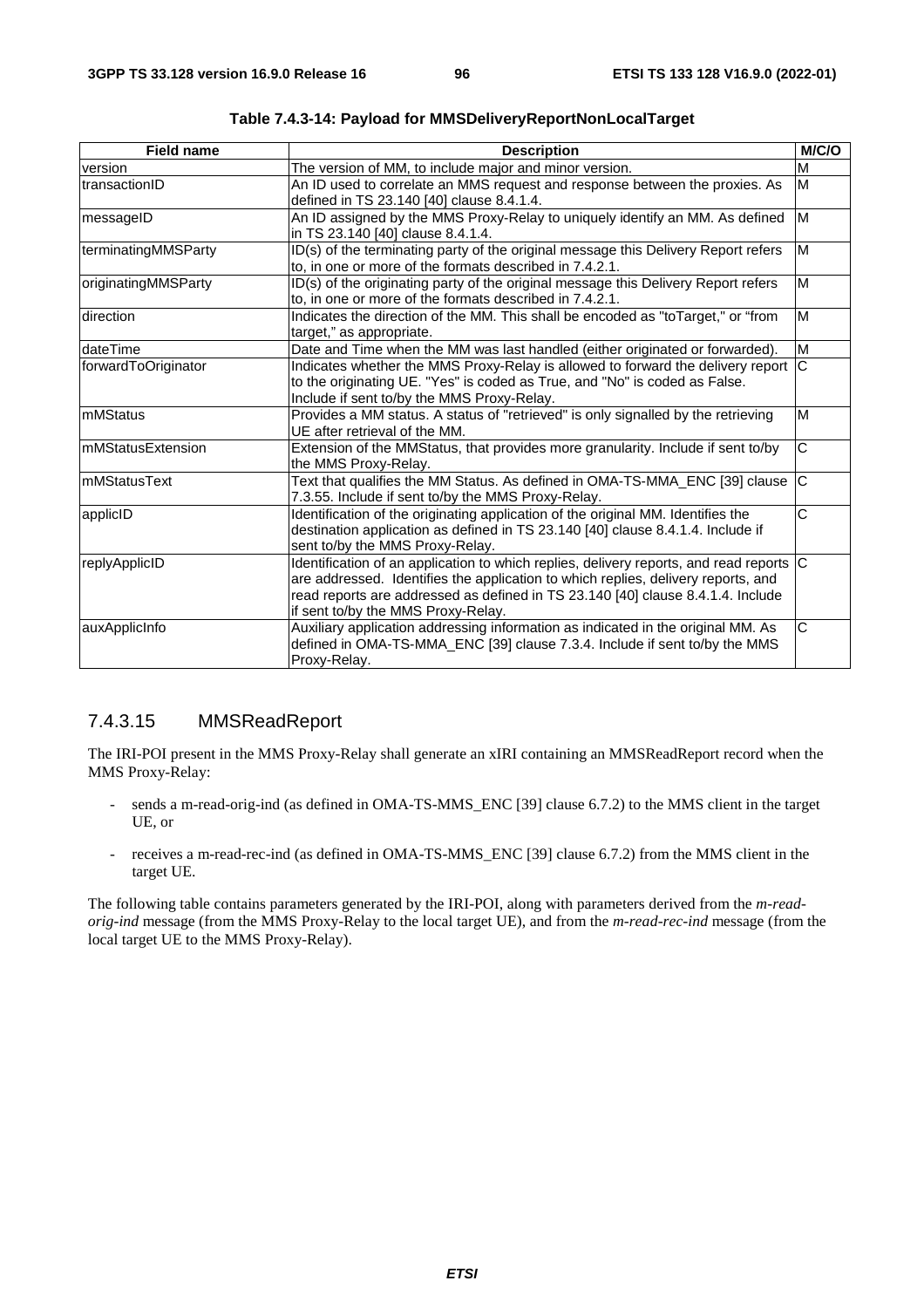| <b>Field name</b>   | <b>Description</b>                                                                                                                                                                                                                                                                                                                                                                                                                                                 | M/C/O                 |
|---------------------|--------------------------------------------------------------------------------------------------------------------------------------------------------------------------------------------------------------------------------------------------------------------------------------------------------------------------------------------------------------------------------------------------------------------------------------------------------------------|-----------------------|
| version             | The version of MM, to include major and minor version.                                                                                                                                                                                                                                                                                                                                                                                                             | M                     |
| messageID           | An ID assigned by the MMS Proxy-Relay to uniquely identify an MM. As defined<br>in OMA-TS-MMA_ENC [39] clause 7.3.29.                                                                                                                                                                                                                                                                                                                                              | M                     |
| terminatingMMSParty | ID(s) of the terminating party (i.e. the intended recipient of the read report or the<br>originator of the initial MM message to which the read report applies) in one or<br>more of the formats described in 7.4.2.1<br>When address translation occurs (such as the case of a token sent by the client<br>and replaced with a proper address by the MMS Proxy-Relay), both the pre and<br>post translated addresses (with appropriate correlation) are included. | M                     |
| originatingMMSParty | ID(s) of the originating party (i.e. the originator of the read report or the recipient<br>the initial MM message to which the read report applies) in one or more of the<br>formats described in 7.4.2.1<br>When address translation occurs (such as the case of a token sent by the client<br>and replaced with a proper address by the MMS Proxy-Relay), both the pre and<br>post translated addresses (with appropriate correlation) are included.             | M                     |
| direction           | Indicates the direction of the original MM (not of this message). This shall be<br>encoded either as "from target," or "to target," as appropriate.                                                                                                                                                                                                                                                                                                                | M                     |
| dateTime            | Date and Time when the MM was last handled (either originated or forwarded).<br>Include if sent to/by the MMS Proxy-Relay.                                                                                                                                                                                                                                                                                                                                         | $\overline{\text{c}}$ |
| readStatus          | Status of the MMS (e.g.read or deleted without reading.)                                                                                                                                                                                                                                                                                                                                                                                                           | M                     |
| applicID            | Identification of the originating application of the original MM. As defined in<br>OMA-TS-MMA_ENC [39] clause 7.3.2. Include if sent to/by the MMS Proxy-<br>Relay.                                                                                                                                                                                                                                                                                                | $\overline{\text{c}}$ |
| replyApplicID       | Identification of an application to which replies, delivery reports, and read reports $ C $<br>are addressed. As defined in OMA-TS-MMA_ENC [39] clause 7.3.42. Include if<br>sent to/by the MMS Proxy-Relay.                                                                                                                                                                                                                                                       |                       |
| auxApplicInfo       | Auxiliary application addressing information as indicated in the original MM. As<br>defined in OMA-TS-MMA_ENC [39] clause 7.3.4. Include if sent to/by the MMS<br>Proxy-Relay.                                                                                                                                                                                                                                                                                     | $\overline{\text{c}}$ |

**Table 7.4.3-15: Payload for MMSReadReport** 

# 7.4.3.16 MMSReadReportNonLocalTarget

The IRI-POI present in the MMS Proxy-Relay shall generate an xIRI containing an MMSReadReportNonLocalTarget record when the MMS Proxy-Relay:

- sends a MM4\_read\_reply\_report.REQ (as defined in TS 23.140 [40] clause 8.4.3), that contains a non-local target ID, to the non-local MMS Proxy-Relay, or
- receives a MM4\_read\_reply\_report.REQ (as defined in TS 23.140 [40] clause 8.4.3), that contains a non-local target ID, from the non-local MMS Proxy-Relay.

The following table contains parameters generated by the IRI-POI, along with parameters derived from the *MM4\_read\_reply\_report.REQ* message (from the local MMS Proxy-Relay to the non-local MMS Proxy-Relay, or inversely).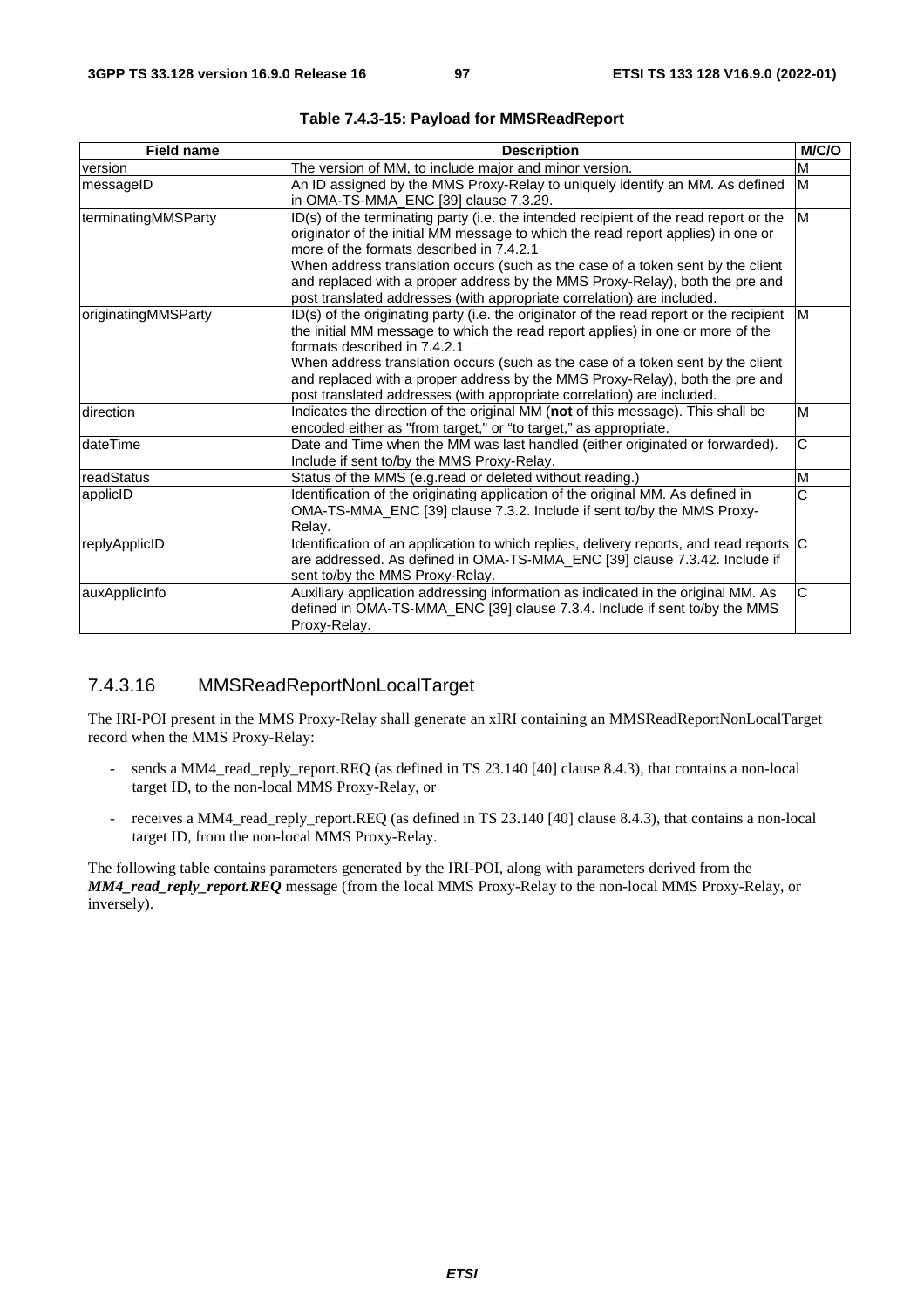| <b>Field name</b>   | <b>Description</b>                                                                                                                                                                                                                                                                                                             | M/C/O                 |
|---------------------|--------------------------------------------------------------------------------------------------------------------------------------------------------------------------------------------------------------------------------------------------------------------------------------------------------------------------------|-----------------------|
| version             | The version of MM, to include major and minor version.                                                                                                                                                                                                                                                                         | M                     |
| transactionID       | An ID used to correlate an MMS request and response between the proxies. As<br>defined in TS 23.140 [40] clause 8.4.1.4.                                                                                                                                                                                                       | M                     |
| terminatingMMSParty | ID(s) of the terminating party in one or more of the formats described in 7.4.2.1<br>When address translation occurs (such as the case of a token sent by the client<br>and replaced with a proper address by the MMS Proxy-Relay), both the pre and<br>post translated addresses (with appropriate correlation) are included. | M                     |
| originatingMMSParty | ID(s) of the originating party in one or more of the formats described in 7.4.2.1<br>When address translation occurs (such as the case of a token sent by the client<br>and replaced with a proper address by the MMS Proxy-Relay), both the pre and<br>post translated addresses (with appropriate correlation) are included. | M                     |
| direction           | Indicates the direction of the original MM (not of this message). This shall be<br>encoded either as "from target" = True, or "to target" = False.                                                                                                                                                                             | M                     |
| messageID           | An ID assigned by the MMS Proxy-Relay to uniquely identify an MM. As defined<br>in TS 23.140 [40] clause 8.4.1.4.                                                                                                                                                                                                              | M                     |
| dateTime            | Date and Time when the MM was last handled (either originated or forwarded).                                                                                                                                                                                                                                                   | M                     |
| readStatus          | Status of the MMS (e.g.read or deleted without reading.)                                                                                                                                                                                                                                                                       | M                     |
| readStatusText      | Text explanation corresponding to the Read Status. Include if sent to/by the<br>MMS Proxy-Relay.                                                                                                                                                                                                                               | $\overline{\text{c}}$ |
| applicID            | Identification of the originating application of the original MM. Identifies the<br>destination application as defined in TS 23.140 [40] clause 8.4.1.4. Include if<br>sent to/by the MMS Proxy-Relay.                                                                                                                         | Ć                     |
| replyApplicID       | Identification of an application to which replies, delivery reports, and read reports C<br>are addressed. Identifies the application to which replies, delivery reports, and<br>read reports are addressed, as defined in TS 23.140 [40] clause 8.4.1.4. Include<br>if sent to/by the MMS Proxy-Relay.                         |                       |
| auxApplicInfo       | Auxiliary application addressing information as indicated in the original MM. As<br>defined in OMA-TS-MMA_ENC [39] clause 7.3.4. Include if sent to/by the MMS<br>Proxy-Relay.                                                                                                                                                 | C                     |

**Table 7.4.3-16: Payload for MMSReadReportNonLocalTarget** 

## 7.4.3.17 MMSCancel

The IRI-POI present in the MMS Proxy-Relay shall generate an xIRI containing an MMSCancel record when the MMS Proxy-Relay sends a *m-cancel-req* (as defined in OMA-TS-MMS\_ENC [39] clause 6.13) to the MMS client in the target UE.

The following table contains parameters generated by the IRI-POI, along with parameters derived from the *m-cancelreq* message (from the MMS Proxy-Relay to the local target UE).

| <b>Field name</b> | <b>Description</b>                                                                | M/C/O |
|-------------------|-----------------------------------------------------------------------------------|-------|
| transactionID     | An ID used to correlate an MMS request and response between the target and        | ΙM    |
|                   | the MMS Proxy-Relay. As defined in OMA-TS-MMA_ENC [39] clause 7.3.29.             |       |
| version           | The version of MM, to include major and minor version.                            | ΙM    |
| cancelID          | This field includes the Message ID identifying the message to be cancelled. As    | IM.   |
|                   | defined in OMA-TS-MMA_ENC [39] clause 7.3.6.                                      |       |
| direction         | Indicates the direction of the original MM. This shall be encoded as "to target." | ΙM    |

**Table 7.4.3-17: Payload for MMSCancel** 

## 7.4.3.18 MMSMBoxViewRequest

The IRI-POI present in the MMS Proxy-Relay shall generate an xIRI containing an MMSViewRequest record when the MMS Proxy-Relay receives a *m-mbox-view-req* (as defined in OMA-TS-MMS\_ENC [39] clause 6.9) from the MMS client in the target UE.

The following table contains parameters generated by the IRI-POI, along with parameters derived from the *m-mboxvew-req* message (from the local target UE to the MMS Proxy-Relay).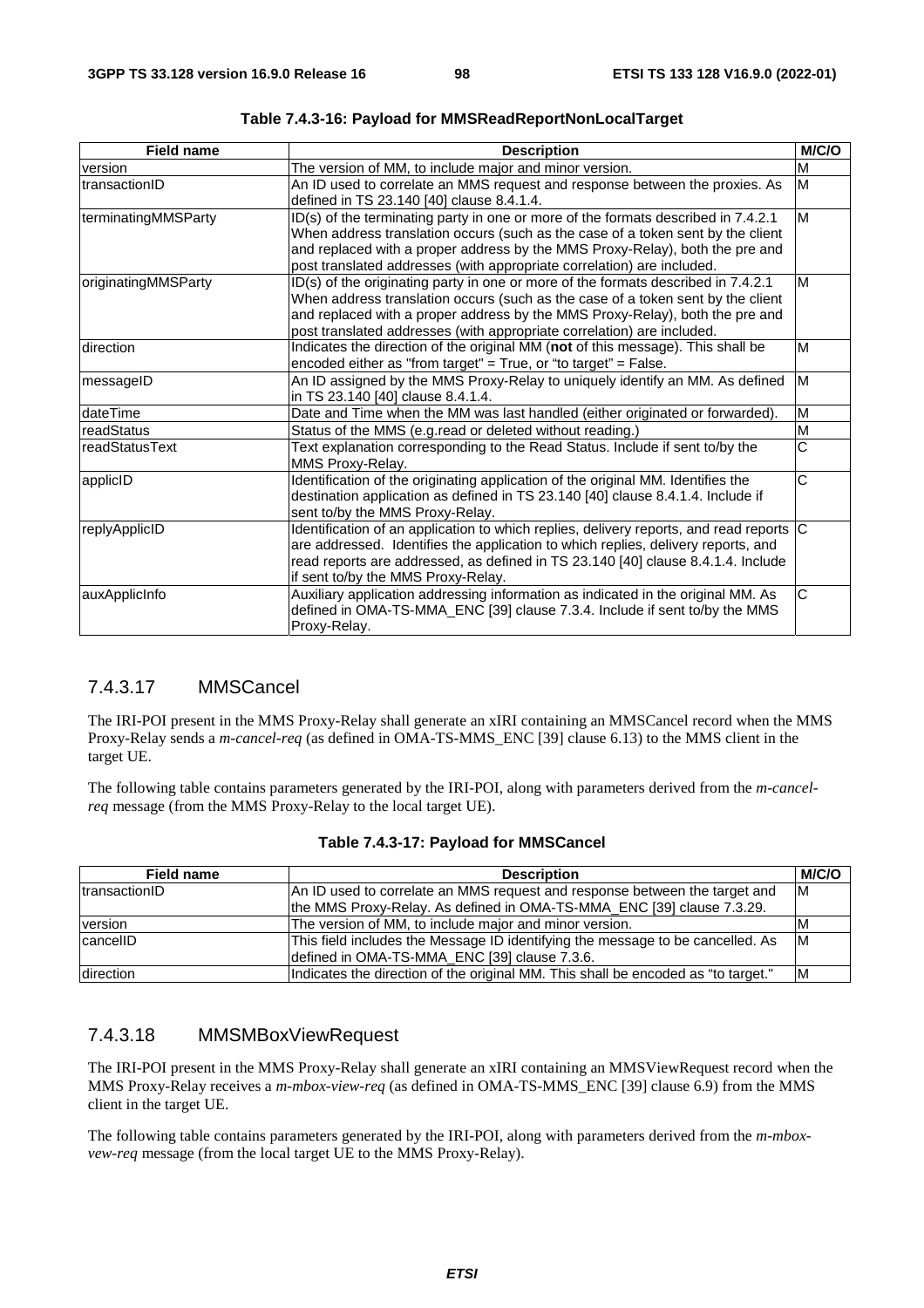| <b>Field name</b> | <b>Description</b>                                                                                                                                                                                                                                                                                                     | M/C/O                 |
|-------------------|------------------------------------------------------------------------------------------------------------------------------------------------------------------------------------------------------------------------------------------------------------------------------------------------------------------------|-----------------------|
| transactionID     | An ID used to correlate an MMS request and response between the target and<br>the MMS Proxy-Relay. As defined in OMA-TS-MMA_ENC [39] clause 7.3.29.                                                                                                                                                                    | M                     |
| version           | The version of MM, to include major and minor version.                                                                                                                                                                                                                                                                 | M                     |
| contentLocation   | The content-location-value field defines the URL for the MMS Proxy-Relay<br>location of the content to be retrieved. As defined in OMA-TS-MMA_ENC [39]<br>clause 7.3.10. Include if sent to the MMS Proxy-Relay.                                                                                                       | $\overline{\text{c}}$ |
| state             | Specifies a MM State value to use in selecting the messages to return. As<br>defined in OMA-TS-MMA_ENC [39] clause 7.3.33. Include if sent to the MMS<br>Proxy-Relay.                                                                                                                                                  | $\overline{\text{c}}$ |
| flags             | Specifies a MM Flags keyword to use in selecting the messages to return in the<br>response. See OMA-TS-MMA_ENC [39] clause 7.3.32. Include if sent to the<br>MMS Proxy-Relay.                                                                                                                                          | C                     |
| start             | A number, indicating the index of the first MM of those selected to have<br>information returned in the response. Include if sent to the MMS Proxy-Relay.                                                                                                                                                              | C                     |
| limit             | A number indicating the maximum number of selected MMs whose information<br>are to be returned in the response.<br>If this is absent, information elements from all remaining MMs are to be returned.<br>If this is zero then no MM-related information are to be returned. Include if sent<br>to the MMS Proxy-Relay. | $\overline{\text{c}}$ |
| mMSAttributes     | A list of information elements that should appear in the view for each selected<br>message. Include if sent to the MMS Proxy-Relay.                                                                                                                                                                                    | C                     |
| ImMSTotals        | Indicates a request for or the actual count of messages currently stored in the<br>MMBox. The values given in OMA-TS-MMA_ENC [39] clause 7.3.62. shall be<br>encoded as follows: "Yes" = True, "No" = False. Include if sent to the MMS<br>Proxy-Relay.                                                                | $\overline{\text{c}}$ |
| <b>mMSQuotas</b>  | Indicates a request for or the actual quotas for the user's MMBox in messages<br>or bytes. The values given in OMA-TS-MMA_ENC [39] clause 7.3.36. shall be<br>encoded as follows: "Yes" = True, "No" = False. Include if sent to the MMS<br>Proxy-Relay.                                                               | Ć                     |

**Table 7.4.3-18: Payload for MMSMBoxViewRequest** 

## 7.4.3.19 MMSMBoxViewResponse

The IRI-POI present in the MMS Proxy-Relay shall generate an xIRI containing an MMSViewConfirm record when the MMS Proxy-Relay sends a *m-mbox-view.conf* (as defined in OMA-TS-MMS\_ENC [39] clause 6.9) to the MMS client in the target UE.

The following table contains parameters generated by the IRI-POI, along with parameters derived from the *m-mboxvew-conf* message (from the local target UE to the MMS Proxy-Relay).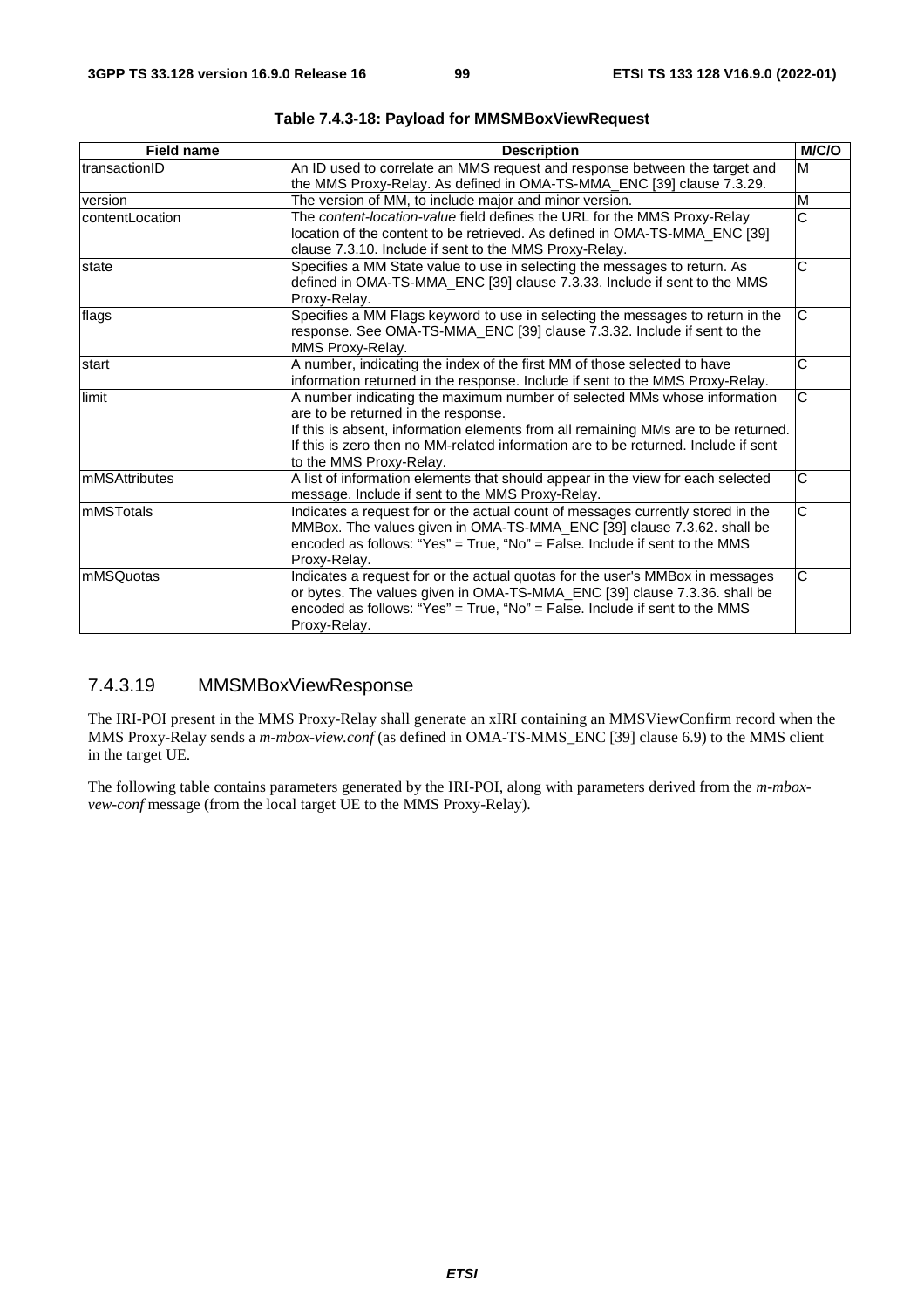| <b>Field name</b>  | <b>Description</b>                                                                                                                                                                                                                                                                                                     | M/C/O                   |
|--------------------|------------------------------------------------------------------------------------------------------------------------------------------------------------------------------------------------------------------------------------------------------------------------------------------------------------------------|-------------------------|
| version            | The version of MM, to include major and minor version.                                                                                                                                                                                                                                                                 | M                       |
| responseStatus     | MMS specific status.                                                                                                                                                                                                                                                                                                   | $\overline{\mathsf{M}}$ |
| responseStatusText | Text that qualifies the Response Status. As defined in OMA-TS-MMA_ENC [39]<br>clause 7.3.49.                                                                                                                                                                                                                           | $\overline{\mathsf{C}}$ |
| contentLocation    | The content-location-value field defines the URL for the MMS server location of<br>the content to be retrieved. As defined in OMA-TS-MMA_ENC [39] clause<br>7.3.10. Include if sent by the MMS Proxy-Relay.                                                                                                            | $\overline{\text{c}}$   |
| state              | Specifies a MM State value to use in selecting the messages to return. As<br>defined in OMA-TS-MMA_ENC [39] clause 7.3.33. Include if sent by the MMS<br>Proxy-Relay.                                                                                                                                                  | C                       |
| flags              | Specifies a MM Flags keyword to use in selecting the messages to return in the<br>response. See OMA-TS-MMA_ENC [39] clause 7.3.32. Include if sent by the<br>MMS Proxy-Relay.                                                                                                                                          | $\overline{C}$          |
| start              | A number, indicating the index of the first MM of those selected to have<br>information returned in the response. Include if sent by the MMS Proxy-Relay.                                                                                                                                                              | $\overline{\text{c}}$   |
| limit              | A number indicating the maximum number of selected MMs whose information<br>are to be returned in the response.<br>If this is absent, information elements from all remaining MMs are to be returned.<br>If this is zero then no MM-related information are to be returned. Include if sent<br>by the MMS Proxy-Relay. | $\overline{C}$          |
| mMSAttributes      | A list of information elements that should appear in the view for each selected<br>message. Include if sent by the MMS Proxy-Relay.                                                                                                                                                                                    | $\overline{C}$          |
| mMSTotals          | Indicates a request for or the actual count of messages currently stored in the<br>MMBox. The values given in OMA-TS-MMA_ENC [39] clause 7.3.62. shall be<br>encoded as follows: "Yes" = $True$ , "No" = $False$ . Include if sent by the MMS<br>Proxy-Relay.                                                          | $\overline{\text{c}}$   |
| mMSQuotas          | Indicates a request for or the actual quotas for the user's MMBox in messages<br>or bytes. The values given in OMA-TS-MMA_ENC [39] clause 7.3.36. shall be<br>encoded as follows: "Yes" = $True$ , "No" = $False$ . Include if sent by the MMS<br>Proxy-Relay.                                                         | $\overline{\text{c}}$   |
| mMBoxDescription   | The MMBox description PDU as defined in 7.4.3.20 corresponds to the<br>particular MM.                                                                                                                                                                                                                                  | M                       |

**Table 7.4.3-19: Payload for MMSMBoxViewResponse** 

# 7.4.3.20 MMBoxDescription

The MMBoxDescription used in MMSMBoxViewResponse and MMSMBoxUpload records is defined in table 7.4.3- 20.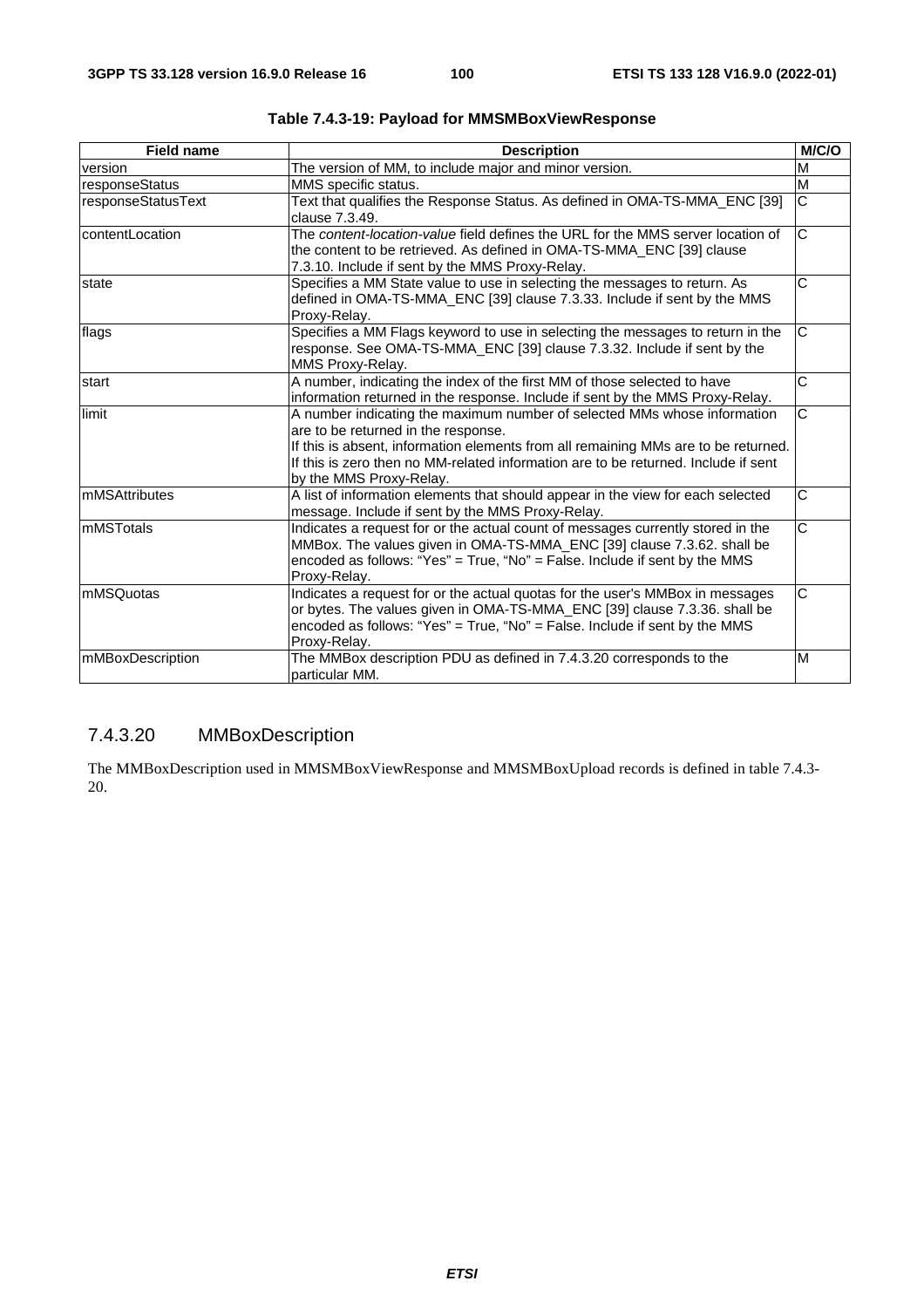| <b>Field name</b>   | <b>Description</b>                                                                                                                                                                                                                                                                                                                                                                                                            | M/C/O                   |
|---------------------|-------------------------------------------------------------------------------------------------------------------------------------------------------------------------------------------------------------------------------------------------------------------------------------------------------------------------------------------------------------------------------------------------------------------------------|-------------------------|
| contentLocation     | The content-location-value field defines the URL for the MMS Proxy-relay<br>location of the content to be retrieved. As defined in OMA-TS-MMA_ENC [39]<br>clause 7.3.10. Include if sent by the MMS Proxy-Relay.                                                                                                                                                                                                              | С                       |
| messageID           | An ID assigned by the MMS Proxy-Relay to uniquely identify an MM. Included<br>unconditionally for the MMS View Confirm report and is included for the MMS<br>Upload report if a Message ID was previously assigned to the MM. In this latter<br>case, if a Message ID was not previously assigned, this parameter is excluded.<br>As defined in OMA-TS-MMA_ENC [39] clause 7.3.29. Include if sent by the<br>MMS Proxy-Relay. | $\overline{\mathsf{C}}$ |
| state               | Identifies the value of the MM State associated with a MM to be stored or stored<br>MM. Include for the MMS View Confirm. Include for the MMS View Request if<br>provided by the target. As defined in OMA-TS-MMA_ENC [39] clause 7.3.33.<br>Include if sent by the MMS Proxy-Relay.                                                                                                                                          | C                       |
| flags               | Identifies a keyword to add or remove from the list of keywords associated with a $ C $<br>stored MM. This parameter may convey all the keywords associated with the<br>MM. Include if at least one keyword is associated with the MM. If no keywords<br>are associated with the MM, then this parameter may be excluded. Include if<br>sent by the MMS Proxy-Relay.                                                          |                         |
| dateTime            | Date and Time when the MM request was detected. Include if sent by the MMS<br>Proxy-Relay.                                                                                                                                                                                                                                                                                                                                    | C                       |
| originatingMMSParty | ID(s) of the originating party in one or more of the formats described in 7.4.2.1<br>When address translation occurs (such as the case of a token sent by the client<br>and replaced with a proper address by the MMS Proxy-Relay), both the pre and<br>post translated addresses (with appropriate correlation) are included. Include if<br>sent by the MMS Proxy-Relay.                                                     | $\overline{\text{c}}$   |
| terminatingMMSParty | ID(s) of the terminating party in one or more of the formats described in 7.4.2.1<br>When address translation occurs (such as the case of a token sent by the client<br>and replaced with a proper address by the MMS Proxy-Relay), both the pre and<br>post translated addresses (with appropriate correlation) are included. I Include if<br>sent by the MMS Proxy-Relay.                                                   | C                       |
| cCRecipients        | Address of a recipient; the "CC" field may include addresses of multiple<br>recipients. When address translation occurs, both the pre and post translated<br>addresses (with appropriate correlation) are included. This parameter is<br>included if the corresponding MM includes a "CC" field. Include if sent by the<br>MMS Proxy-Relay.                                                                                   | C                       |
| bCCRecipients       | Address of a recipient; the "BCC" field may include addresses of multiple<br>recipients. When address translation occurs, both the pre and post translated<br>addresses (with appropriate correlation) are included. This parameter is included<br>if the corresponding MM includes a "BCC" field. Include if sent by the MMS<br>Proxy-Relay.                                                                                 | C                       |
| messageClass        | Class of the MM. For example, a value of "auto" is automatically generated by<br>the UE. If the field is not present, the class should be interpreted as "personal".<br>Include if sent by the MMS Proxy-Relay.                                                                                                                                                                                                               | C                       |
| subject             | The subject of the MM. Include if sent by the MMS Proxy-Relay.                                                                                                                                                                                                                                                                                                                                                                | C                       |
| priority            | Priority of the MM assigned by the originator MMS Client. Reported if sent by the<br>target. Include if sent by the MMS Proxy-Relay.                                                                                                                                                                                                                                                                                          | ΙC                      |
| deliveryTime        | Date and Time of delivery. Include if sent by the MMS Proxy-Relay.                                                                                                                                                                                                                                                                                                                                                            | C                       |

**Table 7.4.3-20: Payload for MMBoxDescription**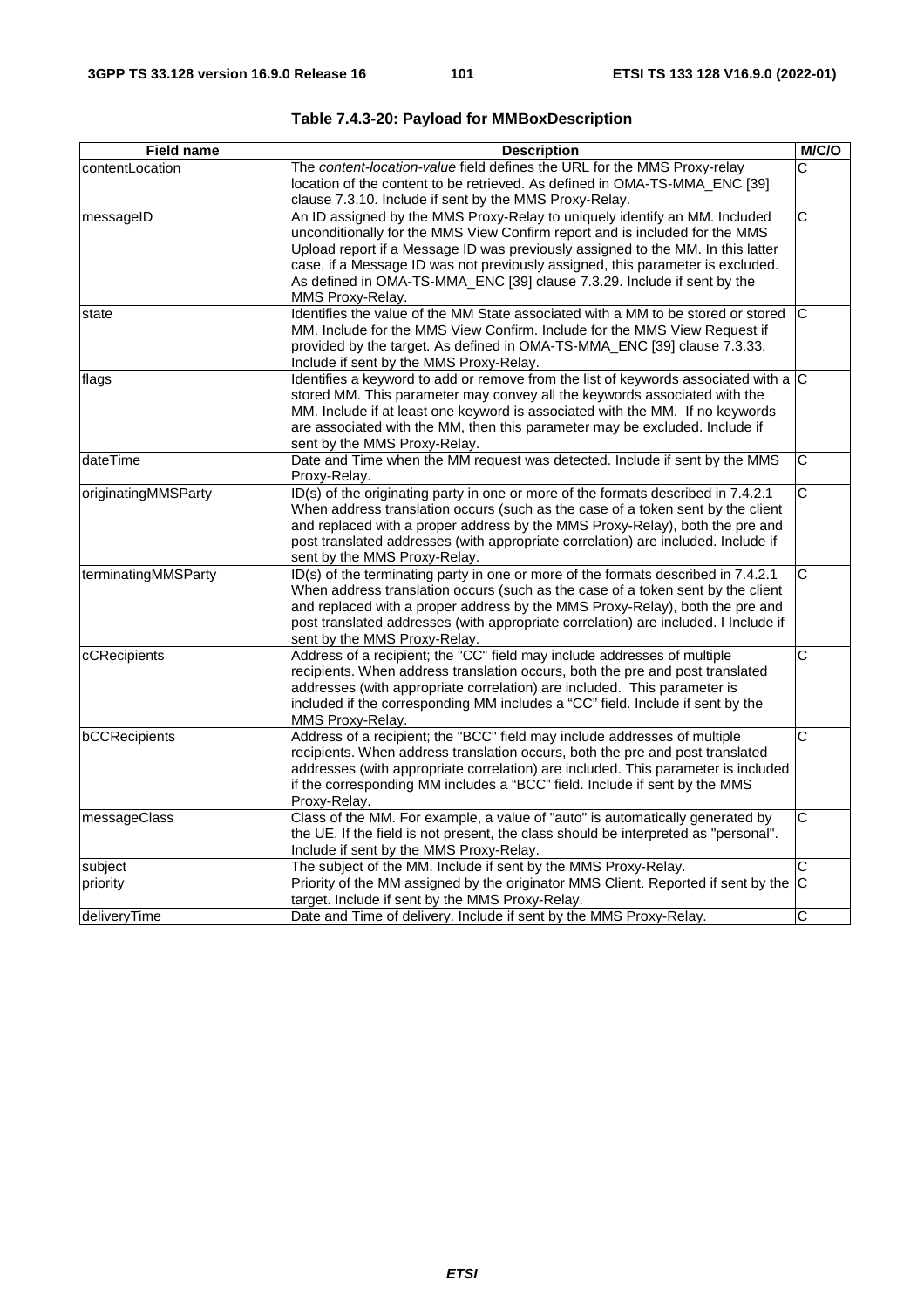| readReport               | Specifies whether the originator MMS UE requests a read report from each<br>recipient. The values given in OMA-TS-MMA_ENC [39] clause 7.3.37. shall be<br>encoded as follows: "Yes" = $True$ , "No" = $False$ . Include if sent by the MMS<br>Proxy-Relay.                                                                                                                                                                                                                                                                                                                                      | C |
|--------------------------|-------------------------------------------------------------------------------------------------------------------------------------------------------------------------------------------------------------------------------------------------------------------------------------------------------------------------------------------------------------------------------------------------------------------------------------------------------------------------------------------------------------------------------------------------------------------------------------------------|---|
| messageSize              | Specifies the size of the MM that was viewed or uploaded. Specified in bytes.<br>Include if sent by the MMS Proxy-Relay.                                                                                                                                                                                                                                                                                                                                                                                                                                                                        | С |
| replyCharging            | If this field is present its value is set to "accepted" or "accepted text only" and the $ C $<br>MMS-version-value of the M-Notification. ind PDU is higher than 1.0, this header<br>field will indicate that a reply to this particular MM is free of charge for the<br>recipient.<br>If the Reply-Charging service is offered and the request for reply-charging has<br>been accepted by the MMS service provider the value of this header field<br>SHALL be set to "accepted" or "accepted text only".<br>See OMA-TS-MMA_ENC [39] clause 7.3.43. Include if sent by the MMS Proxy-<br>Relay. |   |
| previouslySentBy         | Address of the MMS Client that forwarded or previously sent the message.<br>along with a sequence number and timestamp.<br>A higher sequence number indicates a forwarding event at a later point in time.<br>The sequence number indicates the correspondence to the MMS Client's<br>address in the "X-Mms-Previously- Sent-By" header field with the same<br>sequence number. This header field MAY appear multiple times. Include if sent<br>by the MMS Proxy-Relay.                                                                                                                         | C |
| previouslySentByDateTime | Date/Time MM was previously sent. This header field MAY appear multiple<br>times. Include if sent by the MMS Proxy-Relay.                                                                                                                                                                                                                                                                                                                                                                                                                                                                       | С |
| contentType              | The content type of the MM. Include if sent by the MMS Proxy-Relay.                                                                                                                                                                                                                                                                                                                                                                                                                                                                                                                             | Ć |

# 7.4.3.21 MMS Content

If content delivery is authorized, the CC-POI in the MMS Proxy-Relay shall generate an xCC as per clause 7.4.2.3 when any of the events in clauses 7.4.3.1 through 7.4.3.19 are detected.

# 7.4.4 IRI and CC Generation

## 7.4.4.1 Generation of IRI over LI\_HI2

When an IRI-POI in the MMS Proxy-Relay generated xIRI is received over LI\_X2, the MDF2 shall send an xIRI over LI\_HI2 without undue delay. The xIRI shall contain a copy of the record received over LI\_X2. The record may be enriched by other information available at the MDF (e.g. additional location information).

The threeGPP33128DefinedCC field (see ETSI TS 102 232-7 [10] clause 15) shall be populated with the BER-encoded IRIPayload.

The timestamp field of the psHeader structure shall be set to the time that the MMS event was observed (i.e. the timestamp field of the xIRI). The LIID and CID fields shall correctly reflect the target identity and communication session to which the IRI belongs.

## 7.4.4.2 Generation of CC over LI\_HI3

When a CC-POI in the MMS Proxy-Relay generated xCC message is received over LI\_X3, the MDF2 shall send a CC message over LI\_HI3 without undue delay. The CC message shall contain a copy of the MMS received over LI\_X3. The record may be enriched with other information available at the MDF.

# 7.5 PTC service

# 7.5.1 Introduction

The Stage 3 intercept capabilities defined in this clause for the Push to Talk over Cellular (PTC) service apply when supported by a CSP. The term PTC represents either a Push to Talk over Cellular (PoC) or Mission Critical Push to Talk (MCPTT) type service. The use of the term PTC server represents either a MCPTT function or PoC server.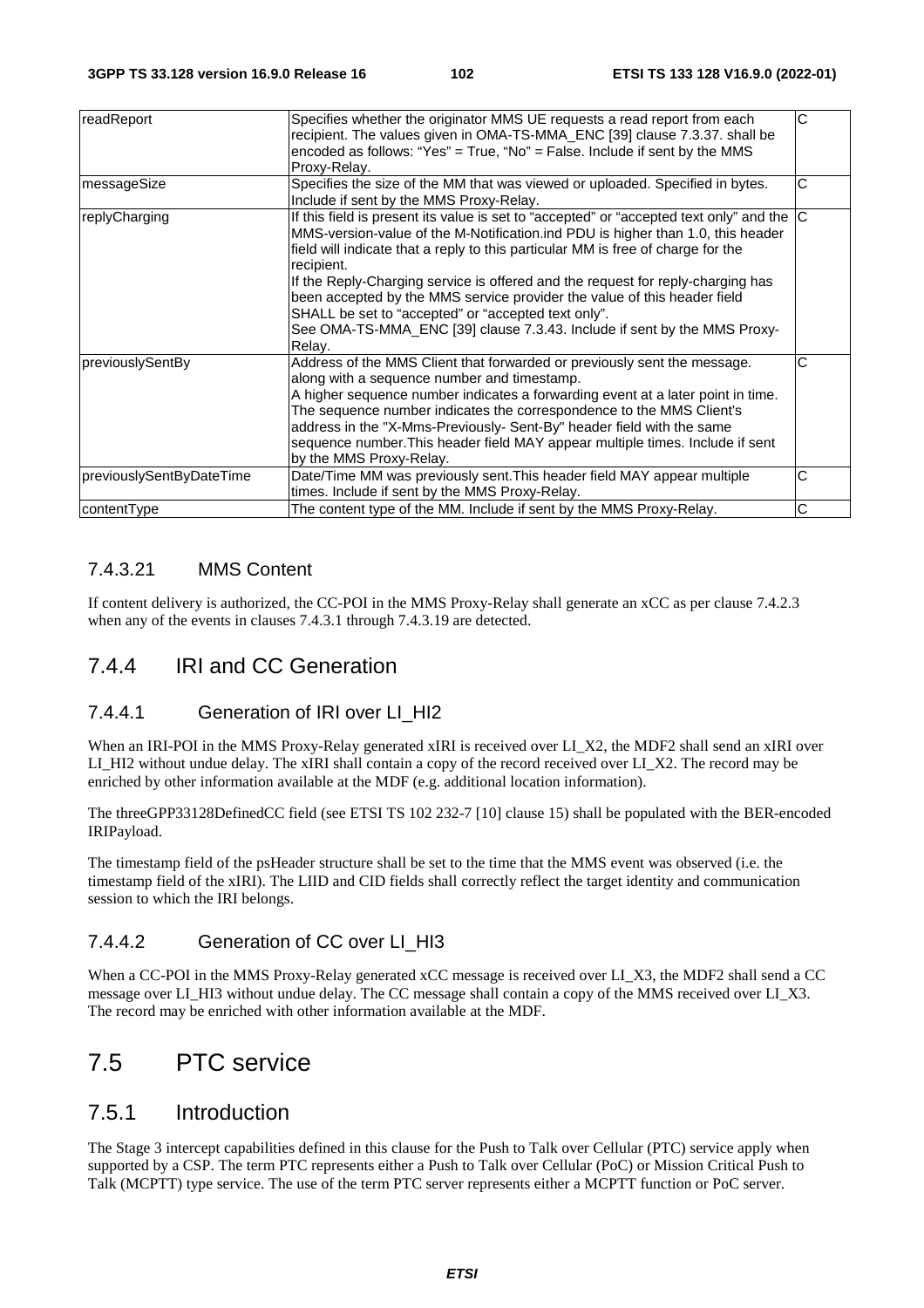## 7.5.1.1 Provisioning over LI\_X1

The IRI-POI present in the PTC server is provisioned over LI\_X1 by the LIPF using the X1 protocol as described in clause 5.2.2 of the present document.

The POI in the PTC Server shall support the identifier types given in Table 7.5.1-1.

| <b>Identifier</b>      | Owner       | ETSI TS 103 221-1 [7]<br><b>TargetIdentifier type</b> | <b>Definition</b>         |
|------------------------|-------------|-------------------------------------------------------|---------------------------|
| <b>iMPU</b>            | <b>ETSI</b> | <b>IMPU</b>                                           | See ETSI TS 103 221-1 [7] |
| <b>iMPI</b>            | <b>ETSI</b> | <b>IMPI</b>                                           | See ETSI TS 103 221-1 [7] |
| <b>ImCPTTID</b>        | <b>ETSI</b> | TargetIdentifierExtension                             | See XSD schema            |
| linstanceIdentifierURN | 3GPP        | TargetIdentifierExtension                             | <b>See XSD schema</b>     |
| pTCChatGroupID         | 3GPP        | TargetIdentifierExtension                             | <b>See XSD schema</b>     |

| Table 7.5.1-1: TargetIdentifier Types for PTC service |  |
|-------------------------------------------------------|--|
|-------------------------------------------------------|--|

# 7.5.1.2 Generating xIRI over LI\_X2

The IRI-POI present in the PTC server shall send xIRI over LI\_X2 for each of the events listed in TS 33.127 [5] clause 7.6.3, each of which is described in the following clauses. The IRI events are based on the use of 3GPP MCPTT features as defined in 3GPP TS 24.379 [41] and OMA PoC features as defined in OMA-TS-PoC\_System\_Description-V2\_1-20110802-A [42].

# 7.5.1.3 Generation of xCC over LI\_X3

The CC-POI present in the PTC server shall send xCC over LI\_X3.

The CC-POI shall set the payload format to indicate the appropriate payload type (5 for IPv4 Packet, 6 for IPv6 Packet) as per clause 6.2.3.6 of the present document.

# 7.5.2 IRI events

## 7.5.2.1 PTC registration

The IRI-POI present in the PTC server shall generate an xIRI containing a PTCRegistration record when the IRI-POI present in the PTC server detects that a PTC target matching one of the PTC target identifiers, referenced in clause 7.5.1.1, provided via LI\_X1 has registered, re-registered, or de-registered for PTC services , regardless of whether it is successful or unsuccessful. Accordingly, the IRI-POI in the PTC server generates the xIRI when the following event is detected:

when the PTC server receives a SIP REGISTER from a PTC target.

|  |  |  | Table 7.5.2-1: Payload for PTCRegistration record |  |
|--|--|--|---------------------------------------------------|--|
|--|--|--|---------------------------------------------------|--|

| <b>Field name</b>      | <b>Description</b>                                                                   | M/C/O |
|------------------------|--------------------------------------------------------------------------------------|-------|
| pTCTargetInformation   | Provide PTC target identity. At least one among MCPTT ID, IMPU, IMPI,                | ΙM    |
|                        | InstanceIdentifierURN and PTCChatGroupID shall be provided for                       |       |
|                        | PTCTargetInformation.                                                                |       |
| pTCServerURI           | Shall include the identity of the PTC server serving the PTC target.                 | ιM    |
| pTCRegistrationRequest | Identifies the type of registration request (register, re-register, or de-register). | ΙM    |
| pTCRegistrationOutcome | Identifies success or failure of the registration.                                   | ΙM    |

## 7.5.2.2 PTC session initiation

The IRI-POI present in the PTC server shall generate an xIRI containing a PTCSessionInitiation record when the IRI-POI present in the PTC server detects that the PTC target initiates an on-demand session or the target receives an invitation to join an on-demand session regardless of the success or the final disposition of the invitation. The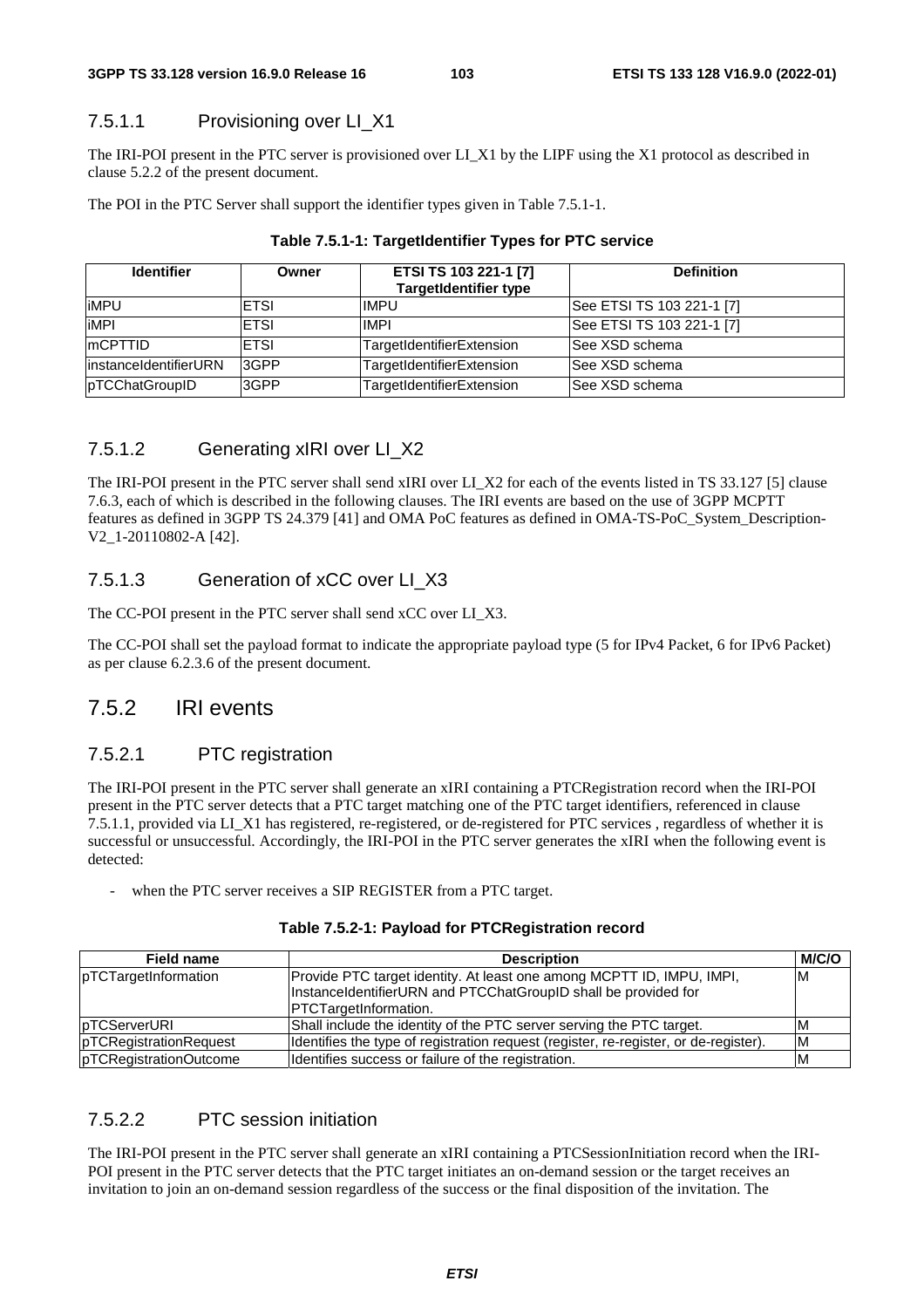PTCSessionIniation record shall also be reported when a chat group is the PTC target. Accordingly, the IRI-POI in the PTC server generates the xIRI when the following events are detected:

- when the PTC server receives a SIP INVITE from a PTC target.
- when the PTC Server sends a SIP INVITE to the PTC target.
- when the PTC Server hosting a PTC chat group session, where the PTC chat group is the target, receives a SIP INVITE from a participating PTC server to initiate a PTC chat group session.

#### **Table 7.5.2-2: Payload for PTCSessionInitiation record**

| <b>Field name</b>            | <b>Description</b>                                                                                                                                                                                                                                                                                                                                                                                                                                                                                                                                                                                                                                                | M/C/O |
|------------------------------|-------------------------------------------------------------------------------------------------------------------------------------------------------------------------------------------------------------------------------------------------------------------------------------------------------------------------------------------------------------------------------------------------------------------------------------------------------------------------------------------------------------------------------------------------------------------------------------------------------------------------------------------------------------------|-------|
| pTCTargetInformation         | Provide PTC target identity. At least one among MCPTT ID, IMPU, IMPI,<br>InstanceIdentifierURN and PTCChatGroupID shall be provided for<br>PTCTargetInformation.                                                                                                                                                                                                                                                                                                                                                                                                                                                                                                  | M     |
| pTCDirection                 | Indicates the direction of the session relative to the target: "toTarget" or<br>"fromTarget."                                                                                                                                                                                                                                                                                                                                                                                                                                                                                                                                                                     | M     |
| pTCServerURI                 | Shall include the identity of the PTC server serving the PTC target.                                                                                                                                                                                                                                                                                                                                                                                                                                                                                                                                                                                              | M     |
| pTCSessionInfo               | Shall provide PTC session information such as PTC Session URI and PTC<br>Session type (e.g. on-demand, pre-established, ad-hoc, pre-arranged, group<br>session).                                                                                                                                                                                                                                                                                                                                                                                                                                                                                                  | M     |
| pTCOriginatingID             | Shall identify the originating party.                                                                                                                                                                                                                                                                                                                                                                                                                                                                                                                                                                                                                             | M     |
| pTCParticipants              | Shall identify the individual PTC participants of the communication session,<br>when known.                                                                                                                                                                                                                                                                                                                                                                                                                                                                                                                                                                       | Č     |
| pTCParticipantPresenceStatus | Shall provide the Participant Presence Status, which is a list of:<br>PresenceID: Identity of PTC client(s) or PTC group, when known.<br>Presence Type: Identifies type of ID [PTC client(s) or PTC group].<br>Presence Status: Presence state of each ID. True indicates PTC client is<br>available, while false indicates PTC client is unavailable.<br>Report when the Presence functionality is supported by the PTC server and the<br>PTC server assumes the role of the watcher on behalf of the PTC target or in<br>the case of a target PTC chat group, when the PTC server assumes the role of<br>the watcher on behalf of any member of the chat group. | С     |
| location                     | Shall include the PTC target's location when reporting of the PTC target's<br>location information is authorized and available.                                                                                                                                                                                                                                                                                                                                                                                                                                                                                                                                   | C     |
| pTCBearerCapability          | Shall provide when known the media characteristics information elements of the<br>PTC session, encoded in SDP format as per RFC 4566 [43] clause 5.                                                                                                                                                                                                                                                                                                                                                                                                                                                                                                               | C     |
| pTCHost                      | Shall identify the PTC participant who has the authority to initiate and<br>administrate a PTC session, if known.                                                                                                                                                                                                                                                                                                                                                                                                                                                                                                                                                 | C     |

## 7.5.2.3 PTC session abandon attempt

The IRI-POI present in the PTC server shall generate an xIRI containing a PTCSessionAbandon record when the IRI-POI present in the PTC server detects that the PTC Session is not established and the request is abandoned before the PTC session starts. Accordingly, the IRI-POI in the PTC server generates the xIRI when the following events are detected:

when the PTC server serving the PTC target receives a SIP CANCEL from the PTC target or sends a SIP CANCEL to the PTC target.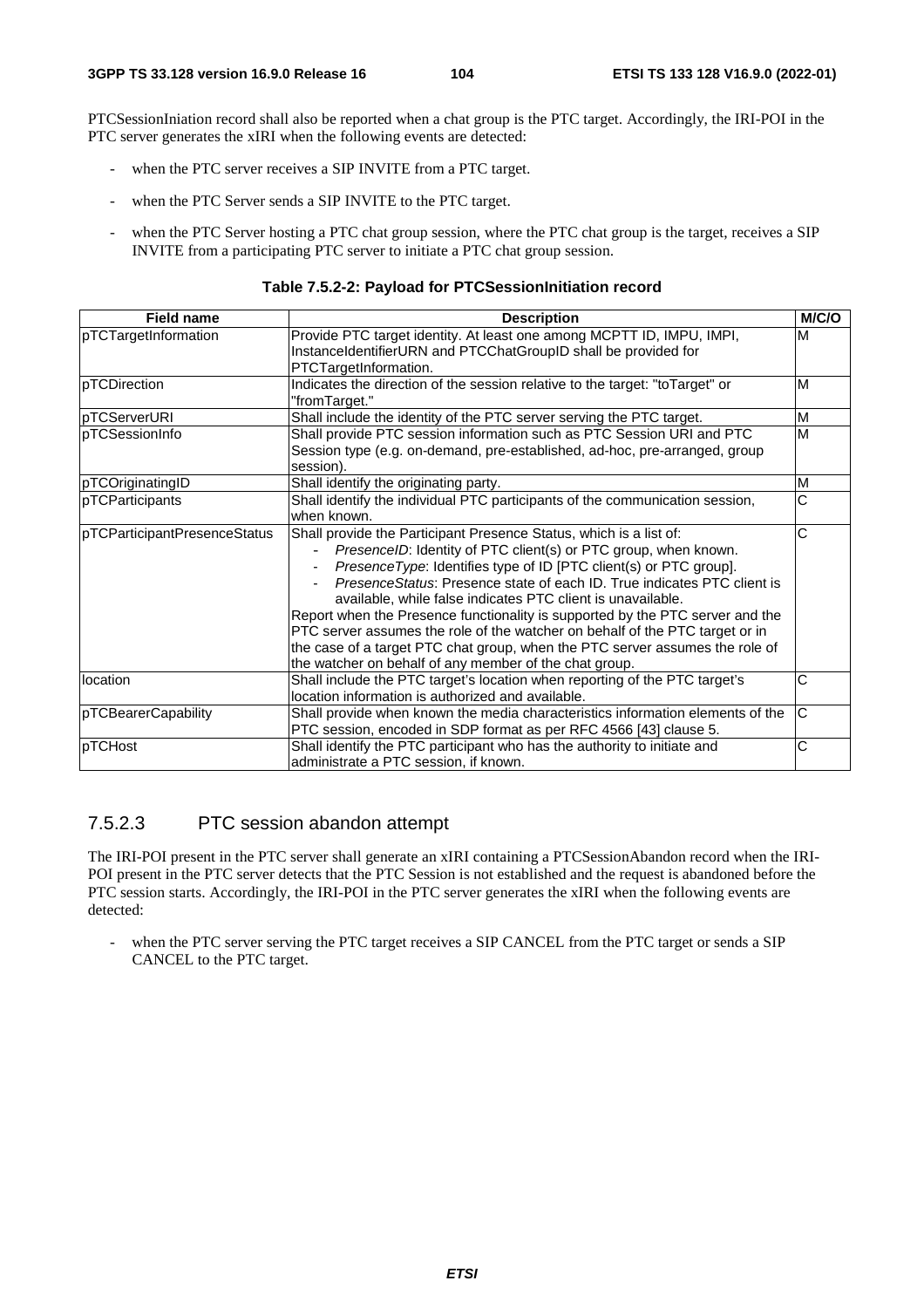| <b>Field name</b>    | <b>Description</b>                                                           | M/C/O |
|----------------------|------------------------------------------------------------------------------|-------|
| pTCTargetInformation | Provide PTC target identity. At least one among MCPTT ID, IMPU, IMPI,        | M     |
|                      | InstanceIdentifierURN and PTCChatGroupID shall be provided for               |       |
|                      | PTCTargetInformation.                                                        |       |
| pTCDirection         | Indicates the direction of the session relative to the target: "toTarget" or | M     |
|                      | "fromTarget."                                                                |       |
| pTCSessionInfo       | Shall provide PTC session information such as PTC Session URI and PTC        | ΙM    |
|                      | Session type (e.g. on-demand, pre-established, ad-hoc, pre-arranged, group   |       |
|                      | session).                                                                    |       |
| location             | Shall include the PTC target's location when reporting of the PTC target's   | С     |
|                      | location information is authorized and available.                            |       |
| pTCAbandonCause      | Shall identify the reason for the abandoned PTC session based on the warning | ΙM    |
|                      | header field code provided in a response to a SIP INVITE per 3GPP TS 24.379  |       |
|                      | [41] clause 4.4.2.                                                           |       |

**Table 7.5.2-3: Payload for PTCSessionAbandonAttempt record** 

## 7.5.2.4 PTC session start

The IRI-POI present in the PTC server shall generate an xIRI containing a PTCSessionStart record when the IRI-POI present in the PTC server detects that the PTC Session is initiated and communication begins for both an on-demand and pre-established PTC session. The PTCSessionStart record shall also be reported when a chat group is the PTC target. Accordingly, the IRI-POI in the PTC server generates the xIRI when the following events are detected:

- when the PTC server sends a SIP 200 OK to the PTC target in response to a SIP INVITE from the PTC target for an on-demand PTC session where the PTC target originates the PTC session.
- when the PTC server receives a SIP 200 OK from the PTC target in response to a SIP INVITE for an on-demand PTC session where the PTC target receives an invitation to join a PTC session.
- when the PTC server receives a SIP 200 OK from the participant PTC server in response to a SIP INVITE previously sent to that participating PTC server for PTC sessions initiated by the PTC target with a preestablished PTC session (PTC server sends a TBCP Connect to the PTC target with a pre-established session).
- when the PTC server sends a SIP 200 OK to the participant PTC server in response to a SIP INVITE previously received from that participating PTC server for PTC sessions terminated to the PTC target with a pre-established PTC session (PTC server sends a TBCP Connect to the PTC target with a pre-established session).
- when the PTC server hosting a PTC chat group session, where PTC chat group is the PTC target, sends a SIP 200 OK in response to a SIP INVITE previously received from the participant PTC server to initiate a PTC chat group session.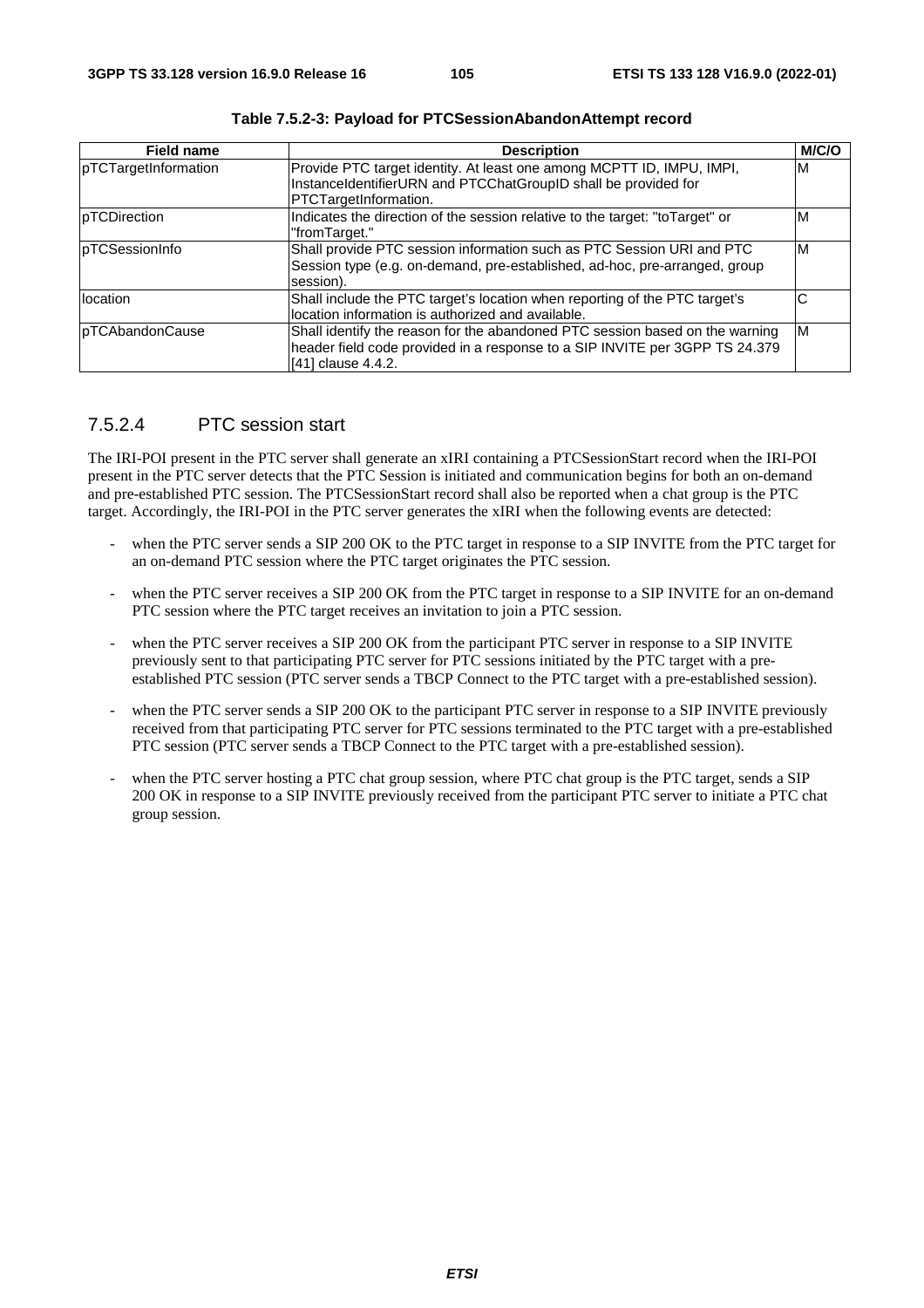| <b>Field name</b>            | <b>Description</b>                                                                                                                      | M/C/O |
|------------------------------|-----------------------------------------------------------------------------------------------------------------------------------------|-------|
| pTCTargetInformation         | Provide PTC target identity. At least one among MCPTT ID, IMPU, IMPI,<br>InstanceIdentifierURN and PTCChatGroupID shall be provided for | м     |
|                              | PTCTargetInformation.                                                                                                                   |       |
| pTCDirection                 | Indicates the direction of the session relative to the target: "toTarget" or<br>"fromTarget."                                           | M     |
| pTCServerURI                 | Shall include the identity of the PTC server serving the PTC target.                                                                    | M     |
| <u>IpTCSessionInfo</u>       | Shall provide PTC session information such as PTC Session URI and PTC                                                                   | M     |
|                              | Session type (e.g. on-demand, pre-established, ad-hoc, pre-arranged, group<br>session).                                                 |       |
| pTCOriginatingID             | Shall identify the originating party.                                                                                                   | M     |
| <b>pTCParticipants</b>       | Shall identify the individual PTC participants of the communication session,                                                            | С     |
|                              | when known.                                                                                                                             |       |
| pTCParticipantPresenceStatus | Shall provide the Participant Presence Status, which is a list of:                                                                      | C     |
|                              | PresenceID: Identity of PTC client(s) or PTC group, when known.                                                                         |       |
|                              | Presence Type: Identifies type of ID [PTC client(s) or PTC group].                                                                      |       |
|                              | <i>PresenceStatus:</i> Presence state of each ID. True indicates PTC client is                                                          |       |
|                              | available, while false indicates PTC client is unavailable.                                                                             |       |
|                              | Report when the Presence functionality is supported by the PTC server and the                                                           |       |
|                              | PTC server assumes the role of the watcher on behalf of the PTC target.                                                                 |       |
| location                     | Shall include the PTC target's location when reporting of the PTC target's                                                              | С     |
|                              | location information is authorized and available.                                                                                       |       |
| pTCHost                      | Shall identify the PTC participant who has the authority to initiate and                                                                | С     |
|                              | administrate a PTC Session, if known.                                                                                                   |       |
| pTCBearerCapability          | Shall provide the media characteristics information elements of the PTC session, C                                                      |       |
|                              | encoded in SDP format as per RFC 4566 [43] clause 5 when known.                                                                         |       |

**Table 7.5.2-4: Payload for PTCSessionStart record** 

# 7.5.2.5 PTC session end

The IRI-POI present in the PTC server shall generate an xIRI containing a PTCSessionEnd record when the IRI-POI present in the PTC server detects that the PTC session is released for any reason (i.e. normal or abnormal release) and voice communications ends. Accordingly, the IRI-POI in the PTC server generates the xIRI when the following events are detected:

- when the PTC server receives a SIP BYE from the PTC target to end the session.
- when the PTC server receives a SIP 200 OK from the PTC target in response to a SIP BYE.
- when the PTC server sends a SIP BYE to the participating PTC server to end the PTC session of a PTC target with a pre-established PTC session (PTC server also sends a TBCP Disconnect to the PTC target with a preestablished PTC session).
- when the PTC server receives a SIP BYE from the participant PTC server to end the PTC session of a PTC target with a pre-established PTC session (PTC server sends a TBCP Disconnect to the PTC target with a preestablished PTC session).
- when the PTC server hosting a PTC chat group session, where PTC chat group is the PTC target, sends a SIP 200 OK in response to a SIP BYE received from the participating PTC server of the last participant in the PTC chat group session.
- when the PTC server sends a SIP 487 to the PTC target in response to a SIP CANCEL to end the session.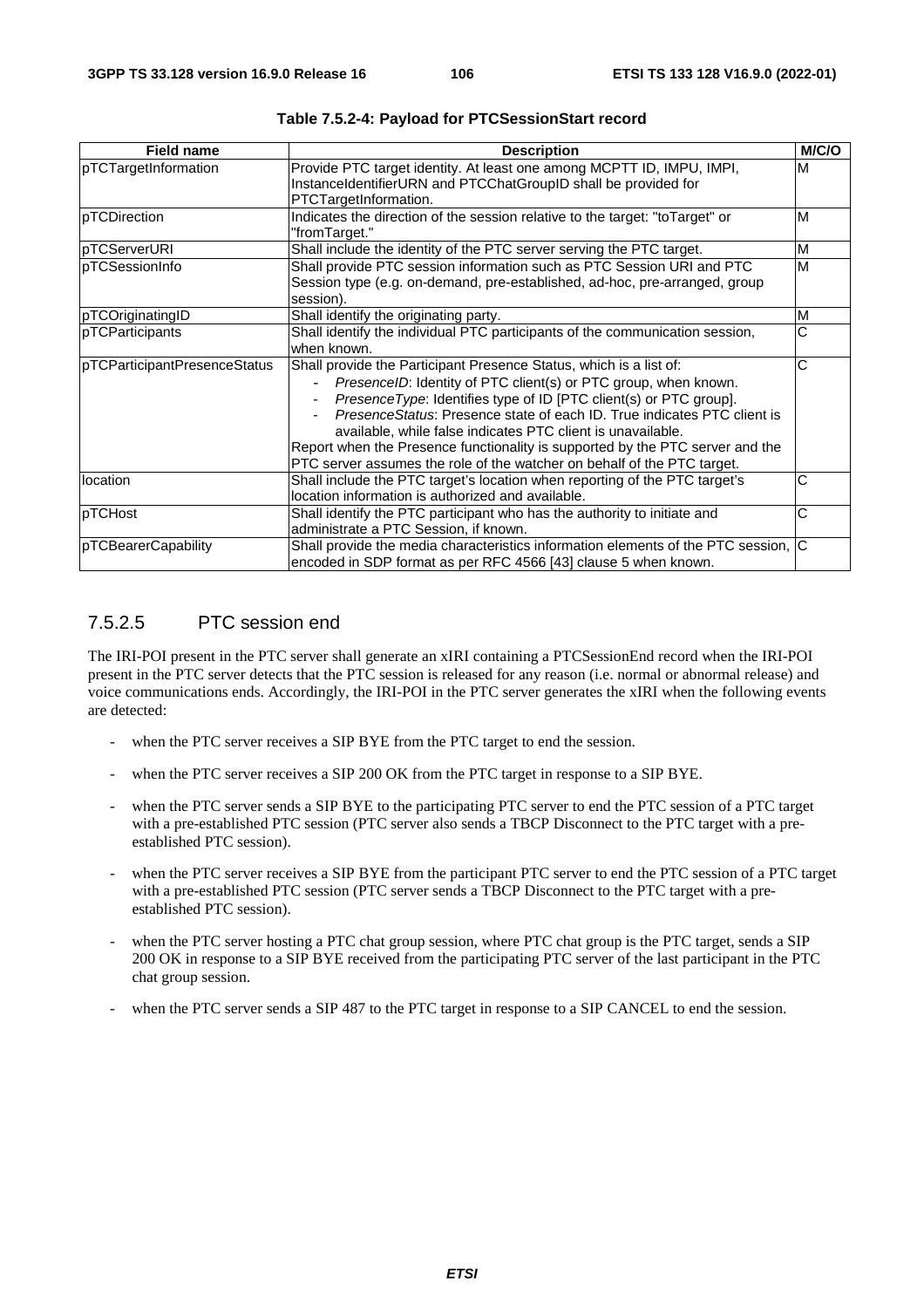| <b>Field name</b>      | <b>Description</b>                                                                                                                                                                                                                                                                                                                                                                                                   | M/C/O |
|------------------------|----------------------------------------------------------------------------------------------------------------------------------------------------------------------------------------------------------------------------------------------------------------------------------------------------------------------------------------------------------------------------------------------------------------------|-------|
| pTCTargetInformation   | Provide PTC target identity. At least one among MCPTT ID, IMPU, IMPI,<br>InstanceIdentifierURN and PTCChatGroupID shall be provided for<br>PTCTargetInformation.                                                                                                                                                                                                                                                     | M     |
| pTCDirection           | Indicates the direction of the session relative to the target: "toTarget" or<br>"fromTarget."                                                                                                                                                                                                                                                                                                                        | M     |
| pTCServerURI           | Shall include the identity of the PTC server serving the PTC target.                                                                                                                                                                                                                                                                                                                                                 | M     |
| IpTCSessionInfo        | Shall provide PTC session information such as PTC Session URI and PTC<br>Session type (e.g. on-demand, pre-established, ad-hoc, pre-arranged, group<br>session).                                                                                                                                                                                                                                                     | M     |
| <b>pTCParticipants</b> | Shall identify the individual PTC participants of the communication session,<br>when known.                                                                                                                                                                                                                                                                                                                          | С     |
| llocation              | Shall include the PTC target's location when reporting of the PTC target's<br>location information is authorized and available.                                                                                                                                                                                                                                                                                      | С     |
| pTCSessionEndCause     | Shall identify the reason for the PTC session end based on the following events<br>per OMA-TS-PoC_System_Description-V2_1-20110802-A [42] clause 4.5.7:<br>PTC session initiator leaves session<br>Defined participant leaves session<br>Number of participants less than certain value<br><b>PTC Session timer expired</b><br>PTC Speech inactive for specified time<br>All Media types inactive for specified time | M     |

**Table 7.5.2-5: Payload for PTCSessionEnd record** 

# 7.5.2.6 PTC start of interception

The IRI-POI present in the PTC server shall generate an xIRI containing a PTCStartOfInterception record when a PTC target or a PTC chat group as a target has an active PTC session in progress. If multiple PTC Sessions are active at the start of interception, a PTCStartOfInterception record is generated for each active session. Accordingly, the IRI-POI in the PTC server generates the xIRI when the following event is detected:

- when the PTC server detects that LI is enabled on a PTC participant or a PTC chat group with an active PTC session.

|  | Table 7.5.2-6: Payload for PTCStartOfIntercept record |  |
|--|-------------------------------------------------------|--|
|  |                                                       |  |

| <b>Field name</b>       | <b>Description</b>                                                             | M/C/O                 |
|-------------------------|--------------------------------------------------------------------------------|-----------------------|
| pTCTargetInformation    | Provide PTC target identity. At least one among MCPTT ID, IMPU, IMPI,          | M                     |
|                         | InstanceIdentifierURN and PTCChatGroupID shall be provided for                 |                       |
|                         | PTCTargetInformation.                                                          |                       |
| pTCDirection            | Indicates the direction of the session relative to the target: "toTarget" or   | M                     |
|                         | "fromTarget."                                                                  |                       |
| pTCPreEstSessionID      | Identifies the PTC Pre-Established Session Identity when available.            | С                     |
| pTCOriginatingID        | Shall identify the originating party.                                          | M                     |
| pTCSessionInfo          | Shall provide PTC session information such as PTC Session URI and PTC          | $\overline{\text{c}}$ |
|                         | Session type (e.g. on-demand, pre-established, ad-hoc, pre-arranged, group     |                       |
|                         | session) when available.                                                       |                       |
| pTCHost                 | Shall identify the PTC participant who has the authority to initiate and       | С                     |
|                         | administrate a PTC session, if known.                                          |                       |
| <b>IpTCParticipants</b> | Shall identify the individual PTC participants of the communication session,   | C                     |
|                         | when known.                                                                    |                       |
| location                | Shall include the PTC target's location when reporting of the PTC target's     | С                     |
|                         | location information is authorized and available.                              |                       |
| pTCMediaStreamAvail     | Shall include this parameter to indicate if the PTC target is able/not able to | M                     |
|                         | receive media streams immediately. True indicates available for media, while   |                       |
|                         | false indicates not able to accept media.                                      |                       |
| pTCBearerCapability     | Shall provide when known the media characteristics information elements of the | C                     |
|                         | PTC session, encoded in SDP format as per RFC 4566 [43] clause 5.              |                       |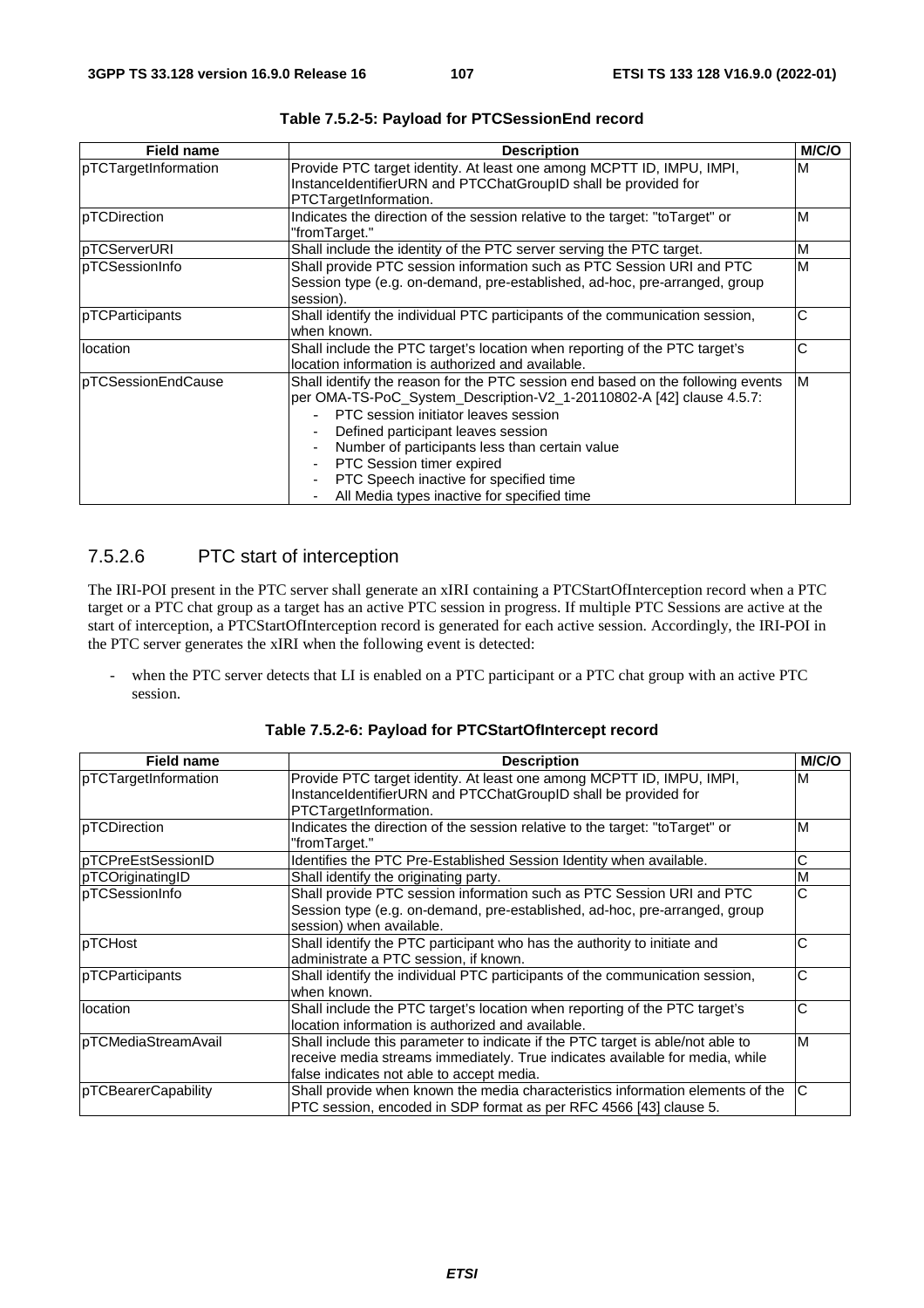## 7.5.2.7 PTC pre-established session

The IRI-POI present in the PTC server shall generate an xIRI containing a PTCPre-EstablishedSession record when the IRI-POI present in the PTC server detects that a pre-established session is setup/modified/released between the PTC target and the PTC server associated with the PTC target. Accordingly, the IRI-POI in the PTC server generates the xIRI when the following events are detected:

- when the PTC Server receives a SIP INVITE from the PTC target to setup a pre-established session.
- when the PTC Server receives a SIP BYE from the PTC target to release a pre-established session.
- when the PTC Server receives a SIP UPDATE or SIP re-INVITE from the PTC target for a pre-established session to modify the current session.

| <b>Field name</b>     | <b>Description</b>                                                                                                                                                                                                                                                                           | M/C/O |
|-----------------------|----------------------------------------------------------------------------------------------------------------------------------------------------------------------------------------------------------------------------------------------------------------------------------------------|-------|
| pTCTargetInformation  | Provide PTC target identity. At least one among MCPTT ID, IMPU, IMPI,<br>InstanceIdentifierURN and PTCChatGroupID shall be provided for<br>PTCTargetInformation.                                                                                                                             | M     |
| pTCServerURI          | Shall include the identity of the PTC server serving the PTC target.                                                                                                                                                                                                                         | M     |
| rTPSetting            | The IP address and the port number of the PTC target at the PTC server for the<br>RTP Session.                                                                                                                                                                                               | ΙM    |
| pTCMediaCapability    | The codec(s) and media parameters selected by the PTC server from those<br>contained in the original SDP offer from the PTC target's SIP REFER and<br>encoded in SDP format as per RFC 4566 [43] clause 5.                                                                                   | M     |
| pTCPreEstSessionID    | Identifies the PTC Pre-Established Session Identity.                                                                                                                                                                                                                                         | M     |
| pTCPreEstStatus       | Indicates if the pre-established session is established (setup completed),<br>modified, or released.                                                                                                                                                                                         | M     |
| pTCMediaStreamAvail   | Shall include for a pre-established session to indicate if the PTC target's PTC<br>client is able/not able to receive media streams immediately, when the pre-<br>established session is established. True indicates available for media, while<br>false indicates not able to accept media. | ΙM    |
| location              | Shall include the PTC target's location when reporting of the PTC target's<br>location information is authorized and available.                                                                                                                                                              | С     |
| <b>pTCFailureCode</b> | Provide when the pre-established session cannot be established or modified.                                                                                                                                                                                                                  | C     |

#### **Table 7.5.2-7: Payload for PTCPre-EstablishedSession record**

## 7.5.2.8 PTC instant personal alert

The IRI-POI present in the PTC server shall generate an xIRI containing a PTCInstantPersonalAlert record when the IRI-POI present in the PTC server detects that an Instant Personal Alert (IPA) (i.e. a request for one participant to initiate a one-to-one PTC session) is initiated by or sent to the PTC target. Accordingly, the IRI-POI in the PTC server generates the xIRI when the following events are detected:

- when the PTC server receives a SIP MESSAGE from a PTC target for an IPA.
- when the PTC Server sends a SIP MESSAGE to the PTC target for an IPA.

#### **Table 7.5.2-8: Payload for PTCInstantPersonalAlert record**

| Field name              | <b>Description</b>                                                                                                                                               | M/C/O |
|-------------------------|------------------------------------------------------------------------------------------------------------------------------------------------------------------|-------|
| pTCTargetInformation    | Provide PTC target identity. At least one among MCPTT ID, IMPU, IMPI,<br>InstanceIdentifierURN and PTCChatGroupID shall be provided for<br>PTCTargetInformation. | ΙM    |
| pTCIPAPartyID           | Identifies the PTC participant that receives or has sent the Instant Personal Alert M<br>to the target.                                                          |       |
| <b>IpTCIPADirection</b> | Identifies the direction (To PTC target or From PTC target) of the Instant<br>Personal Alert.                                                                    | ΙM    |

## 7.5.2.9 PTC party join

The IRI-POI present in the PTC server hosting the PTC chat group session when the PTC chat group is the PTC target, shall generate an xIRI containing a PTCPartyJoin record when the IRI-POI present in that PTC server detects when a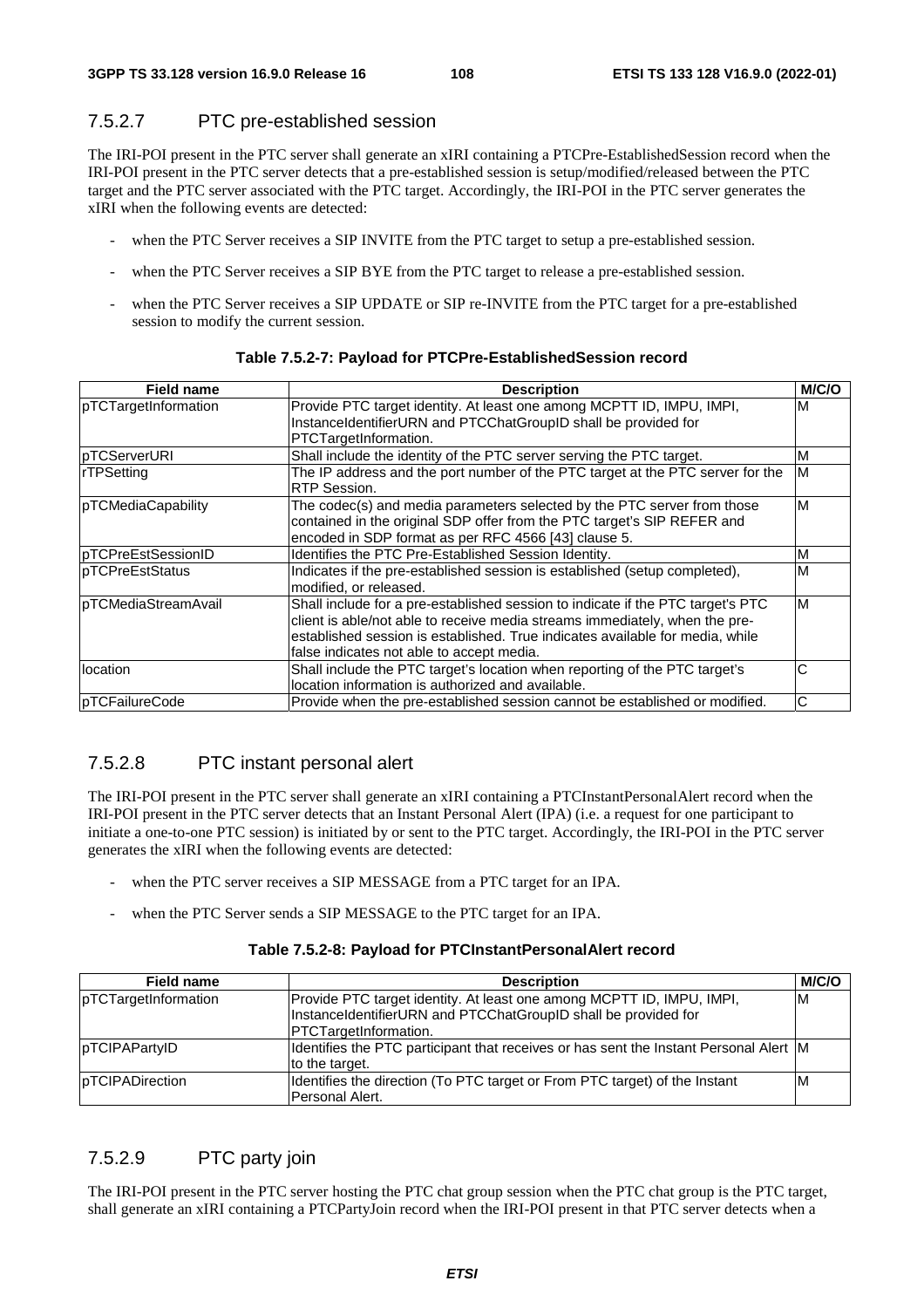PTC participant joins (or re-joins) an on-going PTC chat group session. The PTCPartyJoin record shall also be generated when the IRI-POI present in the participating PTC server of the PTC target detects when a PTC Participant joins (or re-joins) an on-going PTC chat group session. Accordingly, the IRI-POI in the participating PTC server generates the xIRI when the following event is detected:

- when the PTC server hosting a PTC chat group session sends a SIP 200 OK in response to a SIP INVITE indicating a PTC participant joining the PTC chat group session.
- when the participating PTC server of a PTC target forwards a SIP NOTIFY (received from the PTC server hosting the PTC chat group session) to the PTC target containing information about a PTC participant joining the PTC chat group session.

| <b>Field name</b>         | <b>Description</b>                                                                                                                                                                                                                                                                                                                                                                                                                                                                                                       | M/C/O |
|---------------------------|--------------------------------------------------------------------------------------------------------------------------------------------------------------------------------------------------------------------------------------------------------------------------------------------------------------------------------------------------------------------------------------------------------------------------------------------------------------------------------------------------------------------------|-------|
| pTCTargetInformation      | Provide PTC target identity. At least one among MCPTT ID, IMPU, IMPI,<br>InstanceIdentifierURN and PTCChatGroupID shall be provided for<br>PTCTargetInformation.                                                                                                                                                                                                                                                                                                                                                         | M     |
| pTCDirection              | Indicates the direction of the session relative to the target: "to Target" or<br>"fromTarget."                                                                                                                                                                                                                                                                                                                                                                                                                           | M     |
| pTCSessionInfo            | Shall provide PTC session information such as PTC Session URI and PTC<br>Session type (e.g. on-demand, pre-established, ad-hoc, pre-arranged, group<br>session).                                                                                                                                                                                                                                                                                                                                                         | M     |
| pTCParticipants           | Shall identify the individual PTC participants of the communication session,<br>when known.                                                                                                                                                                                                                                                                                                                                                                                                                              | С     |
| participantPresenceStatus | Shall provide the Participant Presence Status, which is a list of:<br>PresenceID: Identity of PTC client(s) or PTC group, when known.<br>Presence Type: Identifies type of ID [PTC client(s) or PTC group].<br><i>PresenceStatus:</i> Presence state of each ID. True indicates PTC client is<br>available, while false indicates PTC client is unavailable.<br>Report when the Presence functionality is supported by the PTC server and the<br>PTC server assumes the role of the watcher on behalf of the PTC target. | С     |
| pTCMediaStreamAvail       | Shall include this parameter to indicate if the PTC target is able/not able to<br>receive media streams immediately. True indicates available for media, while<br>false indicates not able to accept media.                                                                                                                                                                                                                                                                                                              | M     |
| pTCBearerCapability       | Shall provide when known the media characteristics information elements of the<br>PTC session, encoded in SDP format as per RFC 4566 [43] clause 5.                                                                                                                                                                                                                                                                                                                                                                      | ІС    |

#### **Table 7.5.2-9: Payload for PTCPartyJoin record**

# 7.5.2.10 PTC party drop

The IRI-POI present in the PTC server hosting the PTC chat group session, when the PTC chat group is the PTC target, shall generate an xIRI containing a PTCPartyDrop record when the IRI-POI present in that PTC server detects that a PTC participant leaves the PTC chat group session that still remains active with other PTC participants. The PTCPartyDrop record shall also be generated when the IRI-POI present in the participating PTC server of the PTC target detects when a PTC Participant leaves an on-going PTC chat group session. Accordingly, the IRI-POI in the participating PTC server generates the xIRI when the following event is detected:

- when the PTC server hosting a PTC chat group session, where the PTC chat group is the target, sends a SIP 200 OK in response to a SIP BYE with the PTC chat group session remaining active with other PTC participants.
- when the participating PTC server of a PTC target forwards a SIP NOTIFY (received from the PTC server hosting the PTC chat group session) to the PTC target containing information about a PTC participant leaving the PTC chat group session.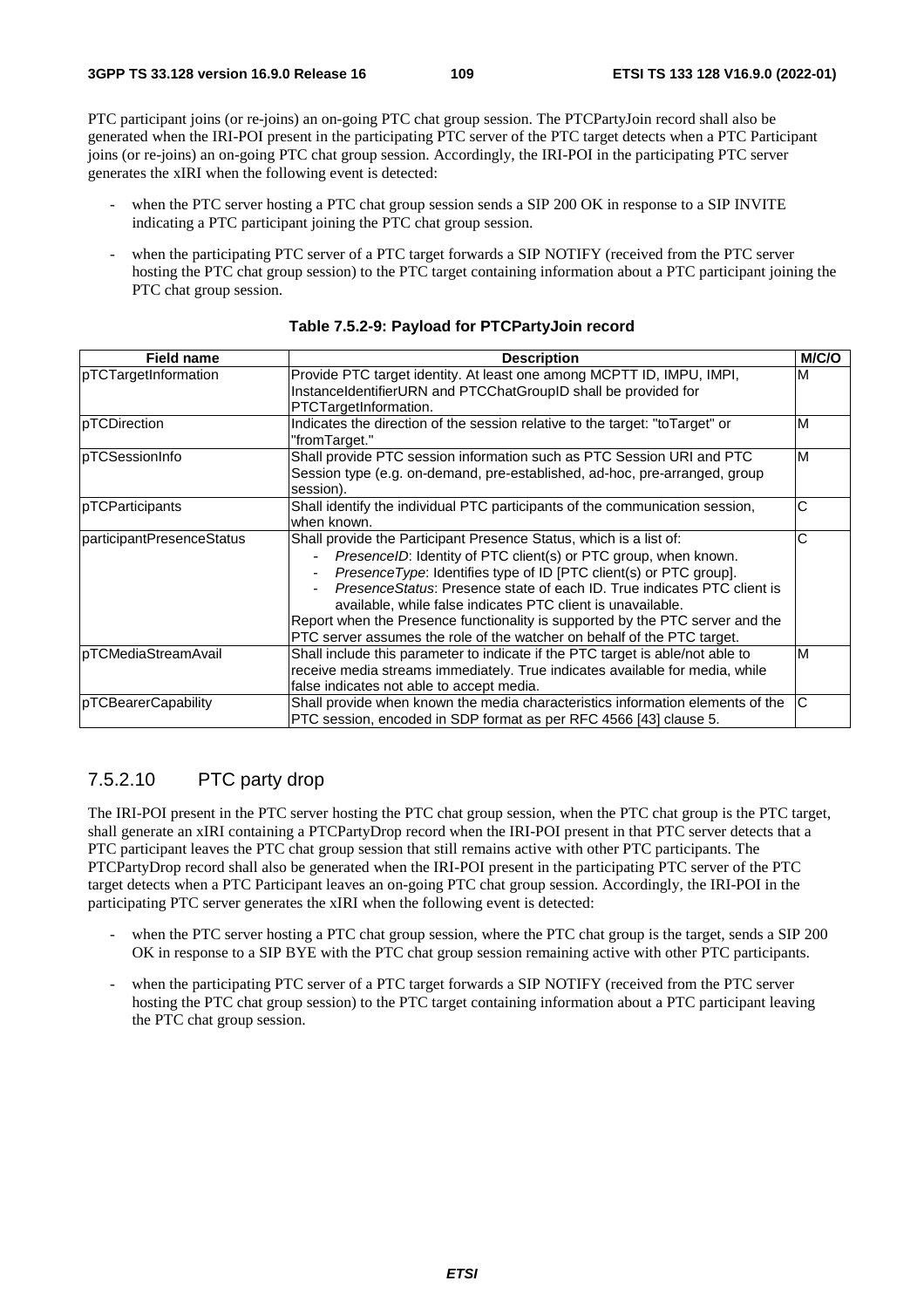| <b>Field name</b>            | <b>Description</b>                                                                                                                                                                                                                                                                                                                                                                                                                                                                                                               | M/C/O |
|------------------------------|----------------------------------------------------------------------------------------------------------------------------------------------------------------------------------------------------------------------------------------------------------------------------------------------------------------------------------------------------------------------------------------------------------------------------------------------------------------------------------------------------------------------------------|-------|
| pTCTargetInformation         | Provide PTC target identity. At least one among MCPTT ID, IMPU, IMPI,<br>InstanceIdentifierURN and PTCChatGroupID shall be provided for<br>PTCTargetInformation.                                                                                                                                                                                                                                                                                                                                                                 | M     |
| pTCDirection                 | Indicates the direction of the session relative to the target: "toTarget" or<br>"fromTarget."                                                                                                                                                                                                                                                                                                                                                                                                                                    | M     |
| pTCSessionInfo               | Shall provide PTC session information such as PTC Session URI and PTC<br>Session type (e.g. on-demand, pre-established, ad-hoc, pre-arranged, group<br>session).                                                                                                                                                                                                                                                                                                                                                                 | ΙM    |
| pTCPartyDrop                 | Shall provide the identity of the participant that leaves the PTC session.                                                                                                                                                                                                                                                                                                                                                                                                                                                       | M     |
| pTCParticipantPresenceStatus | Shall provide the Participant Presence Status, which is a list of:<br><i>PresenceID:</i> Identity of PTC client(s) or PTC group, when known.<br><i>Presence Type:</i> Identifies type of ID [PTC client(s) or PTC group].<br>Presence Status: Presence state of each ID. True indicates PTC client<br>is available, while false indicates PTC client is unavailable.<br>Report when the Presence functionality is supported by the PTC server and<br>the PTC server assumes the role of the watcher on behalf of the PTC target. | С     |

#### **Table 7.5.2-10: Payload for PTCPartyDrop record**

## 7.5.2.11 PTC party hold

The IRI-POI present in the PTC server shall generate an xIRI containing a PTCPartyHold record when the IRI-POI present in the PTC server detects that an on-going PTC session is placed on hold or retrieved from hold by the PTC target or by a PTC participant in a PTC chat group, where the PTC chat group is the PTC target. Accordingly, the IRI-POI in the PTC server generates the xIRI when the following event is detected:

- when the PTC server receives a SIP UPDATE or SIP re-INVITE from the PTC target and returns a SIP 200 OK to the PTC target for hold/resume operations.
- when the PTC server hosting a PTC chat group, where PTC chat group is the PTC target, receives a SIP UPDATE or SIP re-INVITE from a PTC participant for hold/resume operations.

| <b>Field name</b>          | <b>Description</b>                                                                                                                                                                                                                           | M/C/O |
|----------------------------|----------------------------------------------------------------------------------------------------------------------------------------------------------------------------------------------------------------------------------------------|-------|
| pTCTargetInformation       | Provide PTC target identity. At least one among MCPTT ID, IMPU, IMPI,<br>InstanceIdentifierURN and PTCChatGroupID shall be provided for<br>PTCTargetInformation.                                                                             | м     |
| <b>pTCDirection</b>        | Indicates the direction of the session relative to the target: "to Target" or<br>"fromTarget."                                                                                                                                               | M     |
| <b>pTCSessionInfo</b>      | Shall provide PTC session information such as PTC Session URI and PTC<br>Session type (e.g. on-demand, pre-established, ad-hoc, pre-arranged, group<br>session).                                                                             | M     |
| pTCParticipants            | Shall identify the individual PTC participants of the communication session,<br>when known.                                                                                                                                                  | С     |
| pTCHoldID                  | The identity of the PTC participant that placed the PTC session on hold or<br>retrieved the held PTC session.                                                                                                                                | M     |
| <b>IpTCHoldRetrieveInd</b> | Shall indicate the PTC session is put on hold (i.e. deactivate Media Bursts or a<br>PTC session is locked for talking/listening) or retrieved from hold. True indication<br>equals placed on hold, false indication was retrieved from hold. | M     |

#### **Table 7.5.2-11: Payload for PTCPartyHold record**

#### 7.5.2.12 PTC media modification

The IRI-POI present in the PTC server shall generate an xIRI containing a PTCMediaModification record when the IRI-POI present in the PTC server detects that a re-negotiation of the media parameters occurs during a PTC session involving the PTC target. Accordingly, the IRI-POI in the PTC server generates the xIRI when the following event is detected:

when the PTC server receives a SIP UPDATE or SIP reINVITE to indicate a PTC media modification on a PTC session being intercepted.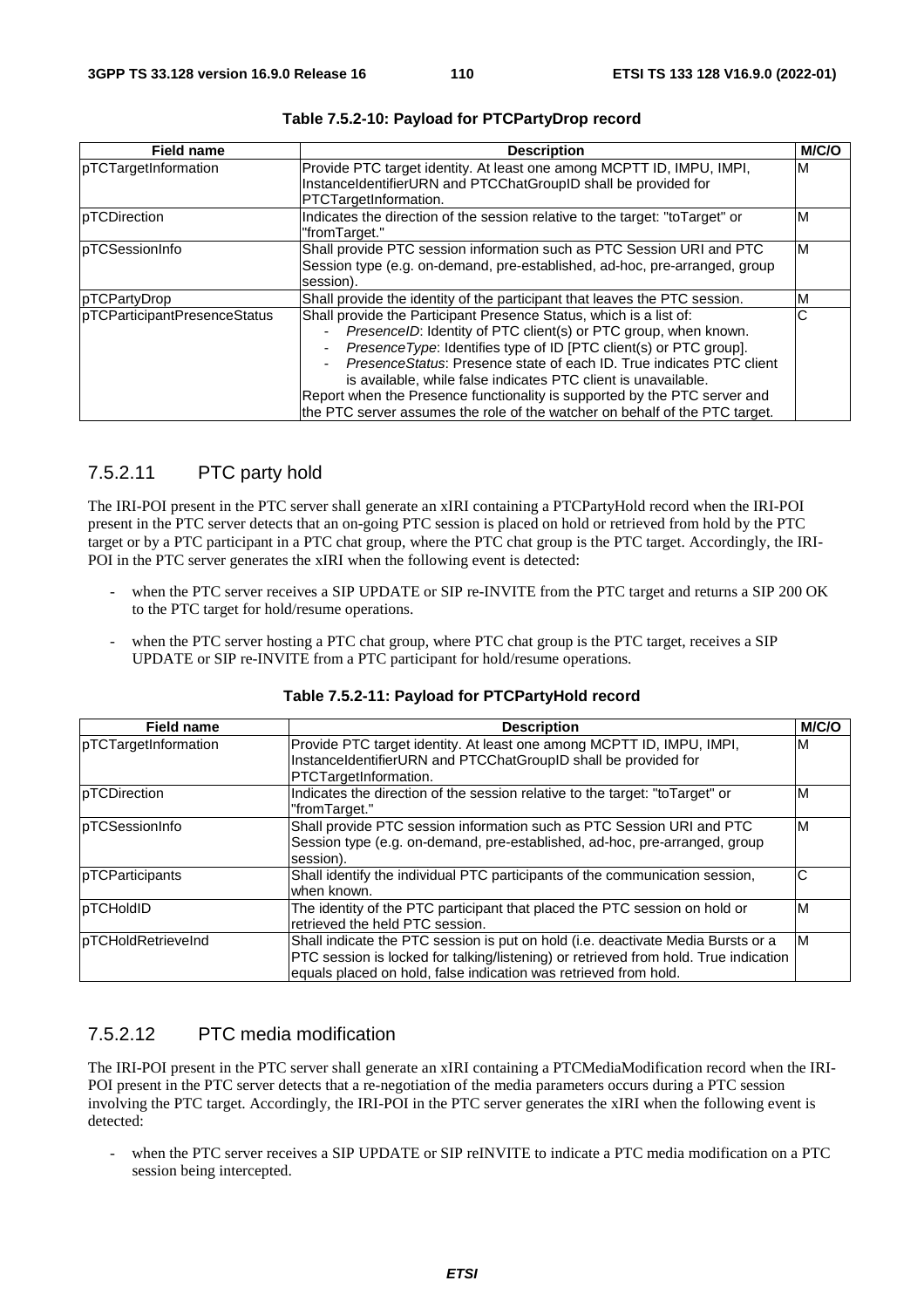| <b>Field name</b>    | <b>Description</b>                                                             | M/C/O |
|----------------------|--------------------------------------------------------------------------------|-------|
| pTCTargetInformation | Provide PTC target identity. At least one among MCPTT ID, IMPU, IMPI,          | ΙM    |
|                      | InstanceIdentifierURN and PTCChatGroupID shall be provided for                 |       |
|                      | PTCTargetInformation.                                                          |       |
| pTCDirection         | Indicates the direction of the session relative to the target: "toTarget" or   | ιM    |
|                      | "fromTarget."                                                                  |       |
| pTCSessionInfo       | Shall provide PTC session information such as PTC Session URI and PTC          | ΙM    |
|                      | Session type (e.g. on-demand, pre-established, ad-hoc, pre-arranged, group     |       |
|                      | session).                                                                      |       |
| pTCMediaStreamAvail  | Shall include this parameter to indicate if the PTC target is able/not able to | ΙM    |
|                      | receive media streams immediately. True indicates available for media, while   |       |
|                      | false indicates not able to accept media.                                      |       |
| pTCBearerCapability  | Shall provide when known the media characteristics information elements of the | IC    |
|                      | PTC session, encoded in SDP format as per RFC 4566 [43] clause 5.              |       |

#### 7.5.2.13 PTC group advertisement

The IRI-POI present in the PTC server shall generate an xIRI containing a PTCGroupAdvertisement record when the IRI-POI present in the PTC server detects when a PTC target sends group advertisement information to a single PTC participant, a list of PTC participants, or to all members of a PTC chat group, as well as when a PTC target receives group advertisement information from a single PTC participant, a list of PTC participants, or from members of a PTC chat group using the group identity. Accordingly, the IRI-POI in the PTC server generates the xIRI when the following events are detected:

- when the PTC server receives a SIP MESSAGE (containing group advertisement information) from a PTC target.
- when the PTC server sends a SIP MESSAGE (containing group advertisement information) to the PTC target.

| <b>Field name</b>    | <b>Description</b>                                                                                                                                                                                                                                                                     | M/C/O |
|----------------------|----------------------------------------------------------------------------------------------------------------------------------------------------------------------------------------------------------------------------------------------------------------------------------------|-------|
| pTCTargetInformation | Provide PTC target identity. At least one among MCPTT ID, IMPU, IMPI,<br>InstanceIdentifierURN and PTCChatGroupID shall be provided for<br>PTCTargetInformation.                                                                                                                       | M     |
| pTCDirection         | Indicates the direction of the session relative to the target: "to Target" or<br>"fromTarget."                                                                                                                                                                                         | M     |
| pTCIDList            | Shall provide Identities of each participant from the target's contact list (i.e.<br>individuals) and PTC group list (i.e. list of pre-identified individuals using a group<br>identification) for a group call when available.                                                        | С     |
| pTCGroupAuthRule     | Identifies the action requested by the PTC target to the PTC Group<br><b>Authorization Rules:</b><br>Report when action requested to the PTC Group Authorization Rules by<br>the PTC target.<br>Report when the PTC target attempts a change or queries the access<br>control list(s). | С     |
| pTCGroupAdSender     | Identifies the sender of the group advertisement.                                                                                                                                                                                                                                      | M     |
| pTCGroupNickname     | The nickname is a human-readable tag (e.g. "display-name" in a SIP header<br>associated with a PTC client or PTC group per OMA-TS-<br>PoC_System_Description-V2_1-20110802-A [42]).                                                                                                    | С     |

#### **Table 7.5.2-13: Payload for PTCGroupAdvertisement record**

#### 7.5.2.14 PTC floor control

The IRI-POI present in the PTC server shall generate an xIRI containing a PTCFloorControl record when the IRI-POI present in the PTC server detects when the PTC target requests floor control (i.e. send media), when floor control is granted to PTC target, when floor control request from the PTC target is rejected/released, when the floor becomes open (e.g. idle), when the floor control request from the PTC target is queued, when the floor control request from the PTC target is dequeued, or when the floor control request is revoked. In addition, when the PTC chat group is the PTC target, the IRI-POI present in the PTC server hosting the PTC chat group shall generate an xIRI containing a PTCFloorControl record when the IRI-POI present in the PTC server detects any of the previously mentioned scenarios for all PTC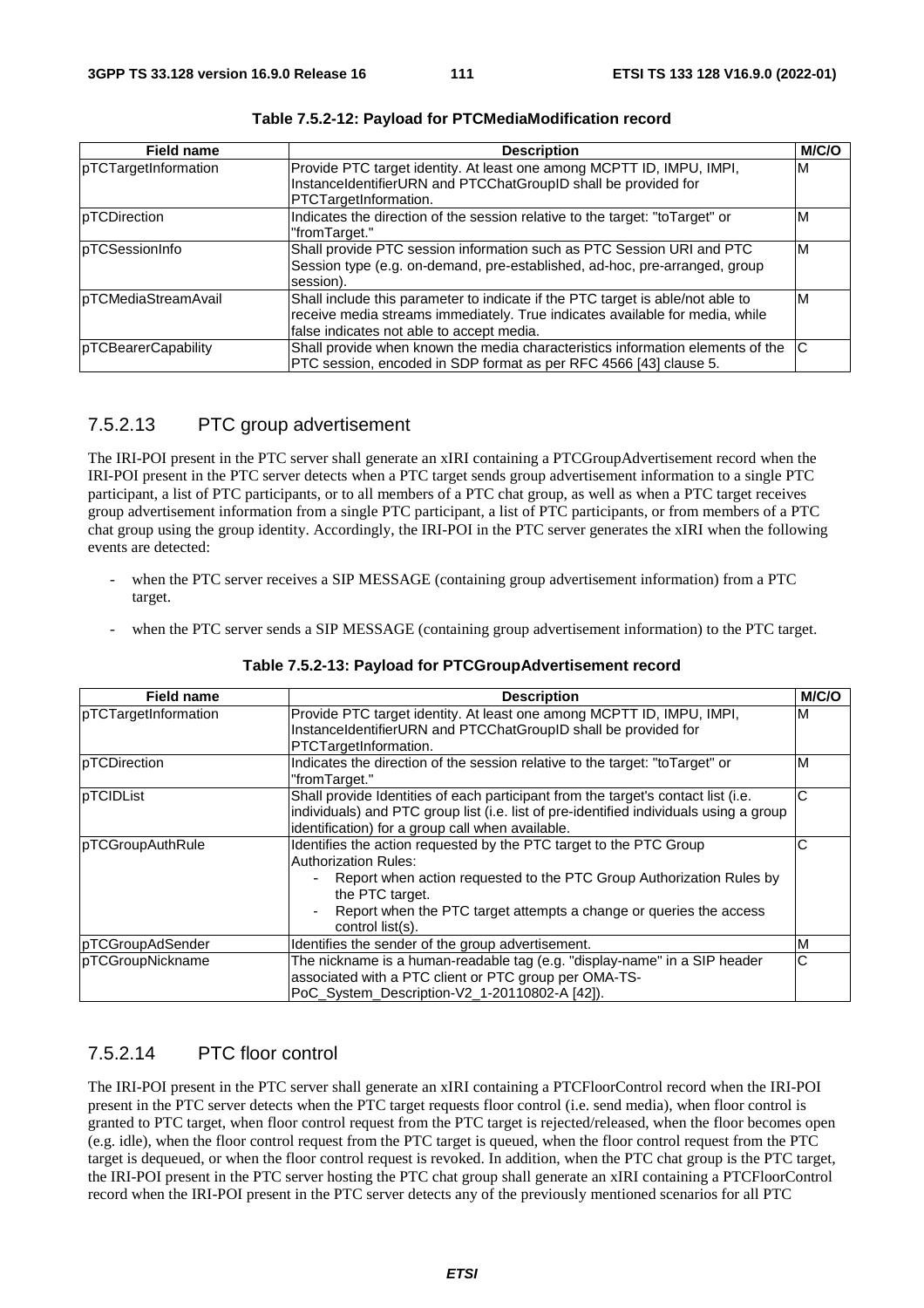participants participating in the PTC chat group session. Accordingly, the IRI-POI in the PTC server generates the xIRI when the following events are detected:

- when the PTC server receives a TBCP Talk Burst Request from the PTC target.
- when the PTC server hosting the PTC chat group, where the PTC chat group is the PTC target, receives a TBCP Talk Burst Request from a PTC participant.
- when the PTC server sends a TBCP Talk Burst Granted to a PTC target.
- when the PTC server hosting the PTC chat group, where the PTC chat group is the PTC target, sends a TBCP Talk Burst Granted to a PTC participant.
- when the PTC server sends a TBCP Talk Burst Taken to a PTC target.
- when the PTC server hosting the PTC chat group, where the PTC chat group is the PTC target, sends a TBCP Talk Burst Taken to a PTC participant.
- when the PTC server sends a TBCP Talk Burst Deny to a PTC target.
- when the PTC server hosting the PTC chat group, where the PTC chat group is the PTC target, sends a TBCP Talk Burst Deny to a PTC participant.
- when the PTC server sends a TBCP Talk Burst Release to a PTC target.
- when the PTC server hosting the PTC chat group, where the PTC chat group is the PTC target, sends a TBCP Talk Burst Release to a PTC participant.
- when the PTC server sends a TBCP Talk Burst Idle to a PTC target.
- when the PTC server hosting the PTC chat group, where the PTC chat group is the PTC target, sends a TBCP Talk Burst Idle to a PTC participant.
- when the PTC server sends a TBCP Talk Burst Request Oueue Status Response to a PTC target.
- when the PTC server hosting the PTC chat group, where the PTC chat group is the PTC target, sends a TBCP Talk Burst Request Queue Status Response to a PTC participant.
- when the PTC server receives a TBCP Talk Burst Cancel from a PTC target.
- when the PTC server hosting the PTC chat group, where the PTC chat group is the PTC target, receives a TBCP Talk Burst Cancel from a PTC participant.
- when the PTC server sends a TBCP Talk Burst Revoke to a PTC target.
- when the PTC server hosting the PTC chat group, where the PTC chat group is the PTC target, sends a TBCP Talk Burst Revke to a PTC participant.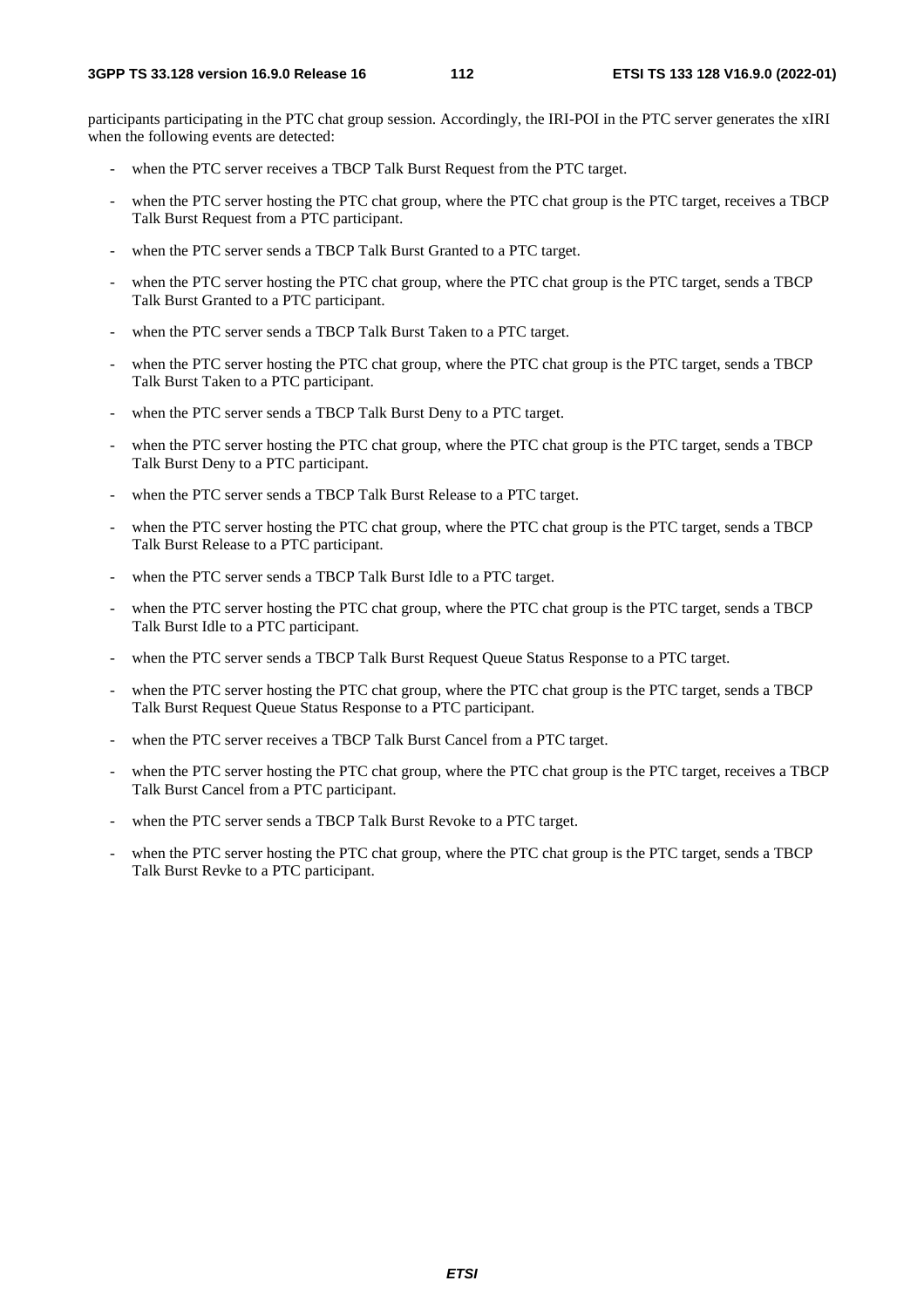| <b>Field name</b>     | <b>Description</b>                                                                                                                                                                                                                                                                                                                                                                                                                                                                                                                                                                                                                                                                                                                                                                                                                                                                                                                                                                                                                                                                                                                                                                                                                                                                                                                                                                                                                    | M/C/O                 |
|-----------------------|---------------------------------------------------------------------------------------------------------------------------------------------------------------------------------------------------------------------------------------------------------------------------------------------------------------------------------------------------------------------------------------------------------------------------------------------------------------------------------------------------------------------------------------------------------------------------------------------------------------------------------------------------------------------------------------------------------------------------------------------------------------------------------------------------------------------------------------------------------------------------------------------------------------------------------------------------------------------------------------------------------------------------------------------------------------------------------------------------------------------------------------------------------------------------------------------------------------------------------------------------------------------------------------------------------------------------------------------------------------------------------------------------------------------------------------|-----------------------|
| pTCTargetInformation  | Provide PTC target identity. At least one among MCPTT ID, IMPU, IMPI,<br>InstanceIdentifierURN and PTCChatGroupID shall be provided for<br>PTCTargetInformation.                                                                                                                                                                                                                                                                                                                                                                                                                                                                                                                                                                                                                                                                                                                                                                                                                                                                                                                                                                                                                                                                                                                                                                                                                                                                      | M                     |
| pTCDirection          | Indicates the direction of the session relative to the target: "toTarget" or<br>"fromTarget."                                                                                                                                                                                                                                                                                                                                                                                                                                                                                                                                                                                                                                                                                                                                                                                                                                                                                                                                                                                                                                                                                                                                                                                                                                                                                                                                         | M                     |
| pTCSessioninfo        | Shall provide PTC session information such as PTC Session URI and PTC<br>Session type (e.g. on-demand, pre-established, ad-hoc, pre-arranged, group<br>session).                                                                                                                                                                                                                                                                                                                                                                                                                                                                                                                                                                                                                                                                                                                                                                                                                                                                                                                                                                                                                                                                                                                                                                                                                                                                      | M                     |
| pTCFloorActivity      | Sequence of:<br>"TBCP_Request": Received by the PTC server to request<br>a)<br>permission for the PTC target or PTC participant to send a talk burst.<br>"TBCP_Granted": Used by the PTC server to notify the PTC target<br>b)<br>or PTC participant that it has been granted permission to send a talk<br>burst.<br>"TBCP_Deny": Used by the PTC server to notify a PTC target or<br>C)<br>PTC participant that it has been denied permission to send a talk burst.<br>"TBCP_Idle": Used by the PTC server to notify the PTC target or<br>d)<br>PTC participant that no one has the permission to send a Talk Burst at<br>the moment and that it may accept the TBCP talk burst request<br>message.<br>"TBCP_Taken": Used by the PTC server to notify the PTC target<br>e)<br>or PTC participant that another PTC participant has been given<br>permission to send a talk burst.<br>"TBCP_Revoke": Used by the PTC server to revoke the media<br>f)<br>resource from the PTC target or PTC participant and can be used for<br>pre-emption functionality but is also used by the system to prevent<br>overly long use of the media resource.<br>"TBCP_Queued": Indicates the request to talk is queued, if<br>g)<br>queued floor control is supported. Include identification of the PTC<br>target or PTC participant that has the queued talk burst, if known.<br>"TBCP_Release": Indicates the request to talk has completed.<br>h) | M                     |
| pTCFloorSpeakerID     | Include identification of the PTC participant that has initiated the talk burst, if<br>known.                                                                                                                                                                                                                                                                                                                                                                                                                                                                                                                                                                                                                                                                                                                                                                                                                                                                                                                                                                                                                                                                                                                                                                                                                                                                                                                                         | C                     |
| pTCMaxTBTime          | Include the maximum duration value for the talk burst before the permission is<br>revoked. This parameter is defined in seconds. Provide when known.                                                                                                                                                                                                                                                                                                                                                                                                                                                                                                                                                                                                                                                                                                                                                                                                                                                                                                                                                                                                                                                                                                                                                                                                                                                                                  | $\overline{\text{c}}$ |
| pTCQueuedFloorControl | Indicates if queuing is supported by the PTC server and the PTC target's device.                                                                                                                                                                                                                                                                                                                                                                                                                                                                                                                                                                                                                                                                                                                                                                                                                                                                                                                                                                                                                                                                                                                                                                                                                                                                                                                                                      | $\overline{\text{c}}$ |
| pTCQueuedPosition     | Include if queue position in the TBCP is detected by the IRI-POI.                                                                                                                                                                                                                                                                                                                                                                                                                                                                                                                                                                                                                                                                                                                                                                                                                                                                                                                                                                                                                                                                                                                                                                                                                                                                                                                                                                     | $\overline{\text{c}}$ |
| pTCTalkBurstPriority  | If more than one level of priority is supported, indicates the talk burst priority<br>level of the PTC target.                                                                                                                                                                                                                                                                                                                                                                                                                                                                                                                                                                                                                                                                                                                                                                                                                                                                                                                                                                                                                                                                                                                                                                                                                                                                                                                        | $\overline{\text{c}}$ |
| pTCTalkBurstReason    | The reason for the denial or revoke of a Talk Burst. Provide when known.                                                                                                                                                                                                                                                                                                                                                                                                                                                                                                                                                                                                                                                                                                                                                                                                                                                                                                                                                                                                                                                                                                                                                                                                                                                                                                                                                              | C                     |

**Table 7.5.2-14: Payload for PTCFloorControl record** 

# 7.5.2.15 PTC target presence

The IRI-POI present in the PTC server shall generate an xIRI containing a PTCTargetPresence record when the IRI-POI present in the PTC server detects that the PTC server publishes network presence information to the Presence server on behalf of the PTC target. Accordingly, the IRI-POI in the PTC server generates the xIRI when the following event is detected:

- when the PTC server sends a SIP PUBLISH message to the Presence server based on the PTC target's PTC session involvement.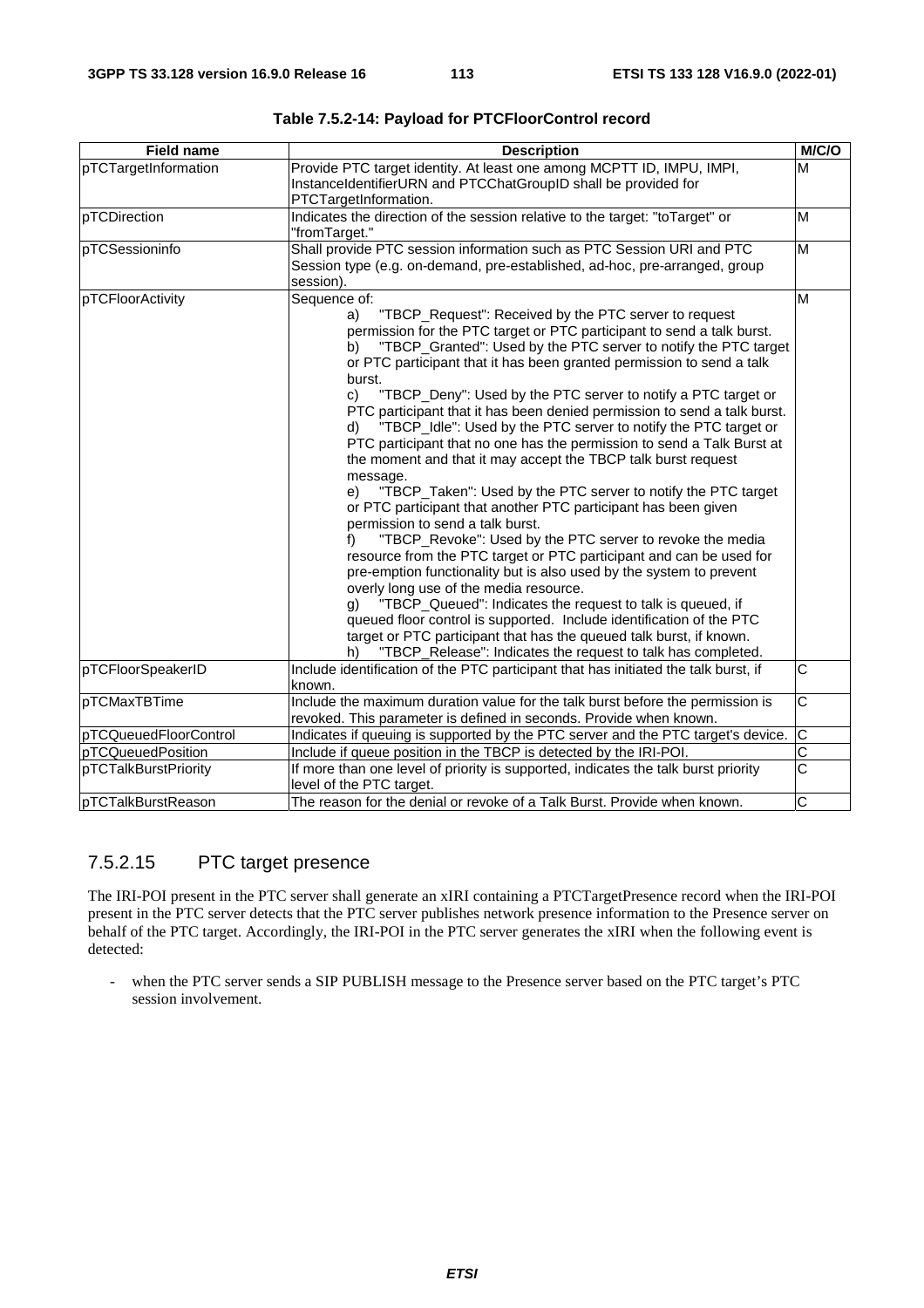| <b>Field name</b>       | <b>Description</b>                                                                                                                                                                                                                                                                                                                                   | <b>M/C/O</b> |
|-------------------------|------------------------------------------------------------------------------------------------------------------------------------------------------------------------------------------------------------------------------------------------------------------------------------------------------------------------------------------------------|--------------|
| pTCTargetInformation    | Provide PTC target identity. At least one among MCPTT ID, IMPU, IMPI,<br>InstanceIdentifierURN and PTCChatGroupID shall be provided for<br>PTCTargetInformation.                                                                                                                                                                                     | ΙM           |
| pTCTargetPresenceStatus | Shall provide the PTC target presence status, which is a list of:<br>PresenceID: Identity of PTC client(s) or PTC group, when known.<br>Presence Type: Identifies type of ID [PTC client(s) or PTC group].<br>PresenceStatus: Presence state of each ID. True indicates PTC target is<br>available, while false indicates PTC target is unavailable. | ΙM           |

**Table 7.5.2-15: Payload for PTCTargetPresence record** 

# 7.5.2.16 PTC participant presence

The IRI-POI present in the PTC server shall generate an xIRI containing a PTCParticipantPresence record when the IRI-POI present in the PTC server (when it supports the Presence functionality and assumes the role of the Watcher on behalf of the PTC target) detects that the PTC server receives presence status notifications from the Presence servers after having subscribed to the PTC presence status of other PTC participants (i.e. participants in communication with the PTC target). Accordingly, the IRI-POI in the PTC server generates the xIRI when the following event is detected:

when the PTC server receives a SIP NOTIFY in response to a SIP SUBSCRIBE updating presence information for a participant.

| <b>Field name</b>            | <b>Description</b>                                                                                                                                                                                                                                                                                                                                                                                                                                                                                                | M/C/O |
|------------------------------|-------------------------------------------------------------------------------------------------------------------------------------------------------------------------------------------------------------------------------------------------------------------------------------------------------------------------------------------------------------------------------------------------------------------------------------------------------------------------------------------------------------------|-------|
| pTCTargetInformation         | Provide PTC target identity. At least one among MCPTT ID, IMPU, IMPI,<br>InstanceIdentifierURN and PTCChatGroupID shall be provided for<br>PTCTargetInformation.                                                                                                                                                                                                                                                                                                                                                  | ΙM    |
| pTCParticipantPresenceStatus | Shall provide the Participant Presence Status, which is a list of:<br>PresenceID: Identity of PTC client(s) or PTC group, when known.<br>Presence Type: Identifies type of ID [PTC client(s) or PTC group].<br>PresenceStatus: Presence state of each ID. True indicates PTC client is<br>available, while false indicates PTC client is unavailable.<br>Report when the Presence functionality is supported by the PTC server and the<br>PTC server assumes the role of the watcher on behalf of the PTC target. | ιM    |

## 7.5.2.17 PTC list management

The IRI-POI present in the PTC server shall generate an xIRI containing a PTCListManagement record when the IRI-POI present in the PTC server detects that the PTC target attempts to change their contact list/group list(s) or those lists are updated by the network. Accordingly, the IRI-POI in the PTC server generates the xIRI when the following events are detected:

- when the PTC server receives a SIP PUBLISH from a PTC target to change the PTC target's contact list or group list(s).
- when the PTC server receives a SIP NOTIFY from other PTC participants updating the PTC target's contact list or group list(s) (e.g. participant reachability).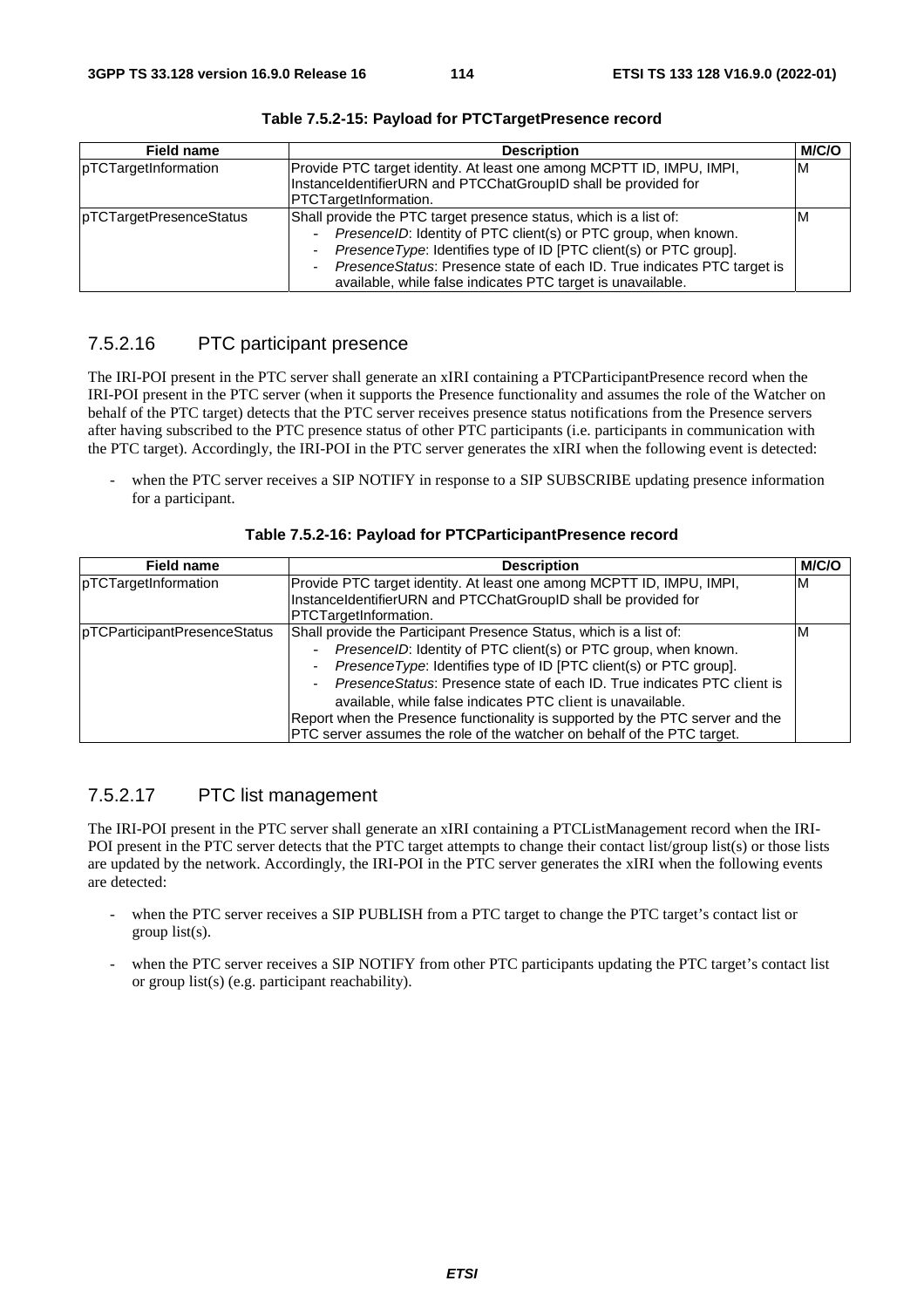| <b>Field name</b>        | <b>Description</b>                                                                                                                                                                                                                                                                                                                                                                                                                                                                                                                                                                                                                                                              | M/C/O                 |
|--------------------------|---------------------------------------------------------------------------------------------------------------------------------------------------------------------------------------------------------------------------------------------------------------------------------------------------------------------------------------------------------------------------------------------------------------------------------------------------------------------------------------------------------------------------------------------------------------------------------------------------------------------------------------------------------------------------------|-----------------------|
| pTCTargetInformation     | Provide PTC target identity. At least one among MCPTT ID, IMPU, IMPI,<br>InstanceIdentifierURN and PTCChatGroupID shall be provided for<br>PTCTargetInformation.                                                                                                                                                                                                                                                                                                                                                                                                                                                                                                                | M                     |
| pTCDirection             | Indicates the direction of the session relative to the target: "toTarget" or<br>"fromTarget."                                                                                                                                                                                                                                                                                                                                                                                                                                                                                                                                                                                   | M                     |
| pTCListManagementType    | The "List Management Attempts" identify the type of list being managed by the<br>target when available:<br>ContactListManagementAttempt<br>a)<br>GroupListManagementAttempt<br>b)<br>ContactListManagementResult<br>C)<br>GroupListManagementResult<br>d)<br>Request unsuccessful<br>e)<br>For example, a) and b) are reported when PTC target attempts changes to their<br>contact list and their PTC group list(s).<br>The "List Management Results" identify the network response to a modification<br>by the PTC target.<br>For example, c), d), or e) is reported when the network notifies the PTC target of<br>changes to their contact list or their PTC group list(s). | $\overline{\text{c}}$ |
| pTCListManagementAction  | Identifies the action requested by the PTC target to the contact lists or PTC group $ C $<br>list(s). Report when PTC target attempts changes to his contact list or PTC group<br>$list(s)$ :<br>Create<br>a)<br>Modify<br>b)<br>Retrieve<br>C)<br><b>Delete</b><br>d)<br>Notify<br>e)<br>Also report when a notification is sent to the PTC target due to changes<br>occurring to his contact list or PTC group list(s).                                                                                                                                                                                                                                                       |                       |
| pTCListManagementFailure | Report when list management request is unsuccessful.                                                                                                                                                                                                                                                                                                                                                                                                                                                                                                                                                                                                                            | $\overline{C}$        |
| pTCContactID             | Identity of the contact in the list. One contact per contact list or PTC group list.<br>Report if known.                                                                                                                                                                                                                                                                                                                                                                                                                                                                                                                                                                        | $\overline{\text{c}}$ |
| pTCIDList                | Shall provide identities of each participant from the PTC target's contact list (i.e.<br>individuals) and PTC group list (i.e. list of pre-identified individuals using a group<br>identification) for a group call. Report if known.                                                                                                                                                                                                                                                                                                                                                                                                                                           | $\overline{\text{c}}$ |
| pTCHost                  | Identifies the PTC participant who has authority to initiate and administrate an<br>active PTC group session. Provide when known.                                                                                                                                                                                                                                                                                                                                                                                                                                                                                                                                               | C                     |

#### **Table 7.5.2-17: Payload for PTCListManagement record**

### 7.5.2.18 PTC access policy

The IRI-POI present in the PTC server shall generate an xIRI containing a PTCAccessPolicy record when the IRI-POI present in the PTC server detects when the PTC target attempts to change the access control lists (e.g. PTC user access policy and PTC group authorization rules) located in the PTC XML Document Management Server (XDMS). Accordingly, the IRI-POI in the PTC server generates the xIRI when the following event is detected:

- when the PTC server receives a SIP PUBLISH from a PTC target to change the access control lists.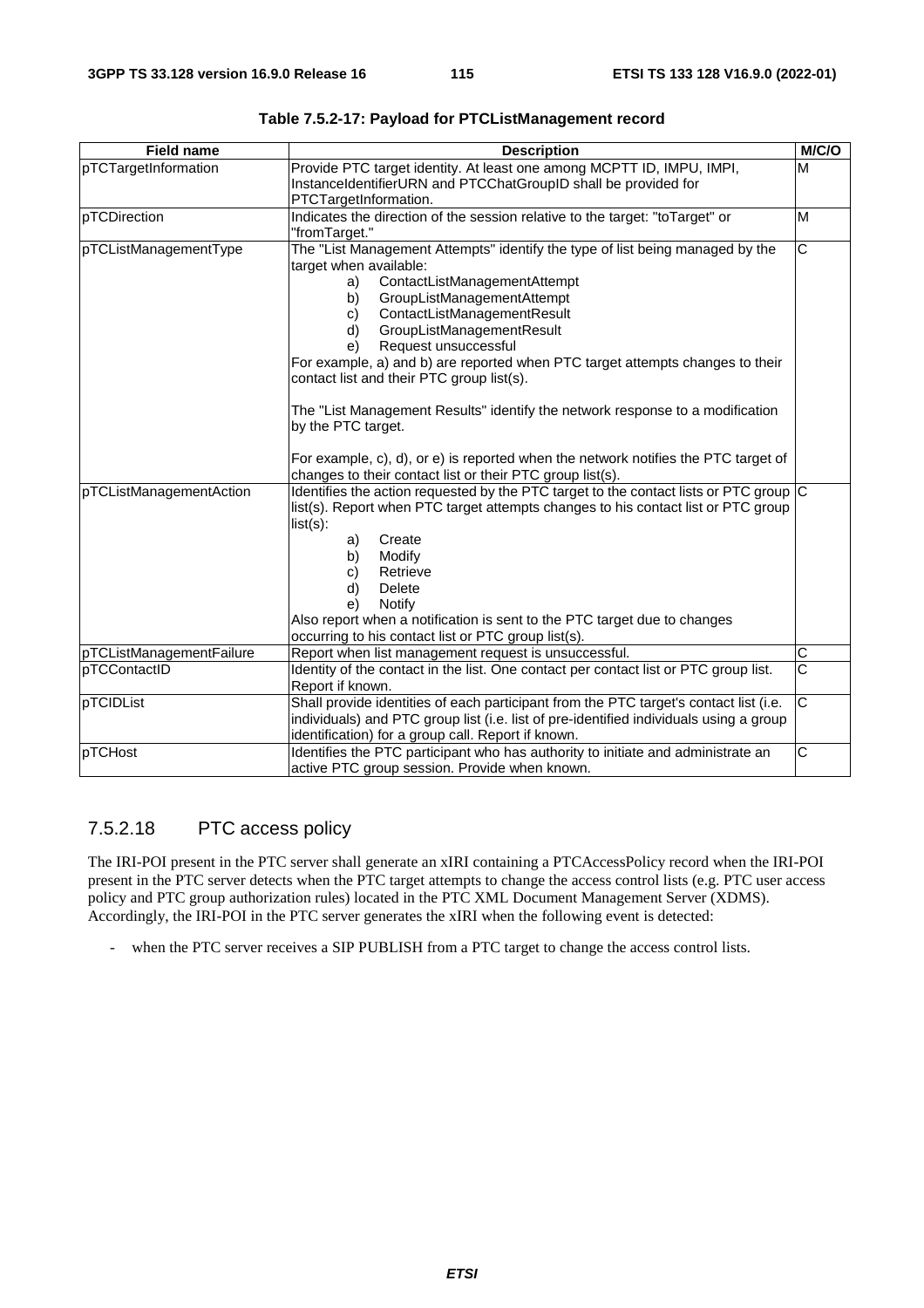| <b>Field name</b>      | <b>Description</b>                                                                                     | M/C/O                 |
|------------------------|--------------------------------------------------------------------------------------------------------|-----------------------|
| pTCTargetInformation   | Provide PTC target identity. At least one among MCPTT ID, IMPU,                                        | M                     |
|                        | IMPI, InstanceIdentifierURN and PTCChatGroupID shall be provided                                       |                       |
|                        | for PTCTargetInformation.                                                                              |                       |
| pTCDirection           | Indicates the direction of the session relative to the target: "toTarget" or M                         |                       |
|                        | "fromTarget."                                                                                          |                       |
| pTCAccessPolicyType    | Identifies the type of access policy list being managed or queried by the $ C $                        |                       |
|                        | target when known:                                                                                     |                       |
|                        | PTCUserAccessPolicyAttempt<br>a)                                                                       |                       |
|                        | GroupAuthorizationRulesAttempt<br>b)                                                                   |                       |
|                        | PTCUserAccessPolicyQuery<br>C)                                                                         |                       |
|                        | GroupAuthorizationRulesQuery<br>d)                                                                     |                       |
|                        | PTCUserAccessPolicyResult<br>e)                                                                        |                       |
|                        | GroupAuthorizationRulesResult<br>f)                                                                    |                       |
|                        | Request unsuccessful<br>g)                                                                             |                       |
|                        | Report a), b), c), or d) when the PTC target attempts a change                                         |                       |
|                        | or queries the Access Control list(s).<br>Report e), f), or g) when the network notifies the target of |                       |
|                        | changes to the access control list(s) or the request was                                               |                       |
|                        | unsuccessful.                                                                                          |                       |
| pTCUserAccessPolicy    | Identifies the action requested by the PTC target to the PTC user or                                   | C                     |
|                        | group access policy:                                                                                   |                       |
|                        | Allow Incoming PTC session request<br>a)                                                               |                       |
|                        | Block Incoming PTC session request<br>b)                                                               |                       |
|                        | Allow Auto Answer Mode<br>C)                                                                           |                       |
|                        | Allow Override Manual Answer Mode<br>d)                                                                |                       |
|                        | Report when action requested to the PTC user access policy.                                            |                       |
|                        | Report when the PTC target attempts a change or queries the                                            |                       |
|                        | access control list(s).                                                                                |                       |
| pTCGroupAuthRule       | Identifies the action requested by the PTC target to the PTC Group                                     | C                     |
|                        | <b>Authorization Rules:</b>                                                                            |                       |
|                        | Allow Initiating PTC session<br>a)                                                                     |                       |
|                        | <b>Block Initiating PTC session</b><br>b)                                                              |                       |
|                        | Allow Joining PTC session<br>C)                                                                        |                       |
|                        | <b>Block Joining PTC session</b><br>d)                                                                 |                       |
|                        | <b>Allow Add Participants</b><br>e)                                                                    |                       |
|                        | f)<br><b>Block Add Participants</b>                                                                    |                       |
|                        | Allow Subscription PTC session state<br>g)                                                             |                       |
|                        | <b>Block Subscription PTC session state</b><br>h)                                                      |                       |
|                        | <b>Allow Anonymity</b><br>i)                                                                           |                       |
|                        | <b>Forbid Anonymity</b><br>i)                                                                          |                       |
|                        | Report when action requested to the PTC group authorization                                            |                       |
|                        | rules by the PTC target.                                                                               |                       |
|                        | Report when the PTC target attempts a change or queries the                                            |                       |
|                        | access control List(s).                                                                                |                       |
| pTCContactID           | Identity of the contact in the list. One contact per contact list or PTC                               | $\overline{\text{c}}$ |
|                        | group list. Report if known.                                                                           |                       |
| pTCAccessPolicyFailure | Reports the reason for failure when access policy request is                                           | $\overline{C}$        |
|                        | unsuccessful.                                                                                          |                       |

**Table 7.5.2-18: Payload for PTCAccessPolicy record** 

# 7.5.3 IRI and CC Generation

# 7.5.3.1 Generation of IRI over LI\_HI2

When an xIRI is received over LI\_X2 from the IRI-POI in the PTC server, the MDF2 shall generate the corresponding IRI message and deliver it over LI\_HI2 without undue delay. The IRI shall contain a copy of the record received over LI\_X2. This record may be enriched with any additional information available at the MDF2 (e.g. additional location information).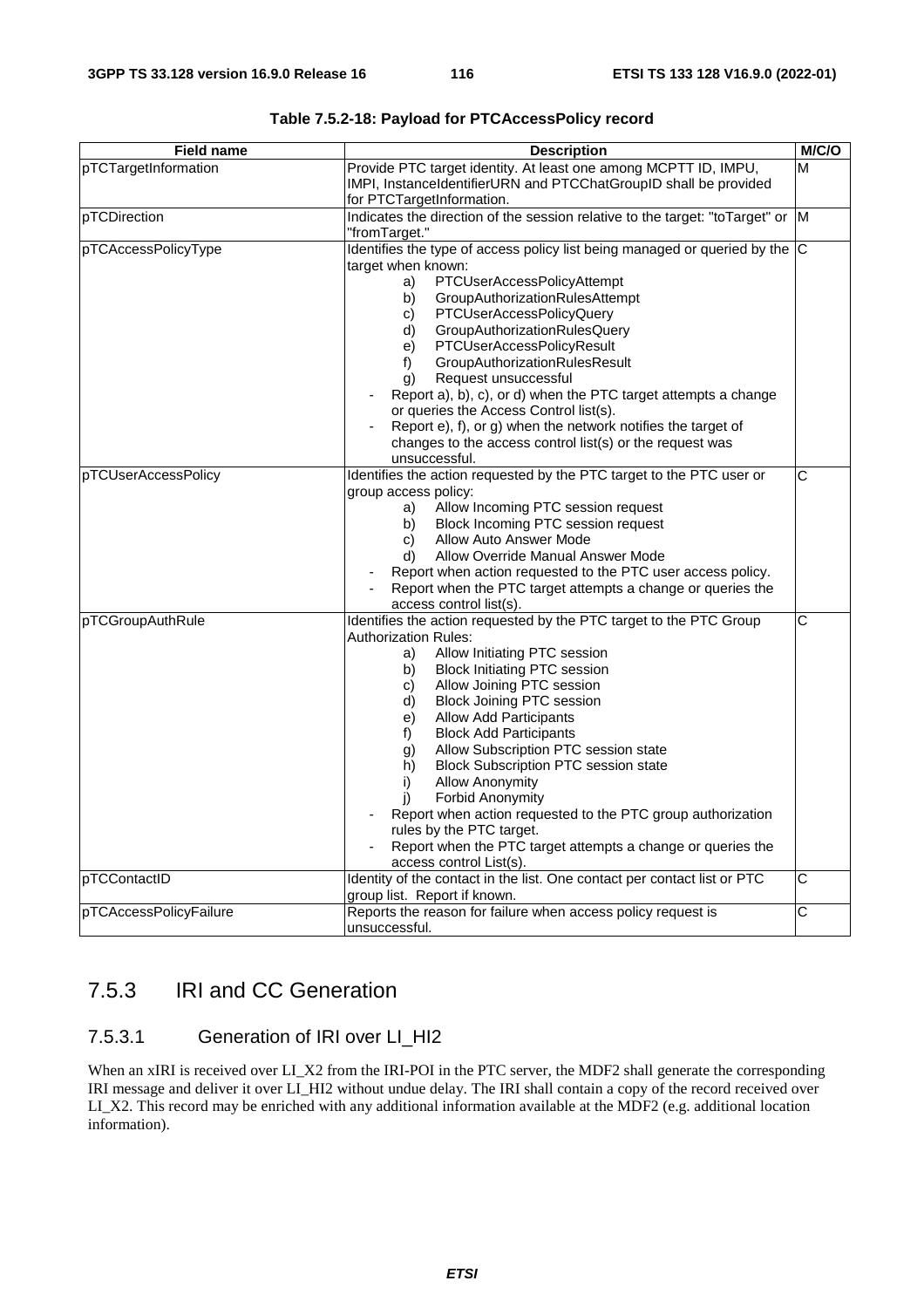## 7.5.3.2 Generation of CC over LI\_HI3

When xCC is received over LI\_X3 from the CC-POI in the PTC server, the MDF3 shall populate the threeGPP33128DefinedCC field with a CCPayload structure containing PTCCCPDU and send it over LI-HI3 interface to LEMF without undue delay.

The PTC media contents are structured in a CC payload as formatted in clause 5.5.3 of the present document.

# 7.6 Identifier Association Reporting

# 7.6.1 General

The IEF, ICF and IQF are responsible for detecting, storing and providing to the LEA permanent to temporary identifier associations, requested by the LEA in authorised requests. The IEF as defined in clause 6.2.2A is responsible for detecting and generating identifier associations records. The ICF is responsible for caching identifier associations for short duration and the IQF is responsible for handling requests from the LEA and providing those requests to the ICF in order to identify the matching identifier associations.

# 7.6.2 ICF

#### 7.6.2.1 General

The ICF is responsible for caching identifier associations provided in event records from the IEF over LI\_XER and handling queries and subsequent responses from the IQF for responses over LI\_XOR.

#### 7.6.2.2 ICF receipt of records over LI\_XER

When the ICF receives an identifier association event record over LI\_XER from an IEF (see clause 5.9), the ICF shall use the records to update the identifier associations cached by the ICF. The ICF shall handle the event records as described in clause 7.6.2.4.

## 7.6.2.3 **ICF Query and Response over LI\_XQR**

When the ICF receives an identifier association query request from the IOF, the ICF shall search the cached identifier associations to establish a match, based on RequestValues received in the request (see clause 5.8), subject to clause 7.6.2.4.

Upon successful matching of one or more identifier associations which were active at or around (within a pre-defined search time window) the observed time specified in the query, the ICF shall provide a response to the IQF using the IdentityAssociationResponse message as defined in clause 5.8. Where the ICF is not able to provide a single identifier association based on the RequestValues, the IQF is responsible for any subsequent handling of multiple identifier associations in terms of whether to provide all associations to the LEA over LI\_HIQR.

#### 7.6.2.4 ICF Identifier Association Event Handling

Upon receipt of an Association event as defined in clause 6.2.2A.2, the ICF shall cache the identifier association(s) contained within the record as follows:

- SUPI to 5G-GUTI association received, in an IEFAssociationRecord is stored by ICF as an active association. The previous active association for the same SUPI, if any, is marked as a previously active association and cached until the cache time limit is reached.
- If the IEFAssociationRecord also contains a SUCI, the SUCI is stored as a part of the received SUPI to 5G-GUTI association, for the lifetime of that association.
- Where the IEFDeassociationRecord corresponds to an active SUPI to 5G-GUTI association at ICF, the association is marked as a previously active association and cached until the cache time limit is reached.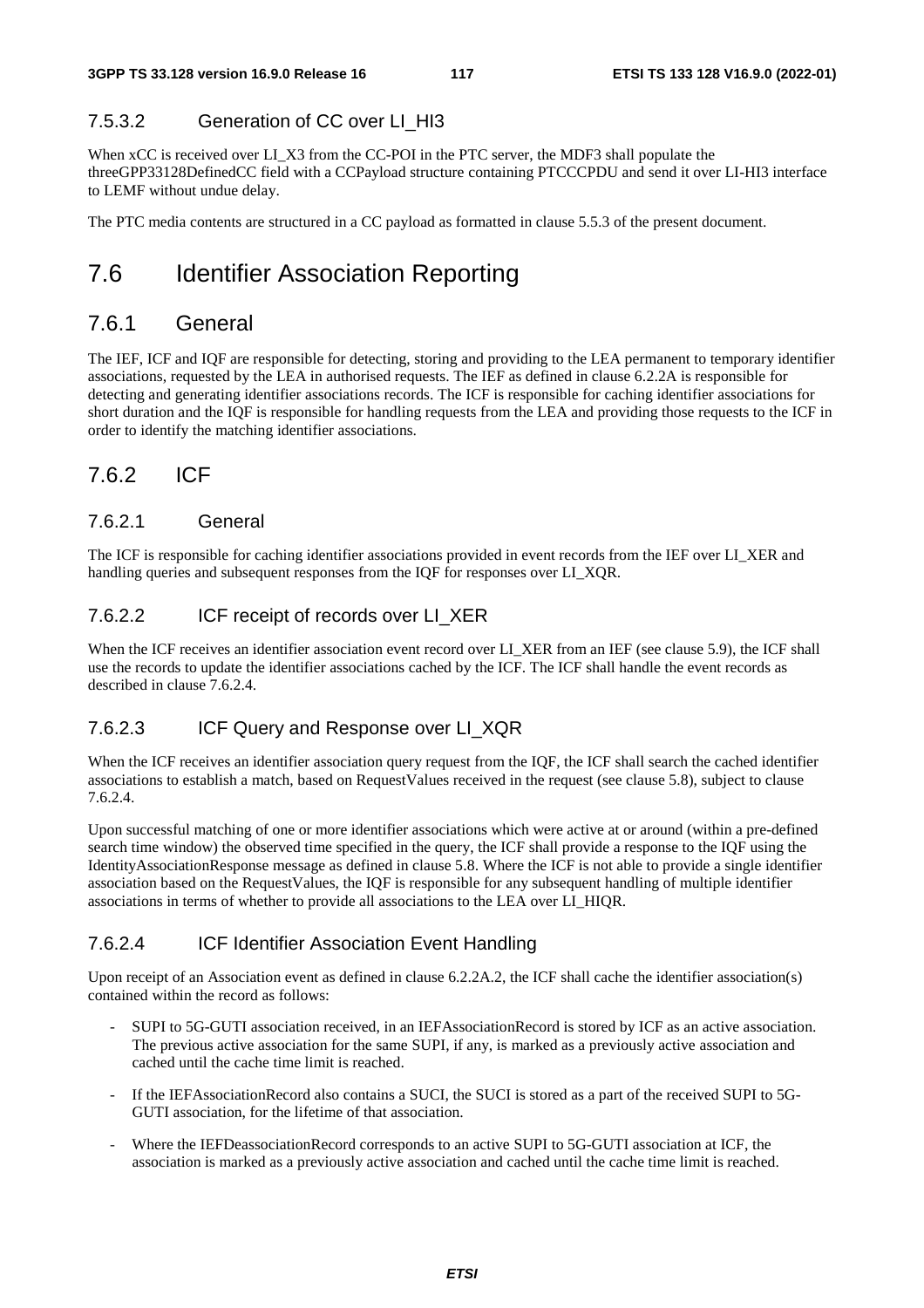The ICF shall have a CSP defined maximum active association lifetime (upon expiry of which the association is deleted from the ICF).

NOTE 1: This is needed to prevent an association from not being deleted from ICF under some error conditions (e.g. a loss of IEF message carrying IEFDeassociationRecord caused by the implicit deregistration of an out-of-service UE). The selection of the maximum active association lifetime value needs to ensure that no valid active associations are deleted upon the lifetime expiry, i.e. the longest possible association refresh time supported by CSP's network needs to be accommodated.

For previous associations placed in the cache, the ICF shall store the times of association and disassociation, respectively.

Where an IEFAssociationRecord contains a PEI or a TAI list, the ICF shall store the received values and associate them both the current received SUPI to 5G-GUTI association and any future association until:

- A subsequent IEFAssociationRecord is received which updates the PEI or TAI list values.
	- The old PEI / TAI list shall be retained in association with previous SUPI to 5G-GUTI associations until those associations are deleted from cache.
	- New PEI / TAI list shall be used in association with both the association(s) with which it was received and any subsequent associations until another update is received.
- All SUPI associations for which the PEI / TAI list is valid are deleted from the cache.

When the ICF receives a query request from the IQF as defined in clause 7.6.2.3, the ICF shall search available identifier associations (both active associations and those marked for deletion in the cache) for a match. The ICF shall be able to use both time and TAI (as a single TAI and in relation to a TAI list) to identify the correct SUPI to 5G-GUTI association(s). For associations which have been disassociated (and will be deleted once the cache time limit is reached), the time of disassociation is used by the ICF to identify the correct association match (based on observed time in LEA request), where multiple associations are held in the cache.

NOTE 2: Use of nCGI to match associations based on physical location for SUCI / 5G-S-TMSI to SUPI requests, is out of scope of the present document.

As the LEA and CSP are unlikely to have synchronised the time of identifier observation / association provided by the LEA in the query request, with NF time of the IEFs, the ICF shall search the cached identifier associations using a short window time duration both before and after (subject to overall cache duration) the observed time provided by the LEA in the RequestValues over LI\_XQR.

- NOTE 3: While the search window duration before and after the LEA provided observed time value is outside the scope of the present document, selection of this value by the CSP needs to take into consideration, among other aspects, the duration of a potential period of recovery from a 5G-GUTI update error, in order to prevent missing of otherwise matching associations due to discrepancies between their stored association/disassociation time and the observed time provided by LEA.
- NOTE 4: While the value of the short-term caching time is outside the scope of the present document, selection of this value by the CSP needs to take into consideration, among other aspects, the duration of potential period of recovery from a 5G-GUTI update error, in order to prevent previous associations being deleted before they have been fully disassociated by both the UE and AMF.

# 7.6.3 IQF

## 7.6.3.1 General

The IQF is responsible for receiving and responding to LEA requests over LI\_HIQR. Following receipt of a request over LI\_HIQR, the IQF shall validate the request and ensure that the request is within the cache period of associations stored in the ICF. If the request is valid and within the ICF cache period, the IQF shall send an association search request to the ICF over LI\_XQR. If the request is not within the ICF cache period or overwise invalid, the IQF shall reject the request and respond to the LEA over LI\_HIQR.

Following receipt of an association search request response from the ICF over LI\_XQR, the IQF shall forward any matching identifier association(s) to the LEA over LI\_HIQR. If the ICF indicates zero matches were found based on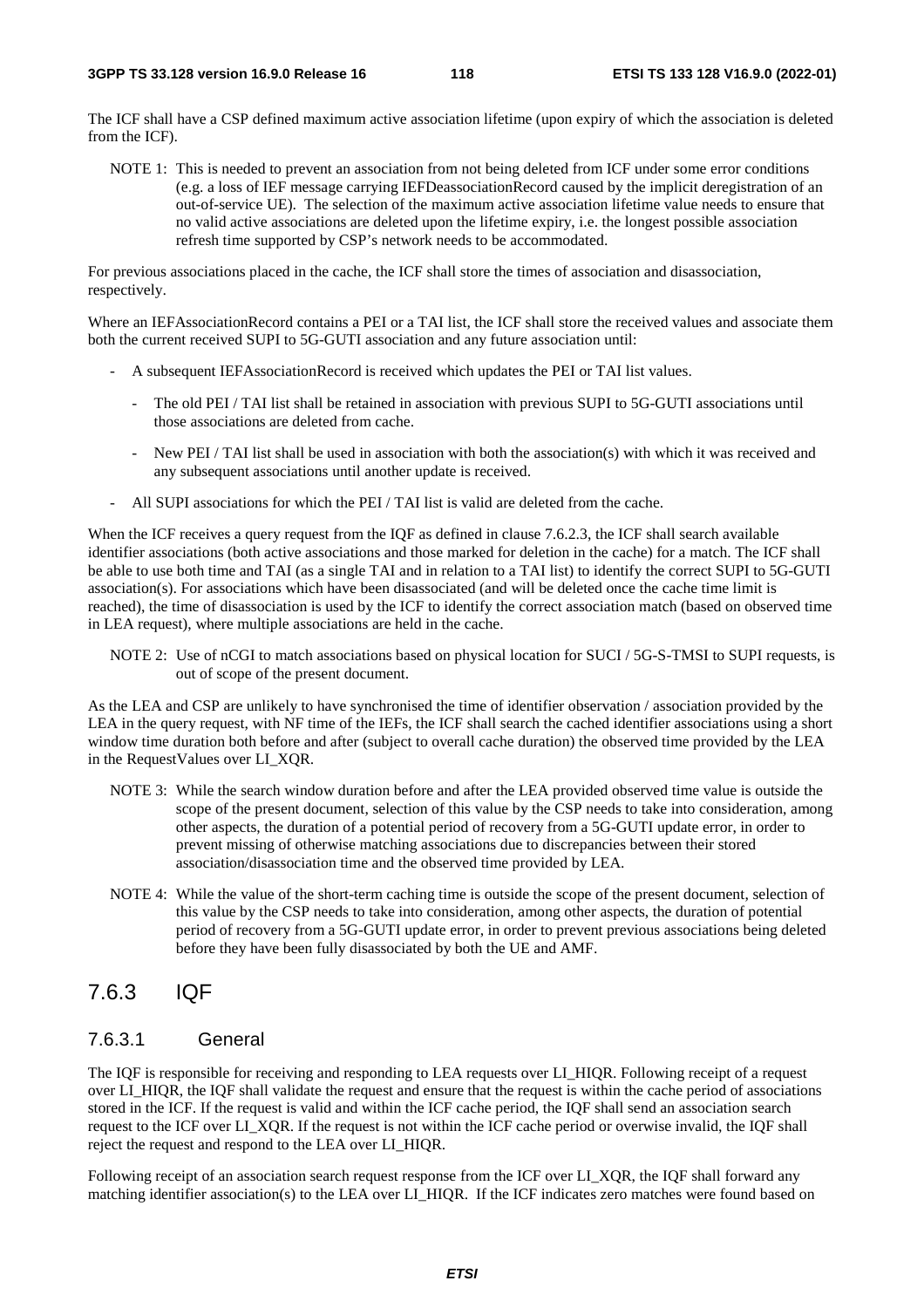the information provided in the initial request over LI\_HIQR, the IQF shall respond to the LEA over LI\_HIQR indicating that no identifier associations were found based on the request from the LEA.

If the ICF responds with multiple associations of 5G-GUTIs / SUCIs to a single SUPI, the IQF shall provide all matched associations to the LEA over LI\_HIQR. Handling in the case of multiple SUPIs to a single 5G-GUTI (where the initial request over LI\_HIQR is based on 5G-S-TMSI or SUCI) is outside the scope of the present document.

#### 7.6.3.2 IQF Query and Response over LI\_HIQR

The IQF is responsible for receiving query requests from and providing query responses to the LEA over LI\_HIQR. Further details of LI\_HIQR messages are defined in clause 5.7.

#### 7.6.3.3 IQF Query and Response over LI\_XQR

The IQF is responsible for generating queries to and receiving query responses requests from the ICF over LI\_XQR, based on queries received from the LEA over LI\_HIQR. Further details of LI\_XQR messages are defined in clause 5.8.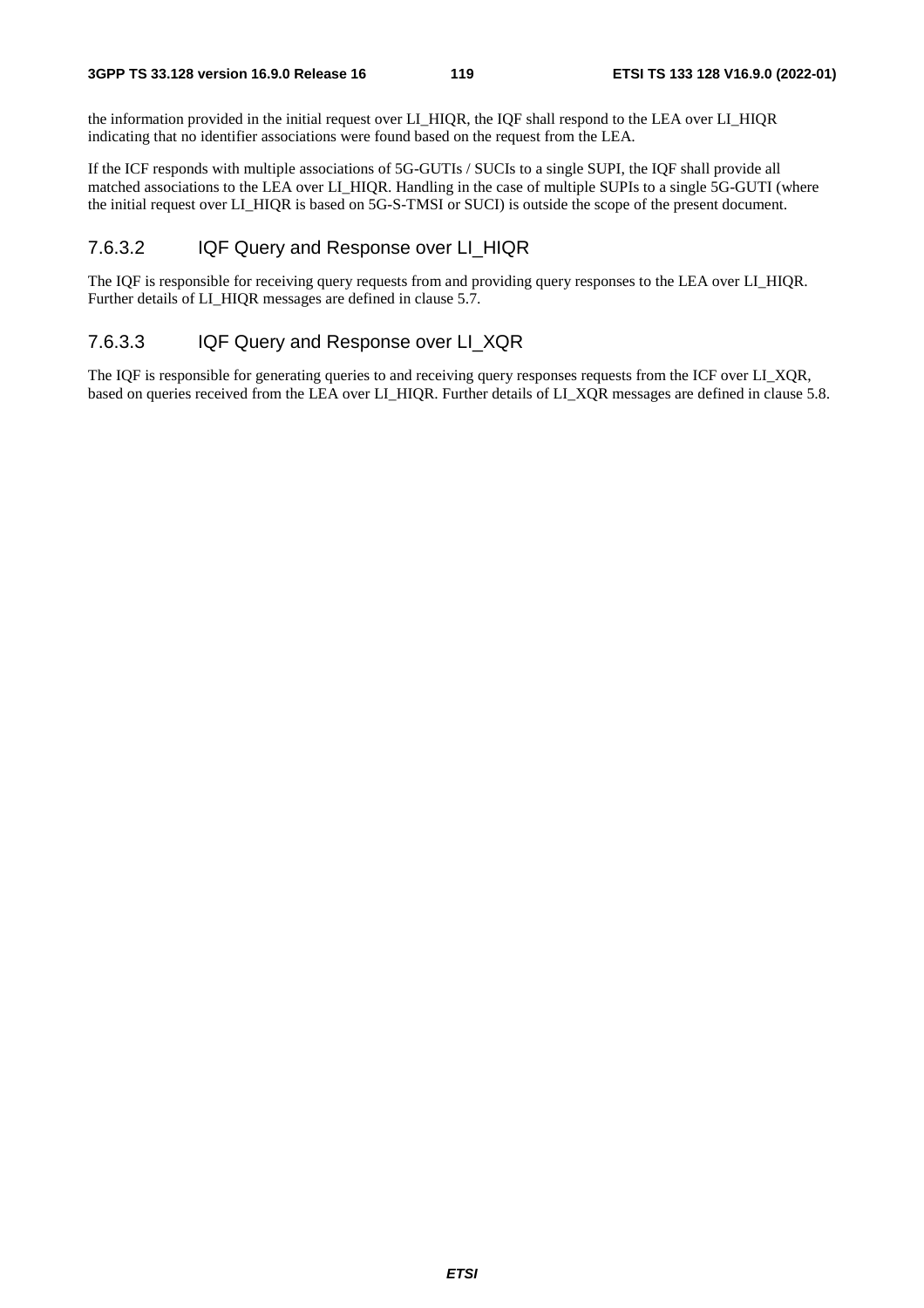# Annex A (normative): Structure of both the Internal and External Interfaces

TS33128Payloads {itu-t(0) identified-organization(4) etsi(0) securityDomain(2) lawfulIntercept(2) threeGPP(4) ts33128(19) r16(16) version8(8)} DEFINITIONS IMPLICIT TAGS EXTENSIBILITY IMPLIED ::= BEGIN  $-$  ============= -- Relative OIDs -- ============= tS33128PayloadsOID RELATIVE-OID ::= {threeGPP(4) ts33128(19) r16(16) version8(8)} xIRIPayloadOID RELATIVE-OID ::= {tS33128PayloadsOID xIRI(1)} xCCPayloadOID RELATIVE-OID ::= {tS33128PayloadsOID xCC(2)} iRIPayloadOID RELATIVE-OID ::= {tS33128PayloadsOID iRI(3)} cCPayloadOID RELATIVE-OID ::= {tS33128PayloadsOID cC(4)} lINotificationPayloadOID RELATIVE-OID ::= {tS33128PayloadsOID lINotification(5)} -- =============== -- X2 xIRI payload -- =============== XIRIPayload ::= SEQUENCE { xIRIPayloadOID [1] RELATIVE-OID, event [2] XIRIEvent } XIRIEvent ::= CHOICE { -- Access and mobility related events, see clause 6.2.2 registration and the contract of the contract of the contract of the contract of the contract of the contract of the contract of the contract of the contract of the contract of the contract of the contract of the contract deregistration  $[2]$  AMFDeregistration, locationUpdate<br>startOfInterceptionWithRegisteredUE [4] AMFStartOfIntercep startOfInterceptionWithRegisteredUE [4] AMFStartOfInterceptionWithRegisteredUE,<br>unsuccessfulAMProcedure [5] AMFUnsuccessfulProcedure, [5] AMFUnsuccessfulProcedure, -- PDU session-related events, see clause 6.2.3 pDUSessionEstablishment [6] SMFPDUSessionEstablishment, pDUSessionModification [7] SMFPDUSessionModification, pDUSessionRelease [8] SMFPDUSessionRelease, startOfInterceptionWithEstablishedPDUSession [9] SMFStartOfInterceptionWithEstablishedPDUSession, [10] SMFUnsuccessfulProcedure, -- Subscriber-management related events, see clause 7.2.2 servingSystemMessage [11] UDMServingSystemMessage, -- SMS-related events, see clause 6.2.5, see also sMSReport ([56] below) sMSMessage [12] SMSMessage, -- LALS-related events, see clause 7.3.3 lALSReport [13] LALSReport, -- PDHR/PDSR-related events, see clause 6.2.3.4.1 pDHeaderReport [14] PDHeaderReport [15] PDHeaderReport, pDSummaryReport [15] PDSummaryReport, -- tag 16 is reserved because there is no equivalent mDFCellSiteReport in XIRIEvent -- MMS-related events, see clause 7.4.2 mMSSend [17] MMSSend, mMSSendByNonLocalTarget [18] MMSSendByNonLocalTarget, mMSNotification  $[19]$  MMSNotification, mMSSendToNonLocalTarget [20] MMSSendToNonLocalTarget, mMSNotificationResponse [21] MMSNotificationResponse, mMSRetrieval [22] MMSRetrieval, mMSDeliveryAck [23] MMSDeliveryAck,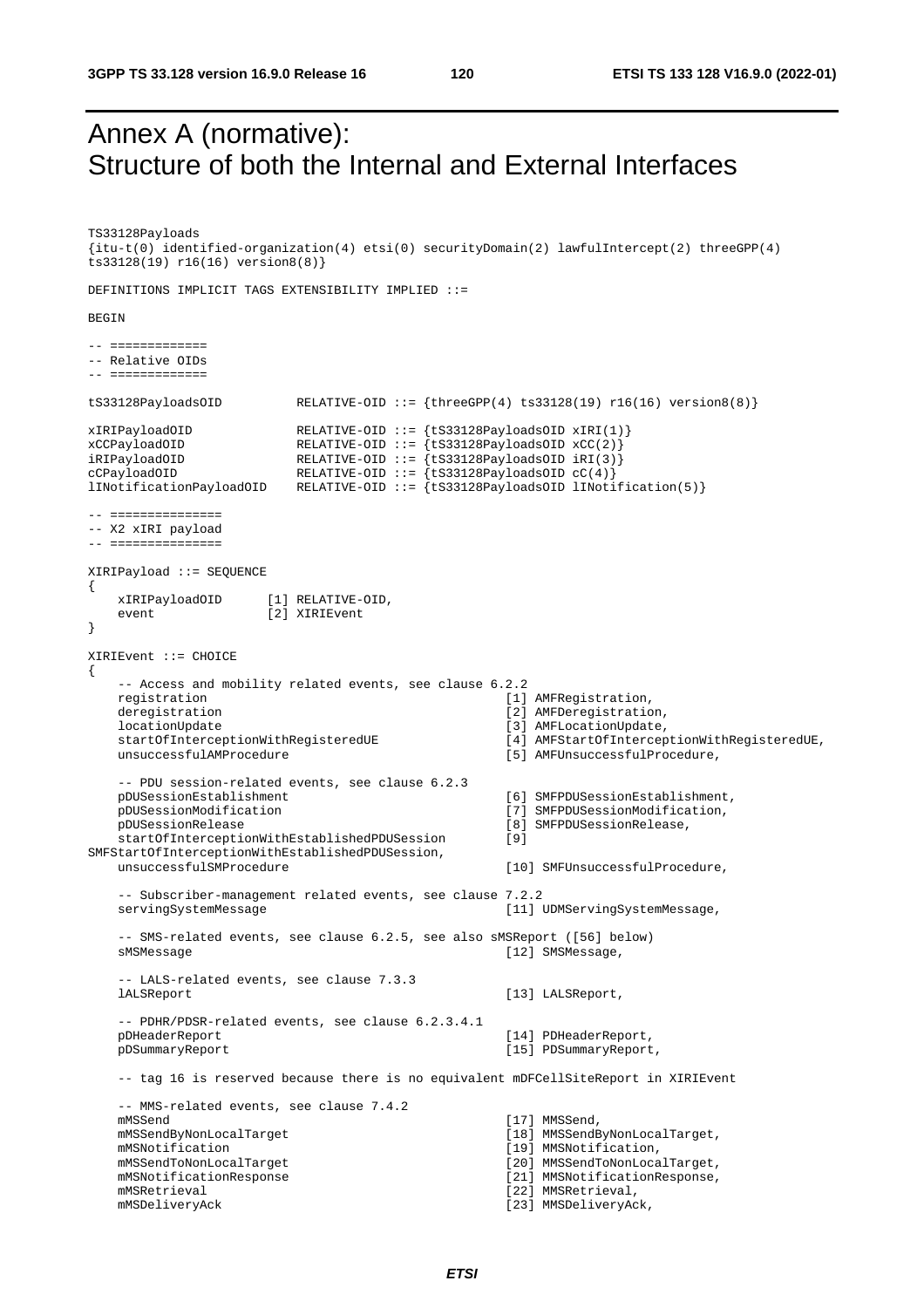}

{

}

{

 mMSForward [24] MMSForward, mMSDeleteFromRelay [25] MMSDeleteFromRelay, mMSDeliveryReport [26] MMSDeliveryReport, mMSDeliveryReportNonLocalTarget [27] MMSDeliveryReportNonLocalTarget, mMSReadReport [28] MMSReadReport, mMSReadReportNonLocalTarget [29] MMSReadReportNonLocalTarget,<br>mMSCancel [30] MMSCancel, mMSCancel [30] MMSCancel [30] MMSCancel, mMSMRoxStore [30] MMSCancel, mMSMRoxSto [31] MMSMBoxStore, mMSMBoxUpload [32] MMSMBoxUpload, mMSMBoxDelete [33] MMSMBoxDelete, mMSMBoxViewRequest [34] MMSMBoxViewRequest, mMSMBoxViewResponse (35) MMSMBoxViewResponse, -- PTC-related events, see clause 7.5.2<br>pTCRegistration [36] PTCRegistration, pTCSessionInitiation [37] PTCSessionInitiation,<br>pTCSessionAbandon [38] PTCSessionAbandon. pTCSessionAbandon [38] PTCSessionAbandon, pTCSessionStart, [39] PTCSessionStart, pTCSessionStart [39] PTCSessionStart, pTCSessionEnd, [40] PTCSessionEnd, pTCSessionEnd [40] PTCSessionEnd,<br>pTCStartOfInterception [41] PTCStartOfInte pTCStartOfInterception [41] PTCStartOfInterception,<br>pTCPreEstablishedSession [42] PTCPreEstablishedSessio [42] PTCPreEstablishedSession, pTCInstantPersonalAlert [43] PTCInstantPersonalAlert, pTCPartyJoin [44] PTCPartyJoin, pTCPartyDrop [45] PTCPartyDrop, [45] PTCPartyDrop, [46] PTCPartyHold, [46] PTCPartyHold, pTCMediaModification [47] PTCMediaModification, pTCGroupAdvertisement [48] PTCGroupAdvertisement, pTCFloorControl [49] PTCFloorControl, pTCTargetPresence [50] PTCTargetPresence,<br>pTCParticipantPresence [51] PTCParticipantPres [51] PTCParticipantPresence. pTCListManagement [52] PTCListManagement, pTCAccessPolicy [53] PTCAccessPolicy, -- More Subscriber-management related events, see clause 7.2.2 subscriberRecordChangeMessage [54] UDMSubscriberRecordChangeMessage, cancelLocationMessage [55] UDMCancelLocationMessage, -- SMS-related events continued from choice 12 sMSReport [56] SMSReport, -- MA PDU session-related events, see clause 6.2.3.2.7<br>sMFMAPDUSessionEstablishment sMFMAPDUSessionEstablishment<br>sMFMAPDUSessionModification<br>[58] SMFMAPDUSessionModification, solared SMFMAPDUSessionModification, sMFMAPDUSessionRelease [59] SMFMAPDUSessionRelease, startOfInterceptionWithEstablishedMAPDUSession [60] SMFStartOfInterceptionWithEstablishedMAPDUSession, [61] SMFMAUnsuccessfulProcedure, -- Identifier Association events, see clauses 6.2.2.2.7 and 6.3.2.2.2<br>aMFIdentifierAssocation [62] AMFIdentifie: [62] AMFIdentifierAssocation, mMEIdentifierAssocation [63] MMEIdentifierAssocation, -- PDU to MA PDU session-related events, see clause 6.2.3.2.8<br>sMFPDUtoMAPDUSessionModification [64] [64] SMFPDUtoMAPDUSessionModification -- ============== -- X3 xCC payload  $--$  ============== -- No additional xCC payload definitions required in the present document. -- =============== -- HI2 IRI payload -- =============== IRIPayload ::= SEQUENCE iRIPayloadOID [1] RELATIVE-OID, event [2] IRIEvent, targetIdentifiers [3] SEQUENCE OF IRITargetIdentifier OPTIONAL IRIEvent ::= CHOICE -- Registration-related events, see clause 6.2.2 [1] AMFRegistration, deregistration [2] AMFDeregistration,

*ETSI*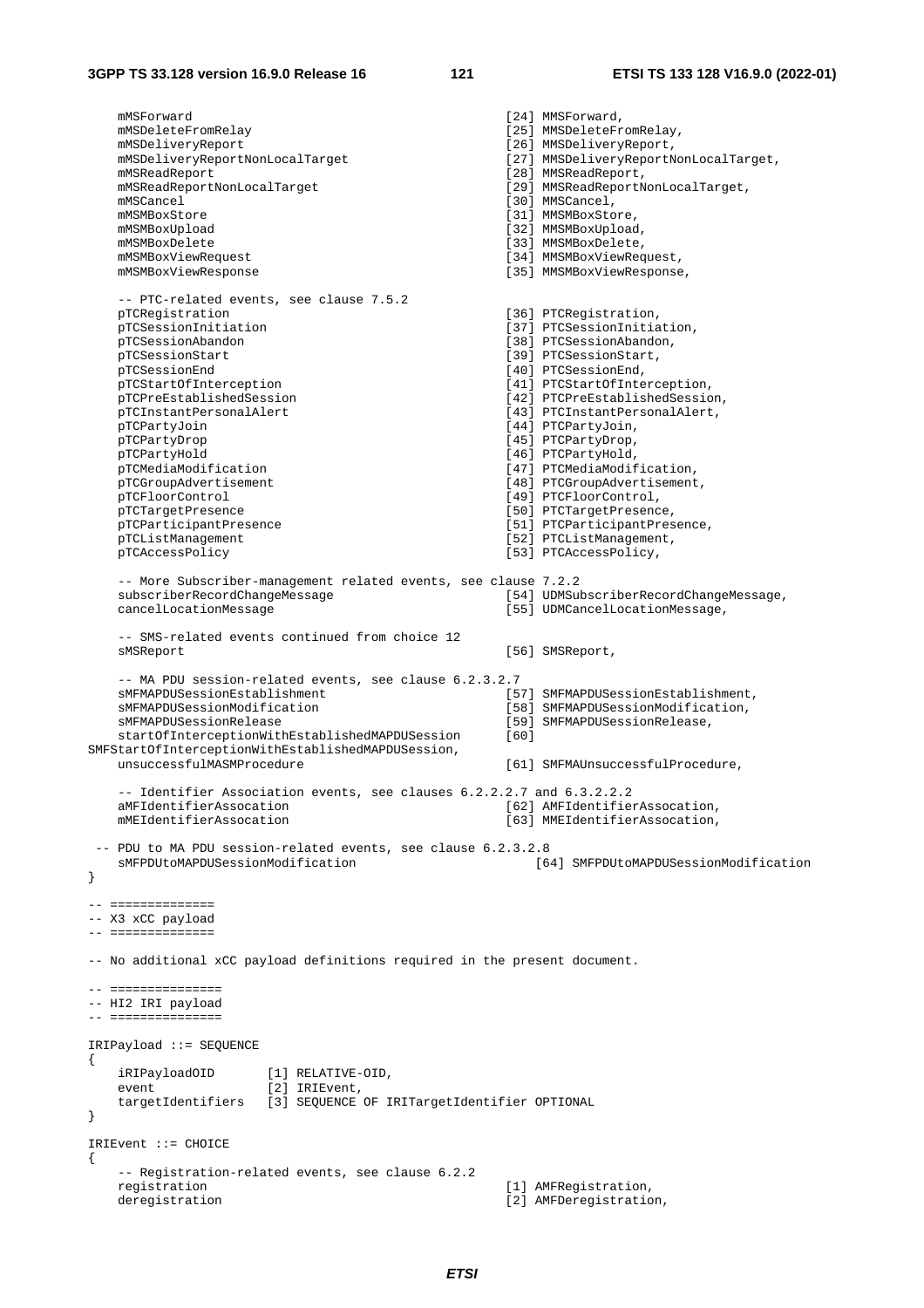#### **3GPP TS 33.128 version 16.9.0 Release 16 122 ETSI TS 133 128 V16.9.0 (2022-01)**

 locationUpdate [3] AMFLocationUpdate, startOfInterceptionWithRegisteredUE [4] AMFStartOfInterceptionWithRegisteredUE, unsuccessfulRegistrationProcedure [5] AMFUnsuccessfulProcedure, -- PDU session-related events, see clause 6.2.3<br>pDUSessionEstablishment pDUSessionEstablishment [6] SMFPDUSessionEstablishment,<br>pDUSessionModification [7] SMFPDUSessionModification, pDUSessionModification [7] SMFPDUSessionModification,<br>pDUSessionRelease [8] SMFPDUSessionRelease. ppod<br>
[8] SMFPDUSessionRelease, startOfInterceptionWithEstablishedPDUSession [9] SMFStartOfInterceptionWithEstablishedPDUSession, unsuccessfulSessionProcedure [10] SMFUnsuccessfulProcedure, -- Subscriber-management related events, see clause 7.2.2 servingSystemMessage [11] UDMServingSystemMessage, -- SMS-related events, see clause 6.2.5, see also sMSReport ([56] below) sMSMessage [12] SMSMessage, -- LALS-related events, see clause 7.3.3 [13] LALSReport, -- PDHR/PDSR-related events, see clause 6.2.3.4.1 pDHeaderReport [14] PDHeaderReport, pDSummaryReport [15] PDSummaryReport, -- MDF-related events, see clause 7.3.2 mDFCellSiteReport [16] MDFCellSiteReport, -- MMS-related events, see clause 7.4.2 mMSSend [17] MMSSend, mMSSendByNonLocalTarget [18] MMSSendByNonLocalTarget,<br>mMSNotification [19] MMSNotification, mMSNotification<br>
mMSSendToNonLocalTarget
19] MMSSendToNonLocalTarget
[20] MMSSendToNonLoca [20] MMSSendToNonLocalTarget, mMSNotificationResponse [21] MMSNotificationResponse, mMSRetrieval [22] MMSRetrieval, mMSDeliveryAck [23] MMSDeliveryAck, mMSForward [24] MMSForward, mMSDeleteFromRelay [25] MMSDeleteFromRelay, mMSDeliveryReport [26] MMSDeliveryReport, mMSDeliveryReportNonLocalTarget [27] MMSDeliveryReportNonLocalTarget, mMSReadReport [28] MMSReadReport, mMSReadReportNonLocalTarget [29] MMSReadReportNonLocalTarget,<br>mMSCancel [30] MMSCancel, mMSMBoxStore [31] MMSMBoxStore, mMSMBoxUpload [32] MMSMBoxUpload, mMSMBoxDelete [33] MMSMBoxDelete, mMSMBoxViewRequest [34] MMSMBoxViewRequest, mMSMBoxViewResponse [35] MMSMBoxViewResponse, -- PTC-related events, see clause 7.5.2 pTCRegistration [36] PTCRegistration,<br>pTCSessionInitiation [37] PTCSessionInitia [37] PTCSessionInitiation, pTCSessionAbandon [38] PTCSessionAbandon, pTCSessionStart, [39] PTCSessionStart, pTCSessionStart [39] PTCSessionStart, pTCSessionEnd, [39] PTCSessionEnd, [39] PTCSessionEnd, pTCSessionEnd [40] PTCSessionEnd,<br>pTCStartOfInterception [41] PTCStartOfInte [41] PTCStartOfInterception, pTCPreEstablishedSession [42] PTCPreEstablishedSession, pTCInstantPersonalAlert [43] PTCInstantPersonalAlert, pTCPartyJoin [44] PTCPartyJoin, pTCPartyDrop [45] PTCPartyDrop, pTCPartyHold [46] PTCPartyHold, pTCMediaModification [47] PTCMediaModification, pTCGroupAdvertisement  $[48]$  PTCGroupAdvertisement,<br>pTCFloorControl [49] PTCFloorControl, [49] PTCFloorControl, pTCTargetPresence [50] PTCTargetPresence, pTCParticipantPresence  $\begin{array}{c}$  [51] PTCParticipantPresence,  $\end{array}$  [52] PTCListManagement, pTCListManagement [52] PTCListManagement,<br>pTCAccessPolicy [53] PTCAccessPolicy, [53] PTCAccessPolicy, -- More Subscriber-management related events, see clause 7.2.2 subscriberRecordChangeMessage [54] UDMSubscriberRecordChangeMessage, cancelLocationMessage [55] UDMCancelLocationMessage, -- SMS-related events, continued from choice 12 sMSReport [56] SMSReport, -- MA PDU session-related events, see clause 6.2.3.2.7<br>sMFMAPDUSessionEstablishment [57] SMFMAPDUSessionEstablishment,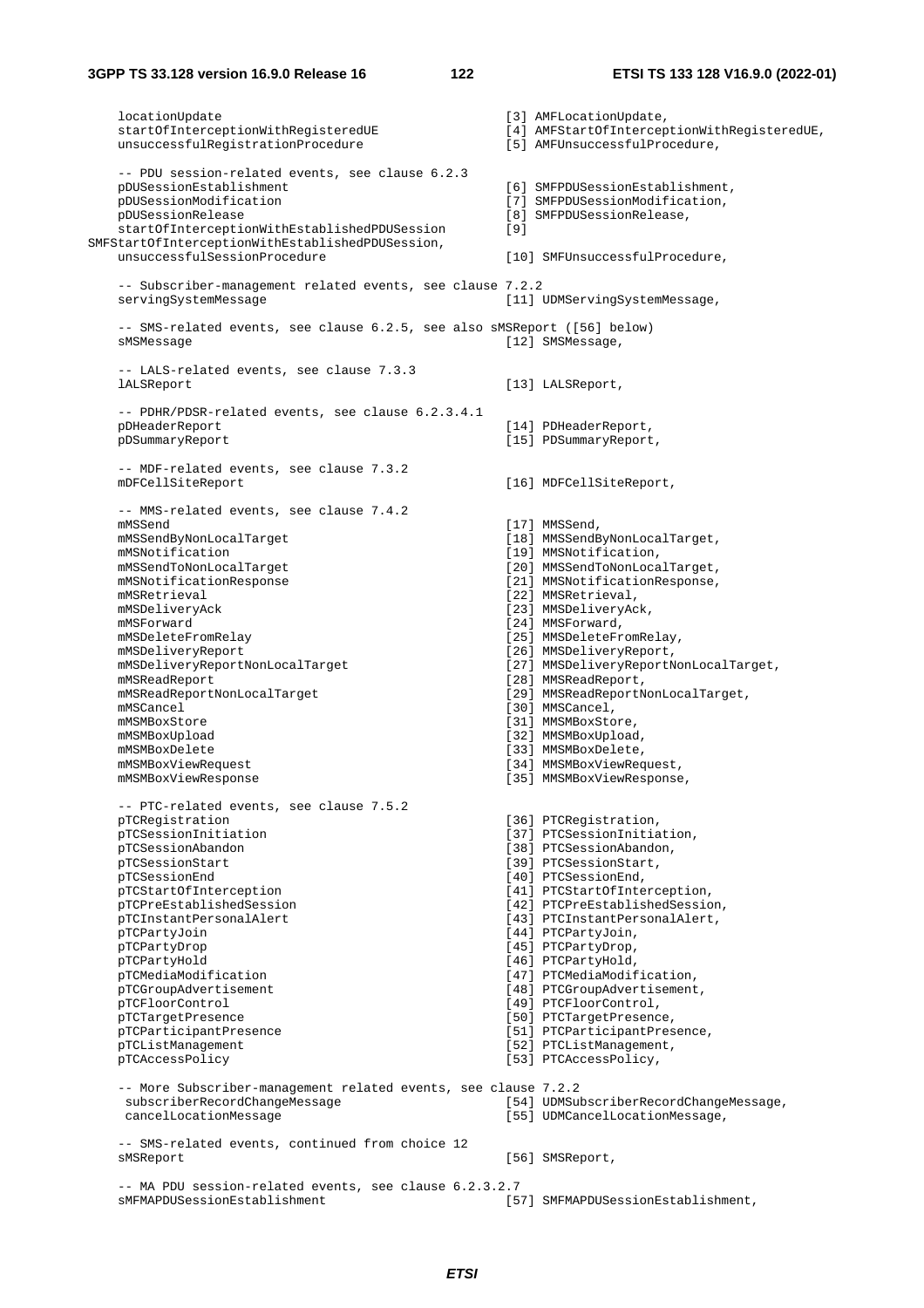```
 sMFMAPDUSessionModification [58] SMFMAPDUSessionModification, 
    sMFMAPDUSessionRelease [59] SMFMAPDUSessionRelease, 
   startOfInterceptionWithEstablishedMAPDUSession [60]
SMFStartOfInterceptionWithEstablishedMAPDUSession, 
    unsuccessfulMASMProcedure [61] SMFMAUnsuccessfulProcedure, 
    -- Identifier Association events, see clauses 6.2.2.2.7 and 6.3.2.2.2<br>aMFIdentifierAssocation [62] AMFIdentifies
    aMFIdentifierAssocation [62] AMFIdentifierAssocation,<br>mMEIdentifierAssocation [63] MMEIdentifierAssocation.
                                                      [63] MMEIdentifierAssocation,
    -- PDU to MA PDU session-related events, see clause 6.2.3.2.8 
    sMFPDUtoMAPDUSessionModification [64] SMFPDUtoMAPDUSessionModification 
} 
IRITargetIdentifier ::= SEQUENCE 
{ 
   identifier [1] TargetIdentifier, provenance [2] TargetIdentifier, provenance [2] TargetIdentifierP
                                                      [2] TargetIdentifierProvenance OPTIONAL
} 
-- ============== 
-- HI3 CC payload 
-- ============== 
CCPayload ::= SEQUENCE 
{ 
    cCPayloadOID [1] RELATIVE-OID, 
    pDU [2] CCPDU 
} 
CCPDU ::= CHOICE 
{ 
uPFCCPDU [1] UPFCCPDU,
 extendedUPFCCPDU [2] ExtendedUPFCCPDU, 
   mMSCCPDU [3] MMSCCPDU,
    pTCCCPDU [4] PTCCCPDU 
} 
-- =========================== 
-- HI4 LI notification payload 
-- =========================== 
LINotificationPayload ::= SEQUENCE 
{ 
   lINotificationPayloadOID [1] RELATIVE-OID,<br>notification [2] LINotificatio
                                   [2] LINotification Message
} 
LINotificationMessage ::= CHOICE 
{ 
    lINotification [1] LINotification 
} 
-- ================== 
-- 5G AMF definitions 
-- ================== 
-- See clause 6.2.2.2.2 for details of this structure 
AMFRegistration ::= SEQUENCE 
{ 
    registrationType [1] AMFRegistrationType, 
    registrationResult [2] AMFRegistrationResult, 
   slice [3] Slice OPTIONAL,
    sUPI [4] SUPI, 
                              suci optional,
   pEI [6] PEI OPTIONAL,<br>gPSI [7] GPSI OPTIONAL
   gPSI [7] GPSI OPTIONAL,<br>gUTI [8] FiveGGUTI,
                              [8] FiveGGUTI,
    location [9] Location OPTIONAL, 
    non3GPPAccessEndpoint [10] UEEndpointAddress OPTIONAL, 
    fiveGSTAIList [11] TAIList OPTIONAL 
} 
-- See clause 6.2.2.2.3 for details of this structure 
AMFDeregistration ::= SEQUENCE 
{ 
   deregistrationDirection [1] AMFDirection,
   accessType [2] AccessType,
```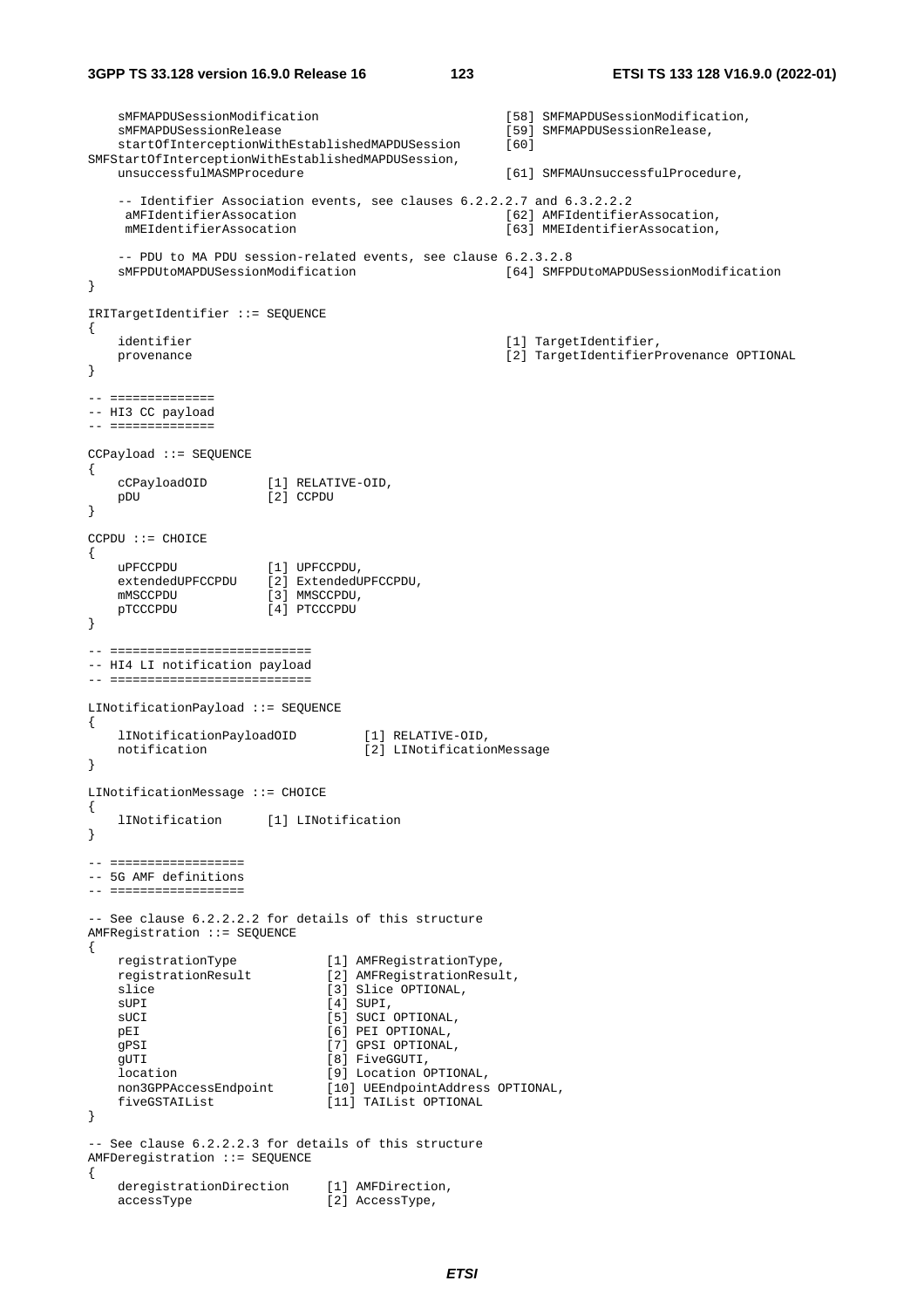```
sUPI [3] SUPI OPTIONAL,
   sUCI [4] SUCI OPTIONAL,
   pEI [5] PEI OPTIONAL,
   gPSI [6] GPSI OPTIONAL,
   gUTI [7] FiveGGUTI OPTIONAL,
   cause [8] FiveGMMCause OPTIONAL,<br>10cation [9] Location OPTIONAL
                            [9] Location OPTIONAL
} 
-- See clause 6.2.2.2.4 for details of this structure 
AMFLocationUpdate ::= SEQUENCE 
{ 
   sUPI [1] SUPI,
   sUCI [2] SUCI OPTIONAL,<br>pEI [3] PEI OPTIONAL,
                            [3] PEI OPTIONAL,
   qPSI [4] GPSI OPTIONAL,
   gUTI [5] FiveGGUTI OPTIONAL,
    location [6] Location 
} 
-- See clause 6.2.2.2.5 for details of this structure 
AMFStartOfInterceptionWithRegisteredUE ::= SEQUENCE 
{ 
   registrationResult [1] AMFRegistrationResult,<br>registrationType [2] AMFRegistrationType OP
                            [2] AMFRegistrationType OPTIONAL,
   slice [3] Slice OPTIONAL,
   sUPI [4] SUPI,
   sUCI [5] SUCI OPTIONAL,<br>pEI [6] PEI OPTIONAL,
   pEI [6] PEI OPTIONAL,<br>gPSI [7] GPSI OPTIONAL,
                            [7] GPSI OPTIONAL.
   gUTI [8] FiveGGUTI,<br>location [9] Location OPTIONAL,
 location [9] Location OPTIONAL, 
 non3GPPAccessEndpoint [10] UEEndpointAddress OPTIONAL, 
 timeOfRegistration [11] Timestamp OPTIONAL, 
 fiveGSTAIList [12] TAIList OPTIONAL 
} 
-- See clause 6.2.2.2.6 for details of this structure 
AMFUnsuccessfulProcedure ::= SEQUENCE 
{ 
   failedProcedureType [1] AMFFailedProcedureType,<br>failureCause [2] AMFFailureCause,
   Iailearico.<br>failureCause<br>requestedSlice
                            [3] NSSAI OPTIONAL,
   sUPI [4] SUPI OPTIONAL,
   sUCI [5] SUCI OPTIONAL,<br>pEI [6] PEI OPTIONAL,
                            [6] PEI OPTIONAL,
   gPSI [7] GPSI OPTIONAL.
   gUTI [8] FiveGGUTI OPTIONAL,
    location [9] Location OPTIONAL 
} 
-- ================= 
-- 5G AMF parameters 
-- ================= 
AMFID :: = SEOUENCE{ 
    aMFRegionID [1] AMFRegionID, 
 aMFSetID [2] AMFSetID, 
 aMFPointer [3] AMFPointer 
} 
AMFDirection ::= ENUMERATED 
{ 
    networkInitiated(1), 
    uEInitiated(2) 
} 
AMFFailedProcedureType ::= ENUMERATED 
{ 
    registration(1), 
    sMS(2), 
    pDUSessionEstablishment(3) 
} 
AMFFailureCause ::= CHOICE 
{ 
    fiveGMMCause [1] FiveGMMCause,
```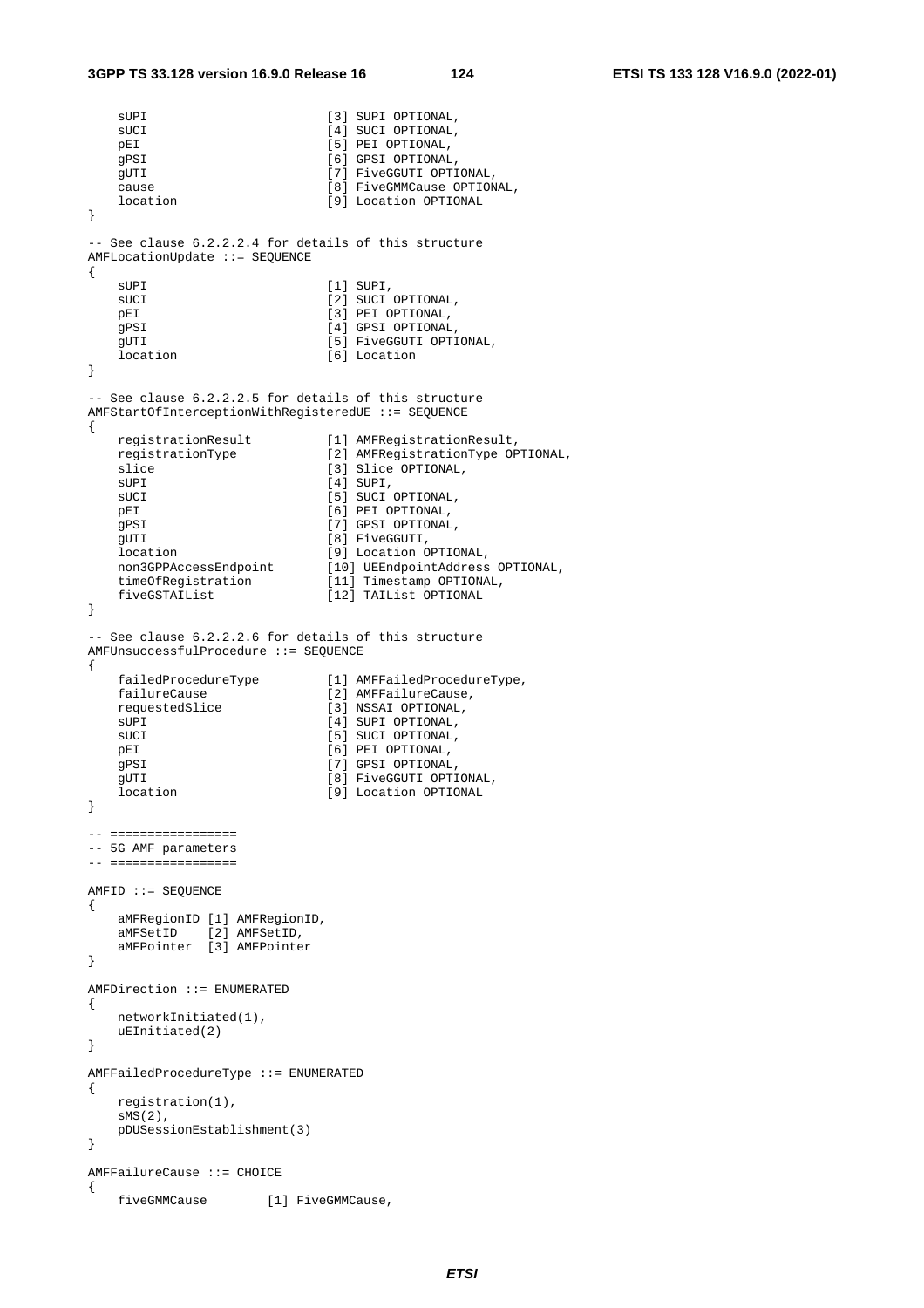fiveGSMCause [2] FiveGSMCause

```
} 
AMFPointer ::= INTEGER (0..63) 
AMFRegistrationResult ::= ENUMERATED 
{ 
    threeGPPAccess(1), 
    nonThreeGPPAccess(2), 
    threeGPPAndNonThreeGPPAccess(3) 
} 
AMFRegionID ::= INTEGER (0..255) 
AMFRegistrationType ::= ENUMERATED 
{ 
    initial(1), 
    mobility(2), 
    periodic(3), 
    emergency(4) 
} 
AMFSetID ::= INTEGER (0..1023) 
-- ================
-- 5G SMF definitions 
-- ================== 
-- See clause 6.2.3.2.2 for details of this structure 
SMFPDUSessionEstablishment ::= SEQUENCE 
{ 
   sUPI [1] SUPI OPTIONAL,<br>sUPIUnauthenticated [2] SUPIUnauthenti
 sUPIUnauthenticated [2] SUPIUnauthenticatedIndication OPTIONAL, 
pEI [3] PEI OPTIONAL,
   gPSI [4] GPSI OPTIONAL,<br>pDUSessionID [5] PDUSessionID,
                            [5] PDUSessionID,<br>[6] FTEID,
gTPTunnelID [6] FTEID,
 pDUSessionType [7] PDUSessionType, 
 sNSSAI [8] SNSSAI OPTIONAL, 
 uEEndpoint [9] SEQUENCE OF UEEndpointAddress OPTIONAL, 
 non3GPPAccessEndpoint [10] UEEndpointAddress OPTIONAL, 
 location [11] Location OPTIONAL, 
   dNN [12] DNN,
   aMFID [13] AMFID OPTIONAL,
   hSMFURI [14] HSMFURI OPTIONAL,
    requestType [15] FiveGSMRequestType, 
   accessType [16] AccessType OPTIONAL,
   rATType [17] RATType OPTIONAL,<br>sMPDUDNRequest [18] SMPDUDNRequest OP
 sMPDUDNRequest [18] SMPDUDNRequest OPTIONAL, 
 uEEPSPDNConnection [19] UEEPSPDNConnection OPTIONAL 
} 
-- See clause 6.2.3.2.3 for details of this structure 
SMFPDUSessionModification ::= SEQUENCE 
{ 
   sUPI [1] SUPI OPTIONAL,<br>sUPIUnauthenticated [2] SUPIUnauthenti
                             [2] SUPIUnauthenticatedIndication OPTIONAL,
   pEI [3] PEI OPTIONAL,
   gPSI [4] GPSI OPTIONAL,<br>sNSSAI [5] SNSSAI OPTIONAL,
sNSSAI [5] SNSSAI OPTIONAL,
 non3GPPAccessEndpoint [6] UEEndpointAddress OPTIONAL, 
 location [7] Location OPTIONAL, 
   [8] \text{ FiveGSMRequestType} \\ \text{accessType} \\ \text{[9] AccessType } \text{OPTIONAL} \end{split}[9] AccessType OPTIONAL,
   rATType (10) RATType OPTIONAL,<br>pDUSessionID [11] PDUSessionID OPTI
                              [11] PDUSessionID OPTIONAL
} 
-- See clause 6.2.3.2.4 for details of this structure 
SMFPDUSessionRelease ::= SEQUENCE 
{ 
   sUPI [1] SUPI,
   pEI [2] PEI OPTIONAL,<br>qPSI [3] GPSI OPTIONAL,
                             [3] GPSI OPTIONAL,
    pDUSessionID [4] PDUSessionID, 
   timeOfFirstPacket [5] Timestamp OPTIONAL,<br>timeOfLastPacket [6] Timestamp OPTIONAL,
                             [6] Timestamp OPTIONAL,
   uplinkVolume [7] INTEGER OPTIONAL,
```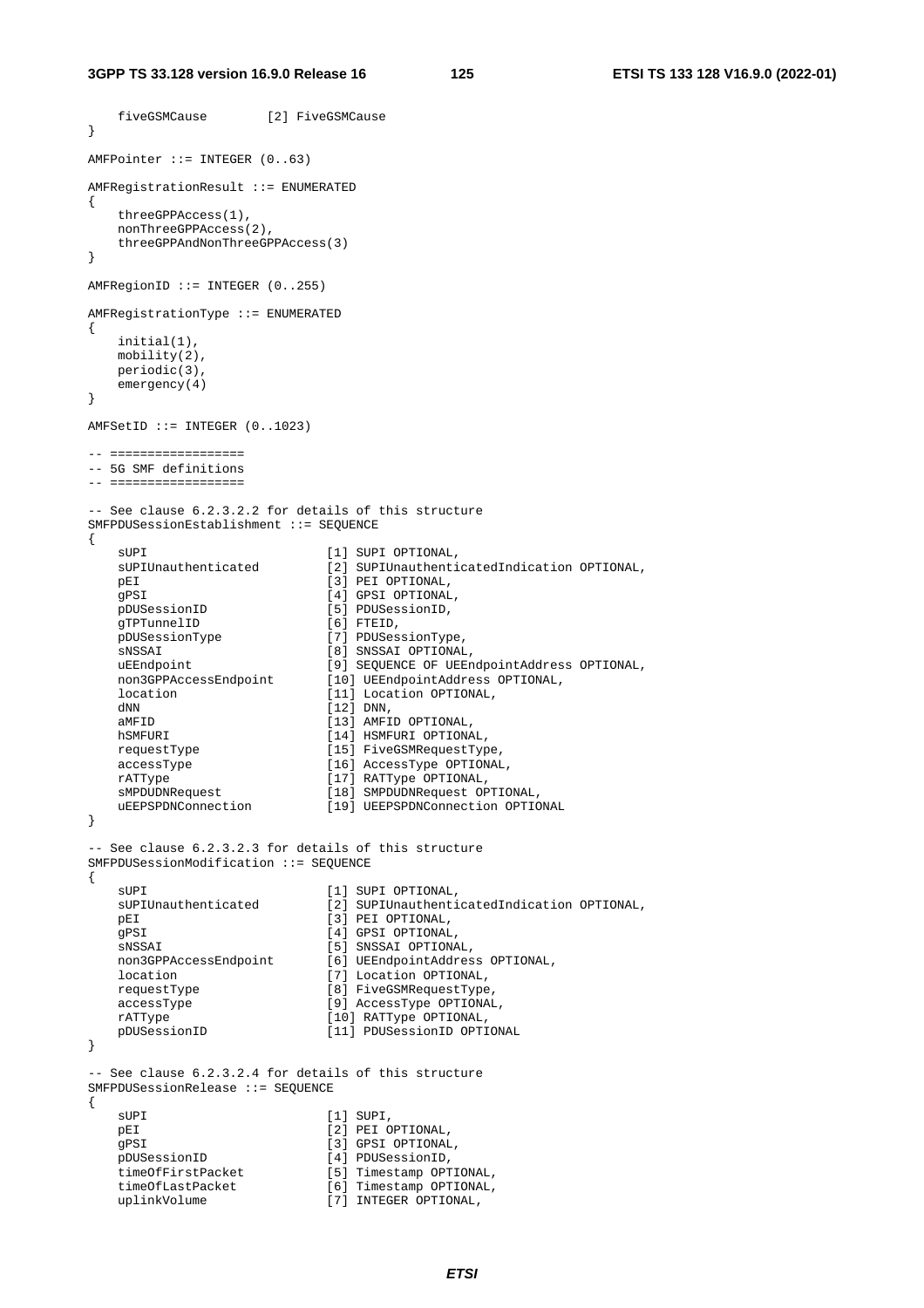#### **3GPP TS 33.128 version 16.9.0 Release 16 126 ETSI TS 133 128 V16.9.0 (2022-01)**

downlinkVolume [8] INTEGER OPTIONAL,

 location [9] Location OPTIONAL, cause [10] SMFErrorCodes OPTIONAL } -- See clause 6.2.3.2.5 for details of this structure SMFStartOfInterceptionWithEstablishedPDUSession ::= SEQUENCE { sUPI [1] SUPI OPTIONAL, sUPIUnauthenticated [2] SUPIUnauthenticatedIndication OPTIONAL, pEI [3] PEI OPTIONAL,<br>gPSI [4] GPSI OPTIONAL gPSI [4] GPSI OPTIONAL,<br>pDUSessionID [5] PDUSessionID, [5] PDUSessionID, gTPTunnelID [6] FTEID,<br>pDUSessionType [7] PDUSes [7] PDUSessionType, sNSSAI [8] SNSSAI OPTIONAL, uEEndpoint [9] SEQUENCE OF UEEndpointAddress, non3GPPAccessEndpoint [10] UEEndpointAddress OPTIONAL, non3GPPAccessEndpoint [10] UEEndpointAddress<br>location [11] Location OPTIONAL,<br>dNN [12] DNN. dNN [12] DNN,<br>aMFID [13] AMFI [13] AMFID OPTIONAL, hSMFURI [14] HSMFURI OPTIONAL, requestType [15] FiveGSMRequestType, accessType [16] AccessType OPTIONAL, rATType [17] RATType OPTIONAL, sMPDUDNRequest [18] SMPDUDNRequest OPTIONAL, timeOfSessionEstablishment [19] Timestamp OPTIONAL } -- See clause 6.2.3.2.6 for details of this structure SMFUnsuccessfulProcedure ::= SEQUENCE { failedProcedureType [1] SMFFailedProcedureType, failureCause [2] FiveGSMCause, initiator [3] Initiator, requestedSlice [4] NSSAI OPTIONAL, sUPI [5] SUPI OPTIONAL, sUPIUnauthenticated [6] SUPIUnauthenticatedIndication OPTIONAL, pEI [7] PEI OPTIONAL, gPSI [8] GPSI OPTIONAL,<br>pDUSessionID [9] PDUSessionID ( pDUSessionID [9] PDUSessionID OPTIONAL,<br>uEEndpoint [10] SEQUENCE OF UEEndpoin uEEndpoint [10] SEQUENCE OF UEEndpointAddress OPTIONAL,<br>non3GPPAccessEndpoint [11] UEEndpointAddress OPTIONAL, [11] UEEndpointAddress OPTIONAL, dNN  $\overline{121}$  DNN OPTIONAL, aMFID  $[13]$  AMFID OPTIONAL, hSMFURI [14] HSMFURI OPTIONAL, requestType [15] FiveGSMRequestType OPTIONAL, accessType [16] AccessType OPTIONAL, rATType  $[17]$  RATType OPTIONAL, sMPDUDNRequest [18] SMPDUDNRequest OPTIONAL, location [19] Location OPTIONAL } -- See clause 6.2.3.2.8 for details of this structure SMFPDUtoMAPDUSessionModification ::= SEQUENCE { sUPI [1] SUPI OPTIONAL, sUPIUnauthenticated [2] SUPIUnauthenticatedIndication OPTIONAL, pEI [3] PEI OPTIONAL, gPSI  $[4]$  GPSI OPTIONAL. sNSSAI [5] SNSSAI OPTIONAL, non3GPPAccessEndpoint [6] UEEndpointAddress OPTIONAL, location [7] Location OPTIONAL, requestType  $[8]$  FiveGSMRequestType,<br>accessType  $[9]$  AccessType OPTIONAL [9] AccessType OPTIONAL, rATType (10) RATType OPTIONAL,<br>pDUSessionID [11] PDUSessionID, pDUSessionID [11] PDUSessionID,<br>requestIndication [12] RequestIndica requestIndication [12] RequestIndication,<br>aTSSSContainer [13] ATSSSContainer [13] ATSSSContainer } -- See clause 6.2.3.2.7.1 for details of this structure SMFMAPDUSessionEstablishment ::= SEQUENCE { sUPI [1] SUPI OPTIONAL, sUPIUnauthenticated [2] SUPIUnauthenticatedIndication OPTIONAL,<br>
pEI (3) PEI OPTIONAL, [3] PEI OPTIONAL, gPSI [4] GPSI OPTIONAL,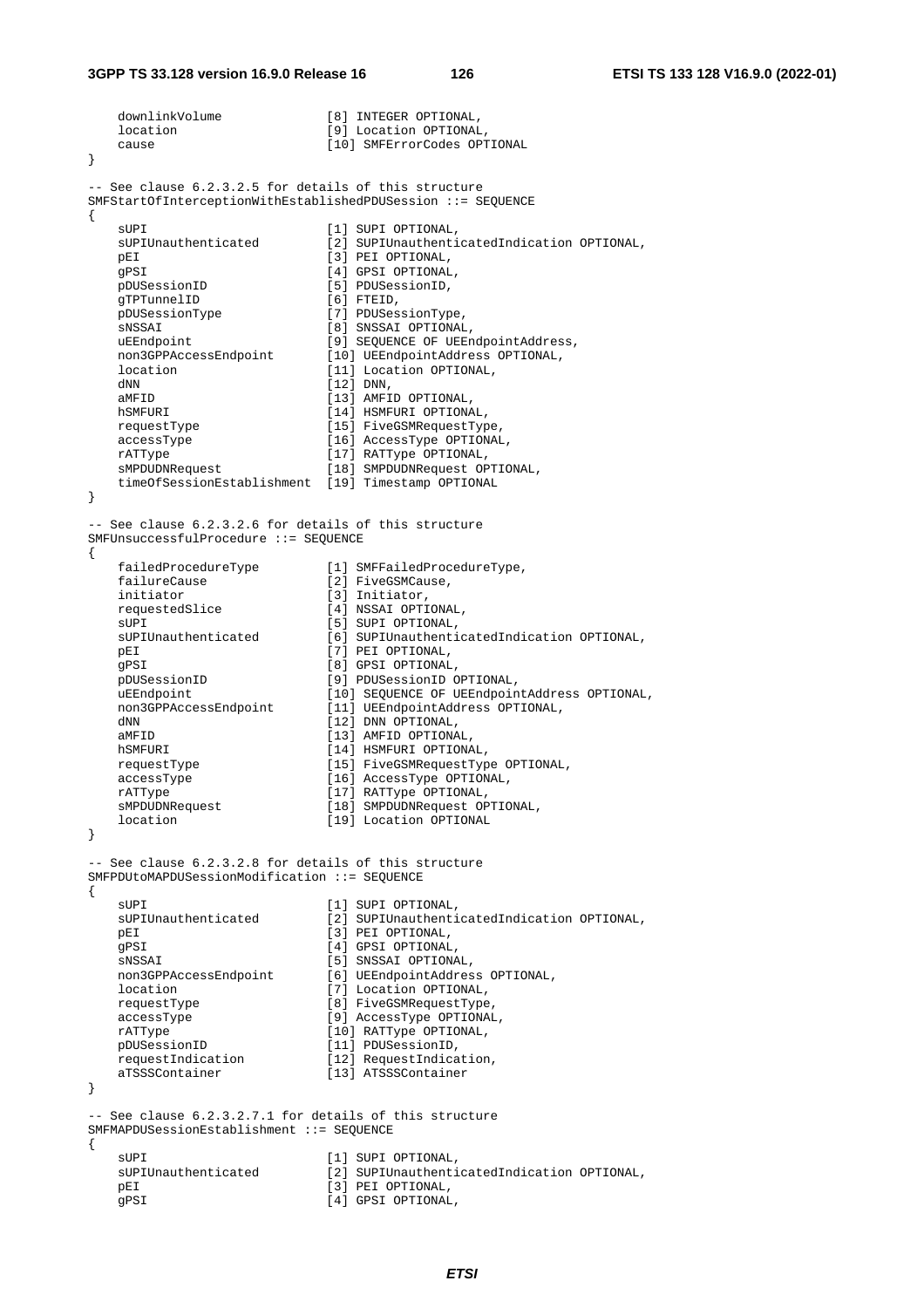pDUSessionID [5] PDUSessionID, p<br>pDUSessionType [6] PDUSessionType, accessInfo [7] SEQUENCE OF AccessInfo, sNSSAI [8] SNSSAI OPTIONAL, uEEndpoint [9] SEQUENCE OF UEEndpointAddress OPTIONAL, location [10] Location OPTIONAL,<br>
NN dNN [11] DNN,<br>ametdo [12] AMFID OPTIONAL, hSMFURI [13] HSMFURI OPTIONAL, requestType [14] FiveGSMRequestType,<br>sMPDUDNRequest [15] SMPDUDNRequest OPTIONAL, sMPDUDNRequest [15] SMPDUDNRequest OPTIONAL, servingNetwork [16] SMFServingNetwork, oldPDUSessionID [17] PDUSessionID OPTIONAL, mAUpgradeIndication [18] SMFMAUpgradeIndication OPTIONAL, ePSPDNCnxInfo [19] SMFEPSPDNCnxInfo OPTIONAL, mAAcceptedIndication [20] SMFMAAcceptedIndication, aTSSSContainer [21] ATSSSContainer OPTIONAL } -- See clause 6.2.3.2.7.2 for details of this structure SMFMAPDUSessionModification ::= SEQUENCE { sUPI [1] SUPI OPTIONAL,<br>sUPIUnauthenticated [2] SUPIUnauthenti [2] SUPIUnauthenticatedIndication OPTIONAL, pEI [3] PEI OPTIONAL, gPSI [4] GPSI OPTIONAL, pDUSessionID [5] PDUSessionID, accessInfo [6] SEQUENCE OF AccessInfo OPTIONAL, : 7<br>[7] SNSSAI OPTIONAL,<br>[8] Location OPTIONAL,<br>[9] FiveGSMRequestType OPTIONAL, location [8] Location OPTIONAL, requestType [9] FiveGSMRequestType OPTIONAL, servingNetwork [10] SMFServingNetwork, oldPDUSessionID [11] PDUSessionID OPTIONAL, mAUpgradeIndication [12] SMFMAUpgradeIndication OPTIONAL, ePSPDNCnxInfo [13] SMFEPSPDNCnxInfo OPTIONAL, mAAcceptedIndication [14] SMFMAAcceptedIndication, aTSSSContainer [15] ATSSSContainer OPTIONAL } -- See clause 6.2.3.2.7.3 for details of this structure SMFMAPDUSessionRelease ::= SEQUENCE { sUPI [1] SUPI, pEI [2] PEI OPTIONAL, q<br>PSI [3] GPSI OPTIONAL, pDUSessionID [4] PDUSessionID, timeOfFirstPacket [5] Timestamp OPTIONAL, timeOfLastPacket [6] Timestamp OPTIONAL, university<br>timeOfLastPacket [6] Timestamp OPTIONA<br>uplinkVolume [7] INTEGER OPTIONAL, downlinkVolume [8] INTEGER OPTIONAL, location [9] Location OPTIONAL, cause [10] SMFErrorCodes OPTIONAL } -- See clause 6.2.3.2.7.4 for details of this structure SMFStartOfInterceptionWithEstablishedMAPDUSession ::= SEQUENCE { sUPI [1] SUPI OPTIONAL,<br>sUPIUnauthenticated [2] SUPIUnauthenti [2] SUPIUnauthenticatedIndication OPTIONAL, pEI [3] PEI OPTIONAL, gPSI [4] GPSI OPTIONAL, pDUSessionID [5] PDUSessionID,<br>pDUSessionType [6] PDUSessionType [6] PDUSessionType, accessInfo **11** The contract of the contract of accessInfo, sNSSAI [8] SNSSAI OPTIONAL,<br>uEEndpoint [9] SEQUENCE OF UEEn uEEndpoint [9] SEQUENCE OF UEEndpointAddress OPTIONAL,<br>location [10] Location OPTIONAL, [10] Location OPTIONAL,  $[11] \text{ DNN}$ , aMFID  $[12]$  AMFID OPTIONAL, hSMFURI [13] HSMFURI OPTIONAL, requestType [14] FiveGSMRequestType OPTIONAL,<br>sMPDUDNRequest [15] SMPDUDNRequest OPTIONAL, sMPDUDNRequest [15] SMPDUDNRequest OPTIONAL, servingNetwork [16] SMFServingNetwork, oldPDUSessionID [17] PDUSessionID OPTIONAL, mAUpgradeIndication [18] SMFMAUpgradeIndication OPTIONAL, ePSPDNCnxInfo [19] SMFEPSPDNCnxInfo OPTIONAL, mAAcceptedIndication [20] SMFMAAcceptedIndication,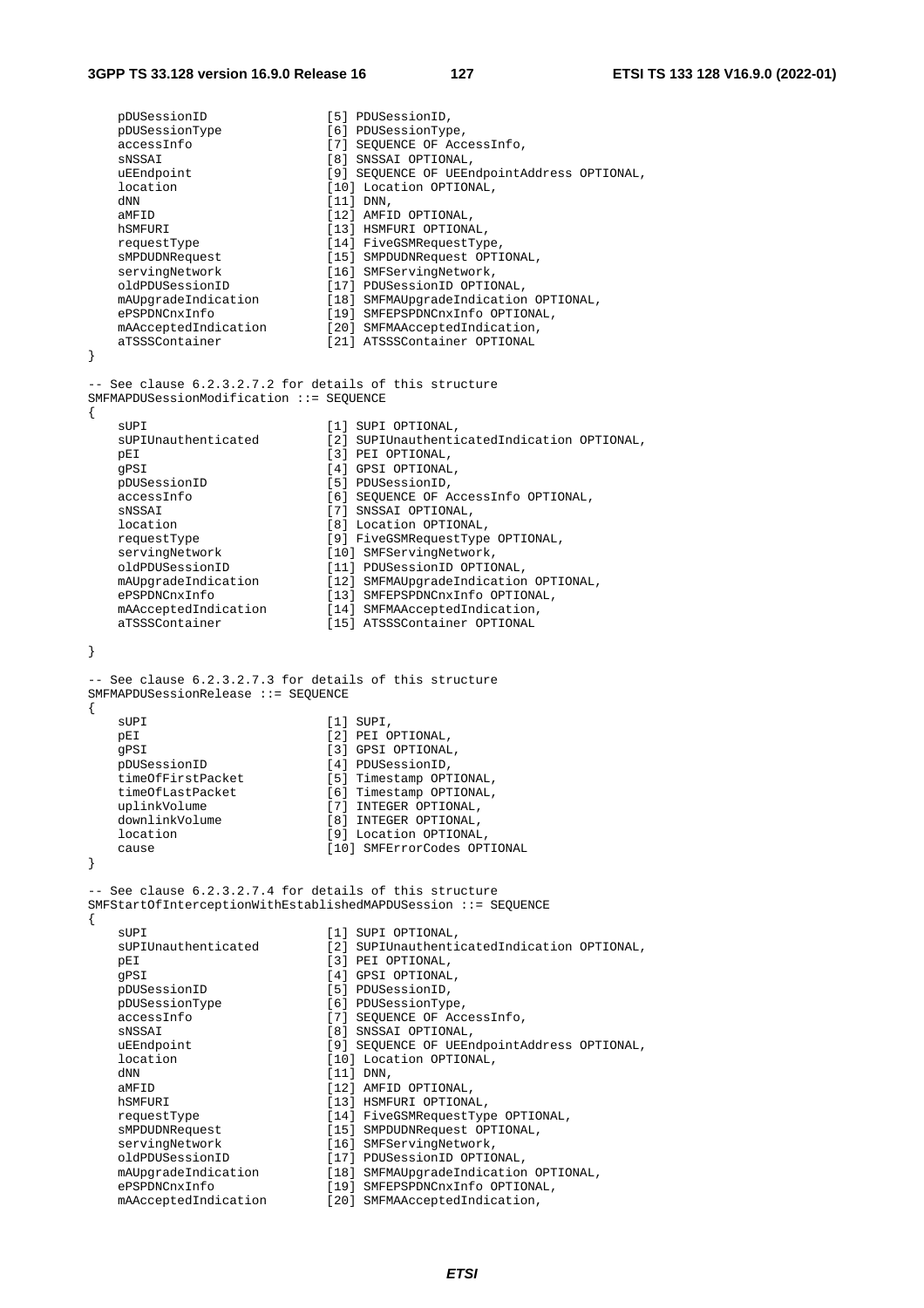#### **3GPP TS 33.128 version 16.9.0 Release 16 128 ETSI TS 133 128 V16.9.0 (2022-01)**

```
 aTSSSContainer [21] ATSSSContainer OPTIONAL 
} 
-- See clause 6.2.3.2.7.5 for details of this structure 
SMFMAUnsuccessfulProcedure ::= SEQUENCE 
{ 
   failedProcedureType [1] SMFFailedProcedureType,<br>failureCause [2] FiveGSMCause,
failureCause [2] FiveGSMCause,
 requestedSlice [3] NSSAI OPTIONAL, 
    initiator [4] Initiator,
   sUPI [5] SUPI OPTIONAL,<br>sUPIUnauthenticated [6] SUPIUnauthenti
                          [6] SUPIUnauthenticatedIndication OPTIONAL,
   pEI [7] PEI OPTIONAL,
   gPSI [8] GPSI OPTIONAL,<br>pDUSessionID [9] PDUSessionID (
                               [9] PDUSessionID OPTIONAL,
   accessInfo [10] SEQUENCE OF AccessInfo,<br>uEEndpoint [11] SEQUENCE OF UEEndpointA
    uEEndpoint [11] SEQUENCE OF UEEndpointAddress OPTIONAL,<br>location [12] Location OPTIONAL,
   location [12] Location OPTIONAL,<br>
dNN
   dNN (13) DNN OPTIONAL,<br>amfID (14) AmfID OPTIONAL
    aMFID [14] AMFID OPTIONAL, 
                              [15] HSMFURI OPTIONAL,
 requestType [16] FiveGSMRequestType OPTIONAL, 
 sMPDUDNRequest [17] SMPDUDNRequest OPTIONAL 
} 
-- ================= 
-- 5G SMF parameters 
-- ================= 
SMFFailedProcedureType ::= ENUMERATED 
{ 
    pDUSessionEstablishment(1), 
   pDUSessionModification(2),
    pDUSessionRelease(3) 
} 
SMFServingNetwork ::= SEQUENCE 
{ 
    pLMNID [1] PLMNID, 
    nID [2] NID OPTIONAL 
} 
AccessInfo ::= SEQUENCE 
{ 
 accessType [1] AccessType, 
 rATType [2] RATType OPTIONAL, 
gTPTunnelID [3] FTEID,
    non3GPPAccessEndpoint [4] UEEndpointAddress OPTIONAL, 
   establishmentStatus [5] EstablishmentStatus,
    aNTypeToReactivate [6] AccessType OPTIONAL 
} 
-- see Clause 6.1.2 of TS 24.193[44] for the details of the ATSSS container contents. 
ATSSSContainer ::= OCTET STRING 
EstablishmentStatus ::= ENUMERATED 
{ 
     established(0), 
    released(1) 
} 
SMFMAUpgradeIndication ::= BOOLEAN 
-- Given in YAML encoding as defined in clause 6.1.6.2.31 of TS 29.502[16] 
SMFEPSPDNCnxInfo ::= UTF8String 
SMFMAAcceptedIndication ::= BOOLEAN 
-- see Clause 6.1.6.3.8 of TS 29.502[16] for the details of this structure. 
SMFErrorCodes ::= UTF8String 
-- see Clause 6.1.6.3.2 of TS 29.502[16] for details of this structure. 
UEEPSPDNConnection ::= OCTET STRING 
-- see Clause 6.1.6.3.6 of TS 29.502[16] for the details of this structure. 
RequestIndication ::= ENUMERATED 
{
```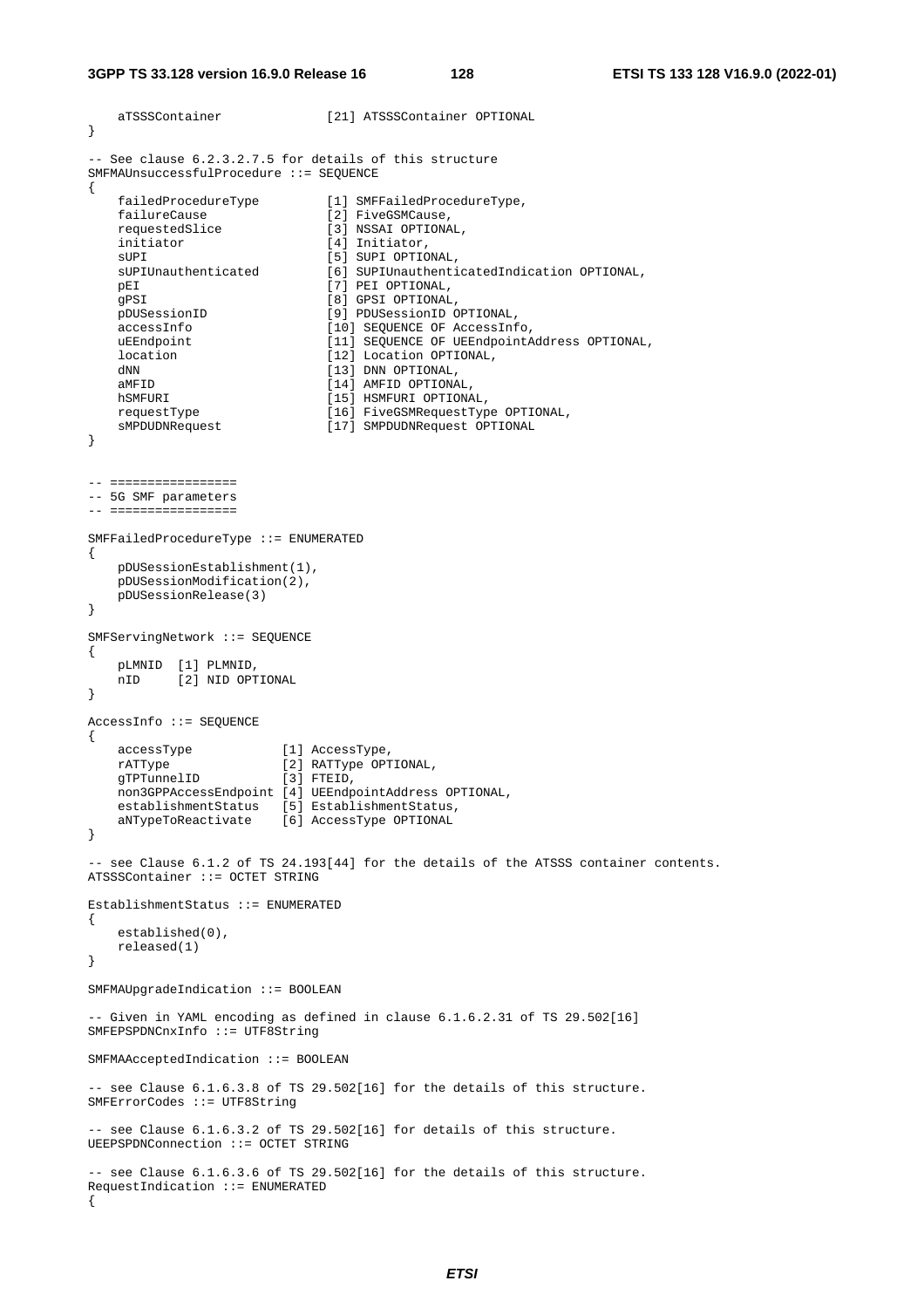uEREQPDUSESMOD(0),

```
uEREQPDUSESREL(1),
    pDUSESMOB(2), 
    nWREQPDUSESAUTH(3), 
    nWREQPDUSESMOD(4), 
    nWREQPDUSESREL(5), 
   eBIASSIGNMENTREQ(6)
    rELDUETO5GANREQUEST(7) 
} 
-- ================== 
-- 5G UPF definitions 
-- ================== 
UPFCCPDU ::= OCTET STRING 
-- See clause 6.2.3.8 for the details of this structure 
ExtendedUPFCCPDU ::= SEQUENCE 
{ 
    payload [1] UPFCCPDUPayload, 
    qFI [2] QFI OPTIONAL 
} 
-- ================= 
-- 5G UPF parameters 
-- ================= 
UPFCCPDUPayload ::= CHOICE 
{ 
uPFIPCC [1] OCTET STRING,
 uPFEthernetCC [2] OCTET STRING, 
    uPFUnstructuredCC [3] OCTET STRING 
} 
QFI ::= INTEGER (0..63)-- ================== 
-- 5G UDM definitions 
-- ================== 
UDMServingSystemMessage ::= SEQUENCE 
{ 
   sUPI [1] SUPI,
   pEI [2] PEI OPTIONAL,<br>gPSI [3] GPSI OPTIONAL
   gPSI [3] GPSI OPTIONAL,<br>gUAMI [4] GUAMI OPTIONAL
                           [4] GUAMI OPTIONAL,
    gUMMEI [5] GUMMEI OPTIONAL, 
    pLMNID [6] PLMNID OPTIONAL, 
   servingSystemMethod [7] UDMServingSystemMethod,
   serviceID [8] ServiceID OPTIONAL
} 
UDMSubscriberRecordChangeMessage ::= SEQUENCE 
{ 
   sUPI [1] SUPI OPTIONAL,<br>pEI [2] PEI OPTIONAL,
                              [2] PEI OPTIONAL,
   gPSI [3] GPSI OPTIONAL,
    oldPEI [4] PEI OPTIONAL, 
    oldSUPI [5] SUPI OPTIONAL, 
   oldGPSI [6] GPSI OPTIONAL,
    oldserviceID [7] ServiceID OPTIONAL, 
    subscriberRecordChangeMethod [8] UDMSubscriberRecordChangeMethod, 
   serviceID [9] ServiceID OPTIONAL
} 
UDMCancelLocationMessage ::= SEQUENCE 
{ 
   sUPI [1] SUPI,
   pEI [2] PEI OPTIONAL,
   gPSI [3] GPSI OPTIONAL,
    gUAMI [4] GUAMI OPTIONAL, 
    pLMNID [5] PLMNID OPTIONAL, 
    cancelLocationMethod [6] UDMCancelLocationMethod 
} 
-- ================= 
-- 5G UDM parameters
```

```
-- =================
```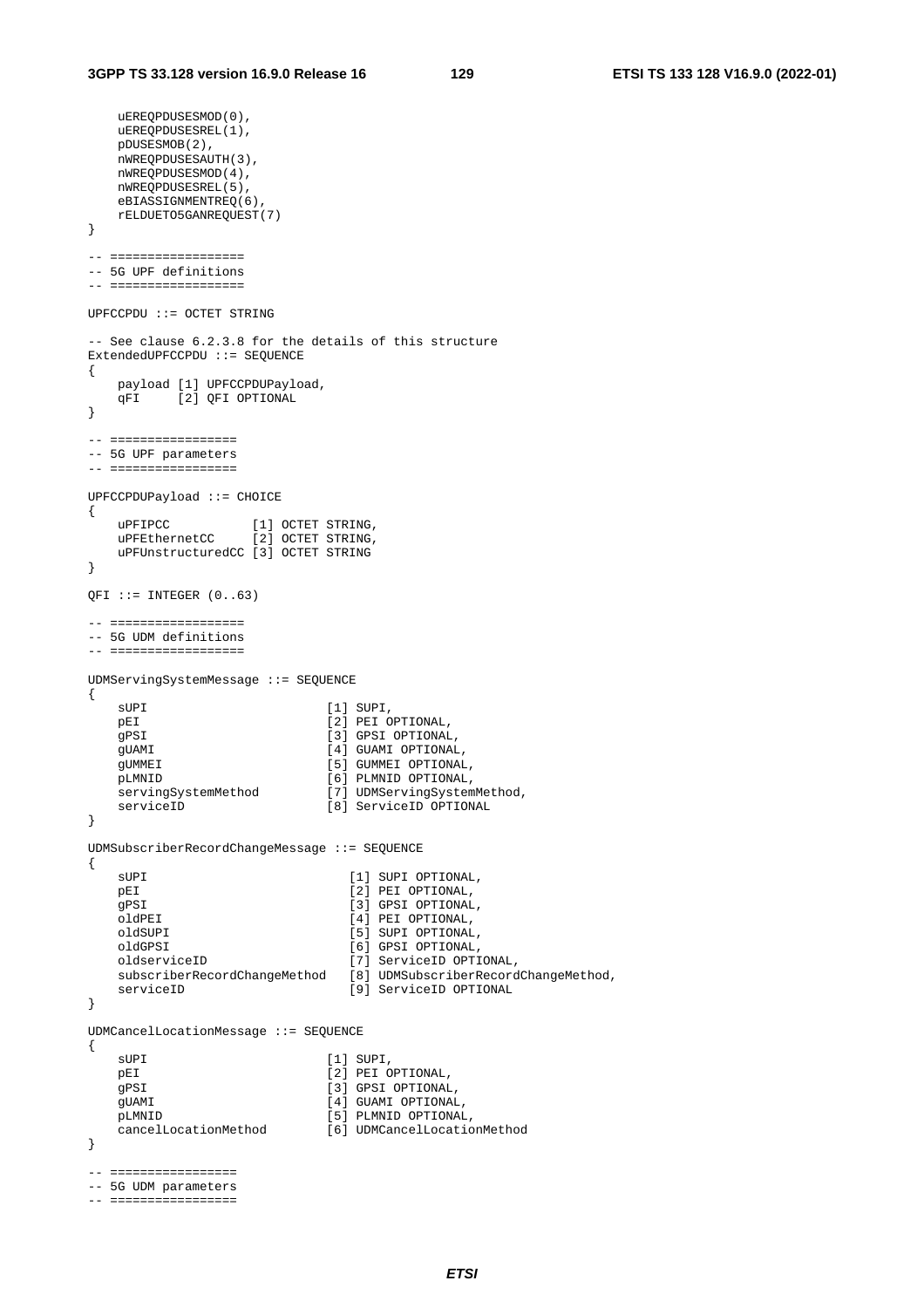UDMServingSystemMethod ::= ENUMERATED

```
{ 
     amf3GPPAccessRegistration(0), 
     amfNon3GPPAccessRegistration(1), 
     unknown(2) 
} 
UDMSubscriberRecordChangeMethod ::= ENUMERATED 
{ 
    pEIChange(1), 
     sUPIChange(2), 
     gPSIChange(3), 
     uEDeprovisioning(4), 
    unknown(5),
     serviceIDChange(6) 
} 
UDMCancelLocationMethod ::= ENUMERATED 
{ 
     aMF3GPPAccessDeregistration(1), 
     aMFNon3GPPAccessDeregistration(2), 
     uDMDeregistration(3), 
    unknown(4) 
} 
ServiceID ::= SEQUENCE 
{ 
   nSSAI [1] NSSAI OPTIONAL,
                               [2] SEQUENCE OF CAGID OPTIONAL
} 
CAGID ::= UTF8String 
-- =================== 
-- 5G SMSF definitions 
-- =================== 
-- See clause 6.2.5.3 for details of this structure 
SMSMessage ::= SEQUENCE 
{ 
 originatingSMSParty [1] SMSParty, 
     terminatingSMSParty [2] SMSParty, 
direction [3] Direction,
 linkTransferStatus [4] SMSTransferStatus, 
 otherMessage [5] SMSOtherMessageIndication OPTIONAL, 
    location [6] Location OPTIONAL, 
 peerNFAddress [7] SMSNFAddress OPTIONAL, 
 peerNFType [8] SMSNFType OPTIONAL, 
   edialization in the small of the small of the small of the small of the small of the small of the small of the small of the small of the small of the small of the small of the small of the small of the small of the small o
    messageType [10] SMSMessageType OPTIONAL,
     rPMessageReference [11] SMSRPMessageReference OPTIONAL 
} 
SMSReport ::= SEQUENCE 
{ 
    location [1] Location OPTIONAL, 
 sMSTPDUData [2] SMSTPDUData, 
 messageType [3] SMSMessageType, 
    rPMessageReference [4] SMSRPMessageReference 
} 
-- ================== 
-- 5G SMSF parameters 
-- ================== 
SMSAddress ::= OCTET STRING(SIZE(2..12)) 
SMSMessageType ::= ENUMERATED 
{ 
     deliver(1), 
     deliverReportAck(2), 
     deliverReportError(3), 
     statusReport(4), 
     command(5), 
     submit(6), 
     submitReportAck(7), 
     submitReportError(8),
```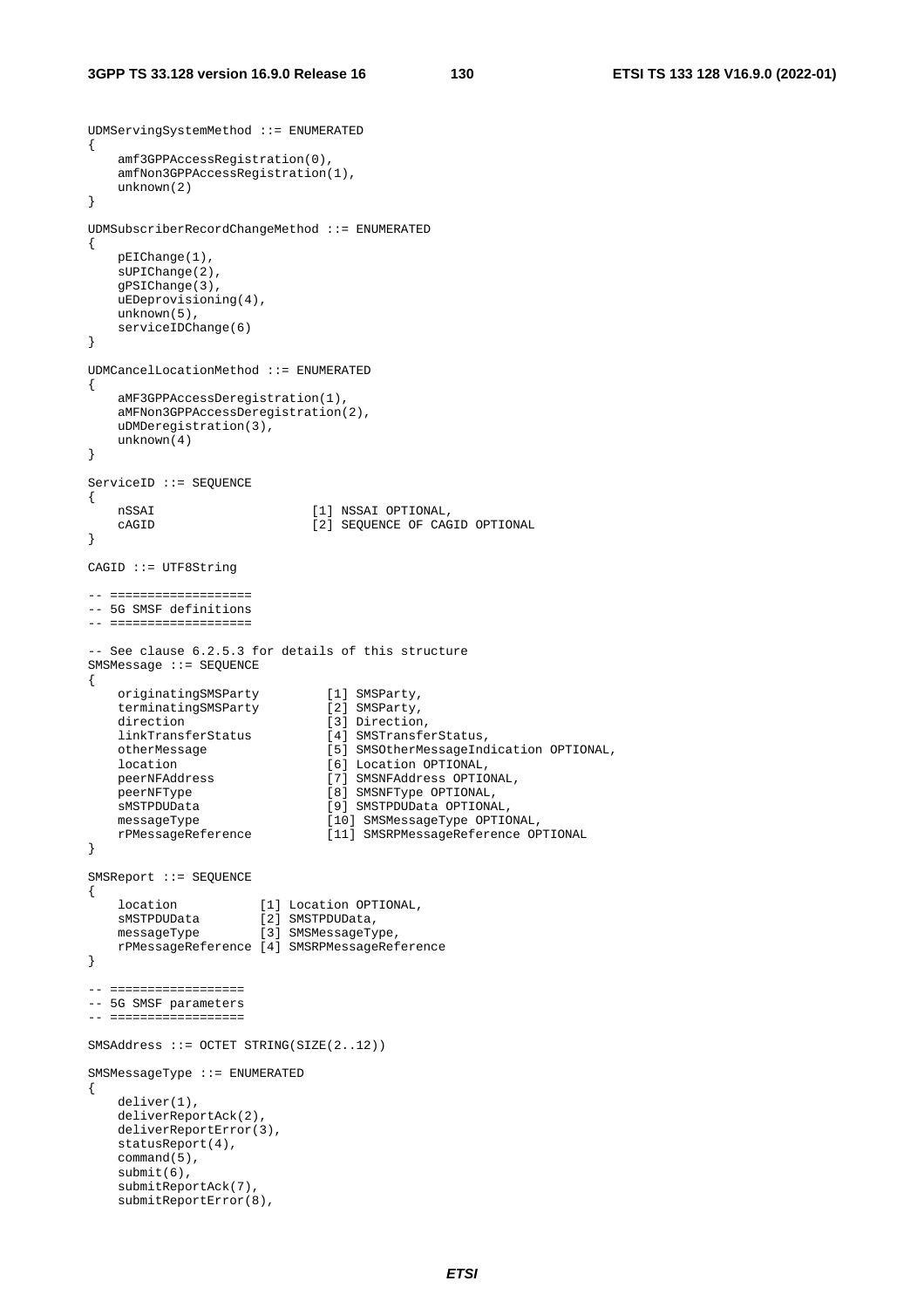```
 reserved(9) 
} 
SMSParty ::= SEQUENCE 
{ 
   sUPI [1] SUPI OPTIONAL,
 pEI [2] PEI OPTIONAL, 
 gPSI [3] GPSI OPTIONAL, 
    sMSAddress [4] SMSAddress OPTIONAL 
} 
SMSTransferStatus ::= ENUMERATED 
{ 
    transferSucceeded(1), 
    transferFailed(2), 
    undefined(3) 
} 
SMSOtherMessageIndication ::= BOOLEAN 
SMSNFAddress ::= CHOICE 
{ 
 iPAddress [1] IPAddress, 
 e164Number [2] E164Number 
} 
SMSNFType ::= ENUMERATED 
{ 
    sMSGMSC(1), 
   iWMSC(2).
    sMSRouter(3) 
} 
SMSRPMessageReference ::= INTEGER (0..255) 
SMSTPDUData ::= CHOICE 
{ 
    sMSTPDU [1] SMSTPDU, 
    truncatedSMSTPDU [2] TruncatedSMSTPDU 
} 
SMSTPDU ::= OCTET STRING (SIZE(1..270)) 
TruncatedSMSTPDU ::= OCTET STRING (SIZE(1..130)) 
-- =============== 
-- MMS definitions 
-- =============== 
MMSSend ::= SEQUENCE 
{ 
 transactionID [1] UTF8String, 
version [2] MMSVersion,
dateTime [3] Timestamp,
 originatingMMSParty [4] MMSParty, 
 terminatingMMSParty [5] SEQUENCE OF MMSParty OPTIONAL, 
 cCRecipients [6] SEQUENCE OF MMSParty OPTIONAL, 
 bCCRecipients [7] SEQUENCE OF MMSParty OPTIONAL, 
direction [8] MMSDirection,
 subject [9] MMSSubject OPTIONAL, 
 messageClass [10] MMSMessageClass OPTIONAL, 
expiry [11] MMSExpiry,
 desiredDeliveryTime [12] Timestamp OPTIONAL, 
 priority [13] MMSPriority OPTIONAL, 
 senderVisibility [14] BOOLEAN OPTIONAL, 
 deliveryReport [15] BOOLEAN OPTIONAL, 
 readReport [16] BOOLEAN OPTIONAL, 
store [17] BOOLEAN OPTIONAL,
state [18] MMState OPTIONAL,
 flags [19] MMFlags OPTIONAL, 
 replyCharging [20] MMSReplyCharging OPTIONAL, 
 applicID [21] UTF8String OPTIONAL, 
 replyApplicID [22] UTF8String OPTIONAL, 
 auxApplicInfo [23] UTF8String OPTIONAL, 
 contentClass [24] MMSContentClass OPTIONAL, 
 dRMContent [25] BOOLEAN OPTIONAL, 
 adaptationAllowed [26] MMSAdaptation OPTIONAL, 
 contentType [27] MMSContentType,
```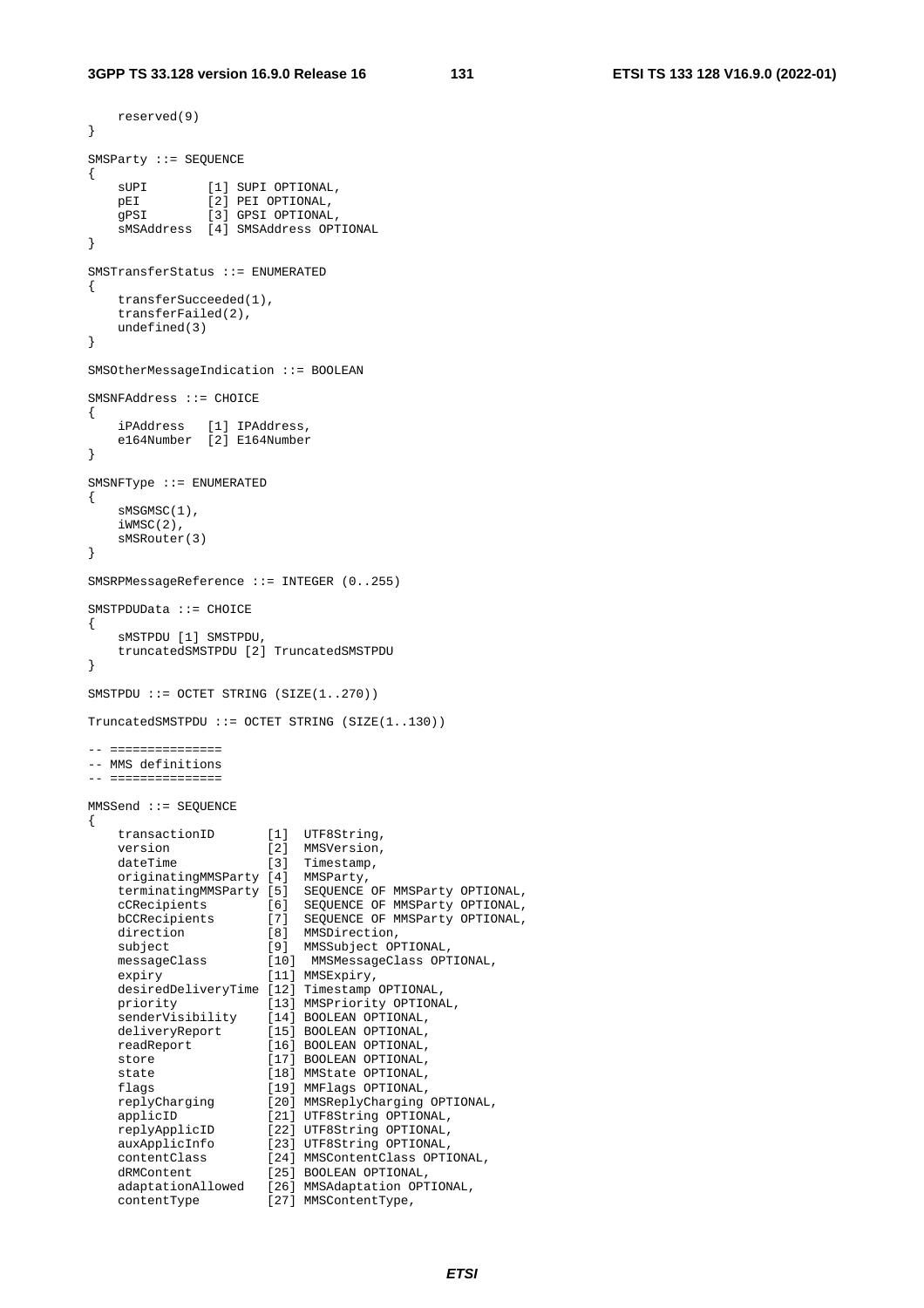#### **3GPP TS 33.128 version 16.9.0 Release 16 132 ETSI TS 133 128 V16.9.0 (2022-01)**

responseStatus [28] MMSResponseStatus,

```
 responseStatusText [29] UTF8String OPTIONAL, 
   messageID [30] UTF8String
} 
MMSSendByNonLocalTarget ::= SEQUENCE 
{ 
   version [1] MMSVersion,
 transactionID [2] UTF8String, 
messageID [3] UTF8String,
 terminatingMMSParty [4] SEQUENCE OF MMSParty, 
 originatingMMSParty [5] MMSParty, 
direction [6] MMSDirection,
 contentType [7] MMSContentType, 
 messageClass [8] MMSMessageClass OPTIONAL, 
dateTime [9] Timestamp,
 expiry [10] MMSExpiry OPTIONAL, 
 deliveryReport [11] BOOLEAN OPTIONAL, 
 priority [12] MMSPriority OPTIONAL, 
 senderVisibility [13] BOOLEAN OPTIONAL, 
 readReport [14] BOOLEAN OPTIONAL, 
 subject [15] MMSSubject OPTIONAL, 
 forwardCount [16] INTEGER OPTIONAL, 
 previouslySentBy [17] MMSPreviouslySentBy OPTIONAL, 
 prevSentByDateTime [18] Timestamp OPTIONAL, 
 applicID [19] UTF8String OPTIONAL, 
 replyApplicID [20] UTF8String OPTIONAL, 
 auxApplicInfo [21] UTF8String OPTIONAL, 
 contentClass [22] MMSContentClass OPTIONAL, 
 dRMContent [23] BOOLEAN OPTIONAL, 
    adaptationAllowed [24] MMSAdaptation OPTIONAL 
} 
MMSNotification ::= SEQUENCE 
{ 
   transactionID [1] UTF8String,
   version [2] MMSVersion,
 originatingMMSParty [3] MMSParty OPTIONAL, 
direction [4] MMSDirection,
 subject [5] MMSSubject OPTIONAL, 
   deliveryReportRequested [6] BOOLEAN OPTIONAL,<br>stored [7] BOOLEAN OPTIONAL,
stored [7] BOOLEAN OPTIONAL,
 messageClass [8] MMSMessageClass, 
 priority [9] MMSPriority OPTIONAL, 
messageSize [10] INTEGER,
   priority [9] MMSPriorit<br>
messageSize [10] INTEGER,<br>
expiry [11] MMSExpiry,
    replyCharging [12] MMSReplyCharging OPTIONAL 
} 
MMSSendToNonLocalTarget ::= SEQUENCE 
{ 
   version [1] MMSVersion,
 transactionID [2] UTF8String, 
messageID [3] UTF8String,
 terminatingMMSParty [4] SEQUENCE OF MMSParty, 
 originatingMMSParty [5] MMSParty, 
direction [6] MMSDirection,
 contentType [7] MMSContentType, 
 messageClass [8] MMSMessageClass OPTIONAL, 
 dateTime [9] Timestamp, 
 expiry [10] MMSExpiry OPTIONAL, 
 deliveryReport [11] BOOLEAN OPTIONAL, 
 priority [12] MMSPriority OPTIONAL, 
 senderVisibility [13] BOOLEAN OPTIONAL, 
 readReport [14] BOOLEAN OPTIONAL, 
 subject [15] MMSSubject OPTIONAL, 
 forwardCount [16] INTEGER OPTIONAL, 
 previouslySentBy [17] MMSPreviouslySentBy OPTIONAL, 
    prevSentByDateTime [18] Timestamp OPTIONAL, 
 applicID [19] UTF8String OPTIONAL, 
 replyApplicID [20] UTF8String OPTIONAL, 
 auxApplicInfo [21] UTF8String OPTIONAL, 
 contentClass [22] MMSContentClass OPTIONAL, 
 dRMContent [23] BOOLEAN OPTIONAL, 
    adaptationAllowed [24] MMSAdaptation OPTIONAL
```

```
}
```
MMSNotificationResponse ::= SEQUENCE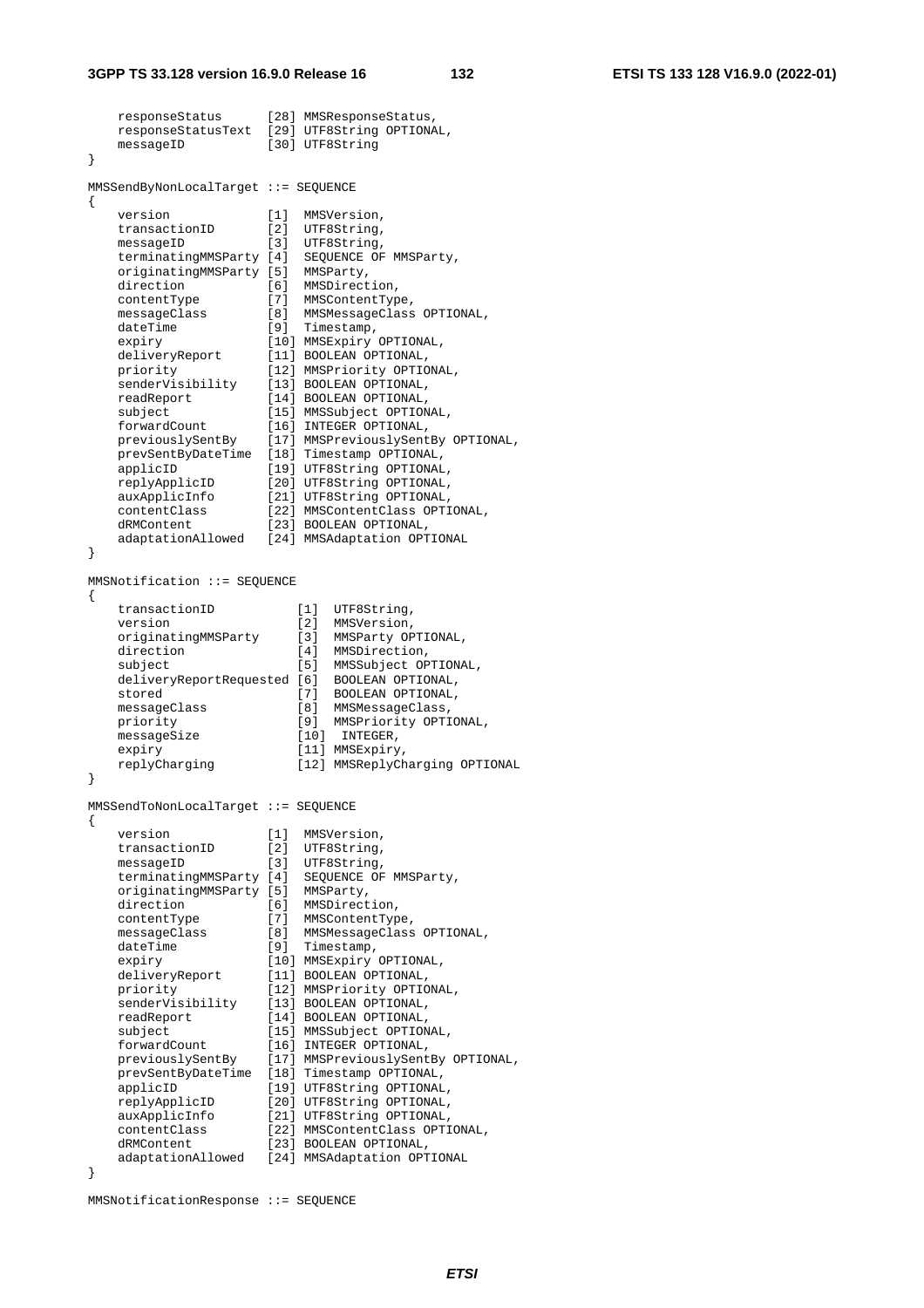{

```
 transactionID [1] UTF8String, 
    version [2] MMSVersion, 
   direction [3] MMSDirection,
   status [4] MMStatus,
    reportAllowed [5] BOOLEAN OPTIONAL 
} 
MMSRetrieval ::= SEQUENCE 
{ 
 transactionID [1] UTF8String, 
 version [2] MMSVersion, 
messageID [3] UTF8String,
dateTime [4] Timestamp,
 originatingMMSParty [5] MMSParty OPTIONAL, 
 previouslySentBy [6] MMSPreviouslySentBy OPTIONAL, 
 prevSentByDateTime [7] Timestamp OPTIONAL, 
 terminatingMMSParty [8] SEQUENCE OF MMSParty OPTIONAL, 
 cCRecipients [9] SEQUENCE OF MMSParty OPTIONAL, 
direction [10] MMSDirection,
 subject [11] MMSSubject OPTIONAL, 
state [12] MMState OPTIONAL,
 flags [13] MMFlags OPTIONAL, 
 messageClass [14] MMSMessageClass OPTIONAL, 
 priority [15] MMSPriority, 
 deliveryReport [16] BOOLEAN OPTIONAL, 
 readReport [17] BOOLEAN OPTIONAL, 
 replyCharging [18] MMSReplyCharging OPTIONAL, 
 retrieveStatus [19] MMSRetrieveStatus OPTIONAL, 
 retrieveStatusText [20] UTF8String OPTIONAL, 
 applicID [21] UTF8String OPTIONAL, 
 replyApplicID [22] UTF8String OPTIONAL, 
 auxApplicInfo [23] UTF8String OPTIONAL, 
 contentClass [24] MMSContentClass OPTIONAL, 
 dRMContent [25] BOOLEAN OPTIONAL, 
 replaceID [26] UTF8String OPTIONAL, 
 contentType [27] UTF8String OPTIONAL 
} 
MMSDeliveryAck ::= SEQUENCE 
{ 
    transactionID [1] UTF8String, 
   version [2] MMSVersion,
    reportAllowed [3] BOOLEAN OPTIONAL, 
status [4] MMStatus,
 direction [5] MMSDirection 
} 
MMSForward ::= SEQUENCE 
{ 
transactionID [1] UTF8String,
version [2] MMSVersion,
dateTime [3] Timestamp OPTIONAL,
 originatingMMSParty [4] MMSParty, 
 terminatingMMSParty [5] SEQUENCE OF MMSParty OPTIONAL, 
 cCRecipients [6] SEQUENCE OF MMSParty OPTIONAL, 
 bCCRecipients [7] SEQUENCE OF MMSParty OPTIONAL, 
direction [8] MMSDirection,
 expiry [9] MMSExpiry OPTIONAL, 
   expiry [9] MMSExpiry OPTIONAL,<br>desiredDeliveryTime [10] Timestamp OPTIONAL,
    deliveryReportAllowed [11] BOOLEAN OPTIONAL, 
 deliveryReport [12] BOOLEAN OPTIONAL, 
store [13] BOOLEAN OPTIONAL,
state [14] MMState OPTIONAL,
 flags [15] MMFlags OPTIONAL, 
 contentLocationReq [16] UTF8String, 
 replyCharging [17] MMSReplyCharging OPTIONAL, 
 responseStatus [18] MMSResponseStatus, 
 responseStatusText [19] UTF8String OPTIONAL, 
 messageID [20] UTF8String OPTIONAL, 
   messageID [20] UTF8String OPTIONAL,<br>contentLocationConf [21] UTF8String OPTIONAL,
 storeStatus [22] MMSStoreStatus OPTIONAL, 
 storeStatusText [23] UTF8String OPTIONAL 
} 
MMSDeleteFromRelay ::= SEQUENCE 
{ 
   transactionID [1] UTF8String,
```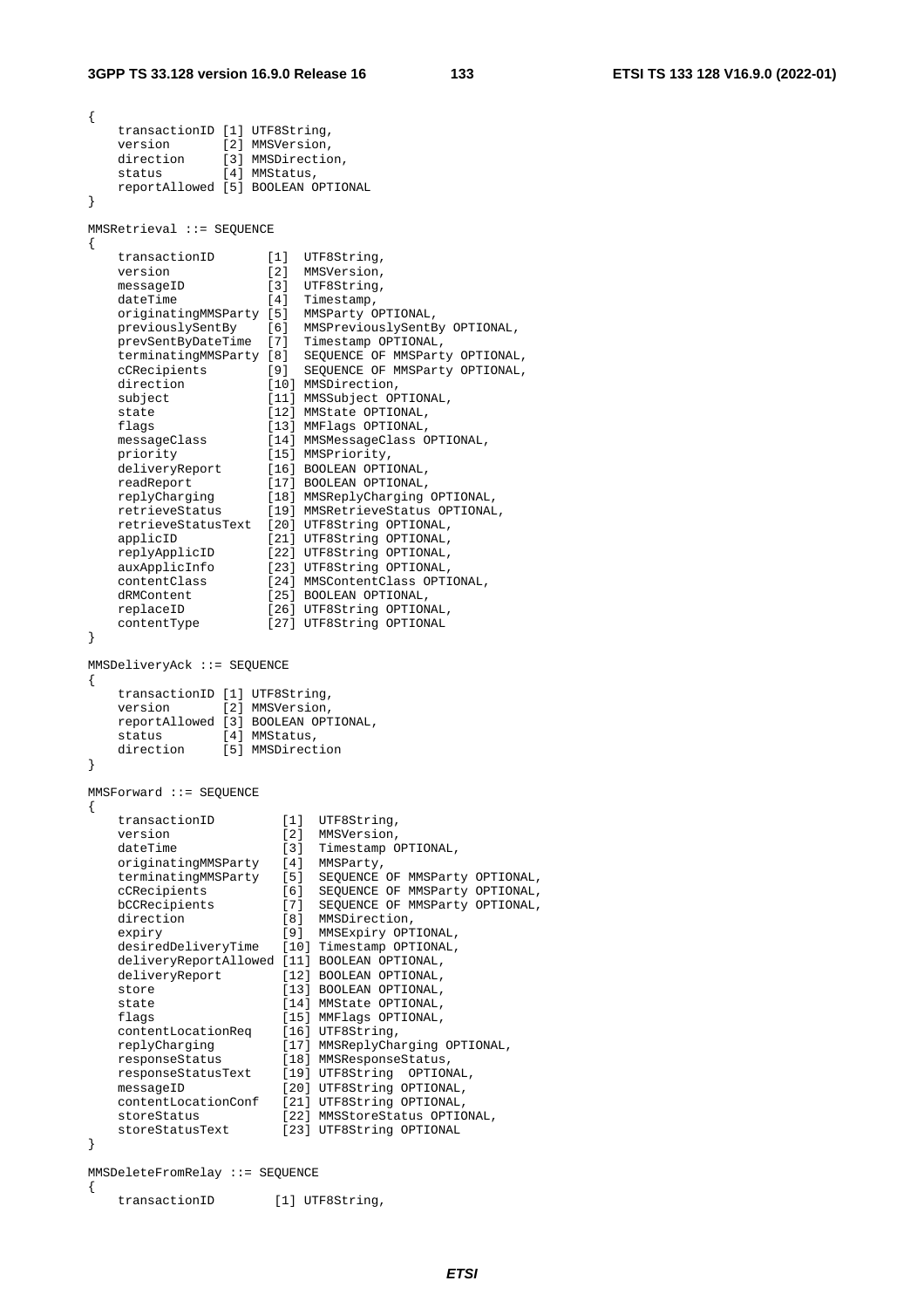```
version [2] MMSVersion,
   direction [3] MMSDirection,
    contentLocationReq [4] SEQUENCE OF UTF8String, 
   contentLocationConf [5] SEQUENCE OF UTF8String,
    deleteResponseStatus [6] MMSDeleteResponseStatus, 
    deleteResponseText [7] SEQUENCE OF UTF8String 
} 
MMSMBoxStore ::= SEQUENCE 
{ 
transactionID [1] UTF8String,
 version [2] MMSVersion, 
direction [3] MMSDirection,
    contentLocationReq [4] UTF8String, 
state [5] MMState OPTIONAL,
 flags [6] MMFlags OPTIONAL, 
    contentLocationConf [7] UTF8String OPTIONAL, 
storeStatus [8] MMSStoreStatus,
 storeStatusText [9] UTF8String OPTIONAL 
} 
MMSMBoxUpload ::= SEQUENCE 
{ 
 transactionID [1] UTF8String, 
 version [2] MMSVersion, 
direction [3] MMSDirection,
state [4] MMState OPTIONAL,
 flags [5] MMFlags OPTIONAL, 
 contentType [6] UTF8String, 
 contentLocation [7] UTF8String OPTIONAL, 
storeStatus [8] MMSStoreStatus,
 storeStatusText [9] UTF8String OPTIONAL, 
 mMessages [10] SEQUENCE OF MMBoxDescription 
} 
MMSMBoxDelete ::= SEQUENCE 
{ 
 transactionID [1] UTF8String, 
version [2] MMSVersion,
direction [3] MMSDirection,
 contentLocationReq [4] SEQUENCE OF UTF8String, 
    contentLocationConf [5] SEQUENCE OF UTF8String OPTIONAL, 
 responseStatus [6] MMSDeleteResponseStatus, 
 responseStatusText [7] UTF8String OPTIONAL 
} 
MMSDeliveryReport ::= SEQUENCE 
{ 
version [1] MMSVersion,
 messageID [2] UTF8String, 
    terminatingMMSParty [3] SEQUENCE OF MMSParty, 
mMSDateTime [4] Timestamp,
 responseStatus [5] MMSResponseStatus, 
 responseStatusText [6] UTF8String OPTIONAL, 
 applicID [7] UTF8String OPTIONAL, 
 replyApplicID [8] UTF8String OPTIONAL, 
 auxApplicInfo [9] UTF8String OPTIONAL 
} 
MMSDeliveryReportNonLocalTarget ::= SEQUENCE 
{ 
   version [1] MMSVersion,
   transactionID [2] UTF8String,
messageID [3] UTF8String,
 terminatingMMSParty [4] SEQUENCE OF MMSParty, 
    originatingMMSParty [5] MMSParty, 
direction [6] MMSDirection,
 mMSDateTime [7] Timestamp, 
 forwardToOriginator [8] BOOLEAN OPTIONAL, 
status [9] MMStatus,
 statusExtension [10] MMStatusExtension, 
statusText [11] MMStatusText,
   applicID [11] MMStatusText,<br>applicID [12] UTF8String OPTIONAL,
 replyApplicID [13] UTF8String OPTIONAL, 
 auxApplicInfo [14] UTF8String OPTIONAL 
}
```

```
MMSReadReport ::= SEQUENCE
```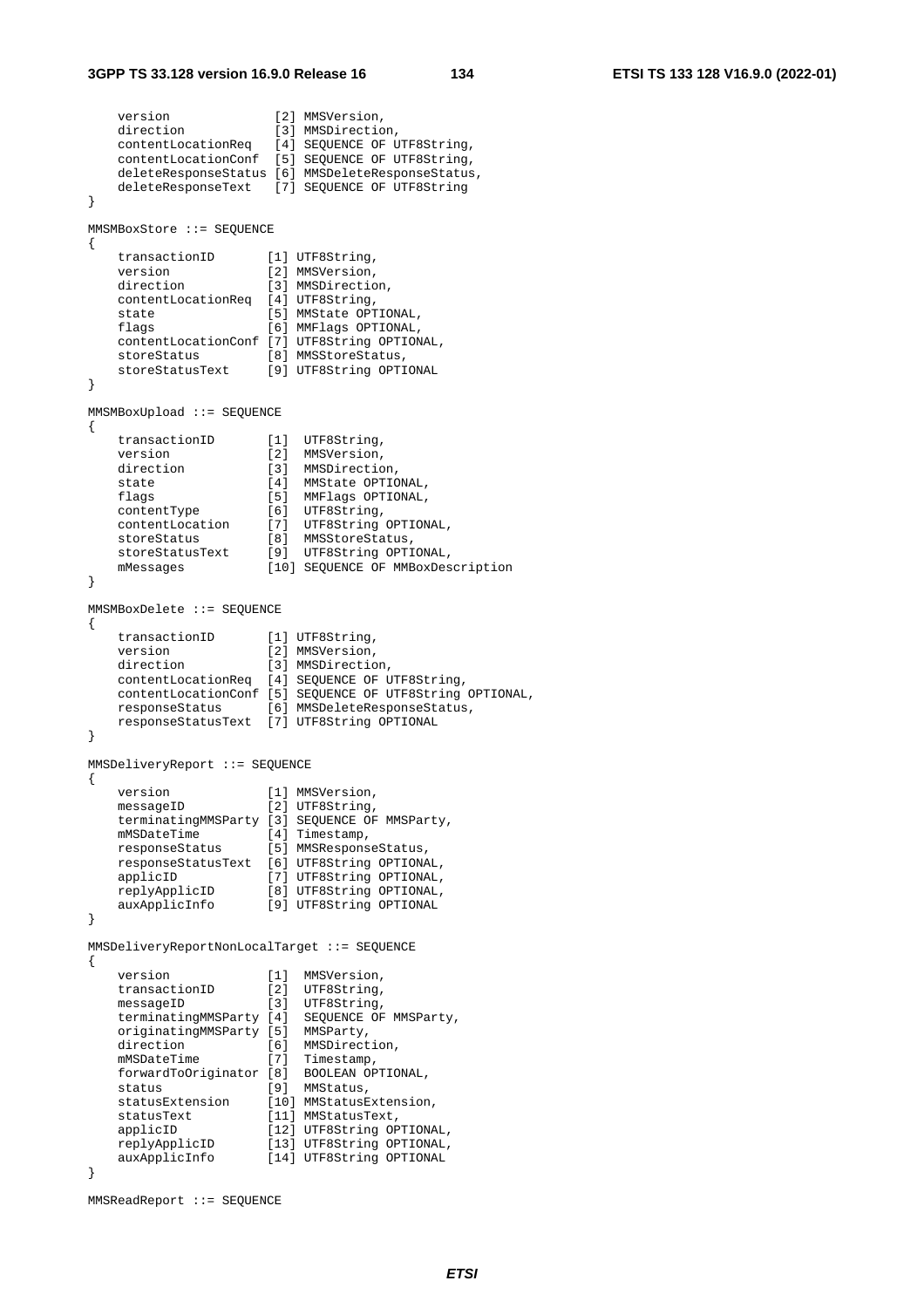```
{ 
 version [1] MMSVersion, 
messageID [2] UTF8String,
    terminatingMMSParty [3] SEQUENCE OF MMSParty, 
    originatingMMSParty [4] SEQUENCE OF MMSParty, 
direction [5] MMSDirection,
mMSDateTime [6] Timestamp,
 readStatus [7] MMSReadStatus, 
 applicID [8] UTF8String OPTIONAL, 
 replyApplicID [9] UTF8String OPTIONAL, 
 auxApplicInfo [10] UTF8String OPTIONAL 
} 
MMSReadReportNonLocalTarget ::= SEQUENCE 
{ 
version [1] MMSVersion,
 transactionID [2] UTF8String, 
 terminatingMMSParty [3] SEQUENCE OF MMSParty, 
    originatingMMSParty [4] SEQUENCE OF MMSParty, 
   direction [5] MMSDirection,<br>messageID [6] UTF8String,
messageID [6] UTF8String,
mMSDateTime [7] Timestamp,
 readStatus [8] MMSReadStatus, 
 readStatusText [9] MMSReadStatusText OPTIONAL, 
 applicID [10] UTF8String OPTIONAL, 
 replyApplicID [11] UTF8String OPTIONAL, 
 auxApplicInfo [12] UTF8String OPTIONAL 
} 
MMSCancel ::= SEQUENCE 
{ 
    transactionID [1] UTF8String, 
 version [2] MMSVersion, 
 cancelID [3] UTF8String, 
    direction [4] MMSDirection 
} 
MMSMBoxViewRequest ::= SEQUENCE 
{ 
    transactionID [1] UTF8String, 
 version [2] MMSVersion, 
 contentLocation [3] UTF8String OPTIONAL, 
 state [4] SEQUENCE OF MMState OPTIONAL, 
 flags [5] SEQUENCE OF MMFlags OPTIONAL, 
start [6] INTEGER OPTIONAL,
 limit [7] INTEGER OPTIONAL, 
 attributes [8] SEQUENCE OF UTF8String OPTIONAL, 
 totals [9] INTEGER OPTIONAL, 
 quotas [10] MMSQuota OPTIONAL 
} 
MMSMBoxViewResponse ::= SEQUENCE 
{ 
 transactionID [1] UTF8String, 
 version [2] MMSVersion, 
 contentLocation [3] UTF8String OPTIONAL, 
 state [4] SEQUENCE OF MMState OPTIONAL, 
   state [4] SEQUENCE OF MMState OPTIONAL,<br>flags [5] SEQUENCE OF MMFlags OPTIONAL,
start [6] INTEGER OPTIONAL,
 limit [7] INTEGER OPTIONAL, 
 attributes [8] SEQUENCE OF UTF8String OPTIONAL, 
 mMSTotals [9] BOOLEAN OPTIONAL, 
 mMSQuotas [10] BOOLEAN OPTIONAL, 
 mMessages [11] SEQUENCE OF MMBoxDescription 
} 
MMBoxDescription ::= SEQUENCE 
{ 
 contentLocation [1] UTF8String OPTIONAL, 
 messageID [2] UTF8String OPTIONAL, 
   state [3] MMState OPTIONAL,<br>
flags [4] SEQUENCE OF MMFlags OPTIONAL,<br>
dateTime [5] Timestamp OPTIONAL,
 flags [4] SEQUENCE OF MMFlags OPTIONAL, 
dateTime [5] Timestamp OPTIONAL,
 originatingMMSParty [6] MMSParty OPTIONAL, 
 terminatingMMSParty [7] SEQUENCE OF MMSParty OPTIONAL, 
 cCRecipients [8] SEQUENCE OF MMSParty OPTIONAL, 
 bCCRecipients [9] SEQUENCE OF MMSParty OPTIONAL, 
 messageClass [10] MMSMessageClass OPTIONAL,
```
*ETSI*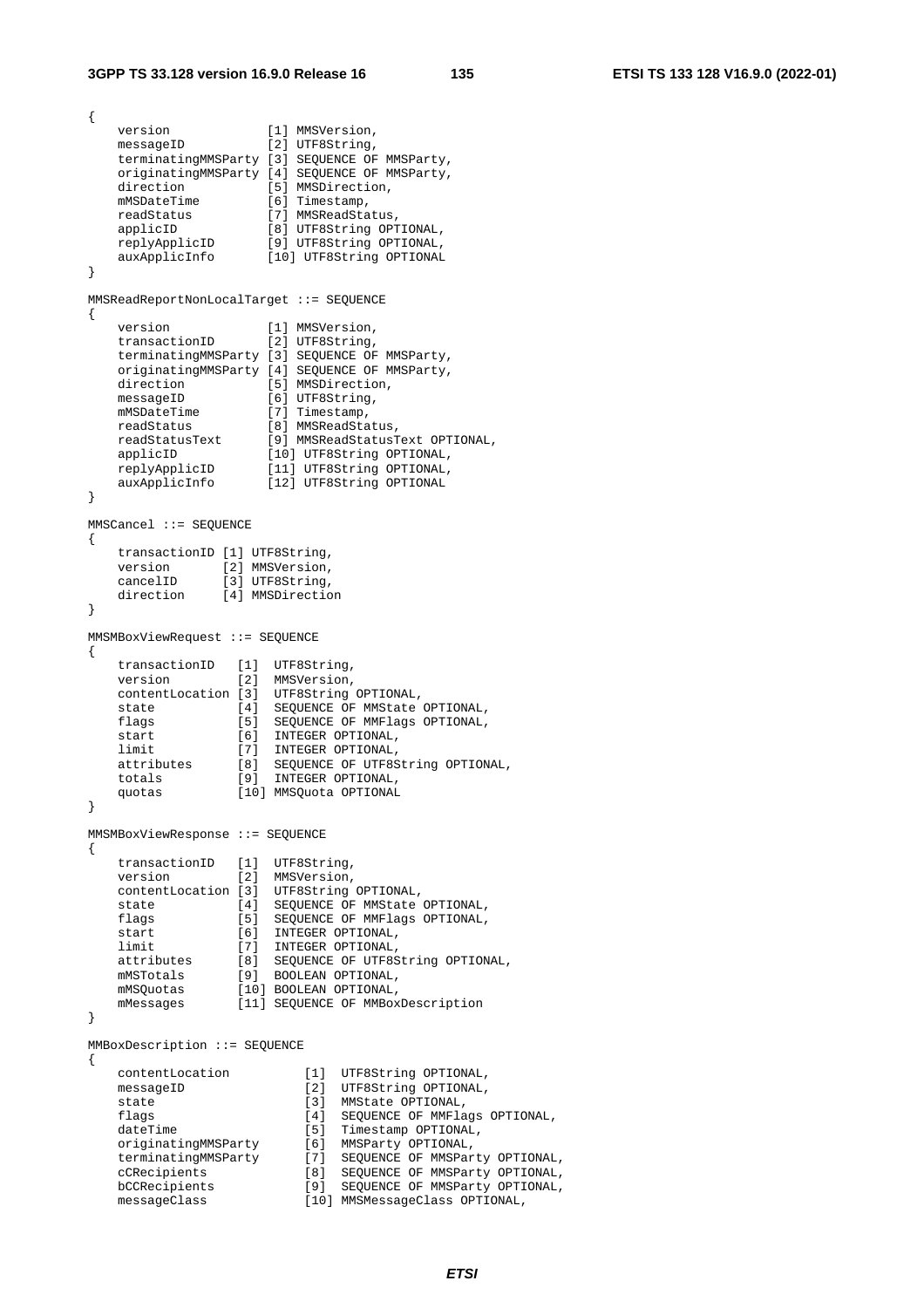#### **3GPP TS 33.128 version 16.9.0 Release 16 136 ETSI TS 133 128 V16.9.0 (2022-01)**

```
subject [11] MMSSubject OPTIONAL,
 priority [12] MMSPriority OPTIONAL, 
 deliveryTime [13] Timestamp OPTIONAL, 
 readReport [14] BOOLEAN OPTIONAL, 
 messageSize [15] INTEGER OPTIONAL, 
 replyCharging [16] MMSReplyCharging OPTIONAL, 
 previouslySentBy [17] MMSPreviouslySentBy OPTIONAL, 
    previouslySentByDateTime [18] Timestamp OPTIONAL, 
    contentType [19] UTF8String OPTIONAL
} 
-- ========= 
-- MMS CCPDU
-- ========= 
MMSCCPDU ::= SEQUENCE 
{ 
     version [1] MMSVersion, 
     transactionID [2] UTF8String, 
    mMSContent [3] OCTET STRING 
} 
-- ============== 
-- MMS parameters 
-- ==============
MMSAdaptation ::= SEQUENCE 
{ 
    allowed [1] BOOLEAN, 
     overriden [2] BOOLEAN 
} 
MMSCancelStatus ::= ENUMERATED 
{ 
     cancelRequestSuccessfullyReceived(1), 
     cancelRequestCorrupted(2) 
} 
MMSContentClass ::= ENUMERATED 
{ 
     text(1), 
     imageBasic(2), 
     imageRich(3), 
    videoBasic(4), 
    videoRich(5), 
    megaPixel(6), 
    contentBasic(7), 
     contentRich(8) 
} 
MMSContentType ::= UTF8String 
MMSDeleteResponseStatus ::= ENUMERATED 
{ 
    ok(1), 
   errorUnspecified(2),
     errorServiceDenied(3), 
     errorMessageFormatCorrupt(4), 
     errorSendingAddressUnresolved(5), 
   errorMessageNotFound(6),
     errorNetworkProblem(7), 
     errorContentNotAccepted(8), 
     errorUnsupportedMessage(9), 
     errorTransientFailure(10), 
     errorTransientSendingAddressUnresolved(11), 
     errorTransientMessageNotFound(12), 
     errorTransientNetworkProblem(13), 
     errorTransientPartialSuccess(14), 
    errorPermanentFailure(15),
     errorPermanentServiceDenied(16), 
     errorPermanentMessageFormatCorrupt(17), 
     errorPermanentSendingAddressUnresolved(18), 
     errorPermanentMessageNotFound(19), 
    errorPermanentContentNotAccepted(20),
     errorPermanentReplyChargingLimitationsNotMet(21), 
    errorPermanentReplyChargingRequestNotAccepted(22),
     errorPermanentReplyChargingForwardingDenied(23), 
     errorPermanentReplyChargingNotSupported(24),
```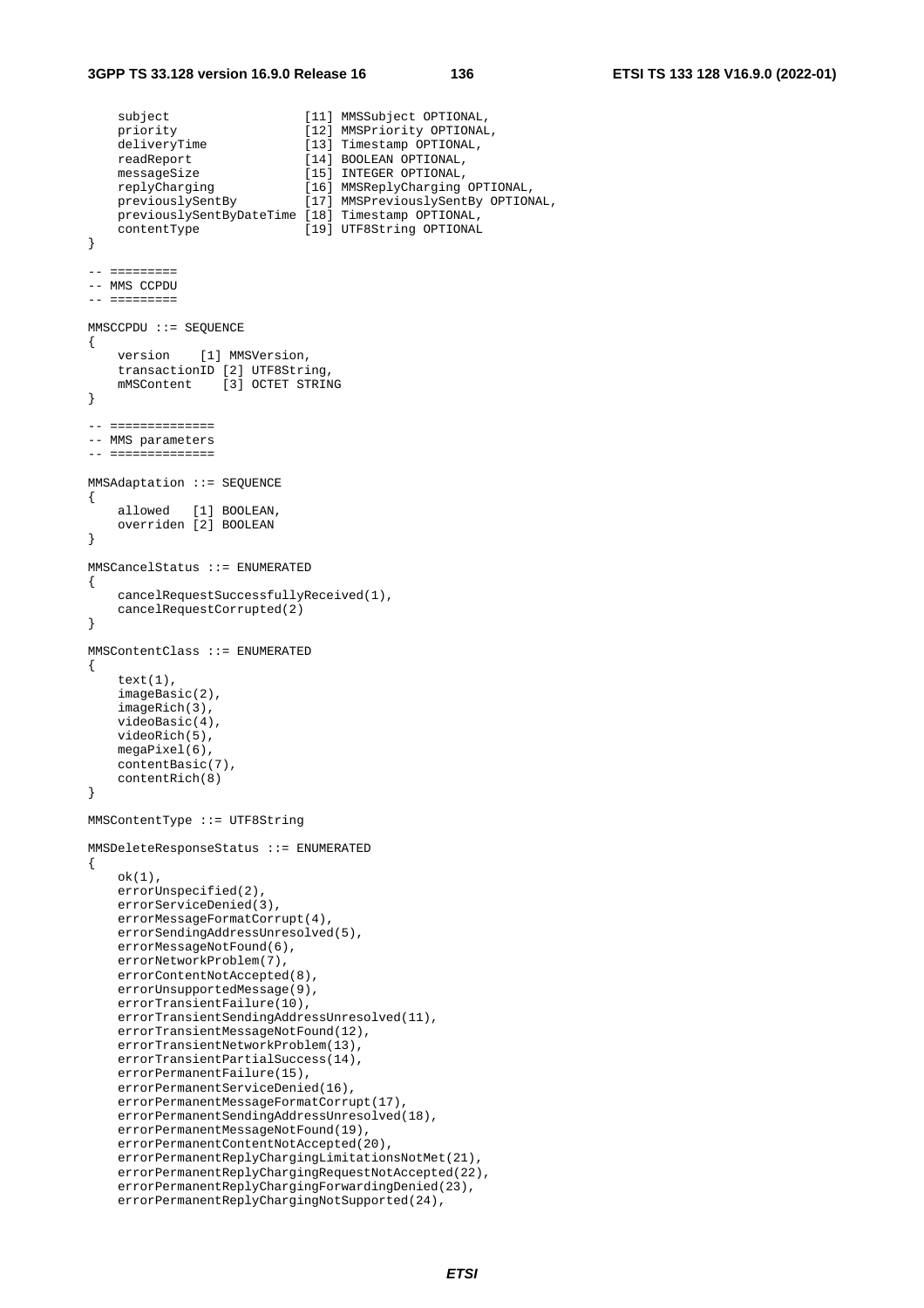```
 errorPermanentAddressHidingNotSupported(25), 
     errorPermanentLackOfPrepaid(26) 
} 
MMSDirection ::= ENUMERATED 
{ 
     fromTarget(0), 
     toTarget(1) 
} 
MMSElementDescriptor ::= SEQUENCE 
{ 
     reference [1] UTF8String, 
 parameter [2] UTF8String OPTIONAL, 
 value [3] UTF8String OPTIONAL 
} 
MMSExpiry ::= SEQUENCE 
{ 
     expiryPeriod [1] INTEGER, 
    periodFormat [2] MMSPeriodFormat 
} 
MMFlags ::= SEQUENCE 
{ 
 length [1] INTEGER, 
 flag [2] MMStateFlag, 
    flag [2] MMStateFla<br>flagString [3] UTF8String
} 
MMSMessageClass ::= ENUMERATED 
{ 
    personal(1), 
    advertisement(2), 
    informational(3), 
    auto(4) 
} 
MMSParty ::= SEQUENCE 
{ 
    mMSPartyIDs [1] SEQUENCE OF MMSPartyID, 
    nonLocalID [2] NonLocalID 
} 
MMSPartyID ::= CHOICE 
{ 
     e164Number [1] E164Number, 
     emailAddress [2] EmailAddress, 
 iMSI [3] IMSI, 
 iMPU [4] IMPU, 
 iMPI [5] IMPI, 
sUPI [6] SUPI,
    gPSI [7] GPSI 
} 
MMSPeriodFormat ::= ENUMERATED 
{ 
     absolute(1), 
    relative(2) 
} 
MMSPreviouslySent ::= SEQUENCE 
{ 
     previouslySentByParty [1] MMSParty, 
    sequenceNumber [2] INTEGER,
     previousSendDateTime [3] Timestamp 
} 
MMSPreviouslySentBy ::= SEQUENCE OF MMSPreviouslySent 
MMSPriority ::= ENUMERATED 
{ 
    low(1),
    normal(2), 
    high(3) 
} 
MMSQuota ::= SEQUENCE
```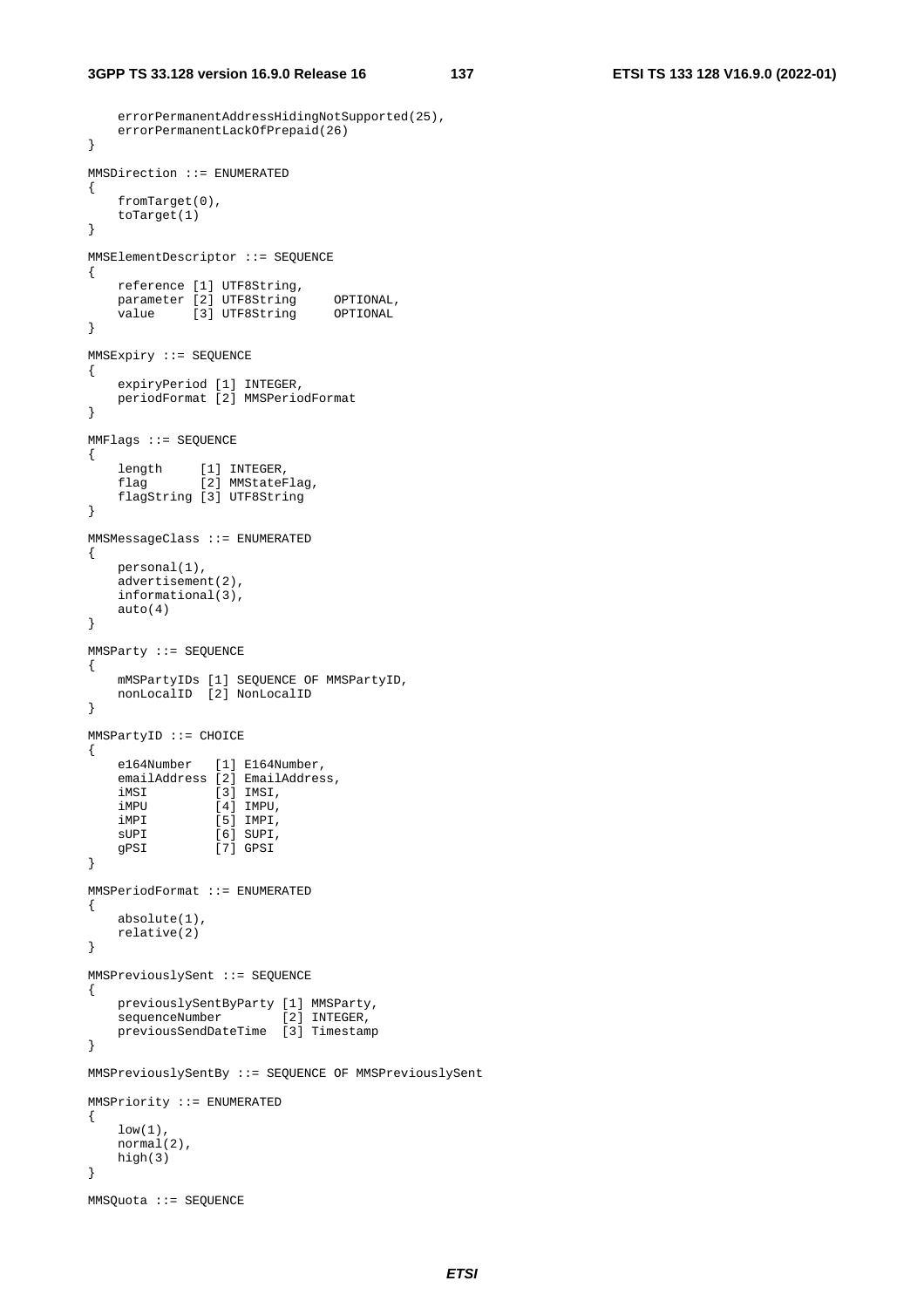```
{ 
     quota [1] INTEGER, 
     quotaUnit [2] MMSQuotaUnit 
} 
MMSQuotaUnit ::= ENUMERATED 
{ 
     numMessages(1), 
     bytes(2) 
} 
MMSReadStatus ::= ENUMERATED 
{ 
     read(1), 
     deletedWithoutBeingRead(2) 
} 
MMSReadStatusText ::= UTF8String 
MMSReplyCharging ::= ENUMERATED 
{ 
     requested(0), 
     requestedTextOnly(1), 
     accepted(2), 
     acceptedTextOnly(3) 
} 
MMSResponseStatus ::= ENUMERATED 
{ 
    ok(1),
     errorUnspecified(2), 
    errorServiceDenied(3),
     errorMessageFormatCorrupt(4), 
     errorSendingAddressUnresolved(5), 
     errorMessageNotFound(6), 
     errorNetworkProblem(7), 
     errorContentNotAccepted(8), 
    errorUnsupportedMessage(9),
     errorTransientFailure(10), 
     errorTransientSendingAddressUnresolved(11), 
     errorTransientMessageNotFound(12), 
     errorTransientNetworkProblem(13), 
     errorTransientPartialSuccess(14), 
    errorPermanentFailure(15),
     errorPermanentServiceDenied(16), 
     errorPermanentMessageFormatCorrupt(17), 
     errorPermanentSendingAddressUnresolved(18), 
     errorPermanentMessageNotFound(19), 
     errorPermanentContentNotAccepted(20), 
    errorPermanentReplyChargingLimitationsNotMet(21),
     errorPermanentReplyChargingRequestNotAccepted(22), 
     errorPermanentReplyChargingForwardingDenied(23), 
     errorPermanentReplyChargingNotSupported(24), 
     errorPermanentAddressHidingNotSupported(25), 
     errorPermanentLackOfPrepaid(26) 
} 
MMSRetrieveStatus ::= ENUMERATED 
{ 
    success(1).
     errorTransientFailure(2), 
     errorTransientMessageNotFound(3), 
     errorTransientNetworkProblem(4), 
    errorPermanentFailure(5),
     errorPermanentServiceDenied(6), 
     errorPermanentMessageNotFound(7), 
     errorPermanentContentUnsupported(8) 
} 
MMSStoreStatus ::= ENUMERATED 
{ 
     success(1), 
     errorTransientFailure(2), 
     errorTransientNetworkProblem(3), 
     errorPermanentFailure(4), 
    errorPermanentServiceDenied(5),
     errorPermanentMessageFormatCorrupt(6), 
     errorPermanentMessageNotFound(7),
```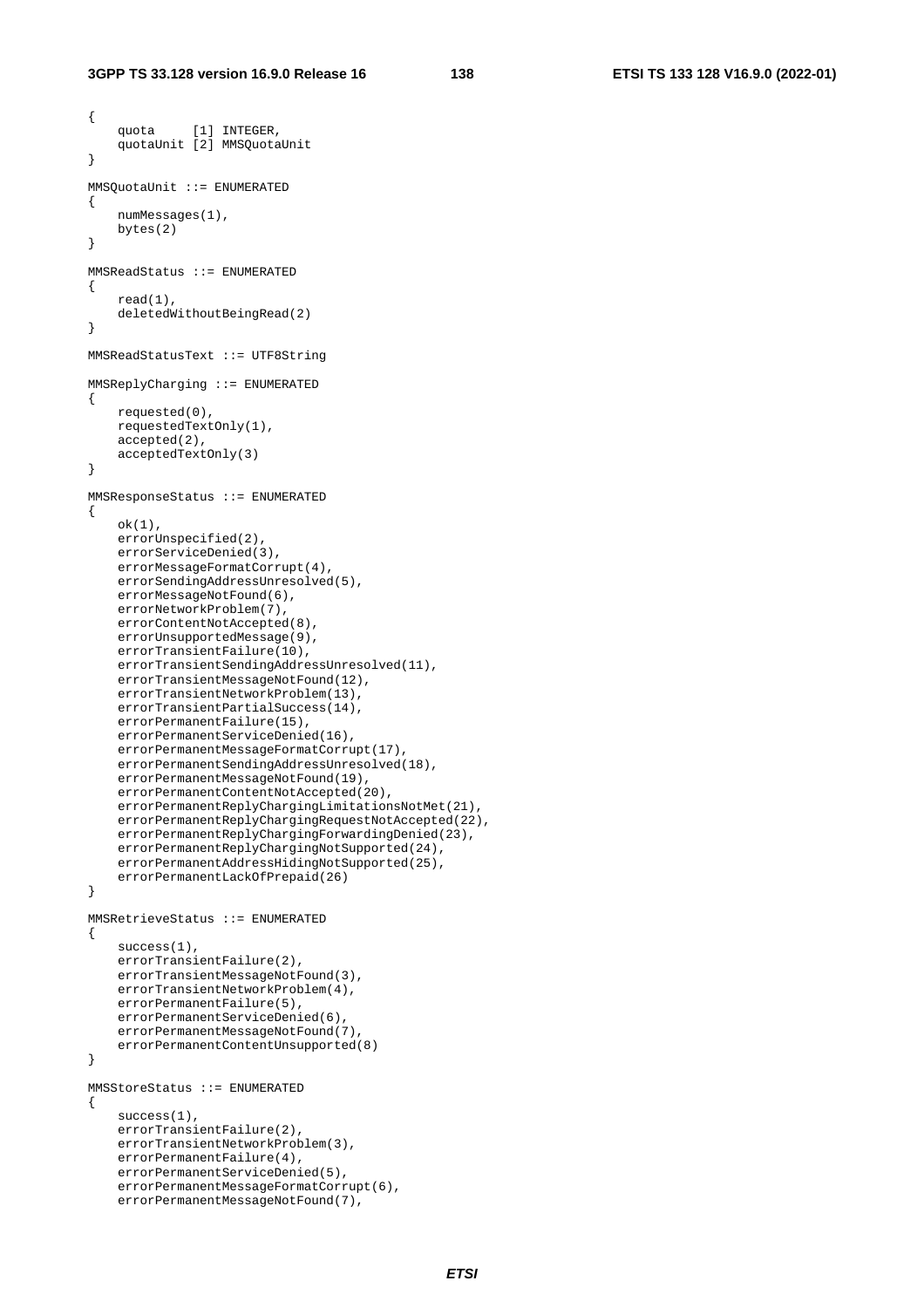```
 errorMMBoxFull(8) 
} 
MMState ::= ENUMERATED 
{ 
    draft(1), 
    sent(2), 
    new(3), 
    retrieved(4), 
    forwarded(5) 
} 
MMStateFlag ::= ENUMERATED 
{ 
    add(1), 
    remove(2), 
    filter(3) 
} 
MMStatus ::= ENUMERATED 
{ 
    expired(1), 
    retrieved(2), 
    rejected(3), 
    deferred(4), 
    unrecognized(5), 
    indeterminate(6), 
    forwarded(7), 
    unreachable(8) 
} 
MMStatusExtension ::= ENUMERATED 
{ 
    rejectionByMMSRecipient(0), 
    rejectionByOtherRS(1) 
} 
MMStatusText ::= UTF8String 
MMSSubject ::= UTF8String 
MMSVersion ::= SEQUENCE 
{ 
    majorVersion [1] INTEGER, 
    minorVersion [2] INTEGER 
} 
-- ================== 
-- 5G PTC definitions 
-- ================== 
PTCRegistration ::= SEQUENCE 
{ 
   pTCTargetInformation [1] PTCTargetInformation,<br>pTCServerURI [2] UTF8String,
pTCServerURI [2] UTF8String,
 pTCRegistrationRequest [3] PTCRegistrationRequest, 
 pTCRegistrationOutcome [4] PTCRegistrationOutcome 
} 
PTCSessionInitiation ::= SEQUENCE 
{ 
 pTCTargetInformation [1] PTCTargetInformation, 
pTCDirection [2] Direction,
pTCServerURI [3] UTF8String,
 pTCSessionInfo [4] PTCSessionInfo, 
 pTCOriginatingID [5] PTCTargetInformation, 
    pTCParticipants [6] SEQUENCE OF PTCTargetInformation OPTIONAL, 
    pTCParticipantPresenceStatus [7] MultipleParticipantPresenceStatus OPTIONAL, 
   location [8] Location OPTIONAL,
    pTCBearerCapability [9] UTF8String OPTIONAL, 
    pTCHost [10] PTCTargetInformation OPTIONAL 
} 
PTCSessionAbandon ::= SEQUENCE 
{ 
 pTCTargetInformation [1] PTCTargetInformation, 
pTCDirection [2] Direction,
 pTCSessionInfo [3] PTCSessionInfo,
```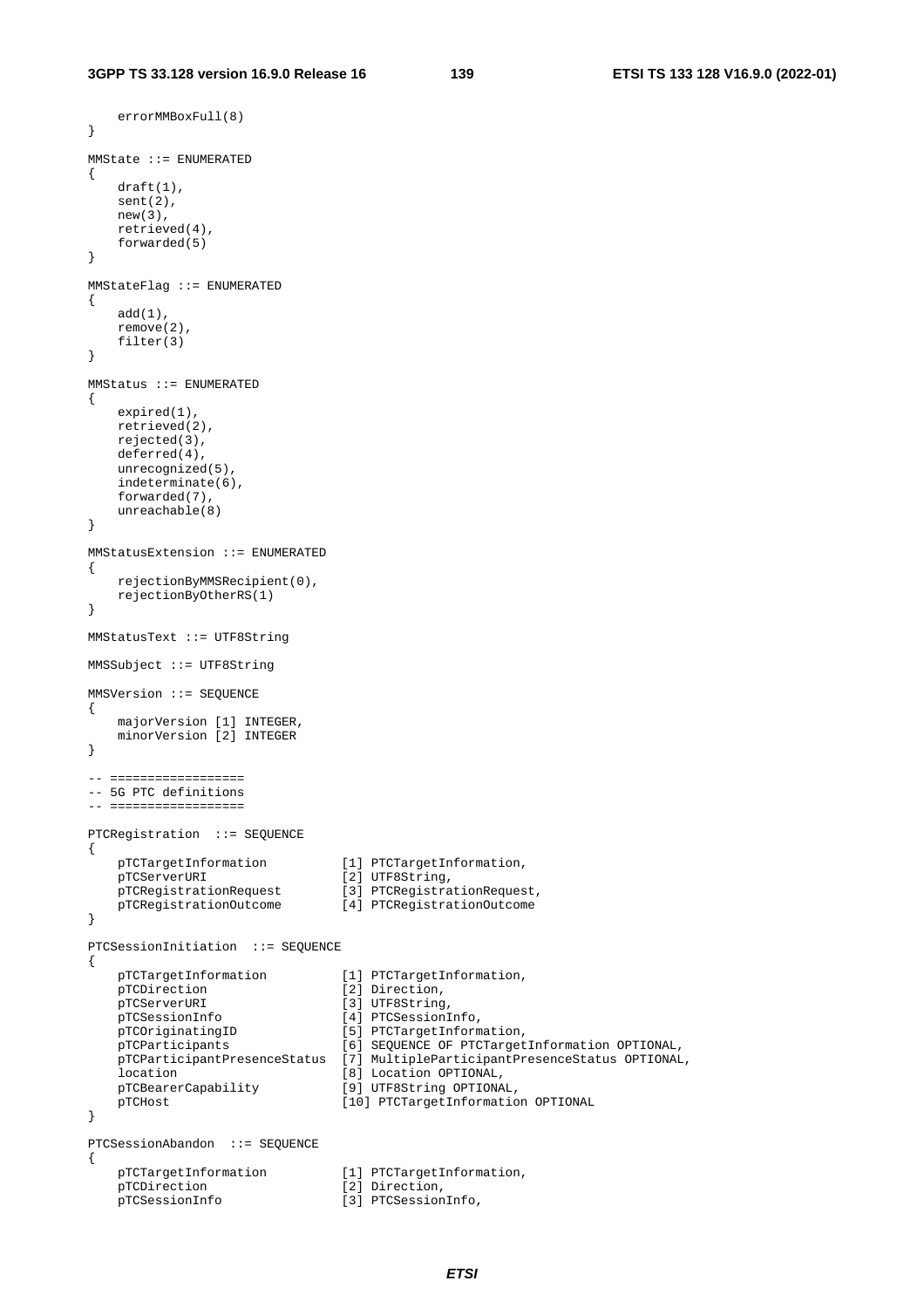location [4] Location OPTIONAL, pTCAbandonCause [5] INTEGER } PTCSessionStart ::= SEQUENCE { pTCTargetInformation [1] PTCTargetInformation, pTCDirection [2] Direction,<br>pTCServerURI [3] UTF8String [3] UTF8String, pTCSessionInfo [4] PTCSessionInfo, pTCOriginatingID [5] PTCTargetInformation, pTCParticipants [6] SEQUENCE OF PTCTargetInformation OPTIONAL, pTCParticipantPresenceStatus [7] MultipleParticipantPresenceStatus OPTIONAL, location [8] Location OPTIONAL,<br>pTCHost [9] PTCTargetInformation [9] PTCTargetInformation OPTIONAL, .<br>pTCBearerCapability [10] UTF8String OPTIONAL } PTCSessionEnd ::= SEQUENCE { pTCTargetInformation [1] PTCTargetInformation, pTCDirection [2] Direction, pTCServerURI [3] UTF8String, pTCSessionInfo [4] PTCSessionInfo, pTCParticipants [5] SEQUENCE OF PTCTargetInformation OPTIONAL, location [6] Location OPTIONAL, pTCSessionEndCause [7] PTCSessionEndCause } PTCStartOfInterception ::= SEQUENCE { pTCTargetInformation [1] PTCTargetInformation, pTCDirection [2] Direction, preEstSessionID [3] PTCSessionInfo OPTIONAL, pTCOriginatingID [4] PTCTargetInformation, pTCSessionInfo [5] PTCSessionInfo OPTIONAL, pTCHost [6] PTCTargetInformation OPTIONAL, pTCParticipants [7] SEQUENCE OF PTCTargetInformation OPTIONAL, pTCMediaStreamAvail [8] BOOLEAN OPTIONAL, pTCBearerCapability [9] UTF8String OPTIONAL } PTCPreEstablishedSession ::= SEQUENCE { pTCTargetInformation [1] PTCTargetInformation,<br>pTCServerURI [2] UTF8String, [2] UTF8String, rTPSetting [3] RTPSetting, pTCMediaCapability [4] UTF8String, pTCPreEstSessionID [5] PTCSessionInfo, provediacapability<br>
pTCMediacapability<br>
pTCPreEstSessionID [6] PTCSessionInfo,<br>
pTCPreEstStatus [6] PTCPreEstStatus, pTCMediaStreamAvail [7] BOOLEAN OPTIONAL, location [8] Location OPTIONAL, pTCFailureCode [9] PTCFailureCode OPTIONAL } PTCInstantPersonalAlert ::= SEQUENCE { pTCTargetInformation [1] PTCTargetInformation, pTCIPAPartyID [2] PTCTargetInformation, p<br>
pTCIPADirection [3] Direction } PTCPartyJoin ::= SEQUENCE { pTCTargetInformation [1] PTCTargetInformation,<br>pTCDirection [2] Direction, pTCDirection [2] Direction,<br>pTCSessionInfo [3] PTCSessionInfo, pTCSessionInfo [3] PTCSessionInfo, pTCParticipants [4] SEQUENCE OF PTCTargetInformation OPTIONAL, pTCParticipantPresenceStatus [5] MultipleParticipantPresenceStatus OPTIONAL, pTCMediaStreamAvail [6] BOOLEAN OPTIONAL, pTCBearerCapability [7] UTF8String OPTIONAL } PTCPartyDrop ::= SEQUENCE { pTCTargetInformation [1] PTCTargetInformation, pTCDirection [2] Direction, pTCSessionInfo [3] PTCSessionInfo,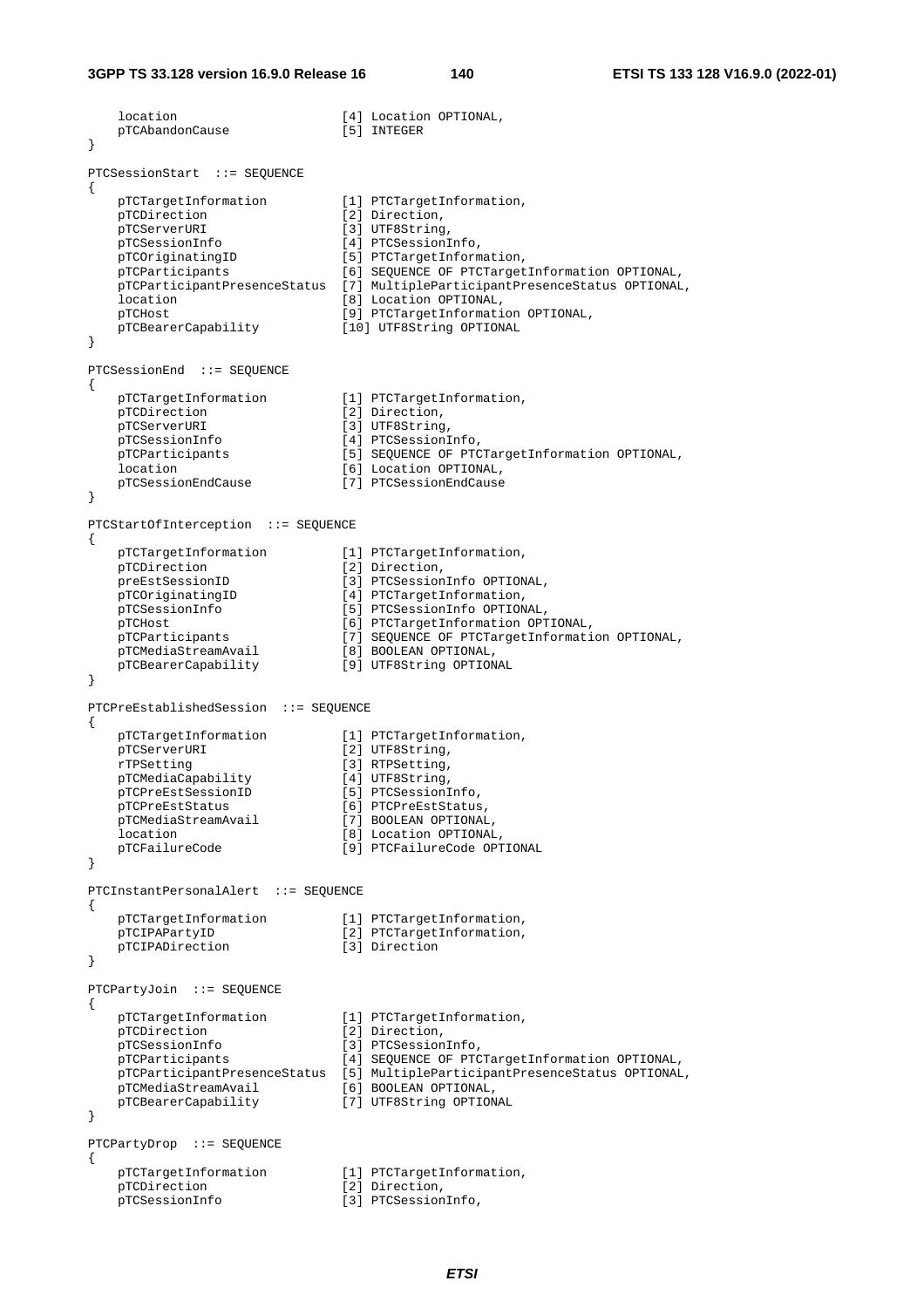```
 pTCPartyDrop [4] PTCTargetInformation, 
    pTCParticipantPresenceStatus [5] PTCParticipantPresenceStatus OPTIONAL 
} 
PTCPartyHold ::= SEQUENCE 
{ 
   pTCTargetInformation [1] PTCTargetInformation,<br>pTCDirection [2] Direction.
   pTCDirection [2] Direction,<br>pTCSessionInfo [3] PTCSession
                                [3] PTCSessionInfo,
    pTCParticipants [4] SEQUENCE OF PTCTargetInformation OPTIONAL, 
   pTCHoldID<br>pTCHoldRetrieveInd [5] SEQUENCE OF PTCTargetInformation,<br>[6] BOOLEAN
   pTCHoldRetrieveInd
} 
PTCMediaModification ::= SEQUENCE 
{ 
     pTCTargetInformation [1] PTCTargetInformation, 
   pTCDirection [2] Direction,<br>pTCSessionInfo [3] PTCSession
                                [3] PTCSessionInfo,<br>[4] BOOLEAN OPTIONAL,
   pTCMediaStreamAvail [4] BOOLEAN OPT<br>pTCBearerCapability [5] UTF8String
   pTCBearerCapability
} 
PTCGroupAdvertisement ::=SEQUENCE 
{ 
    pTCTargetInformation [1] PTCTargetInformation, 
   pTCDirection [2] Direction,
   pTCIDList [3] SEQUENCE OF PTCTargetInformation OPTIONAL,<br>pTCGroupAuthRule [4] PTCGroupAuthRule OPTIONAL,
   pTCGroupAuthRule [4] PTCGroupAuthRule OPTIONAL,<br>pTCGroupAdSender [5] PTCTargetInformation,
                                 [5] PTCTargetInformation,
     pTCGroupNickname [6] UTF8String OPTIONAL 
} 
PTCFloorControl ::= SEQUENCE 
{ 
 pTCTargetInformation [1] PTCTargetInformation, 
pTCDirection [2] Direction,
 pTCSessioninfo [3] PTCSessionInfo, 
 pTCFloorActivity [4] SEQUENCE OF PTCFloorActivity, 
 pTCFloorSpeakerID [5] PTCTargetInformation OPTIONAL, 
 pTCMaxTBTime [6] INTEGER OPTIONAL, 
 pTCQueuedFloorControl [7] BOOLEAN OPTIONAL, 
 pTCQueuedPosition [8] INTEGER OPTIONAL, 
 pTCTalkBurstPriority [9] PTCTBPriorityLevel OPTIONAL, 
 pTCTalkBurstReason [10] PTCTBReasonCode OPTIONAL 
} 
PTCTargetPresence ::= SEQUENCE 
{ 
    pTCTargetInformation [1] PTCTargetInformation, 
    pTCTargetPresenceStatus [2] PTCParticipantPresenceStatus 
} 
PTCParticipantPresence ::= SEQUENCE 
{ 
    pTCTargetInformation [1] PTCTargetInformation, 
     pTCParticipantPresenceStatus [2] PTCParticipantPresenceStatus 
} 
PTCListManagement ::= SEQUENCE 
{ 
    pTCTargetInformation [1] PTCTargetInformation, 
pTCDirection [2] Direction,
 pTCListManagementType [3] PTCListManagementType OPTIONAL, 
 pTCListManagementAction [4] PTCListManagementAction OPTIONAL, 
 pTCListManagementFailure [5] PTCListManagementFailure OPTIONAL, 
   pTCContactID [6] PTCTargetInformation OPTIONAL,<br>pTCIDList [7] SEQUENCE OF PTCIDList OPTIONAL
   pTCIDList [7] SEQUENCE OF PTCIDList OPTIONAL,<br>pTCHost [8] PTCTargetInformation OPTIONAL
                                 [8] PTCTargetInformation OPTIONAL
} 
PTCAccessPolicy ::= SEQUENCE 
{ 
     pTCTargetInformation [1] PTCTargetInformation, 
pTCDirection [2] Direction,
 pTCAccessPolicyType [3] PTCAccessPolicyType OPTIONAL, 
 pTCUserAccessPolicy [4] PTCUserAccessPolicy OPTIONAL, 
   pTCUserAccessPolicy [4] PTCUserAccessPolicy OPTION<br>pTCGroupAuthRule [5] PTCGroupAuthRule OPTIONAL,
```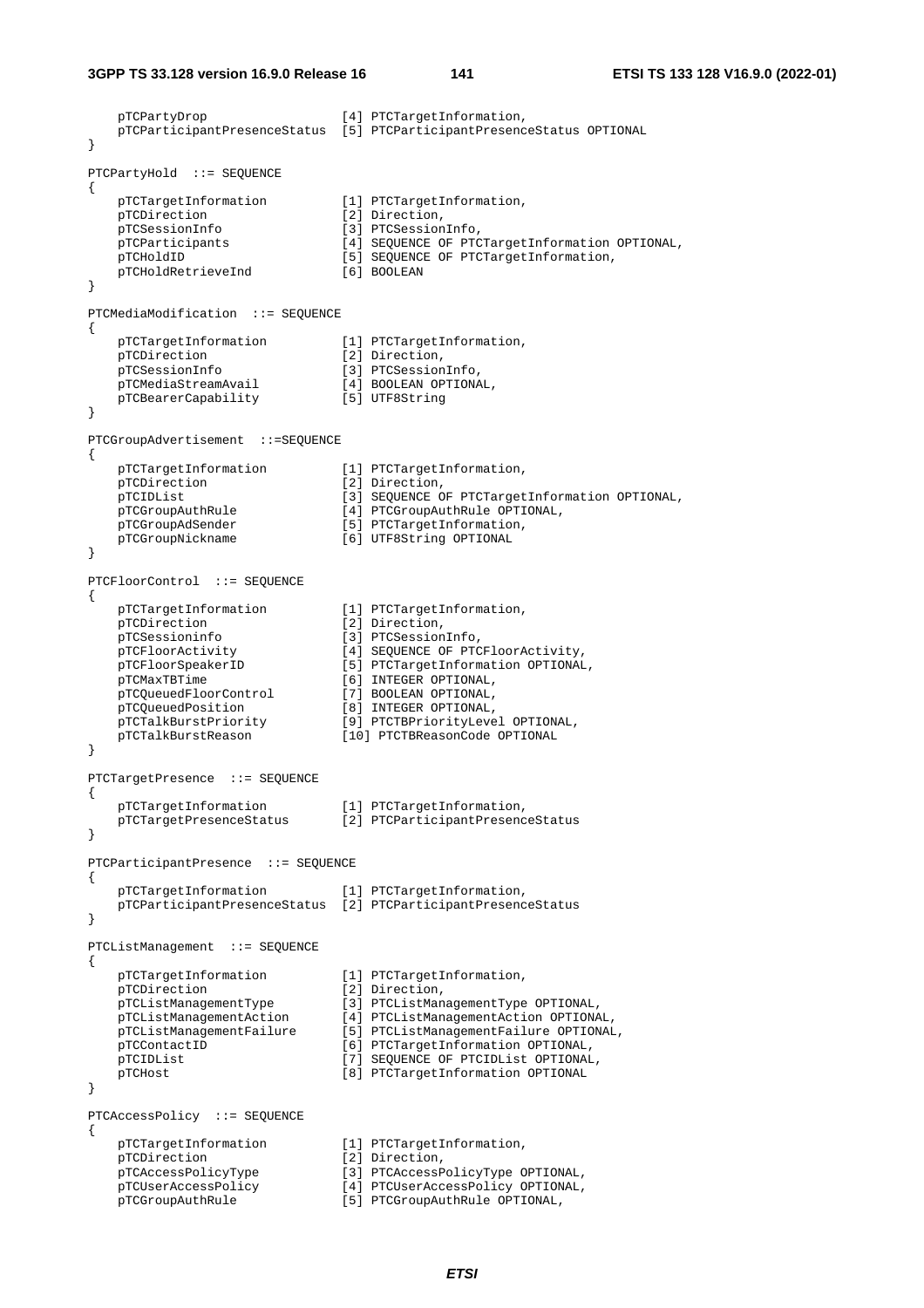```
pTCContactID [6] PTCTargetInformation OPTIONAL,<br>pTCAccessPolicyFailure [7] PTCAccessPolicyFailure OPTIONA
                                   ptcAccessPolicyFailure OPTIONAL
} 
-- ========= 
-- PTC CCPDU 
-- ========= 
PTCCCPDU ::= OCTET STRING 
-- ================= 
-- 5G PTC parameters 
-- ================= 
PTCRegistrationRequest ::= ENUMERATED 
{ 
     register(1), 
     reRegister(2), 
     deRegister(3) 
} 
PTCRegistrationOutcome ::= ENUMERATED 
{ 
     success(1), 
     failure(2) 
} 
PTCSessionEndCause ::= ENUMERATED 
{ 
     initiaterLeavesSession(1), 
     definedParticipantLeaves(2), 
    numberOfParticipants(3), 
    sessionTimerExpired(4),
    pTCSpeechInactive(5), 
     allMediaTypesInactive(6) 
} 
PTCTargetInformation ::= SEQUENCE 
{ 
     identifiers [1] SEQUENCE SIZE(1..MAX) OF PTCIdentifiers 
} 
PTCIdentifiers ::= CHOICE 
{ 
mCPTTID [1] UTF8String,
 instanceIdentifierURN [2] UTF8String, 
    pTCChatGroupID [3] PTCChatGroupID,
     iMPU [4] IMPU, 
     iMPI [5] IMPI 
} 
PTCSessionInfo ::= SEQUENCE 
{ 
    pTCSessionURI [1] UTF8String,<br>pTCSessionType [2] PTCSessionT
                              pTCSessionType [2] PTCSessionType 
} 
PTCSessionType ::= ENUMERATED 
{ 
     ondemand(1), 
     preEstablished(2), 
     adhoc(3), 
     prearranged(4), 
     groupSession(5) 
} 
MultipleParticipantPresenceStatus ::= SEQUENCE OF PTCParticipantPresenceStatus 
PTCParticipantPresenceStatus ::= SEQUENCE 
{ 
    presenceID [1] PTCTargetInformation,
    presenceType [2] PTCPresenceType,<br>presenceStatus [3] BOOLEAN
    presenceStatus
} 
PTCPresenceType ::= ENUMERATED 
{ 
     pTCClient(1),
```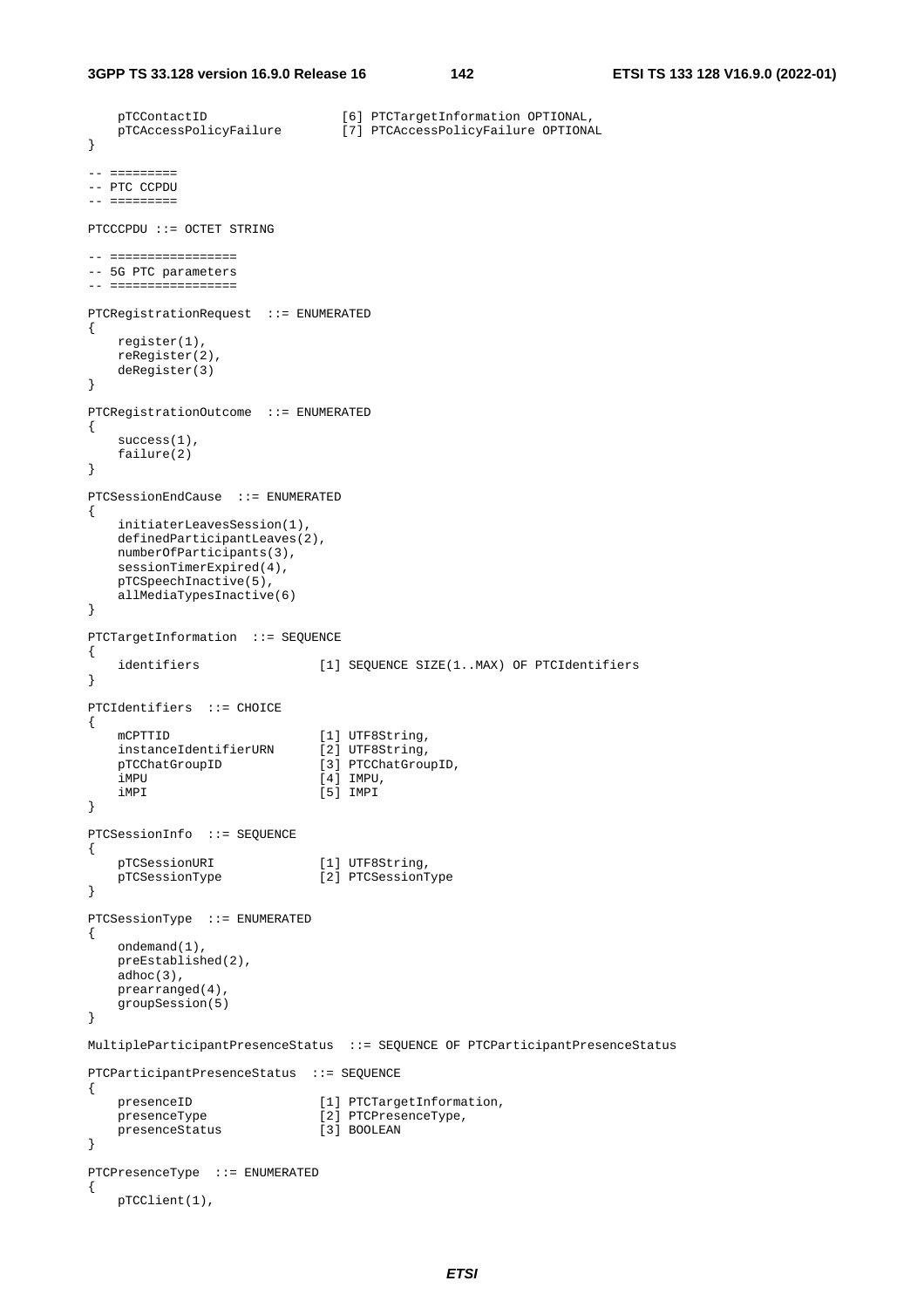```
 pTCGroup(2) 
} 
PTCPreEstStatus ::= ENUMERATED 
{ 
     established(1), 
    modified(2), 
    released(3) 
} 
RTPSetting ::= SEQUENCE 
{ 
 iPAddress [1] IPAddress, 
 portNumber [2] PortNumber 
} 
PTCIDList ::= SEQUENCE 
{ 
   pTCPartyID [1] PTCTargetInformation,<br>pTCChatGroupID [2] PTCChatGroupID
                                [2] PTCChatGroupID
} 
PTCChatGroupID ::= SEQUENCE 
{ 
     groupIdentity [1] UTF8String 
} 
PTCFloorActivity ::= ENUMERATED 
{ 
    tBCPRequest(1), 
     tBCPGranted(2), 
    tBCPDeny(3), 
    tBCPIdle(4), 
    tBCPTaken(5), 
    tBCPRevoke(6), 
     tBCPQueued(7), 
     tBCPRelease(8) 
} 
PTCTBPriorityLevel ::= ENUMERATED 
{ 
     preEmptive(1), 
     highPriority(2), 
    normalPriority(3), 
    listenOnly(4) 
} 
PTCTBReasonCode ::= ENUMERATED 
{ 
    noQueuingAllowed(1), 
     oneParticipantSession(2), 
     listenOnly(3), 
     exceededMaxDuration(4), 
     tBPrevented(5) 
} 
PTCListManagementType ::= ENUMERATED 
{ 
   contactListManagementAttempt(1), 
   groupListManagementAttempt(2), 
   contactListManagementResult(3), 
   groupListManagementResult(4), 
  requestUnsuccessful(5) 
} 
PTCListManagementAction ::= ENUMERATED 
{ 
   create(1), 
  modify(2), 
  retrieve(3), 
  delete(4), 
  notify(5) 
} 
PTCAccessPolicyType ::= ENUMERATED 
{ 
     pTCUserAccessPolicyAttempt(1),
```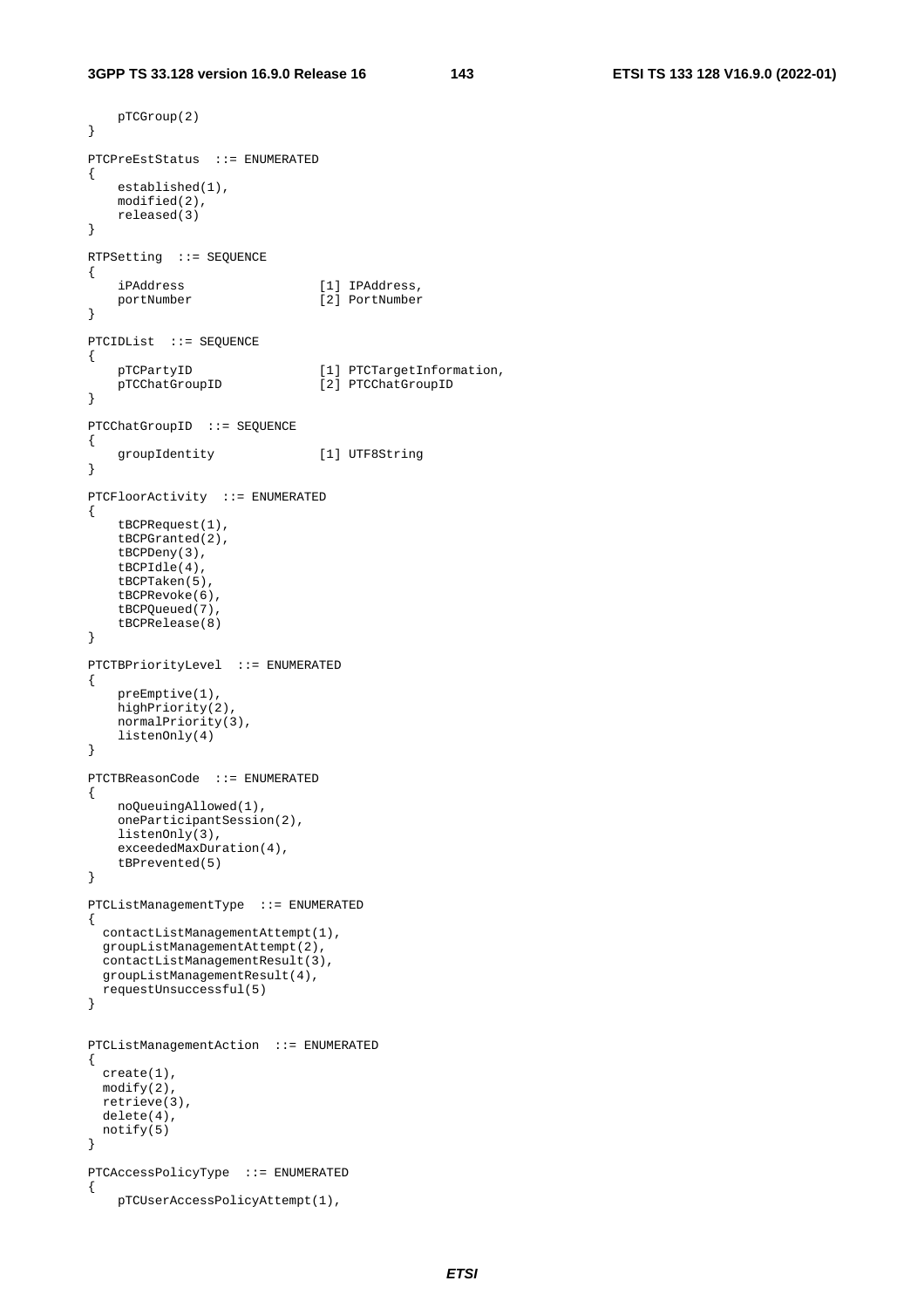groupAuthorizationRulesAttempt(2),

```
 pTCUserAccessPolicyQuery(3), 
     groupAuthorizationRulesQuery(4), 
     pTCUserAccessPolicyResult(5), 
     groupAuthorizationRulesResult(6), 
     requestUnsuccessful(7) 
} 
PTCUserAccessPolicy ::= ENUMERATED 
{ 
     allowIncomingPTCSessionRequest(1), 
     blockIncomingPTCSessionRequest(2), 
     allowAutoAnswerMode(3), 
     allowOverrideManualAnswerMode(4) 
} 
PTCGroupAuthRule ::= ENUMERATED 
{ 
     allowInitiatingPTCSession(1), 
    blockInitiatingPTCSession(2),
     allowJoiningPTCSession(3), 
     blockJoiningPTCSession(4), 
     allowAddParticipants(5), 
    blockAddParticipants(6), 
     allowSubscriptionPTCSessionState(7), 
     blockSubscriptionPTCSessionState(8), 
     allowAnonymity(9), 
     forbidAnonymity(10) 
} 
PTCFailureCode ::= ENUMERATED 
{ 
    sessionCannotBeEstablished(1),
     sessionCannotBeModified(2) 
} 
PTCListManagementFailure ::= ENUMERATED 
{ 
     requestUnsuccessful(1), 
     requestUnknown(2) 
} 
PTCAccessPolicyFailure ::= ENUMERATED 
{ 
     requestUnsuccessful(1), 
    requestUnknown(2) 
} 
-- =================== 
-- 5G LALS definitions 
-- =================== 
LALSReport ::= SEQUENCE 
{ 
 sUPI [1] SUPI OPTIONAL,<br>-- pEI [2] PEI OPTIONAL,
-- pEI [2] PEI OPTIONAL, deprecated in Release-16, do not re-use this tag number
gPSI [3] GPSI OPTIONAL,
     location [4] Location OPTIONAL, 
 iMPU [5] IMPU OPTIONAL, 
 iMSI [7] IMSI OPTIONAL, 
    mSISDN [8] MSISDN OPTIONAL 
} 
-- ===================== 
-- PDHR/PDSR definitions 
-- ===================== 
PDHeaderReport ::= SEQUENCE 
{ 
    pDUSessionID [1] PDUSessionID,<br>sourceIPAddress [2] IPAddress,
    -<br>sourceIPAddress
    sourcePort [3] PortNumber OPTIONAL,<br>destinationIPAddress [4] IPAddress,
     destinationIPAddress [4] IPAddress, 
 destinationPort [5] PortNumber OPTIONAL, 
 nextLayerProtocol [6] NextLayerProtocol, 
    iPv6flowLabel [7] IPv6FlowLabel OPTIONAL,<br>direction [8] Direction,
    direction [8] Direction,<br>
packetSize [9] INTEGER
                                 packet<br>[9] INTEGER
```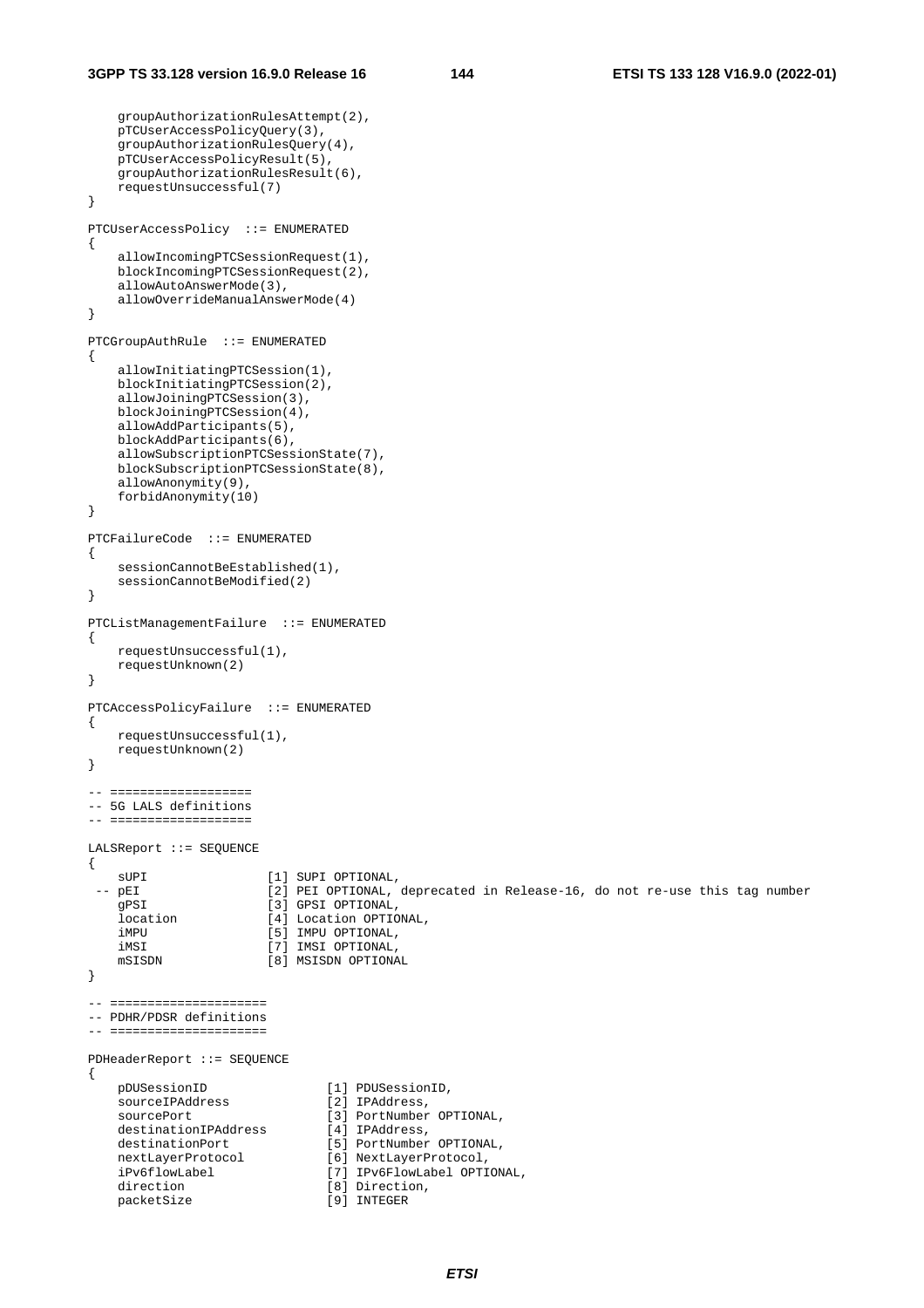```
} 
PDSummaryReport ::= SEQUENCE 
{ 
 pDUSessionID [1] PDUSessionID, 
 sourceIPAddress [2] IPAddress, 
sourcePort [3] PortNumber OPTIONAL,
 destinationIPAddress [4] IPAddress, 
 destinationPort [5] PortNumber OPTIONAL, 
 nextLayerProtocol [6] NextLayerProtocol, 
 iPv6flowLabel [7] IPv6FlowLabel OPTIONAL, 
direction [8] Direction,
 pDSRSummaryTrigger [9] PDSRSummaryTrigger, 
 firstPacketTimestamp [10] Timestamp, 
 lastPacketTimestamp [11] Timestamp, 
packetCount [12] INTEGER,
   byteCount [13] INTEGER
} 
-- ==================== 
-- PDHR/PDSR parameters 
-- ==================== 
PDSRSummaryTrigger ::= ENUMERATED 
{ 
    timerExpiry(1), 
    packetCount(2), 
    byteCount(3), 
    startOfFlow(4), 
    endOfFlow(5) 
} 
-- ================================== 
-- Identifier Association definitions 
-- ================================== 
AMFIdentifierAssocation ::= SEQUENCE 
{ 
   sUPI [1] SUPI,
   sUCI [2] SUCI OPTIONAL,
   pEI [3] PEI OPTIONAL,<br>qPSI [4] GPSI OPTIONAL
   er<br>gPSI [4] GPSI OPTIONAL,<br>gITT [5] FiveGGITT.
gUTI [5] FiveGGUTI,
 location [6] Location, 
    fiveGSTAIList [7] TAIList OPTIONAL 
} 
MMEIdentifierAssocation ::= SEQUENCE 
{ 
 iMSI [1] IMSI, 
 iMEI [2] IMEI OPTIONAL, 
 mSISDN [3] MSISDN OPTIONAL, 
gUTI [4] GUTI,
 location [5] Location, 
 tAIList [6] TAIList OPTIONAL 
} 
-- ================================= 
-- Identifier Association parameters 
-- ================================= 
GUTI ::= SEQUENCE 
{ 
   mCC [1] MCC,<br>mNC [2] MNC.
               \begin{bmatrix} 2 \end{bmatrix} MNC,
   mMEGroupID [3] MMEGroupID,<br>mMECode [4] MMECode,
 mMECode [4] MMECode, 
 mTMSI [5] TMSI 
} 
MMEGroupID ::= OCTET STRING (SIZE(2)) 
MMECode ::= OCTET STRING (SIZE(1)) 
TMSI ::= OCTET STRING (SIZE(4)) 
-- =========================== 
-- LI Notification definitions
```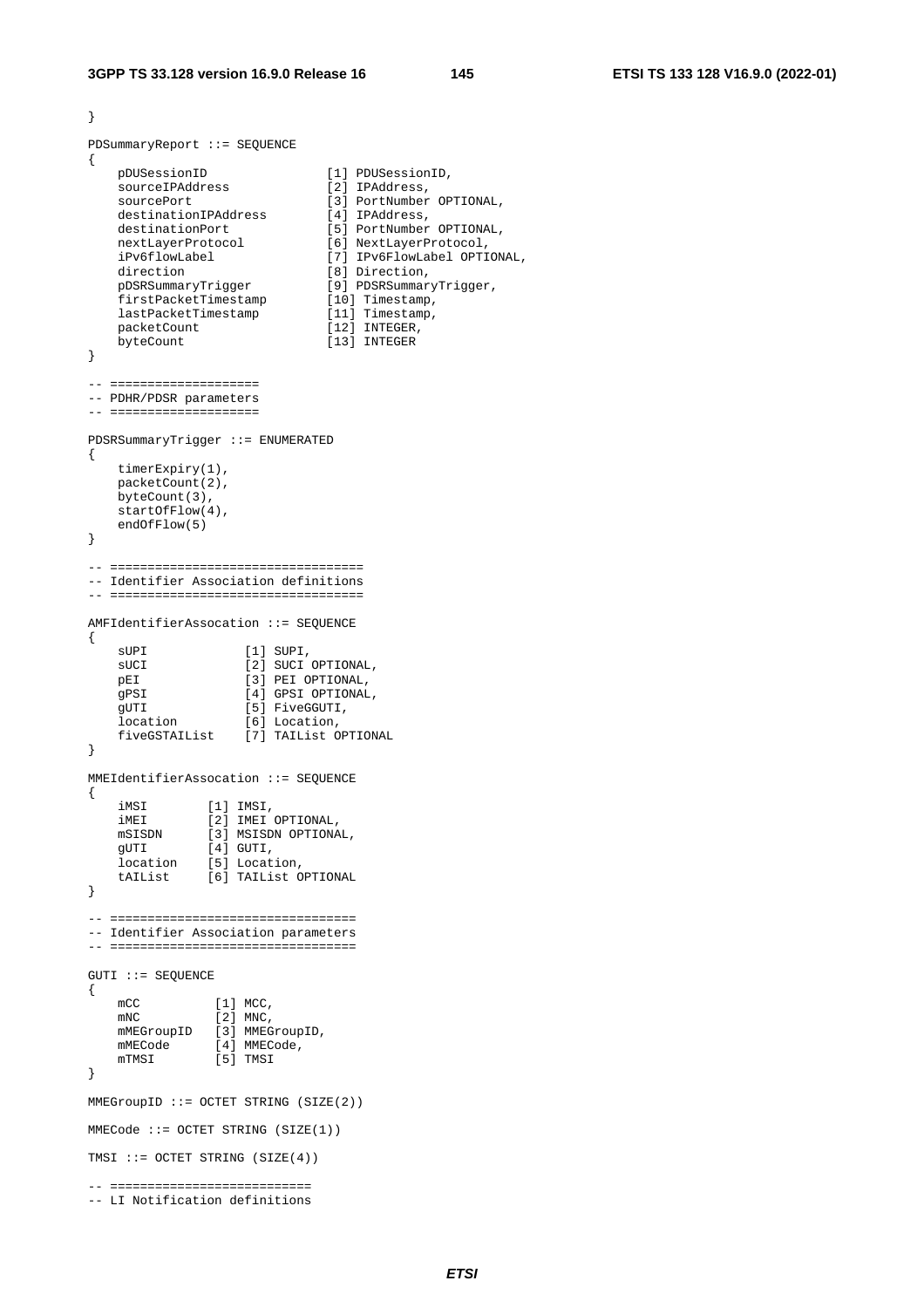-- ===========================

```
LINotification ::= SEQUENCE 
{ 
 notificationType [1] LINotificationType, 
 appliedTargetID [2] TargetIdentifier OPTIONAL, 
 appliedDeliveryInformation [3] SEQUENCE OF LIAppliedDeliveryInformation OPTIONAL, 
 appliedStartTime [4] Timestamp OPTIONAL, 
   appliedEndTime [5] Timestamp OPTIONAL
} 
-- ========================== 
-- LI Notification parameters 
-- ========================== 
LINotificationType ::= ENUMERATED 
{ 
    activation(1), 
    deactivation(2), 
    modification(3) 
} 
LIAppliedDeliveryInformation ::= SEQUENCE 
{ 
 hI2DeliveryIPAddress [1] IPAddress OPTIONAL, 
 hI2DeliveryPortNumber [2] PortNumber OPTIONAL, 
 hI3DeliveryIPAddress [3] IPAddress OPTIONAL, 
 hI3DeliveryPortNumber [4] PortNumber OPTIONAL 
} 
-- =============== 
-- MDF definitions 
-- =============== 
MDFCellSiteReport ::= SEQUENCE OF CellInformation 
-- ================= 
-- Common Parameters 
-- ================= 
AccessType ::= ENUMERATED 
{ 
    threeGPPAccess(1), 
    nonThreeGPPAccess(2), 
    threeGPPandNonThreeGPPAccess(3) 
} 
Direction ::= ENUMERATED 
{ 
    fromTarget(1), 
    toTarget(2) 
} 
DNN ::= UTF8String 
E164Number ::= NumericString (SIZE(1..15)) 
EmailAddress ::= UTF8String 
EUI64 ::= OCTET STRING (SIZE(8))FiveGGUTI ::= SEQUENCE 
{ 
mCC [1] MCC,
mNC [2] MNC,
    aMFRegionID [3] AMFRegionID, 
 aMFSetID [4] AMFSetID, 
 aMFPointer [5] AMFPointer, 
    fiveGTMSI [6] FiveGTMSI 
} 
FiveGMMCause ::= INTEGER (0..255) 
FiveGSMRequestType ::= ENUMERATED 
{ 
    initialRequest(1), 
    existingPDUSession(2), 
    initialEmergencyRequest(3),
```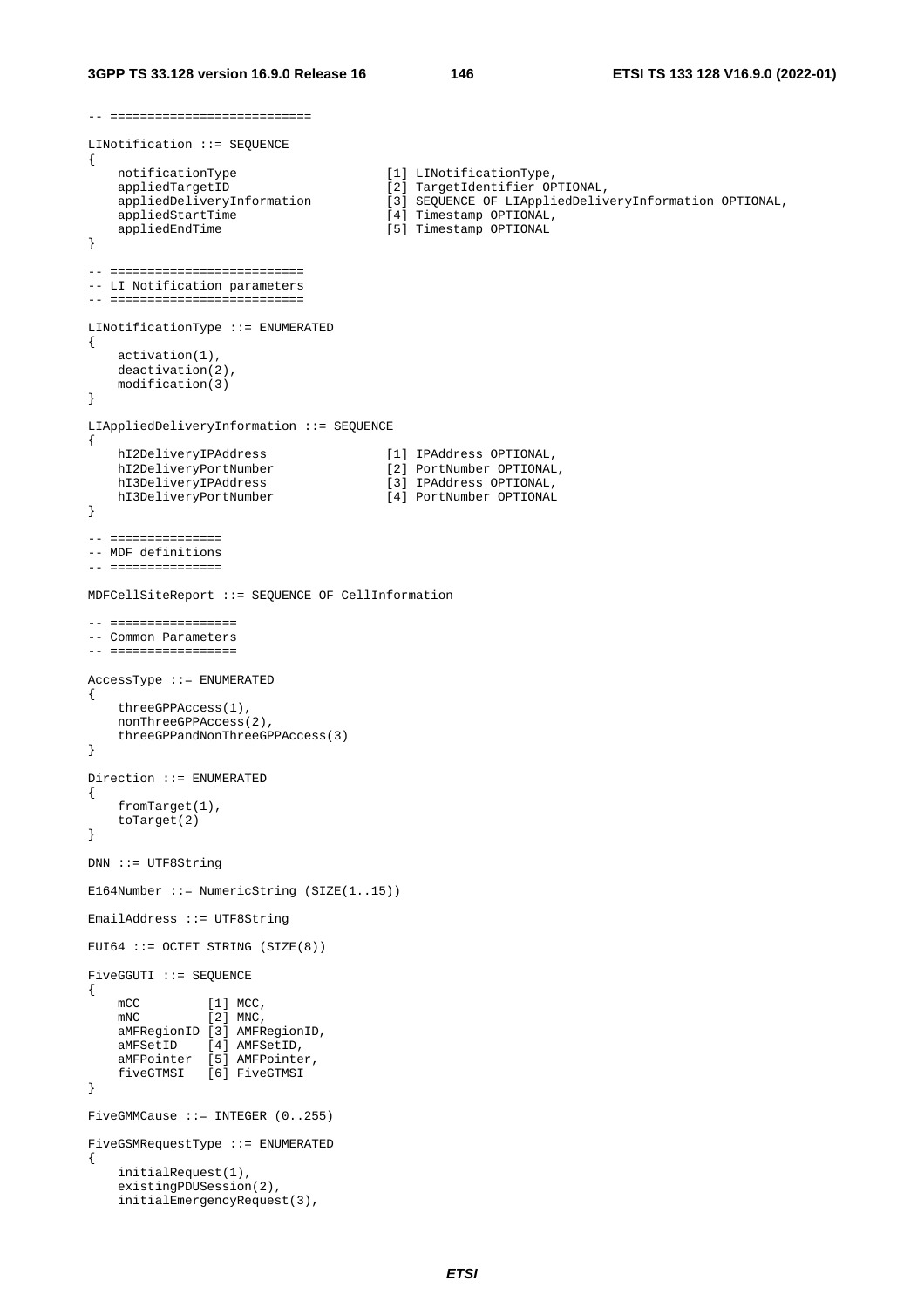existingEmergencyPDUSession(4),

```
 modificationRequest(5), 
    reserved(6), 
     mAPDURequest(7) 
} 
FiveGSMCause ::= INTEGER (0..255) 
FiveGTMSI ::= INTEGER (0..4294967295) 
FTEID ::= SEQUENCE 
{ 
    tEID [1] INTEGER (0.. 4294967295),
     iPv4Address [2] IPv4Address OPTIONAL, 
     iPv6Address [3] IPv6Address OPTIONAL 
} 
GPSI ::= CHOICE 
{ 
    mSISDN [1] MSISDN,<br>nAT [2] NAT
               \begin{bmatrix} 2 \end{bmatrix} NAI
} 
GUAMI ::= SEQUENCE 
{ 
 aMFID [1] AMFID, 
 pLMNID [2] PLMNID 
} 
GUMMEI ::= SEQUENCE 
{ 
    mMEID [1] MMEID,<br>mCC [2] MCC,
    mCC [2] MCC,<br>mNC [3] MNC
                \overline{31} MNC
} 
HomeNetworkPublicKeyID ::= OCTET STRING 
HSMFURI ::= UTF8String 
IMEI ::= NumericString (SIZE(14)) 
IMEISV ::= NumericString (SIZE(16)) 
IMPI ::= NAI 
IMPU ::= CHOICE 
{ 
     sIPURI [1] SIPURI, 
     tELURI [2] TELURI 
} 
IMSI ::= NumericString (SIZE(6..15)) 
Initiator ::= ENUMERATED 
{ 
    uE(1),
     network(2), 
     unknown(3) 
} 
IPAddress ::= CHOICE 
{ 
     iPv4Address [1] IPv4Address, 
     iPv6Address [2] IPv6Address 
} 
IPv4Address ::= OCTET STRING (SIZE(4)) 
IPv6Address ::= OCTET STRING (SIZE(16)) 
IPv6FlowLabel ::= INTEGER(0..1048575) 
MACAddress ::= OCTET STRING (SIZE(6)) 
MCC ::= NumericString (SIZE(3)) 
MNC := NumericString (SIZE(2..3))
```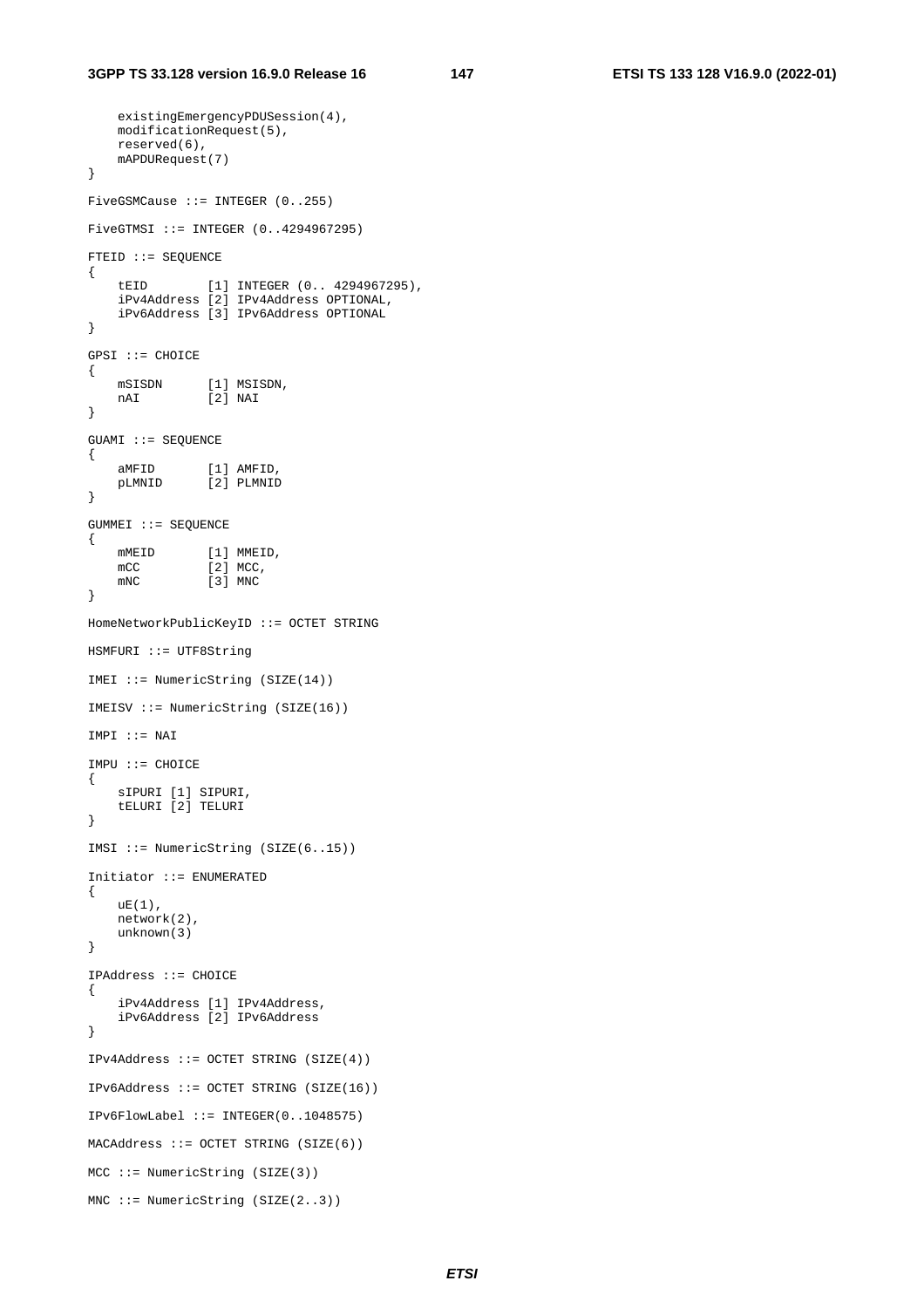```
MMEID :: = SEOUENCE{ 
mMEGI [1] MMEGI,
 mMEC [2] MMEC 
} 
MMEC ::= NumericString 
MMEGI ::= NumericString 
MSISDN ::= NumericString (SIZE(1..15)) 
NAI ::= UTF8String 
NextLayerProtocol ::= INTEGER(0..255) 
NonLocalID ::= ENUMERATED 
{ 
     local(1), 
    nonLocal(2) 
} 
NSSAI ::= SEQUENCE OF SNSSAI 
PLMNID ::= SEQUENCE 
{ 
     mCC [1] MCC, 
     mNC [2] MNC 
} 
PDUSessionID ::= INTEGER (0..255) 
PDUSessionType ::= ENUMERATED 
{ 
     iPv4(1), 
    iPv6(2), 
     iPv4v6(3), 
    unstructured(4), 
     ethernet(5) 
} 
PEI ::= CHOICE 
{ 
 iMEI [1] IMEI, 
 iMEISV [2] IMEISV, 
     mACAddress [3] MACAddress, 
     eUI64 [4] EUI64 
} 
PortNumber ::= INTEGER(0..65535) 
ProtectionSchemeID ::= INTEGER (0..15) 
RATType ::= ENUMERATED 
{ 
    nR(1), 
    eUTRA(2), 
    wLAN(3),
    virtual(4), 
    nBIOT(5), 
     wireline(6), 
    wirelineCable(7), 
    wirelineBBF(8),
    lTEM(9), 
    nRU(10), 
     eUTRAU(11), 
     trustedN3GA(12), 
    trustedWLAN(13), 
    uTRA(14), 
     gERA(15) 
} 
RejectedNSSAI ::= SEQUENCE OF RejectedSNSSAI 
RejectedSNSSAI ::= SEQUENCE 
{ 
     causeValue [1] RejectedSliceCauseValue,
```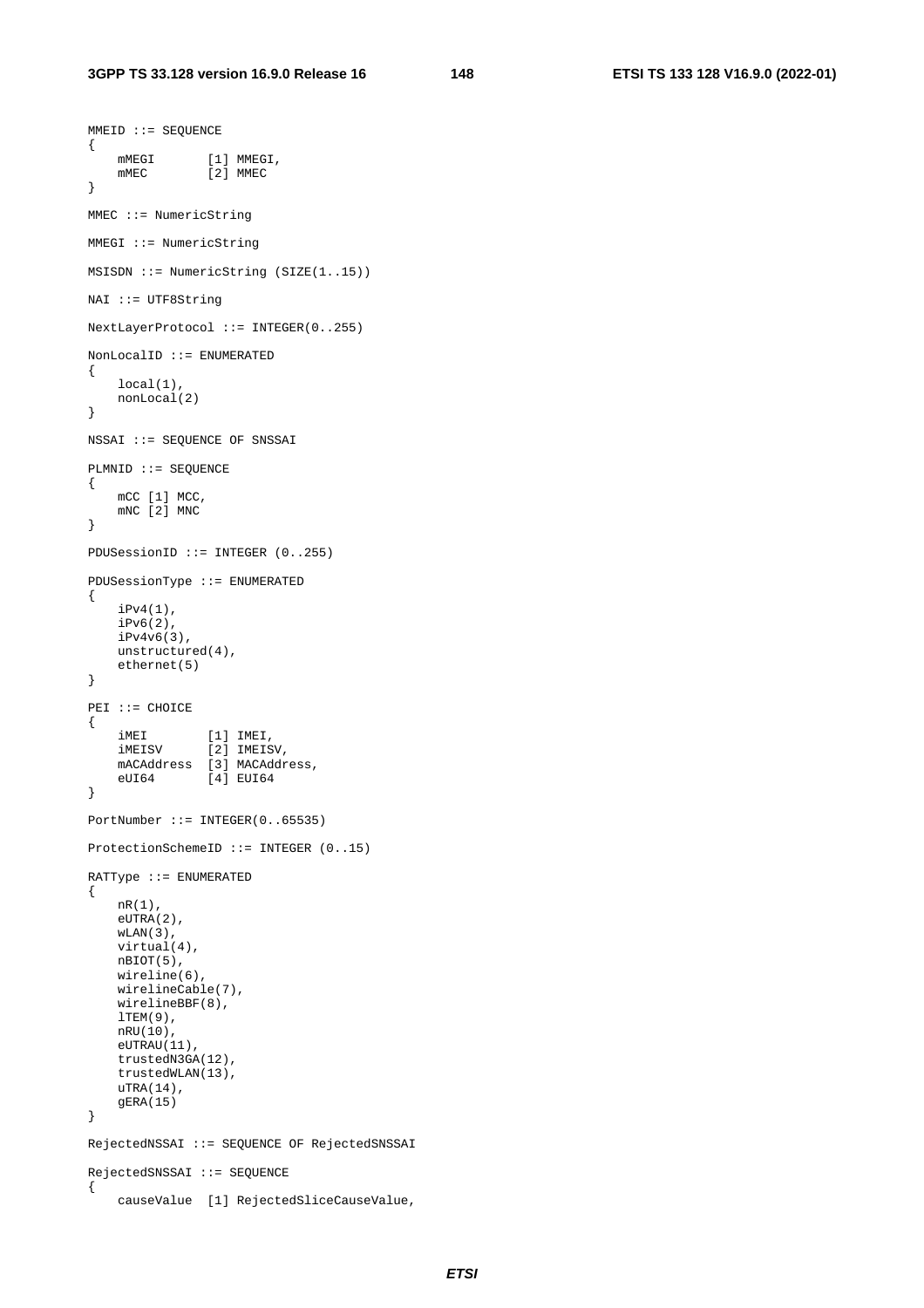sNSSAI [2] SNSSAI } RejectedSliceCauseValue ::= INTEGER (0..255) RoutingIndicator ::= INTEGER (0..9999) SchemeOutput ::= OCTET STRING SIPURI ::= UTF8String Slice ::= SEQUENCE { allowedNSSAI [1] NSSAI OPTIONAL, configuredNSSAI [2] NSSAI OPTIONAL, rejectedNSSAI [3] RejectedNSSAI OPTIONAL } SMPDUDNRequest ::= OCTET STRING SNSSAI ::= SEQUENCE { sliceServiceType [1] INTEGER (0..255), sliceDifferentiator [2] OCTET STRING (SIZE(3)) OPTIONAL } SUCI ::= SEQUENCE { mCC [1] MCC,  $mNC$  [2] MNC, routingIndicator [3] RoutingIndicator, protectionSchemeID [4] ProtectionSchemeID, homeNetworkPublicKeyID [5] HomeNetworkPublicKeyID, schemeOutput [6] SchemeOutput }  $SUPI :: = CHOICE$ { iMSI [1] IMSI, nAI [2] NAI } SUPIUnauthenticatedIndication ::= BOOLEAN TargetIdentifier ::= CHOICE { sUPI [1] SUPI, iMSI [2] IMSI, pEI [3] PEI, iMEI [4] IMEI, gPSI [5] GPSI, mSISDN [6] MSISDN, nAI [7] NAI, iPv4Address [8] IPv4Address, iPv6Address [9] IPv6Address, ethernetAddress [10] MACAddress } TargetIdentifierProvenance ::= ENUMERATED { lEAProvided(1), observed(2), matchedOn(3), other(4) } TELURI ::= UTF8String Timestamp ::= GeneralizedTime UEEndpointAddress ::= CHOICE { iPv4Address [1] IPv4Address, iPv6Address [2] IPv6Address, ethernetAddress [3] MACAddress } -- ===================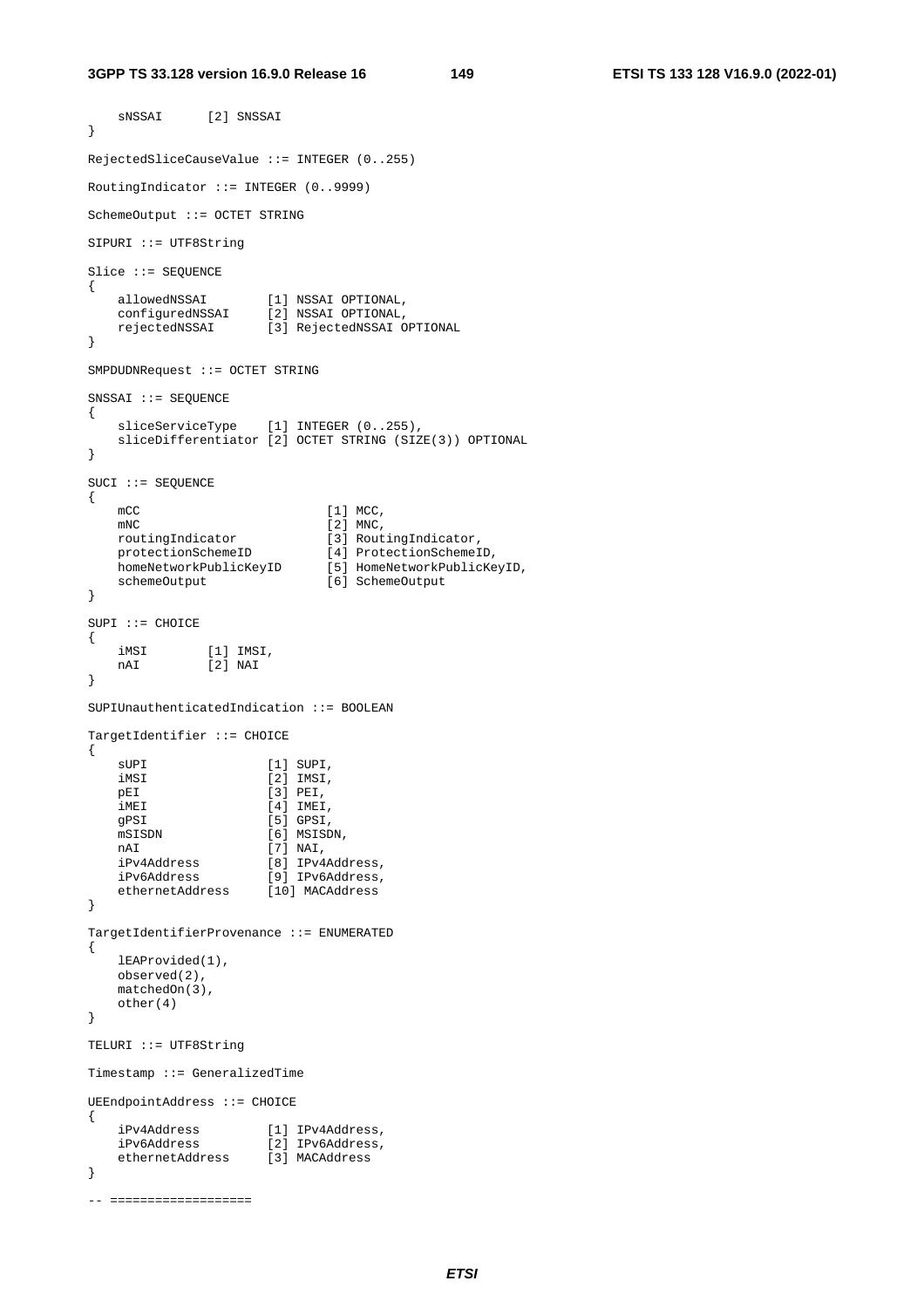```
-- Location parameters 
-- =================== 
Location ::= SEQUENCE 
{ 
 locationInfo [1] LocationInfo OPTIONAL, 
 positioningInfo [2] PositioningInfo OPTIONAL, 
 locationPresenceReport [3] LocationPresenceReport OPTIONAL 
} 
CellSiteInformation ::= SEQUENCE 
{ 
    geographicalCoordinates [1] GeographicalCoordinates, 
   azimuth [2] INTEGER (0..359) OPTIONAL,
    operatorSpecificInformation [3] UTF8String OPTIONAL 
} 
-- TS 29.518 [22], clause 6.4.6.2.6 
LocationInfo ::= SEQUENCE 
{ 
    userLocation [1] UserLocation OPTIONAL, 
   currentLoc [2] BOOLEAN OPTIONAL, 
   geoInfo [3] GeographicArea OPTIONAL,
    rATType [4] RATType OPTIONAL, 
 timeZone [5] TimeZone OPTIONAL, 
 additionalCellIDs [6] SEQUENCE OF CellInformation OPTIONAL 
} 
-- TS 29.571 [17], clause 5.4.4.7 
UserLocation ::= SEQUENCE 
{ 
   eUTRALocation [1] EUTRALocation OPTIONAL,<br>nRLocation [2] NRLocation OPTIONAL,
                           [2] NRLocation OPTIONAL,
    n3GALocation [3] N3GALocation OPTIONAL 
} 
-- TS 29.571 [17], clause 5.4.4.8 
EUTRALocation ::= SEQUENCE 
{ 
   tai (1) Tai,<br>eCGI (2) ECGI,
eCGI [2] ECGI,
 ageOfLocatonInfo [3] INTEGER OPTIONAL, 
 uELocationTimestamp [4] Timestamp OPTIONAL, 
 geographicalInformation [5] UTF8String OPTIONAL, 
 geodeticInformation [6] UTF8String OPTIONAL, 
 globalNGENbID [7] GlobalRANNodeID OPTIONAL, 
 cellSiteInformation [8] CellSiteInformation OPTIONAL, 
 globalENbID [9] GlobalRANNodeID OPTIONAL 
} 
-- TS 29.571 [17], clause 5.4.4.9 
NRLocation ::= SEQUENCE 
{ 
    tAI [1] TAI, 
   nCGI [2] NCGI,<br>ageOfLocatonInfo [3] INTEG
                          ageory<br>[3] INTEGER OPTIONAL,<br>[4] Timestamp OPTIONAL,
   uELocationTimestamp
 geographicalInformation [5] UTF8String OPTIONAL, 
 geodeticInformation [6] UTF8String OPTIONAL, 
 globalGNbID [7] GlobalRANNodeID OPTIONAL, 
    cellSiteInformation [8] CellSiteInformation OPTIONAL 
} 
-- TS 29.571 [17], clause 5.4.4.10 
N3GALocation ::= SEQUENCE 
{ 
   tAI [1] TAI OPTIONAL,<br>n3IWFID [2] N3IWFIDNGAP O
                          [2] N3IWFIDNGAP OPTIONAL,
    uEIPAddr [3] IPAddr OPTIONAL, 
    portNumber [4] INTEGER OPTIONAL, 
   tNAPID (5) TNAPID OPTIONAL,
   tWAPID [6] TWAPID OPTIONAL,
   hFCNodeID [7] HFCNodeID OPTIONAL,
   gLI [8] GLI OPTIONAL,
    w5GBANLineType [9] W5GBANLineType OPTIONAL, 
   gCI [10] GCI OPTIONAL
}
```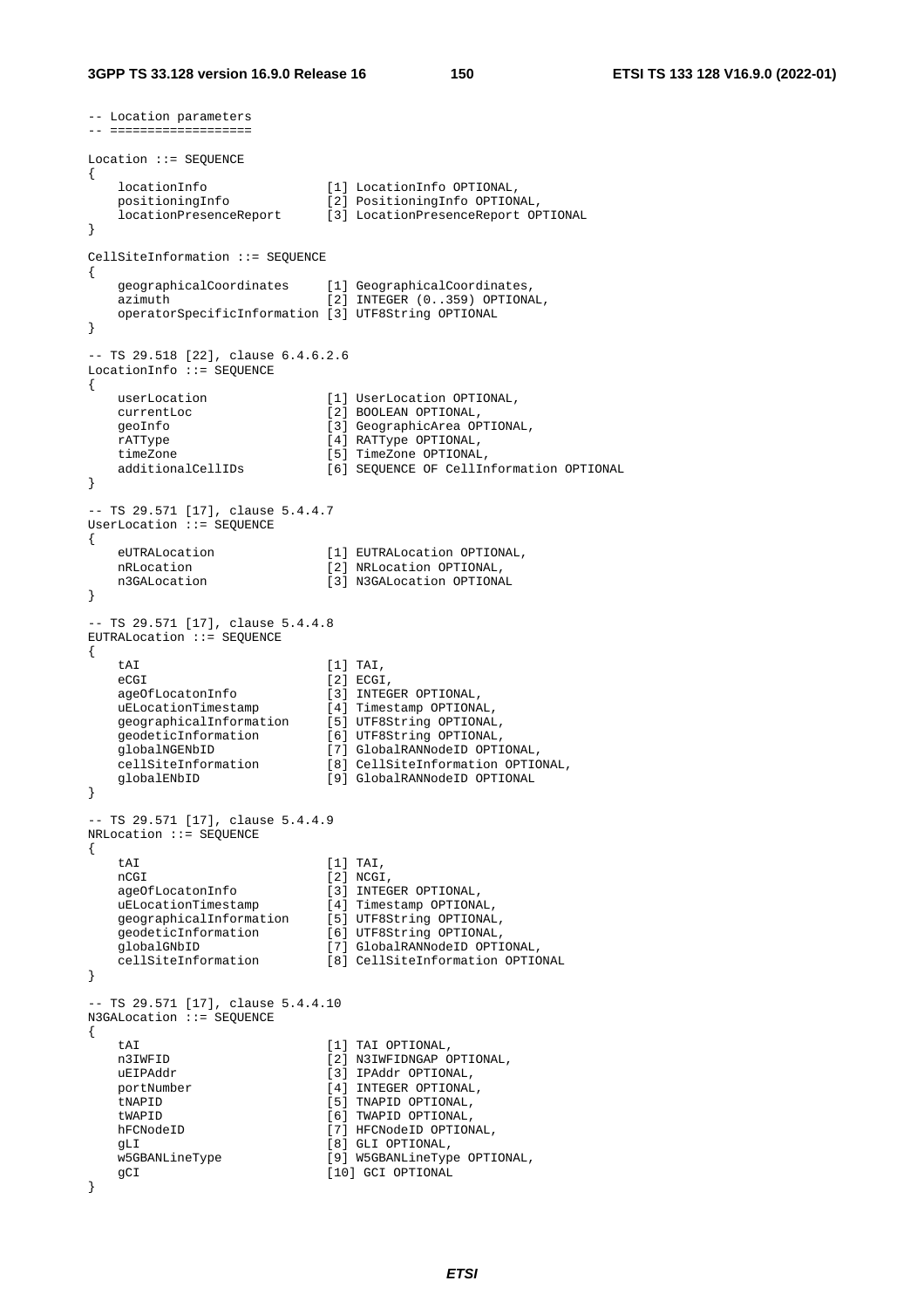```
-- TS 38.413 [23], clause 9.3.2.4 
IPAddr ::= SEQUENCE 
{ 
    iPv4Addr [1] IPv4Address OPTIONAL, 
    iPv6Addr [2] IPv6Address OPTIONAL 
} 
-- TS 29.571 [17], clause 5.4.4.28 
GlobalRANNodeID ::= SEQUENCE 
{ 
    pLMNID [1] PLMNID, 
   aNNodeID [2] ANNodeID,
    nID [3] NID OPTIONAL 
} 
ANNodeID ::= CHOICE 
{ 
    n3IWFID [1] N3IWFIDSBI, 
    gNbID [2] GNbID, 
    nGENbID [3] NGENbID, 
    eNbID [4] ENbID, 
    wAGFID [5] WAGFID, 
    tNGFID [6] TNGFID 
} 
-- TS 38.413 [23], clause 9.3.1.6 
GNbID ::= BIT STRING(SIZE(22..32)) 
-- TS 29.571 [17], clause 5.4.4.4 
TAI ::= SEQUENCE
{ 
   pLMNID [1] PLMNID,<br>tac [2] Tac,
                             [2] TAC,
   nID \overline{3} NID OPTIONAL
} 
-- TS 29.571 [17], clause 5.4.4.5 
ECGI ::= SEQUENCE 
{ 
   pLMNID [1] PLMNID,<br>eUTRACellID [2] EUTRACe
   eUTRACellID [2] EUTRACellID,<br>nID [3] NID OPTIONAL
                             [3] NID OPTIONAL
} 
TAIList ::= SEQUENCE OF TAI 
-- TS 29.571 [17], clause 5.4.4.6 
NCGI ::= SEQUENCE 
{ 
    pLMNID [1] PLMNID, 
   nRCellID [2] NRCellID,
    nID [3] NID OPTIONAL 
} 
RANCGI ::= CHOICE 
{ 
   eCGI [1] ECGI,
    nCGI [2] NCGI 
} 
CellInformation ::= SEQUENCE 
{ 
   rANCGI [1] RANCGI,<br>cellSiteinformation [2] CellSit
 cellSiteinformation [2] CellSiteInformation OPTIONAL, 
 timeOfLocation [3] Timestamp OPTIONAL 
} 
-- TS 38.413 [23], clause 9.3.1.57 
N3IWFIDNGAP ::= BIT STRING (SIZE(16)) 
-- TS 29.571 [17], clause 5.4.4.28 
N3IWFIDSBI ::= UTF8String 
-- TS 29.571 [17], clause 5.4.4.28 and table 5.4.2-1 
TNGFID ::= UTF8String 
-- TS 29.571 [17], clause 5.4.4.28 and table 5.4.2-1 
WAGFID ::= UTF8String
```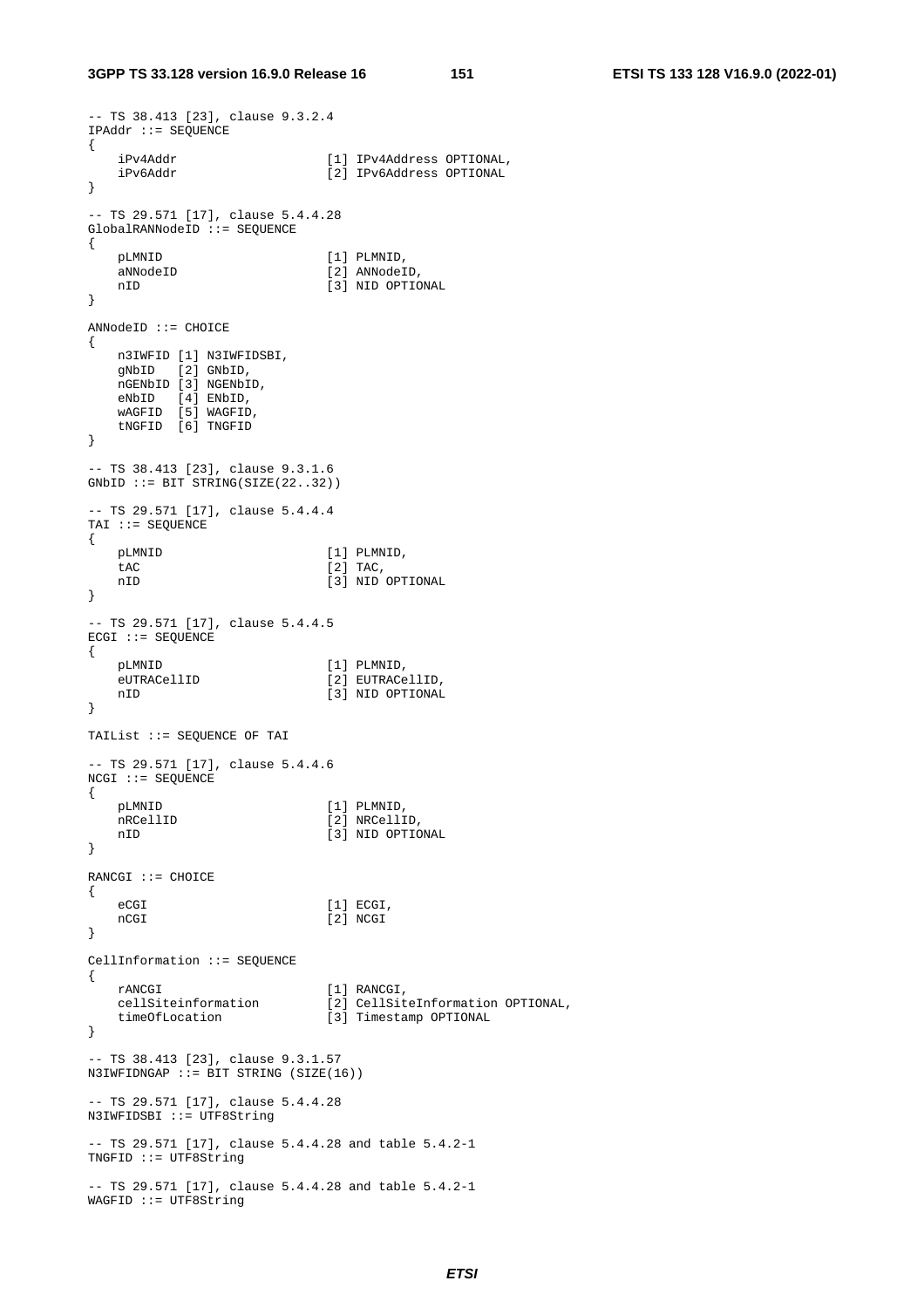-- TS 29.571 [17], clause 5.4.4.62

```
TNAPID ::= SEQUENCE 
{ 
sSID [1] SSID OPTIONAL,
 bSSID [2] BSSID OPTIONAL, 
     civicAddress [3] CivicAddressBytes OPTIONAL 
} 
-- TS 29.571 [17], clause 5.4.4.64 
TWAPID ::= SEQUENCE 
\mathcal{L} sSID [1] SSID OPTIONAL, 
 bSSID [2] BSSID OPTIONAL, 
     civicAddress [3] CivicAddressBytes OPTIONAL 
} 
-- TS 29.571 [17], clause 5.4.4.62 and clause 5.4.4.64 
SSID ::= UTF8String 
-- TS 29.571 [17], clause 5.4.4.62 and clause 5.4.4.64 
BSSID ::= UTF8String 
-- TS 29.571 [17], clause 5.4.4.36 and table 5.4.2-1 
HFCNodeID ::= UTF8String 
-- TS 29.571 [17], clause 5.4.4.10 and table 5.4.2-1 
-- Contains the original binary data i.e. value of the YAML field after base64 encoding is removed 
GLI ::= OCTET STRING (SIZE(0..150))
-- TS 29.571 [17], clause 5.4.4.10 and table 5.4.2-1 
GCI ::= UTF8String 
-- TS 29.571 [17], clause 5.4.4.10 and clause 5.4.3.33 
W5GBANLineType ::= ENUMERATED 
{ 
    dSL(1),
    pON(2) 
} 
 -- TS 29.571 [17], table 5.4.2-1 
TAC ::= OCTET STRING (SIZE(2..3))
-- TS 38.413 [23], clause 9.3.1.9 
EUTRACellID ::= BIT STRING (SIZE(28)) 
-- TS 38.413 [23], clause 9.3.1.7 
NRCellID ::= BIT STRING (SIZE(36)) 
-- TS 38.413 [23], clause 9.3.1.8 
NGENbID ::= CHOICE 
{ 
    macroNGENbID [1] BIT STRING (SIZE(20)),<br>shortMacroNGENbID [2] BIT STRING (SIZE(18)),
   shortMacroNGENbID [2] BIT STRING (SIZE(18)),<br>longMacroNGENbID [3] BIT STRING (SIZE(21))
                                [3] BIT STRING (SIZE(21))} 
-- TS 23.003 [19], clause 12.7.1 encoded as per TS 29.571 [17], clause 5.4.2 
NID ::= UTF8String (SIZE(11)) 
-- TS 36.413 [38], clause 9.2.1.37 
ENbID ::= CHOICE 
{ 
   macroENbID [1] BIT STRING (SIZE(20)),<br>homeENbID [2] BIT STRING (SIZE(28)),
   homeENbID [2] BIT STRING (SIZE(28)),<br>shortMacroENbID [3] BIT STRING (SIZE(18)),
                                 [3] BIT STRING (SIZE(18)),
     longMacroENbID [4] BIT STRING (SIZE(21)) 
} 
-- TS 29.518 [22], clause 6.4.6.2.3 
PositioningInfo ::= SEQUENCE 
{ 
     positionInfo [1] LocationData OPTIONAL, 
    rawMLPResponse [2] RawMLPResponse OPTIONAL 
} 
RawMLPResponse ::= CHOICE 
{
```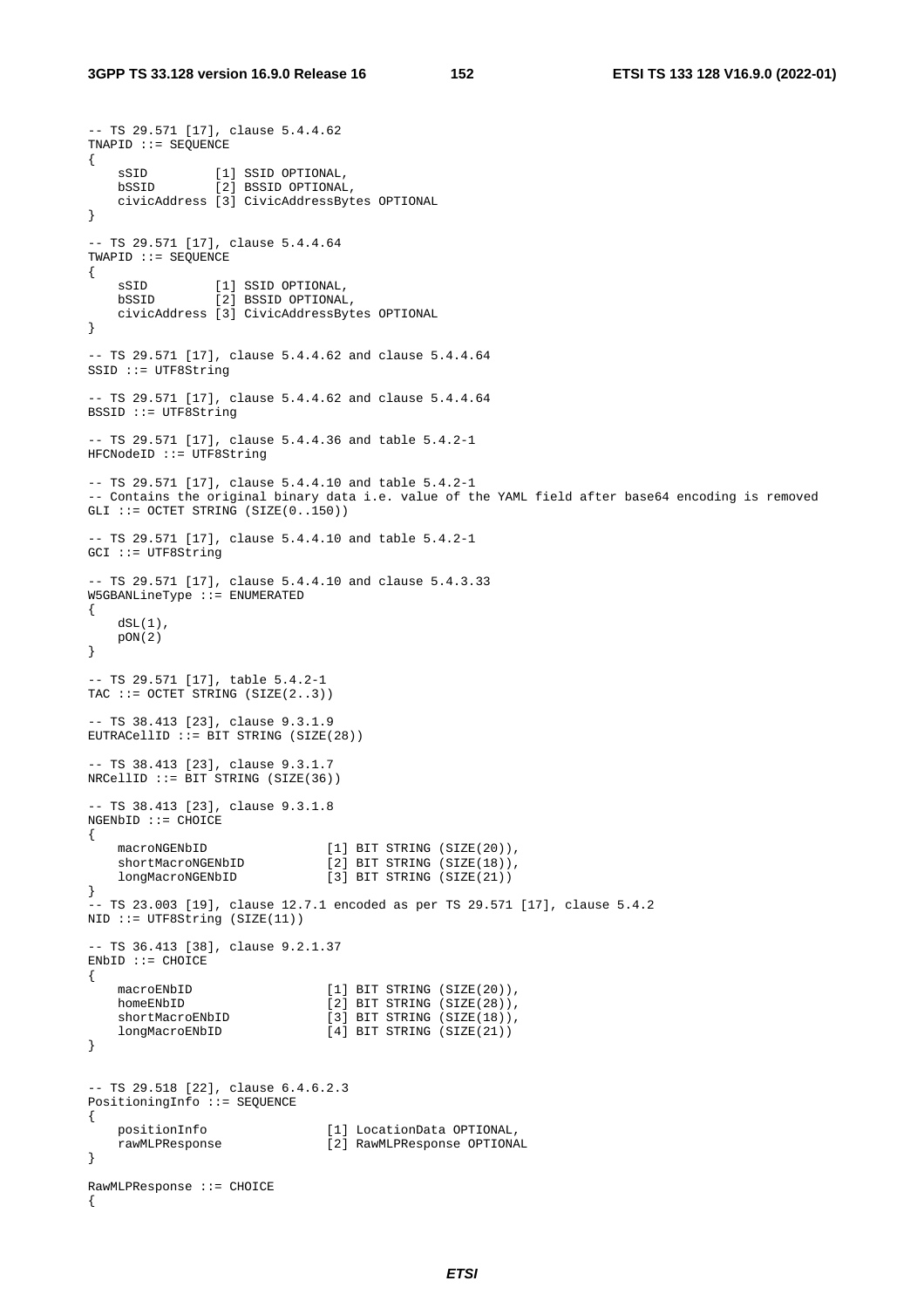#### **3GPP TS 33.128 version 16.9.0 Release 16 153 ETSI TS 133 128 V16.9.0 (2022-01)**

unknown(3),

```
 -- The following parameter contains a copy of unparsed XML code of the 
   -- MLP response message, i.e. the entire XML document containing
    -- a <slia> (described in OMA-TS-MLP-V3_5-20181211-C [20], clause 5.2.3.2.2) or 
    -- a <slirep> (described in OMA-TS-MLP-V3_5-20181211-C [20], clause 5.2.3.2.3) MLP message. 
    mLPPositionData [1] UTF8String, 
   -- OMA MLP result id, defined in OMA-TS-MLP-V3_5-20181211-C [20], Clause 5.4<br>mLPErrorCode [2] INTEGER (1.,699)[2] INTEGER (1..699)} 
-- TS 29.572 [24], clause 6.1.6.2.3 
LocationData ::= SEQUENCE 
{ 
    locationEstimate [1] GeographicArea, 
    accuracyFulfilmentIndicator [2] AccuracyFulfilmentIndicator OPTIONAL, 
   ageOfLocationEstimate [3] AgeOfLocationEstimate OPTIONAL,<br>velocityEstimate [4] VelocityEstimate OPTIONAL,
 velocityEstimate [4] VelocityEstimate OPTIONAL, 
 civicAddress [5] CivicAddress OPTIONAL, 
 positioningDataList [6] SET OF PositioningMethodAndUsage OPTIONAL, 
 gNSSPositioningDataList [7] SET OF GNSSPositioningMethodAndUsage OPTIONAL, 
   eCGI [8] ECGI OPTIONAL,<br>
nCGI 191 NCGI OPTIONAL,
                              [9] NCGI OPTIONAL,
   altitude [10] Altitude OPTIONAL,
    barometricPressure [11] BarometricPressure OPTIONAL 
} 
-- TS 29.518 [22], clause 6.2.6.2.5 
LocationPresenceReport ::= SEQUENCE 
{ 
   type [1] AMFEventType,
    timestamp [2] Timestamp, 
   areaList [3] SET OF AMFEventArea OPTIONAL,<br>timeZone [4] TimeZone OPTIONAL,
   timeZone (4) TimeZone OPTIONAL,<br>accessTypes (5) SET OF AccessType (
                              [5] SET OF AccessType OPTIONAL,
   rMInfoList [6] SET OF RMInfo OPTIONAL,
    cMInfoList [7] SET OF CMInfo OPTIONAL, 
    reachability [8] UEReachability OPTIONAL, 
   location [9] UserLocation OPTIONAL,<br>additionalCellIDs [10] SEQUENCE OF CellInform
                              [10] SEQUENCE OF CellInformation OPTIONAL
} 
-- TS 29.518 [22], clause 6.2.6.3.3 
AMFEventType ::= ENUMERATED 
{ 
    locationReport(1), 
    presenceInAOIReport(2) 
} 
-- TS 29.518 [22], clause 6.2.6.2.16 
AMFEventArea ::= SEQUENCE 
{ 
    presenceInfo [1] PresenceInfo OPTIONAL, 
    lADNInfo [2] LADNInfo OPTIONAL 
} 
-- TS 29.571 [17], clause 5.4.4.27 
PresenceInfo ::= SEQUENCE 
{ 
    presenceState [1] PresenceState OPTIONAL, 
    trackingAreaList [2] SET OF TAI OPTIONAL, 
   eCGIList [3] SET OF ECGI OPTIONAL,
   nCGIList [4] SET OF NCGI OPTIONAL,
    globalRANNodeIDList [5] SET OF GlobalRANNodeID OPTIONAL, 
    globalENbIDList [6] SET OF GlobalRANNodeID OPTIONAL 
} 
-- TS 29.518 [22], clause 6.2.6.2.17 
LADNInfo ::= SEQUENCE 
{ 
   lADN [1] UTF8String,
   presence [2] PresenceState OPTIONAL
} 
-- TS 29.571 [17], clause 5.4.3.20 
PresenceState ::= ENUMERATED 
{ 
    inArea(1), 
    outOfArea(2),
```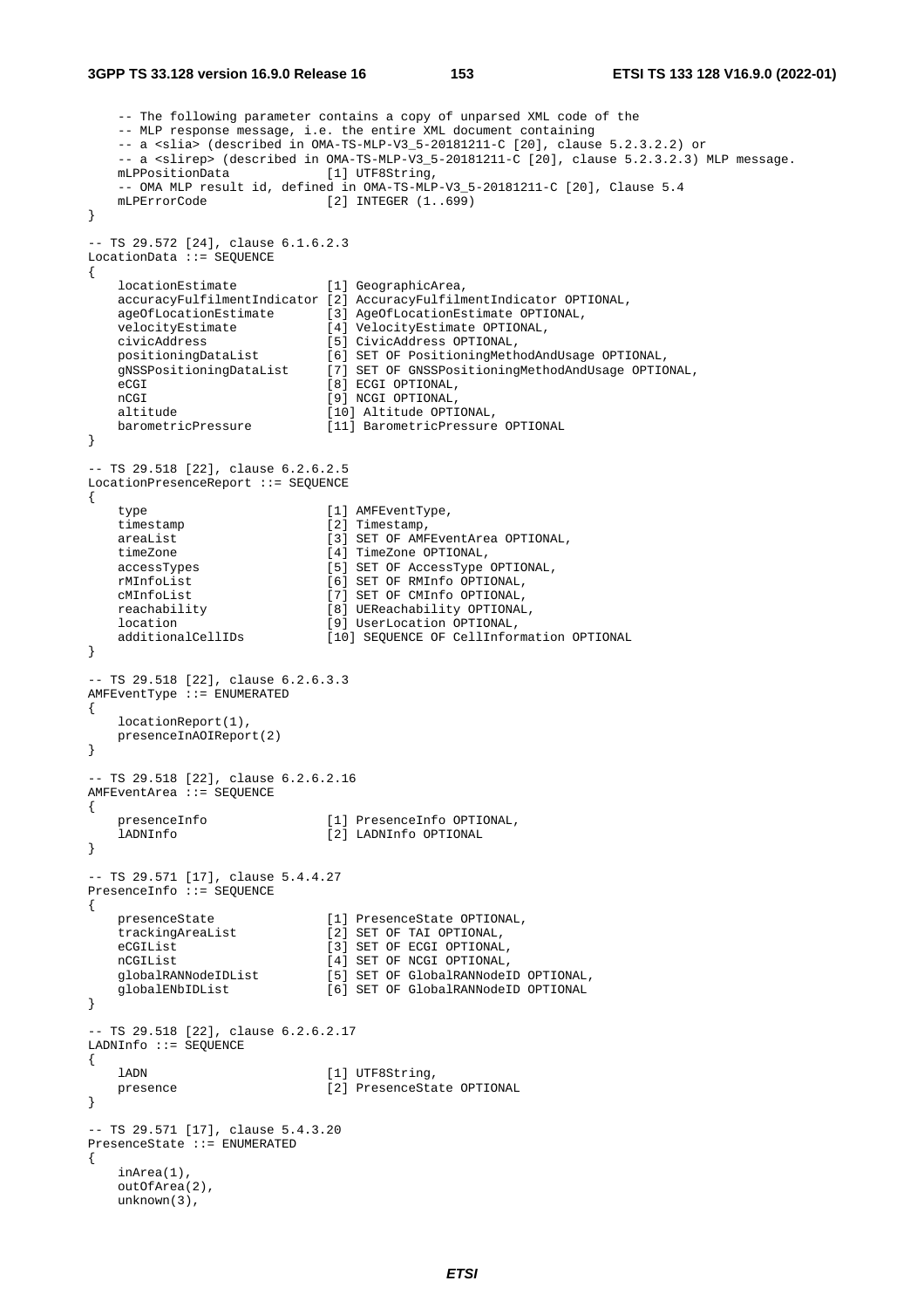inactive(4)

```
} 
-- TS 29.518 [22], clause 6.2.6.2.8 
RMInfo ::= SEQUENCE 
{ 
   rMState [1] RMState,<br>accessTvpe [2] AccessTv
                           .<br>[2] AccessType
} 
-- TS 29.518 [22], clause 6.2.6.2.9 
CMInfo ::= SEQUENCE 
{ 
   cMState [1] CMState,<br>accessType [2] AccessTy
                            accessType [2] AccessType 
} 
-- TS 29.518 [22], clause 6.2.6.3.7 
UEReachability ::= ENUMERATED 
{ 
    unreachable(1), 
   reachable(2), 
    regulatoryOnly(3) 
} 
-- TS 29.518 [22], clause 6.2.6.3.9 
RMState ::= ENUMERATED 
{ 
    registered(1), 
    deregistered(2) 
} 
-- TS 29.518 [22], clause 6.2.6.3.10 
CMState ::= ENUMERATED 
{ 
    idle(1), 
   connected(2) 
} 
-- TS 29.572 [24], clause 6.1.6.2.5 
GeographicArea ::= CHOICE 
{ 
point [1] Point,
 pointUncertaintyCircle [2] PointUncertaintyCircle, 
 pointUncertaintyEllipse [3] PointUncertaintyEllipse, 
 polygon [4] Polygon, 
    pointAltitude [5] PointAltitude, 
 pointAltitudeUncertainty [6] PointAltitudeUncertainty, 
 ellipsoidArc [7] EllipsoidArc 
} 
-- TS 29.572 [24], clause 6.1.6.3.12 
AccuracyFulfilmentIndicator ::= ENUMERATED 
{ 
    requestedAccuracyFulfilled(1), 
    requestedAccuracyNotFulfilled(2) 
} 
-- TS 29.572 [24], clause 6.1.6.2.17 
VelocityEstimate ::= CHOICE 
{ 
horVelocity [1] HorizontalVelocity,
 horWithVertVelocity [2] HorizontalWithVerticalVelocity, 
   horVelocityWithUncertainty [3] HorizontalVelocityWithUncertainty,
   horWithVertVelocityAndUncertainty [4] HorizontalWithVerticalVelocityAndUncertainty
} 
-- TS 29.572 [24], clause 6.1.6.2.14 
CivicAddress ::= SEQUENCE 
{ 
   country [1] UTF8String,
   a1 [2] UTF8String OPTIONAL,
   a2 [3] UTF8String OPTIONAL,
   a3 [4] UTF8String OPTIONAL,
   a4 [5] UTF8String OPTIONAL,
   a5 [6] UTF8String OPTIONAL,<br>a6 [7] UTF8String OPTIONAL,
                                   [7] UTF8String OPTIONAL,
   prd [8] UTF8String OPTIONAL,
```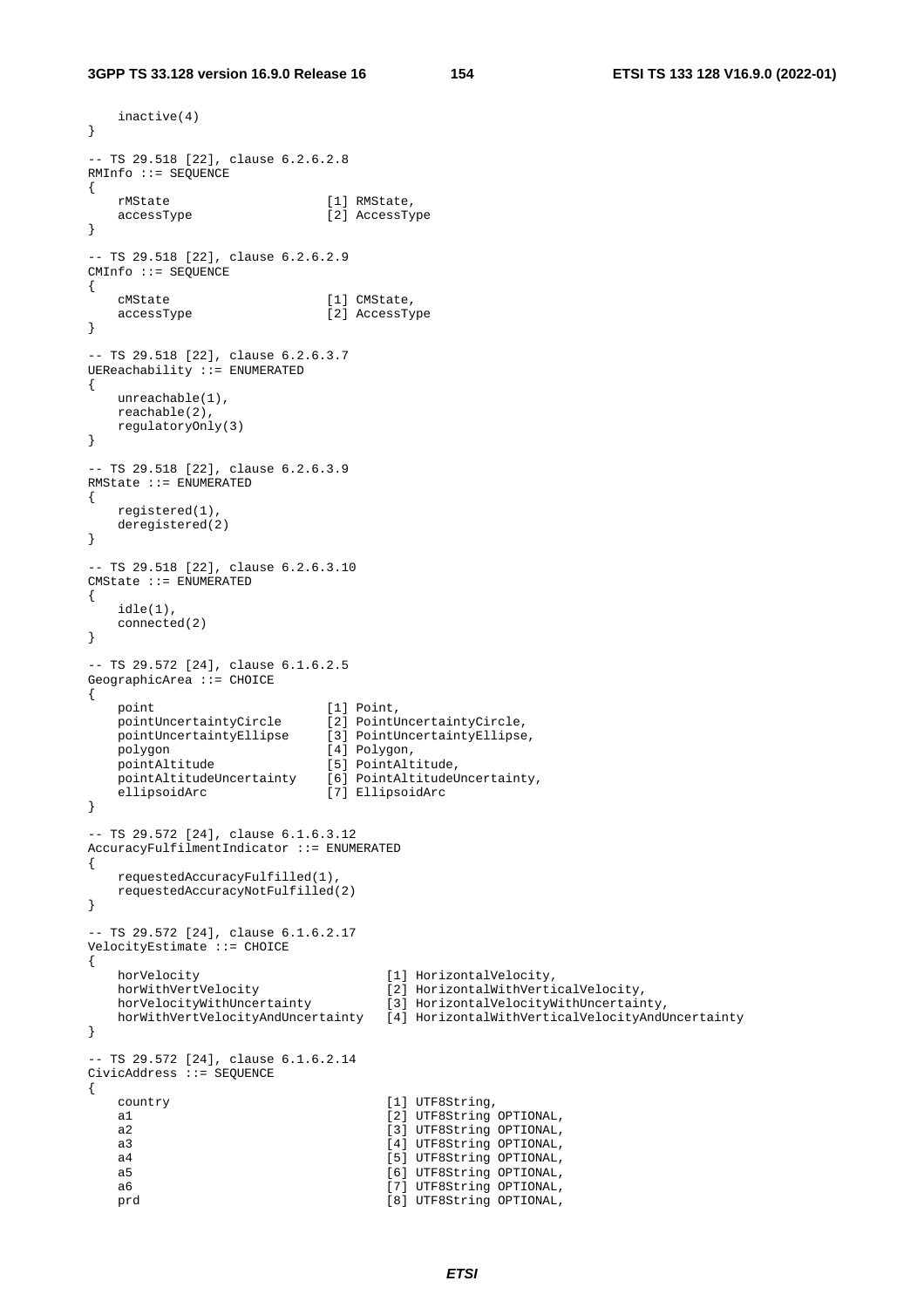| pod<br>sts<br>hno<br>hns<br>lmk<br>loc<br>nam<br>pc<br>bld<br>unit<br>flr<br>room<br>plc<br>pcn<br>pobox<br>addcode<br>seat<br>rd<br>rdsec<br>rdbr<br>rdsubbr<br>prm<br>pom<br>}<br>-- TS 29.571 [17], clauses $5.4.4.62$ and $5.4.4.64$ | [9] UTF8String OPTIONAL,<br>[10] UTF8String OPTIONAL,<br>[11] UTF8String OPTIONAL,<br>[12] UTF8String OPTIONAL,<br>[13] UTF8String OPTIONAL,<br>[14] UTF8String OPTIONAL,<br>[15] UTF8String OPTIONAL,<br>[16] UTF8String OPTIONAL,<br>[17] UTF8String OPTIONAL,<br>[18] UTF8String OPTIONAL,<br>[19] UTF8String OPTIONAL,<br>[20] UTF8String OPTIONAL,<br>[21] UTF8String OPTIONAL,<br>[22] UTF8String OPTIONAL,<br>[23] UTF8String OPTIONAL,<br>[24] UTF8String OPTIONAL,<br>[25] UTF8String OPTIONAL,<br>[26] UTF8String OPTIONAL,<br>[27] UTF8String OPTIONAL,<br>[28] UTF8String OPTIONAL,<br>[29] UTF8String OPTIONAL,<br>[30] UTF8String OPTIONAL,<br>[31] UTF8String OPTIONAL |
|------------------------------------------------------------------------------------------------------------------------------------------------------------------------------------------------------------------------------------------|---------------------------------------------------------------------------------------------------------------------------------------------------------------------------------------------------------------------------------------------------------------------------------------------------------------------------------------------------------------------------------------------------------------------------------------------------------------------------------------------------------------------------------------------------------------------------------------------------------------------------------------------------------------------------------------|
| CivicAddressBytes ::= OCTET STRING<br>-- TS 29.572 [24], clause 6.1.6.2.15                                                                                                                                                               | -- Contains the original binary data i.e. value of the YAML field after base64 encoding is removed                                                                                                                                                                                                                                                                                                                                                                                                                                                                                                                                                                                    |
| PositioningMethodAndUsage ::= SEQUENCE<br>$\{$<br>method<br>mode<br>usage<br>methodCode<br>}                                                                                                                                             | [1] PositioningMethod,<br>[2] PositioningMode,<br>$[3]$ Usage,<br>[4] MethodCode OPTIONAL                                                                                                                                                                                                                                                                                                                                                                                                                                                                                                                                                                                             |
| -- TS 29.572 [24], clause 6.1.6.2.16<br>GNSSPositioningMethodAndUsage ::= SEQUENCE<br>$\left\{ \right.$                                                                                                                                  |                                                                                                                                                                                                                                                                                                                                                                                                                                                                                                                                                                                                                                                                                       |
| mode<br>gNSS<br>usage<br>$\}$                                                                                                                                                                                                            | [1] PositioningMode,<br>[2] GNSSID,<br>[3] Usage                                                                                                                                                                                                                                                                                                                                                                                                                                                                                                                                                                                                                                      |
| -- TS 29.572 [24], clause 6.1.6.2.6<br>Point ::= SEQUENCE<br>$\left\{ \right.$<br>geographicalCoordinates                                                                                                                                | [1] GeographicalCoordinates                                                                                                                                                                                                                                                                                                                                                                                                                                                                                                                                                                                                                                                           |
| }<br>-- TS 29.572 [24], clause 6.1.6.2.7<br>PointUncertaintyCircle ::= SEQUENCE                                                                                                                                                          |                                                                                                                                                                                                                                                                                                                                                                                                                                                                                                                                                                                                                                                                                       |
| $\left\{ \right.$<br>geographicalCoordinates<br>uncertainty<br>}                                                                                                                                                                         | [1] GeographicalCoordinates,<br>[2] Uncertainty                                                                                                                                                                                                                                                                                                                                                                                                                                                                                                                                                                                                                                       |
| -- TS 29.572 [24], clause 6.1.6.2.8<br>PointUncertaintyEllipse ::= SEQUENCE<br>€<br>geographicalCoordinates<br>uncertainty<br>confidence<br>$\}$                                                                                         | [1] GeographicalCoordinates,<br>[2] UncertaintyEllipse,<br>[3] Confidence                                                                                                                                                                                                                                                                                                                                                                                                                                                                                                                                                                                                             |
| -- TS 29.572 [24], clause 6.1.6.2.9<br>Polygon ::= SEQUENCE<br>$\{$<br>pointList                                                                                                                                                         | [1] SET SIZE (315) OF GeographicalCoordinates                                                                                                                                                                                                                                                                                                                                                                                                                                                                                                                                                                                                                                         |
| }<br>-- TS 29.572 [24], clause 6.1.6.2.10<br>PointAltitude ::= SEQUENCE                                                                                                                                                                  |                                                                                                                                                                                                                                                                                                                                                                                                                                                                                                                                                                                                                                                                                       |
| $\mathcal{L}$<br>point<br>altitude                                                                                                                                                                                                       | [1] GeographicalCoordinates,<br>[2] Altitude                                                                                                                                                                                                                                                                                                                                                                                                                                                                                                                                                                                                                                          |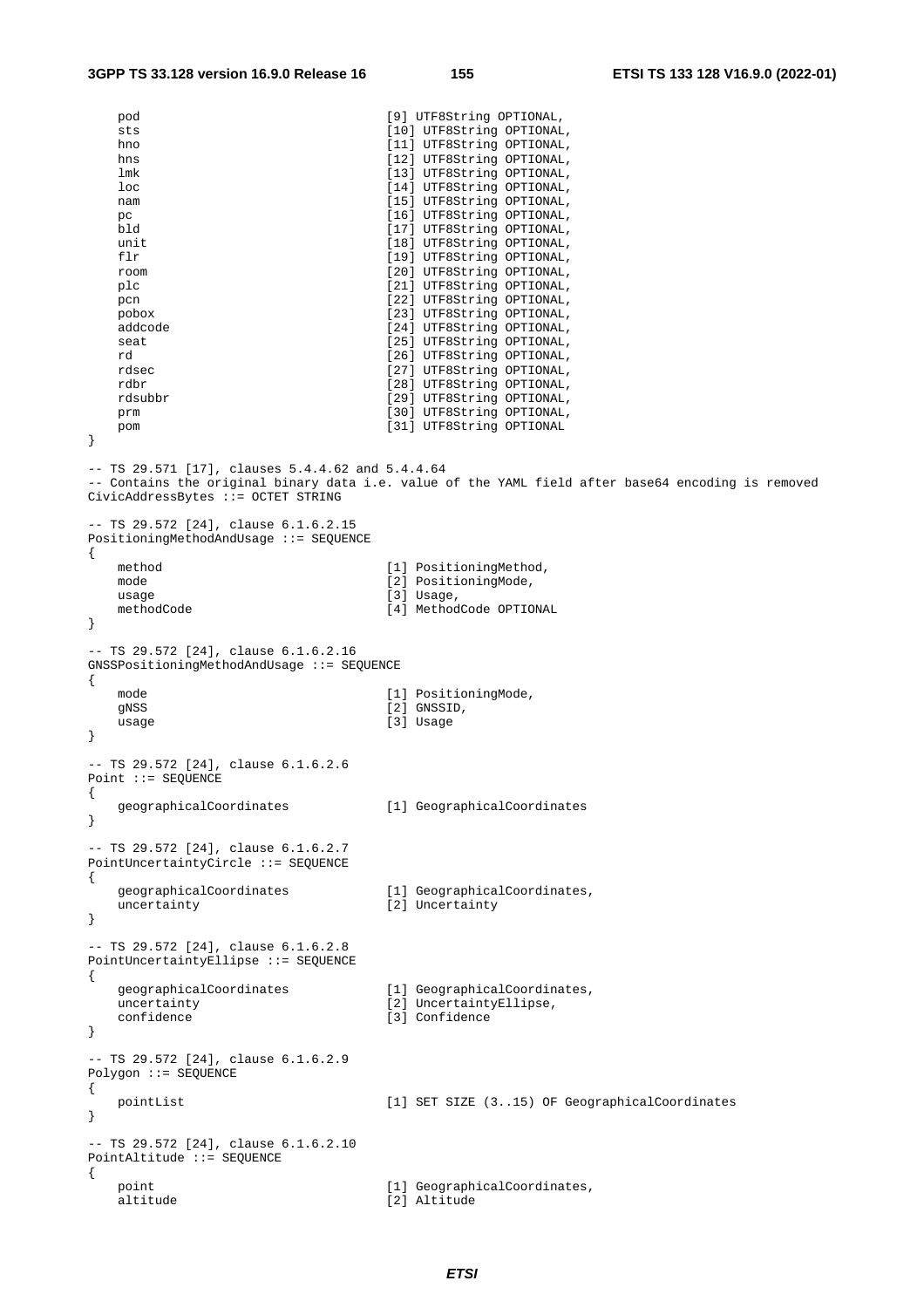```
} 
-- TS 29.572 [24], clause 6.1.6.2.11 
PointAltitudeUncertainty ::= SEQUENCE 
{ 
   point [1] GeographicalCoordinates,<br>altitude [2] Altitude,
   altitude [2] Altitude,<br>uncertaintyEllipse [3] Uncertain
                                 \overline{3}] UncertaintyEllipse,
   uncertaintyAltitude [4] Uncertainty,
    confidence [5] Confidence 
} 
-- TS 29.572 [24], clause 6.1.6.2.12 
EllipsoidArc ::= SEQUENCE 
{ 
   point [1] Geographical Coordinates,innerRadius [2] InnerRadius,
   uncertaintyRadius [3] Uncertainty,<br>
offsetAngle [4] Angle,
   offsetAngle [4] Angle,<br>includedAngle [5] Angle,
   includedAngle<br>confidence
                                   confidence [6] Confidence 
} 
-- TS 29.572 [24], clause 6.1.6.2.4 
GeographicalCoordinates ::= SEQUENCE 
{ 
   latitude [1] UTF8String,
   longitude [2] UTF8String,<br>mapDatumInformation [3] OGCURN OPTIONAL
   mapDatumInformation
} 
-- TS 29.572 [24], clause 6.1.6.2.22 
UncertaintyEllipse ::= SEQUENCE 
{ 
   semiMajor [1] Uncertainty,
   semiMinor [2] Uncertainty,
    orientationMajor [3] Orientation 
} 
-- TS 29.572 [24], clause 6.1.6.2.18 
HorizontalVelocity ::= SEQUENCE 
{ 
   hSpeed hSpeed and the control of the function of the horizontalSpeed,
   bearing [2] Angle
} 
-- TS 29.572 [24], clause 6.1.6.2.19 
HorizontalWithVerticalVelocity ::= SEQUENCE 
{ 
   hSpeed [1] HorizontalSpeed,
   bearing [2] Angle,<br>vSpeed [3] Vertic
                                  [3] VerticalSpeed,
    vDirection [4] VerticalDirection 
} 
-- TS 29.572 [24], clause 6.1.6.2.20 
HorizontalVelocityWithUncertainty ::= SEQUENCE 
{ 
   hSpeed [1] HorizontalSpeed,
   bearing [2] Angle,
   uncertainty [3] SpeedUncertainty
} 
-- TS 29.572 [24], clause 6.1.6.2.21 
HorizontalWithVerticalVelocityAndUncertainty ::= SEQUENCE 
{ 
   hspeed [1] HorizontalSpeed,<br>bearing [2] Angle,
                                  [2] Angle,
   vSpeed [3] VerticalSpeed,
   vDirection [4] VerticalDirection,
   hUncertainty [5] SpeedUncertainty,
    vUncertainty [6] SpeedUncertainty 
} 
-- The following types are described in TS 29.572 [24], table 6.1.6.3.2-1 
Altitude ::= UTF8String 
Angle ::= INTEGER (0..360)Uncertainty ::= INTEGER (0..127)
```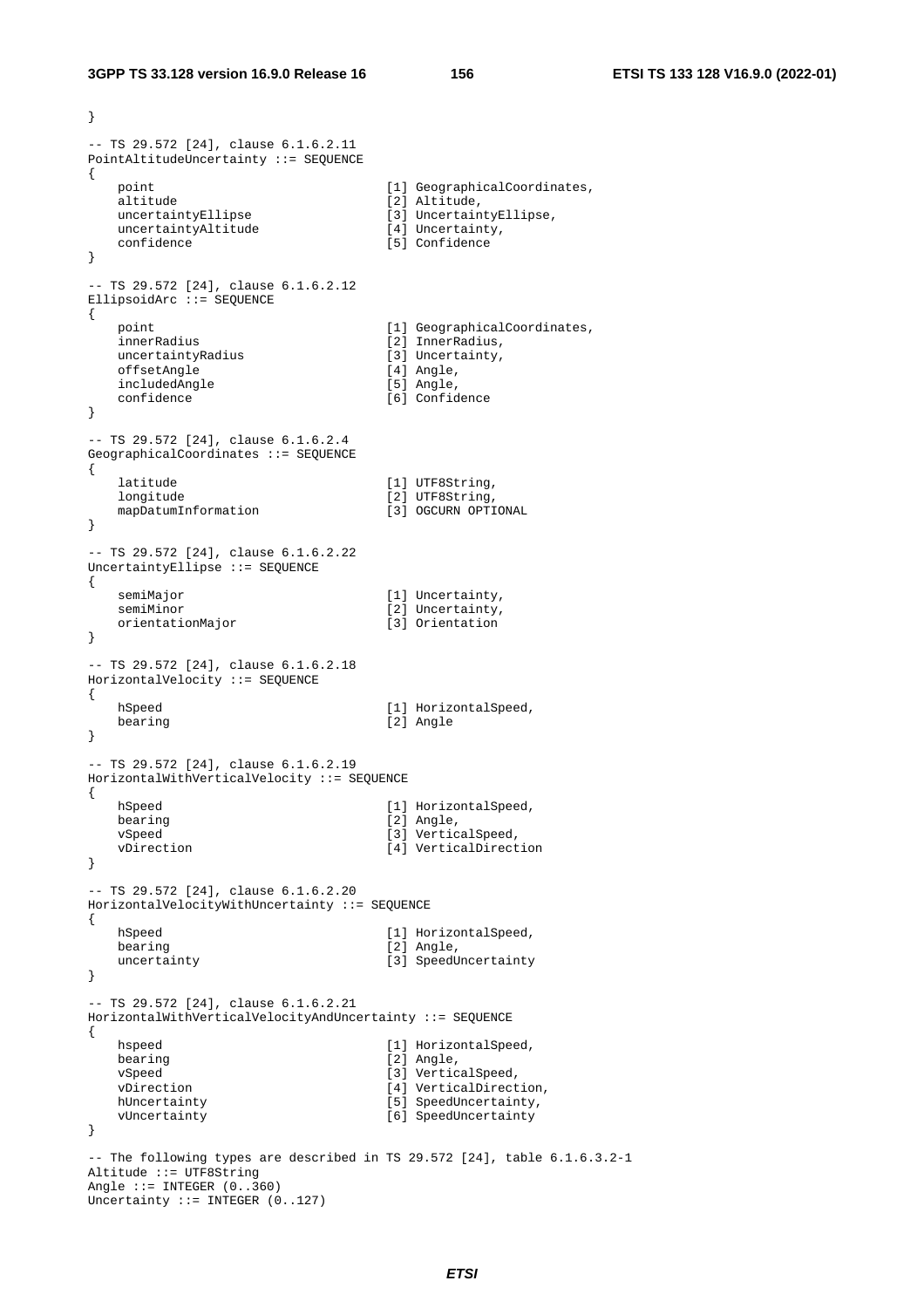```
Orientation ::= INTEGER (0..180) 
Confidence ::= INTEGER (0..100)InnerRadius ::= INTEGER (0..65535) 
AgeOfLocationEstimate ::= INTEGER (0..32767) 
HorizontalSpeed ::= UTF8String 
VerticalSpeed ::= UTF8String 
SpeedUncertainty ::= UTF8String 
BarometricPressure ::= INTEGER (30000..155000) 
 -- TS 29.572 [24], clause 6.1.6.3.13 
VerticalDirection ::= ENUMERATED 
{ 
     upward(1), 
     downward(2) 
} 
-- TS 29.572 [24], clause 6.1.6.3.6 
PositioningMethod ::= ENUMERATED 
{ 
     cellID(1), 
    eCTD(2).
     oTDOA(3), 
     barometricPressure(4), 
    wLAN(5),
     bluetooth(6), 
     mBS(7), 
     motionSensor(8), 
     dLTDOA(9), 
     dLAOD(10), 
    multiRTT(11).
     nRECID(12), 
    uLTDOA(13),
     uLAOA(14), 
     networkSpecific(15) 
} 
-- TS 29.572 [24], clause 6.1.6.3.7 
PositioningMode ::= ENUMERATED 
{ 
     uEBased(1), 
     uEAssisted(2), 
     conventional(3) 
} 
-- TS 29.572 [24], clause 6.1.6.3.8 
GNSSID ::= ENUMERATED 
{ 
     gPS(1), 
     galileo(2), 
    sBAS(3),
     modernizedGPS(4), 
    qZSS(5),
     gLONASS(6), 
    bDS(7),
     nAVIC(8) 
} 
-- TS 29.572 [24], clause 6.1.6.3.9 
Usage ::= ENUMERATED 
{ 
     unsuccess(1), 
     successResultsNotUsed(2), 
     successResultsUsedToVerifyLocation(3), 
     successResultsUsedToGenerateLocation(4), 
     successMethodNotDetermined(5) 
} 
-- TS 29.571 [17], table 5.2.2-1 
TimeZone ::= UTF8String 
-- Open Geospatial Consortium URN [35] 
OGCURN ::= UTF8String 
-- TS 29.572 [24], clause 6.1.6.2.15 
MethodCode ::= INTEGER (16..31) 
END
```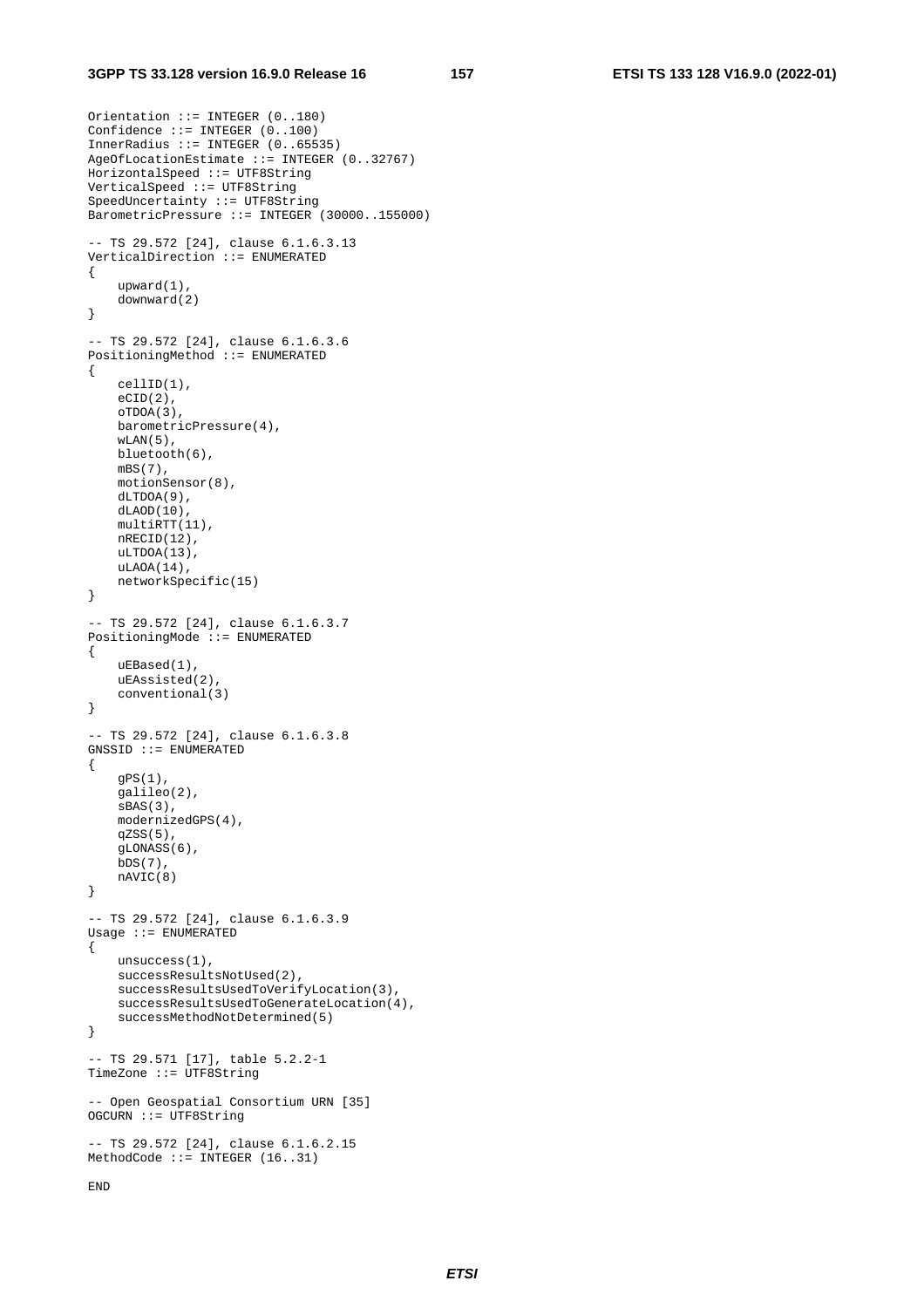# Annex B (normative): LI Notification

Based on clause 5.6 of the present document, this annex defines a system of management notification of LI system with the LI\_HI4 interface.

The LI\_HI4 interface shall be used to transport specific LI service O&M information (referred to as LI Notification) from the CSP to the LEMF. The individual parameters of the LI Notification message shall be coded using ASN.1 and the basic encoding rules (BER). The delivery of LI Notification shall be performed directly using the same mechanism as used for delivery of IRI messages over LI\_HI2 and CC over LI\_HI3.

The LI Notification shall be used to send electronic notification to the LEMF in the following cases:

- 1) after the activation of lawful interception;
- 2) after the deactivation of lawful interception;
- 3) after the modification of an active lawful interception.

### **Table B.1-1: LINotification message**

| <b>Field name</b>   | <b>Description</b>                                                                                                          | <b>M/C/O</b> |
|---------------------|-----------------------------------------------------------------------------------------------------------------------------|--------------|
| notificationType    | Information on the type of notification: activation, deactivation or modification                                           | ΙM           |
| deliveryInformation | Delivery Information which has been decided by the LEA in terms of delivery<br>Inumbers, IP addresses for LI HI2 and LI HI3 | lO           |
| appliedTargetID     | Target Identifier applied in the ADMF for the warrant                                                                       |              |
| appliedStartTime    | Start time applied to the ADMF for the warrant                                                                              |              |
| appliedEndTime      | End time applied to the ADMF for the warrant                                                                                |              |

Conditional parameters shall be set as follows:

| <b>LI Activation Notification</b> |                                                                                                                                                                          |       |  |  |  |
|-----------------------------------|--------------------------------------------------------------------------------------------------------------------------------------------------------------------------|-------|--|--|--|
| <b>Field name</b>                 | <b>Description</b>                                                                                                                                                       | M/C/O |  |  |  |
| notificationType                  | Activation                                                                                                                                                               | M     |  |  |  |
| lappliedStartTime                 | Always present and represents:<br>The Start Date/Time in the warrant or,<br>The Date/Time of the CSP activation in the ADMF or,<br>The scheduled future Start Date/Time. | IC    |  |  |  |
| appliedEndTime                    | Absence means the interception has been activated with no predefined End<br>Date/Time.<br>Presence means the End time is scheduled to be applied at that (future) time.  | C     |  |  |  |

| <b>LI Modification Notification</b> |                                                                                               |       |  |  |  |
|-------------------------------------|-----------------------------------------------------------------------------------------------|-------|--|--|--|
| <b>Field name</b>                   | <b>Description</b>                                                                            | M/C/O |  |  |  |
| notificationType                    | Modification                                                                                  | ΙM    |  |  |  |
| appliedStartTime                    | Present and provides the new Start Date/Time if modified by the LI Modification C<br>Icommand |       |  |  |  |
| lappliedEndTime                     | Present and provides the new End Date/Time if modified by the LI Modification<br>Icommand     | IC    |  |  |  |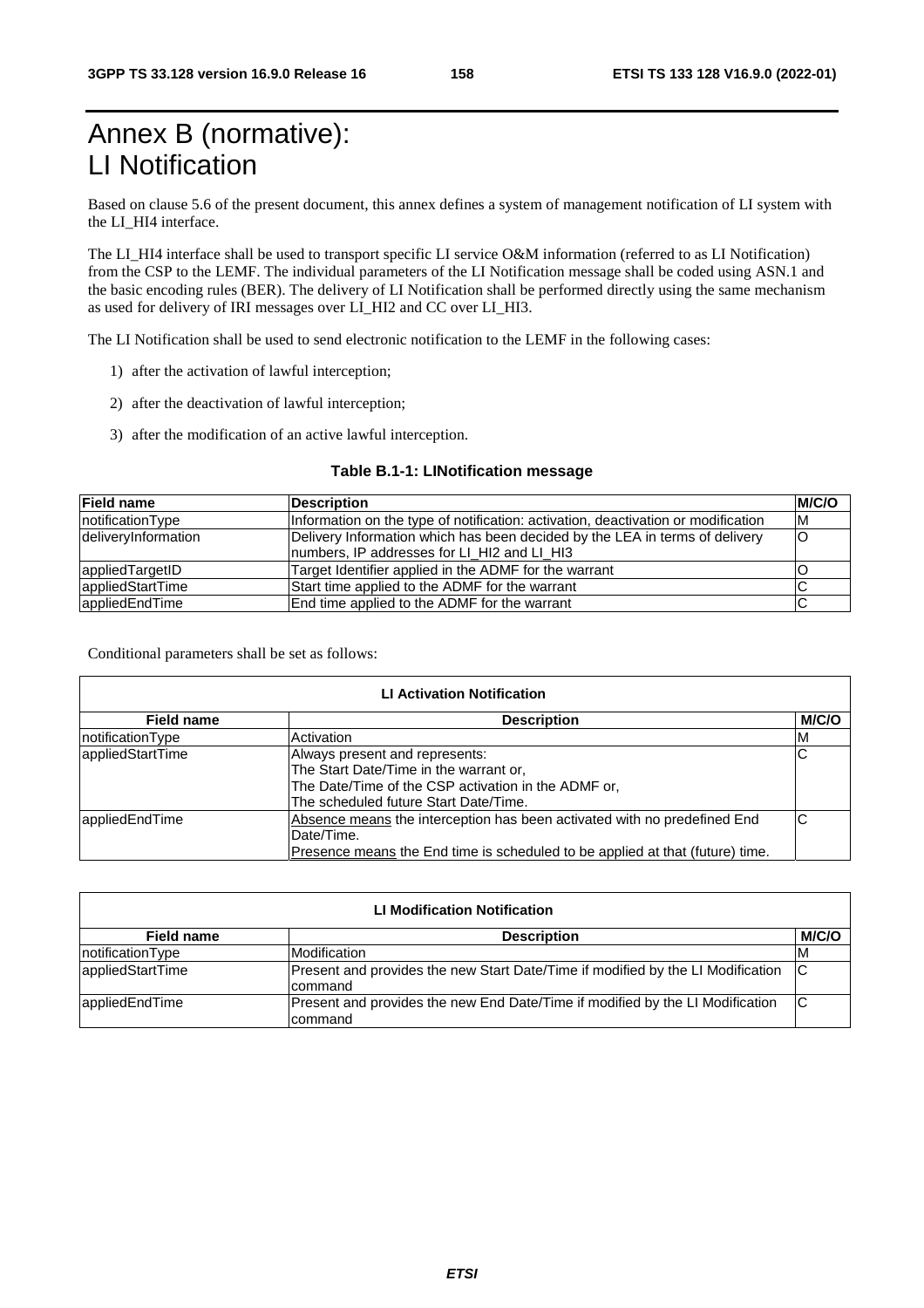| LI Deactivation Notification |                                                                                                                                                                                      |       |  |  |  |
|------------------------------|--------------------------------------------------------------------------------------------------------------------------------------------------------------------------------------|-------|--|--|--|
| Field name                   | <b>Description</b>                                                                                                                                                                   | M/C/O |  |  |  |
| notificationType             | Deactivation                                                                                                                                                                         | ΙM    |  |  |  |
| appliedStartTime             | Absent                                                                                                                                                                               |       |  |  |  |
| lappliedEndTime              | Present and provides the actual End Date/Time, e.g. timed stop as per initial<br>warrant or as per new warrant, or as pre-emptive audited stop from the LEA, or<br>major LI failure. |       |  |  |  |

The individual notifications parameters shall be sent to the LEMF as soon as possible with the lowest latency at least once (if available).

The MDF2/3 will deliver the LINotification message to LEMF.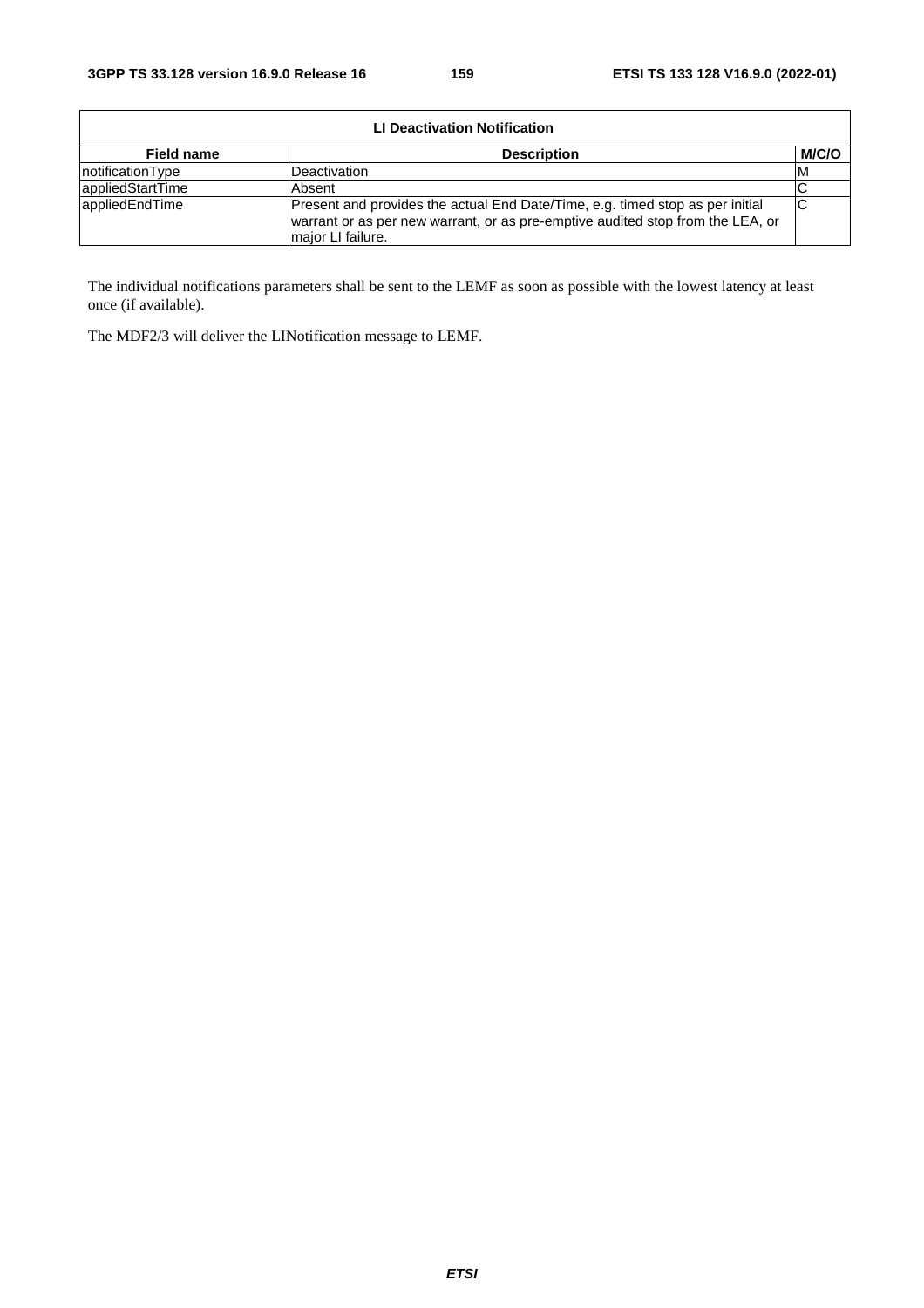#### Annex C (normative): XSD Schema for LI\_X1 extensions <?xml version="1.0" encoding="utf-8"?> <xs:schema xmlns:xs="http://www.w3.org/2001/XMLSchema" xmlns="urn:3GPP:ns:li:3GPPX1Extensions:r16:v3" targetNamespace="urn:3GPP:ns:li:3GPPX1Extensions:r16:v3" elementFormDefault="qualified"> <xs:element name="X1Extensions" type="X1Extension"></xs:element> <xs:complexType name="X1Extensions"> <xs:sequence> <xs:element name="Extension" type="X1Extension" minOccurs="1" maxOccurs="unbounded"></xs:element> </xs:sequence> </xs:complexType> <xs:element name="PTCLIX1TargetIdentifierExtensions" type="PTCLIX1TargetIdentifierExtensions"></xs:element> <xs:complexType name="PTCLIX1TargetIdentifierExtensions"> <xs:sequence> <xs:element name="PTCLIX1TargetIdentifier" type="PTCLIX1TargetIdentifier" minOccurs="1" maxOccurs="unbounded"></xs:element> </xs:sequence> </xs:complexType> <xs:complexType name="PTCLIX1TargetIdentifier"> <xs:choice> <xs:element name="MCPTTID" type="MCPTTID"></xs:element> <xs:element name="InstanceIdentifierURN" type="InstanceIdentifierURN"></xs:element> <xs:element name="PTCChatGroupID" type="PTCChatGroupID"></xs:element> </xs:choice> </xs:complexType> <xs:simpleType name="MCPTTID"> <xs:restriction base="xs:anyURI"></xs:restriction> </xs:simpleType> <xs:simpleType name="InstanceIdentifierURN"> <xs:restriction base="xs:anyURI"></xs:restriction> </xs:simpleType> <xs:simpleType name="PTCChatGroupID"> <xs:restriction base="xs:anyURI"></xs:restriction> </xs:simpleType> <xs:element name="UPFLIT3TargetIdentifierExtensions" type="UPFLIT3TargetIdentifierExtensions"></xs:element> <xs:complexType name="UPFLIT3TargetIdentifierExtensions"> <xs:sequence> <xs:element name="UPFLIT3TargetIdentifier" type="UPFLIT3TargetIdentifier" minOccurs="1" maxOccurs="unbounded"></xs:element> </xs:sequence> </xs:complexType> <xs:complexType name="UPFLIT3TargetIdentifier"> <xs:choice> <xs:element name="FSEID" type="FSEID"></xs:element> <xs:element name="PDRID" type="xs:unsignedInt"></xs:element> <xs:element name="QERID" type="xs:unsignedInt"></xs:element> <xs:element name="NetworkInstance" type="xs:hexBinary"></xs:element> <xs:element name="GTPTunnelDirection" type="GTPTunnelDirection"></xs:element> <xs:element name="FTEID" type="FTEID"></xs:element> </xs:choice> </xs:complexType> <xs:complexType name="FSEID"> <xs:sequence> <xs:element name="SEID" type="xs:unsignedLong"></xs:element> <xs:element name="IPv4Address" type="IPv4Address" minOccurs="0"></xs:element> <xs:element name="IPv6Address" type="IPv6Address" minOccurs="0"></xs:element> </xs:sequence> </xs:complexType> <xs:complexType name="FTEID">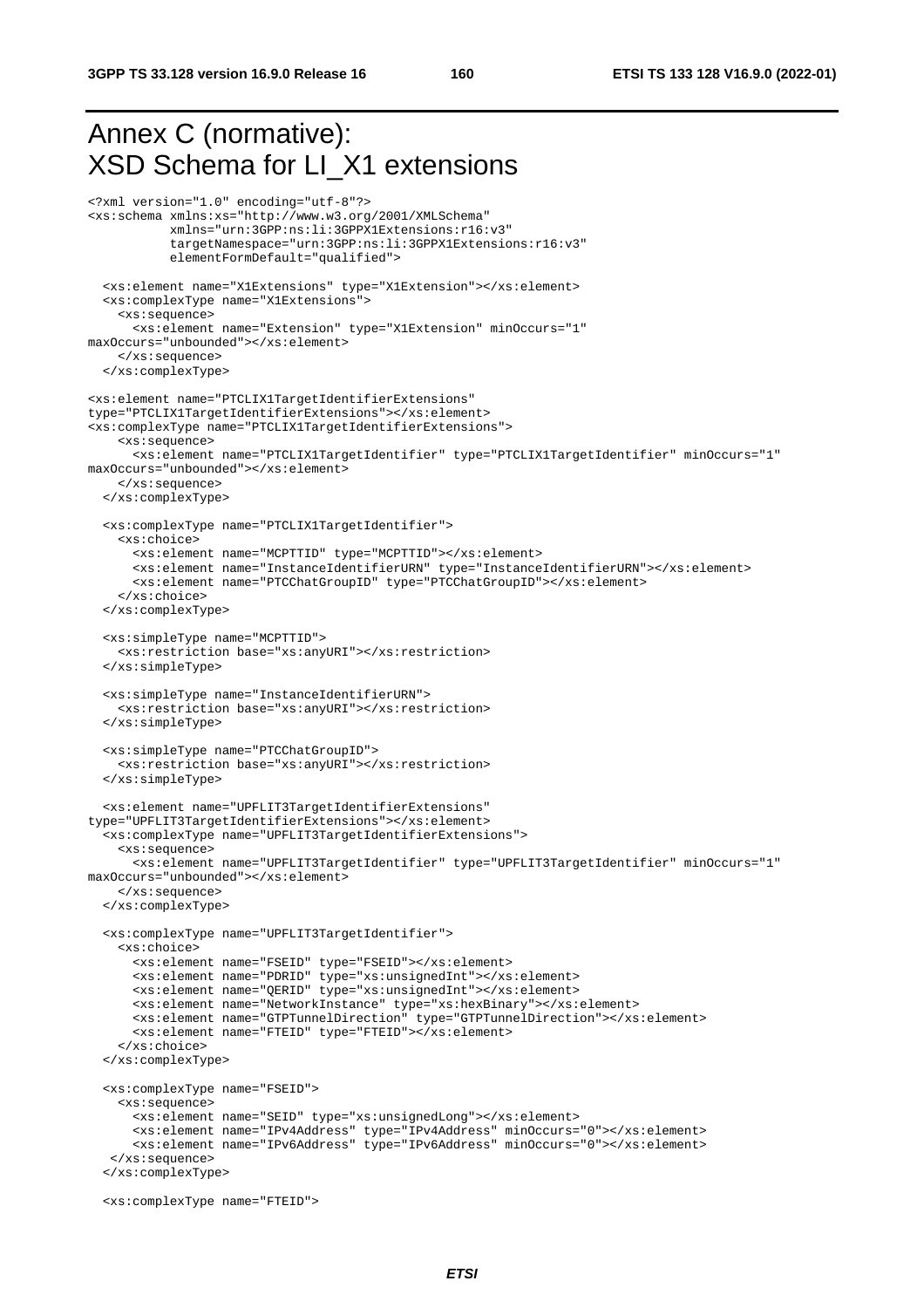```
 <xs:sequence> 
       <xs:element name="TEID" type="xs:unsignedInt"></xs:element> 
       <xs:element name="IPv4Address" type="IPv4Address" minOccurs="0"></xs:element> 
       <xs:element name="IPv6Address" type="IPv6Address" minOccurs="0"></xs:element> 
    </xs:sequence> 
   </xs:complexType> 
   <xs:simpleType name="GTPTunnelDirection"> 
     <xs:restriction base="xs:string"> 
       <xs:enumeration value="Outbound"></xs:enumeration> 
       <xs:enumeration value="Inbound"></xs:enumeration> 
     </xs:restriction> 
   </xs:simpleType> 
   <xs:element name="IdentifierAssociationExtensions" type="IdentifierAssociationExtensions" 
></xs:element> 
   <xs:complexType name="X1Extension"> 
     <xs:choice> 
       <xs:element name="LALSLILCSTargetProvisioning" 
type="LALSLILCSTargetProvisioningExtensions"></xs:element> 
       <xs:element name="LALSLTFProvisioning" type="LALSLTFProvisioningExtensions"></xs:element> 
       <xs:element name="HeaderReporting" type="PDHRReportingExtensions"></xs:element> 
       <xs:element name="SMSFExtensions" type="SMSFProvisioningExtensions"></xs:element> 
       <xs:element name="IdentifierAssociation" type="IdentifierAssociationExtensions"></xs:element> 
     </xs:choice> 
   </xs:complexType> 
   <xs:complexType name="LALSLILCSTargetProvisioningExtensions"> 
     <xs:sequence> 
 <xs:element name="PositioningServiceType" type="PositioningServiceType"></xs:element> 
 <xs:element name="PositioningPeriodicity" type="PositioningPeriodicity" 
minOccurs="0"></xs:element> 
       <xs:element name="PositioningParameters" type="PositioningParameters" 
minOccurs="0"></xs:element> 
     </xs:sequence> 
   </xs:complexType> 
   <xs:simpleType name="PositioningServiceType"> 
     <xs:restriction base="xs:string"> 
       <xs:enumeration value="Immediate"></xs:enumeration> 
       <xs:enumeration value="Periodic"></xs:enumeration> 
     </xs:restriction> 
   </xs:simpleType> 
   <xs:simpleType name="PositioningPeriodicity"> 
     <xs:restriction base="xs:nonNegativeInteger"> 
     </xs:restriction> 
   </xs:simpleType> 
   <xs:complexType name="PositioningParameters"> 
     <xs:sequence> 
       <xs:element name="RequestedLocationType" type="RequestedLocationType" 
minOccurs="0"></xs:element> 
       <xs:element name="RequestedResponseType" type="RequestedResponseType" 
minOccurs="0"></xs:element> 
       <xs:element name="MaxLocationAge" type="xs:nonNegativeInteger" minOccurs="0"></xs:element> 
       <xs:element name="ResponseTimingRequired" type="ResponseTimingRequired" 
minOccurs="0"></xs:element> 
       <xs:element name="ResponseTimer" type="xs:nonNegativeInteger" minOccurs="0"></xs:element> 
       <xs:element name="HorizontalAccuracy" type="NumberWithQOSClass" minOccurs="0"></xs:element> 
       <xs:element name="AltitudeAccuracy" type="NumberWithQOSClass" minOccurs="0"></xs:element> 
       <xs:element name="MotionStateRequest" type="EmptyElement" minOccurs="0"></xs:element> 
     </xs:sequence> 
   </xs:complexType> 
   <xs:simpleType name="RequestedLocationType"> 
     <xs:restriction base="xs:string"> 
       <xs:enumeration value="CURRENT"></xs:enumeration> 
       <xs:enumeration value="CURRENT_OR_LAST"></xs:enumeration> 
     </xs:restriction> 
   </xs:simpleType> 
   <xs:simpleType name="RequestedResponseType"> 
     <xs:restriction base="xs:string"> 
       <xs:enumeration value="SYNC"></xs:enumeration> 
       <xs:enumeration value="ASYNC"></xs:enumeration> 
     </xs:restriction> 
   </xs:simpleType>
```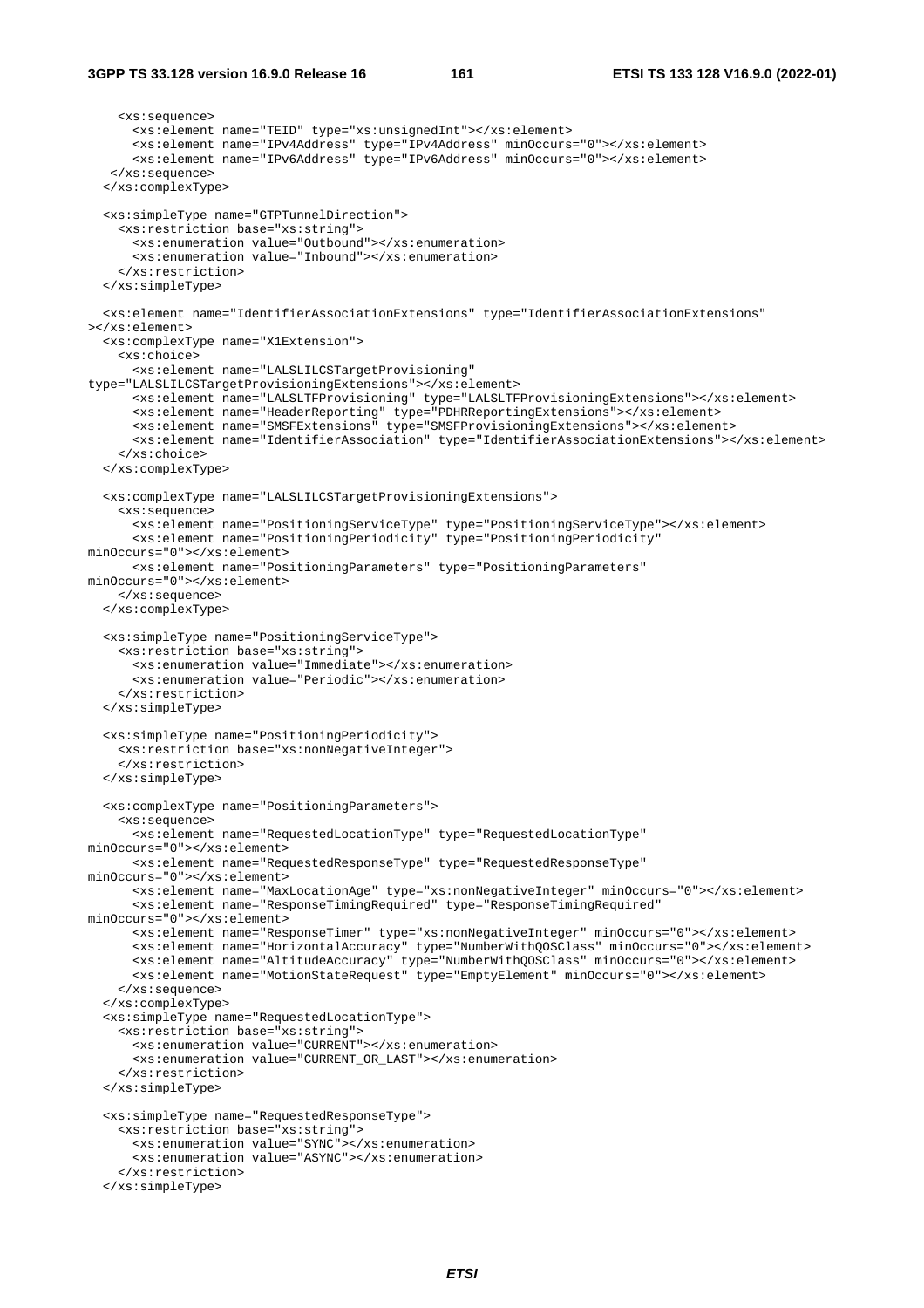```
 <xs:simpleType name="ResponseTimingRequired"> 
     <xs:restriction base="xs:string"> 
       <xs:enumeration value="NO_DELAY"></xs:enumeration> 
       <xs:enumeration value="LOW_DELAY"></xs:enumeration> 
       <xs:enumeration value="DELAY_TOL"></xs:enumeration> 
     </xs:restriction> 
   </xs:simpleType> 
   <xs:complexType name="NumberWithQOSClass"> 
     <xs:simpleContent> 
       <xs:extension base="xs:nonNegativeInteger"> 
         <xs:attribute name="qos_class" type="QOSClass"></xs:attribute> 
       </xs:extension> 
     </xs:simpleContent> 
   </xs:complexType> 
   <xs:simpleType name="QOSClass"> 
     <xs:restriction base="xs:string"> 
       <xs:enumeration value="ASSURED"></xs:enumeration> 
       <xs:enumeration value="BEST_EFFORT"></xs:enumeration> 
     </xs:restriction> 
   </xs:simpleType> 
   <xs:simpleType name="EmptyElement"> 
     <xs:restriction base="xs:string"> 
       <xs:enumeration value=""></xs:enumeration> 
     </xs:restriction> 
   </xs:simpleType> 
   <xs:complexType name="LALSLTFProvisioningExtensions"> 
     <xs:sequence> 
       <xs:element name="LILCSClientAddress" type="LILCSClientIPAddress"></xs:element> 
       <xs:element name="PositioningParameters" type="PositioningParameters" 
minOccurs="0"></xs:element> 
     </xs:sequence> 
   </xs:complexType> 
   <xs:complexType name="LILCSClientIPAddress"> 
     <xs:sequence> 
       <xs:choice> 
         <xs:element name="IPv4Address" type="IPv4Address"/> 
         <xs:element name="IPv6Address" type="IPv6Address"/> 
       </xs:choice> 
     </xs:sequence> 
   </xs:complexType> 
   <xs:simpleType name="IPv4Address"> 
     <xs:restriction base="xs:token"> 
       <xs:pattern value="((25[0-5]|2[0-4][0-9]|[01]?[0-9]?[0-9])\.){3}(25[0-5]|2[0-4][0-9]|[01]?[0-
9]?[0-9])"/> 
     </xs:restriction> 
   </xs:simpleType> 
   <xs:simpleType name="IPv6Address"> 
     <xs:restriction base="xs:token"> 
       <xs:pattern value="([0-9a-f]{4}:){7}([0-9a-f]{4})"/> 
     </xs:restriction> 
   </xs:simpleType> 
   <xs:complexType name="PDHRReportingExtensions"> 
     <xs:sequence> 
       <xs:element name="PDHType" type="PDHType"></xs:element> 
     </xs:sequence> 
   </xs:complexType> 
   <xs:complexType name="PDHType"> 
     <xs:choice> 
       <xs:element name="PDHR" type="EmptyElement"></xs:element> 
       <xs:element name="PDSR" type="PDSRParameters"></xs:element> 
     </xs:choice> 
   </xs:complexType> 
   <xs:complexType name="PDSRParameters"> 
     <xs:sequence> 
       <xs:element name="PDSRTriggerType" type="PDSRTriggerType" minOccurs="1" 
maxOccurs="unbounded"></xs:element> 
     </xs:sequence> 
   </xs:complexType>
```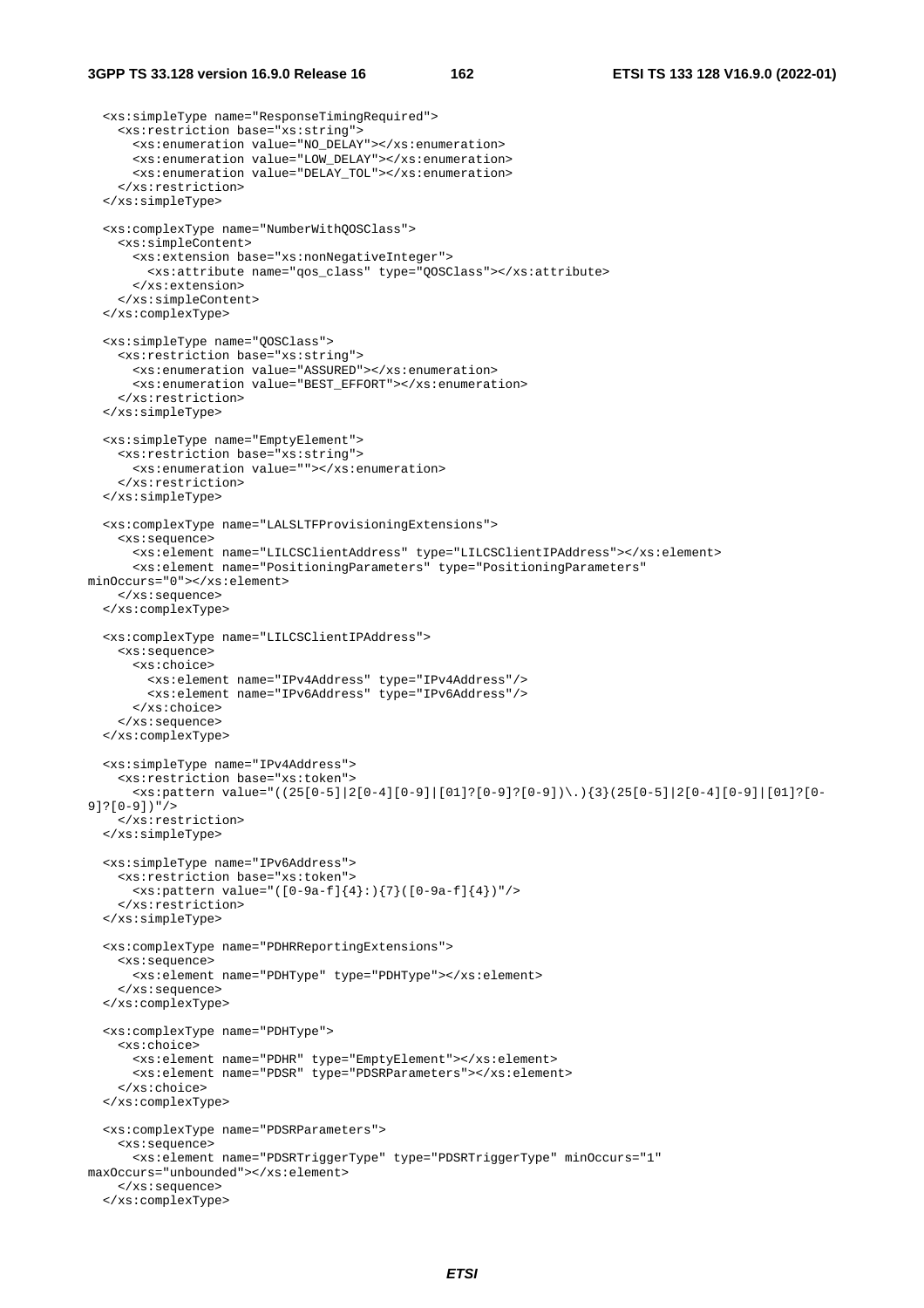```
 <xs:complexType name="PDSRTriggerType"> 
     <xs:choice> 
 <xs:element name="TimerExpiry" type="TimerExpiryInSeconds"></xs:element> 
 <xs:element name="PacketCount" type="xs:nonNegativeInteger"></xs:element> 
       <xs:element name="ByteCount" type="xs:nonNegativeInteger"></xs:element> 
     </xs:choice> 
   </xs:complexType> 
   <xs:complexType name="SMSFProvisioningExtensions"> 
     <xs:sequence> 
       <xs:element name="TruncateTPUserData" type="EmptyElement" minOccurs="0"></xs:element> 
     </xs:sequence> 
   </xs:complexType> 
   <xs:simpleType name="TimerExpiryInSeconds"> 
     <xs:restriction base="xs:nonNegativeInteger"> 
     </xs:restriction> 
   </xs:simpleType> 
   <xs:complexType name="IdentifierAssociationExtensions"> 
     <xs:sequence> 
       <xs:element name="IdentifierAssociationEventsGenerated" 
type="IdentifierAssociationEventsGenerated"></xs:element> 
     </xs:sequence> 
   </xs:complexType> 
   <xs:simpleType name="IdentifierAssociationEventsGenerated"> 
     <xs:restriction base="xs:string"> 
       <xs:enumeration value="IdentifierAssociation"></xs:enumeration> 
       <xs:enumeration value="All"></xs:enumeration> 
     </xs:restriction> 
   </xs:simpleType>
```
<xs:element name="IdentityAssociationTargetIdentifier" type="EmptyElement"></xs:element>

</xs:schema>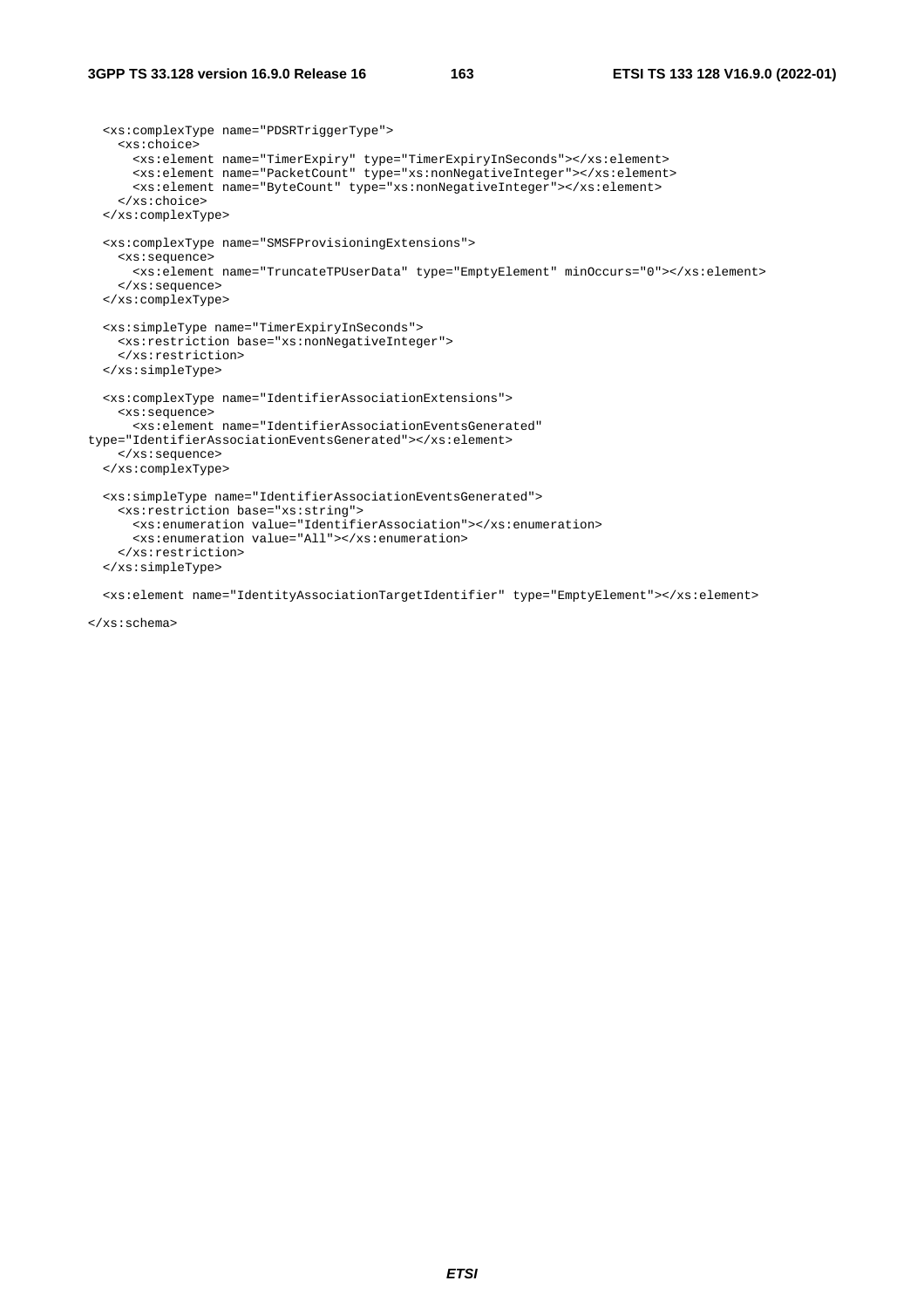### Annex D (informative): Drafting Guidance

### D.1 Introduction

This annex provides drafting guidance for contributors wishing to propose changes to the present document.

## D.2 Drafting conventions

### **Table D.2-1: Drafting conventions**

| The details for each field, including a complete description of the usage, format, cardinality and           |
|--------------------------------------------------------------------------------------------------------------|
| conditionality of that field, are given in the prose in the main body of the document.                       |
| The field names used in the main body of the document match those used in the ASN.1.                         |
| ASN.1 comments are not used, except for to indicate where to find a description of the field or structure in |
| the main body of the specification.                                                                          |
| If a field is made conditional, the condition for its presence or absence is specified.                      |
|                                                                                                              |

# D.3 Naming conventions

### **Table D.3-1: Naming conventions**

| D.3.1 | To meet ASN.1 syntax rules, the first character of each ASN.1 field name are lower-cased.                                                             |
|-------|-------------------------------------------------------------------------------------------------------------------------------------------------------|
| D.3.2 | To meet ASN.1 syntax rules, the first character of an ASN.1 type name are upper-cased.                                                                |
| D.3.3 | To meet ASN.1 syntax rules, the first character of a field or a type name is not a number.                                                            |
| D.3.4 | Only the character ranges A-Z, a-z and 0-9 are used in names.                                                                                         |
| D.3.5 | Names are be CamelCased, where the first character of each word is upper-cased (except for the first<br>character of the name $-$ see rule $D.3.1$ ). |
| D.3.6 | Any acronyms in a name should be entirely upper-cased (except for the first character of the name – see<br>rule D.3.1).                               |

| ExampleBadStructure ::= SEOUENCE |                        |                                                        |
|----------------------------------|------------------------|--------------------------------------------------------|
|                                  |                        |                                                        |
| FirstField                       | [1] FirstFieldType,    | -- D.3.1 First letter of field is upper case           |
| secondField                      | [2] secondFieldType,   | -- D.3.2 First letter of type is lower case            |
| 3rdField                         | [3] 3rdFieldType,      | -- D.3.3 Names starts with digit                       |
| fourth-field                     | [4] Fourth_Field_Type, | -- D.3.4 Names include hyphen and underscore           |
| fifthfield                       | [5] Fifthfieldtype,    | -- D.3.5 Names are not camelCased                      |
| msisdn                           | $[6]$ MSISDN,          | -- D.3.6 Acronyms in field name not wholly upper-cased |
| mSISDN                           | [7] Msisdn             | -- D.3.6 Acronyms in type name not wholly upper-cased  |
|                                  |                        |                                                        |

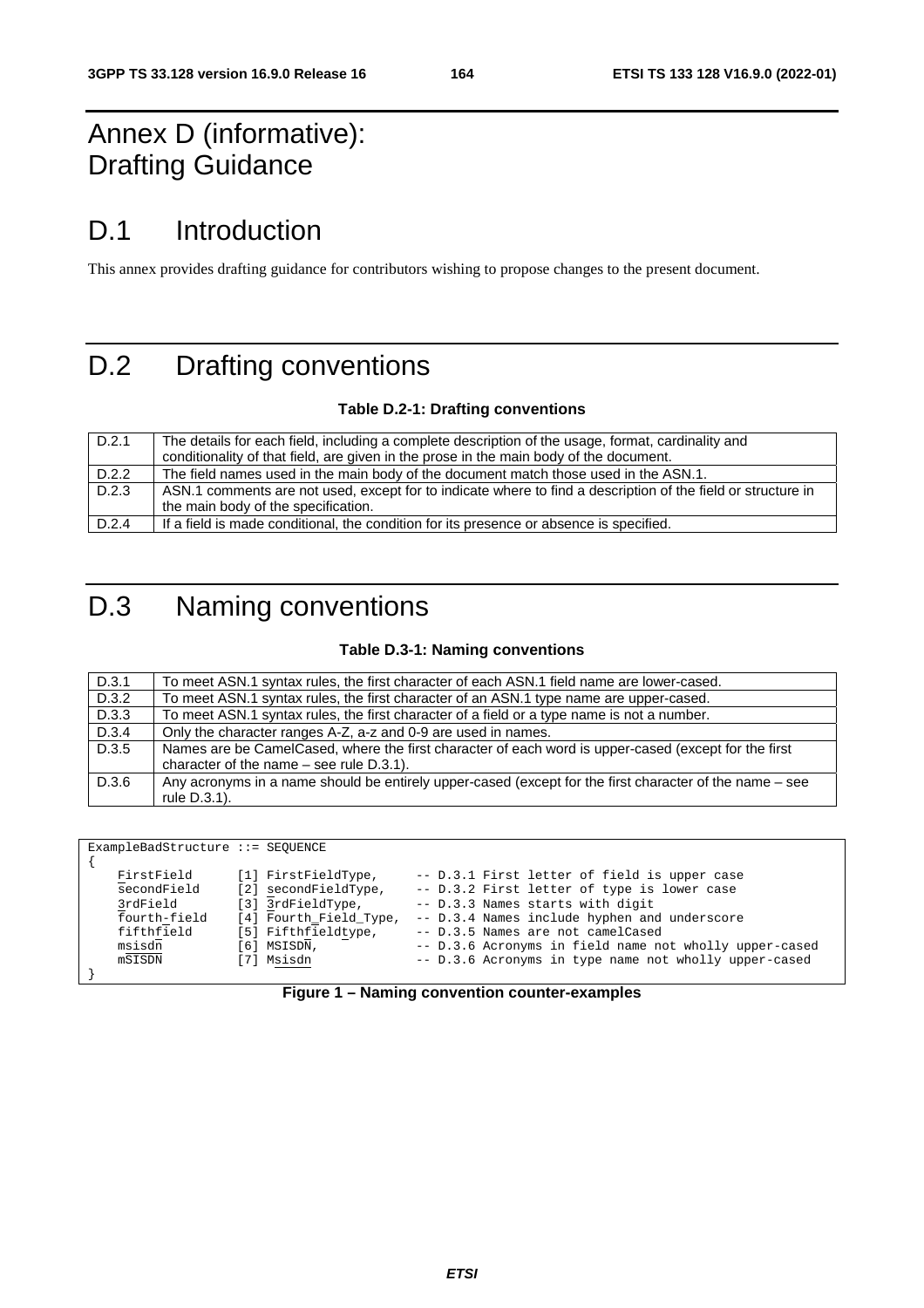# D.4 ASN.1 Syntax conventions

### **Table D.4-1: ASN.1 Syntax conventions**

| D.4.1  | Modules are be defined with EXTENSIBILITY IMPLIED unless there is a specific reason to limit                                                                                                                      |
|--------|-------------------------------------------------------------------------------------------------------------------------------------------------------------------------------------------------------------------|
|        | extensibility.                                                                                                                                                                                                    |
| D.4.2  | The AUTOMATIC TAGS module directive is not used.                                                                                                                                                                  |
| D.4.3  | SEQUENCE and CHOICE tag numbers start at one.                                                                                                                                                                     |
| D.4.4  | ENUMERATED tag numbers start at one.                                                                                                                                                                              |
| D.4.5  | Anonymous types are not used. Non-trivial fields are assigned their own named type.                                                                                                                               |
| D.4.6  | Consideration should be given to making types re-usable and independent of a particular release. Re-using                                                                                                         |
|        | or extending an existing type, where the intent is similar, is preferable to creating a new type.                                                                                                                 |
| D.4.7  | Consideration should be given to making types extensible by declaring them as a SEQUENCE or CHOICE<br>where possible.                                                                                             |
|        |                                                                                                                                                                                                                   |
| D.4.8  | Multiple smaller messages or structures with fewer OPTONAL fields are preferred to larger structures with<br>many OPTIONAL fields, as this increases the ability of the ASN.1 schema to enforce the intent of the |
|        | specification.                                                                                                                                                                                                    |
| D.4.9  | Field names, tag numbers, field types and optional flags are be space-aligned where possible. An indent of                                                                                                        |
|        | four spaces is used.                                                                                                                                                                                              |
| D.4.10 | Field and type names (when defining a type) are not in bold.                                                                                                                                                      |
| D.4.11 | Braces are given their own line.                                                                                                                                                                                  |
| D.4.12 | OIDs containing a version number are updated when the structure that uses the OID is changed, even if the                                                                                                         |
|        | change is solely to correct a syntactic error. Other OIDs in the same module need not be updated if they                                                                                                          |
|        | are not associated with structures that have been changed.                                                                                                                                                        |

ConformatModule

```
{itu-t(0) identified-organization(4) etsi(0) securityDomain(2) lawfulIntercept(2) ... } 
DEFINITIONS EXTENSIBILITY IMPLIED ::= 
BEGIN 
Structure1 ::= SEQUENCE 
{ 
 field1 [1] Field1, 
 field2 [2] Field2 
} 
Field1 ::= ENUMERATED 
{ 
     choice1(1), 
    choice2(2) choice3(3) 
} 
Field2 ::= OCTET STRING
END
```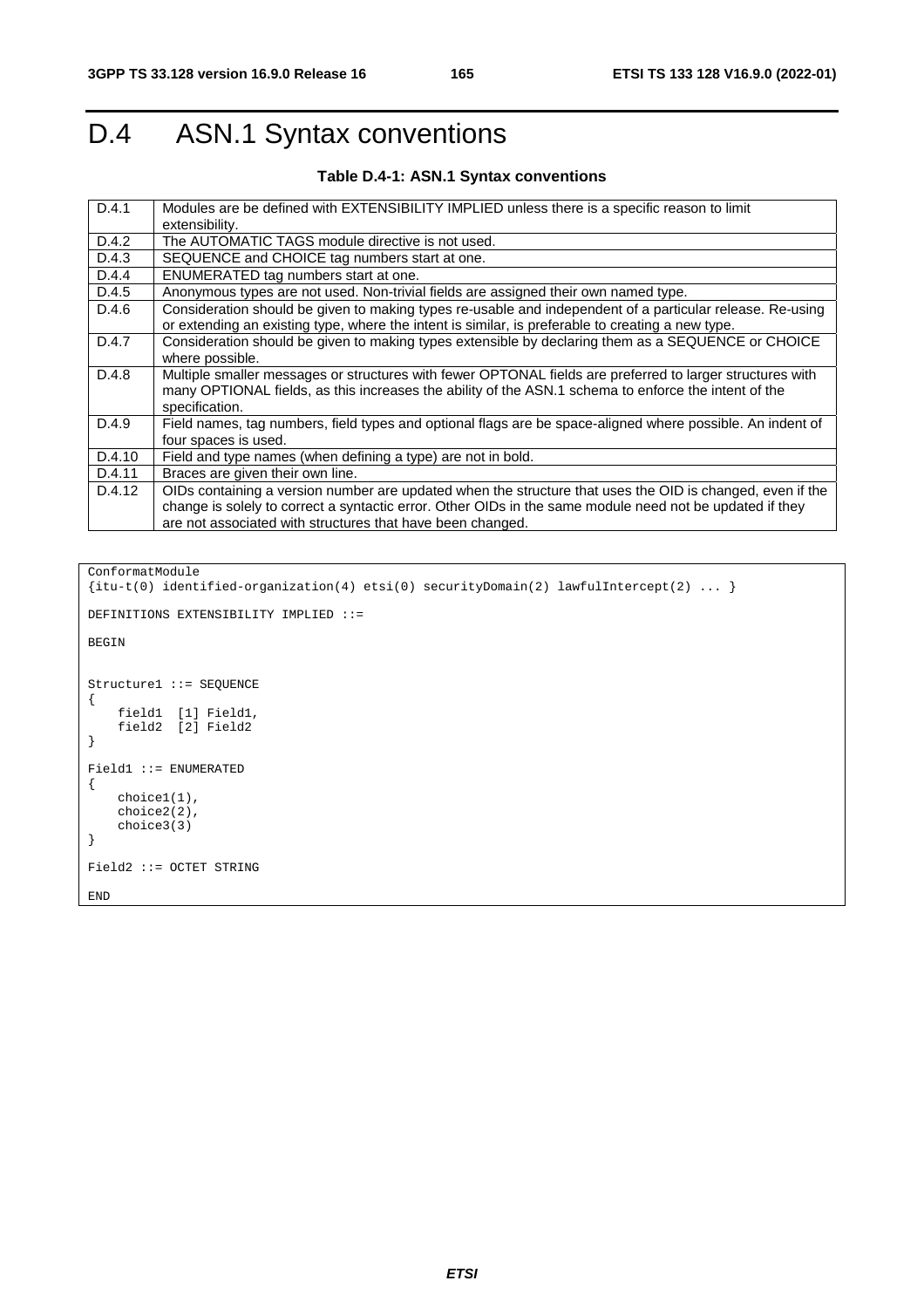| NonconformantModule                                                                                        |                                                                                                                                                                          |
|------------------------------------------------------------------------------------------------------------|--------------------------------------------------------------------------------------------------------------------------------------------------------------------------|
|                                                                                                            | $\{$ itu-t(0) identified-organization(4) etsi(0) securityDomain(2) lawfulIntercept(2)                                                                                    |
| DEFINITIONS AUTOMATIC TAGS $::=$<br><b>BEGIN</b>                                                           | -- D.4.1 Not declared with EXTENSIBILITY IMPLIED<br>-- D.4.2 Declared AUTOMATIC TAGS                                                                                     |
| Structure1 ::= SEQUENCE {<br>$field1 [0] ::= ENUMERATED$<br>$choice1(0)$ ,<br>$choice2(2)$ ,<br>choice3(3) | -- D.4.11 Braces not given their own line<br>-- D.4.3 SEQUENCE tags don't start at 1<br>-- D.4.5 Anonymous type used<br>-- D.4.4 ENUMERATED tag numbers don't start at 1 |
| field2 [2] Field2                                                                                          | -- D.4.10 Field name is bold                                                                                                                                             |
| $Field2 ::=$ OCTET STRING                                                                                  | -- D.4.10 Type names in definitions is bold                                                                                                                              |
| <b>END</b>                                                                                                 |                                                                                                                                                                          |

**Figure 2 – Syntax convention example** 

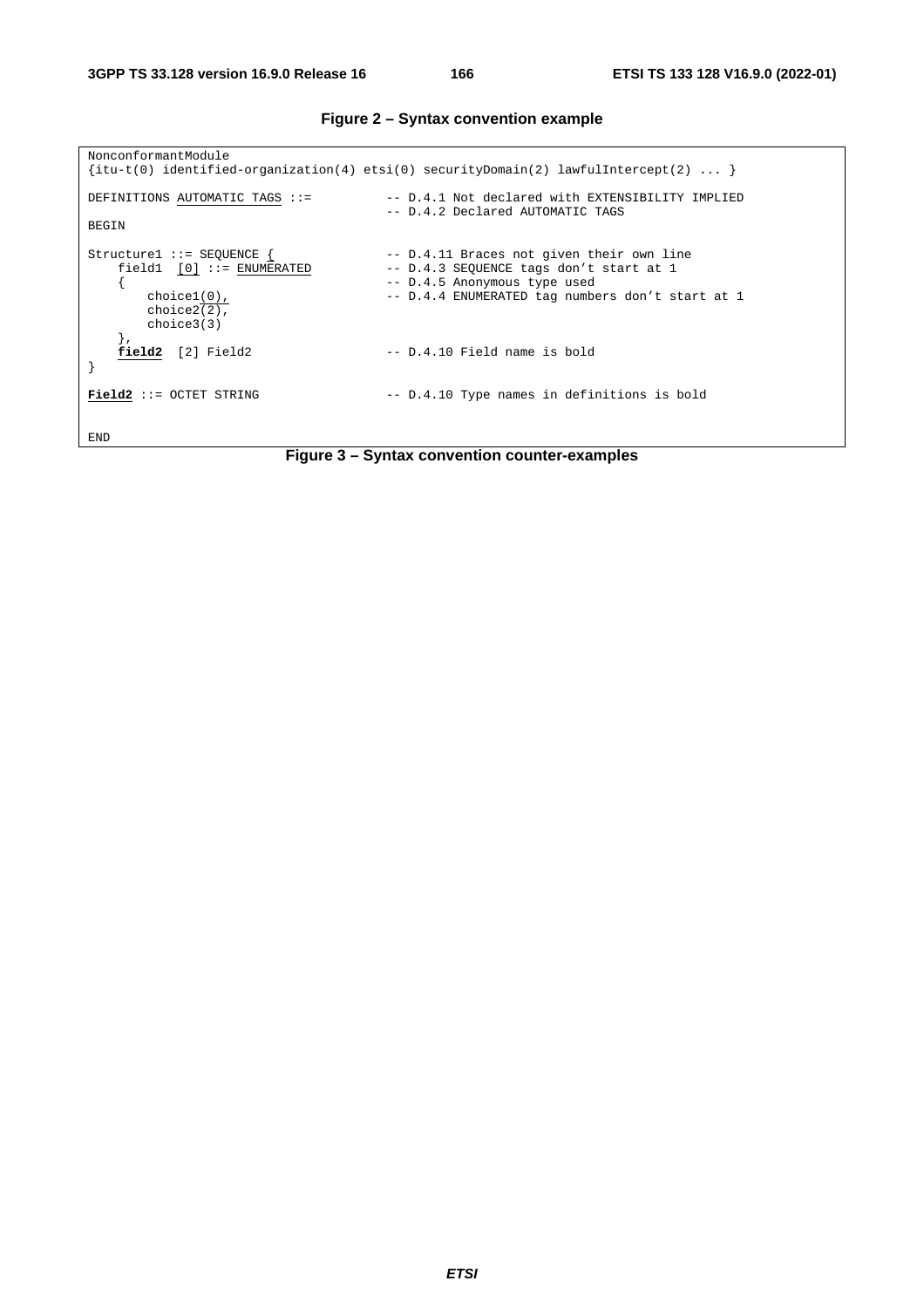<?xml version="1.0" encoding="utf-8"?>

## Annex E (normative): XSD Schema for Identity Association

```
<xs:schema xmlns:xs="http://www.w3.org/2001/XMLSchema" 
            xmlns="urn:3GPP:ns:li:3GPPIdentityExtensions:r16:v4" 
            xmlns:x1="http://uri.etsi.org/03221/X1/2017/10" 
            xmlns:common="http://uri.etsi.org/03280/common/2017/07" 
            targetNamespace="urn:3GPP:ns:li:3GPPIdentityExtensions:r16:v4" 
            elementFormDefault="qualified"> 
   <xs:import namespace="http://uri.etsi.org/03221/X1/2017/10"/> 
   <xs:import namespace="http://uri.etsi.org/03280/common/2017/07"/> 
   <xs:complexType name="IdentityAssociationRequest"> 
     <xs:complexContent> 
       <xs:extension base="x1:X1RequestMessage"> 
         <xs:sequence> 
           <xs:element name="RequestDetails" type="RequestDetails"/> 
         </xs:sequence> 
       </xs:extension> 
     </xs:complexContent> 
   </xs:complexType> 
   <xs:complexType name="RequestDetails"> 
     <xs:sequence> 
       <xs:element name="Type" type="DictionaryEntry"/> 
       <xs:element name="ObservedTime" type="common:QualifiedDateTime"/> 
       <xs:element name="RequestValues" type="RequestValues"/> 
     </xs:sequence> 
   </xs:complexType> 
   <xs:complexType name="RequestValues"> 
     <xs:sequence> 
       <xs:element name="RequestValue" type="RequestValue" maxOccurs="unbounded"/> 
     </xs:sequence> 
   </xs:complexType> 
   <xs:complexType name="RequestValue"> 
     <xs:sequence> 
       <xs:element name="FormatType" type="FormatType"/> 
       <xs:element name="Value" type="common:LongString"/> 
     </xs:sequence> 
   </xs:complexType> 
   <xs:complexType name="FormatType"> 
     <xs:sequence> 
       <xs:element name="FormatOwner" type="common:ShortString"/> 
       <xs:element name="FormatName" type="common:ShortString"/> 
     </xs:sequence> 
   </xs:complexType> 
   <xs:complexType name="DictionaryEntry"> 
     <xs:sequence> 
       <xs:element name="Owner" type="common:ShortString"/> 
       <xs:element name="Name" type="common:ShortString"/> 
       <xs:element name="Value" type="common:ShortString"/> 
     </xs:sequence> 
   </xs:complexType> 
   <xs:complexType name="IdentityAssociationResponse"> 
     <xs:complexContent> 
       <xs:extension base="x1:X1ResponseMessage"> 
         <xs:sequence> 
           <xs:element name="ResponseDetails" type="IdentityResponseDetails"/> 
         </xs:sequence> 
       </xs:extension> 
     </xs:complexContent> 
   </xs:complexType> 
<xs:element name="LIHIQRResponse" type="IdentityResponseDetails"/> 
<xs:complexType name="IdentityResponseDetails"> 
     <xs:sequence>
```

```
 <xs:element name="Associations" type="IdentityAssociationRecords"/>
```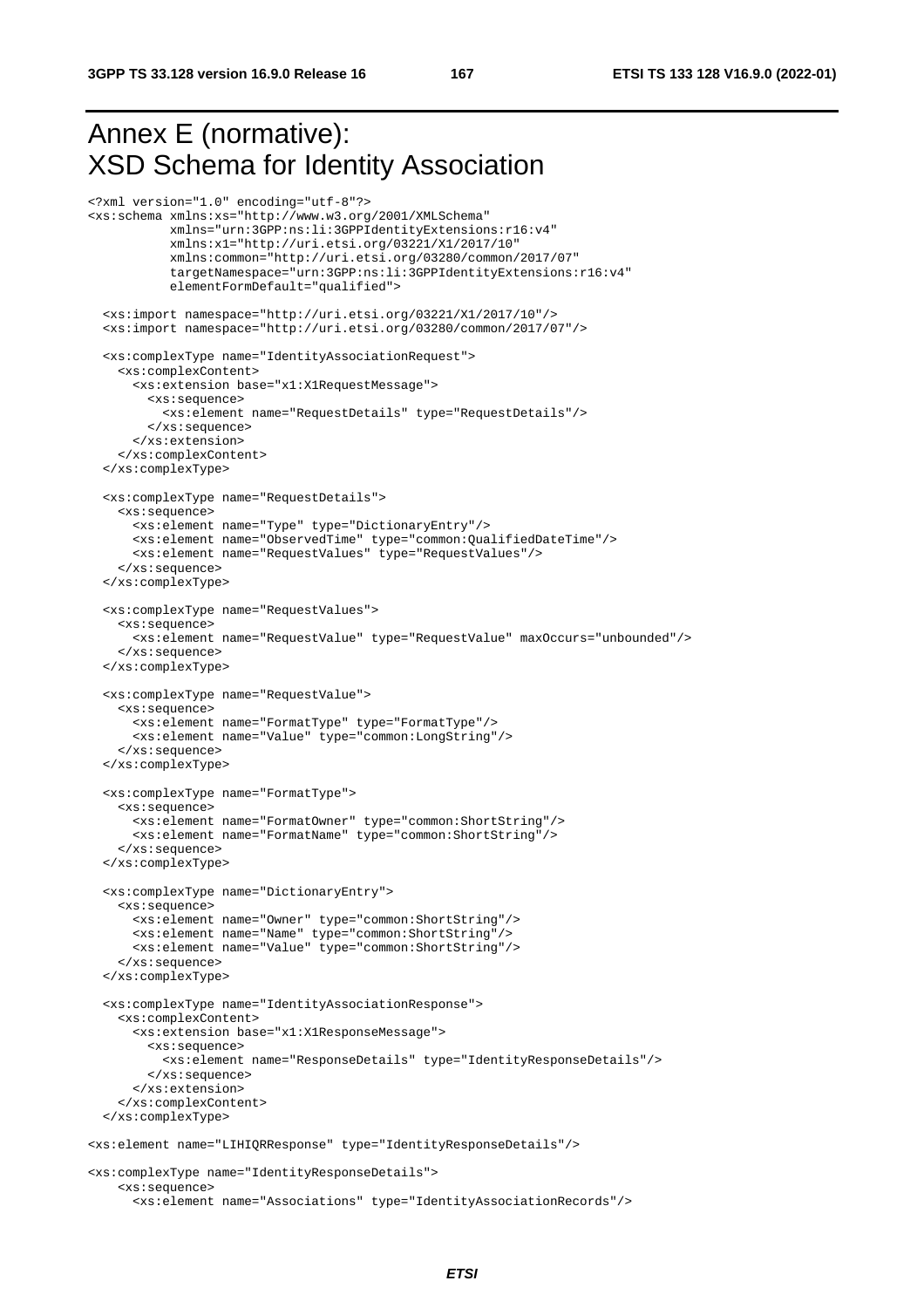```
 </xs:sequence> 
   </xs:complexType> 
   <xs:complexType name="IdentityAssociationRecords"> 
     <xs:sequence> 
       <xs:element name="IdentityAssociationRecord" type="IdentityAssociationRecord" minOccurs="0" 
maxOccurs="unbounded"/> 
    </xs:sequence> 
   </xs:complexType> 
   <xs:complexType name="IdentityAssociationRecord"> 
     <xs:sequence> 
       <xs:element name="SUPI" type="SUPI"/> 
       <xs:element name="SUCI" type="SUCI" minOccurs="0"/> 
       <xs:element name="FiveGGUTI" type="FiveGGUTI"/> 
       <xs:element name="PEI" type="PEI" minOccurs="0"/> 
       <xs:element name="AssociationStartTime" type="common:QualifiedMicrosecondDateTime"/> 
       <xs:element name="AssociationEndTime" type="common:QualifiedMicrosecondDateTime" 
minOccurs="0"/> 
       <xs:element name="FiveGSTAIList" type="FiveGSTAIList" minOccurs="0"/> 
     </xs:sequence> 
   </xs:complexType> 
   <xs:complexType name="SUPI"> 
     <xs:choice> 
       <xs:element name="SUPIIMSI" type="common:SUPIIMSI"/> 
       <xs:element name="SUPINAI" type="common:SUPINAI"/> 
     </xs:choice> 
   </xs:complexType> 
   <xs:simpleType name="SUCI"> 
     <xs:restriction base="xs:string"/> 
   </xs:simpleType> 
   <xs:simpleType name="FiveGGUTI"> 
     <xs:restriction base="xs:string"/> 
   </xs:simpleType> 
   <xs:complexType name="PEI"> 
     <xs:choice> 
       <xs:element name="PEIIMEI" type="common:PEIIMEI"/> 
       <xs:element name="PEIIMEISV" type="common:PEIIMEISV"/> 
       <xs:element name="PEIMAC" type="common:MACAddress"/> 
     </xs:choice> 
   </xs:complexType> 
   <xs:complexType name="FiveGSTAIList"> 
     <xs:sequence> 
       <xs:element name="FiveGSTAI" type="FiveGSTAI" maxOccurs="unbounded"/> 
     </xs:sequence> 
   </xs:complexType> 
   <xs:complexType name="FiveGSTAI"> 
     <xs:sequence> 
       <xs:element name="MCC" type="MCC"/> 
       <xs:element name="MNC" type="MNC"/> 
       <xs:element name="TAC" type="TAC"/> 
       <xs:element name="NID" type="NID" minOccurs="0"/> 
     </xs:sequence> 
   </xs:complexType> 
   <xs:simpleType name="MCC"> 
     <xs:restriction base="xs:string"> 
       <xs:pattern value="[0-9]{3}"></xs:pattern> 
     </xs:restriction> 
   </xs:simpleType> 
   <xs:simpleType name="MNC"> 
     <xs:restriction base="xs:string"> 
       <xs:pattern value="[0-9]{2,3}"></xs:pattern> 
     </xs:restriction> 
   </xs:simpleType> 
   <xs:simpleType name="TAC"> 
     <xs:restriction base="xs:string"> 
       <xs:pattern value="([A-Fa-f0-9]{2}){2,3}"></xs:pattern> 
     </xs:restriction> 
   </xs:simpleType>
```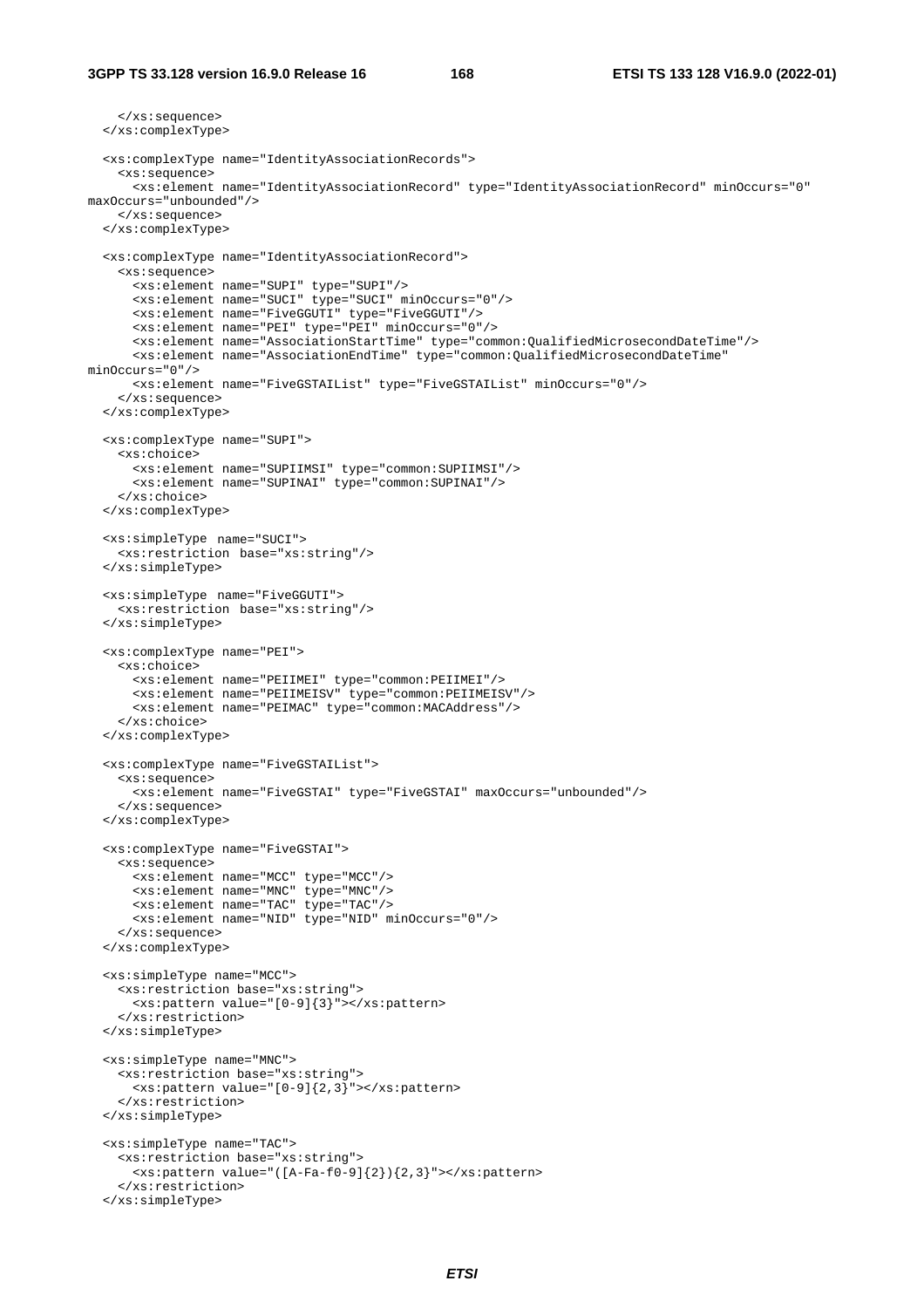```
 <xs:simpleType name="NID"> 
   <xs:restriction base="xs:string"> 
     <xs:pattern value="[A-Fa-f0-9]{11}"></xs:pattern> 
   </xs:restriction> 
 </xs:simpleType> 
 <xs:complexType name="ActivateAssociationUpdates"> 
   <xs:complexContent> 
     <xs:extension base="x1:X1RequestMessage"> 
       <xs:sequence> 
         <xs:element name="OngoingAssociationTaskID" type="common:UUID"></xs:element> 
         <xs:element name="SUPI" type="SUPI"></xs:element> 
       </xs:sequence> 
     </xs:extension> 
   </xs:complexContent> 
 </xs:complexType> 
 <xs:complexType name="ActivateAssociationUpdatesAcknowledgement"> 
   <xs:complexContent> 
     <xs:extension base="x1:X1ResponseMessage"> 
       <xs:sequence> 
         <xs:element name="oK" type="x1:OKAckAndComplete"/> 
         <xs:element name="CurrentAssociations" type="IdentityResponseDetails"></xs:element> 
       </xs:sequence> 
     </xs:extension> 
   </xs:complexContent> 
 </xs:complexType> 
 <xs:complexType name="DeactivateAssociationUpdates"> 
   <xs:complexContent> 
     <xs:extension base="x1:X1RequestMessage"> 
       <xs:sequence> 
         <xs:element name="OngoingAssociationTaskID" type="common:UUID"></xs:element> 
       </xs:sequence> 
     </xs:extension> 
   </xs:complexContent> 
 </xs:complexType> 
 <xs:complexType name="DeactivateAssociationUpdatesAcknowledgement"> 
   <xs:complexContent> 
     <xs:extension base="x1:X1ResponseMessage"> 
       <xs:sequence> 
         <xs:element name="oK" type="x1:OKAckAndComplete"/> 
       </xs:sequence> 
     </xs:extension> 
   </xs:complexContent> 
 </xs:complexType> 
 <xs:complexType name="IdentityAssociationUpdate"> 
   <xs:complexContent> 
     <xs:extension base="x1:X1RequestMessage"> 
       <xs:sequence> 
         <xs:element name="OngoingAssociationTaskID" type="common:UUID"/> 
         <xs:element name="UpdateDetails" type="IdentityResponseDetails"/> 
       </xs:sequence> 
     </xs:extension> 
   </xs:complexContent> 
 </xs:complexType> 
 <xs:complexType name="IdentityAssociationUpdateAcknowledgement"> 
   <xs:complexContent> 
     <xs:extension base="x1:X1ResponseMessage"> 
       <xs:sequence> 
         <xs:element name="oK" type="x1:OKAckAndComplete"/> 
       </xs:sequence> 
     </xs:extension> 
   </xs:complexContent> 
 </xs:complexType>
```
</xs:schema>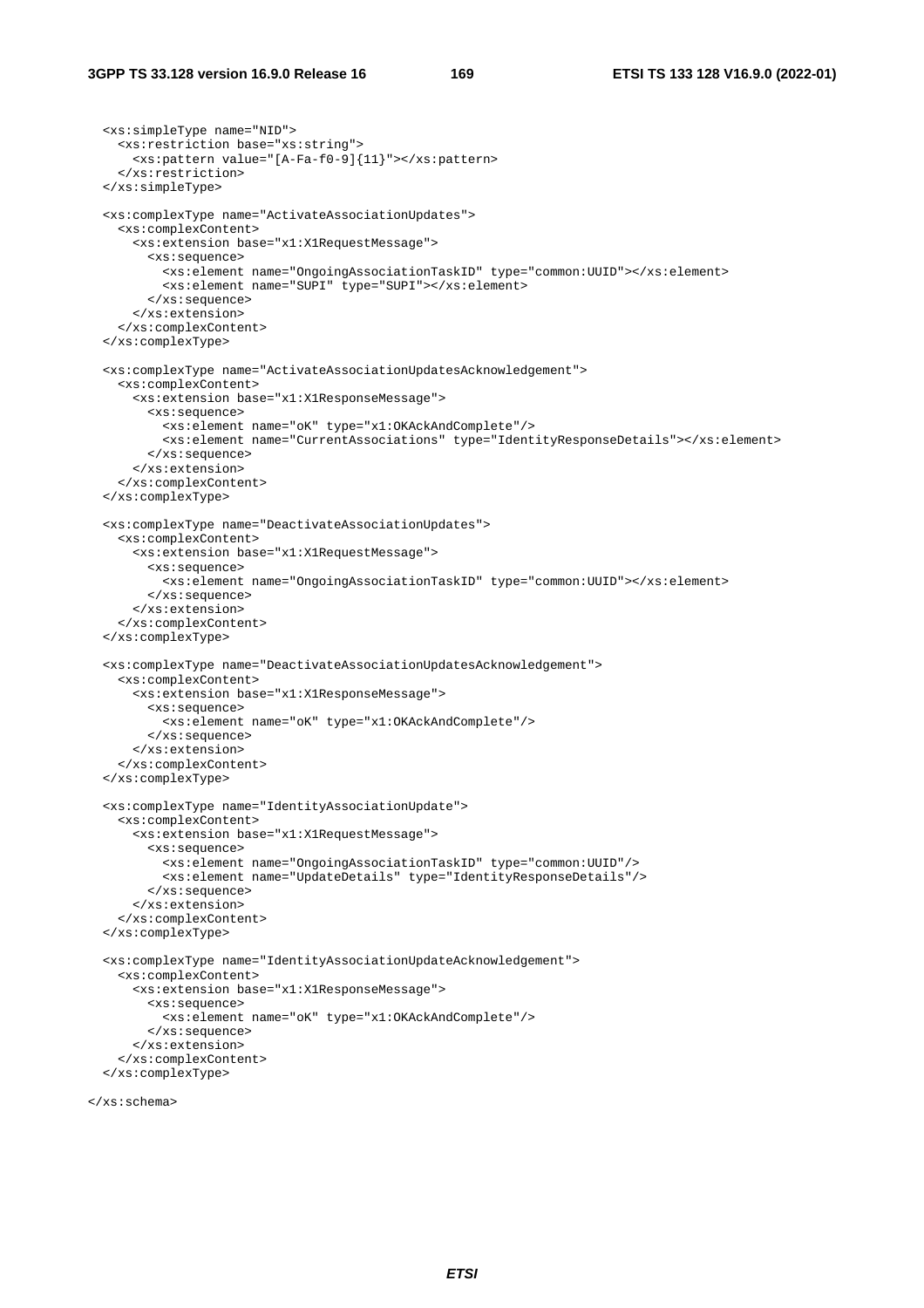### Annex F (normative): ASN.1 schema for LI\_XER messages

TS33128IdentityAssociation

{itu-t(0) identified-organization(4) etsi(0) securityDomain(2) lawfulIntercept(2) threeGPP(4) tS33128IdentityAssociation(20) r16(16) version2(2)}

DEFINITIONS IMPLICIT TAGS EXTENSIBILITY IMPLIED ::=

#### BEGIN

{

tS33128IdentityAssociationOID RELATIVE-OID ::= {threeGPP(4) tS33128IdentityAssociation(20) r16(16) version2(2)}

iEFRecordOID RELATIVE-OID ::=  $\{tS331281$ dentityAssociationOID iEF(1) }

```
IEFMessage ::= SEQUENCE
```

```
 iEFRecordOID [1] RELATIVE-OID, 
 record [2] IEFRecord 
} 
IEFRecord ::= CHOICE 
{ 
    associationRecord [1] IEFAssociationRecord, 
    deassociationRecord [2] IEFDeassociationRecord, 
 keepalive [3] IEFKeepaliveMessage, 
 keepaliveResponse [4] IEFKeepaliveMessage 
} 
IEFAssociationRecord ::= SEQUENCE 
{ 
sUPI [1] SUPI,
 fiveGGUTI [2] FiveGGUTI, 
 timestamp [3] GeneralizedTime, 
   tAI [4] TAI,
nCGI [5] NCGI,
 nCGITime [6] GeneralizedTime, 
   sUCI [7] SUCI OPTIONAL,<br>pEI [8] PEI OPTIONAL,
                 [8] PEI OPTIONAL,
    fiveGSTAIList [9] FiveGSTAIList OPTIONAL 
} 
IEFDeassociationRecord ::= SEQUENCE 
{ 
   sUPI [1] SUPI,
 fiveGGUTI [2] FiveGGUTI, 
 timestamp [3] GeneralizedTime, 
   nCGI [4] NCGI,
    nCGITime [5] GeneralizedTime 
} 
IEFKeepaliveMessage ::= SEQUENCE 
{ 
    sequenceNumber [1] INTEGER 
} 
FiveGGUTI ::= OCTET STRING (SIZE(10)) 
NCGI ::= SEQUENCE 
{ 
    pLMNID [1] PLMNID, 
    nCI [2] NCI 
} 
PLMNID ::= OCTET STRING (SIZE(3)) 
NCI ::= BIT STRING (SIZE(36))TAI ::= OCTET STRING (SIZE(6)) 
SUPI ::= CHOICE 
{ 
    iMSI [1] IMSI,
```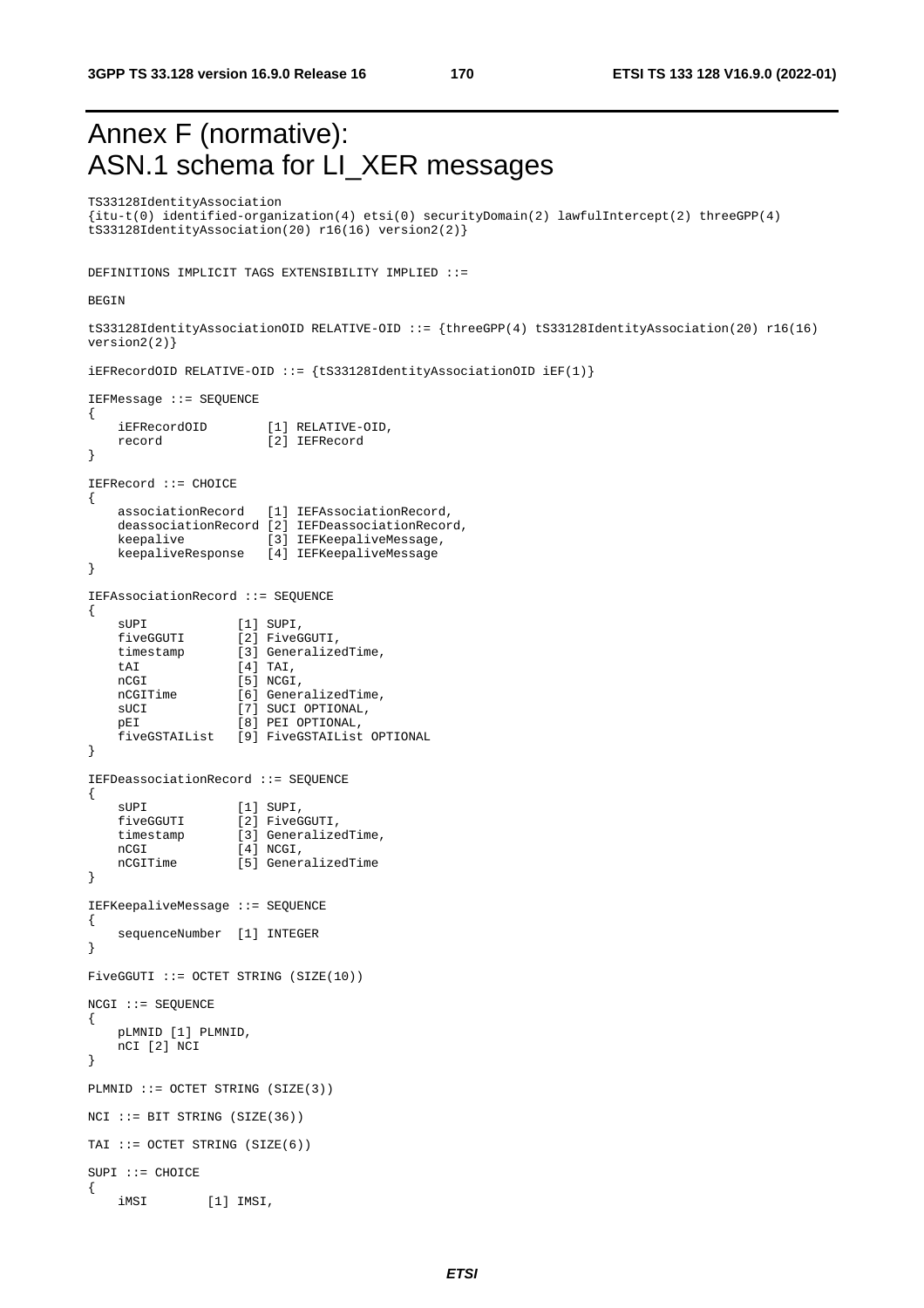nAI [2] NAI } IMSI ::= NumericString (SIZE(6..15)) NAI ::= UTF8String FiveGSTAIList ::= SEQUENCE OF TAI PEI ::= CHOICE { iMEI [1] IMEI, iMEISV [2] IMEISV, mACAddress [3] MACAddress, eUI64 [4] EUI64 } IMEI ::= NumericString (SIZE(14)) IMEISV ::= NumericString (SIZE(16)) MACAddress ::= OCTET STRING (SIZE(6)) EUI64 ::= OCTET STRING  $(SIZE(8))$ SUCI ::= OCTET STRING (SIZE(8..3008))

END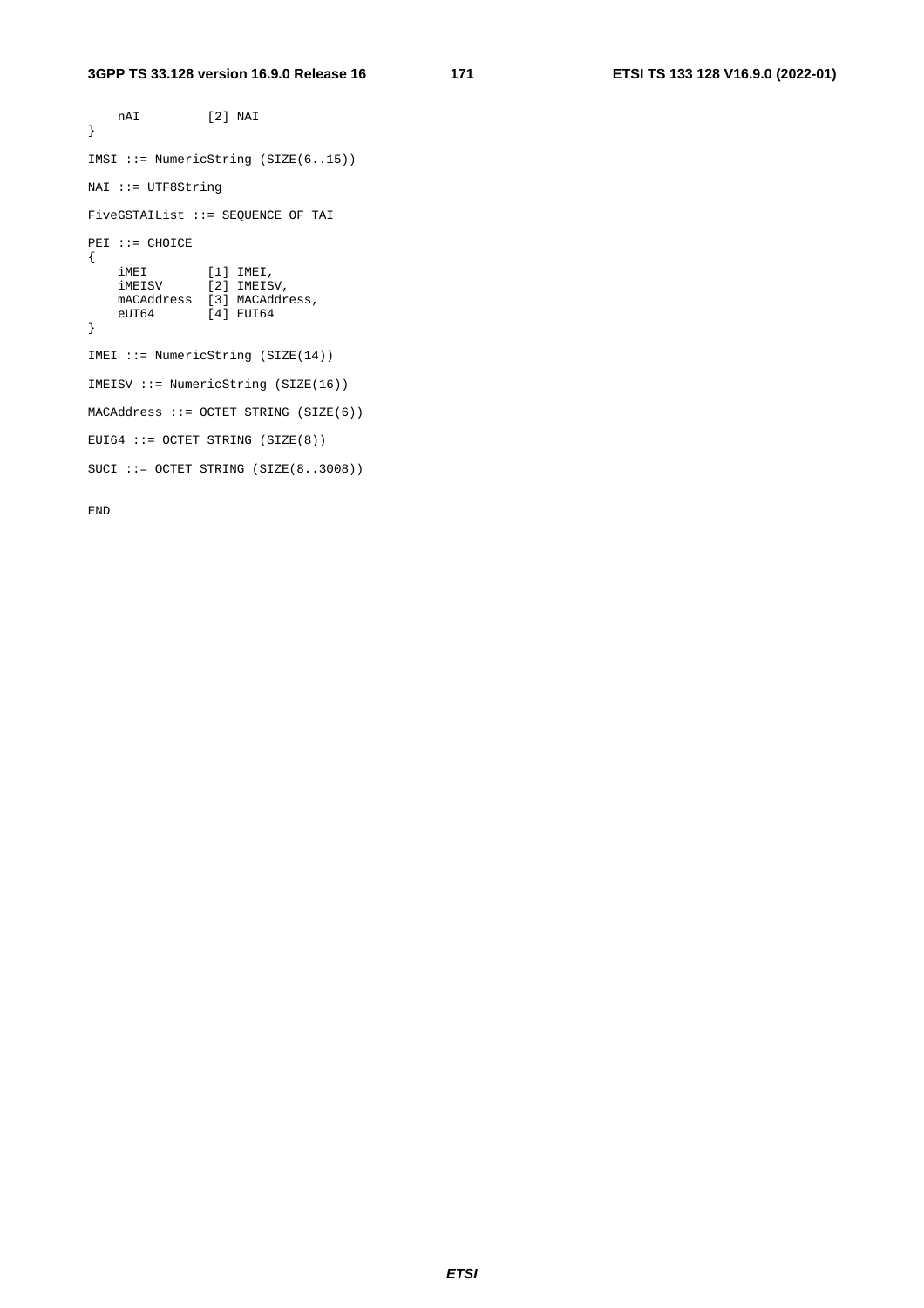### Annex G (normative): XSD Schema for State Transfers

```
<?xml version="1.0" encoding="utf-8"?> 
<xs:schema xmlns:xs="http://www.w3.org/2001/XMLSchema" 
            xmlns:etsiX1="http://uri.etsi.org/03221/X1/2017/10" 
            xmlns="urn:3GPP:ns:li:3GPPStateTransfer:r16:v1" 
            targetNamespace="urn:3GPP:ns:li:3GPPStateTransfer:r16:v1" 
            elementFormDefault="qualified"> 
   <xs:import namespace="http://uri.etsi.org/03221/X1/2017/10"/> 
   <xs:element name="TFLIState" type="TFLIState"></xs:element> 
   <xs:complexType name="TFLIState"> 
     <xs:sequence> 
       <xs:element name="PDUSessionID" type="PDUSessionID"></xs:element> 
       <xs:element name="XID" type="etsiX1:XId"></xs:element> 
       <xs:element name="CorrelationID" type="xs:nonNegativeInteger"></xs:element> 
       <xs:element name="TriggeredTasks" type="ListOfTriggeredTasks"></xs:element> 
     </xs:sequence> 
   </xs:complexType> 
  <xs:element name="POILIState" type="POILIState"></xs:element> 
   <xs:complexType name="POILIState"> 
     <xs:sequence> 
       <xs:element name="PDUSessionID" type="PDUSessionID"></xs:element> 
       <xs:element name="XID" type="etsiX1:XId"></xs:element> 
       <xs:element name="SequenceNumber" type="xs:unsignedInt"></xs:element> 
       <xs:element name="CorrelationID" type="xs:nonNegativeInteger"></xs:element> 
     </xs:sequence> 
   </xs:complexType> 
   <xs:complexType name="ListOfTriggeredTasks"> 
     <xs:sequence> 
      <xs:element name="TriggeredTask" type="TriggeredTask" minOccurs="0" 
maxOccurs="unbounded"></xs:element> 
     </xs:sequence> 
   </xs:complexType> 
   <xs:complexType name="TriggeredTask"> 
     <xs:sequence> 
       <xs:element name="XID" type="etsiX1:XId"></xs:element> 
       <xs:element name="NEID" type="etsiX1:NeIdentifier"></xs:element> 
     </xs:sequence> 
   </xs:complexType> 
   <xs:simpleType name="PDUSessionID"> 
     <xs:restriction base="xs:unsignedInt"> 
       <xs:minInclusive value="0"/> 
       <xs:maxInclusive value="255"/> 
     </xs:restriction> 
   </xs:simpleType>
```
</xs:schema>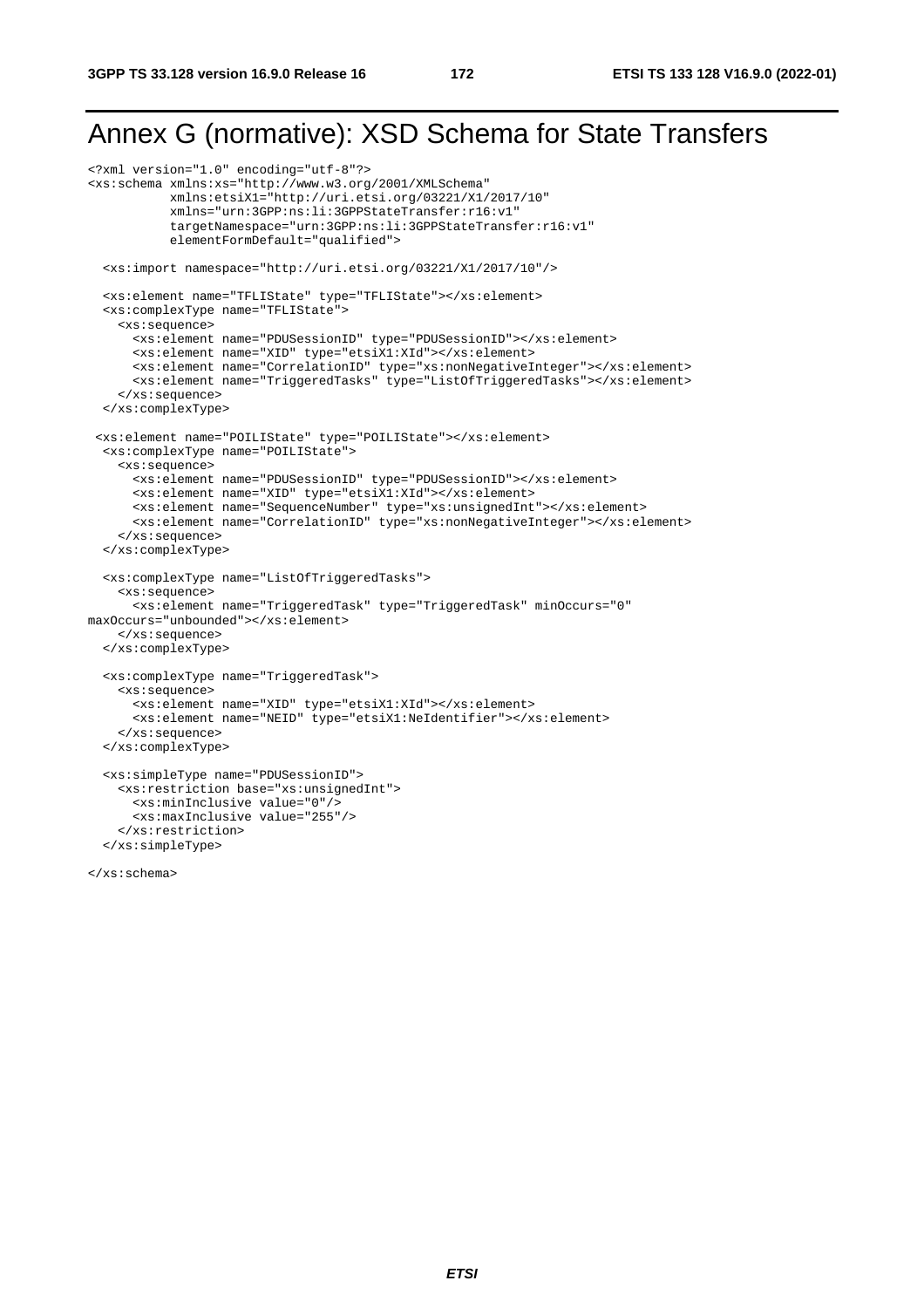### Annex Z (informative): Change history

|         | <b>Change history</b> |                   |           |                  |                |                                                                                          |                     |  |
|---------|-----------------------|-------------------|-----------|------------------|----------------|------------------------------------------------------------------------------------------|---------------------|--|
| Date    | <b>Meeting TDoc</b>   |                   | <b>CR</b> | Rev              | Cat            | Subject/Comment                                                                          | <b>New</b>          |  |
|         |                       |                   |           |                  |                |                                                                                          | version             |  |
| 2019-03 | SA#83                 | SP-190044         |           |                  |                | Release 15 draft Approved at TSG SA#83                                                   | 15.0.0              |  |
| 2019-06 | SA#84                 | SP-190343         | 0004      | $\mathbf{1}$     | F              | Missing trigger for the start of interception with established PDU<br>session            | 15.1.0              |  |
| 2019-06 | SA#84                 | SP-190343         | 0006      | $\mathbf{1}$     | F              | Missing Stage 3 text - Start of Interception with registered UE from<br>MDF <sub>2</sub> | 15.1.0              |  |
| 2019-06 | SA#84                 | SP-190343         | 0007      | $\mathbf{1}$     | F              | Missing stage 3 text - Start of Interception with establishd PDU<br>session from MDF2    | 15.1.0              |  |
| 2019-06 | SA#84                 | SP-190343         | 0008      | 1                | F              | <b>Typos</b>                                                                             | 15.1.0              |  |
| 2019-06 | SA#84                 | SP-190343         | 0009      |                  | F              | Additional identifiers to support UPF LI_T2/3                                            | 15.1.0              |  |
| 2019-06 | SA#84                 | SP-190343         | 0010      |                  | F              | In-bound roaming interception at anchor UPFs                                             | 15.1.0              |  |
| 2019-06 | SA#84                 | SP-190343         | 0013      | 1                | F              | Roaming toggle correction                                                                | 15.1.0              |  |
| 2019-06 | SA#84                 | SP-190343         | 0014      | 1                | F              | Anchor UPF interception clarification                                                    | 15.1.0              |  |
| 2019-06 | SA#84                 | SP-190343         | 0015      |                  | F              | Branching UPF interception correction                                                    | 15.1.0              |  |
| 2019-06 | SA#84                 | SP-190343         | 0019      |                  | F              | ASN.1 Editorial Changes for the drafting rules compliance                                | $15.\overline{1.0}$ |  |
| 2019-06 | SA#84                 | SP-190343         | 0020      |                  | F              | Clarifications on the Location information derivation and delivery                       | 15.1.0              |  |
| 2019-06 | SA#84                 | SP-190345         | 0021      |                  | F              | Corrections on LI_T3 triggering                                                          | 15.1.0              |  |
| 2019-06 | SA#84                 | SP-190345         | 0022      | $\overline{2}$   | F              | Handling of error scenarios in LI_T2 and LI_T3 procedures                                | 15.1.0              |  |
| 2019-06 | SA#84                 | SP-190345         | 0023      | $\boldsymbol{2}$ | В              | Secondary Cell Group cells reporting                                                     | 15.1.0              |  |
| 2019-09 | SA#85                 | SP-190634         | 0029      | 1                | F              | Rapporteur fixes with consistency checking                                               | 15.2.0              |  |
| 2019-09 | SA#85                 | SP-190634         | 0030      | 1                | F              | Errors in the clauses of Cell Site Report                                                | 15.2.0              |  |
| 2019-09 | SA#85                 | SP-190634         | 0033      |                  | F              | LI activation at the CC-POI after previous failure                                       | 15.2.0              |  |
| 2019-09 | SA#85                 | SP-190634         | 0046      |                  | F              | Start of interception - Reporting SUCI                                                   | 15.2.0              |  |
| 2019-09 | SA#85                 | SP-190635         | 0036      | 1                | F              | <b>AMF Registration Update</b>                                                           | 16.0.0              |  |
| 2019-09 | SA#85                 | SP-190635         | 0037      | 1                | F              | <b>AMF Deregistration Update</b>                                                         | 16.0.0              |  |
| 2019-09 | SA#85                 | SP-190635         | 0038      |                  | F              | Location update triggering                                                               | 16.0.0              |  |
| 2019-09 | SA#85                 | SP-190635         | 0040      | $\mathbf{1}$     | F              | Reporting SUPI in Unsuccessful Registration                                              | 16.0.0              |  |
| 2019-09 | SA#85                 | SP-190635         | 0041      | 1                | F              | SUPI Unauthenticated Clarification                                                       | 16.0.0              |  |
| 2019-09 | SA#85                 | SP-190635         | 0042      | 1                | F              | Mandatory Inclusion of OtherMessage Parameter                                            | 16.0.0              |  |
| 2019-09 | SA#85                 | SP-190635         | 0044      | 1                | F              | Task Details Required for Positioning                                                    | 16.0.0              |  |
| 2019-09 | SA#85                 | SP-190635         | 0045      | 1                | F              | <b>LALS Report Record Note</b>                                                           | 16.0.0              |  |
| 2019-09 | SA#85                 | SP-190662         | 0050      | $\mathbf{3}$     | C              | Addition of map datum for geographicalCoordinates                                        | 16.0.0              |  |
| 2019-09 | SA#85                 | SP-190662         | 0051      | $\overline{2}$   | F              | Stage 3 text to service scoping                                                          | 16.0.0              |  |
| 2019-12 | SA#86                 | SP-190984         | 0053      | 1                | Α              | Inclusion of Product XID in triggering scenarios                                         | 16.1.0              |  |
| 2019-12 | SA#86                 | SP-190984         | 0055      | 1                | Α              | <b>LALS Reference Correction</b>                                                         | 16.1.0              |  |
| 2019-12 | SA#86                 | SP-190985         | 0057      |                  | F              | Rapporteur fixes in TS 33.128                                                            | 16.1.0              |  |
| 2019-12 | SA#86                 | SP-190985         | 0059      | 1                | D              | Editorial name change for ETSI TS 103 221-x references                                   | 16.1.0              |  |
| 2020-03 |                       | SA#87-e SP-200030 | 0061      |                  | Α              | Wrong ASN.1 coding of parameters AMFPointer and AMFSetID                                 | 16.2.0              |  |
| 2020-03 |                       | SA#87-e SP-200031 | 0062      |                  | F              | Coding of payload direction in xIRIs                                                     | 16.2.0              |  |
| 2020-03 |                       | SA#87-e SP-200031 | 0063      |                  | F              | Clarification on 3GPP identifier coding over LI_X2 and LI_HI2                            | 16.2.0              |  |
| 2020-03 |                       | SA#87-e SP-200030 | 0065      |                  | Α              | A clarification to the xIRI SMFPDUSessionRelease record                                  | 16.2.0              |  |
| 2020-03 |                       | SA#87-e SP-200031 | 0066      |                  | F              | Coding of "other target identifier" conditional attributes in xIRIs                      | 16.2.0              |  |
| 2020-03 |                       | SA#87-e SP-200031 | 0070      |                  | F              | UDM Serving System based on serving MME                                                  | 16.2.0              |  |
| 2020-07 |                       | SA#88-e SP-200407 | 0073      |                  | $\overline{B}$ | EPC porting                                                                              | 16.3.0              |  |
| 2020-07 |                       | SA#88-e SP-200407 | 0074      | 1                | F              | Corrections to target identifier formats                                                 | 16.3.0              |  |
| 2020-07 |                       | SA#88-e SP-200407 | 0075      | 1                | В              | IRI fields for ATSSS                                                                     | 16.3.0              |  |
| 2020-07 |                       | SA#88-e SP-200407 | 0076      | 1                | B              | Drafting rule update                                                                     | 16.3.0              |  |
| 2020-07 |                       | SA#88-e SP-200407 | 0077      | $\mathbf{1}$     | F              | Fixing ASN.1 to match drafting rules                                                     | 16.3.0              |  |
| 2020-07 |                       | SA#88-e SP-200407 | 0078      | $\overline{2}$   | F              | Clarification and Correction of LALS Service Scoping                                     | 16.3.0              |  |
| 2020-07 |                       | SA#88-e SP-200407 | 0083      | 1                | C              | Enhanced AMF Location Update Reporting with Dual Connectivity                            | 16.3.0              |  |
| 2020-07 |                       | SA#88-e SP-200407 | 0084      | $\mathbf{1}$     | F              | Correction on provisioning of SMF over LI_X                                              | 16.3.0              |  |
| 2020-09 |                       | SA#89-e SP-200807 | 0088      | 2                | F              | <b>MMS</b>                                                                               | 16.4.0              |  |
| 2020-09 |                       | SA#89-e SP-200807 | 0090      | 1                | F              | Missing reporting of SMS over NAS in EPC (MME)                                           | 16.4.0              |  |
| 2020-09 |                       | SA#89-e SP-200807 | 0091      | 1                | F              | Corrections to the text that describe the service scoping                                | 16.4.0              |  |
| 2020-09 |                       | SA#89-e SP-200807 | 0092      | 1                | В              | Alignment to TS29.571 & TS29.572 R16 parameters                                          | 16.4.0              |  |
| 2020-09 |                       | SA#89-e SP-200807 | 0093      | 1                | F              | Clarification on references in EPC LI                                                    | 16.4.0              |  |
| 2020-09 |                       | SA#89-e SP-200807 | 0094      | 5                | В              | Support for PTC Stage 3                                                                  | 16.4.0              |  |
| 2020-09 |                       | SA#89-e SP-200807 | 0095      |                  | F              | Reporting Unsupported MA PDU Session requests                                            | 16.4.0              |  |
| 2020-09 |                       | SA#89-e SP-200807 | 0098      | 1                | F              | <b>Access Type Reference Correction</b>                                                  | 16.4.0              |  |
| 2020-09 |                       | SA#89-e SP-200807 | 0101      | 1                | F              | Clarifying IRI Type for SMF-UPF IRI records                                              | 16.4.0              |  |
| 2020-09 |                       | SA#89-e SP-200807 | 0102      | 1                | F              | Clarifying IRI Type for SMSF IRI records                                                 | 16.4.0              |  |
| 2020-09 |                       | SA#89-e SP-200807 | 0103      | $\mathbf{1}$     | $\overline{F}$ | Clarifying IRI Type for UDM IRI records                                                  | 16.4.0              |  |
|         |                       |                   |           |                  |                |                                                                                          |                     |  |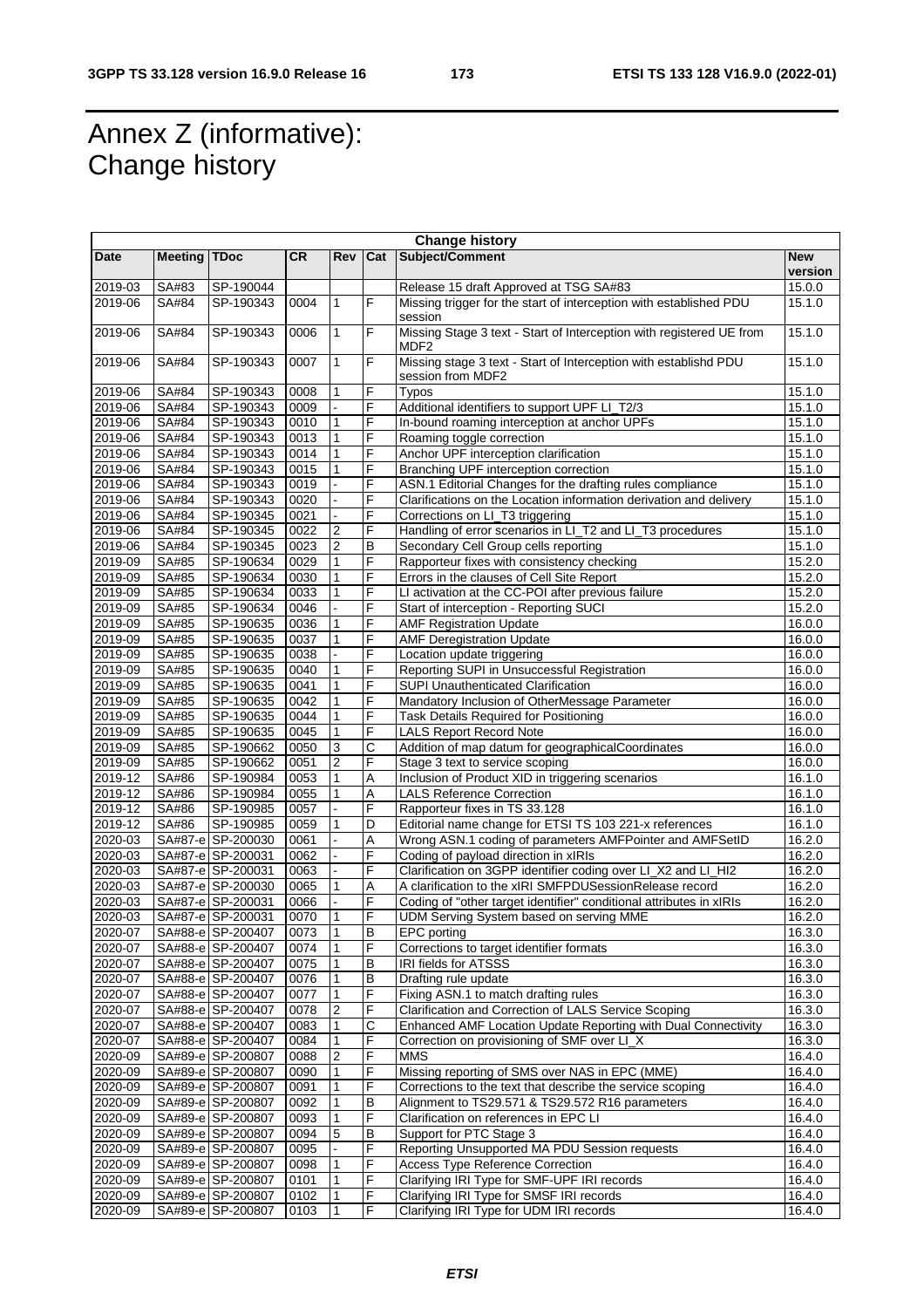| <b>Change history</b> |                     |                    |      |                |              |                                                                                              |            |
|-----------------------|---------------------|--------------------|------|----------------|--------------|----------------------------------------------------------------------------------------------|------------|
| <b>Date</b>           | <b>Meeting TDoc</b> |                    | CR.  | <b>Rev</b>     | Cat          | Subject/Comment                                                                              | <b>New</b> |
|                       |                     |                    |      |                |              |                                                                                              | version    |
| 2020-09               |                     | SA#89-e SP-200807  | 0104 | $\mathbf{1}$   | F            | Clarifying IRI Type for LALS IRI records                                                     | 16.4.0     |
| 2020-09               |                     | SA#89-e SP-200807  | 0105 | $\mathbf{1}$   | F            | Clarifying IRI Type for Cell Site IRI records                                                | 16.4.0     |
| 2020-09               |                     | SA#89-e SP-200807  | 0106 | $\mathbf{1}$   | F            | Correction of field name in LI_X2/T2                                                         | 16.4.0     |
| 2020-09               |                     | SA#89-e SP-200807  | 0110 | $\mathbf{1}$   | F            | Clarifying IRI Type for AMF IRI messages                                                     | 16.4.0     |
| 2020-09               |                     | SA#89-e SP-200807  | 0111 | 1              | F            | Correcting a typo in the ASN.1 TargetIdentifier choice                                       | 16.4.0     |
| 2020-09               |                     | SA#89-e SP-200807  | 0112 | $\mathbf{1}$   | F            | HSS LI (stage 3) porting                                                                     | 16.4.0     |
| 2020-09               |                     | SA#89-e SP-200806  | 0116 |                | A            | Clarification on contents of UPF CC                                                          | 16.4.0     |
| 2020-09               |                     | SA#89-e SP-200807  | 0117 |                | F            | Reference correction for xCC payload format                                                  | 16.4.0     |
| 2020-12               |                     | SA#90-e SP-200940  | 0120 | 1              | B            | PDSR triggers for start and end of flow                                                      | 16.5.0     |
| 2020-12               |                     | SA#90-e SP-200940  | 0121 |                | F            | Additional details on Location Update at AMF                                                 | 16.5.0     |
| 2020-12               |                     | SA#90-e SP-200940  | 0122 |                | F            | Corrections on UDM Serving System                                                            | 16.5.0     |
| 2020-12               |                     | SA#90-e SP-200940  | 0130 | 1              | F            | Clarification on the contents of the IRI TargetIdentifiers field                             | 16.5.0     |
| 2020-12               |                     | SA#90-e SP-200940  | 0131 |                | F            | Aligning the CC payload form of 5G with LTE                                                  | 16.5.0     |
| 2020-12               |                     | SA#90-e SP-200940  | 0133 | 1              | F            | PDU session ID in PDHR and PDSR                                                              | 16.5.0     |
| 2020-12               |                     | SA#90-e SP-200940  | 0136 | 4              | B            | MA PDU Session Stage 3                                                                       | 16.5.0     |
| 2020-12               |                     | SA#90-e SP-200940  | 0138 | $\mathbf{1}$   | B            | <b>Identifier Association</b>                                                                | 16.5.0     |
| 2020-12               |                     | SA#90-e SP-200940  | 0139 | $\mathbf{1}$   | B            | Update to LI at the SMSF                                                                     | 16.5.0     |
| 2020-12               |                     | SA#90-e SP-200940  | 0140 | $\mathbf{1}$   | F            | Update to Provisioning for LI at the SMF/UPF                                                 | 16.5.0     |
| 2020-12               |                     | SA#90-e SP-200940  | 0141 |                | F            | Clarification to PDHR/PDSR                                                                   | 16.5.0     |
| 2020-12               |                     | SA#90-e SP-200940  | 0142 | 1              | F            | Stage 3 details for SMF/UPF LI_X1                                                            | 16.5.0     |
| 2020-12               |                     | SA#90-e SP-200939  | 0143 | 1              | Α            | Missing session establishment time in SMF IRI                                                | 16.5.0     |
| 2020-12               |                     | SA#90-e SP-200940  | 0144 |                | F            | Update to Activate Task Message for IRI-TF and CC-TF in the SMF                              | 16.5.0     |
| 2020-12               |                     | SA#90-e SP-200940  | 0145 |                | F            | Clarification to trigger for PDSR Delivery                                                   | 16.5.0     |
| 2020-12               |                     | SA#90-e SP-200940  | 0147 | $\mathbf{1}$   | B            | Update Serving System and support of Subscriber Record Change                                | 16.5.0     |
|                       |                     |                    |      |                |              | and Cancel Location (x)IRIs                                                                  |            |
| 2020-12               |                     | SA#90-e SP-200940  | 0150 | 1              | F            | <b>Fixing Target Identity Extensions</b>                                                     | 16.5.0     |
| 2021-03               |                     | SA#91-e SP-210031  | 0153 | $\overline{2}$ | F            | GUTI allocation procedure reporting correction                                               | 16.6.0     |
| $2021 - 03$           |                     | SA#91-e SP-210031  | 0155 | $\mathbf{1}$   | F            | Removal of note in LI at the UDM sub-clause that no longer applies                           | 16.6.0     |
| 2021-03               |                     | SA#91-e SP-210031  | 0156 | 1              | F            | Corrections to MA PDU LI reporting at the SMF                                                | 16.6.0     |
| 2021-03               |                     | SA#91-e SP-210031  | 0157 |                | F            | <b>Identity Association Corrections</b>                                                      | 16.6.0     |
| 2021-03               |                     | SA#91-e SP-210031  | 0158 | 1              | F            | Alignment of positioning methods                                                             | 16.6.0     |
| 2021-03               |                     | SA#91-e SP-210031  | 0159 | $\mathbf{1}$   | F            | Removal of Reference to Deleted Note                                                         | 16.6.0     |
| 2021-03               |                     | SA#91-e SP-210031  | 0160 | $\mathbf{1}$   | F            |                                                                                              | 16.6.0     |
|                       |                     |                    | 0161 | $\mathbf{1}$   | F            | Identity Association correction and clarification LI_HIQR and LI_XQR                         |            |
| 2021-03               |                     | SA#91-e SP-210031  |      | $\mathbf{1}$   | F            | Correction of FiveGGUTI ASN1 in LI_XER                                                       | 16.6.0     |
| 2021-06               |                     | SA#92-e SP-210302  | 0167 |                |              | LALS: Correcting the error that infers as if LIPF provisions the<br>triggered LI-LCS Client  | 16.7.0     |
| 2021-06               |                     | SA#92-e SP-210302  | 0169 | $\mathbf{1}$   | F            | LI T: Clarification on the need to have create destination over LI-T2<br>and LI_T3           | 16.7.0     |
| 2021-06               |                     | SA#92-e SP-210302  | 0174 | $\mathbf{1}$   | F            | Avoiding multiple copies of xCC over LI_X3: Additional XID Related<br>Information            | 16.7.0     |
| 2021-06               |                     | SA#92-e SP-210302  | 0176 | $\mathbf{1}$   | F            | Addition of ModifyTask to LI_X1 realization                                                  | 16.7.0     |
| 2021-06               |                     | SA#92-e SP-210302  | 0179 | $\mathbf{1}$   | F            | <b>LALS Target Identities</b>                                                                | 16.7.0     |
| 2021-06               |                     | SA#92-e SP-210302  | 0180 | 1              |              | Alignment of N3GPP Access Location                                                           | 16.7.0     |
| 2021-06               |                     | SA#92-e SP-210302  | 0200 | $\mathbf{1}$   | $\mathsf{C}$ | LI state transfers in SMF sets                                                               | 16.7.0     |
| 2021-06               |                     | SA#92-e SP-210302  | 0207 | 1              | F            | Ongoing reporting for LI_XQR                                                                 | 16.7.0     |
| 2021-06               |                     | SA#92-e SP-210302  | 0209 | 1              | F            | Correction to EPS Event Reference                                                            | 16.7.0     |
| 2021-06               |                     | SA#92-e SP-210301  | 0213 | $\mathbf{1}$   | Α            | Explicit ModifyTask and DeactivateTask for LI_TF                                             | 16.7.0     |
|                       |                     |                    |      |                | F            |                                                                                              |            |
| 2021-09               |                     | SA#93e SP-210828   | 0224 |                | F            | Generation of xCC over LI_X3 for PTC service<br>Generation of CC over LI HI3 for PTC service | 16.8.0     |
| 2021-09               |                     | SA#93e SP-210828   | 0226 | 1              | F            | Correction of reference clause number in TS 33.128 Rel.16 for                                | 16.8.0     |
| 2021-09               |                     | SA#93e SP-210828   | 0236 |                |              | fiveGSTAIList                                                                                | 16.8.0     |
| 2021-09               |                     | SA#93e SP-210828   | 0237 |                | F            | Correction of TAC length in Annex E                                                          | 16.8.0     |
| 2021-12               |                     | SA#94e SP-211408   | 0259 |                | F            | DeactiveTask messages                                                                        | 16.9.0     |
| 2021-12               |                     | SA#94e SP-211408   | 0262 | 1              | F            | Clarification to default behaviour for ServiceScoping at the MDF                             | 16.9.0     |
| 2021-12               |                     | SA#94e SP-211408   | 0264 | 1              | F            | Clarification of PEI in ASN.1                                                                | 16.9.0     |
| 2021-12               |                     | SA#94e SP-211408   | 0266 | 1              | F            | LI_HIQR clarifications                                                                       | 16.9.0     |
| 2021-12               |                     | SA#94e SP-211408   | 0268 |                | F            | Clarification to default behaviour for Location Type at the MDF                              | 16.9.0     |
| 2021-12               |                     | SA#94e   SP-211408 | 0277 | $\mathbf{1}$   | F            | Update requirements for IPID and EIPID                                                       | 16.9.0     |